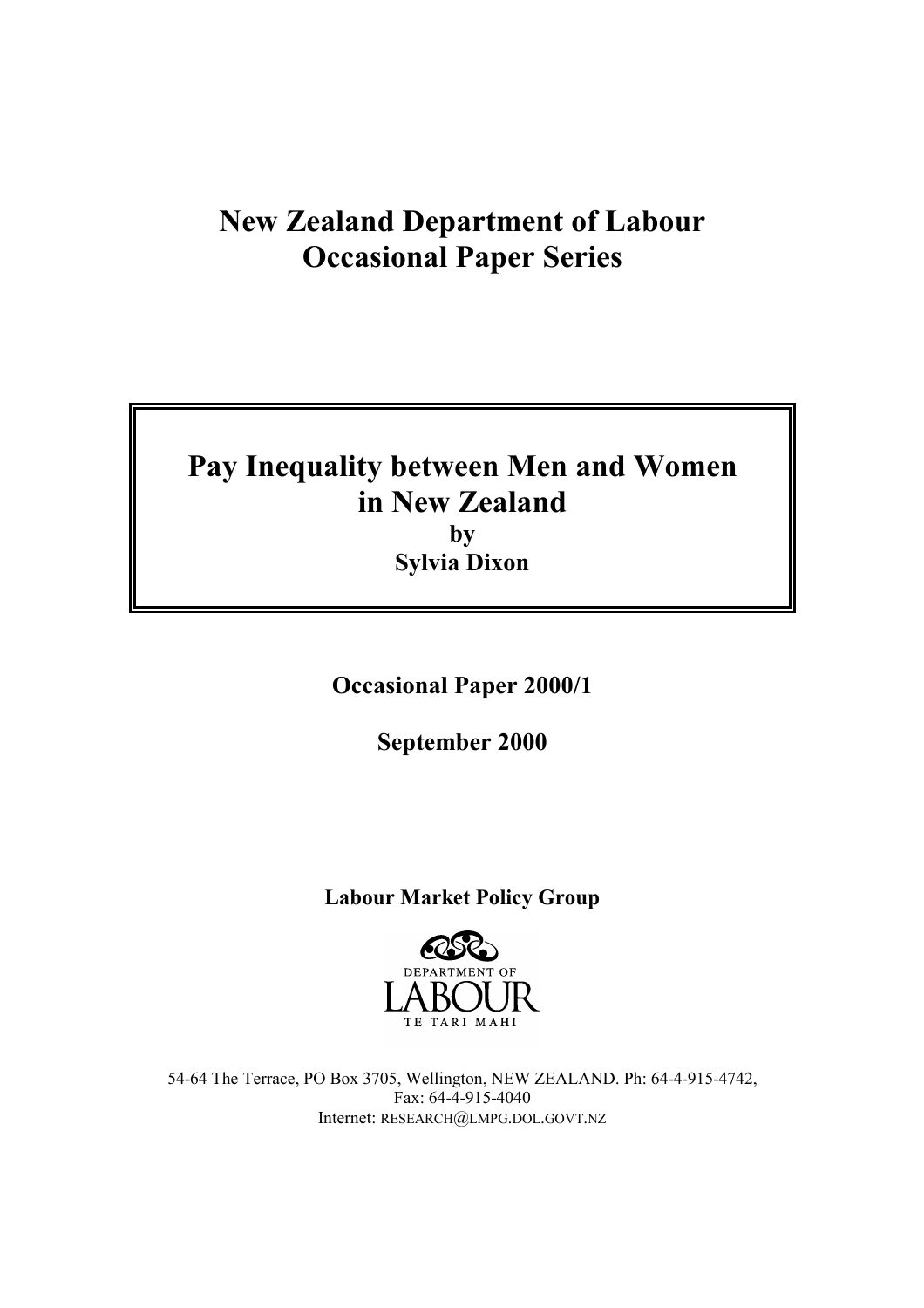# **Pay Inequality between Men and Women in New Zealand**

# **by**

**Sylvia Dixon Labour Market Policy Group, Department of Labour** 

# **Occasional Paper 2000/1 September 2000**

#### *Abstract*

This study examines changes in the gender earnings gap in New Zealand between 1984 and  $1998 - a$  period in which the gender gap in average earnings was declining. It describes in detail the changing dimensions of gender pay inequality, using unit record data from the HES and the HLFS Income Supplement. Wage regressions are estimated for men and women. Standard decomposition techniques are used to estimate the contribution of male–female differences in education and past paid work experience (our two proxy measures of skill level), and differences in job type, to the log wage gap. An attempt is made to estimate the contribution of the long-term changes in male–female skill levels and job distributions to the reduction in the gender pay gap. The effects of motherhood and part-time employment on women's earnings are also explored.

The results suggest that the contraction of the gender earnings gap was due to a combination of convergence in measured skill levels and job distributions; and reductions in 'residual' or unexplained pay inequality. Male–female disparities in measured skill levels and job type continued to be important sources of the gender pay inequality that remained at the end of the 1990s.

The author thanks everyone who provided helpful comments on earlier drafts of this report, particularly Dave Mare, Michael Kidd, Tim Maloney, and Simon Chapple. She also thanks the staff of the Population Studies Centre of the University of Waikato, who provided access to data from the New Zealand Women: Fertility, Employment and Education Survey.

 $\mathcal{L}_\mathcal{L} = \mathcal{L}_\mathcal{L} = \mathcal{L}_\mathcal{L} = \mathcal{L}_\mathcal{L} = \mathcal{L}_\mathcal{L} = \mathcal{L}_\mathcal{L} = \mathcal{L}_\mathcal{L} = \mathcal{L}_\mathcal{L} = \mathcal{L}_\mathcal{L} = \mathcal{L}_\mathcal{L} = \mathcal{L}_\mathcal{L} = \mathcal{L}_\mathcal{L} = \mathcal{L}_\mathcal{L} = \mathcal{L}_\mathcal{L} = \mathcal{L}_\mathcal{L} = \mathcal{L}_\mathcal{L} = \mathcal{L}_\mathcal{L}$ 

Access to the official data used in this study was provided by Statistics New Zealand under conditions designed to give effect to the confidentiality provisions of the Statistics Act 1975. The results presented in the paper are the work of the author, not Statistics New Zealand.

The views expressed in this research report are not necessarily those of the Department of Labour.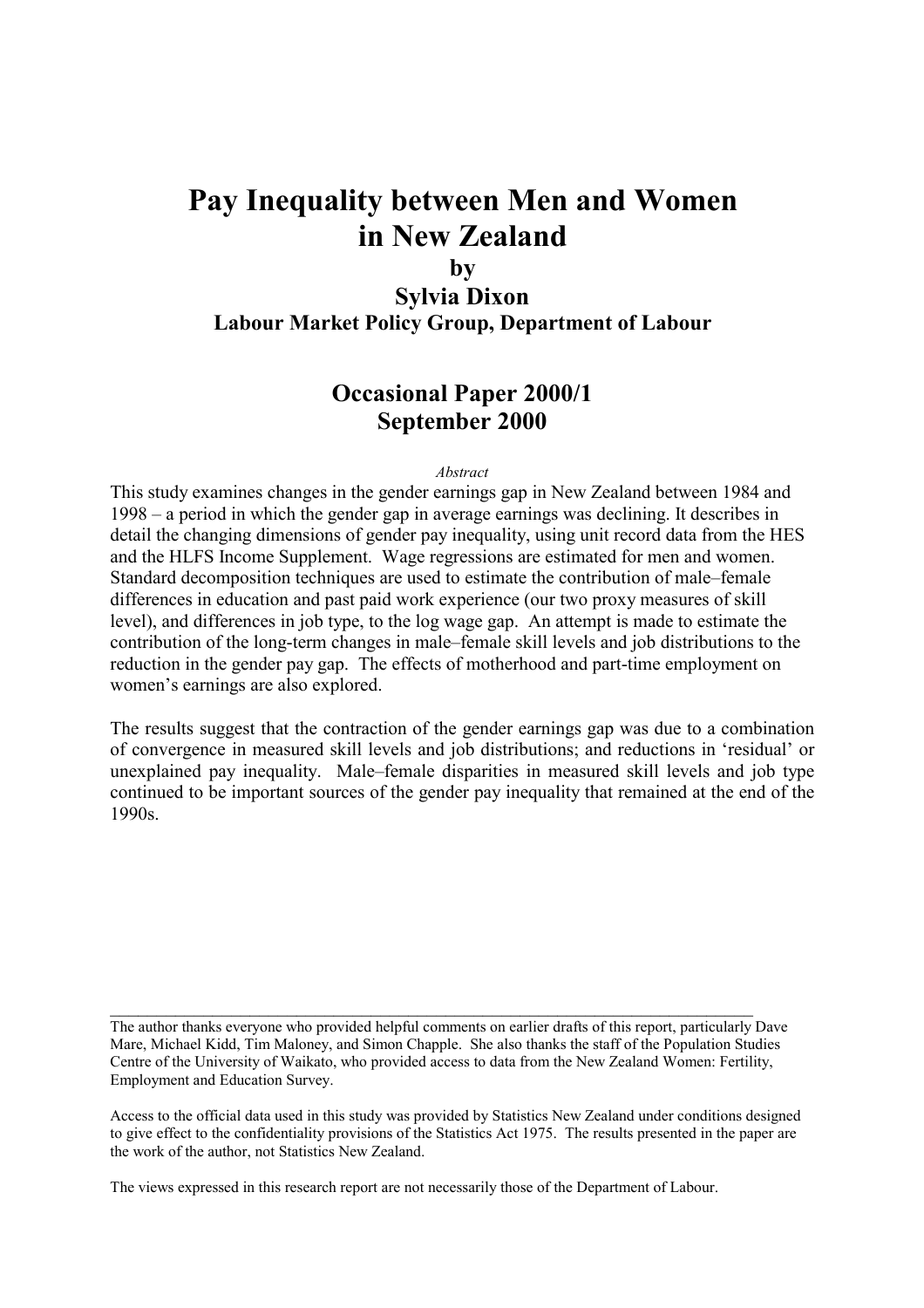## **CONTENTS**

| 6.4 EFFECTS OF CHANGES IN INDUSTRY DISTRIBUTIONS AND INDUSTRY WAGE PREMIA  88             |  |
|-------------------------------------------------------------------------------------------|--|
|                                                                                           |  |
|                                                                                           |  |
|                                                                                           |  |
| 7.2 THEORETICAL BACKGROUND: WHAT LEADS TO UNEQUAL PAY BETWEEN MOTHERS AND NON-MOTHERS? 96 |  |
| 7.3 INVESTIGATING THE WAGE EFFECTS OF FAMILY RESPONSIBILITIES IN NEW ZEALAND  97          |  |
|                                                                                           |  |
|                                                                                           |  |
|                                                                                           |  |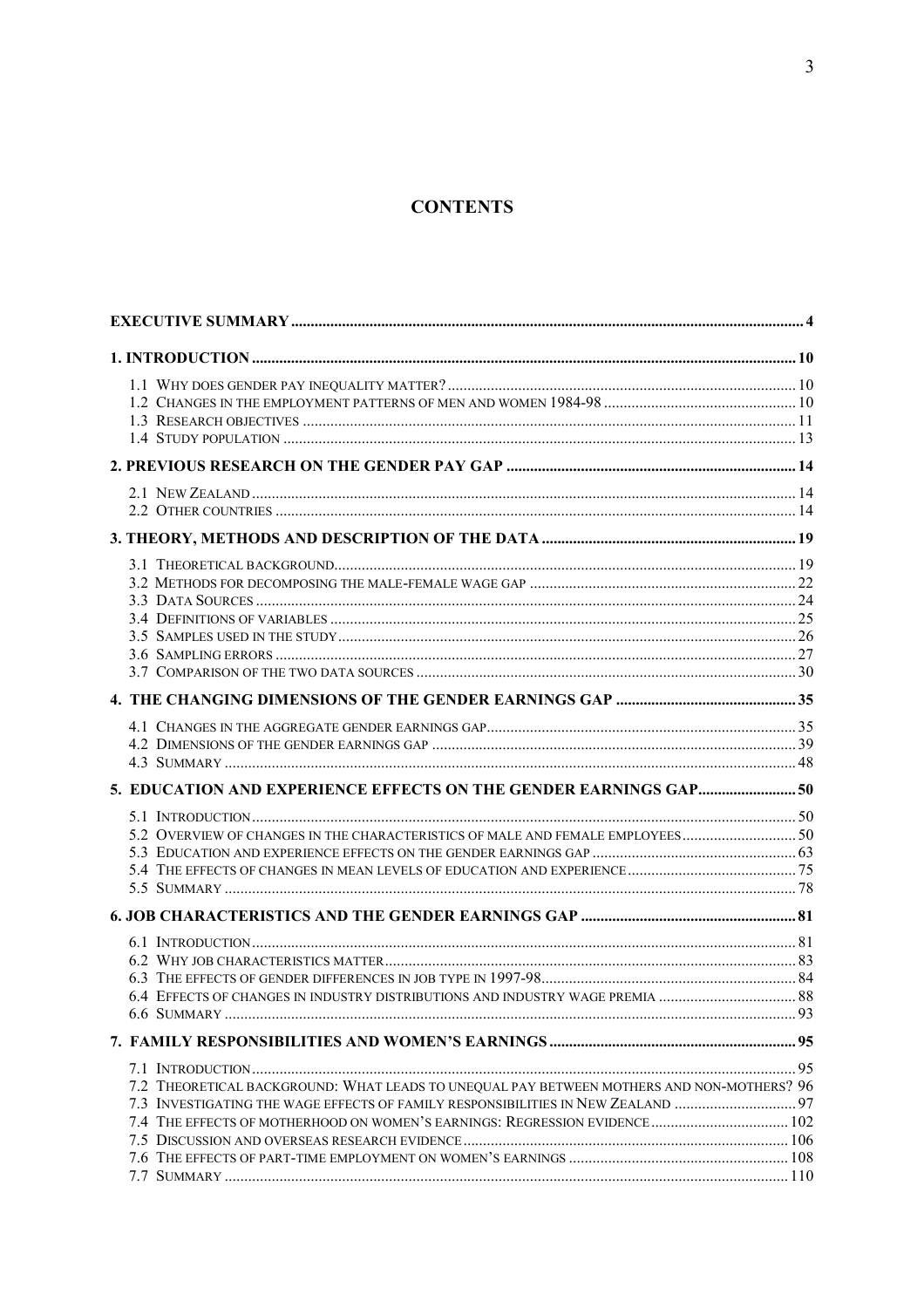| <b>APPENDIX 3 - SELECTION BIASES ASSOCIATED WITH PARTICIPATION IN WAGED</b> |  |
|-----------------------------------------------------------------------------|--|
|                                                                             |  |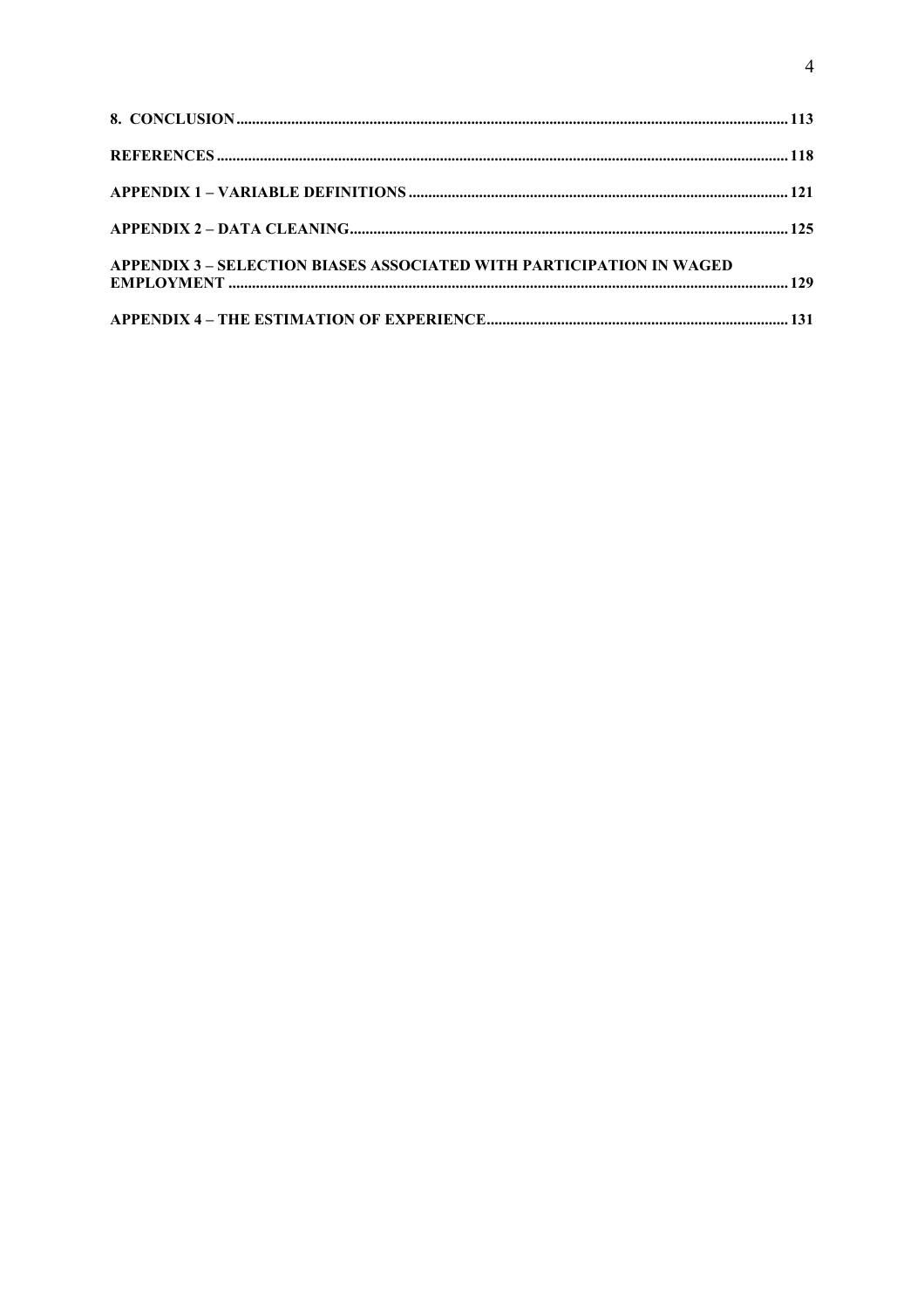# **EXECUTIVE SUMMARY**

The size of the gender pay gap is commonly viewed as an indicator of the progress made by women towards achieving equity with men in the labour market. This study examines the nature and sources of change in the gender earnings gap in New Zealand between 1984 and 1998, a period in which the relative earnings of females were rising.

#### **Objectives and study design**

The research objectives were to:

- 1. Describe the dimensions of the gender earnings gap, and the way it has changed over time.
- 2. Estimate how much of the gender earnings gap in the late 1990s can be attributed to male– female differences in skill-related characteristics  $-$  particularly education and experience  $$ and to job characteristics.
- 3. Identify factors that contributed to the reduction of the gender earnings gap over the last 10-15 years, and estimate their impacts.
- 4. Investigate the effects of motherhood and part-time employment on women's earnings in the late 1990s, as a means to better understand the underlying causes of the gender pay gap.

The population of study is male and female waged and salaried employees aged between 20 and 59 years. The approach taken was to use data from the Household Economic Survey (HES) to analyse the changes in the gender pay gap between 1984 and 1998; and data from the 1997 and 1998 HLFS Income Supplement (IS) to supplement and extend analysis of the gap as at the late 1990s.

Overseas studies of the male–female wage differential have drawn attention to the importance of gender differences in continuity of past employment. This is the first New Zealand study to estimate the work experience distributions of men and women, and to incorporate imputed experience measures into an analysis of the sources of the gender pay gap.

The study uses descriptive statistics initially to explore the dimensions of the gender earnings gap. Regression models of the determinants of hourly earnings are estimated. Standard decomposition techniques are used to estimate the portions of the male-female earnings gap that are statistically attributable to male–female differences in personal or job attributes.

Section 1 provides a brief summary of previous empirical research on the gender earnings gap. Section 2 gives an overview of the theoretical context for the study and the methods used. It includes a discussion of the interpretative issues that are associated with research on this topic. Section 2 also describes the data sources.

#### **The changing dimensions of the gender earnings gap**

Between 1984 and 1998 there was a significant narrowing of the gender earnings gap. Using the latest available figures, and focusing on the population of 20-59 year olds, we estimate that the female-to-male ratio of geometric mean hourly earnings rose from 79 percent in 1984 to around 86 percent in 1999 – an increase of approximately 7 percentage points. The femaleto-male ratio of full-time weekly earnings rose from around 74 percent in 1984 to 81 percent in 1999, also an increase of 7 percentage points.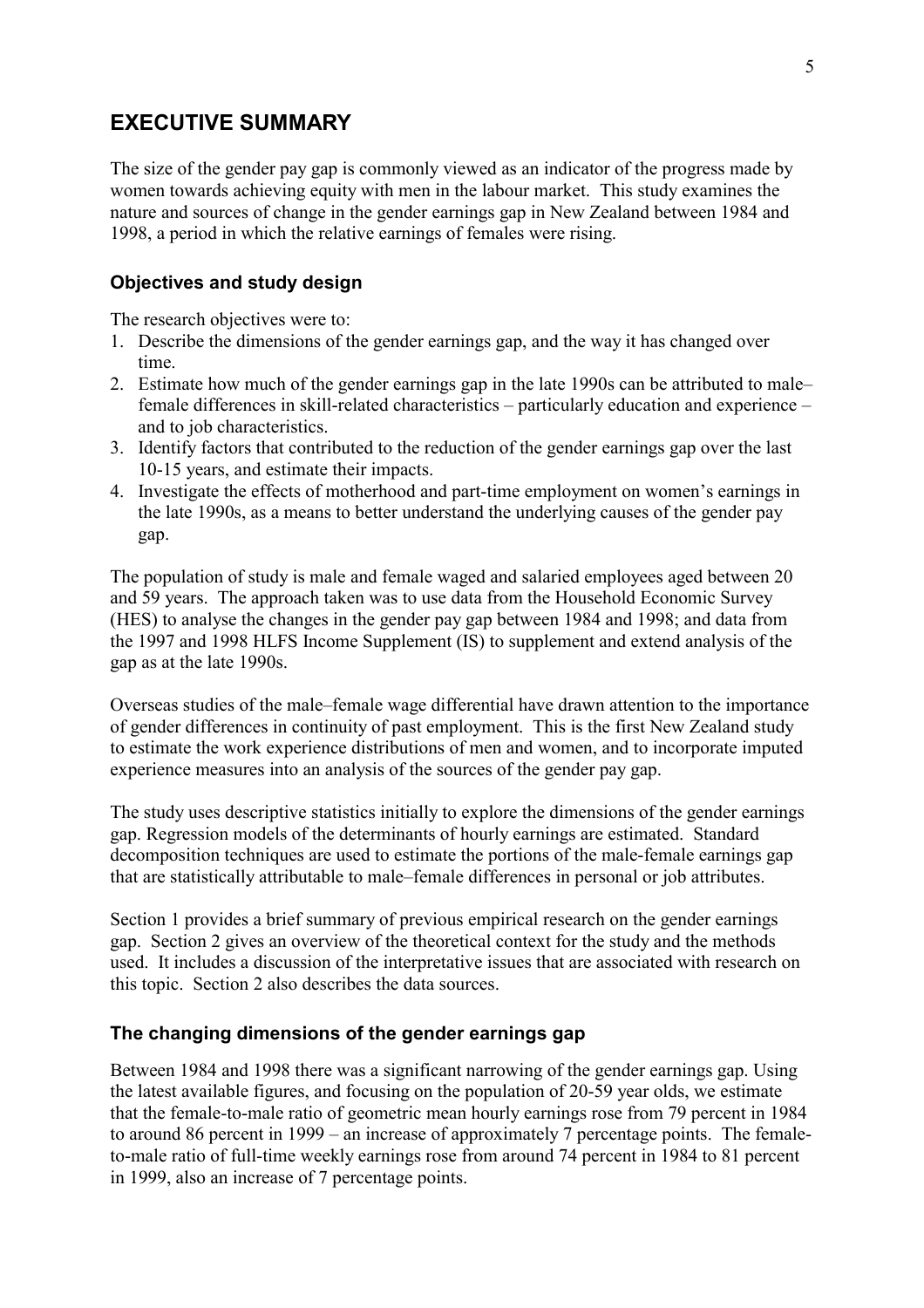Both part-time employed and full-time employed women experienced increases in their relative earnings during the 1980s and 1990s. The percentage point rises in the female—male pay ratios for these two groups were fairly similar in size. This evidence does not support concerns that part-time employed women, *as a group*, were being 'left behind' by trends that raised the relative earnings of full-time women.

The size of the gender gap increases with level of earnings, so that it is larger among higherpaid men and women than among lower-paid men and women. In the 1998 Income Supplement, for example, earnings at the  $10<sup>th</sup>$  percentile of the female hourly earnings distribution were 90 percent of earnings at the  $10<sup>th</sup>$  percentile of the male hourly earnings distribution. The ratio was 84 percent at the mid-point of the distribution, and 79 percent at the  $90<sup>th</sup>$  percentile. The decline in the gender earnings gap between 1984 and 1998 was sufficiently widely-based to cause increases in the female-to-male ratio at almost all levels of earnings. However, women with relatively high earnings did not gain as much, relative to males, as did women elsewhere in the earnings distribution.

To understand why, one needs to consider changes in the male earnings distribution as well as the female. Both the male and the female earnings distributions became more dispersed during the late 1980s and 1990s, but the changes in the male wage structure were more strongly skewed by level of earnings. Lower-paid male workers experienced reductions in their real hourly earnings, while higher-paid male workers experienced sizeable increases. Consequently, higher-paid males maintained a larger earnings 'lead' over females.

Changes in the gender earnings gap by age group; birth cohort; educational level; ethnic group; marital status; parental status; and occupational and industrial group were examined. The narrowing of the gap was larger among younger employees than among older workers. However, the gender earnings gap declined in size, to a greater or lesser degree, within all broadly-defined population sub-groups and labour market sectors.

## **Education and experience effects on the gender earnings gap**

Differences between male and female employees in average levels of educational attainment became much less pronounced during the 1980s and 1990s. At lower levels of educational attainment, male–female parity was essentially achieved. The gender gap in the percentage of workers with post-school qualifications narrowed substantially. At the end of the 1990s a significant gap still remained, however.

Two external sources of information were used in the development of imputed experience variables in this study: Population Census employment rate data, and data on women's work histories drawn from the New Zealand Women: Fertility, Employment and Education Survey 1995. Using the census data, estimates of the distribution of years of past work experience by gender and five-year age group were generated. The results indicate that the male–female gap in average years of paid past work experience continued to be quite large in the 1990s. In 1996, men aged 20-59 had accumulated 18.4 years of prior full-time paid work experience on average. Women aged 20-59 had accumulated 11.2 years on average, a difference of 7.2 years. NZW:FEE Survey data yielded a similar estimate of the average experience level of New Zealand women in 1995, 12.2 years.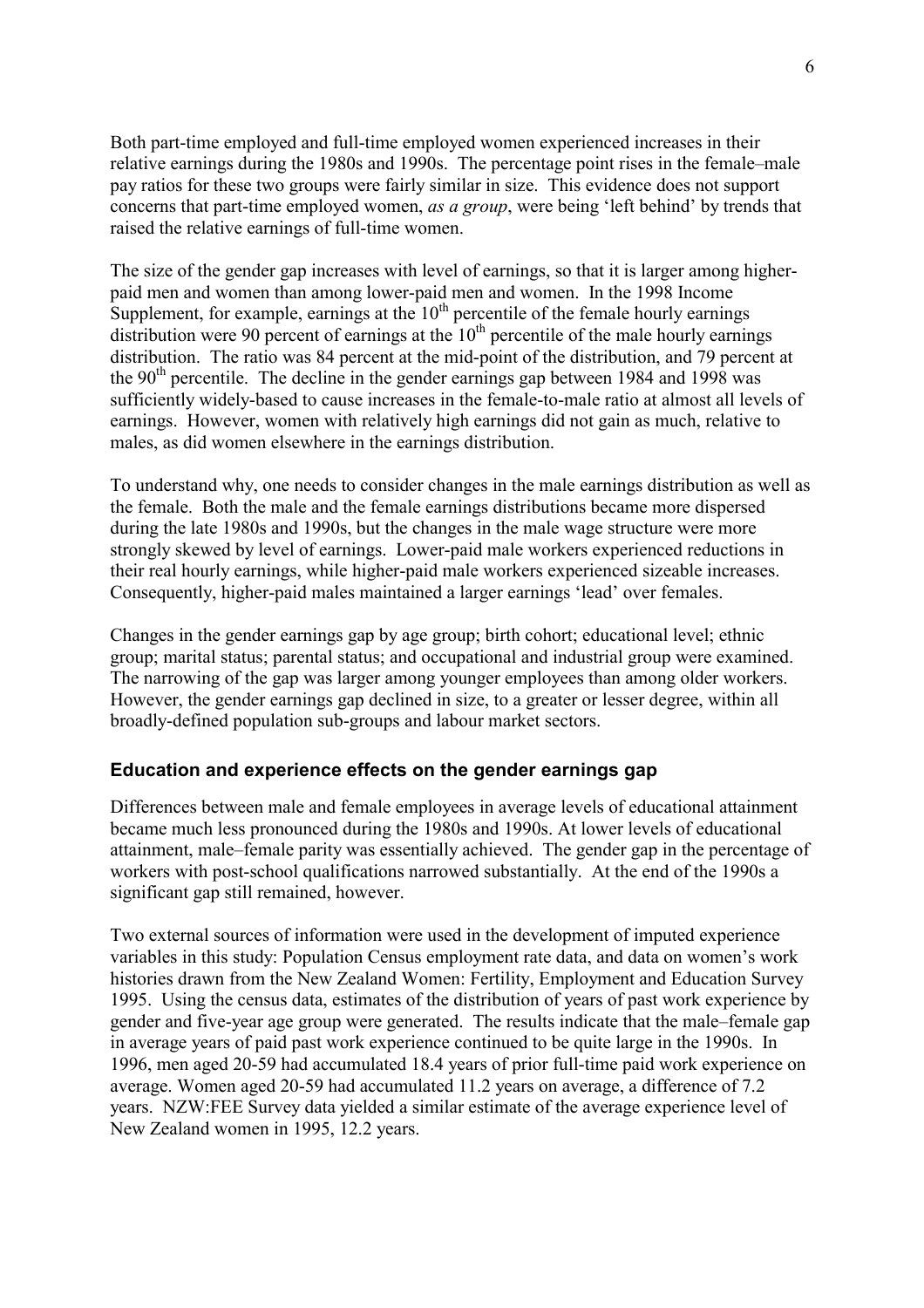Three methods were used to impute measures of individuals' actual experience levels in the HES and IS samples. A potential work experience variable was derived for all men and women, in the standard way. Two further measures of the past work experience of the women in the HES and IS samples were imputed using methods suggested by Zabalza and Arrufat (1985) and Filer (1993). The imputed experience variables have mean values and age-group distributions that approximate  $-\text{ in a rough manner} - \text{ what we believe to be the}$ actual mean and age-group distributions of experience among New Zealand women.

A regression analysis of the determinants of the gender pay differential was undertaken using the HES samples of employees in 1989-91, 1993-95, and 1996-98, and the IS samples of employees in 1997-98. Wage equations were estimated for men and women using data from the pooled HES and IS samples. In order to explore the implications of different assumptions about the true size of the experience gap between men and women, a series of wage equations were estimated, incorporating alternative imputed measures of women's experience.

Decomposition of the components of the pay gap demonstrated that the choice of an experience measure has a major impact on the portion that can be statistically attributed to male–female differences in average skill levels. Comparing across models using different imputed experience variables for women, experience alone was able to account for  $15-50$ percent of the total gender gap in average hourly earnings. Gender differences in educational attainment also contributed to the pay gap, but that contribution was smaller, and declined in importance as male–female educational differences narrowed. Our estimates suggest that the female shortfall in qualifications could statistically explain about 15 percent of the gap in the late 1980s, and 0-10 percent of the gap in the late 1990s.

If we consider the combined impact of experience and education, the estimates indicate that the portion of the total male-female wage differential that was attributable to male–female differences in these two proxies for skill lay between 30 and 60 percent, as at late 1990s. This suggests that gender differences in average levels of measured skills (education and work experience) continue to be large enough to account for a large chunk of the contemporary gender gap in hourly earnings – between one-third and three-fifths.

Decomposition of the sources of *change* in the male–female wage gap indicated that about 14-15 percent of the total reduction between 1989-91 and 1996-98 was due to the rising relative educational level of women. Because experience is not measured directly, and we did not succeed in generating good historical estimates, it is difficult to identify the extent to which the male–female differential in employees' past work experience narrowed during this period. We therefore explored the range of wage effects that were implied by alternative assumptions about the underlying trends in male and female relative experience levels. Those estimates suggested that the experience shifts could have been responsible for zero to 40 percent of the total reduction of the gender pay gap during the 1990s. Assuming a one-year narrowing of the gender experience gap, the wage effects flowing from this would account for around 10-20 percent of the total narrowing of the gender pay differential.

#### **Job characteristics and the gender earnings gap**

The male and female employment distributions became more similar to each other during the 1980s and 1990s, reducing the level of gender 'segregation' in the labour market. Nevertheless, large differences remained in the types of jobs typically undertaken by men and women at the end of the 1990s. Cross-sectional decompositions of the gender hourly earnings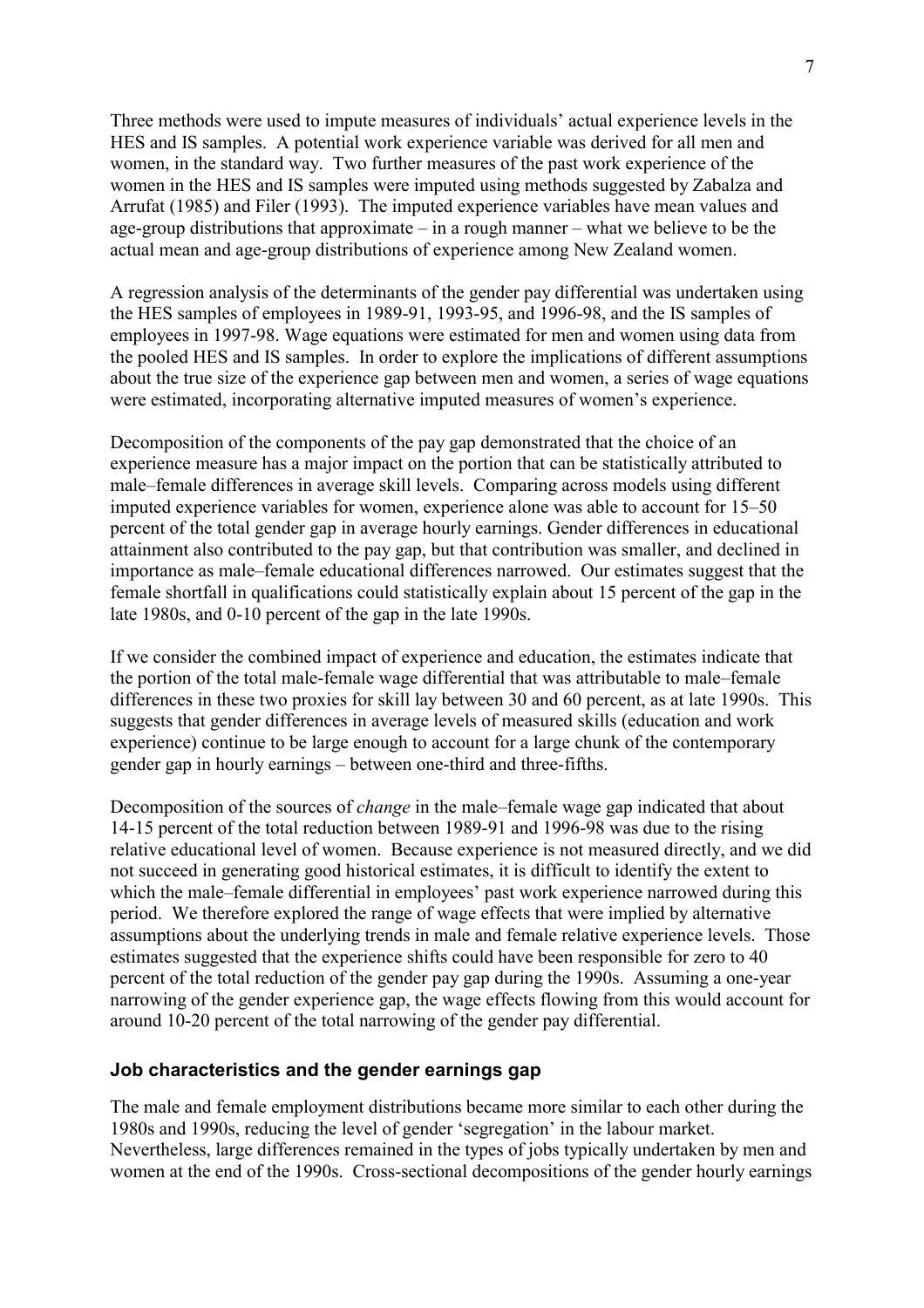gap in 1997-98 indicated that male–female differences in occupational and industrial distribution could account for around 20 to 40 percent of the total gender wage gap, when industries and occupations were defined at the most detailed, three-digit level.

HES data were used to estimate the effects of changes in the male–female distribution of employment by industry, and the effects of changes in the structure of relative wages across industries. It appears that changes in the structure of employment during the late 1980s and early 1990s did help to compress the male–female gap in average hourly earnings. The decomposition estimates suggest that shifts in relative industry employment shares were responsible for about 20 percent of the total reduction of the gap, and shifts in the interindustry wage structure were responsible for about 12 percent of the reduction, during the decade from the mid-1980s to the mid-1990s. However, we did not fully explore the sensitivity of these estimates to variations in data and method.

## **Family responsibilities and women's hourly earnings**

The effects of family responsibilities on the average hourly earnings of female employees were explored using data from the 1997 and 1998 Income Supplement samples. The analysis compared mothers with childless women, and full-time with part-time employees. It addressed the question of whether the observed wage differentials between these groups flow from the direct effects of motherhood or part-time employment, or alternatively are due to compositional differences in other measured attributes, such as age and education. The population of study in this part of the analysis was restricted to women aged 20-39 years, because the IS and HES samples do not record women's full childbearing histories, and parental-child relationships can only be identified if the children are still living in the household.

To explore the effect of motherhood on earnings, a series of wage regressions incorporating indicators of whether a woman had children aged under 18 years, and controls for other personal and skill-related characteristics, were estimated. The results suggested that mothers do indeed earn relatively less than childless women who are similar in their demographic characteristics and educational level. In the most basic models that include controls for age, education, ethnicity and marital status, the estimated hourly earnings 'penalty' (or negative wage differential) for having one dependent child is around  $-7$  percent, and the predicted differential for two or more dependent children is around  $-10$  percent. These estimates should be regarded as preliminary estimates of the effects of children on New Zealand women's hourly earnings, however, because the data and methods on which they are based have some significant limitations.

The reductions in the relative earnings of female employees that are implied by the child wage penalties estimated in this study could potentially account for about one-third of the total wage gap between men and women aged 20-39 years. Thus, child wage effects are materially and statistically significant, but they do not appear to be large enough to serve as the primary explanation for gender wage inequality.

Estimates of the wage effects of motherhood varied by partnership status. Sole mothers in waged employment were predicted to experience substantially larger wage penalties than were partnered women (about 1.5 times larger), after differences in basic demographic characteristics were controlled for. Without further research aided by better data, we cannot tell whether the wage gaps between sole and partnered mothers were mainly due to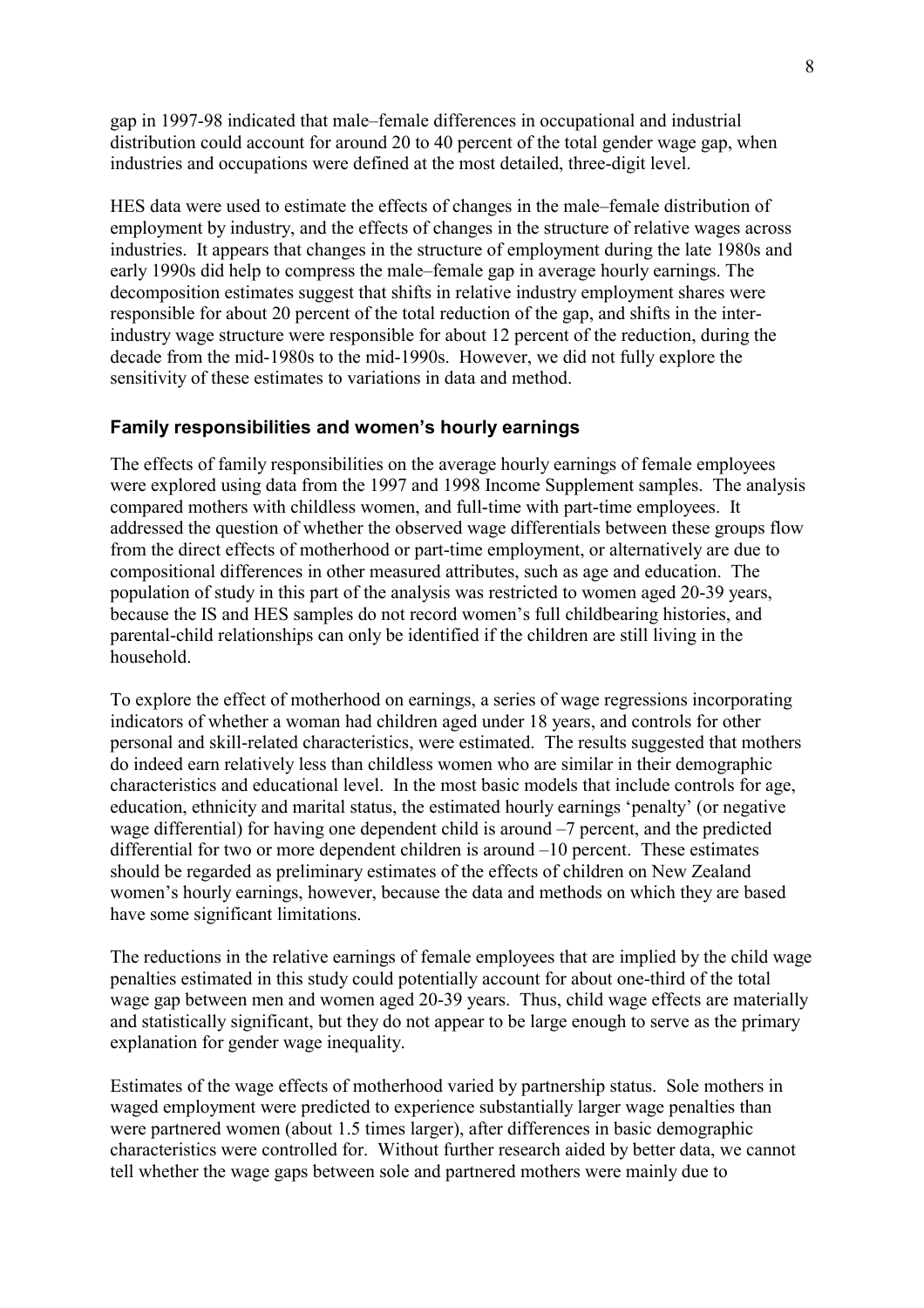unmeasured differences between the two groups, to differences in their treatment in the labour market, or to other causes.

A human capital explanation of the wage gap between mothers and childless women would suggest that time out of the workforce restricts the ability of mothers to maintain or upgrade the types of skills that are rewarded in the labour market. Hence, the lower average hourly earnings of mothers are a reflection of lower average skills. Using the imputed experience variables, we attempted to explore the contribution of differences in prior work experience to the wage gap between mothers and childless women. Incorporating imputed experience into the wage models substantially reduced the size of the coefficients that were estimated for children, and rendered them insignificant in some models. This evidence is consistent with the view that the adverse effects of children on women's earnings operate partly through discontinuity of employment and reduced years of labour market experience. It lends some support for a human capital explanation of the 'family gap' in earnings, but does not rule out other possible explanations.

Mothers are more likely to work on a part-time basis than are women without dependent children. This prompts the question of whether working part-time is a 'cause' of lower wages for mothers – that is, whether the decision to work part-time reduces their hourly earnings relative to what they would have received had they worked full-time. A series of wage regressions were estimated to explore the wage effects of working part-time, for younger women, using alternative sets of controls for in-sample variations in age, education, experience, and parental status. The part-time coefficients estimated in these regressions were reduced in size by the inclusion of the demographic control variables, and tended to become statistically insignificant. These results suggest that the observed part-time/full-time wage gap among women aged under 40 is mainly due to demographic and skill differences between the two groups.

#### **Concluding comments and implications**

The analysis of the dimensions of change in the gender earnings gap provided some useful new insights. For instance, the gender pay gap is larger – and has been decreasing more slowly – among more highly paid employees than among the lower paid. This suggests that policies to redress gender pay inequality should not focus solely or primarily on the situation of low-paid workers – a more broadly-based approach would seem more appropriate. Another insight is that the narrowing of the gender pay gap during the late 1980s and 1990s was aided by slow growth in the real earnings of male workers. Understanding the factors that influence average male earnings may be as important as understanding the factors that influence average female earnings, for interpreting the overall trends and for achieving gender gap reductions.

A gender pay differential representing about 14 percent of average male earnings remained in place at the end of the 1990s. We estimated that between 40 and 80 percent of that gender wage differential could be explained in a straight-forward manner, with reference to the wage effects of male–female differences in four variables: education, past work experience, and occupation and industry of employment. Although a large portion of the contemporary male– female gap in average hourly earnings can be attributed to these differences in measured skills and job characteristics, that should not be taken to imply that the 'explained' portion of the gender pay gap is fair, efficient, or justified. The processes whereby men and women come to have different levels of educational qualifications and different labour force participation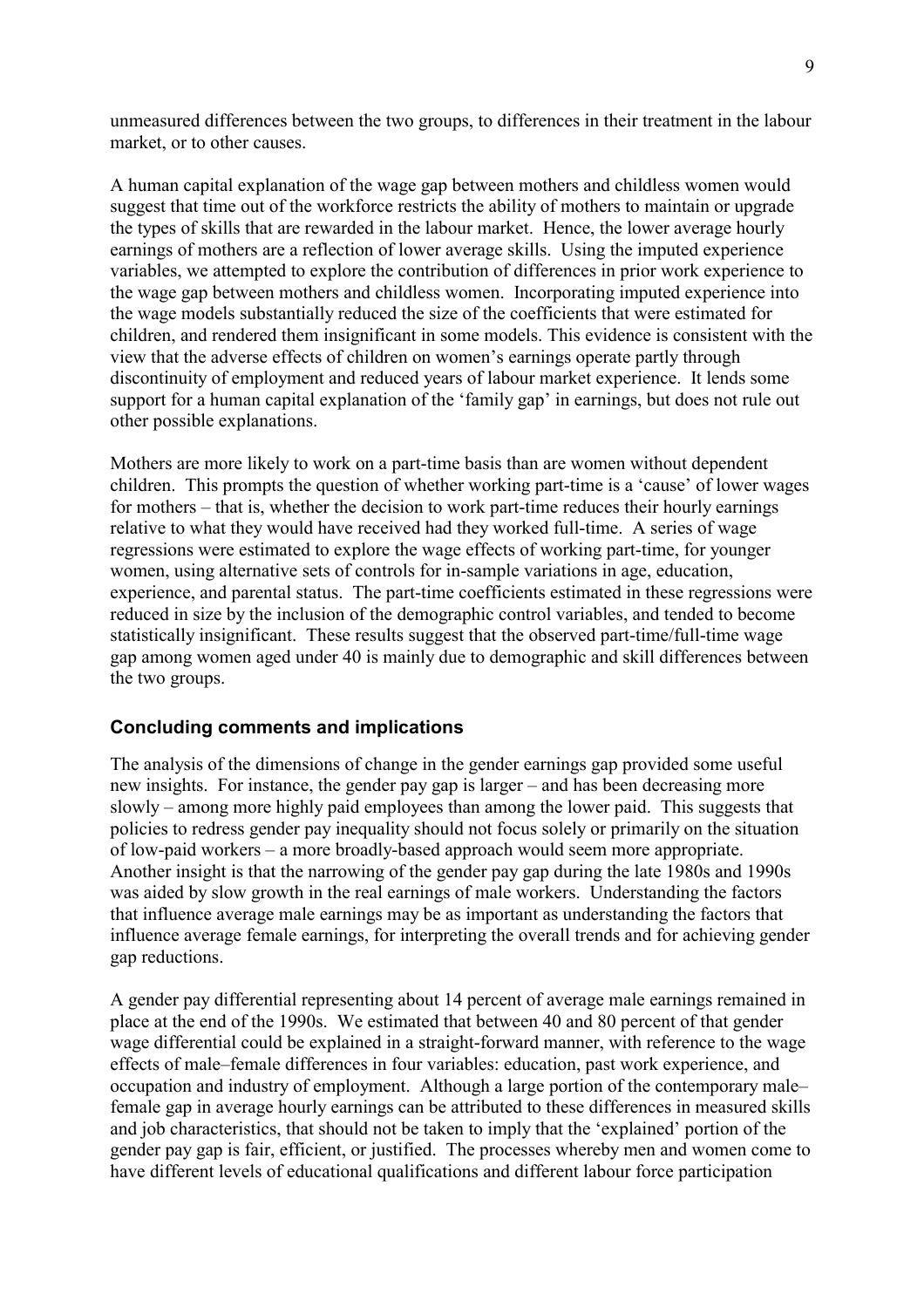patterns, and enter different jobs, may have discriminatory or gender-biased elements. What is important about the finding is that it suggests there is still considerable potential for further reductions in gender pay inequality, if these measured skill and employment pattern disparities are further reduced.

The analysis of the sources of change in the gender earnings gap indicated that both inequality due to male–female differences in measured characteristics, and 'residual' or 'unexplained' inequality, declined in size during the 1980s and 1990s. There is no single consensus interpretation of what the 'residual' component of the gender pay gap represents. Its reduction in size could be due to declining gender discrimination in the labour market, or to reductions in unmeasured skill differences between men and women.

It seems likely that the existing male–female differences in measured skills and job characteristics will continue to narrow somewhat further in future, due to the continuing impact of recent increases in the relative educational attainment of women, and the long-run tendency for men's and women's paid work patterns to become gradually more similar. These trends should help to bring about some additional narrowing of the aggregate gender earnings gap. There is no *guarantee* that further declines in the aggregate gender pay gap will occur, because the wage structure is influenced by shifts in the relative demand for different skills, as well as by shifts in supply. If the New Zealand labour market were to experience very rapid growth in the relative demand for experienced workers, workers with university qualifications, or any other 'skills' that men hold in greater amounts than women, this would tend to raise average male earnings and would tend to expand the gender pay gap. Based on current trends, a reversal of the long-run trend towards reduced gender inequality seems unlikely, however.

The study was not designed to evaluate specific gender equity policies, and therefore it does not lead directly to conclusions about the appropriateness or relative merits of policies that might influence the gender earnings gap. At a general level, the results are consistent with the view that individuals' past employment patterns influence their current wages, and therefore policies that make the paid work patterns of men and women more similar would be likely to have an impact. Those policies might include, for example, the promotion of part-time working options for both men and women within all occupations and firms, the promotion of parental leave arrangements, or the promotion of parental leave sharing between mothers and fathers; and policies that make childcare services accessible to working parents.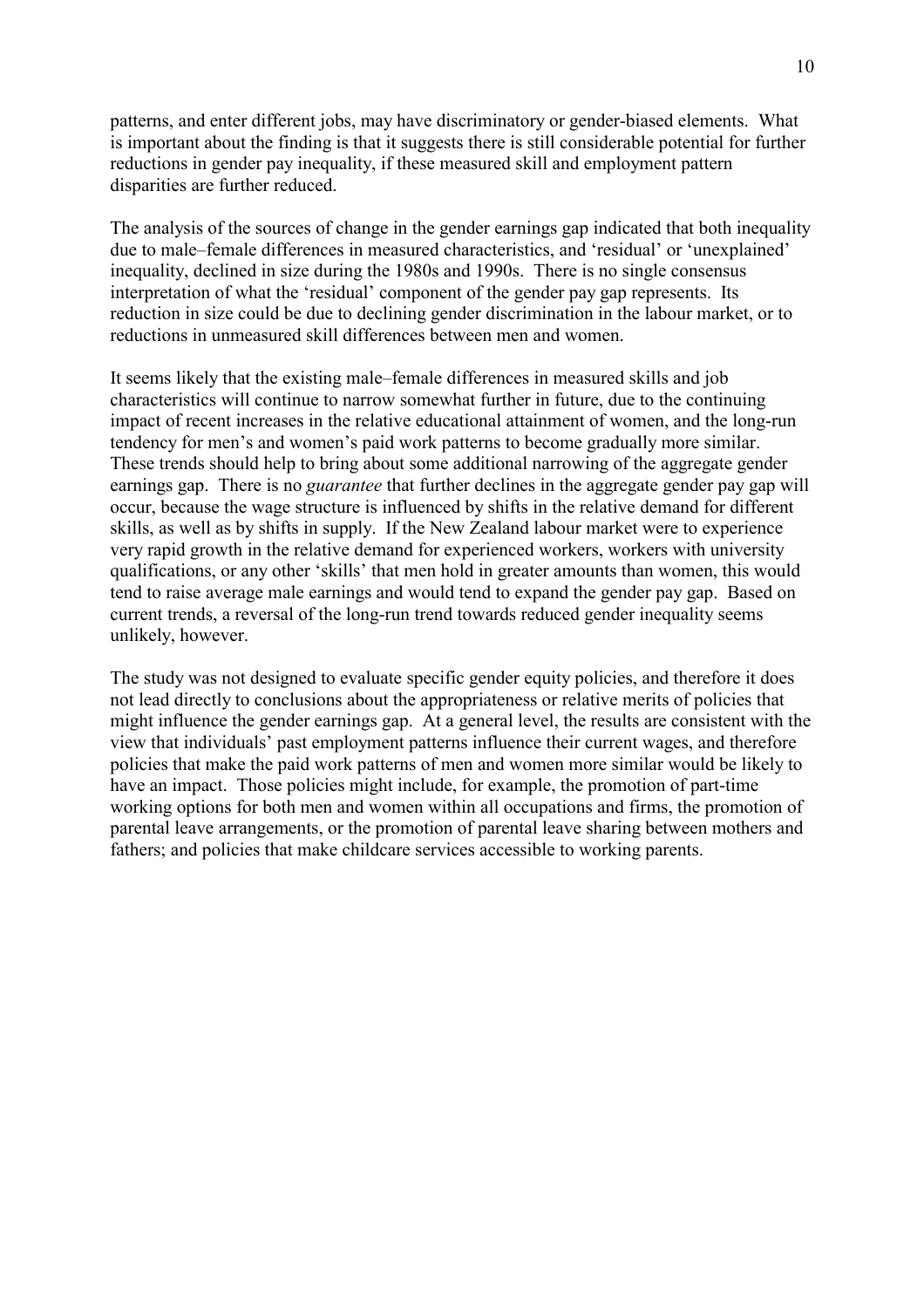# **1. INTRODUCTION**

 $\overline{a}$ 

The size of the gender pay gap is commonly viewed as an indicator of the progress made by women towards achieving equity with men in the labour market. This study examines changes in the gender earnings gap in New Zealand between 1984 and 1998, a period in which the ratio of female to male average hourly earnings rose from around 79 percent to 84 percent.

## **1.1 Why does gender pay inequality matter?**

Differences in the rate of pay received by men and women are important both from the perspective of labour market efficiency and from the perspective of fairness or equity. An efficient allocation of resources in the labour market requires that equally productive workers should receive equal pay. If they do not, this may lead to distortions in the time and effort that different workers allocate to paid work, or to the acquisition of skills. A less than optimal distribution of paid work among men and women may mean that the welfare of both men and women is not as high as it could be if paid work was more efficiently allocated.

Differences in the rate of pay received by men and women may be perceived as unfair, particularly if they do not appear to be justified by differences in productivity. The Equal Pay Act (1972), which made it illegal to pay different rates to men and women who are doing the same work, was motivated by the view that direct discrimination in pay rates is unfair.<sup>1</sup> The principle of fairness can be extended to comparisons of pay outcomes where men and women are performing different types of work but their work has similar or identical skill requirements. If there are persistent earnings differentials between men and women that cannot be attributed to differences in individual skills, job amenities or job requirements, one can question whether the processes through which men and women were selected into jobs and assigned pay rates were genuinely fair and equitable ones.

The gender gap in earnings also has implications for the demands that are placed on the welfare state. Growing numbers of women in New Zealand are providing financially for their families in the absence of a male partner. Growing numbers of women in New Zealand are reaching the age of retirement. The fact that women earn less than men on average could increase requirements for state income assistance beyond those of a society with a more equal earnings distribution (Colgate, 1999, p. 6).

# **1.2 Changes in the employment patterns of men and women 1984-98**

The 14-year period from 1984 to 1998 was a period of quite major shifts in the employment patterns of men and women in New Zealand. These changes represent the background context to this study. They are relevant insofar as they influenced the size of the gender pay gap.

The employment rate of mature males (those aged 20-59 years) fell from around 92 percent in 1986 to around 81 percent in 1992, before rising again to 85 percent in 1996.<sup>2</sup> Large numbers

<sup>1</sup> The Equal Pay Act led to the elimination of separate rates for men and women in collective employment contracts. During the five-year implementation period following the passage of the Act, the female-to-male ratio of average ordinary time hourly earnings rose from 72 percent to 78 percent (Hyman, 1994, p.84).

 $<sup>2</sup>$  These figures are from the Household Labour Force Survey. Population census data suggest that the full-time employment</sup> rate of mature males (aged 20-59 years ) fell from 87.2 percent in 1986 to 73.4 percent in 1996, an even larger decline.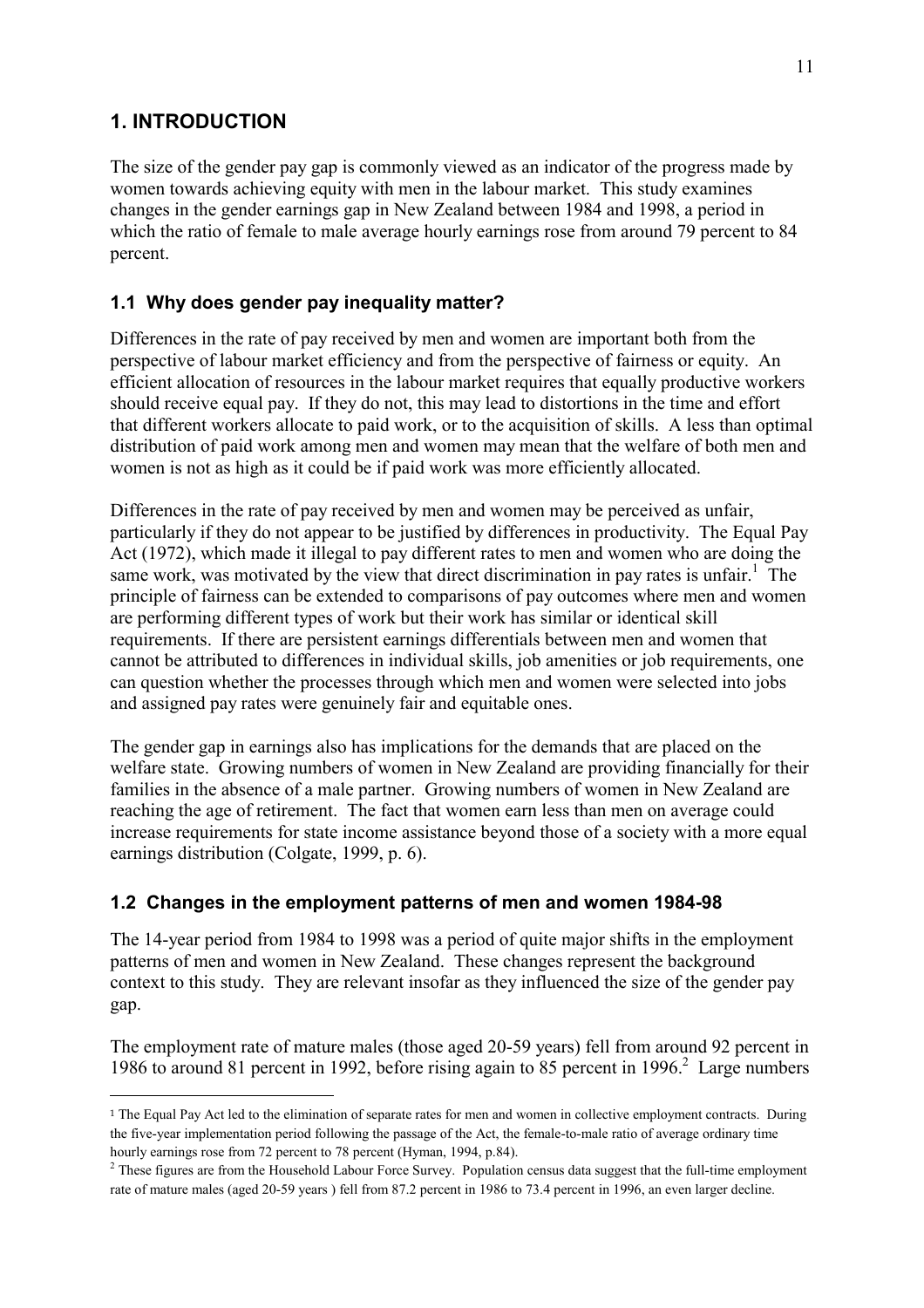of men became unemployed or moved out of the labour force during the recession of the late 1980s and early 1990s. Job growth during the subsequent economic recovery raised the employment rate of mature males but did not restore it to pre-recessionary levels. Waged and salaried employment became relatively less important for mature males during the 1980s and 1990s, while self-employment became relatively more important. Part-time employment became more common. The industrial composition of male employment shifted away from manufacturing, transport and communications, towards a higher share of service sector industries.

While men's employment rate declined, the employment rate of women rose slowly but undramatically over the period, from around  $64$  percent in 1984 to  $68$  percent in 1996.<sup>3</sup> The composition of women's employment also shifted away from manufacturing towards the service industries. Both the male and the female workforces became better qualified on average as increasing numbers of school leavers acquired post-school qualifications, but the educational levels of working women rose more rapidly than those of working males. This caused the gender gap in educational qualifications to fall.

By the end of the period, women accounted for around 48 percent of all waged and salaried  $employes$  and 40 percent of those working full-time.<sup>4</sup> The gaps between employed men and women in mean educational levels, mean ages, and occupational distribution had all narrowed  $-$  trends that might be expected to lead to a narrowing of the gender gap in earnings. On the other hand, the period between 1984 and 1998 was also one of substantial growth in the dispersion of earnings in New Zealand. The 90-10 log earnings differential for full-time weekly earnings increased by around 16.5 log points, or 17.9 percent, between 1984 and 1997 (Dixon, 1998, p.78). Because increased wage inequality tends to lower the relative earnings of groups of workers with below-average labour market skills, and women typically have fewer formal labour market skills than men, rising earnings inequality might have been expected to widen the gender earnings gap.

In practice, the effects of rising wage inequality were offset by other factors. The gender gap in hourly earnings, which had shrunk by around 6 percentage points in the years following the implementation of the Equal Pay Act 1972 (Hyman, 1994, p.88), declined further during the 1980s and 1990s. This study explores the reasons for that decline.

## **1.3 Research objectives**

 $\overline{a}$ 

The research objectives were to:

- 1. Describe the dimensions of the gender earnings gap, and the way it has changed over time.
- 2. Estimate how much of the gender earnings gap in the late 1990s can be attributed to malefemale differences in skill-related characteristics – particularly education and experience – and to job characteristics.
- 3. Identify factors that contributed to the reduction of the gender earnings gap over the last 10-15 years, and estimate their impacts.

<sup>&</sup>lt;sup>3</sup> Again, these figures are from the Household Labour Force Survey and refer to the employment rate of 20-59 year olds. Census data show that the full-time employment rate of females in this broad age group remained steady at 44.1 percent in both 1986 and 1996, while the part-time employment rate rose from 18.0 percent in 1986 to 21.1 percent in 1996.

<sup>&</sup>lt;sup>4</sup> June 1998 HLFS. These figures are for wage and salary earners aged 20-59 years.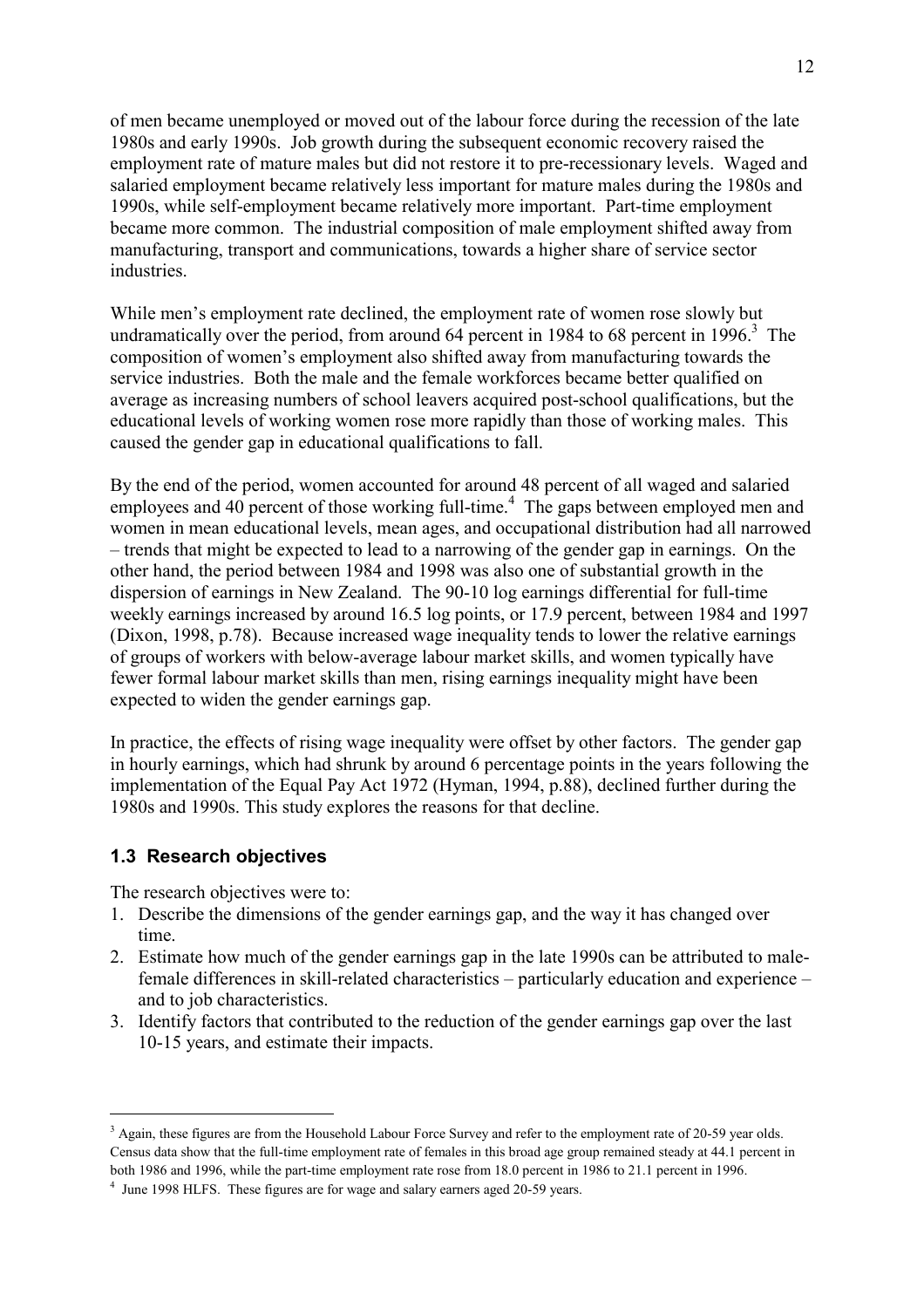4. Investigate the effects of motherhood and part-time employment on women's earnings in the late 1990s, as a means to better understand the underlying causes of the gender pay gap.

The approach taken was to use data from the Household Economic Survey (HES) to investigate the changes in the gender pay gap between 1984 and 1998, and data from the HLFS Income Supplement (IS) to supplement and extend the analysis of the gap as at the late 1990s. The annual HES is the only household survey in New Zealand that provides repeated measures of individual earnings over a lengthy period of time. The Income Supplement is a new but substantially larger survey, which provides more accurate measures of earnings and greater scope for disaggregated analysis.

With one or two exceptions, previous New Zealand researchers working on gender pay issues did not have access to micro-level data. The use of unit record data in this study meant that it was possible to analyse the dimensions and changing structure of the gender earnings gap in a more detailed manner (objective 1). The use of data from two different statistical surveys was also expected to strengthen the research by showing the sensitivity of results to differences in measures or differences in sample characteristics.

In its analysis of factors contributing to the gender earnings gap as at the end of the 1990s (objective 2), the study focuses in particular on the role of male–female differences in educational level, years of prior work experience, and industry and occupation of employment. Using standard cross-sectional methods of 'decomposing' the gender gap, the study estimates the portion of the total gap remaining at the end of the 1990s that was attributable (statistically) to male-female differences in skill-related attributes and job characteristics.

HES data for the years 1984 to 1998 are used to investigate the causes of the convergence in the gender earnings gap (objective 3). The study considers three main sources of change: increases in the educational levels and work experience levels of working women, relative to those of males; changes in the industrial structure of employment; and changes in the industrial wage structure. Recent cohorts of working women have acquired higher levels of education and accumulated greater work experience over their lifetimes than did earlier cohorts. This study attempts to identify the size of those educational and work experience changes, and to estimate their effects upon the total size of the gender earnings gap.

Due to the differences in types of jobs undertaken by men and women, shifts in the industrial and occupational structure are likely to have differing effects on male and female mean earnings. The impacts of changes in labour demand and other structural changes in the New Zealand economy during the 1980s and 1990s on the economy-wide gender pay differential are explored in this study. The analysis looks for labour demand shifts that operated through changes in the composition of employment by gender, or through changes in industrial wage premia. The basic question is whether those changes were 'gender-biased', leading (for example) to reductions in the relative earnings of male-dominated jobs, or to increases in the proportion of women employed in higher paid sectors.

Because women are more likely than men to take time away from work, reduce their working hours, or change their occupation in order to care for children, parenthood and parenting patterns are likely to have a substantial impact on the gender gap in earnings. This study explores the impact of children on women's earnings as at the late 1990s, using data from the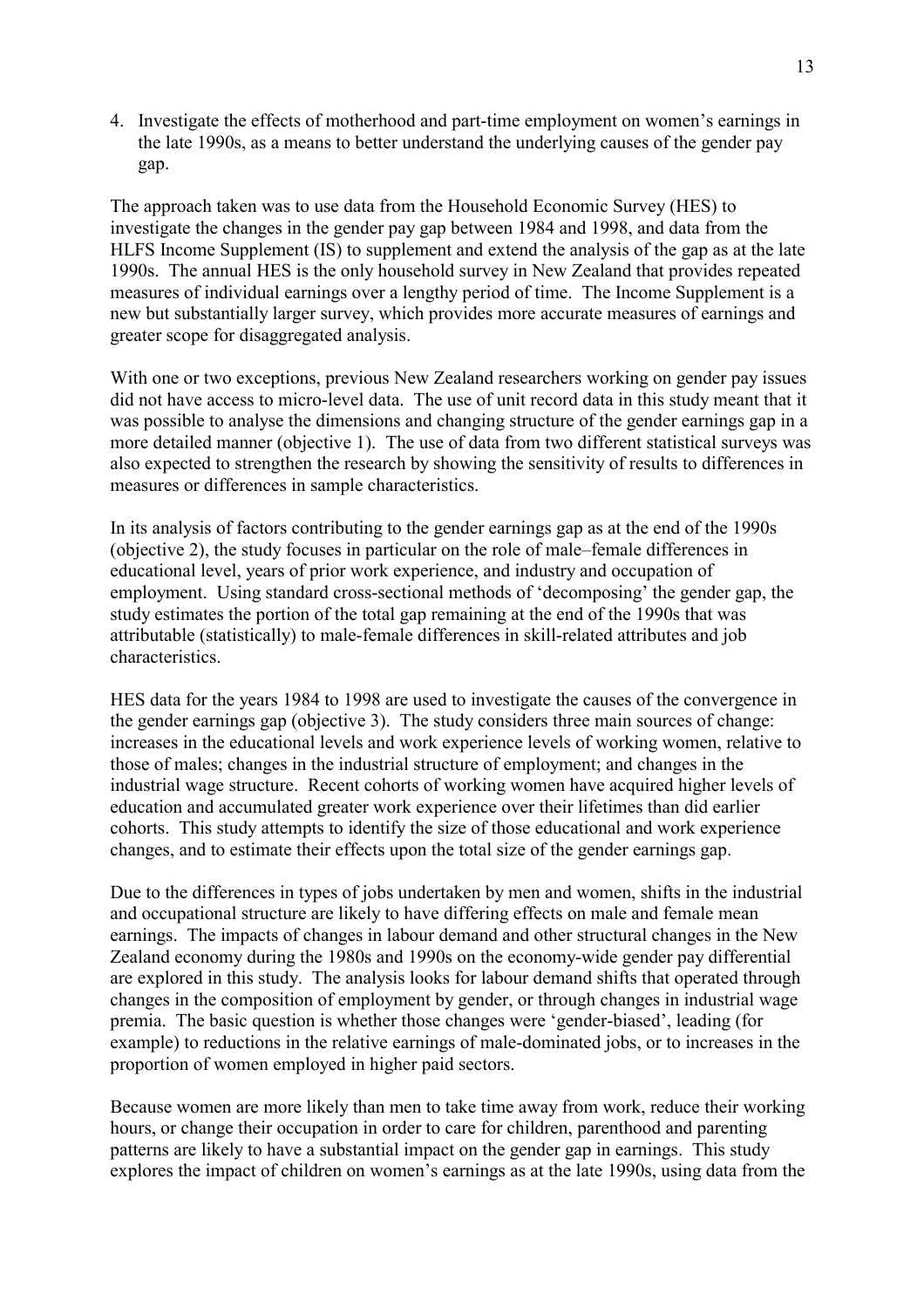1997 and 1998 HLFS Income Supplements (objective 4). Due to data limitations, it does not attempt to investigate the contribution of change*s* in family structure or family responsibilities to the contraction of the gender pay gap during the 1980s and 1990s. However, the analysis of the wage effects of children as at the end of the 1990s is intended to be a first step in identifying whether women's family responsibilities are likely to be a major, or a minor, underlying cause of contemporary gender pay inequality.

## **1.4 Study population**

 $\overline{a}$ 

The population of study is male and female waged and salaried employees aged between 20 and 59 years. Teenagers were excluded from the study population for two main reasons. Firstly, one of the methods used to impute prior work experience values for women required the use of information from another survey, which was available for 20-59 year olds only. Secondly, teenagers are much less likely than 20-59 year olds to be in stable, long-term employment situations. Between the mid-1980s and the late 1990s the full-time employment rate of teenagers was halved, as increasing numbers of teenagers stayed on at school or took up post-school education and training options. Excluding teenagers excludes the population group whose changes in employment patterns were most extreme over the study period.

Throughout most of the study, part-time and full-time employees are analysed together (pooled) rather than treated as separate populations. This approach was adopted because the pay gap between 20-59 year old part-time and full-time employees is relatively small in New Zealand. Female part-time employees, who comprised about four-fifths of all part-time employees in the IS and HES samples of 20-59 year olds, earned around 92-95 percent of the average hourly earnings of female full-timers in the late  $1990s$ <sup>5</sup>. Although there are statistically significant differences between part-time and full-time employees in both mean characteristics and earnings, the differences are not large enough in substantive terms to justify treating part-time and full-time employment as separate sectors of the labour market. However, the effects of part-time employment on women's earnings are considered briefly in Section 7.

The structure of the report is as follows. Section 2 provides a brief summary of previous research on the gender pay gap. Section 3 gives an overview of the theoretical context and methods, and describes the data used in the study. Section 4 provides a descriptive analysis of the gender pay gap. It documents the changes that took place over the last fifteen years in the level and dimensions of the male–female earnings differential.

Section 5 begins the analysis of the determinants of men's and women's earnings. It explores the effects of differences in education and past work experience. Section 6 considers the effects of differing industrial and occupational distributions. In Section 7, the focus shifts to women aged 20-39, and the effects of motherhood and part-time employment on the predicted average hourly earnings of this sub-population. Section 8 concludes.

 $<sup>5</sup>$  The part-time /full-time gap was a little larger for males. The average hourly earnings of male part-time employees were</sup> around 90 percent of the average hourly earnings of male full-timers.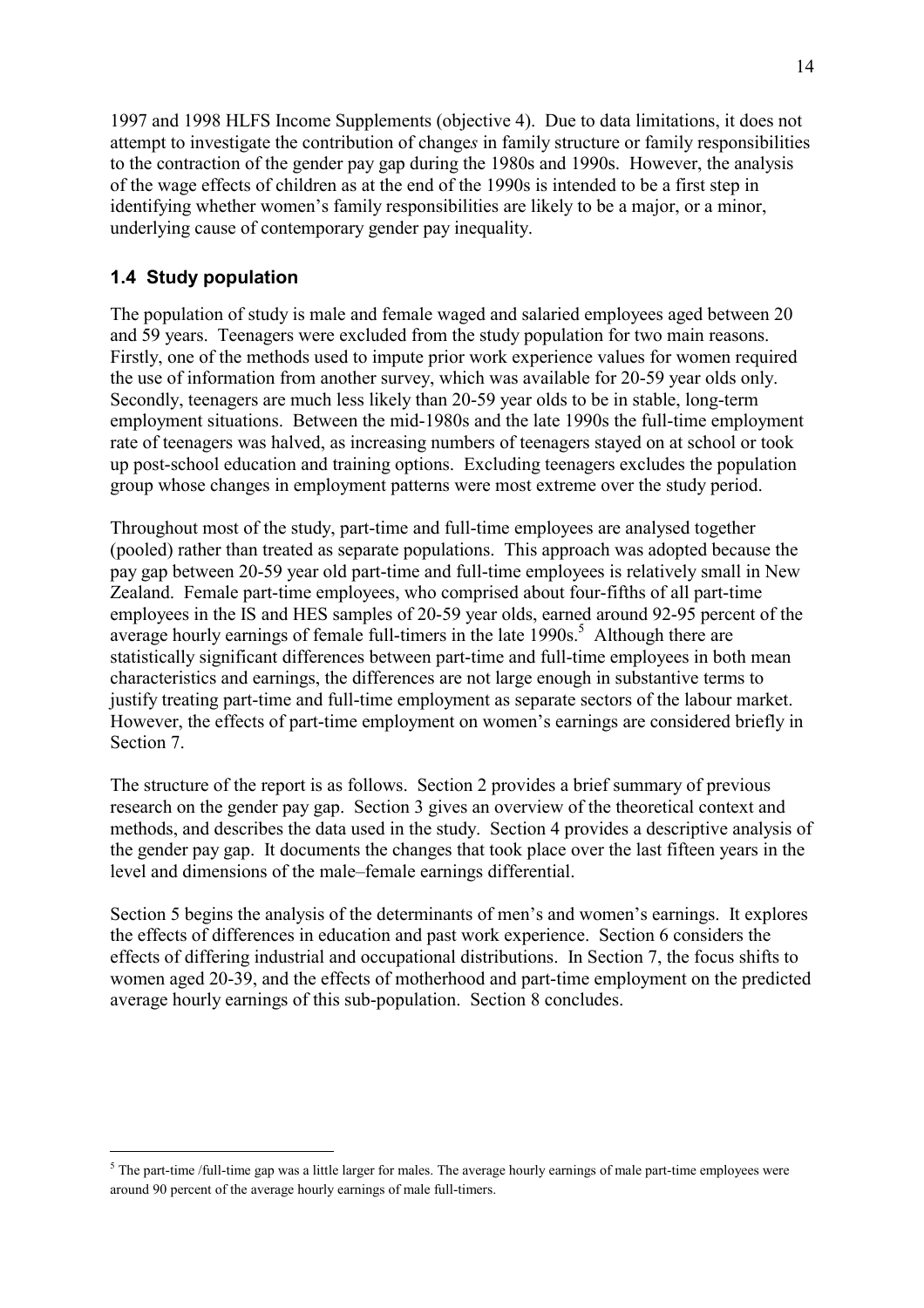# **2. PREVIOUS RESEARCH ON THE GENDER PAY GAP**

The findings of recent empirical research on the gender earnings gap are briefly summarised in this section.

# **2.1 New Zealand**

Hyman (1994) and Cook and Briggs (1997) give time-series information on the changes in the raw gender earnings differential, using measures drawn from the firm-based Quarterly Employment Survey. Dixon (1998) also provides information on the trends in the gender earnings gap, but uses the Household Economic Survey as her source. Both surveys provide evidence of a contraction of the gender gap between the mid-1980s and the mid-1990s. The timing and exact size of the contraction differs between the two data sources, however.<sup>6</sup>

Two previous authors have undertaken regression analyses designed to identify and quantify the sources of the gender earnings differential. Sutton (1984) analysed the gender earnings gap using a sample of 751 public servants who were employed in the executive/clerical occupational class in 1984. She found a female-to-male ratio of 0.75 in annual salaries. Approximately one-third of the gap could be attributed to gender differences in qualifications, and one-third to differences in years of service in the public service. The remainder was unexplained.

Kirkwood and Wigbout (1998) used a standardisation method to estimate the effects of malefemale differences in five key characteristics (occupation, hours worked, age, highest qualification and ethnicity) on the gender gap in weekly full-time earnings. They used data on men and women in full-time employment who were surveyed in the June 1997 HLFS Income Supplement. Approximately one-third of the male-female gap in full-time weekly earnings was found to be attributable to the five variables considered.

# **2.2 Other countries**

 $\overline{a}$ 

## *Size of the gender earnings gap and its components*

The size of the gender gap varies considerably across countries. Joshi and Paci (1998) and Blau and Kahn (1995) give comparative data on the gender pay gap in a range of OECD countries as at the mid-1990s. The Scandinavian countries, Australia and New Zealand had female/male hourly earnings ratios in the range of 80-90 percent. Other countries, including Germany, Switzerland and the United States, had lower female/male pay ratios, falling in the range of 65-75 percent.

Virtually all OECD countries experienced reductions in their aggregate gender earnings gaps between the 1970s and the 1990s. Harkness (1996) reports that in the UK, the ratio of female to male average hourly earnings rose from around 0.65 at the start of the 1980s to 0.71 in 1993. Among full-time employees, the gender ratio in hourly earnings rose from about 0.66 in 1980 to 0.77 in 1993 (ibid., p.4). In the United States, the female-male hourly earnings ratio rose from around 0.65 in 1980 to 0.77 in 1993 (Joshi and Paci, 1998, p.16-17). In Australia,

 $6$  The QES indicates that the increase of the female-male hourly earnings ratio 'stalled' in the early 1990s at around 0.82. However, the rise in the gender earnings ratio in this time series resumed in 1998, and by February 1999 it had increased to 0.84. In contrast the HES indicates that the narrowing of the gender gap continued until around 1994. The gap then stabilised until 1998, the last year in which this survey was collected.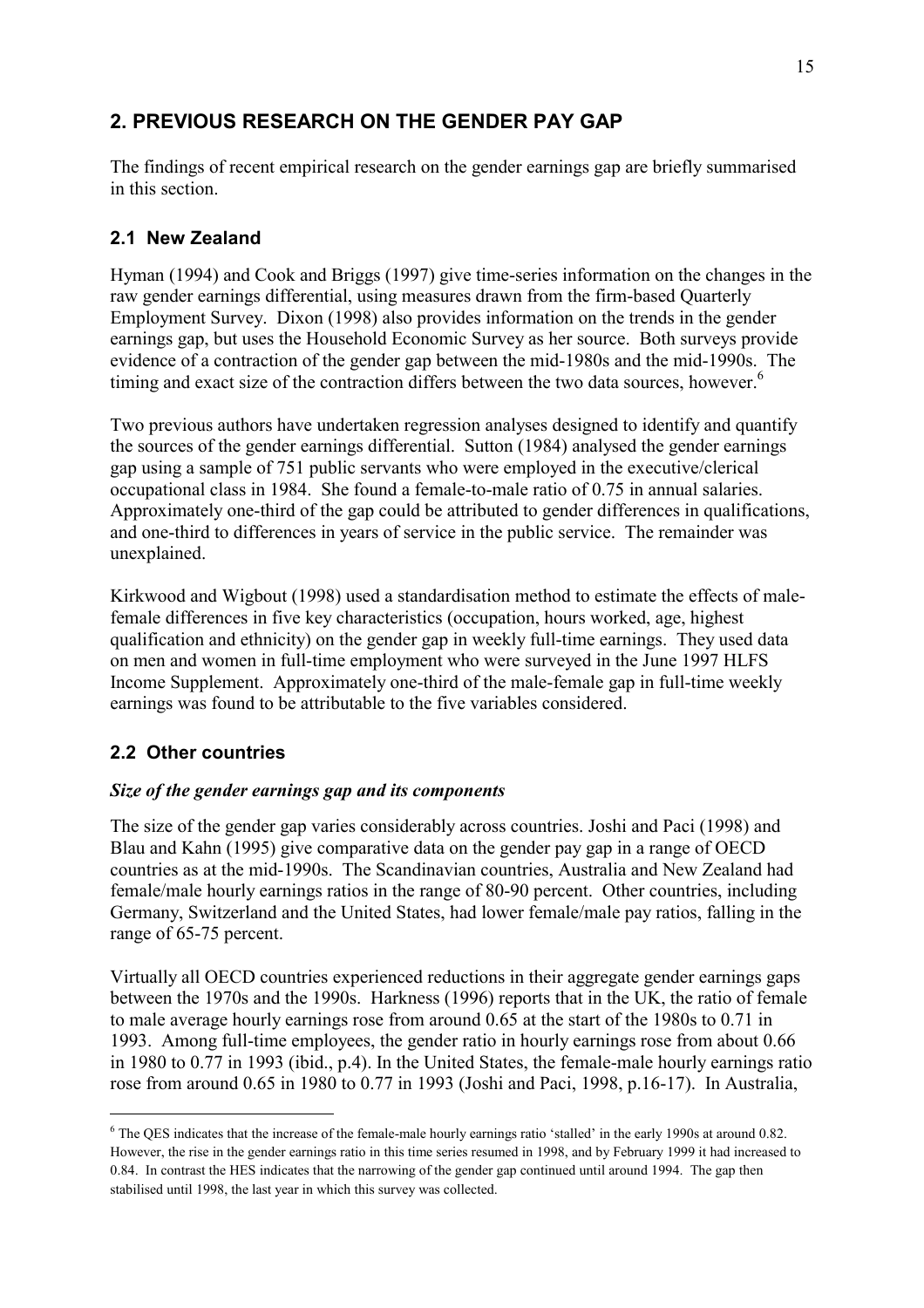the initial gap was smaller and the change slower. A female-to-male hourly earnings ratio of around 0.85 for full-time employees in the early 1980s had risen to about 0.88 by 1998 (Borland, 1999; Whitehouse, 1999, p.4).

Much of the empirical research in this field has attempted to determine how much of the gender earnings gap can be attributed to differences in the productive attributes of men and women, and how much remains unexplained after those productivity differences are accounted for. Productive attributes' are measured using proxy variables such as educational attainment, years of work experience, or time spent undertaking job-related training. The Blinder-Oaxaca decomposition method, which compares male and female earnings and productive characteristics at their means, has frequently been used to estimate the relative importance of gender differences in productive characteristics, and the contribution of those differences to longer-term reductions in the gender earnings gap.

Typically, researchers using these methods have reported that they are able to attribute about one-third of the total male-female wage differential to differences in productivity-related attributes, such as education and past work experience. If information on job characteristics is also included, up to two-thirds of the gap is 'explained' in these studies. For example, Blau and Kahn (1997) analysed the pay gap between full-time employed men and women in the US in 1979 and 1988, using samples drawn from the Panel Study of Income Dynamics. They found that women's lower levels of human capital accounted for roughly one-third of the gap in both 1979 and 1988. When industry, occupation and union status were added to the regressions, the explained portion rose to around  $50-60$  percent (p.16). Joshi and Paci (1998) report decomposition results for a British sample of men and women who were aged 33 in 1991. Around one-quarter of the total wage gap was attributable to male-female differences in human capital characteristics. When a detailed set of information on job characteristics was also incorporated, the portion of the gap attributable to differences in mean characteristics rose to 56 percent (p.133).

In most studies of this type, residual or 'unexplained' pay differentials between men and women (i.e. the differences not attributable to characteristics) are found to be quite substantial in size, even in the 1990s. For example, Joshi and Paci (1998, p.132) estimated an unexplained hourly earnings differential of around 15 percent of men's average earnings in the UK in 1991. In Australia, Spilsbury and Kidd (1996), using a basic wage equation with human capital variables, estimated an unexplained hourly earnings gap representing about 9 percent of male average earnings in 1990.

Researchers have almost universally found that reductions in male-female differences in measured productivity-related characteristics, particularly education and years of work experience, contributed to the reductions in gender earnings differentials that were recorded during the 1980s and 1990s. Frequently, changes in the wage returns to characteristics  $$ which are characterised as 'unexplained' in the Blinder-Oaxaca decomposition  $-$  are found to be quantitatively important as well, in terms of their impact on the reduction of the pay gap. Estimates of the relative contribution of each vary considerable across studies. At one end of the spectrum, Wellington (1993, p.19) estimates that almost half of the reduction in the gender earnings gap in the US between 1976 and 1985 was due to a convergence in male and female average levels of education, experience, training and tenure. At the other end of the spectrum, Spilsbury and Kidd  $(1996)$  are able to attribute only 12–16 percent of the total reduction in the gender gap in Australia between 1973 and 1990 to the changes in mean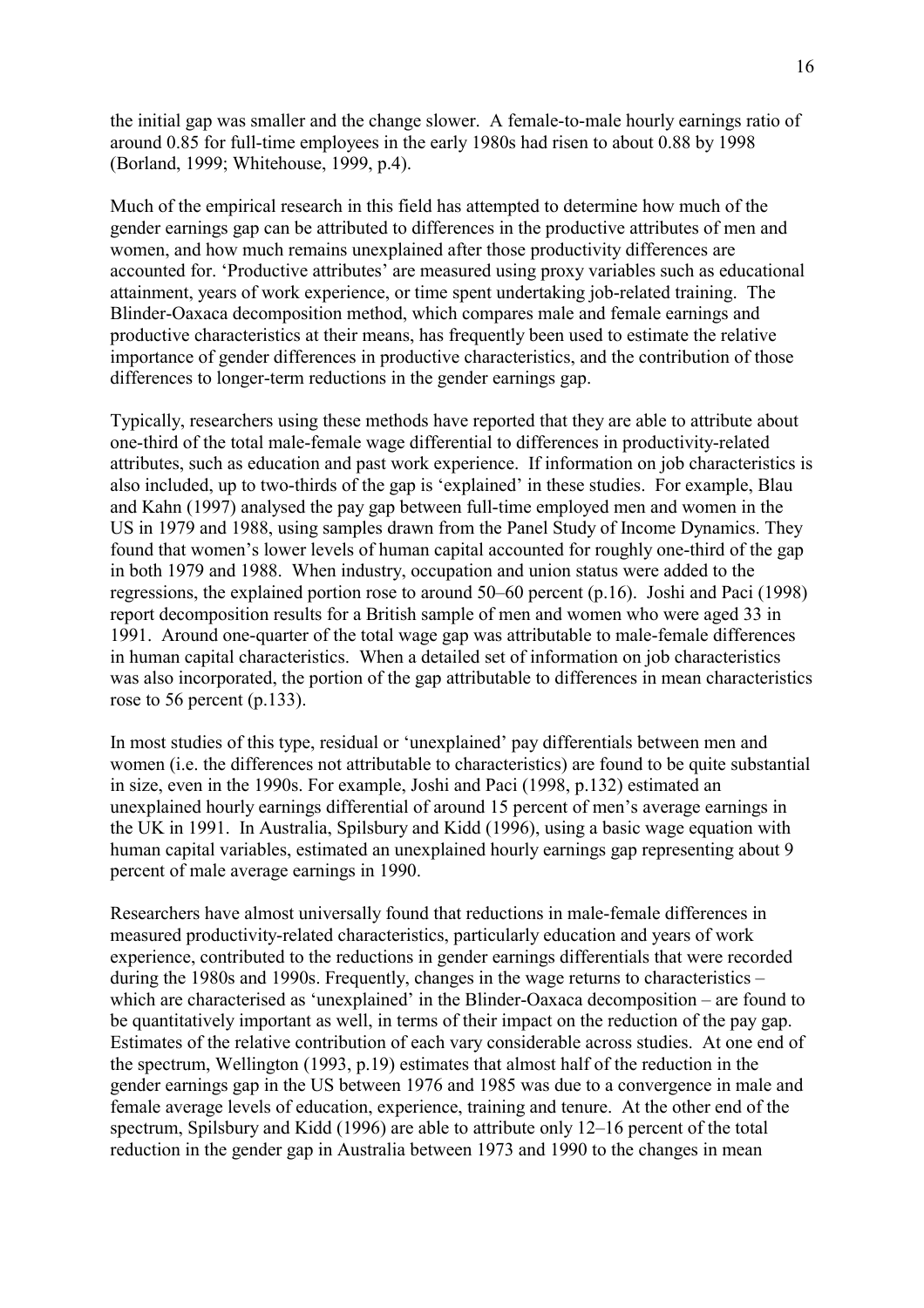characteristics using a Blinder-Oaxaca decomposition  $(p.216)$ . The remainder (84–88) percent) is attributed to reductions in gender differences in the 'returns' to characteristics.

A recent strand of the literature has focused on the effects of motherhood on women's relative earnings and the gender pay gap. It is fairly well documented that in countries such as the United States and the United Kingdom, mothers tend to earn lower hourly wages than do childless women. Waldfogel (1998b) studied the earnings of two birth cohorts of young women in the US and in the UK, observed in their early twenties and their early thirties. She found that mothers had lower hourly earnings than non-mothers in part because of their reduced work experience, and in part because of a loss of continuity of employment with prechildbirth employers. She speculates that the benefits of women remaining with the same employer after childbirth include the maintenance of seniority; the preservation of good job matches; and the preservation of firm-specific and job-specific skills (1998b, p.534). Joshi and Paci (1998) also studied the earnings of the same two cohorts of young women in the UK. They concluded that the relative earnings of mothers were reduced partly by their reduced work experience, and partly by their movement into part-time jobs, which tend to be lower paid than full-time jobs in the UK labour market.

Waldfogel (1998b, pp 519-20) attempted to estimate the portion of the total hourly earnings gap between men and women in the US and UK that could be attributed to the differing effects of marital status and parental status on men's and women's earnings. She found that nearly half (45 percent) of the gender gap at age 30 in the US is due to the direct effects of marital status and children. In the UK, nearly half (48 percent) of the gender gap at age 32 is due to the direct effects of marital status and children. These estimates include the wage premiums that are associated with marriage and children for men, as well as the wage penalties that are associated with marriage and children for women. Because the variables included in Waldfogel's wage equations are limited to education, years of experience, marital status and number of children, her approach maximises the estimated size of the marital status and child effects.<sup>7</sup>

Another recent development in the literature is the use of alternative decomposition methods to study the evolution of the gender earnings gap at different positions of the wage distribution. This development was motivated by the view that considering the whole of the male and female earnings distributions, not just the means, yields greater insights into the determinants of the gender pay gap. Blackaby et al (1997), which examines shifts in the gender pay gap in the UK between 1973 and 1991, is an example of this approach. The authors use a method suggested by Juhn, Murphy and Pierce (1993) to decompose the changes in the earnings distributions of men and women into the three components: the effects of changes in measured attributes, the effects of changes in attribute prices, and the effects of changes in residuals. They analyse the contribution of these three sources of change to the overall changes in the male-female earnings gap, evaluated at the mean of the distribution and at the  $10^{th}$  and  $90^{th}$  percentiles. Blackaby et al find that the earnings gap for full-time employees closed more at the lower end (the tenth percentile of the distribution) than at the upper end (the ninetieth). They argue that at the  $90<sup>th</sup>$  percentile of male and female earnings, changes in the prices were the driving force in the contraction of the gender pay gap during the 1970s, the decade in which Equal Pay regulations were implemented in the UK

 $\overline{a}$ 

 $^7$  Reductions in work experience may be an indirect effect of motherhood, and this is not included in Waldfogel's estimate. On the other hand, fuller wage functions containing more information about other dimensions of productivity such as ability, training, tenure, or would probably have led to lower estimates of the contribution ëfamily effectsí make to the total gender earnings gap.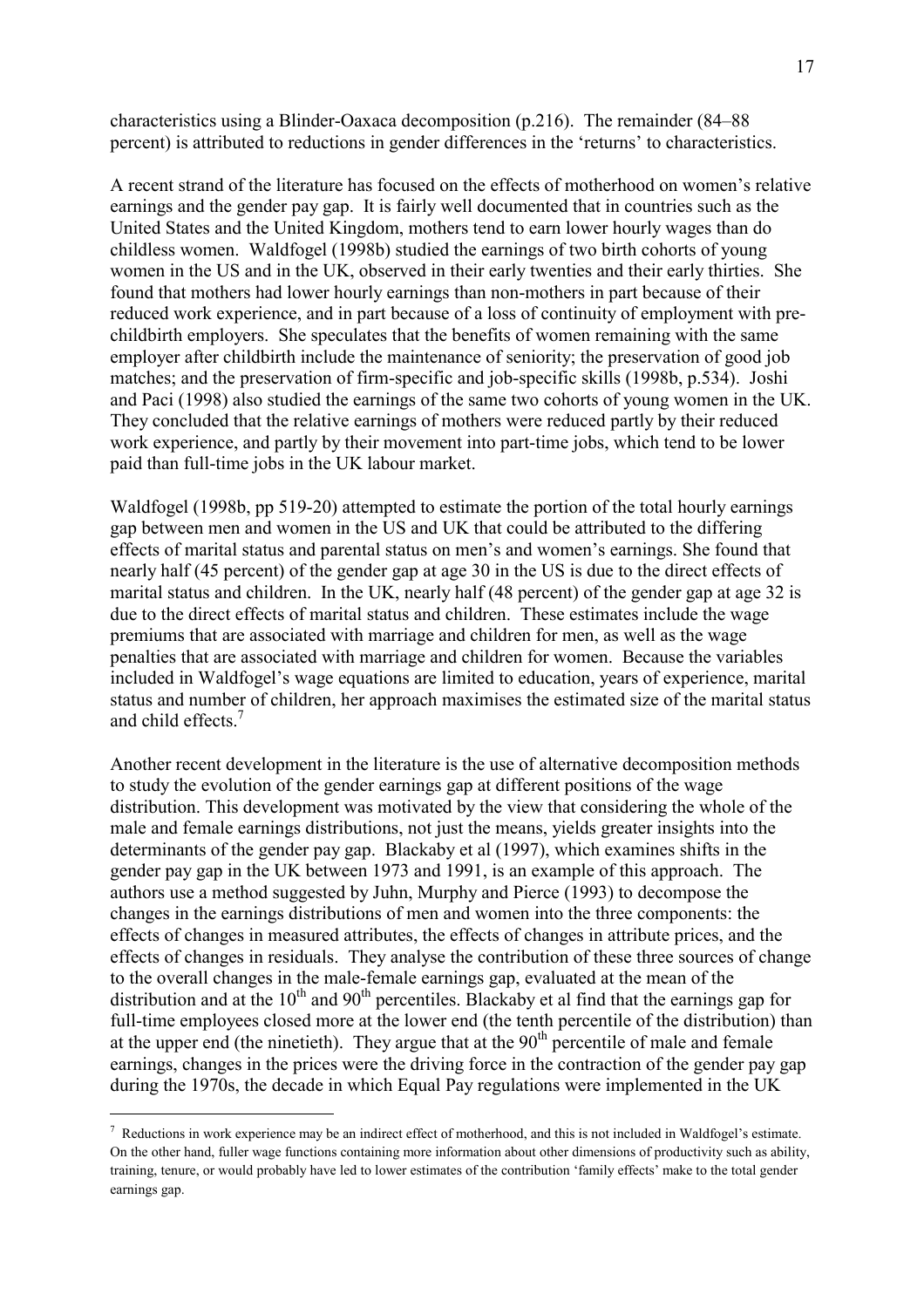(p.266). During the 1980s, in contrast, convergence in the relative characteristics of men and women was quantitatively the most important factor. At the  $10<sup>th</sup>$  percentile, changes in the the interes in associated with measured characteristics were the most important factor contributing to change throughout the entire study period.

#### *Alternative estimation methods*

Gender pay studies using alternative methods to estimate the determinants of individual earnings have reported much smaller unexplained pay differentials between men and women. For example, Kim and Polachek (1994) and Choudhury (1993) use panel data estimation methods, in an attempt to redress the unobserved heterogeneity and endogenity biases that they believe distort estimates obtained from conventional cross-sectional wage regressions. Both authors use relatively small samples of American employees drawn from the Panel Study of Income Dynamics. Both authors conclude that once unobservable individual heterogeneity is removed, the portion of the male-female wage gap that is unexplained (ie not attributable to mean productivity differences) is substantially smaller than indicated by the cross-sectional studies using the conventional methods.

Korenman and Neumark (1992), Neumark and Korenman (1994), and Waldfogel (1998) have used panel data estimation methods to re-examine the effects of children on mothers<sup>'</sup> earnings, while seeking to control for the effects of any unobserved differences between mothers and non-mothers. Results from this recent work are somewhat mixed. Korenman and Neumark (1992) find that the wage penalty experienced by women with children is much smaller than the penalty suggested by cross-sectional estimation methods. Neumark and Korenman  $(1994)$  – using different data and methods – and Waldfogel (1998) find little evidence of heterogeneity bias in the estimated wage effects of children.

Korenman and Neumark (1992) and Neumark and Korenman (1994) provide reasonably persuasive evidence that experience, tenure, education and marital status may be endogenous variables in women's wage functions – that is, they embody the effects of wages on individuals' past choices. An implication is that including these variables in wage functions may cause bias in the estimation of all parameters. A few other authors have tested for the presence of endogeneity biases in specific variables such as experience. In general, however, analyses of the gender earnings gap have ignored rather than grappled with the implications of possible endogeneity biases in the key earnings equations.

## *Implications of rising earnings inequality*

Some OECD countries experienced quite marked growth in wage inequality during the 1980s. Juhn, Murphy and Pierce (1993) drew attention to the fact that wage differentials between two groups of workers that differ in their mean earnings, such as men and women, are influenced by the amount of wage dispersion that is present in the labour market as a whole. In an era of rising dispersion, the gap between average male and average female earnings could expand purely because of the fact that the total earnings distribution had spread out.

Blau and Kahn (1997) looked at the relationship between rising wage inequality in the United States and the contraction of the gender pay gap between 1979 and 1988. They analysed samples of full-time employees drawn from the Panel Study of Income Dynamics. Over the study period, the female-male pay ratio for sample members rose from 62.2 to 72.4 percent, reflecting a 9.9 percent fall in men's real average hourly earnings and a 4.9 rise in women's real hourly earnings (p.12). Blau and Kahn argue that changes in the wage structure over the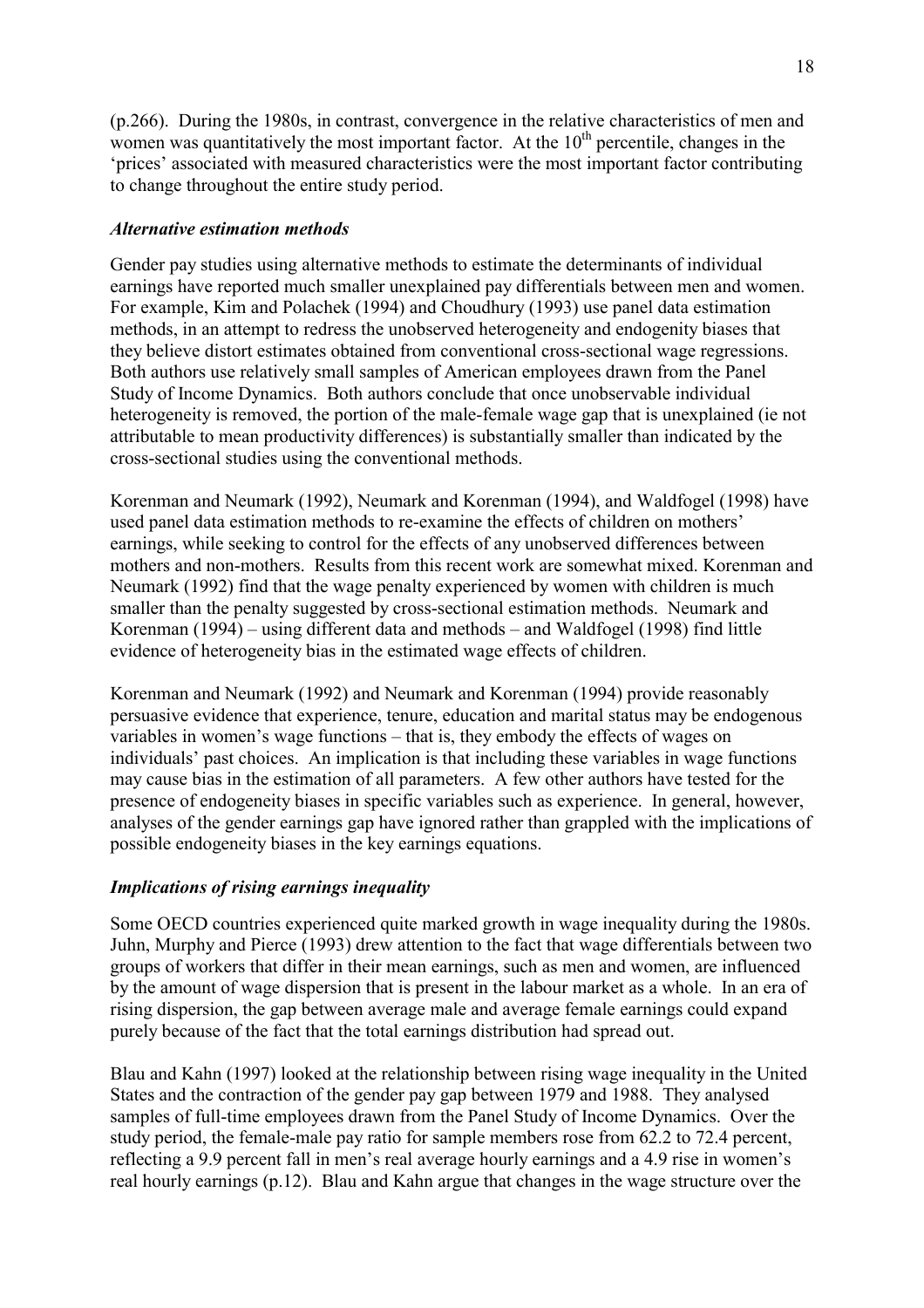study period were unfavourable to low-wage workers in general. Had earnings inequality not increased, the contraction in the gender gap would probably have been larger. They estimate that rising wage inequality 'reclaimed' about one-third to two-fifths of women's potential gains in relative wages.<sup>8</sup> They also investigate the influence of shifts in the composition of supply and demand on changes in the gender pay gap. Their analysis indicates that demand changes favoured women over men at low-skill and middle-skill levels, but men over women at high-skill levels (p.31). The growth in the supply of women was also considerably larger than that of men at high-skill levels. Despite the less favourable demand and supply shifts affecting high-skilled women, the reduction in the gender gap at the upper end of the earnings distribution was not much less than the reductions recorded at the middle and lower end of the earnings distribution. Blau and Kahn attribute this result to the fact that there were substantial improvements in the human capital characteristics and occupational distribution of highskilled women (p.32).

 $\overline{a}$ 

<sup>&</sup>lt;sup>8</sup> Suen (1997) criticises the method used by Blau and Kahn to decompose wage residuals between 'the effects of unobserved prices' and 'the gender gap effect', arguing that the decomposition is conceptually invalid. If one accepts Suen's view, the claim that one-third to two-fifths of the potential reduction in the gender earnings gap was 'reclaimed' by rising wage inequality is also invalidated.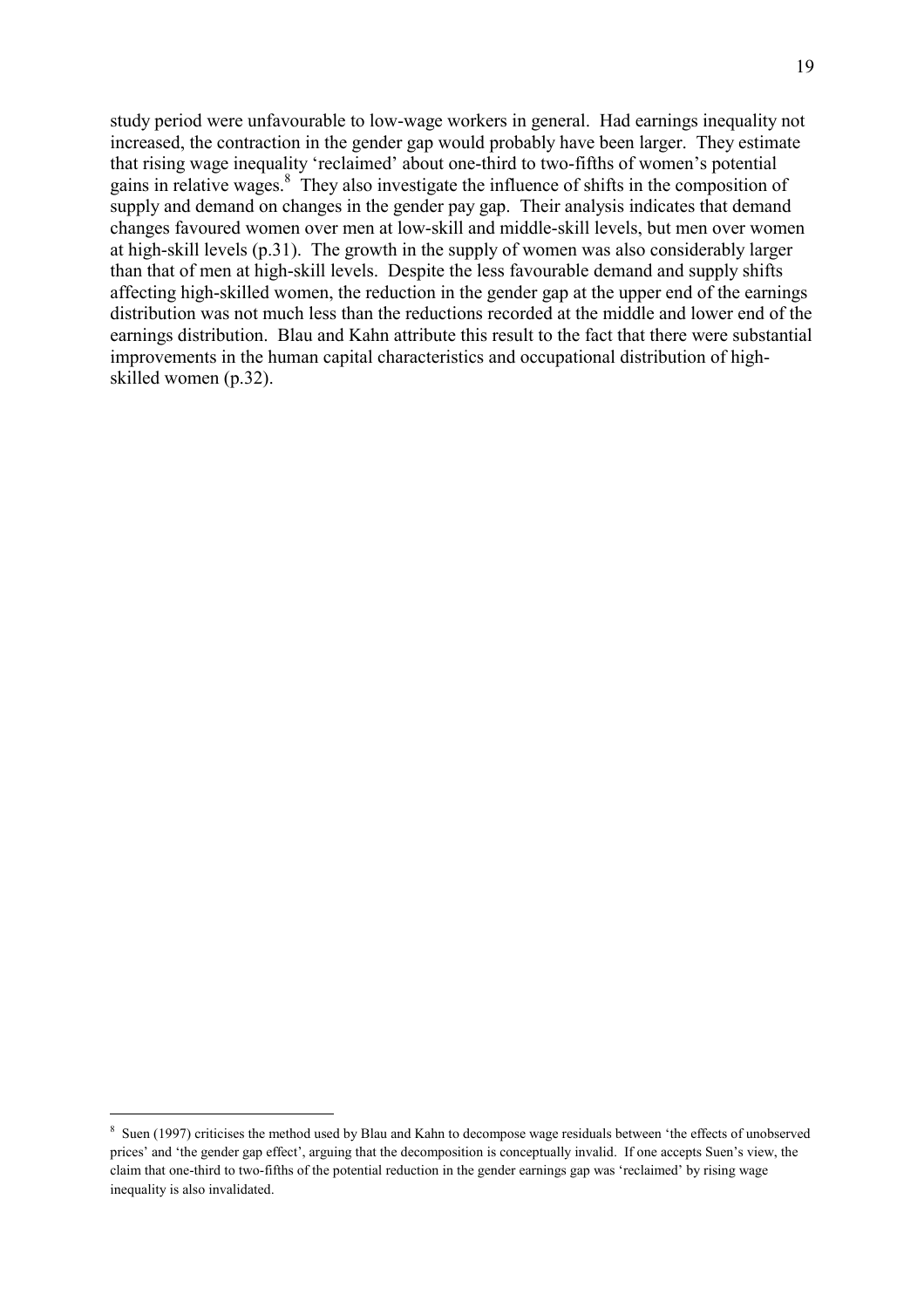# **3. THEORY, METHODS AND DESCRIPTION OF THE DATA**

## **3.1 Theoretical background**

This study examines gender wage differentials using an approach that was inspired by the human capital theory of earnings. A basic assumption of human capital theory is that wages represent an economic return on the knowledge and skills that enable a worker to perform his or her job. Variations in wage rates are a consequence of variations in the productivity of individual workers, which in turn is shaped by workers' human capital endowments and skills. Human capital can be acquired in various ways, including formal education, structured training courses provided by employers, and on-the-job learning.

According to this broad theoretical approach, equity and efficiency within the labour market would require that equally productive workers receive equal pay, irrespective of gender, age or race (Joshi and Paci, 1998, p.3). However, empirical evidence that women and men are not paid identically does not necessarily imply that there is any inefficiency or inequity in the labour market. It may be the case that women and men are not identical in terms of the productive endowments that they bring to the labour market, or that the jobs they work in are not equally desirable in terms of their non-wage characteristics. Economic theory recognises several additional reasons why the observed relationship between the productivity of workers, and their relative wages, may not be a simple and direct one.<sup>9</sup>

Multiple regression models of earnings are widely used in labour economics to measure the influence of human capital characteristics on wages, and are one of the main tools used in empirical studies of the gender wage gap. A basic objective of these studies is to estimate how much of the female shortfall in pay is due to women's lower average levels of labour market skills. This is accomplished by taking a sample of male and female employees, estimating wage equations separately for men and women, and using the coefficients thus estimated in a decomposition of mean effects (see below, Section 3.2). In the simplest versions of this work, the portion of the wage gap that is found to be attributable to differences between men and women in productivity-related attributes is treated as nondiscriminatory. The residual or remaining part of the wage gap is regarded as the difference in wages that is partly or wholly due to wage discrimination. Theoretical and methodological issues that have arisen in the implementation of this method are discussed in the following sections.

#### *The specification of human capital wage equations*

 $\overline{a}$ 

Direct measures of workers' productive capacities – which include many dimensions of ability, knowledge and skills  $-$  are not usually available in large survey datasets. Consequently, level of education and years of work experience or age are frequently used as proxy measures.

Formal educational qualifications are hypothesised to raise workers' productivity because their acquisition has led to the development of employment-related skills, whether generic (eg problem-solving ability) or specific (eg welding). Alternatively, qualifications may simply act as a signal to employers of underlying differences between individual workers in learning

<sup>&</sup>lt;sup>9</sup> For example, the demand for or the supply of specific skills – held in different amounts by men and women – may be in a state of change, and relative wages take time to adjust fully. Another complicating factor is that workers' skills and potential productivity are imperfectly measured.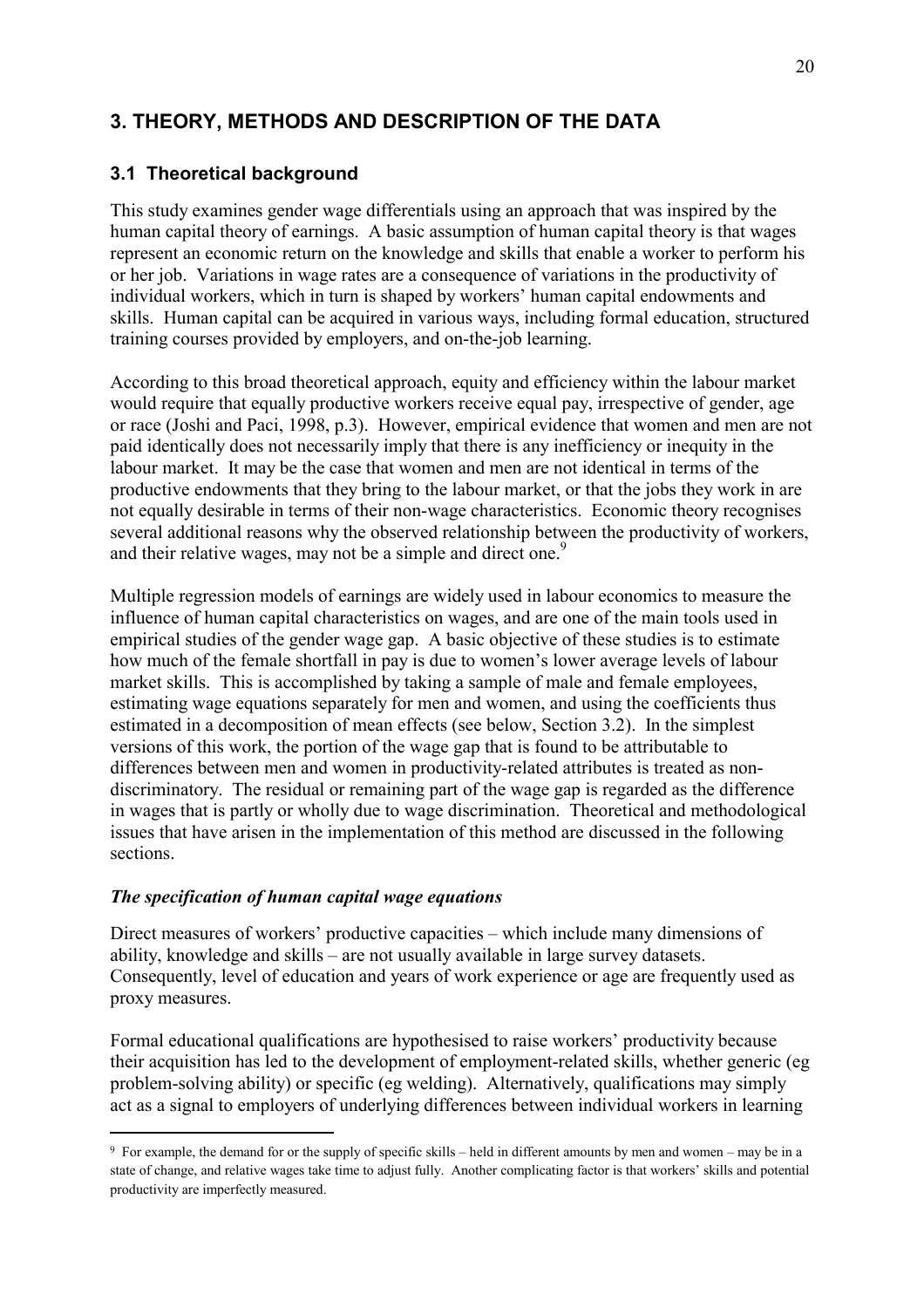ability. Length of employment experience is expected to be associated with productivity both because of learning-by-doing effects, and because workers with greater years of work experience are likely to have undertaken more formal training. If a measure of prior work experience is not available, age may be included as a proxy indictor of individuals' experience because it is highly correlated with *potential* years of experience. In addition, age may be directly associated with productivity if ageing leads to greater maturity, and greater maturity leads to better performance at work.

While education and past work experience are the most important proxy indicators of an individuals' probable productive capacity, measures of ethnic identity, country of birth, and region of residence are also included in many studies. The rationale is that these variables are likely to be correlated with variations across individuals in other dimensions of productive capacity that are not directly observed or measured  $-$  such as educational quality or fluency in English. Including ethnic identity or country of birth in the wage regression is an indirect way of controlling for the effects of those unobserved qualities on wages.

In this study, level of educational qualifications and years of work experience are treated as the core indicators of productive capacity. Education is measured directly in the HES and the IS. Measures of work experience are imputed in this study. No other measures of ability, experience, or training are available in the HES or IS. Age is available, but it is not entered directly into most of the models of earnings that are estimated here because it plays a large role in the estimation of the imputed values of experience. Information on ethnic identity, and in the case of the IS, country of birth, is also utilised.

#### *Interpretation of the 'explained' and residual components of the gender wage gap*

Most researchers acknowledge that the acquisition of human capital by men and women may be distorted by inequitable or discriminatory processes that operate *outside* the labour market, in families, schools or the wider community. Even if the pricing of men's and women's labour *within* the labour market is considered to fair, that does not necessarily imply that the pay differentials that result are fair when viewed from a broader social perspective.

Once the wage effects of male–female differences in skills are accounted for, the remaining portion of the gender pay gap is typically characterised as the 'residual', 'parameter' or 'unexplained' gap. In the standard decomposition method, this portion represents differences in the wage returns that men and women are estimated to receive in the labour market for their measured skills and productivity-related attributes. In early work on the gender pay gap, it was customary to suggest that the residual gap was the product of discrimination. This view was challenged, however, and has been replaced by agreement that there are several possible causes of residual pay inequality.

Firstly, residual wage inequality may reflect unmeasured male–female differences in the quality of the attributes that are included in the wage equations. Education is usually measured in terms of highest qualification attained, for example, but the field of the qualification also has a major influence on individuals' work opportunities and earnings. Degrees obtained from different institutions may also vary in quality, leading to differences in wages. Gender differences in these qualitative dimensions of education could be the true basis of the male–female differences estimated wage returns to education.

Unmeasured skills are a second possible source of residual gender pay inequality. Workers with equal endowments of measured human capital are not necessarily equally productive.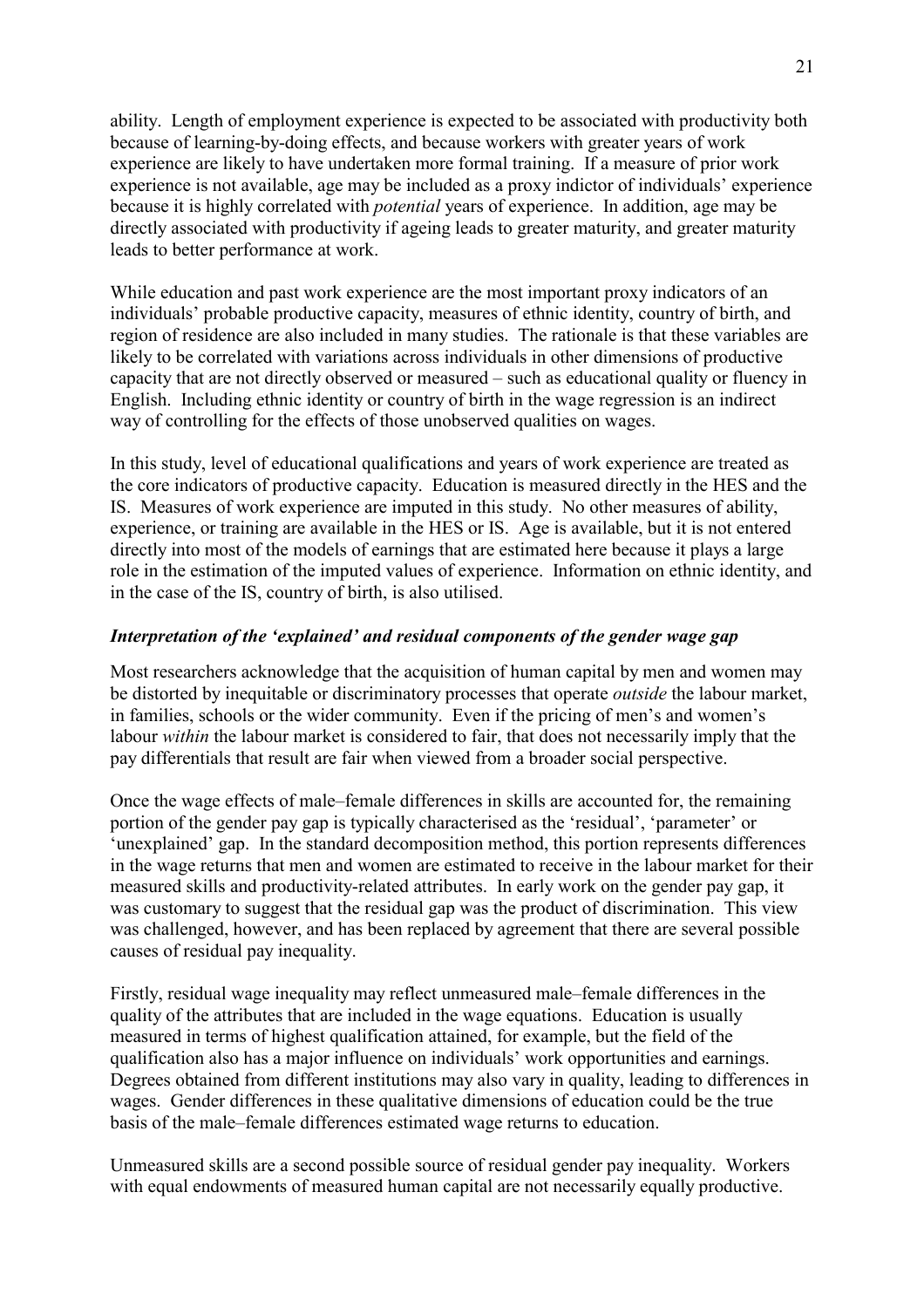They may differ in their firm-specific or job-specific skills, for example, or in difficult-tomeasure personal attributes such as career commitment. The omission of unmeasured but relevant skills from empirical wage models could distort estimates of male and female average returns to skills, causing them to appear to be gender-biased.

Thirdly, there may be differences in the non-wage attributes of the jobs that men and women undertake, such as the quality of the working conditions or the convenience of the hours. If those non-wage attributes vary by gender in a systematic manner, then part of the unexplained gender wage gap could be due to compensating wage differentials.

Finally, the residual portion of the gender wage gap will also pick up the effects of any discriminatory processes in the labour market that lead to unequal wage outcomes for women and men. This includes the effects of direct wage discrimination against women, and the effects of any barriers that impede women's access to higher-paid jobs.

#### *The use of information about job characteristics*

In most industrialised labour markets, men and women tend to carry out different kinds of jobs, and the jobs undertaken by women tend to be lower paid on average. This is relevant to studies of the gender wage gap, because there are both theoretical and empirical grounds for suggesting that job characteristics can influence an individual's wages independently of his or her own productive characteristics.<sup>10</sup> It raises the issue of how systematic differences in the distribution of men and women across jobs should be treated in an analysis of the gender pay gap.

Researchers vary in their treatment of this issue. Most researchers estimate both 'pure' human capital wage functions, and extended wage functions that include job variables such as industry and occupation of employment, size of employer, and whether the employer provided training. The inclusion of job variables enables researchers to account for (statistically) for a much larger portion of the total gender pay gap. However, it further complicates the interpretation of the 'explained' and residual components. It is difficult to argue that the differing distribution of men and women across jobs is exogenous to the labour market and is purely the outcome of individual choices, based on past human capital investments. It seems more likely that some gender barriers exist within the labour market, which contribute to the different job distributions. This means that any male–female wage differentials that are associated with job characteristics cannot readily be interpreted as fair, efficient or non-discriminatory.

## *The approach taken in this study*

 $\overline{a}$ 

In broad terms, this study follows the standard approach of the economic literature on gender pay inequality. It begins by estimating a series of human capital-inspired models of wages, and applies the decomposition techniques first developed by Oaxaxa (1975) and Blinder (1973) to apportion the log wage gap between men and women into the component due to differences in characteristics and the residual. Initially, it focuses on the role of personal attributes like education and past work experience. Later, information on industry and occupation of employment is also incorporated.

<sup>&</sup>lt;sup>10</sup> Theories about the linkages between job characteristics and wage variation are discussed in Section 6.2.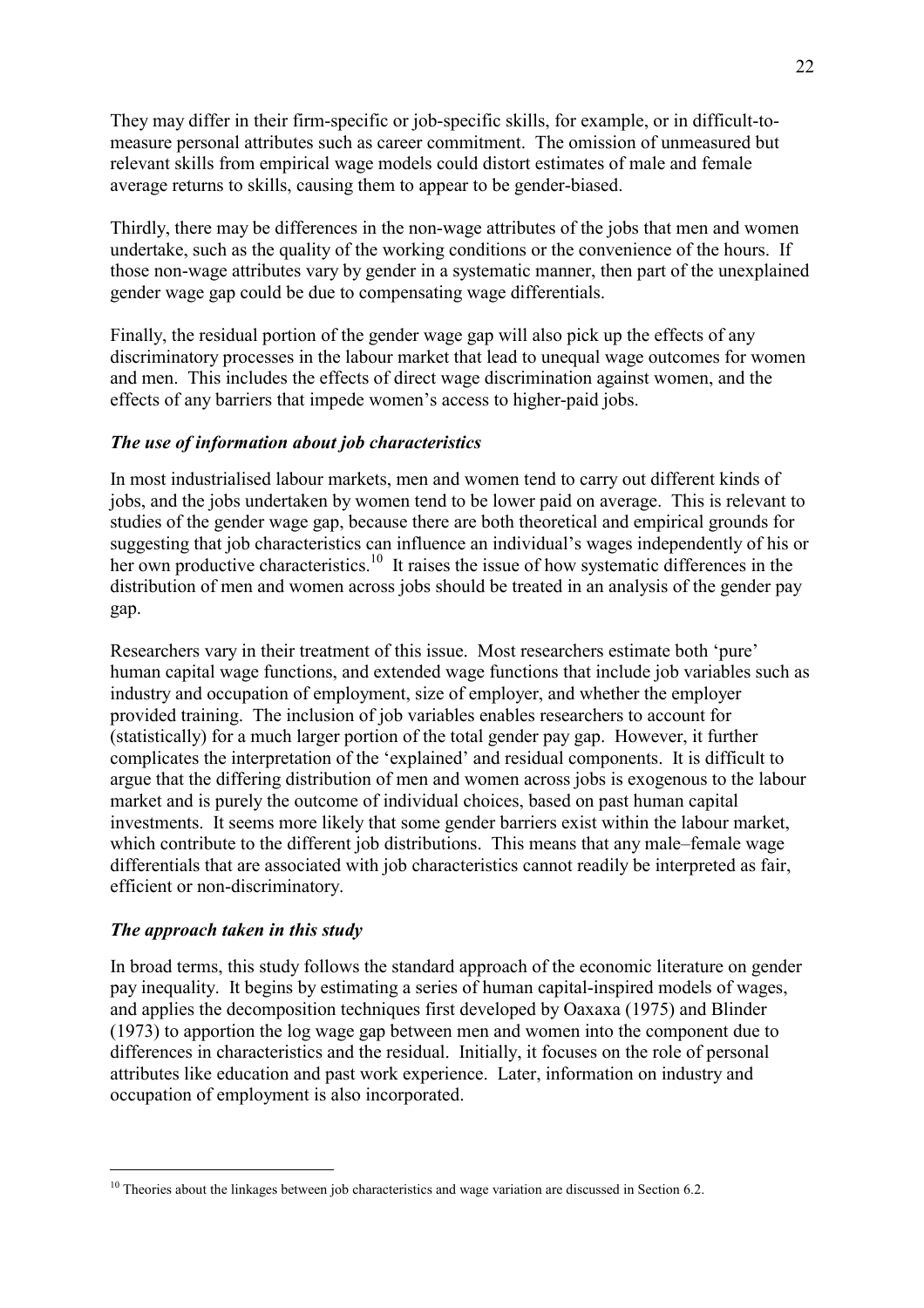One criticism of this standard method of investigating the gender wage gap is that the set of factors considered as potential causes of gender pay inequality is too limited in scope, and too focused on individual attributes. The size of the gender pay gap is also influenced by firmlevel, societal and institutional factors. Recent studies have considered the effects of interestablishment wage differentials (Barth and Mastekaasa, 1996; Groshen, 1991); collective bargaining agreements; minimum wage regulations (Blau and Kahn, 1997); and parental leave regulations (Ruhm, 1996).

This criticism has some validity. Unfortunately, there are significant data availability problems, which make it difficult to investigate firm-level and institutional influences on the gender pay gap in New Zealand at this time. The micro-level datasets currently available for research are derived from household surveys, and access to firm-based statistical data is quite limited.

In defence of individually-focused studies of gender pay inequality, it can be noted that the best studies of this type have been successful in accounting for a significant portion of observed gender wage gaps. For example, Joshi and Paci (1998) were able to explain up to two-thirds of the total gender wage differential found in a UK sample using detailed information on individual characteristics, job attributes and family circumstances.

## **3.2 Methods for decomposing the male-female wage gap**

#### *Cross-sectional decompositions of the gender gap in mean wages*

Oaxaca (1975) and Blinder (1973) introduced an approach for estimating wage discrimination which has been much used in the literature on gender pay disparities. Let  $\overline{hw_m}$  and  $\overline{hw_f}$  be the means of the natural logs of male and female wages, where the *m* and *f* subscripts denote male and female employees respectively. Log wage regression equations are estimated separately for males and females. Because regression lines pass through the means of the variables, the log wage gap between men and women is equivalent to:

$$
\overline{\ln w_m} - \overline{\ln w_f} = \beta_m \overline{X}_m - \beta_f \overline{X}_f \qquad (1)
$$

where  $\overline{X}_m$  and  $\overline{X}_f$  are vectors containing the means of the explanatory variables for males and females, and  $\beta_m$  and  $\beta_f$  are the vectors of estimated coefficients from the male and female wage regressions. Given this result, the log wage differential can be decomposed in various ways. Oaxaca proposed the following forms:

$$
\overline{\ln w}_m - \overline{\ln w}_f = (\overline{X}_m - \overline{X}_f)\beta_m + (\beta_m - \beta_f)\overline{X}_f
$$
 (2a)

and

$$
\overline{\ln w_m} - \overline{\ln w_f} = (\overline{X}_m - \overline{X}_f)\beta_f + (\beta_m - \beta_f)\overline{X}_m \qquad (2b)
$$

The first term on the right-hand side of these equations represents the part of the log wage differential that is due to male–female differences in mean characteristics. Given that the characteristics included in  $\overline{X}$  are education, experience, and other proxies for skill, this term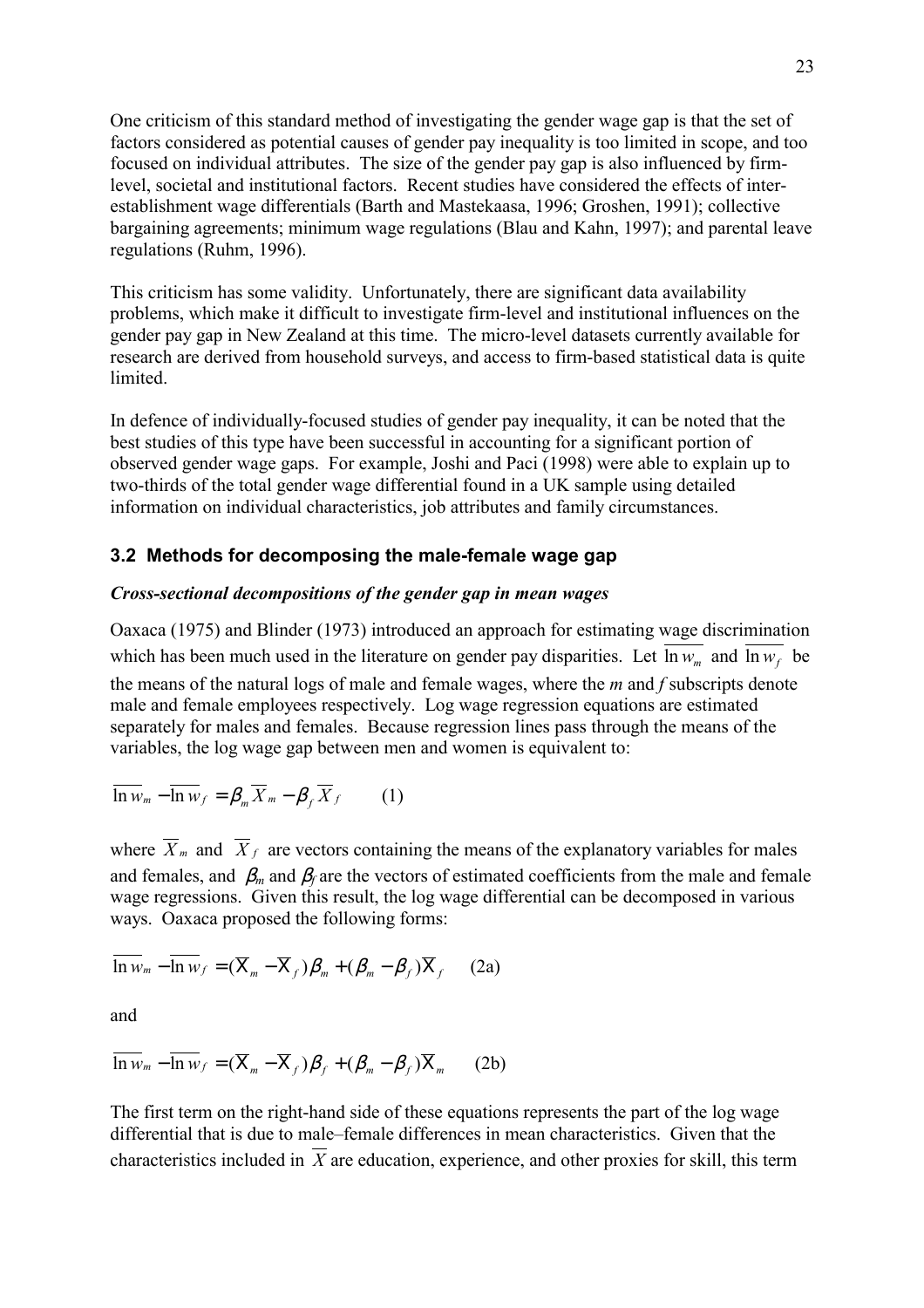can be interpreted as measuring the effects of the gender gap in productive capacity upon the gender gap in earnings.

The second term in the equations represents the effect of male–female differences in the estimated coefficients or log wage 'returns' to characteristics. As noted, there are several interpretations of these differences in returns. They may partially reflect unmeasured gender differences in the quality of the attributes that are included in the equation; or other measurement errors in variables; or gender differences in skills that are unmeasured in surveys, and therefore omitted from the regression. They may also reflect male–female differences in preferences for non-wage job characteristics, or differences in the wage rates that men and women receive for a given level of skills. *If* in the absence of discrimination males and females would receive identical returns to the same characteristics, *and* gender differences in wages were due only to differences in the specific characteristics that are included in the model, *then* the second term could be interpreted as that part of the log wage differential that is due to discrimination. Because the interpretation of the second term in the decompositions is problematic, we focus mainly on the first term in the analysis undertaken in this study.

There are two possible weighting schemes in the Oaxaca decomposition. The first weighting scheme (2.a) uses the male wage structure to value (assign a price to) the attributes of men and women. Intuitively, this assumes that the male wage rates are unaffected by discrimination, and would prevail in the absence of discrimination against women. The converse is true of the second weighting scheme. (2.a) is more commonly reported in the gender inequality literature than (2.b).

Neumark (1988) has suggested a more general weighting method:

$$
\overline{\ln w_m} - \overline{\ln w_f} = (\overline{X}_m - \overline{X}_f)\beta + [(\beta_m - \beta)\overline{X}_m - (\beta_f - \beta)\overline{X}_f] \qquad (3)
$$

where  $\beta$  is estimated from a pooled regression of males and females. This version is intuitively appealing if one believes that both the male and the female wage structures are influenced by the unequal treatment of the sexes in the labour market. The (employmentweighted) average of the two is taken to be a reasonable representation of the wage rates that would prevail if men and women were treated equally in the labour market.

Unfortunately, the choice of weighting scheme can lead to quite large variations in the empirical results obtained. This is one of the weaknesses of the decomposition methodology.

In this study we present and compare results from decompositions using two of the three alternative weighting schemes  $-$  following equations 2.a and 3. The first version, which weights the gap in productive attributes with the coefficients from the male regression, is used because it is the weighting method most commonly reported in previous literature on the gender pay gap. The second version, which uses the coefficients from a pooled regression as weights, is used because it does not require such strong assumptions about the alternative wage structure that would prevail in a labour market free from gender inequities. While it would have been possible to obtain and report decomposition results using all three weighting schemes, this option was rejected as too time consuming.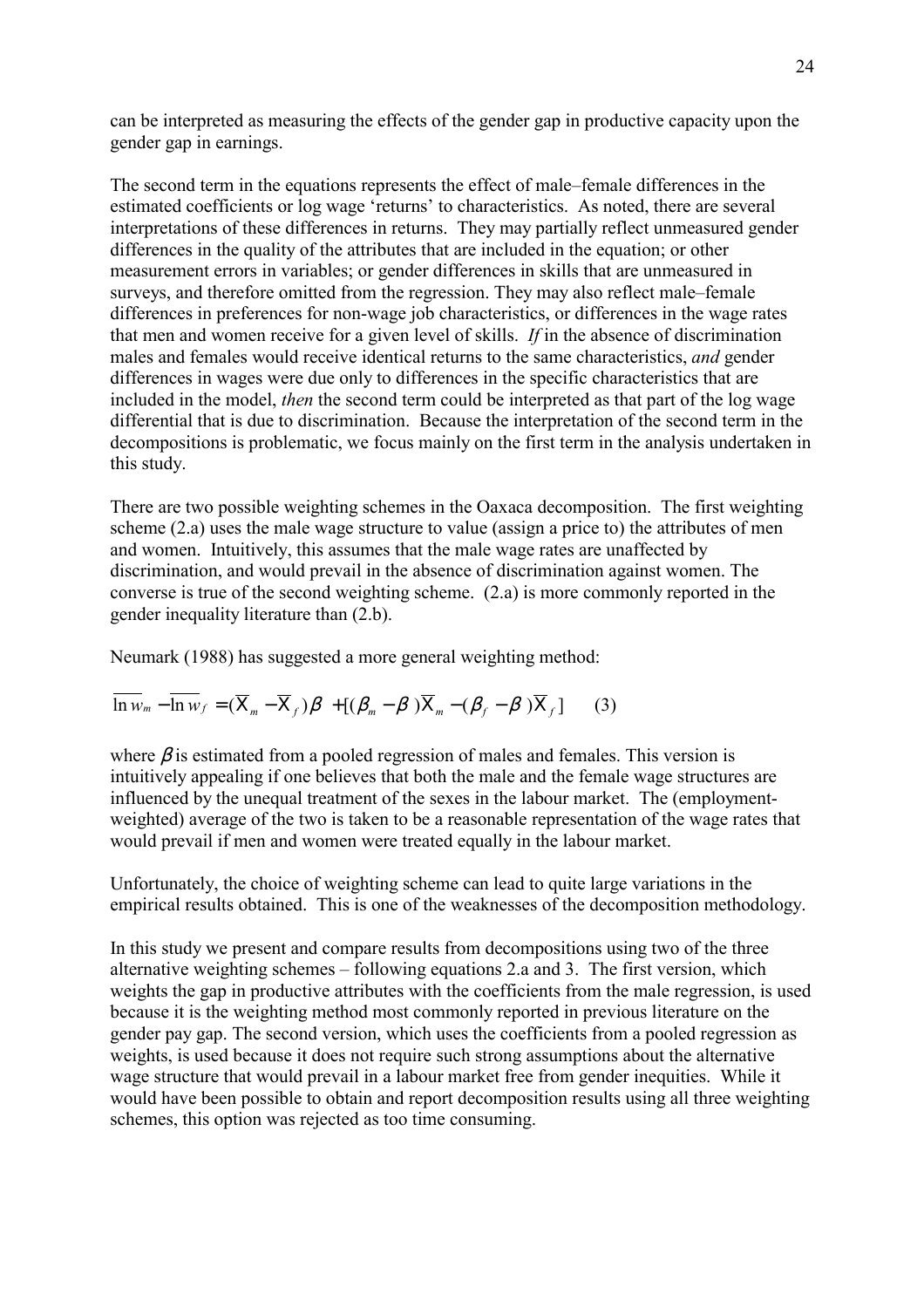#### *Time series decompositions of the gender gap in wages*

There are a number of alternative ways to decompose *changes* in the gender earnings gap between two periods. Drawing on equation (1), the change in the gender earnings gap between two periods, time 1 and time 2, can be written:

$$
(\overline{\ln w_{m2}} - \overline{\ln w_{f2}}) - (\overline{\ln w_{m1}} - \overline{\ln w_{f1}}) = (\beta_{m2}\overline{X}_{m2} - \beta_{f2}\overline{X}_{f2}) - (\beta_{m1}\overline{X}_{m1} - \beta_{f1}\overline{X}_{f1})
$$
(4)

Adding and subtracting  $\beta_{m1} \overline{X}_{m2}$  and  $\beta_{f1} \overline{X}_{f2}$  from the right-hand side of equation (4), and rearranging the terms, it is possible to derive the following decomposition:

$$
(\overline{\ln w_{m2}} - \overline{\ln w_{f2}}) - (\overline{\ln w_{m1}} - \overline{\ln w_{f1}}) = \beta_{m1} (\overline{X}_{m2} - \overline{X}_{m1}) - \beta_{f1} (\overline{X}_{f2} - \overline{X}_{f1}) + \overline{X}_{m2} (\beta_{m2} - \beta_{m1}) - \overline{X}_{f2} (\beta_{f2} - \beta_{f1})
$$
(5)

The first two right-hand side terms in (5) capture the effects of changes in the means of the explanatory variables, weighted by the starting period coefficients for men and women respectively. The  $3<sup>rd</sup>$  and  $4<sup>th</sup>$  terms capture the effects of changes in the coefficients, weighted by the male and female mean levels of characteristics in the second period.

The first two right-hand side terms of Equation (5) are used in this study to estimate the effects on the gender pay gap of changes in the relative male–female gap in measured characteristics. The  $3<sup>rd</sup>$  and  $4<sup>th</sup>$  terms of this decomposition are not generally reported in this study, because of the difficulty of interpreting what they measure.

Equation (5) is just one of four alternative ways of calculating the effects of changes in the relative skills of men and women. The first two terms of the equation could be weighted by the beginning or the end-year coefficients; and in each period, by either the male or female coefficients. The choice between these alternative weighting systems is essentially an arbitrary one, yet the choice of weights can have a significant impact on the results that are obtained. To keep the size of the analysis manageable, we selected a single approach and did not test the sensitivity of the results to variations in weighting scheme in a systematic way. The decomposition described above, in which male and female mean characteristics are weighted in each case by their own starting-period coefficients, is intuitively appealing. However, the results obtained using this particular approach should be regarded as preliminary estimates, which could be modified in future by more detailed studies which explored alternative weighting methods in a more systematic way.

#### **3.3 Data Sources**

#### *Household Economic Survey*

The Household Economic Survey is a Statistics New Zealand survey of people living in private households. Income data, including details of all wage and salary income that was earned during the preceding 12 months, are collected from each adult in each surveyed household through personal interviews. The HES collects data from around 7000 people each year, of whom about 3,000 hold wage or salary jobs at the time of their interview. The response rate to the HES is 80-81 percent of sampled households.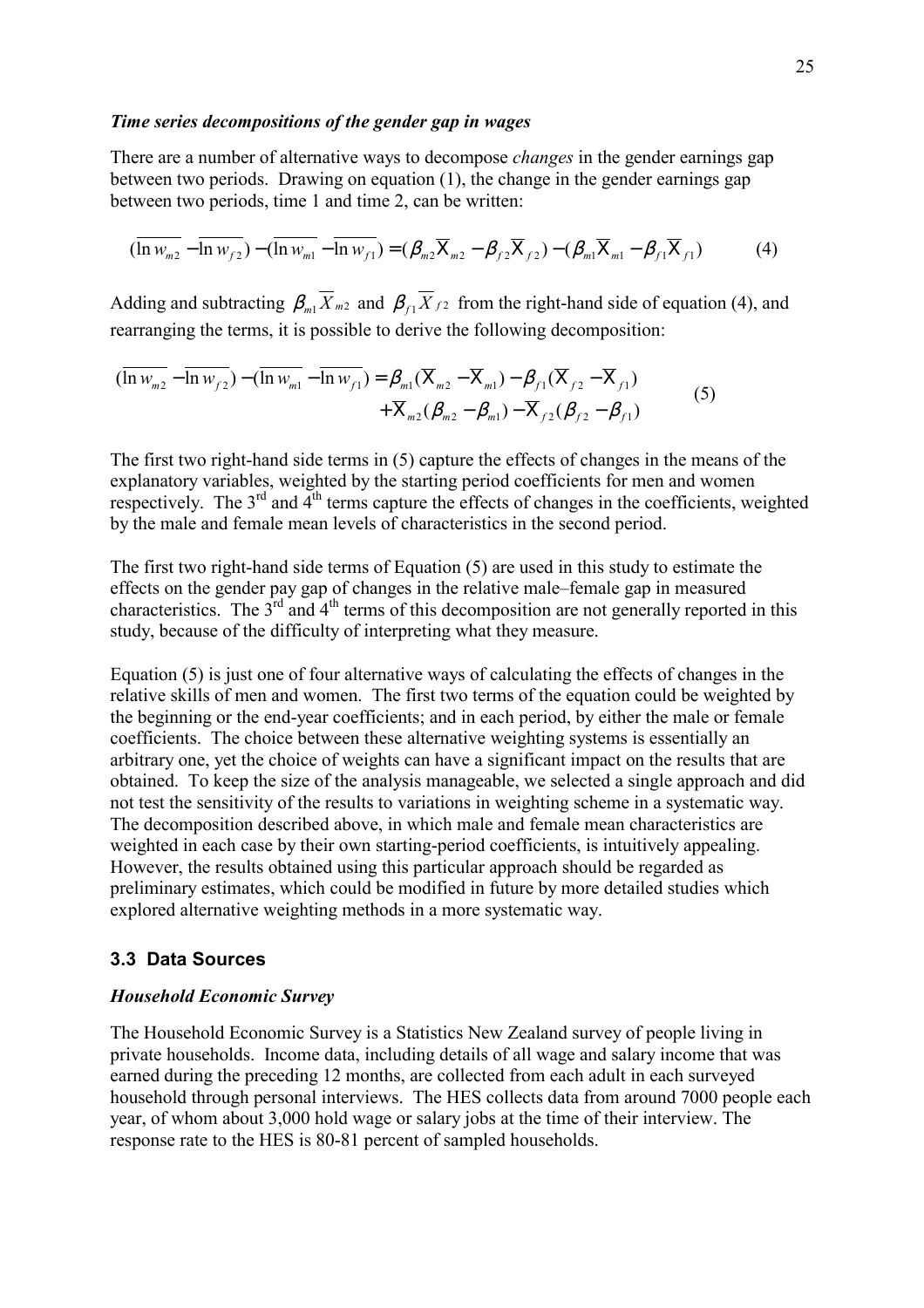The collection of data for each annual HES survey is spread over a twelve-month period from 1 April to 31 March the following year. For brevity, the annual datasets are referred to in this study by the year in which data collection ended. For example, '1998' denotes the data collected between 1 April 1997 and 31 March 1998.

This study utilises HES data for the years from 1984 through to 1998. The HES was collected annually between those dates (but will not be collected again until 2000/01). Due to changes in coding procedures, the information on family relationships that was collected in the years 1984 to 1986 is not comparable with the data collected in subsequent years. This means that consistent measures of parental status cannot be created spanning the periods 1984-86 *and* 1987-1998. Other important data limitations are that: (i) the highest qualification variable is not available in 1987; and (ii) in 1988, industry of employment was coded in a way that is not comparable with the coding schemes used in other years. Because of these data limitations, much of the multivariate analysis undertaken in this study is limited to the decade from 1989 to 1998, the years for which a consistent set of explanatory variables is available.

#### *Household Labour Force Survey Income Supplement*

A supplementary survey on incomes was collected by Statistics New Zealand for the first time in June 1997, as an attachment to the quarterly Household Labour Force Survey. The Income Supplement is now an annual survey.

The Household Labour Force Survey has a response rate of approximately 90 percent of sampled households. Each quarter, around 28,000 individuals provide responses (possibly by proxy, that is through another household member). In the 1997 and 1998 June quarters around 9,500 wage and salary earners also provided responses to the Income Supplement. Statistics New Zealand then imputed responses for the remaining individuals who were surveyed in the HLFS, but could not be personally contacted for the Income Supplement or refused to participate.<sup>11</sup> Just over 2,000 responses were imputed in 1997 and around 1400 in 1998.

The imputed responses, which made up 17.5 percent of all wage earner responses in 1997 and 12.7 percent in 1998, were included in the datasets that are analysed in this study. Response rates to this survey are demographically biased – for example, the response rate is lower among younger adults.<sup>12</sup> This means that the inclusion of the imputed records is likely to improve the representativeness of the sample. Estimates of mean hourly and weekly earnings are slightly higher (between 0 and 1 percent higher) if the imputed records are excluded. However, the exclusion of the imputed records does not significantly affect estimates of the size of the gender gap in hourly or weekly earnings.

## **3.4 Definitions of variables**

 $\overline{a}$ 

This study focuses on two key measures of earnings: usual regular weekly earnings, and usual regular hourly earnings, obtained from all currently-held jobs. Overtime payments are included, but irregular payments such as bonuses and commissions are excluded. These

<sup>&</sup>lt;sup>11</sup> Records are imputed by drawing information from a randomly-selected record of a respondent who matched the missing respondent in terms of his or her primary demographic and job characteristics, including age group, labour force status, fulltime/part-time status, highest qualification, ethnic group and whether a resident of the Auckland region.

 $12$  Unpublished analyses by Statistics New Zealand staff have examined the differences between respondents and nonrespondents in demographic profile.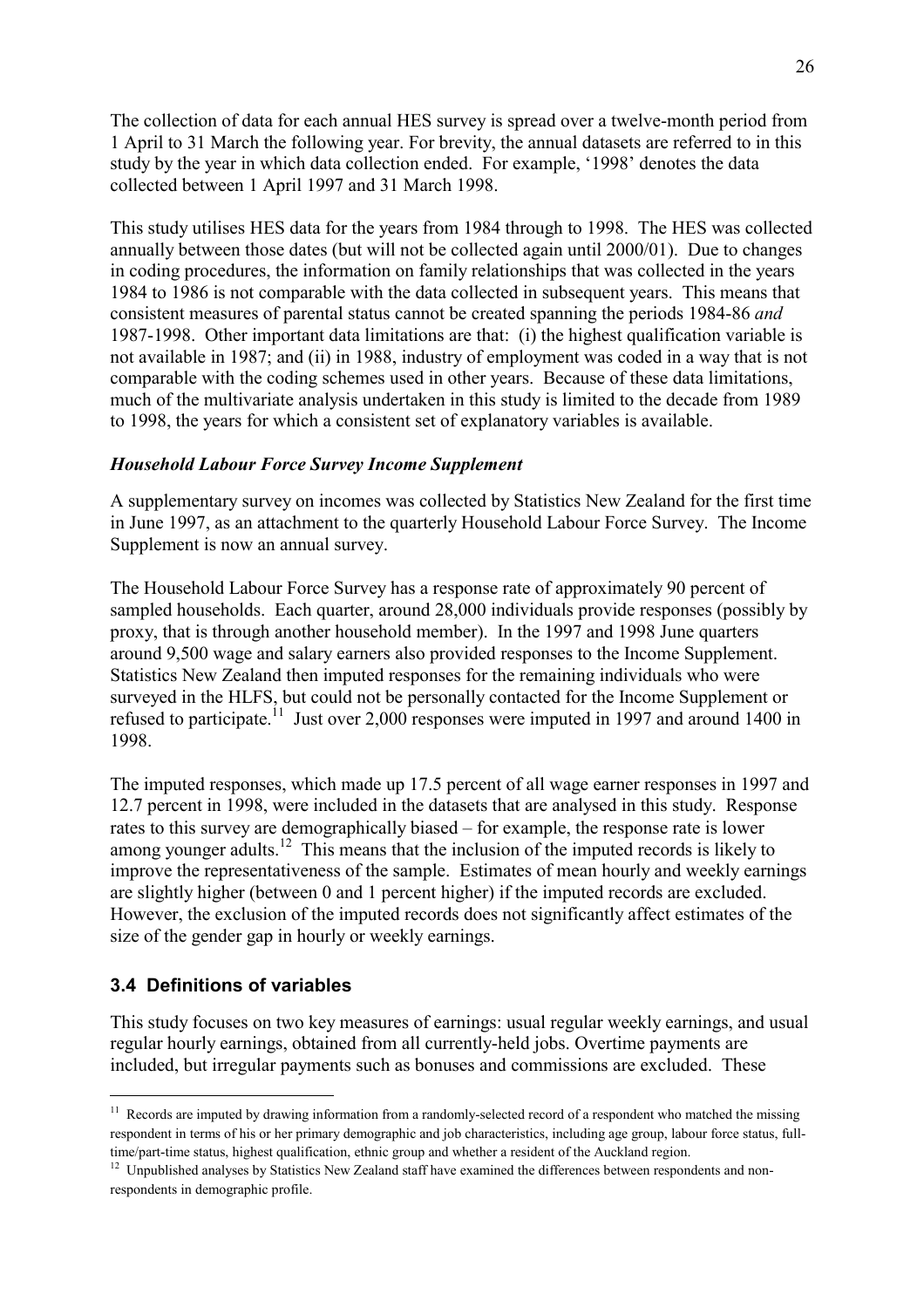measures of earnings were selected because they were available in both survey data sources. Their use enables more consistent comparison of the data drawn from the two surveys.

The implications of choosing these particular measures of earnings for this detailed study of the gender pay gap are examined in Appendix 1. The exclusion of irregular earnings (bonuses and commissions) does seem to affect the estimated size of the gender earnings gap, in recent years at least. This reflects the fact that men on average have higher irregular earnings than women. Excluding irregular earnings raises the ratio of female to male hourly earnings in the HES by around 1 percent in 1998. Switching between other alternative definitions of earnings (for example, between usual and actual earnings, or between 'main job' and 'total' earnings) does not materially affect the estimated size of the gender gap.

The nominal earnings and income data recorded in HES and IS were converted to constant March 1998 dollars, using a quarterly CPI series. The particular CPI series used for this purpose excludes the estimated effects of the implementation of GST, a general goods and services tax, during the  $1980s$ <sup>13</sup>. This series matches the official CPI series from March 1990 onwards.

Definitions of other variables used in the analysis are set out in Appendix 1.

## **3.5 Samples used in the study**

 $\overline{a}$ 

Two slightly different samples of employees were used in this study.

The *full waged* samples from the HES and the IS include all wage or salary earners with complete and valid information on usual weekly and hourly earnings, and usual hours worked. The full waged samples are used in Section 4, which provides a descriptive overview of developments in the gender earnings gap. A small number of wage earner records were dropped in the formation of the 'full' waged samples because of incomplete earnings or hours information, or very low or very high values of earnings or hours. In addition, the 1997 Income Supplement sample of usual earners was enlarged to make it more comparable with the 1998 sample. Details of these sample adjustments are given in Appendix 2.

Slightly smaller *analytic* samples were used in the remainder of the study. The analytic samples exclude wage earner records with missing information on qualifications, ethnicity, or occupation. Those variables are used to predict years of work experience, as well as acting as explanatory variables in the wage regressions. Details of the adjustments made to get from the 'full' to the 'analytic' samples are set out in Appendix 2.

To smooth measurement error that is present when sample sizes are small, the samples for two or three adjacent years are pooled in the regression and decomposition analyses undertaken in this study. The pooling arrangements are described at each stage of the analysis.

<sup>&</sup>lt;sup>13</sup> The CPI (excluding GST effects) series was calculated by the Reserve Bank of New Zealand. Roger (1995) outlines the methods used to calculate it. The introduction of GST was accompanied by a simultaneous reduction in direct income taxes, intended to offset the impact of higher indirect taxes on the real value of employees' after-tax earnings. If one is using gross earnings data to examine the trends over time in employees' real incomes from wage and salaried employment, it is more consistent to inflation-adjust the data using the GST-exclusive CPI series than using the official CPI.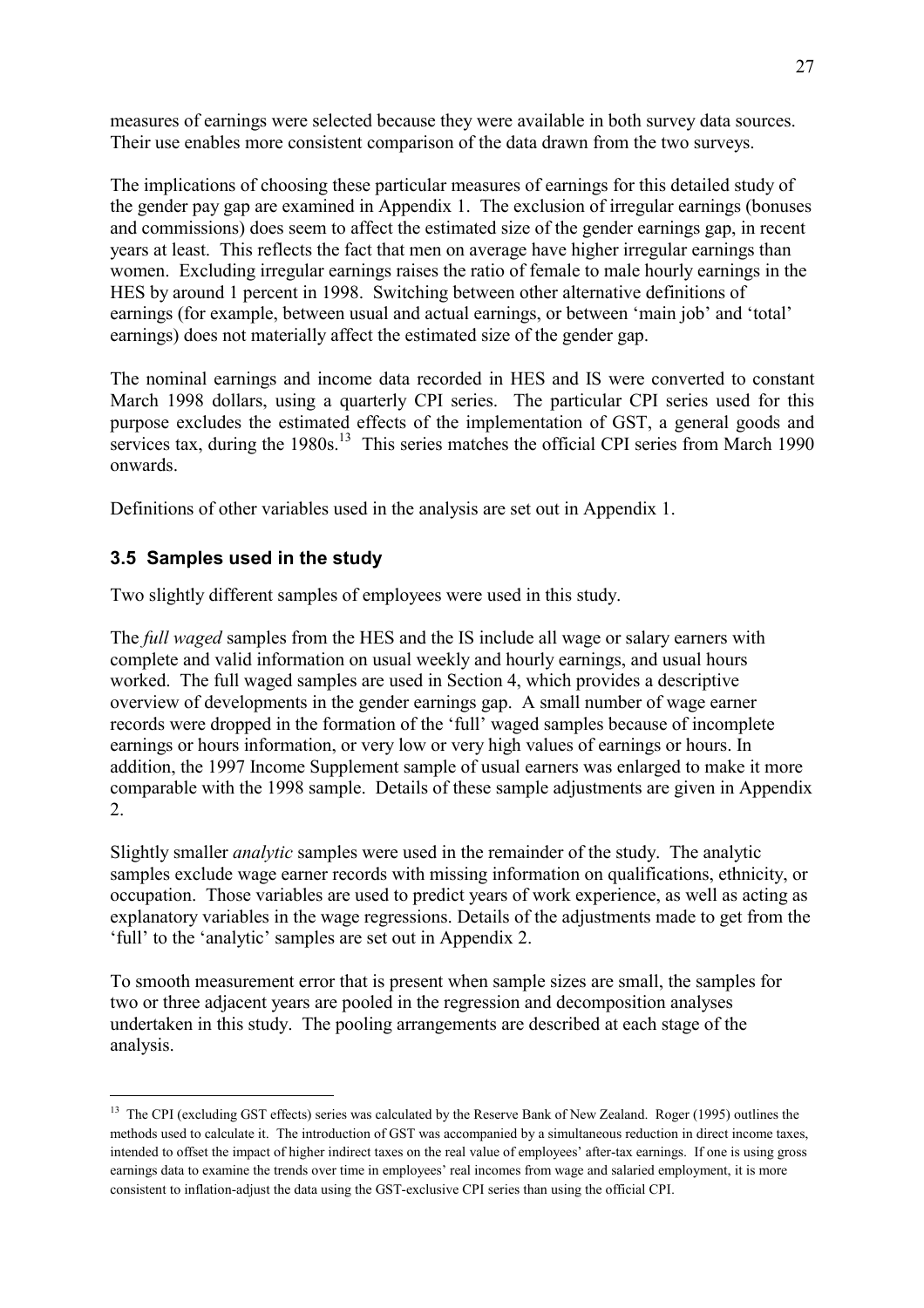#### *Unweighted sample sizes*

Table 3.1 provides information on the unweighted sizes of the full waged and the analytic samples. Between 1984 and 1990, the records of around 1900 wage-earning males and 1500 wage-earning females are available from each annual HES survey. From 1991 to 1998 sample sizes were smaller, and records for around 1450 male and 1300 female employees are available in each year.

|                      |                               | <b>HES</b> | <b>HES</b>                                 |          |          |
|----------------------|-------------------------------|------------|--------------------------------------------|----------|----------|
|                      |                               | Ann avge   | Ann avge                                   | Inc Supp | Inc Supp |
|                      |                               | 1984-90    | 1991-98                                    | 1997     | 1998     |
| <b>Total samples</b> |                               |            |                                            |          |          |
| Males                | Full-time employee            | 1819       | 1373                                       | 5294     | 5085     |
|                      | Part-time employee            | 53         | 79                                         | 597      | 463      |
|                      | All employees                 | 1872       | 1451                                       | 5891     | 5548     |
|                      | Other status                  | 642        | 701                                        | 3366     | 3568     |
|                      | Total sample                  | 2515       | 2153                                       | 9257     | 9116     |
| Females              | Full-time employee            | 965        | 888                                        | 3610     | 3539     |
|                      | Part-time employee            | 509        | 441                                        | 2140     | 1994     |
|                      | All employees                 | 1474       | 1329                                       | 5750     | 5533     |
|                      | Other status                  | 1198       | 1034                                       | 4538     | 4732     |
|                      | Total sample                  | 2672       | 2363                                       | 10288    | 10265    |
|                      |                               |            | <b>HES</b>                                 |          | IS       |
|                      |                               | 1989-91    | 1993-95                                    | 1996-98  | 1997-98  |
|                      |                               |            | (Numbers given are for the pooled samples) |          |          |
|                      | Analytic samples of employees |            |                                            |          |          |
| Males                | Full-time                     | 4397       | 4536                                       | 3859     | 10309    |
|                      | Part-time                     | 146        | 277                                        | 236      | 1053     |
|                      | Total                         | 4543       | 4813                                       | 4095     | 11362    |
| Females              | Full-time                     | 2510       | 3001                                       | 2525     | 7112     |
|                      | Part-time                     | 1280       | 1429                                       | 1319     | 4123     |
|                      | Total                         | 3790       | 4430                                       | 3844     | 11235    |

#### **Table 3.1 Unweighted total sample sizes**

The Income Supplement samples are much larger. In each of 1997 and 1998, records are available for around 5,500 male employees and a similar number of female employees (including the imputed records).

The unweighted sample sizes of key demographic sub-groups are summarised in Table 3.2.

## **3.6 Sampling errors**

In this study, all estimates were made using sampling weights supplied by Statistics New Zealand. Sampling weights are required to adjust the estimates for the fact that different individuals in the survey population, and the achieved sample, have different probabilities of selection.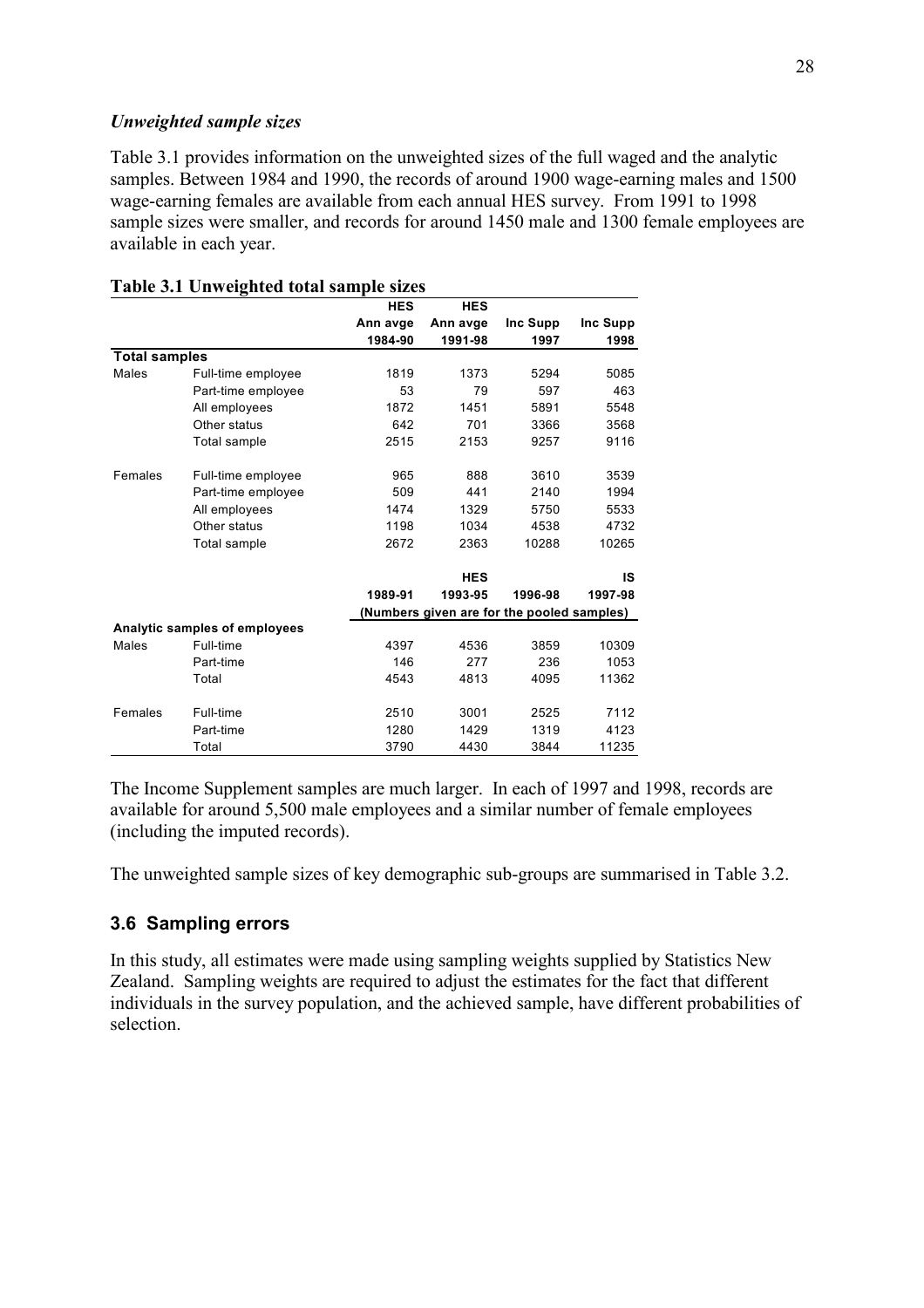|                              |              | <b>HES</b>     |              |                | IS           |                |  |
|------------------------------|--------------|----------------|--------------|----------------|--------------|----------------|--|
|                              |              | 1984-86        | 1996-98      |                | 1997-98      |                |  |
|                              |              | (pooled)       | (pooled)     |                | (pooled)     |                |  |
|                              | <b>Males</b> | <b>Females</b> | <b>Males</b> | <b>Females</b> | <b>Males</b> | <b>Females</b> |  |
| <b>Highest qualification</b> |              |                |              |                |              |                |  |
| None                         | 2048         | 1756           | 810          | 773            | 2580         | 2409           |  |
| School                       | 1240         | 1200           | 1135         | 1378           | 2300         | 2940           |  |
| Vocational                   | 1793         | 1011           | 1358         | 1061           | 5076         | 4582           |  |
| Bachelor degree              | 515          | 255            | 555          | 476            | 971          | 963            |  |
| Post-graduate degree         | 135          | 58             | 242          | 157            | 482          | 363            |  |
| Ethnic group                 |              |                |              |                |              |                |  |
| Pakeha                       | 4973         | 3784           | 3405         | 3226           | 9068         | 9076           |  |
| Mäori                        | 419          | 282            | 354          | 330            | 1256         | 1167           |  |
| Pacific Island peoples       | 187          | 122            | 151          | 132            | 618          | 585            |  |
| Other                        | 153          | 96             | 221          | 174            | 493          | 454            |  |
| <b>Marital status</b>        |              |                |              |                |              |                |  |
| Married or living as married | 4070         | 2934           | 3041         | 2689           | 8039         | 7566           |  |
| Never married                | 1318         | 892            | 843          | 738            | 2761         | 2433           |  |
| Separated, widowed, divorced | 344          | 458            | 247          | 435            | 639          | 1284           |  |
|                              |              | <b>HES</b>     |              |                | IS           |                |  |
|                              |              | 1987-88        | 1997-98      |                | 1997-98      |                |  |
|                              |              | (pooled)       | (pooled)     |                | (pooled)     |                |  |
|                              | <b>Males</b> | <b>Females</b> | <b>Males</b> | <b>Females</b> | <b>Males</b> | <b>Females</b> |  |
| <b>Parental status</b>       |              |                |              |                |              |                |  |
| Joint parent                 | 2003         | 1287           | 1164         | 895            | 4692         | 3719           |  |
| Sole parent                  | 52           | 176            | 27           | 198            | 207          | 966            |  |

#### **Table 3.2: Unweighted sample sizes for demographic sub-groups**

Sampling errors were estimated using information supplied by Statistics New Zealand on the design of the HES and IS samples (specifically, the clustering of respondents within primary sampling units and strata), and the survey data estimations procedures that are available within STATA Version 6. In the HES and IS, as in many other surveys, individuals are not sampled independently but rather are sampled in clusters – primary sampling units and strata. Because of the sampling design, observations in the same cluster are not independent of each other. The variances on the estimates are generally larger than would be the case if the samples were not clustered.

|                                      |                 | 1984           |     |                 | 1990           |     |                 | 1998           |     |  |
|--------------------------------------|-----------------|----------------|-----|-----------------|----------------|-----|-----------------|----------------|-----|--|
|                                      | <b>Estimate</b> | Sampling error |     | <b>Estimate</b> | Sampling error |     | <b>Estimate</b> | Sampling error |     |  |
|                                      | \$              |                | %   | \$              |                | %   | \$              |                | %   |  |
| Hourly earnings, all employees       |                 |                |     |                 |                |     |                 |                |     |  |
| Males                                | 15.15           | 0.31           | 2.1 | 15.98           | 0.46           | 2.9 | 15.28           | 0.49           | 3.2 |  |
| Females                              | 12.02           | 0.25           | 2.0 | 13.17           | 0.37           | 2.8 | 13.33           | 0.34           | 2.6 |  |
| Hourly earnings, full-time employees |                 |                |     |                 |                |     |                 |                |     |  |
| Males                                | 15.17           | 0.31           | 2.1 | 16.01           | 0.46           | 2.9 | 15.37           | 0.47           | 3.1 |  |
| Females                              | 12.34           | 0.27           | 2.2 | 13.37           | 0.37           | 2.8 | 13.45           | 0.38           | 2.8 |  |
| Weekly earnings, full-time employees |                 |                |     |                 |                |     |                 |                |     |  |
| Males                                | 652.97          | 13.20          | 2.0 | 702.15          | 20.74          | 3.0 | 715.21          | 23.37          | 3.3 |  |
| Females                              | 481.09          | 11.41          | 2.4 | 528.53          | 16.29          | 3.1 | 549.75          | 17.22          | 3.1 |  |

#### **Table 3.3: Estimated sampling errors on estimates of geometric mean earnings, HES**

Tables 3.3 to 3.5 give estimated sampling errors for a selection of estimates of geometric mean earnings. The selection is based on the range of estimates that are reported in the descriptive overview of trends in the gender earnings gap (Section 4).

The figures in Table 3.3, for example, relate to the HES samples for 1984, 1990 and 1998, and show that estimates of the mean hourly and weekly earnings of male and female employees in any given year have 95 percent confidence intervals of about 2-3 percent on either side of the estimate. The errors estimated for the 1998 estimates are larger than those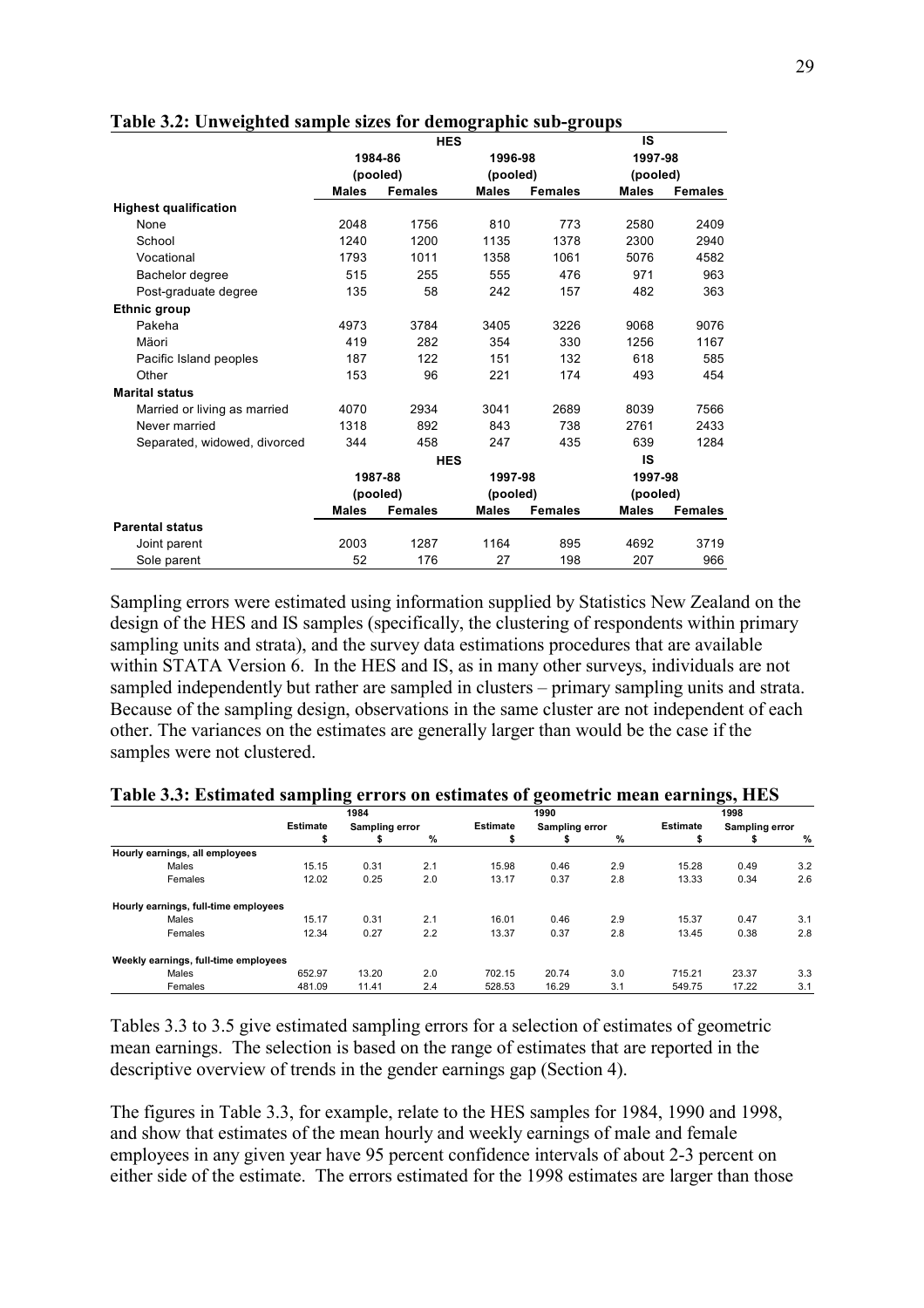on the 1984 estimates because the sizes of the HES samples were progressively reduced over time.

|                                      |                 | 1997           |     | 1998            |                |     |
|--------------------------------------|-----------------|----------------|-----|-----------------|----------------|-----|
|                                      | <b>Estimate</b> | Sampling error |     | <b>Estimate</b> | Sampling error |     |
|                                      | \$              |                | %   | \$              | s              | %   |
| Hourly earnings, all employees       |                 |                |     |                 |                |     |
| Males                                | 15.02           | 0.23           | 1.5 | 15.45           | 0.28           | 1.8 |
| Females                              | 12.69           | 0.16           | 1.2 | 12.98           | 0.18           | 1.4 |
| Hourly earnings, full-time employees |                 |                |     |                 |                |     |
| Males                                | 15.12           | 0.24           | 1.6 | 15.63           | 0.26           | 1.7 |
| Females                              | 12.93           | 0.19           | 1.5 | 13.49           | 0.23           | 1.7 |
| Weekly earnings, full-time employees |                 |                |     |                 |                |     |
| Males                                | 674.95          | 10.59          | 1.6 | 687.65          | 11.54          | 1.7 |
| Females                              | 530.07          | 8.22           | 1.6 | 541.49          | 9.83           | 1.8 |

|  |  | Table 3.4: Estimated sampling errors on estimates of geometric mean earnings, IS |  |
|--|--|----------------------------------------------------------------------------------|--|
|  |  |                                                                                  |  |

The sampling errors associated with mean earnings estimates calculated using 1997 and 1998 Income Supplement data are summarised in Table 3.4. These IS estimates generally have 95 percent confidence intervals of around 1.5 to 1.8 percent on either side of the estimate. The annual IS samples are much larger than the HES samples, which leads to more accurate estimates.

The sampling errors on estimates of the mean earnings of population sub-groups tend to be larger, and in some cases much larger, as shown in Table 3.5. For example, the estimated 95 percent confidence interval around an estimate of the average hourly earnings of male parttime employees, obtained using the 1984-86 HES samples (pooled), was 12.3 percent on each side of the estimate. Generally, very large sampling errors like this one are a consequence of small underlying sample sizes, although the dispersion of the dependent variable (in this case, the earnings of part-time males) can also play a role.

In this study, knowing whether particular male–female differences in mean earnings, or the *changes* in those male–female differentials over time, are statistically significant is often more important than knowing the size of the error on the point estimate for any one group. The statistical significance of the difference between two means can be tested in STATA using the 'svylc' software. 'Svylc' produces mean and standard error estimates for linear combinations of previously-estimated parameters. The significance of the differences between the male and female means shown in Tables 3.3 to 3.5 was tested in this manner. Almost without exception, those estimated point-in-time male-female earnings differentials were large enough to exceed the significance test threshold, indicating that they were unlikely to be random differences.

As a general rule of thumb, the male–female 'difference' estimates do not change enough from one year to the next for the changes to lie outside the bounds of sampling error. Considered over a 10-14 year period, however, a high proportion of the *long-term* movements in the male–female differentials that are reported in this research paper *are* large enough to be considered statistically significant. For example, HES estimates of male and female average hourly earnings in 1984 and 1998 (given in Table 3.3) show a decline in the gender differential from \$3.13 in 1984 to \$1.95 in 1998. This reduction is larger than the 95 percent confidence intervals on either side of each 'difference' estimate, indicating a statistically significant long-term reduction in the gender pay gap.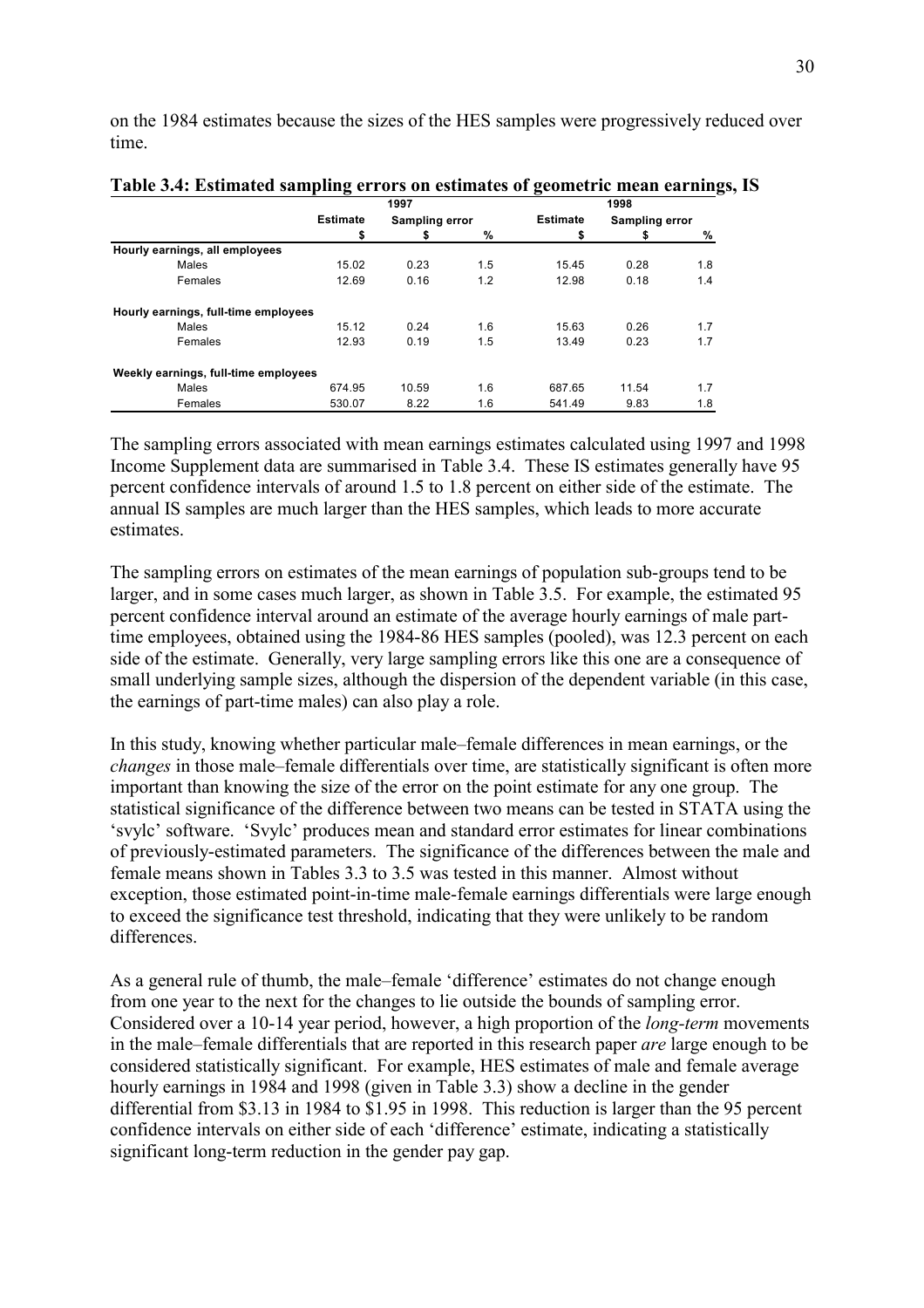That said, there are some population sub-groups for whom the long-term changes in the maleñ female differential in average hourly earnings were relatively small, and cannot be considered statistically significant. An example is 20-24 year olds. Where appropriate, we comment on the statistical significance of key results presented later in the report.

|         |                          |          | <b>HES 1984-86</b> |      |                 | <b>HES 1996-98</b> |      |                 | IS 1997-98            |      |
|---------|--------------------------|----------|--------------------|------|-----------------|--------------------|------|-----------------|-----------------------|------|
|         |                          | Estimate | Sampling error     |      | <b>Estimate</b> | Sampling error     |      | <b>Estimate</b> | <b>Sampling error</b> |      |
|         |                          | \$       | \$                 | %    | \$              | \$                 | %    | \$              | \$                    | $\%$ |
| Males   | All                      | 14.73    | 0.17               | 1.2  | 14.99           | 0.29               | 1.9  | 15.23           | 0.23                  | 1.5  |
|         | Full-time                | 14.72    | 0.17               | 1.2  | 15.08           | 0.29               | 1.9  | 15.37           | 0.23                  | 1.5  |
|         | Part-time                | 15.19    | 1.86               | 12.3 | 13.62           | 1.38               | 10.2 | 13.90           | 0.69                  | 5.0  |
| Females | All                      | 11.57    | 0.14               | 1.2  | 12.88           | 0.21               | 1.7  | 12.83           | 0.15                  | 1.1  |
|         | Full-time                | 11.87    | 0.16               | 1.3  | 13.10           | 0.23               | 1.8  | 13.21           | 0.19                  | 1.4  |
|         | Part-time                | 11.06    | 0.26               | 2.4  | 12.48           | 0.38               | 3.0  | 12.19           | 0.22                  | 1.8  |
| Males   | 20-24                    | 11.55    | 0.24               | 2.1  | 10.87           | 0.38               | 3.5  | 11.40           | 0.27                  | 2.3  |
|         | 25-34                    | 14.74    | 0.25               | 1.7  | 14.06           | 0.37               | 2.6  | 14.68           | 0.30                  | 2.0  |
|         | 35-44                    | 16.28    | 0.36               | 2.2  | 16.43           | 0.50               | 3.0  | 16.82           | 0.43                  | 2.6  |
|         | 45-54                    | 15.94    | 0.41               | 2.6  | 16.71           | 0.69               | 4.1  | 17.11           | 0.50                  | 2.9  |
|         | 55-59                    | 15.21    | 0.58               | 3.8  | 15.70           | 1.05               | 6.7  | 15.77           | 0.69                  | 4.4  |
| Females | $20 - 24$                | 10.83    | 0.24               | 2.2  | 10.65           | 0.33               | 3.1  | 10.99           | 0.25                  | 2.3  |
|         | 25-34                    | 11.86    | 0.27               | 2.3  | 13.21           | 0.30               | 2.3  | 13.26           | 0.26                  | 1.9  |
|         | 35-44                    | 11.66    | 0.28               | 2.4  | 13.35           | 0.39               | 2.9  | 13.25           | 0.27                  | 2.0  |
|         | 45-54                    | 11.81    | 0.36               | 3.0  | 13.44           | 0.50               | 3.7  | 13.00           | 0.28                  | 2.1  |
|         | 55-59                    | 11.46    | 0.56               | 4.9  | 12.12           | 0.78               | 6.4  | 12.89           | 0.50                  | 3.9  |
| Males   | No qualifications        | 13.04    | 0.25               | 1.9  | 12.16           | 0.40               | 3.3  | 12.37           | 0.24                  | 1.9  |
|         | School qualifications    | 14.43    | 0.33               | 2.3  | 14.25           | 0.40               | 2.8  | 14.00           | 0.34                  | 2.4  |
|         | Vocational qualfications | 15.50    | 0.27               | 1.7  | 15.32           | 0.39               | 2.5  | 15.80           | 0.26                  | 1.7  |
|         | Bachelors degree         | 18.94    | 0.68               | 3.6  | 18.51           | 0.97               | 5.3  | 19.71           | 0.79                  | 4.0  |
|         | Post-graduate degree     | 22.13    | 1.46               | 6.6  | 22.42           | 1.42               | 6.3  | 22.03           | 1.24                  | 5.6  |
| Females | No qualifications        | 10.29    | 0.17               | 1.7  | 10.57           | 0.33               | 3.2  | 10.54           | 0.19                  | 1.8  |
|         | School qualifications    | 11.45    | 0.25               | 2.2  | 12.27           | 0.29               | 2.3  | 12.26           | 0.21                  | 1.7  |
|         | Vocational qualfications | 13.16    | 0.32               | 2.5  | 14.02           | 0.45               | 3.2  | 13.37           | 0.24                  | 1.8  |
|         | Bachelors degree         | 15.02    | 0.78               | 5.2  | 15.34           | 0.69               | 4.5  | 15.86           | 0.54                  | 3.4  |
|         | Post-graduate degree     | 16.80    | 1.71               | 10.2 | 18.62           | 1.23               | 6.6  | 18.47           | 1.19                  | 6.4  |
| Males   | Pakeha                   | 15.01    | 0.19               | 1.3  | 15.36           | 0.32               | 2.1  | 15.71           | 0.25                  | 1.6  |
|         | Mäori                    | 13.14    | 0.58               | 4.4  | 13.06           | 0.60               | 4.6  | 13.18           | 0.38                  | 2.9  |
|         | Pacific Island peoples   | 12.49    | 0.61               | 4.9  | 12.80           | 0.74               | 5.8  | 11.88           | 0.35                  | 3.0  |
|         | Other                    | 13.48    | 0.87               | 6.4  | 14.16           | 0.93               | 6.6  | 14.93           | 1.18                  | 7.9  |
| Females | Pakeha                   | 11.72    | 0.15               | 1.3  | 13.22           | 0.24               | 1.8  | 13.11           | 0.16                  | 1.2  |
|         | Mäori                    | 10.57    | 0.58               | 5.5  | 11.18           | 0.56               | 5.0  | 11.37           | 0.33                  | 2.9  |
|         | Pacific Island peoples   | 10.02    | 0.37               | 3.7  | 10.99           | 0.63               | 5.7  | 11.00           | 0.47                  | 4.3  |
|         | Other                    | 10.84    | 0.90               | 8.3  | 11.48           | 0.83               | 7.2  | 12.63           | 0.84                  | 6.7  |
| Males   | Partnered                | 15.55    | 0.21               | 1.4  | 15.83           | 0.34               | 2.2  | 16.40           | 0.30                  | 1.8  |
|         | Never married            | 12.40    | 0.26               | 2.1  | 12.32           | 0.37               | 3.0  | 12.69           | 0.27                  | 2.1  |
|         | Separated, widowed, div  | 14.99    | 0.61               | 4.1  | 14.77           | 1.23               | 8.4  | 14.87           | 0.62                  | 4.2  |
| Females | Partnered                | 11.57    | 0.18               | 1.5  | 13.21           | 0.26               | 2.0  | 13.11           | 0.18                  | 1.4  |
|         | Never married            | 11.44    | 0.28               | 2.5  | 11.65           | 0.38               | 3.3  | 12.04           | 0.26                  | 2.2  |
|         | Separated, widowed, div  | 11.80    | 0.38               | 3.2  | 12.96           | 0.52               | 4.0  | 12.73           | 0.39                  | 3.0  |
| Males   | Joint parent             | n.a.     | n.a.               | n.a. | 16.23           | 0.46               | 2.8  | 16.60           | 0.37                  | 2.2  |
|         | Sole parent              | n.a.     | n.a.               | n.a. | 15.24           | 1.80               | 11.8 | 14.62           | 0.98                  | 6.7  |
|         | No dependent children    | n.a.     | n.a.               | n.a. | 14.07           | 0.33               | 2.3  | 14.39           | 0.23                  | 1.6  |
| Females | Joint parent             | n.a.     | n.a.               | n.a. | 13.19           | 0.32               | 2.5  | 12.98           | 0.23                  | 1.8  |
|         | Sole parent              | n.a.     | n.a.               | n.a. | 11.84           | 0.61               | 5.1  | 11.72           | 0.42                  | 3.6  |
|         | No dependent children    | n.a.     | n.a.               | n.a. | 12.82           | 0.29               | 2.2  | 12.89           | 0.18                  | 1.4  |

**Table 3.5: Estimated sampling errors on estimates of sub-group earnings, HES and IS** 

## **3.7 Comparison of the two data sources**

The HES and IS samples of mature men and women used in this study are profiled and compared in Table 3.6. For comparative purposes, the figures shown here are drawn from the 1996/97 and 1997/98 HES samples and the June 1997 IS sample. The IS sample overlaps with the first quarter of the 1997/98 HES sample in time.

It is clear that there are some quite significant differences between the two survey samples in terms of economic activity patterns and demographic characteristics. Rates of participation in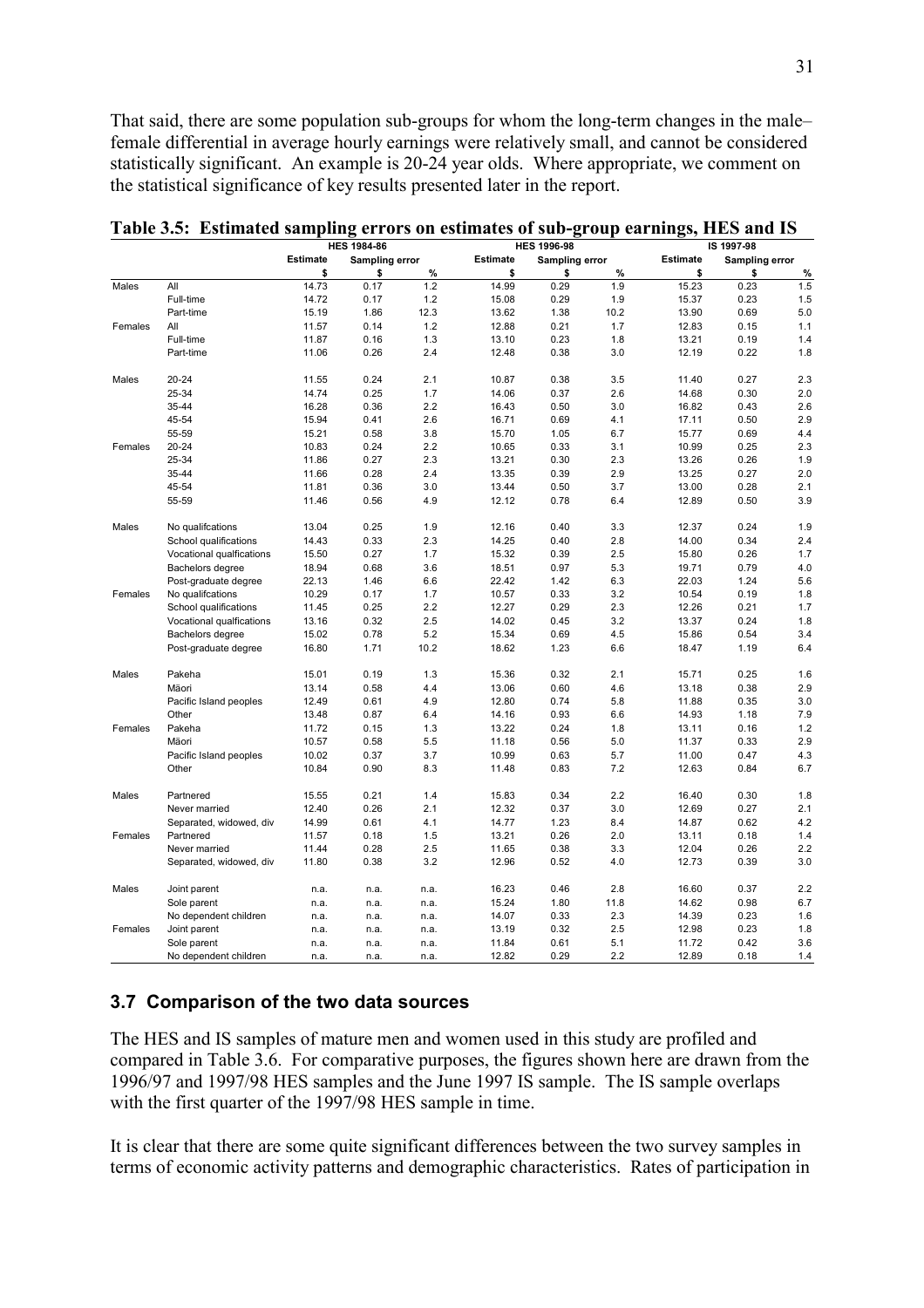waged or salaried employment are noticeably higher in the HES than the IS, particularly for males. Sixty-nine percent of males in the 1997/98 HES were currently employed in waged or salaried jobs  $-\alpha$  almost 6 percentage points lower than the employment rate of 63.0 percent recorded in the IS in June 1997.

Male employees in the IS sample were more likely to be working part-time hours than were male employees in the HES. The average usual weekly hours reported by employed men in the HES were also well above those reported by men in the IS. Although this is partly due to the lower rate of part-time employment recorded in the HES, there is also a significant difference in the mean hours reported by full-time employees. On average, full-time employees in the HES worked  $2-3$  hours per week longer than did full-time employees in the IS.

For women, the between-survey differences in economic activity patterns were smaller. The female waged employment rate in the 1997 IS was only two percent lower than the employment rate recorded in the 1997/98 HES. The full-time part-time mix was reasonably similar across the two surveys, and there was little difference in average hours worked per week.

There are also some significant differences in the demographic composition of the two survey's samples of employees. Post-school qualifications below degree level are recorded at much higher levels in the IS than is the case in the HES. In 1997, 44 percent of male employees in the IS were classified as having post-school qualifications below degree level, compared with only 31 percent of males in the 1998 HES. The between-survey gap in the percentage of female employees with post-school qualifications below degree level was similar. Employees in the HES were much more likely to be classified as having school qualifications only.14 There are also differences in the incidence of degree qualifications. HES sample members were more likely to have bachelor or post-graduate degrees.

The age profiles of the samples from the two surveys show that the IS samples are younger. The proportion of sample members aged between 20 and 29 was about 4-5 percent higher in the IS sample than in the HES. The mean age of the total sample was around 1 year lower in the IS than in the HES. The ethnic profiles of the two survey samples were reasonably similar. Employees in the IS sample were a little less likely to be joint parents of dependent children than were those in the HES. Consistent with this, the mean number of dependent children per sample member was somewhat lower in the IS. A higher proportion of the HES employees worked in management and professional occupations than did the IS employees.

 $\overline{a}$ 

<sup>&</sup>lt;sup>14</sup> Possibly this difference is due to the fact that in the HES, demographic data is supplied for the whole household by one household member, who may not be aware of all the post-school qualifications held by the others. Differences in the questions used in the two surveys may also be playing a role.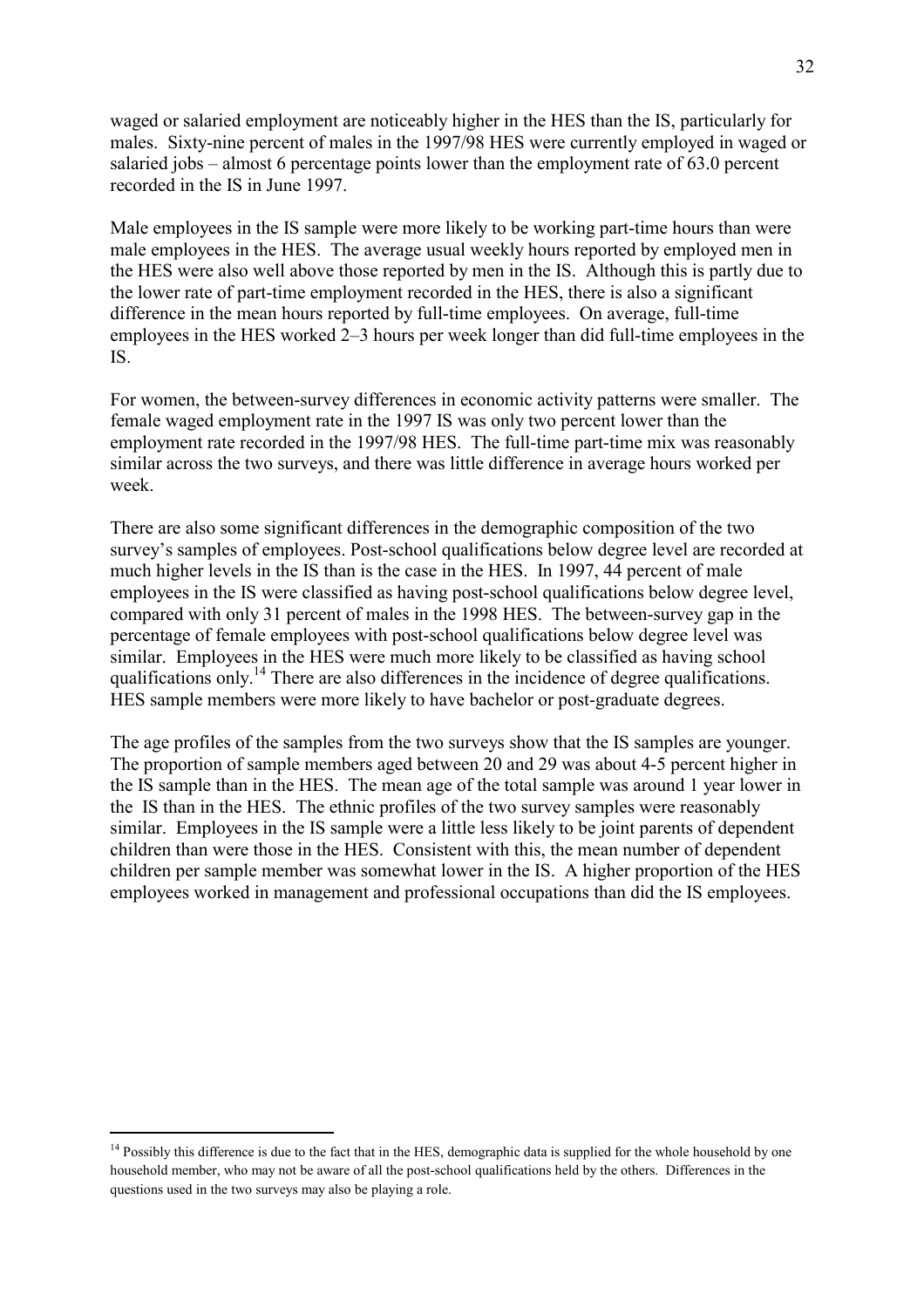|                     |                        |                  | <b>Males</b>     |          |                  | <b>Females</b>   |          |
|---------------------|------------------------|------------------|------------------|----------|------------------|------------------|----------|
|                     |                        | <b>HES, 1997</b> | <b>HES, 1998</b> | IS, 1997 | <b>HES, 1997</b> | <b>HES, 1998</b> | IS, 1997 |
|                     |                        |                  |                  |          |                  |                  |          |
| Wage and salary     | Full-time              | 63.5             | 64.9             | 56.6     | 36.6             | 37.7             | 36.0     |
| employmt rates      | Part-time              | 3.8              | 4.0              | 6.3      | 20.3             | 21.3             | 20.7     |
|                     | Total                  | 67.3             | 68.9             | 63.0     | 57.0             | 59.0             | 56.7     |
| Full-time status    | Full-time              | 94.3             | 94.1             | 89.9     | 64.3             | 63.9             | 63.5     |
|                     | Part-time              | 5.7              | 5.9              | 10.1     | 35.7             | 36.1             | 36.5     |
| Mean wkly hrs       | All employees          | 46.2             | 45.5             | 42.5     | 32.9             | 32.4             | 32.2     |
|                     | Full-time employees    | 48.1             | 47.4             | 45.3     | 42.4             | 41.6             | 41.6     |
| Age                 | 20-29                  | 26.0             | 24.3             | 30.1     | 25.0             | 24.4             | 29.1     |
|                     | 30-39                  | 30.7             | 32.4             | 30.7     | 29.9             | 28.9             | 28.6     |
|                     | 40-49                  | 26.3             | 25.5             | 24.0     | 30.2             | 27.2             | 26.7     |
|                     | 50-59                  | 17.1             | 17.9             | 15.3     | 14.8             | 19.5             | 15.6     |
|                     | Mean age               | 37.9             | 38.1             | 36.8     | 37.9             | 38.6             | 37.3     |
| Highest             | None                   | 20.1             | 20.4             | 20.5     | 21.9             | 20.8             | 19.0     |
| qualification       | School                 | 26.9             | 27.0             | 20.9     | 36.2             | 34.1             | 27.3     |
|                     | Vocational             | 33.1             | 31.2             | 44.1     | 26.4             | 27.3             | 41.3     |
|                     | Bachelor degree        | 13.7             | 14.5             | 9.7      | 11.9             | 12.6             | 9.1      |
|                     | Post-graduate degree   | 5.4              | 6.1              | 4.6      | 2.8              | 4.8              | 3.3      |
| Ethnicity           | Pakeha                 | 82.4             | 82.3             | 81.3     | 82.1             | 85.7             | 83.0     |
|                     | Mäori                  | 7.6              | 9.8              | 9.5      | 9.4              | 8.0              | 8.3      |
|                     | PI                     | 3.7              | 3.4              | 4.7      | 3.3              | 3.2              | 4.5      |
|                     | Other                  | 6.3              | 4.5              | 4.5      | 5.2              | 3.1              | 4.2      |
| Parental status     | Joint parent           | 43.0             | 42.7             | 39.3     | 36.2             | 34.3             | 33.5     |
|                     | Sole parent            | 0.6              | 1.5              | 1.5      | 8.2              | 6.7              | 6.9      |
|                     | No dependent chn       | 56.5             | 55.8             | 59.2     | 55.5             | 59.0             | 59.6     |
| Avge no. depend chn |                        | 0.93             | 0.91             | 0.82     | 0.86             | 0.80             | 0.76     |
| Occupation          | Management             | 18.4             | 18.7             | 14.5     | 11.1             | 10.8             | 7.4      |
|                     | Professional           | 14.8             | 14.4             | 12.5     | 19.0             | 20.4             | 18.1     |
|                     | Technical, assoc prof  | 11.6             | 12.0             | 12.7     | 9.9              | 10.0             | 13.5     |
|                     | Clerical               | 4.6              | 4.4              | 6.0      | 23.8             | 24.6             | 27.4     |
|                     | Sales and Service      | 7.8              | 9.1              | 9.9      | 21.3             | 21.6             | 18.7     |
|                     | Agricultural           | 6.5              | 5.1              | 5.6      | 2.8              | 1.9              | 2.5      |
|                     | Trade                  | 15.5             | 15.8             | 15.1     | 1.9              | 0.8              | 1.4      |
|                     | Operators & assemblers | 14.0             | 13.4             | 14.7     | 3.9              | 5.6              | 4.1      |
|                     | Elementary             | 6.8              | 7.1              | 8.8      | 6.4              | 4.3              | 6.7      |

**Table 3.6: Comparison of HES and IS weighted samples of employees** 

What are the main reasons for these between-survey differences in the economic and demographic profile of the population of employees? One explanation lies in the fact that the IS achieves a higher overall response rate than the  $HES -$  capturing around 90 percent, rather than 80 percent of sampled households. The households that are surveyed in the IS but not the HES include a higher proportion of younger workers (see Table 3.7), who tend to be harder to contact in statistical surveys.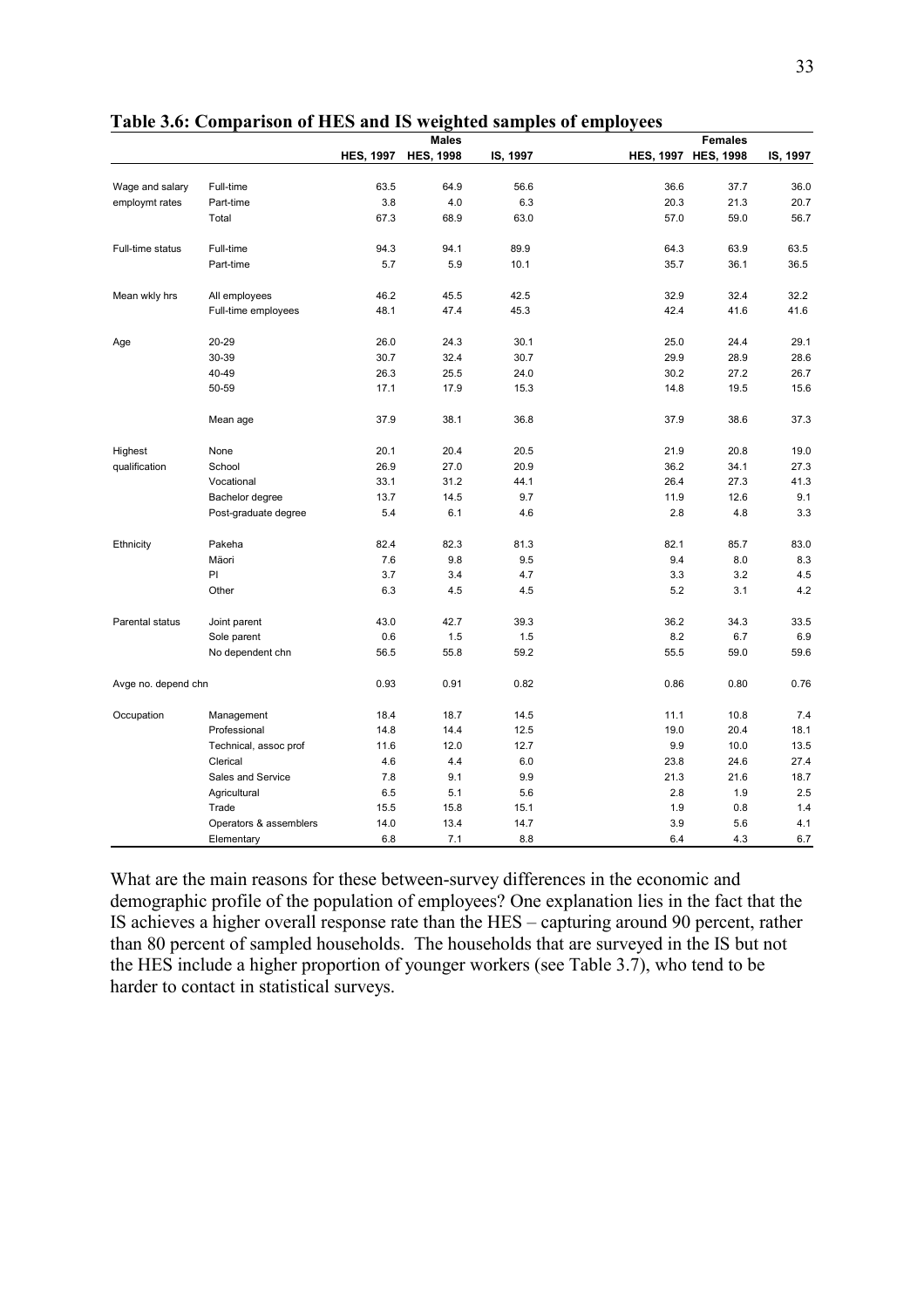|               |                      |                  | <b>Males</b>     |          |                  | <b>Females</b>   |          |
|---------------|----------------------|------------------|------------------|----------|------------------|------------------|----------|
|               |                      | <b>HES, 1997</b> | <b>HES, 1998</b> | IS, 1997 | <b>HES, 1997</b> | <b>HES, 1998</b> | IS, 1997 |
| Age           | $20 - 29$            | 24.8             | 22.4             | 27.0     | 24.1             | 25.0             | 27.2     |
|               | 30-39                | 32.4             | 34.3             | 31.6     | 35.4             | 33.5             | 32.7     |
|               | 40-49                | 25.6             | 25.4             | 25.4     | 25.6             | 24.7             | 24.5     |
|               | 50-59                | 17.2             | 17.8             | 16.0     | 14.9             | 16.8             | 15.6     |
|               | Mean age             | 38.5             | 38.8             | 38.0     | 38.0             | 38.3             | 37.8     |
| Highest       | None                 | 23.7             | 21.8             | 22.9     | 27.8             | 25.5             | 25.3     |
| qualification | School               | 26.7             | 27.1             | 21.2     | 35.0             | 33.1             | 27.8     |
|               | Vocational           | 30.3             | 30.4             | 42.5     | 23.5             | 24.1             | 36.4     |
|               | Bachelor degree      | 13.4             | 14.4             | 9.3      | 10.1             | 12.5             | 7.6      |
|               | Post-graduate degree | 4.9              | 5.5              | 4.0      | 2.3              | 4.0              | 2.8      |

**Table 3.7: Comparison of the total HES and IS samples** 

A second explanation is that the two surveys differ in their classification of employment as either 'waged employment' or ' self-employment'. A wage and salary earner is defined in the HES questionnaire as 'working for wages or salary, or on a piecework basis, or on commission and receiving a wage<sup>2</sup>. There has been a practice within the survey of assigning self-employed people who are working in limited liability companies to the wage or salary earner group, regardless of the nature of their role in the business. In the IS, employment status is self-reported and the respondents' own self-classification is rarely challenged. The outcome is that employed workers – and particularly men – are more likely to be classified in the IS as self-employed than they are in the HES. In the June 1997 Income Supplement, 19.3 percent of men were classified as a full-time self-employed worker in their main job, compared with 16.4 percent of men in the 1997/98 HES. This 3 percentage-point difference in self-employment rates could account for about half of the 6 percentage-point betweensurvey difference in men's waged-employment rates.

Timing of collection factors may also be contributing to the between-survey differences in sample composition. Data collection for the Income Supplement is concentrated in the June quarter. Some types of seasonally-varying employment are low in this quarter.

On the basis of the comparison of sample mean characteristics, it might be expected that mean earnings would be higher in the HES than in the IS, especially for males. This is in fact the case. Summary measures of average earnings in the two surveys are shown in Table 3.8. Geometric means are reported, as they are less sensitive to year-to-year fluctuations in the upper tail of the earnings distribution than are arithmetic means. Male full-time weekly earnings were 5.6 percent higher in the 1997/98 HES than the 1997 IS. Female full-time weekly earnings were 3.6 percent higher. Among females, the difference between surveys in mean weekly earnings is carried through into a similar difference in hourly earnings. Among males, the HES and IS estimates of mean hourly earnings are closer to each other. This reflects the fact that males in the HES work significantly longer hours on average than males in the IS. The inter-survey difference in earnings is reduced when weekly earnings are divided by hours.

#### **Table 3.8: Comparison of mean earnings levels in the HES and IS**

|                                      | <b>Males</b>    |        |          | <b>Females</b>  |          |      |
|--------------------------------------|-----------------|--------|----------|-----------------|----------|------|
|                                      | <b>HES</b>      |        |          | <b>HES</b>      |          |      |
|                                      | 1997/98         | 1997   |          | 1997/98         | 1997     |      |
|                                      | (\$ March 1998) |        | % differ | (\$ March 1998) | % differ |      |
| Hourly earnings, all employees       | 15.28           | 15.02  | 1.73     | 13.33           | 12.69    | 4.83 |
| Hourly earnings, full-time employees | 15.37           | 15.12  | 1.64     | 13.45           | 12.93    | 3.82 |
| Weekly earnings, full-time employees | 715.21          | 674.95 | 5.63     | 549.75          | 530.07   | 3.58 |

*Note: The estimates in this table are geometric means*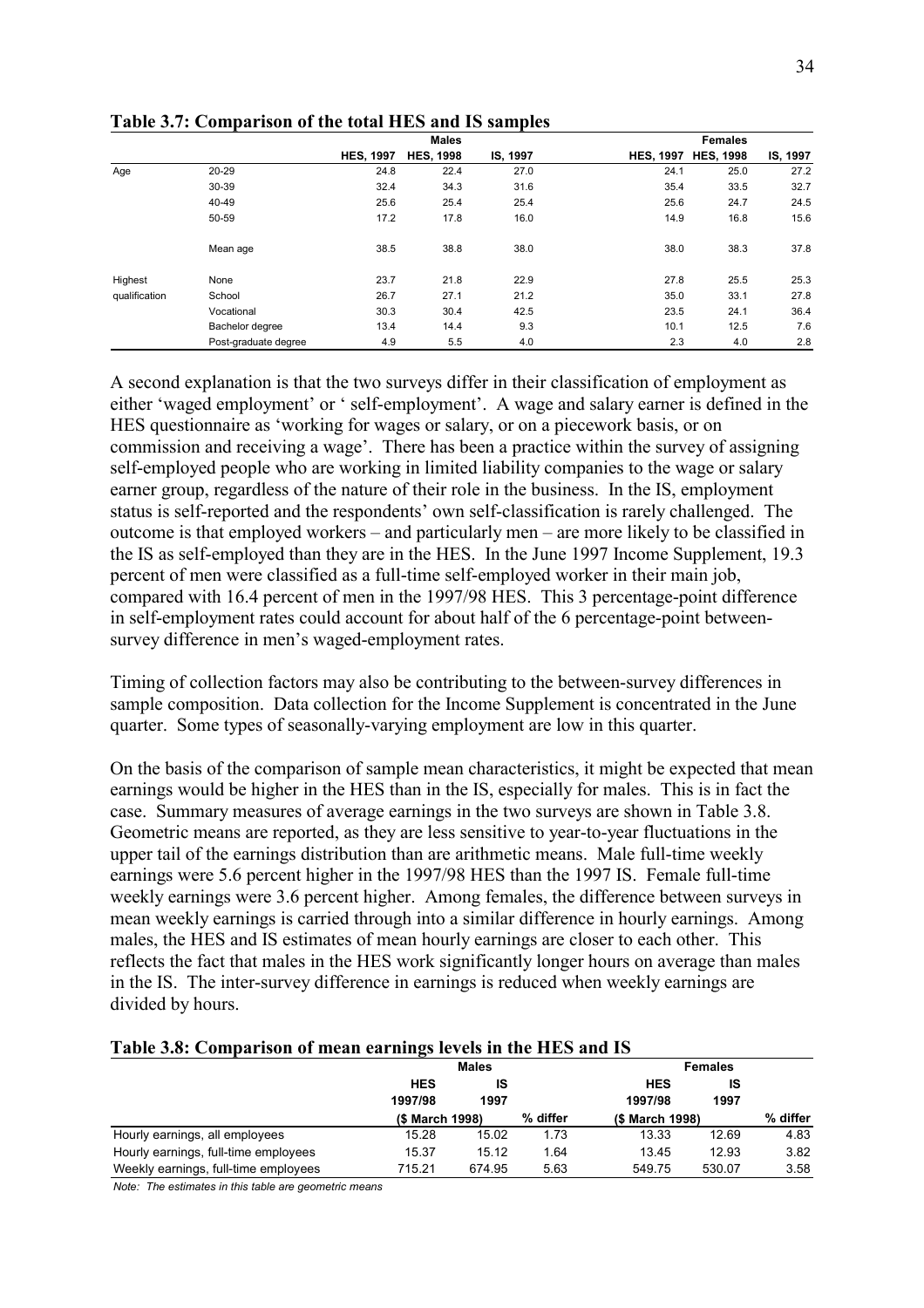On balance, the IS is likely to provide a more accurate and representative picture of the characteristics and earnings of New Zealand employees than the HES. There are several reasons for rating the quality of the IS data above that of the HES data. These include the larger sample size, the higher response rate of households, and the fact that the questionnaire used to capture information on employees' current earnings and hours worked was specifically designed for this purpose.

Given these considerations, it seems reasonable to attach a greater weight to results drawn from the IS than to results drawn from the HES when these surveys give conflicting or inconsistent information. Extensive use is made of the HES in this study, however, because it is the only data source available for analysis of the earnings distribution prior to 1997.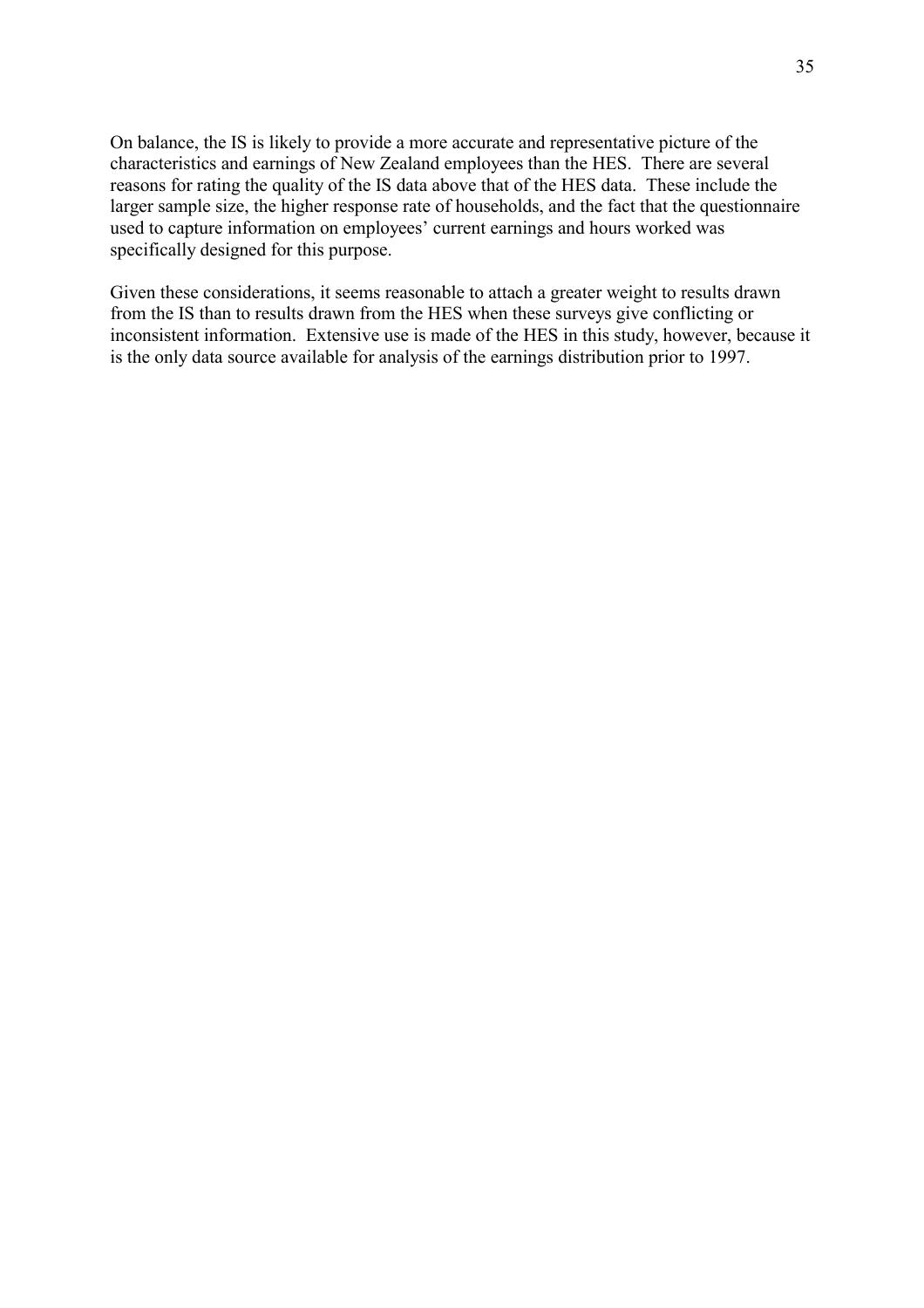# **4. THE CHANGING DIMENSIONS OF THE GENDER EARNINGS GAP**

## **4.1 Changes in the aggregate gender earnings gap**

Between 1984 and 1998 there was a significant increase in the average earnings of women relative to those of men. All measures of earnings show reductions in the gender earnings gap. Although the year-to-year changes were small, the long-run changes are large enough to lie outside the bounds of sampling error.

Estimates of the actual levels of male and female real average earnings, and rates of real earnings growth over the study period, are shown in Table 4.1. Alternative measures of the ratio of female to male earnings are displayed in Table 4.2. Results from the 1999 HLFS Income Supplement, which became available only after this research project was well advanced, are used selectively in this section in order to provide a clearer picture of the trends emerging from this data source.

|                                      | ັ      |               | ິ      |         |               |        |        |
|--------------------------------------|--------|---------------|--------|---------|---------------|--------|--------|
|                                      |        | <b>HES</b>    |        |         |               | IS     |        |
|                                      | 1984   | 1990          | 1998   | % Chge  | 1997          | 1999   | % Chge |
|                                      |        | (\$ March 98) |        | 1984-98 | (\$ March 98) |        | 1997-9 |
| Hourly earnings, all employees       |        |               |        |         |               |        |        |
| Males                                | 15.15  | 15.98         | 15.28  | 0.9     | 15.02         | 15.58  | 3.7    |
| Females                              | 12.02  | 13.17         | 13.33  | 11.0    | 12.69         | 13.40  | 5.6    |
| Hourly earnings, full-time employees |        |               |        |         |               |        |        |
| Males                                | 15.17  | 16.01         | 15.37  | 1.3     | 15.12         | 15.88  | 5.0    |
| Females                              | 12.34  | 13.37         | 13.45  | 8.9     | 12.93         | 14.11  | 9.1    |
| Weekly earnings, full-time employees |        |               |        |         |               |        |        |
| Males                                | 652.97 | 702.15        | 715.21 | 9.5     | 674.95        | 698.60 | 3.5    |
| Females                              | 481.09 | 528.53        | 549.75 | 14.3    | 530.07        | 566.27 | 6.8    |

#### **Table 4.1: Changes in the real earnings of male and female employees**

Note: All estimates of average earnings in this table are geometric means.

The HES estimates in Table 4.1 indicate that there was very little growth in the real hourly earnings of male employees between 1984 and 1998. The average real hourly earnings of males aged 20-59 (shown in the first row of Table 4.1) were only 1 percent higher in 1998 than in 1984. Over the same period, the average hourly earnings of female employees increased by 11 percent. The full-time weekly earnings measures (given in the second row) also show faster growth in the real earnings of females than males, although the gender difference is smaller in this case. A basic message that can be taken from these results is that the long-term contraction of the gender earnings differential was partly due to limited growth in the real earnings of *men*.

Income Supplement estimates of real earnings growth between June 1997 and June 1999 are shown in the right-hand side of Table 4.1. The annual rate of earnings growth was faster in this period, for both sexes. The increases in women's average earnings continued to outpace those of men. However, the male-female differences in growth rates were not so marked as those recorded in the earlier period by the HES.

The long-term changes in the economy-wide female-to-male earnings ratio are summarised in Table 4.2. There are several ways of measuring 'average' earnings. Table 4.2 gives a comprehensive set of estimates, showing how the gender earnings ratio is affected by the choice of a measure of the centre of the distribution (arithmetic mean, geometric mean or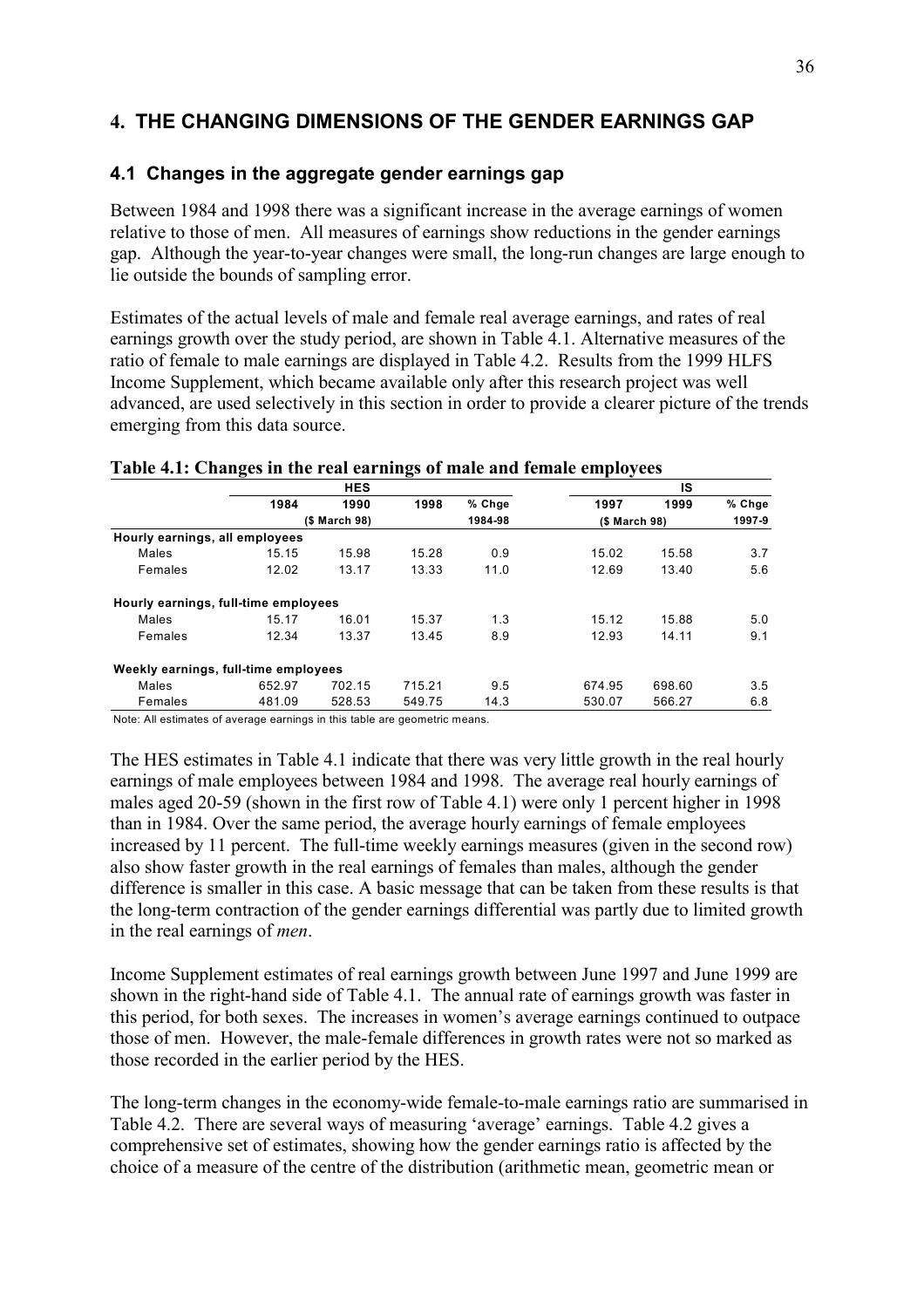median); the choice of an earnings measure (hourly, or full-time weekly); and the population of earners that is considered (full-time or all earners). The first entry in the table, for example, shows the ratio of female-to-male hourly earnings for all employees in 1984 when 'average' is measured by an arithmetic mean.

|                                      |      | HES  |                         | IS   |      |
|--------------------------------------|------|------|-------------------------|------|------|
|                                      | 1984 | 1990 | 1998                    | 1997 | 1999 |
|                                      |      |      | Ratio of female to male |      |      |
| Hourly earnings, all employees       |      |      |                         |      |      |
| Arithmetic means                     | 0.79 | 0.82 | 0.84                    | 0.83 | 0.84 |
| Geometric means                      | 0.79 | 0.82 | 0.87                    | 0.84 | 0.86 |
| Medians                              | 0.79 | 0.83 | 0.87                    | 0.83 | 0.87 |
| Hourly earnings, full-time employees |      |      |                         |      |      |
| Arithmetic means                     | 0.79 | 0.81 | 0.84                    | 0.83 | 0.86 |
| Geometric means                      | 0.81 | 0.84 | 0.87                    | 0.86 | 0.89 |
| Medians                              | 0.82 | 0.86 | 0.90                    | 0.87 | 0.91 |
| Weekly earnings, full-time employees |      |      |                         |      |      |
| Arithmetic means                     | 0.73 | 0.73 | 0.74                    | 0.76 | 0.79 |
| Geometric means                      | 0.74 | 0.75 | 0.77                    | 0.79 | 0.81 |
| Medians                              | 0.74 | 0.77 | 0.79                    | 0.81 | 0.83 |
| Hours, full-time employees           |      |      |                         |      |      |
| Arithmetic means                     | 0.90 | 0.90 | 0.88                    | 0.92 | 0.91 |

**Table 4.2: Summary of alternative measures of the gender earnings gap** 

Alternative measures of the centre of the earnings distribution give slightly different results, particularly in the later years of the study period. By the end of the period, gender ratios based on arithmetic means were generally one or two percentage points lower than those based on geometric means; and gender ratios based on medians were typically one or two percentage point higher again. Geometric means will be used as the standard measure of the centre of the earnings distribution in this paper.<sup>15</sup> Geometric means tend to fluctuate less across successive small samples than do medians, and they are less sensitive to changes in the dispersion of the upper tail of earnings than are arithmetic means. In addition the geometric mean for a given distribution typically lies between the arithmetic mean and median of that distribution, and hence it provides a 'central' estimate of earnings.

Focusing on the gender ratios that were calculated using geometric means, the results in Table 4.2 indicate that the female-to-male ratio of hourly earnings, for all employees, rose from 0.79 in 1984 to 0.86 in 1999. The female-to-male ratio of the hourly earnings of *full-time* employees rose from 0.81 in 1984 to 0.89 in 1999. The IS estimates of the gender ratio in June 1997 were lower than the HES estimates of the gender ratio in the year ended March 1998 (which is the last point in the HES series). However, there was an upward trend in the IS estimates, causing the estimated gender ratio in June 1999 to be reasonably close to the comparable HES figure for 1997/98. Using the HES samples to test the statistical significance of these changes, our tests indicated that the long-term movements in the male– female differences in means were large enough to be statistically significant.

The gender gap in weekly full-time earnings is larger than the gender gap in hourly earnings, and it remained so throughout the study period. In 1984, the average weekly earnings of fulltime female employees were 74 percent of the weekly earnings of male employees. This ratio had risen to approximately 81 percent in June 1999. The gender gap in weekly earnings is

<sup>&</sup>lt;sup>15</sup> The geometric mean is the antilog of the mean of the log distribution. Converting earnings to their log values before taking the mean causes the distribution of earnings to become more symmetrical and less skewed to the right. Hence geometric means tend to be lower than arithmetic means.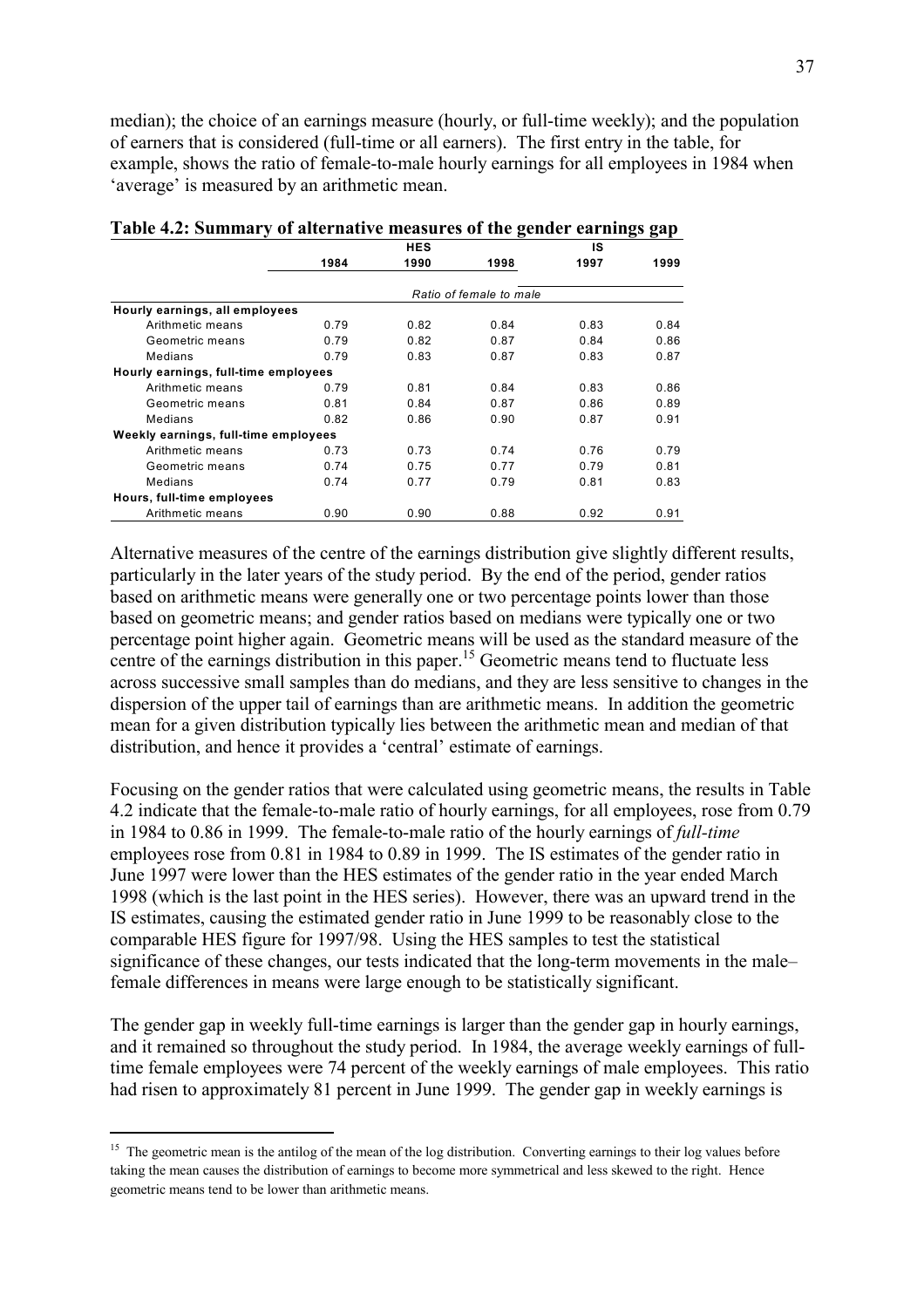partly caused by a significant difference between men and women in average hours of work. In 1984, full-time employed women worked for 10 percent fewer hours on average than fulltime employed men. In the late 1990s the gender gap in the average working hours of fulltime employees was only one or two percentage points smaller than in 1984, and therefore still very significant.

Taking the HES estimates for 1984, and the IS estimates for 1999, as 'end point' estimates, the total increase in the hourly gender earnings ratio was 7 percentage points. The total increase in the full-time weekly earnings ratio was also 7 percentage points.



**Figure 4.1: The gender ratio in hourly earnings, HES and IS** 

Figure 4.2: The gender ratio in full-timers' weekly earnings, HES and IS



Figures 4.1 and 4.2 illustrate the long-term trends in the gender earnings gap. The bold lines in Figure 4.1 represent the female-to-male ratio of geometric mean hourly earnings, as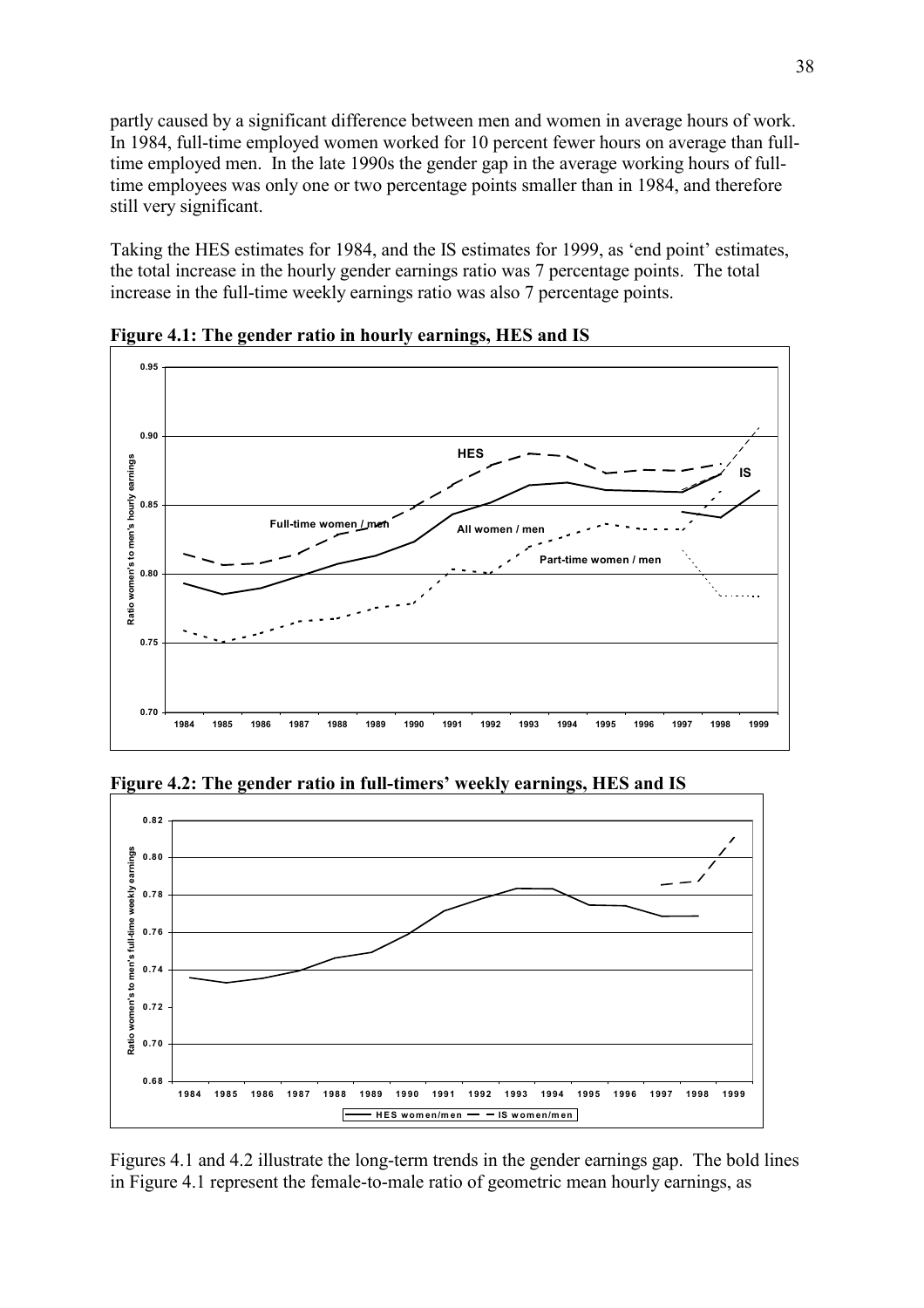measured by the HES (1984–98) and the IS (1997–99). The broken lines show the ratio of full-time employed female earnings to the earnings of all men, and the ratio of part-time employed female earnings to the earnings of all males.<sup>16</sup> The full-time female-to-male ratios are consistently higher than the all female-to-male ratios, while the part-time female-to-male ratios are consistently lower.

All of the HES trend lines show growth in female-to-male earnings ratios between 1984 and 1994, and a period of stabilisation after 1994. The IS trend lines show growth in the gender ratios for all women and full-time employed women between 1997 and 1999, but a decline in the ratio for part-time employed women. There is a significant discrepancy between the two surveys in estimates of the relative earnings of part-time employed women. This discrepancy is discussed in Section 4.2.

Figure 4.2 displays the ratio of female to male weekly full-time earnings. The HES trend line increases until around 1993 but subsequently *declines* by a couple of percentage points. The IS trend line, in contrast, starts at a higher level and was increasing between 1997 and 1999.

Figures 4.1 and 4.2 raise the question of why the contraction in the gender earnings gap as measured by the HES tapered off after 1994, while the IS shows continued improvement. The answer seems to lie in differences between the two surveys in patterns of change at the upper end of the earnings distribution. During the last three years of the HES series, real earnings growth rates were quite strongly correlated with level of earnings, and the increases recorded for men at the 85<sup>th</sup> percentile and above exceeded the growth rates experienced by higher-paid women. Female-to-male pay ratios declined at the upper end of the earnings distribution, while continuing to rise over the lower and middle range. This pattern is particularly strong in the weekly earnings data. It is weaker in the hourly earnings data, because the impact of rapid increases in the real earnings of highly-paid men was attenuated by increases in the relative hours of work reported by this group of men. These patterns of change are not apparent in the IS earnings distributions between 1997 and 1999. Thus, improvements in the gender earnings ratio in the IS samples were not reduced by disproportionately rapid increases in the relative earnings of higher paid men.

More detailed information on the long-term changes in the relative earnings of full-time and part-time employees is given in Table 4.3. Observations for three adjacent years of HES data (1984-86 and 1996-98) were pooled in the calculation of these figures in order to smooth the variations in estimates that arise when sample sizes are relatively small. The 1997 and 1998 IS samples were also pooled, for the same reason. The average earnings of each group are displayed in the upper half of Table 4.3, and the ratios of the earnings of the various groups are displayed in the lower half.

<sup>&</sup>lt;sup>16</sup> With the exception of the start and end points, the points in each of the HES series have been smoothed by the calculation of three-year moving averages, so that the trends are easier to visualise. The IS points are *not* smoothed.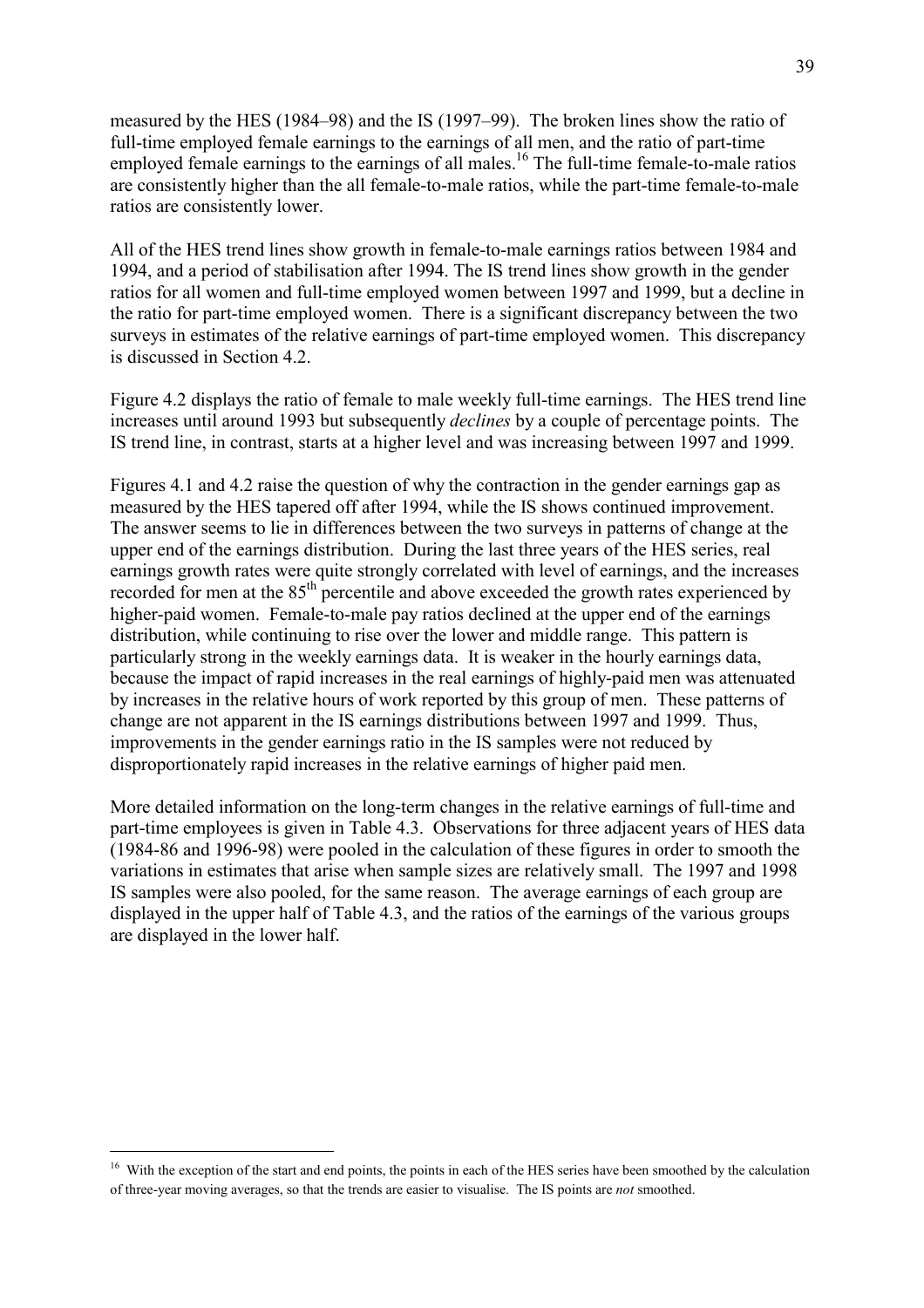| ా                                              |            |            |         |                |                |
|------------------------------------------------|------------|------------|---------|----------------|----------------|
|                                                | <b>HES</b> | <b>HES</b> | IS      |                | Implied change |
|                                                | 1984-86    | 1996-98    | 1997-98 | <b>HES-HES</b> | HES-IS         |
| Geometric mean hourly earnings (\$ March 1998) |            |            |         |                |                |
| All males                                      | 14.73      | 15.23      | 15.23   | 3.4            | 3.4            |
| Full-time                                      | 14.72      | 15.08      | 15.37   | 2.4            | 4.4            |
| Part-time                                      | 15.19      | 13.62      | 13.90   | $-10.3$        | $-8.5$         |
| All females                                    | 11.57      | 12.83      | 12.83   | 11.0           | 11.0           |
| Full-time                                      | 11.87      | 13.10      | 13.21   | 10.4           | 11.3           |
| Part-time                                      | 11.06      | 12.48      | 12.19   | 12.8           | 10.2           |
| <b>Ratios</b>                                  |            |            |         |                |                |
| Part-time males / FT males                     | 1.03       | 0.90       | 0.90    | $-0.13$        | $-0.13$        |
| Part-time females / FT females                 | 0.93       | 0.95       | 0.92    | 0.02           | $-0.01$        |
| Part-time females / all males                  | 0.75       | 0.82       | 0.80    | 0.07           | 0.05           |
| Full-time females / all males                  | 0.81       | 0.86       | 0.87    | 0.05           | 0.06           |
| FT females / FT males                          | 0.81       | 0.87       | 0.86    | 0.06           | 0.05           |

**Table 4.3: Gender earnings ratios for part-time and full-time employees** 

Note: Sample sizes are given in Table 3.1

Both part-time employed men and part-time employed women earn substantially less on average than do their full-time employed counterparts. For part-time employed males, the ëpay penaltyí appears to be a recent phenomenon, which emerged following a substantial decline in the average earnings of this group between the mid-1980s and the late 1990s. While full-time employed males experienced a small amount of real earnings growth, the average hourly earnings of part-time employed men declined by about 10 percent in real terms. Because the HES sample of part-time male employees is quite small, however, there some risk that the results for this group are distorted by sampling or other errors.<sup>17</sup>

In contrast, the gap in earnings between part-time employed and full-time employed women did not show a clear trend over the study period. The ratio lay between 92 percent and 95 percent, and was higher in the HES sample in the late 1990s than in the IS sample. The longterm increases in the real average hourly earnings of part-time and full-time employed women were fairly similar (10-12 percent).

Although the gender earnings gap faced by part-time employed women is larger than that faced by full-timers, both groups experienced long-term improvements in their relative earnings. The ratio of part-time employed women's hourly earnings to those of all employed men increased from 75 percent in 1984-86 to about 81 percent in the late 1990s. The fulltime female-to-all-male ratio rose from 81 percent in 1984-86 to approximately 86 percent in 1997-98. Using the HES samples to test the statistical significance of these changes, we found that the long-term movements can be considered statistically significant.

## **4.2 Dimensions of the gender earnings gap**

 $\overline{a}$ 

Changes in average earnings can disguise large variations in the experience of earners located at different points of the earnings distribution, in different population groups, or in different sectors of the labour market. This section considers the broad question of whether improvements in the female-to-male earnings ratio were widely spread across the labour market, or concentrated within particular groups or sectors.

<sup>17</sup> We were unable to find a demographic explanation for the apparent fall in the relative earnings of part-time males.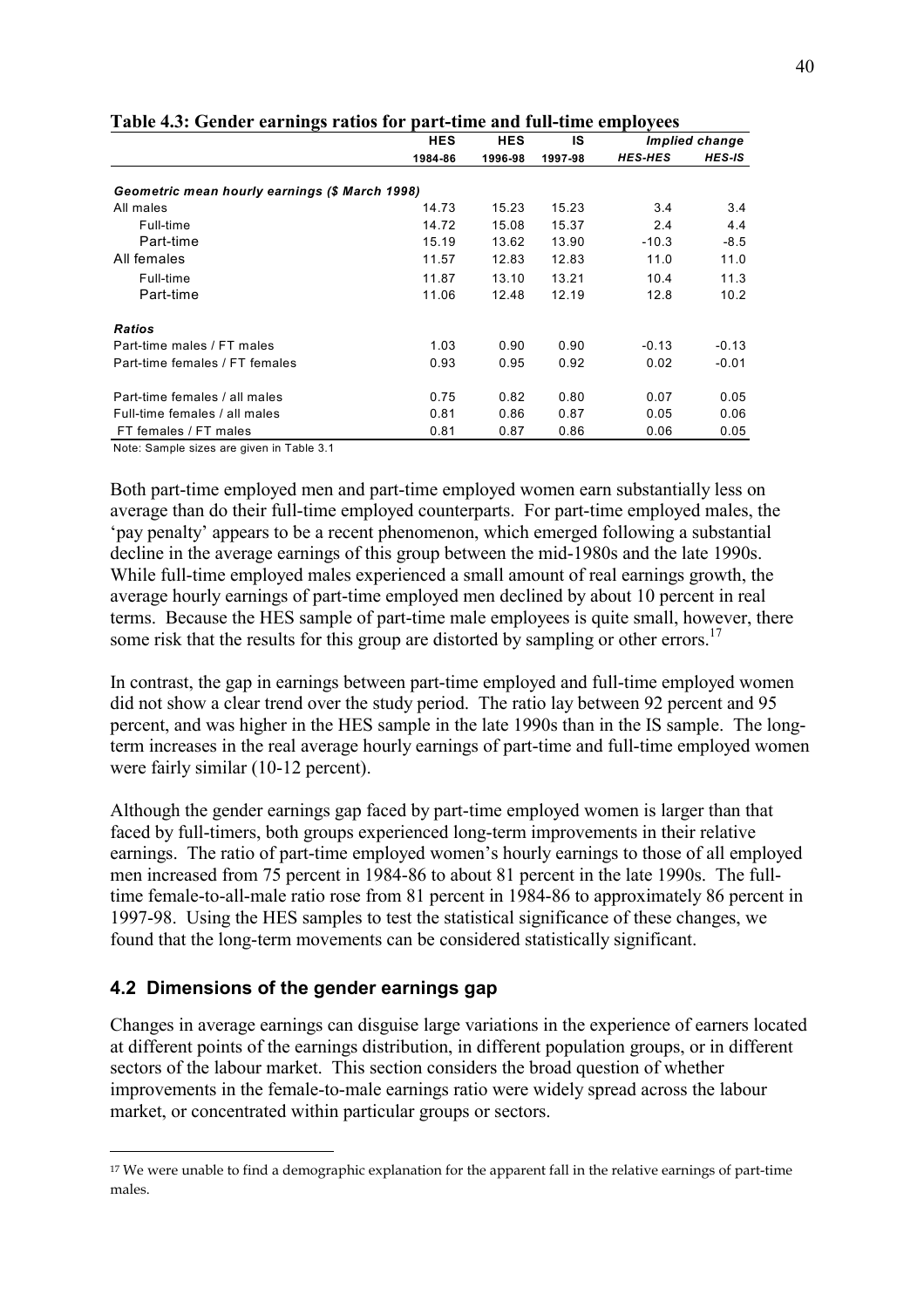#### *The gender gap by level of earnings*

 $\overline{a}$ 

The figures shown in Table 4.4 summarise the total real earnings growth that was experienced by men and women located at different levels of the earnings distribution between 1984-86 and the late 1990s. There are two columns of figures. The first shows the increases in real hourly earnings recorded by the HES between 1984-86 and 1996-98, for employees at the  $90<sup>th</sup>$ ,  $50<sup>th</sup>$  and  $10<sup>th</sup>$  percentile boundaries of the male and female earnings distributions.<sup>18</sup> The second column shows the (implied) real earnings growth recorded between 1984-86 and 1997-98 if one uses the IS as the data source for 1997-98.

| -               | <b>HES 1984-86</b>                          | <b>HES 1984-86</b> |
|-----------------|---------------------------------------------|--------------------|
|                 | to HES 1996-98                              | to IS 1997-98      |
|                 | Percentage increase in real hourly earnings |                    |
| Males           |                                             |                    |
| 90th percentile | 10.6                                        | 11.7               |
| 50th percentile | 0.9                                         | 1.9                |
| 10th percentile | $-4.5$                                      | $-1.7$             |
| Females         |                                             |                    |
| 90th percentile | 15.9                                        | 15.2               |
| 50th percentile | 10.7                                        | 9.1                |
| 10th percentile | 5.5                                         | 8.3                |

| Table 4.4: Long-term growth of real hourly earnings by position in the gender-specific |  |  |
|----------------------------------------------------------------------------------------|--|--|
| earnings distribution                                                                  |  |  |

For both genders, and particularly for men, earnings growth was positively related to position in the earnings distribution. Higher-paid workers experienced faster real earnings growth than workers with relatively low hourly earnings. For example, the earnings of males at the  $90<sup>th</sup>$  percentile of the earnings distribution increased by around 11 percent, while males at the  $10<sup>th</sup>$  percentile experienced a real earnings decline of 2-4 percentage points. While total longterm earnings growth was greater for women than men at all levels of earnings, the dispersion of growth rates among women was also fairly pronounced. Real earnings at the  $90<sup>th</sup>$ percentile of the female distribution increased by around 10 percent more than at the  $10<sup>th</sup>$ percentile.

Difference in rates of earnings growth across the wage distribution resulted in greater improvements in the gender earnings ratio at some points of the distribution than at others. Table 4.5 and Figures 4.3-4.4 illustrate the changes in the size of gender earnings gap at different points of the distribution. The first entry in Table 4.5, for example, gives the ratio of the hourly earnings of the  $90<sup>th</sup>$  percentile woman to the hourly earnings of the  $90<sup>th</sup>$  percentile man in the HES in 1984. The points graphed in the Figures are similarly calculated. Figure 4.3 plots the female-to-male hourly earnings ratio by percentile, using data for 1984-86 (HES), 1996-98 (HES), and 1997-98 (IS). Figure 4.4 plots the female-to-male ratio in the weekly earnings of full-time employees, using the same years and samples.

 $18$  In a ranking of earners from lowest to highest, the 90<sup>th</sup> percentile boundary is the point that separates the lowest 90 percent of earnings from the highest 10 percent. Hence, it is near the top of the earnings distribution. The  $10<sup>th</sup>$  percentile is similarly defined and is the near the bottom of the earnings distribution. The  $50<sup>th</sup>$  percentile is the median.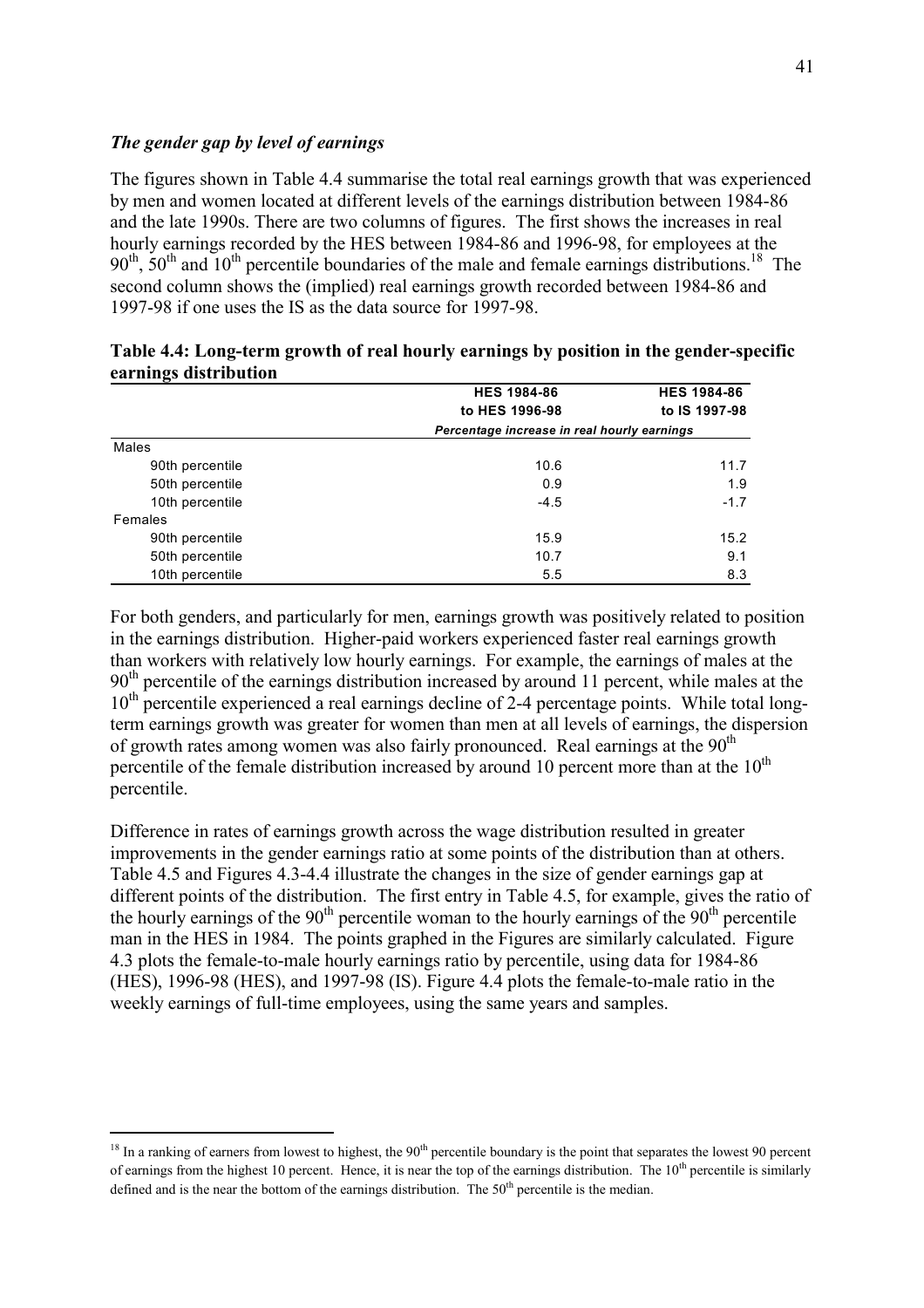|                                      |      |            | ∽    |      |      |
|--------------------------------------|------|------------|------|------|------|
|                                      |      | <b>HES</b> |      | ıs   |      |
|                                      | 1984 | 1990       | 1998 | 1997 | 1998 |
| Hourly earnings, all employees       |      |            |      |      |      |
| 90th percentile                      | 0.77 | 0.77       | 0.79 | 0.78 | 0.79 |
| 50th percentile                      | 0.79 | 0.83       | 0.87 | 0.83 | 0.84 |
| 10th percentile                      | 0.85 | 0.89       | 0.94 | 0.93 | 0.90 |
| Weekly earnings, full-time employees |      |            |      |      |      |
| 90th percentile                      | 0.71 | 0.70       | 0.70 | 0.73 | 0.75 |
| 50th percentile                      | 0.74 | 0.79       | 0.79 | 0.81 | 0.81 |
| 10th percentile                      | 0.79 | 0.81       | 0.85 | 0.82 | 0.83 |

**Table 4.5: Gender pay ratios by position in the earnings distribution** 

**Figure 4.3: The gender gap in hourly earnings by level of earnings** 



**Figure 4.4: The gender gap in full-time weekly earnings by level of earnings** 



The size of the gender gap is positively related to level of earnings  $-$  as shown by the downward slope of the gender-ratio lines in Figures 4.3 and 4.4. In 1984, for example, female hourly earnings at the  $10^{th}$  percentile were 0.85 percent of male hourly earnings at the  $10^{th}$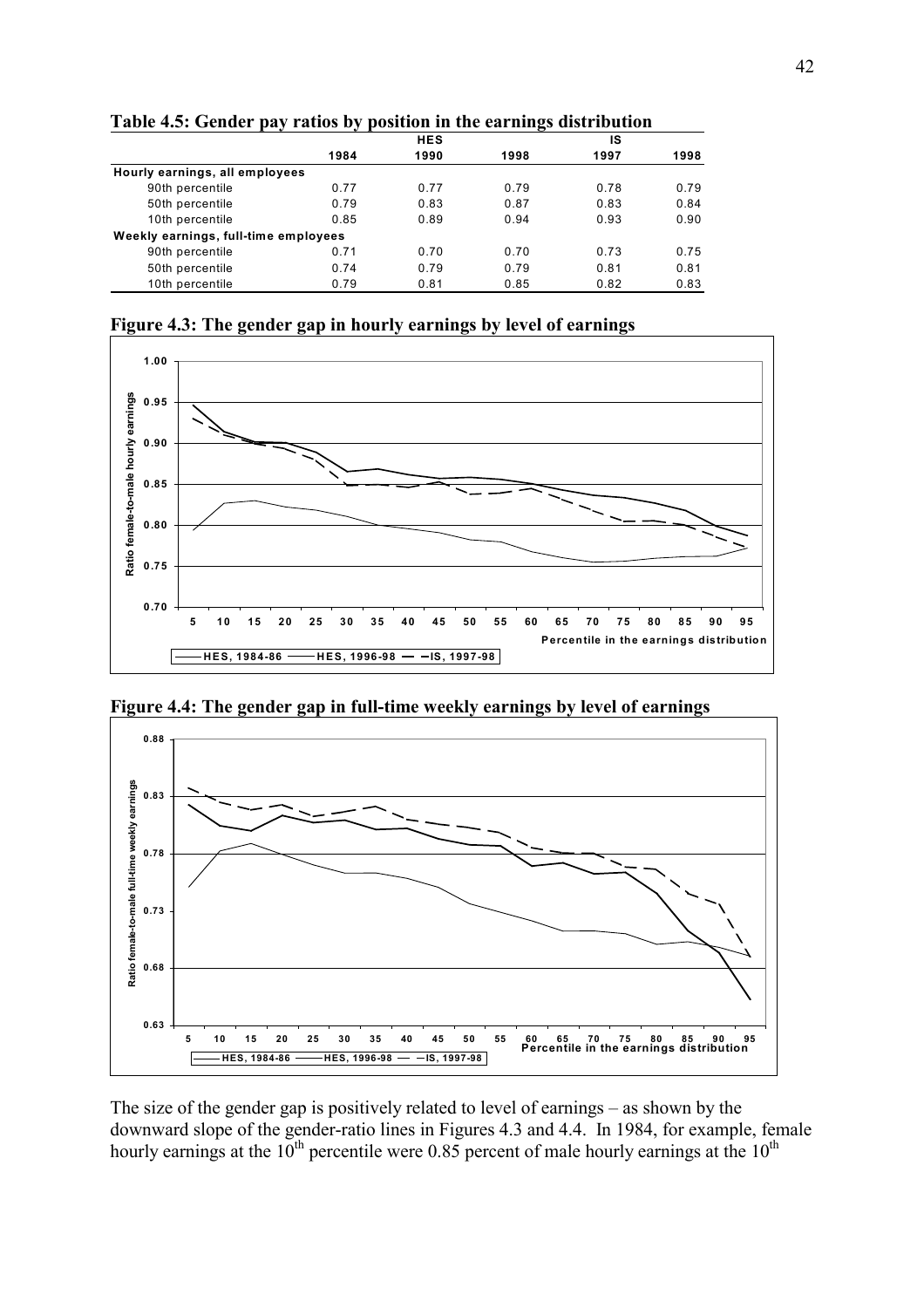percentile. The ratio was 0.79 at the mid-point of the distribution and 0.77 at the  $90<sup>th</sup>$ percentile.

The decline in the gender earnings gap between 1984 and 1998 was sufficiently widespread to cause increases in the female-to-male ratio at almost all levels of earnings (as shown by the upward shift of the lines plotted on the graphs). The improvement in the hourly gender earnings ratio (Table 4.5 and Figure 4.3) was largest at the lowest end of the distribution, and smallest at the very highest levels of the earnings distribution. This is consistent with the fact that the male–female differences in long-term hourly earnings growth rates shown in Table 4.5 are larger at the  $10^{th}$  percentile (where there is a gap of roughly 10 percent between women and men), than at the 90<sup>th</sup> (where the gap is about 4-5 percent). The *weekly* gender earnings ratio for full-timers (Figure 4.4) shows a somewhat different pattern of change. The upward shift in the gender ratio was more evenly spread over the lower and middle ranges of the distribution. However, there was little movement in the gender ratio at the highest level of weekly earnings.

The earnings gap between part-time and full-time employees can be analysed in a similar manner. Figure 4.5 shows the ratio of *part-time* female hourly earnings to the hourly earnings of *all* males, once again plotted by percentile and using data for 1984-86 (HES), 1996-98 (HES), and 1997-98 (IS). Three points can be made on the basis of this graph. Firstly, the part-time female-to-male earnings ratio is lowest at the median of the distribution. Hence, median-based earnings ratios will tend to reveal larger gaps between part-time employees and full-time employees than will mean-based ratios, which incorporate information from all parts of the distribution. Secondly, there was an improvement in the relative earnings of the lowest-paid part-time women between 1984 and 1998. Presumably this was due to the decline in the real wages of lower-paid men. Thirdly, the HES samples of part-time women in the late 1990s contain a higher proportion of high-paid employees than do the IS samples. This is visible on the graph as the vertical gap between the lines plotted for the HES 1996-98 and the IS 1997-98. The fact that the HES surveys a higher proportion of higher-paid parttime employees than does the HES is driving the divergence between the HES and IS genderearnings ratio trendlines plotted in Figure 4.1.

**Figure 4.5: The gap between part-time female and male hourly earnings, by level of earnings** 

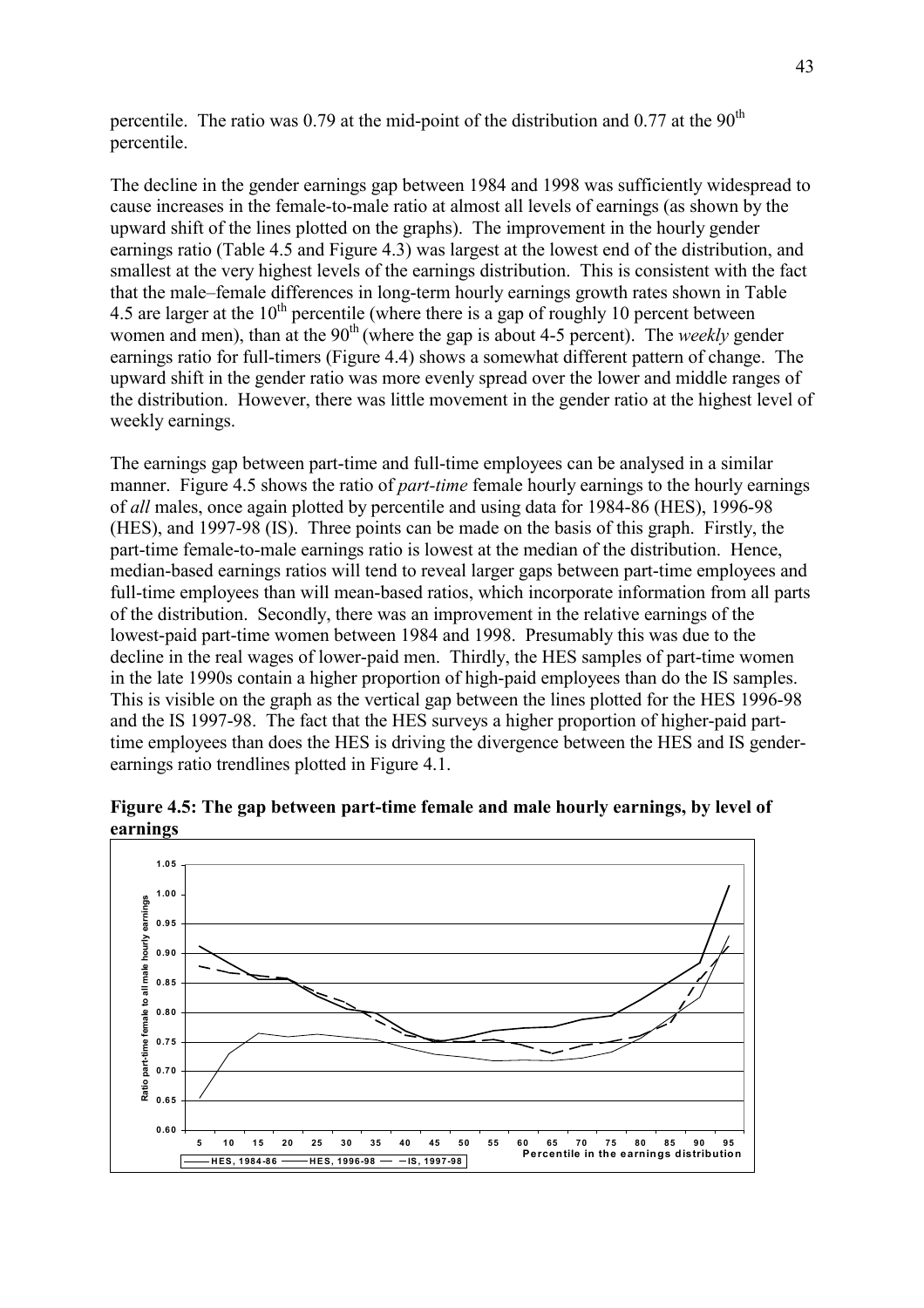To summarise this section, women with relatively high earnings did not gain as much, relative to males, as did women in the lower and middle reaches of the earnings distribution. Although higher-paid women experienced faster long-term growth in their real earnings than did lower-paid women, the bias in growth rates by initial level of pay was even more pronounced among males. The real earnings of lower-paid men declined, and those of men at the centre of the earnings distribution increased relatively little during the late 1980s and 1990s. In contrast, higher-paid men benefited from some appreciable real earnings increases. The net result of these trends was that the male–female earnings gap contracted less among high earners than it did among low earners.

#### *The gender gap by demographic and job characteristics*

The rise in the relative earnings of women between 1984 and 1998 was a fairly widespread phenomenon. Table 4.6, which shows the changes in the female-to-male hourly earnings ratio for a range of broadly-defined demographic and labour market groups, illustrates this. The first two columns give figures from the HES for 1984-86 and 1996-98, and the last column gives results obtained from the IS.

## **Table 4.6: Gender hourly earnings ratios by demographic and labour force group**

|                                     | <b>HES</b>                                |         | IS      |  |
|-------------------------------------|-------------------------------------------|---------|---------|--|
|                                     | 1984-86                                   | 1996-98 | 1997-98 |  |
|                                     | Ratio female to male mean hourly earnings |         |         |  |
| Age group                           |                                           |         |         |  |
| $20 - 24$                           | 0.94                                      | 0.98    | 0.96    |  |
| 25-34                               | 0.80                                      | 0.94    | 0.90    |  |
| $35 - 44$                           | 0.72                                      | 0.81    | 0.79    |  |
| 45-54                               | 0.74                                      | 0.80    | 0.76    |  |
| 55-59                               | 0.75                                      | 0.77    | 0.82    |  |
| <b>Highest qualification</b>        |                                           |         |         |  |
| No qualifications                   | 0.79                                      | 0.87    | 0.85    |  |
| School qualifications               | 0.79                                      | 0.86    | 0.88    |  |
| Vocational qualifications           | 0.85                                      | 0.92    | 0.85    |  |
| Degree                              | 0.78                                      | 0.82    | 0.81    |  |
| Ethnic group                        |                                           |         |         |  |
| Pakeha                              | 0.78                                      | 0.86    | 0.83    |  |
| Mäori                               | 0.80                                      | 0.86    | 0.86    |  |
| Pacific Island peoples              | 0.80                                      | 0.86    | 0.93    |  |
| Other                               | 0.80                                      | 0.81    | 0.85    |  |
| <b>Broad occupational group</b>     |                                           |         |         |  |
| Managerial, professional, technical | 0.77                                      | 0.84    | 0.81    |  |
| Clerical, service, sales            | 0.74                                      | 0.89    | 0.88    |  |
| Manual / blue collar                | 0.72                                      | 0.83    | 0.76    |  |
| <b>Broad industrial group</b>       |                                           |         |         |  |
| Primary industries                  | 0.73                                      |         | 0.87    |  |
| Manufacturing                       | 0.73                                      |         | 0.80    |  |
| Utilities & construction            | 0.83                                      |         | 0.95    |  |
| Services                            | 0.78                                      |         | 0.83    |  |

Note: Sample sizes are given in Table 3.2.

The gender gap in earnings is smallest among young people, and increases in size with increasing age. Improvements in the female-to-male earnings ratio were apparent across all age groups between 1984 and 1998. However, the increases were largest among the younger age groups. For example, the ratio among 25-34 year olds in the HES rose by 14 percentage points between 1984-86 and 1996-98, reaching 0.94. In contrast, the ratio for 55-59 year olds increased by only 2 percentage points, to 0.77. These age-group differences raise the question of how much of the total gender gap reduction was a birth cohort effect, reflecting changes in the attributes of the younger cohorts of men and women who entered the labour market in more recent times, and how much was due to 'period' factors which affected all age groups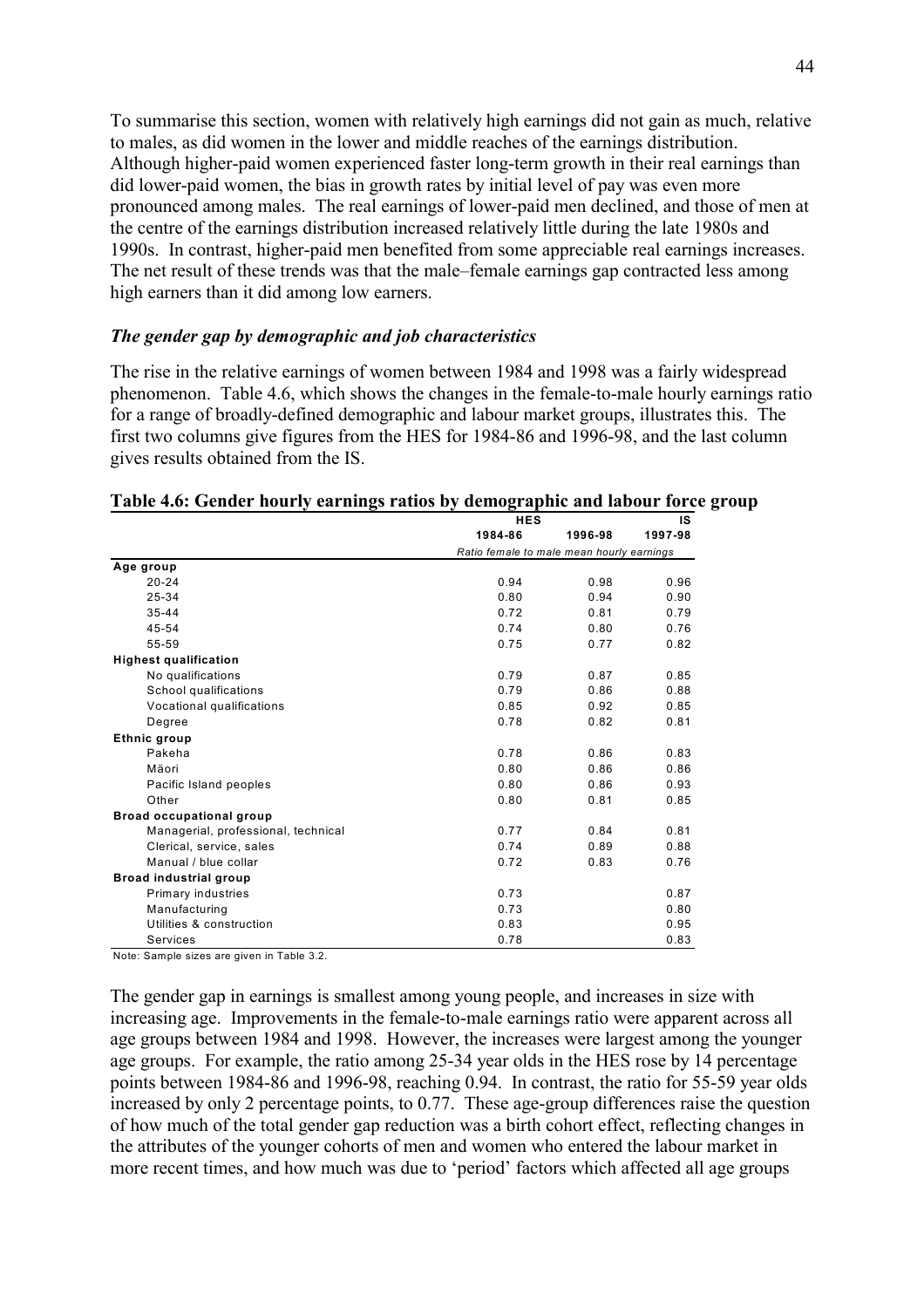simultaneously. Shifts in educational attainment patterns would tend to lead to cohort-based effects, because most people acquire their main qualifications before entering the labour market and do not subsequently upgrade. A shift in societal attitudes towards working women is an example of a 'period' factor, which is likely to affect all age groups simultaneously.



Figure 4.6: Cohort-based shifts in the female–male hourly earnings ratio

Figure 4.6 explores this question by tracking movements over time in the relative wages of men and women belonging to specific birth cohorts. It focuses on cohorts who were participating in the labour market in 1984-86. Each line plotted in Figure 4.6 shows the female-to-male ratio of average hourly earnings within a specific birth cohort, as measured in successive HES surveys. For example, the lowest line plotted in Figure 4.6 shows the gender pay ratio for employees who were aged 20-24 years in 1984-86, 23-27 years in 1987-89, 26- 30 years in 1990-92, 29-33 years in 1993-95, and 32-36 years in 1996-98. The gender earnings ratio within other birth cohorts, who were older when they were first observed in 1984-86, is plotted in a similar manner.<sup>19</sup>

There is evidence of increases in the female-to-male ratio within all of the older cohorts of men and women, suggesting that 'period' effects were operating. It appears that the aggregate reduction in the gender pay gap was not simply the product of improvements in the relative earnings of women within younger birth cohorts. That does not mean, however, that none of the change was cohort based. Figure 4.7, which plots the relative earnings of successive cohorts of younger men and women when they were aged 25-29, 28-32, 31-35 and 34-38, shows the gender pay gap gradually falling in size over successive cohorts. Later cohorts tended to start at a higher point on the graph, and to experience smaller declines in the femaleto-male pay ratio as members aged. These patterns could be driven by cohort *or* period effects on male and female relative earnings. Distinguishing the period from the birth-cohort effects would require more complex statistical methods, and we do not attempt the task here.

<sup>19</sup> The HES does not track or re-interview individuals. The cohort earnings trajectories presented here are based on survey estimates of the average earnings of groups of people who shared a common set of birth dates.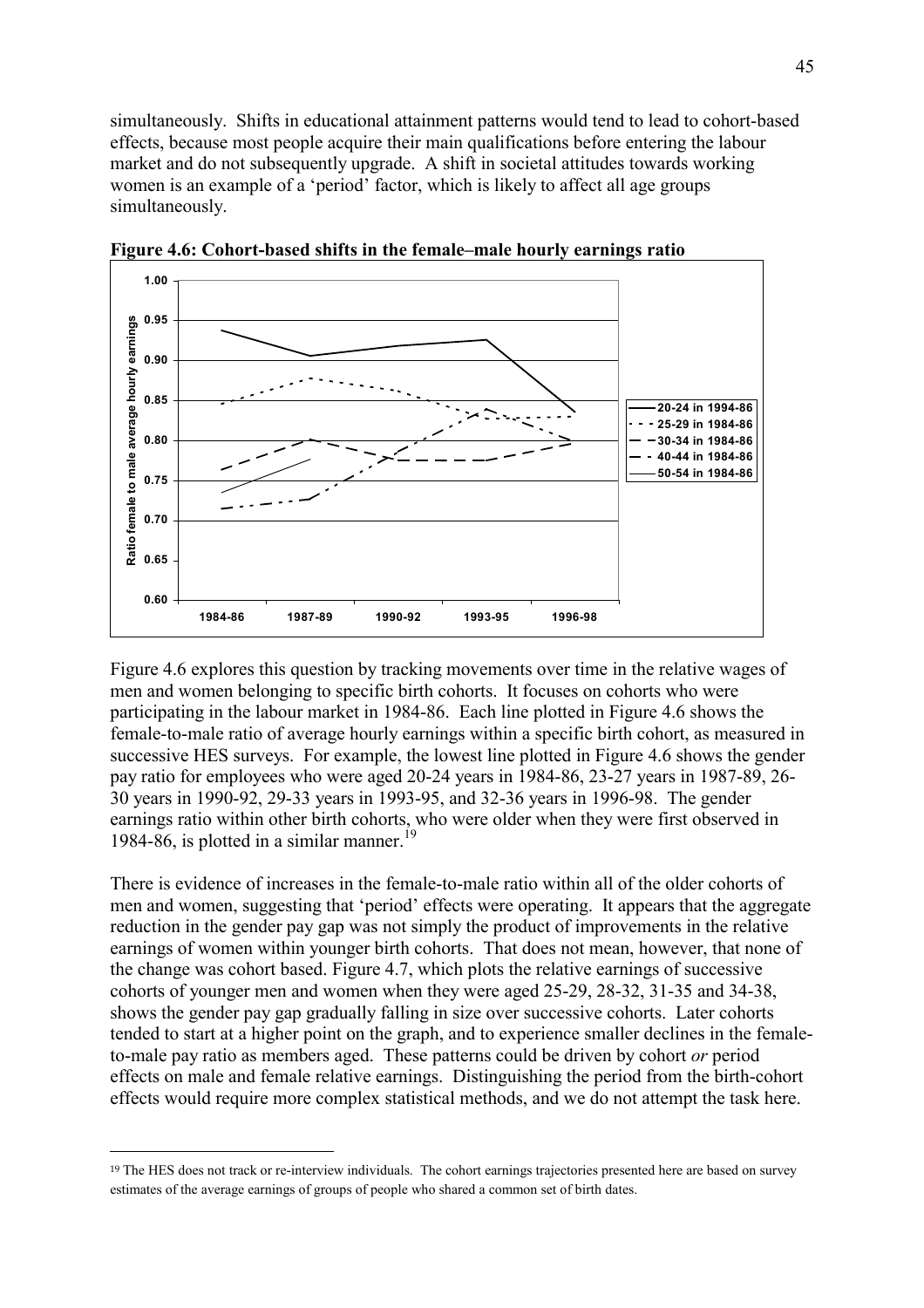

**Figure 4.7: Cohort-based shifts in the female-to-male hourly earnings ratio among younger workers** 

Estimates of gender pay differentials by level of qualification and ethnic group (Table 4.6) indicate that all major educational and ethnic groups experienced reductions in the gender earnings gap, over the long term at least. The reductions were larger for unqualified and school qualified workers than for workers with post-school qualifications. This is consistent with the evidence discussed earlier of a negative relationship between level of earnings and the rate of improvement in the gender gap. There are no clear differences in trend by ethnic group.20

The lower part of Table 4.6 gives estimates of the gender hourly earnings gap for broadlydefined occupational and industrial groups. These results suggest that the reductions in the gap were relatively larger for workers employed in clerical, sales and service occupations than for workers in manual or managerial, professional and technical occupations. Moreover, the reductions were relatively larger for workers employed in the primary industries (agriculture, forestry and fishing, and mining), and in the utilities and construction industries, than elsewhere. However, a key point to draw from Table 4.6 is that the increases in the femalemale earnings ratio were widely spread across the labour market. Many (although not all) of the increases in the gender earnings ratio recorded among population sub-groups were large enough to be statistically significant.

#### *The gender gap by family circumstances*

 $\overline{a}$ 

Historically, the average earnings of married women and women with children have tended to be lower than the average earnings of single and childless women. Historically, married men have tended to earn more than unmarried men. The data in Tables 4.7 and 4.8 provide some recent New Zealand estimates of the relationship between marital status, parental status and earnings among men and women.

<sup>&</sup>lt;sup>20</sup> The HES and IS give inconsistent signals about the relative sizes of the gender earnings gap among Pacific Islands peoples and members of 'other' ethnic groups. This inconsistency may be due to the fact that the samples of Pacific Island and other minority ethnic groups in each survey are small, and are not entirely representative of the wider population.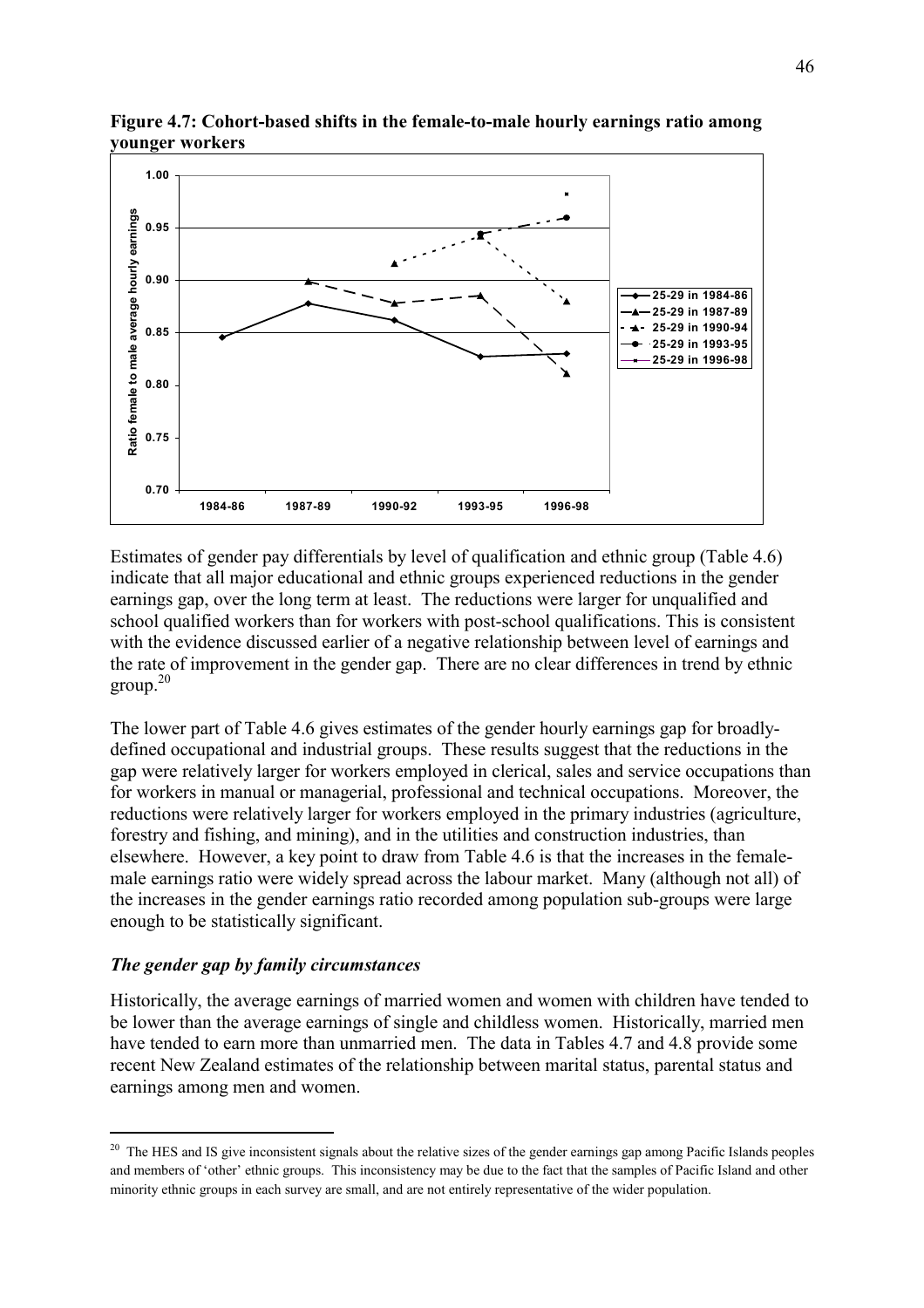|                                                         | <b>HES</b> |         | IS      |  |
|---------------------------------------------------------|------------|---------|---------|--|
|                                                         | 1984-86    | 1996-98 | 1997-98 |  |
| Geometric mean hourly earnings (\$ March 1998)          |            |         |         |  |
| <b>Males</b>                                            |            |         |         |  |
| Married or living as married                            | 15.55      | 15.83   | 16.40   |  |
| Never married                                           | 12.41      | 12.32   | 12.69   |  |
| Separated, widowed, divorced                            | 14.99      | 14.77   | 14.87   |  |
| <b>Females</b>                                          |            |         |         |  |
| Married or living as married                            | 11.57      | 13.21   | 13.11   |  |
| Never married                                           | 11.44      | 11 65   | 12.04   |  |
| Separated, widowed, divorced                            | 11.80      | 12.96   | 12.73   |  |
| <b>Ratios</b>                                           |            |         |         |  |
| Partnered females / partnered males                     | 0.74       | 0.83    | 0.80    |  |
| Never married females / never married males             | 0.92       | 0.95    | 0.95    |  |
| Separated, widowed or divorced females / males          | 0.79       | 0.88    | 0.86    |  |
| Partnered males / never married males                   | 1.25       | 1.29    | 1.29    |  |
| Partnered females / never married females               | 1.01       | 1.13    | 1.09    |  |
| Partnered males / separated, widowed or divorced males  | 1.04       | 1.07    | 1.10    |  |
| Partnered females / separated, widowed or divorced fema | 0.98       | 1.02    | 1.03    |  |
| Note: Sample sizes are given in Table 3.2.              |            |         |         |  |

**Table 4.7: Gender hourly earnings ratios by marital status** 

The figures in Table 4.7 show there is a gender gap in earnings for employees in all marital status groups: married or living as married (which we refer to as 'partnered'); never married<sup>21</sup>; and separated, divorced or widowed (which we refer to as 'previously married'. The femaleto-male hourly earnings ratio is lowest for the partnered group (around  $0.80-0.83$  in the late 1990s), and highest for the never married group (at 0.95). Between the mid-1980s and the late 1990s, there were increases in the female-to-male earnings ratio across all marital status groups.

Table 4.7 also contains some interesting information on the wage differentials by marital status that exist among men and women. In the late 1990s, the average hourly earnings of partnered men were around 25 percent higher than those of never married males, and around 7-10 percent higher than those of separated, divorced or widowed males. The partnered-tonever married differential for males appears to have remained fairly stable since the mid-1980s, while the partnered-to-separated differential become larger over time.

The pattern of wage differentials by marital status is quite different among women. In the mid-1980s, the average hourly earnings of partnered women were fairly similar in level to those of never married or previously married women. By the late 1990s, however, increases in the relative earnings of partnered women had led to the emergence of a *positive* wage gap between the partnered and other two marital status groups. Married/partnered women's hourly earnings were a few percentage points above those of the previously-married group, and about 10 percentage points above those of never-married women.

These results are presented in order to demonstrate that the historical relationships have undergone considerable change. It is no longer valid to assume that married women, as a group, earn less than unmarried women. However, the true effects of marriage on earnings cannot be validly deduced from simple average earnings ratios like those presented here. The members of the different marital status groups are likely to differ form each other in terms of other attributes that influence earnings, such as educational level or health status. This means that the 'raw' wage gap that exist between partnered and unpartnered men and women could

<sup>&</sup>lt;sup>21</sup> The 'never married' group includes people who may have cohabited in the past but were not legally married.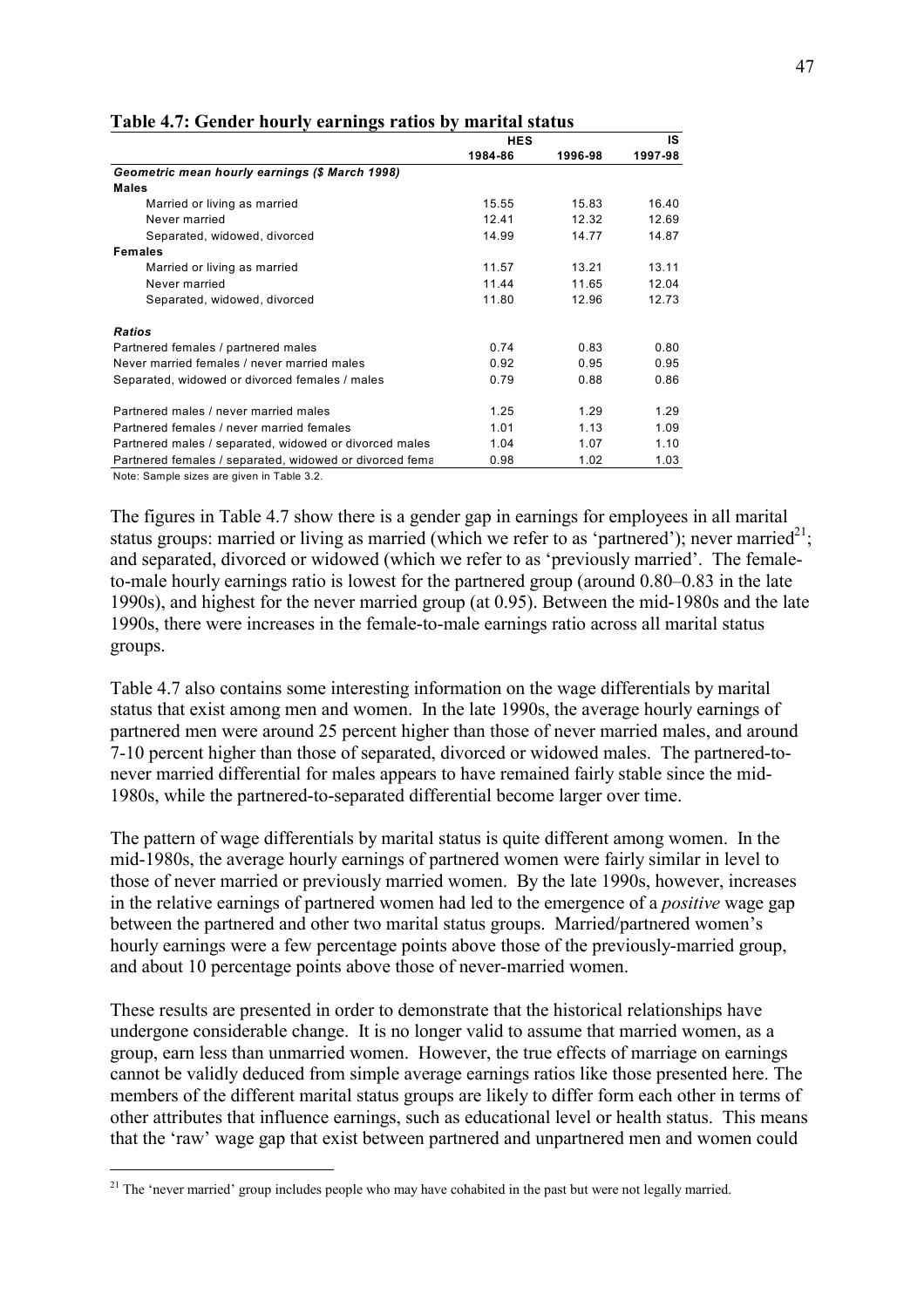be a product of differential selection into partnership and marriage, the effects of marriage on earnings, or some combination of the two.

Trends in the relative earnings of employees with and without dependent children are summarised in Table 4.8. 'Mothers' and 'fathers' are defined as adults who are the parent of at least one dependent child who is currently living with them.<sup>22</sup> A dependent child is a child aged 0-17 years. Parents whose children are older or have left home are classified as nonparents in the figures tabulated here. 'Partnered parents' are parents who are currently living with a spouse or de facto partner. Sole parents are those who do not have a co-residing partner. The parental status data are not available in a consistent form before 1987. Hence, the figures in Table 4.8 are for the HES years 1987-88 and 1997-98, and the IS years 1997-98.

|                                                | <b>HES</b> |         | IS      |
|------------------------------------------------|------------|---------|---------|
|                                                | 1987-88    | 1997-98 | 1997-98 |
| Geometric mean hourly earnings (\$ March 1998) |            |         |         |
| <b>Males</b>                                   |            |         |         |
| All                                            | 15.23      | 14.99   | 15.23   |
| All fathers                                    | 16.04      | 16.12   | 16.51   |
| <b>Partnered fathers</b>                       | 16.06      | 16.16   | 16.60   |
| Sole fathers                                   | 15.23      | 14.62   | 14.62   |
| No dependent children                          | 14.46      | 14.15   | 14.39   |
| <b>Females</b>                                 |            |         |         |
| All                                            | 12.28      | 13.07   | 12.83   |
| All mothers                                    | 11.94      | 13.17   | 12.75   |
| Partnered mothers                              | 11.88      | 13.43   | 12.98   |
| Sole mothers                                   | 12.38      | 12.01   | 11.72   |
| No dependent children                          | 12.57      | 12.99   | 12.89   |
| <b>Ratios</b>                                  |            |         |         |
| All mothers / all males                        | 0.78       | 0.88    | 0.84    |
| Non-mothers / all males                        | 0.82       | 0.87    | 0.85    |
| Partnered mothers / all males                  | 0.78       | 0.90    | 0.85    |
| Sole mothers / all males                       | 0.81       | 0.80    | 0.77    |
| Partnered mothers / partnered fathers          | 0.74       | 0.83    | 0.78    |
| All mothers / all fathers                      | 0.74       | 0.82    | 0.77    |
| Females w'out dep chn / males w' out dep       | 0.87       | 0.92    | 0.90    |
| Mothers/women without dependent chn            | 0.95       | 1.01    | 0.99    |
| Fathers / men without dependent chn            | 1.11       | 1.14    | 1.15    |

|  |  |  | Table 4.8: Gender hourly earnings ratios by parental status |  |
|--|--|--|-------------------------------------------------------------|--|
|  |  |  |                                                             |  |

Note: Sample sizes are given in Table 3.2.

 $\overline{a}$ 

In 1987-88, the average hourly earnings of all mothers and partnered mothers were a little lower than the earnings of women without dependent children. Consequently, the gender earnings gap, measured relative to the earnings of *all* males, faced by mothers was a little larger than the gender gap faced by childless women. Over the decade to 1997-98, there were two main changes. Firstly, there was a reduction in the relative earnings of sole mothers, causing the sole mother/all male earnings ratio to decline. Secondly, the earnings gap between partnered mothers and women without dependent children was eliminated. By the late 1990s, partnered mothers' average earnings were similar to, and possibly a little higher

<sup>&</sup>lt;sup>22</sup> The HES and IS record information on the children who are currently living in the household. They do not provide a complete record of all the children ever born to the adults in the survey. Defining parents as the set of people who have *any* children present, regardless of the children's ages, would lead to a less consistent classification of parents. Some people's older children will have left home, while other people's older children will still be living at home and will be countable in the survey records.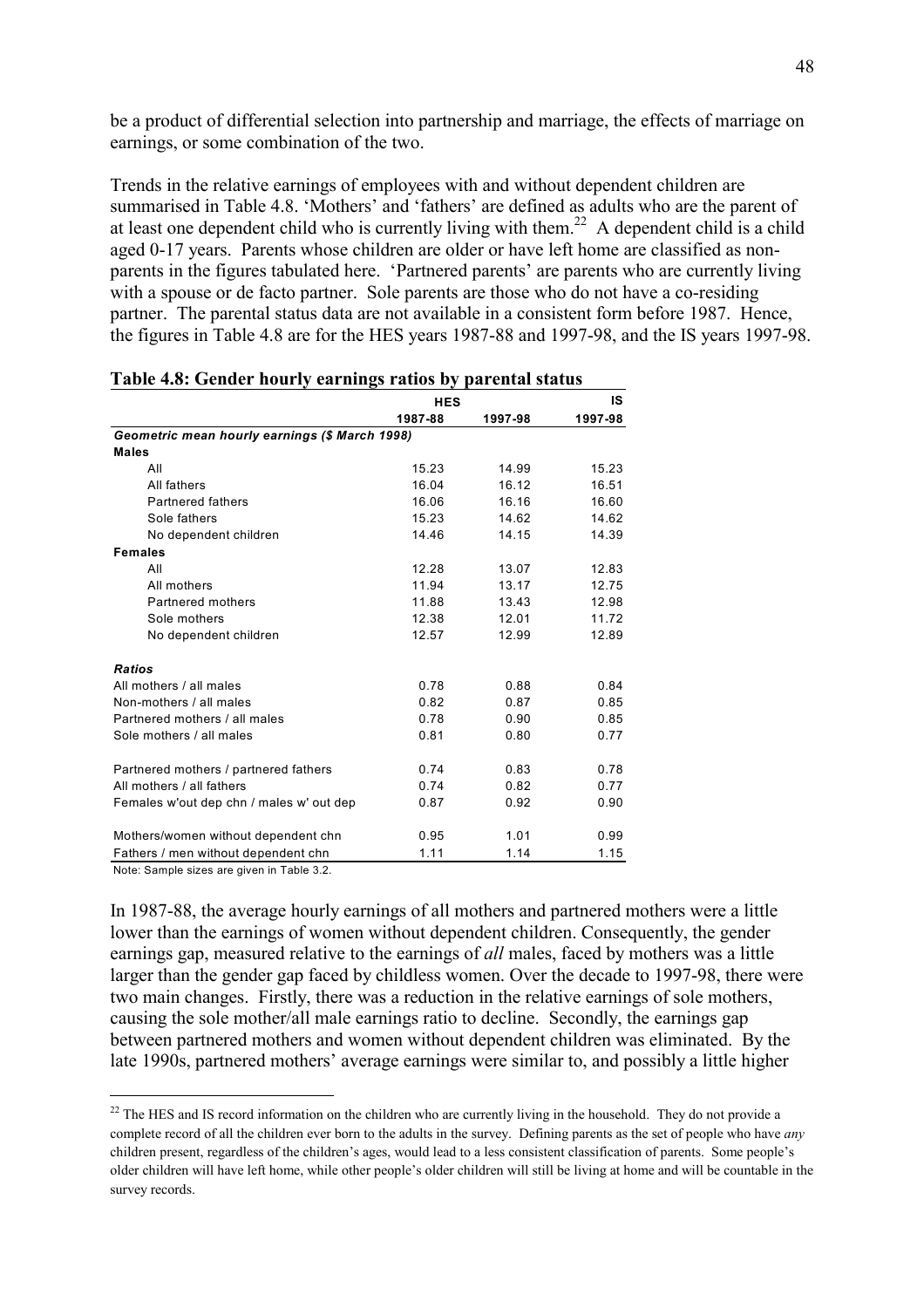than, those of the non-mother group. The gender earnings gap narrowed for both partnered mothers and childless women. Figure 4.8 illustrates the trends in the real earnings of each parental status group using the HES data.



**Figure 4.8: Mean hourly earnings by parental status** 

Fathers earned considerably more than men without dependent children throughout the decade. In 1987-88, for example, fathers' mean earnings were 11 percent above the mean earnings of childless men, and in 1996-98, they were around 15 percent higher. Partnered fathers earned substantially higher average hourly earnings than did sole fathers.<sup>23</sup>

The men and women in each parental status group are likely to differ from each other in a variety of ways that influence the 'raw' wage differentials illustrated in Figure 4.7. The independent effect of parental status on women's average hourly earnings is considered again in Section 7.

## **4.3 Summary**

 $\overline{a}$ 

Between 1984 and 1998 there was a significant narrowing of the gender earnings gap. Using the latest available figures, and focusing on the population of 20-59 year olds, we estimate that the female-to-male ratio of geometric mean hourly earnings rose from 79 percent in 1984 to around 86 percent in 1999 – an increase of approximately 7 percentage points. The femaleto-male ratio of full-time weekly earnings rose from around 74 percent in 1984 to 81 percent in June 1999, also an increase of 7 percentage points.

Improvements in the gender earnings ratio for both part-time employed and full-time employed women were recorded between the mid 1980s and the late 1990s. The ratio of the

<sup>&</sup>lt;sup>23</sup> Because the number of sole fathers in the HES samples is very small, the HES estimates for the earnings of sole fathers may not be very reliable. However the sample of sole fathers in the 1997-98 IS *was* large enough to provide a credible estimate.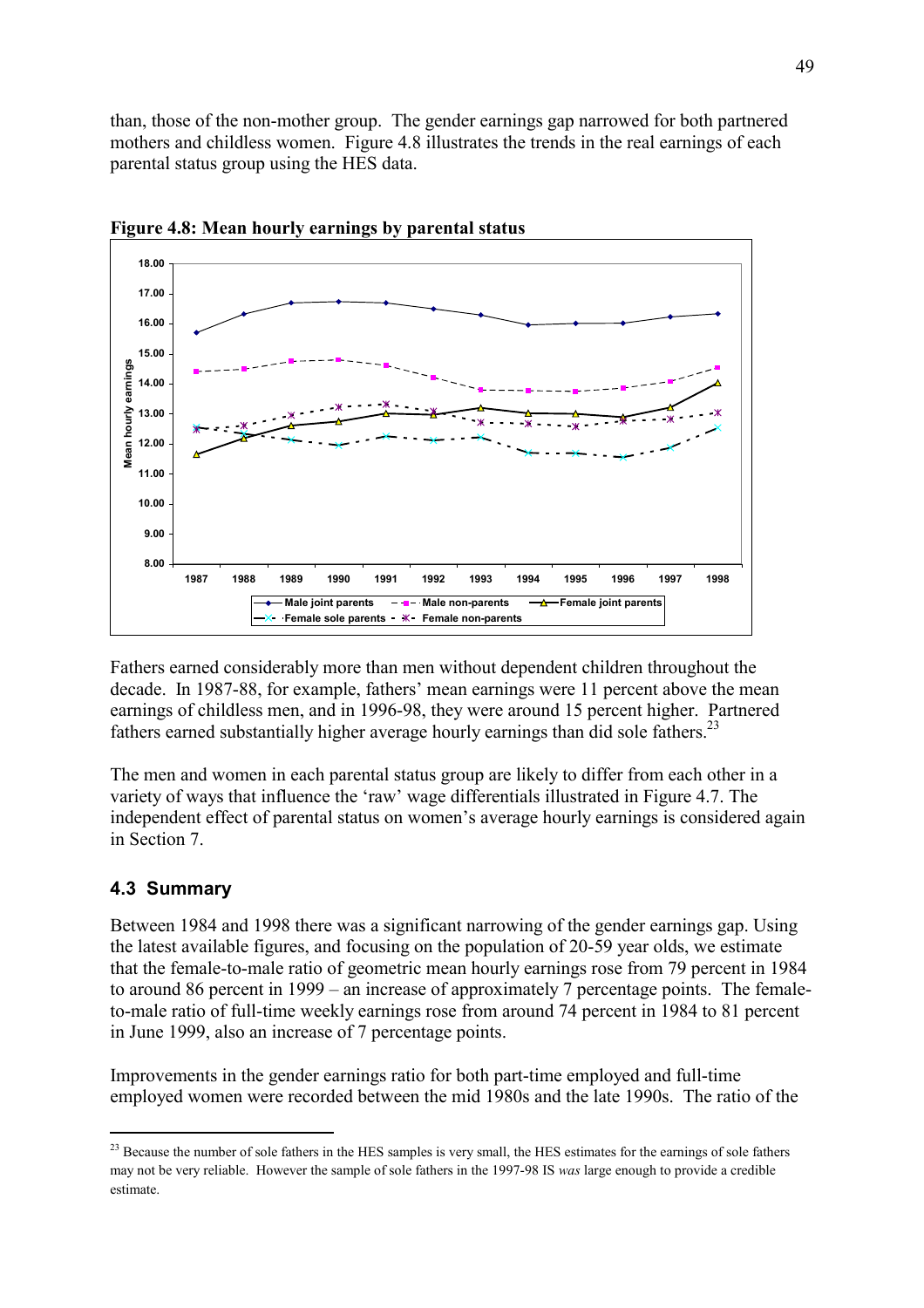hourly earnings of part-time females to those of all males rose from 75 percent in 1984-86 to around 81 percent in the late 1990s. The full-time female to all-male ratio rose from 81 percent to about 86 percent over this period. Concerns that part-time employed women, *as a group*, were being 'left behind' by the social and economic trends that raised the relative earnings of full-time women, are not well supported by this evidence.

The size of the gender gap increases with level of earnings, so that it is larger among higherpaid men and women than among lower-paid men and women. In the 1998 Income Supplement, for example, hourly earnings at the  $10<sup>th</sup>$  percentile of the female distribution were 90 percent of hourly earnings at the  $10<sup>th</sup>$  percentile of the male distribution. The ratio was 84 percent at the mid-point of the distribution, and 79 percent at the  $90<sup>th</sup>$  percentile. The decline in the gender earnings gap between 1984 and 1998 was sufficiently widely-based to cause increases in the female-to-male ratio at almost all levels of earnings. However, women with relatively high hourly earnings did not gain as much, relative to males, as did women elsewhere in the earnings distribution.

To understand why, one needs to consider changes in the male earnings structure as well as the female. Both the male and the female earnings distributions became more dispersed during the late 1980s and 1990s, but the changes in the male wage structure were more strongly skewed by level of earnings. Lower-paid male workers experienced reductions in their real hourly earnings, while higher-paid male workers experienced sizeable increases. Consequently, higher-paid males maintained a larger earnings 'lead' over females.

The long-term changes in the gender earnings gap by age group; birth cohort; educational level; ethnic group; marital status; parental status; and occupational and industrial group were examined. The narrowing of the gap was larger among younger employees than among older workers. However, over the long run, the gender earnings gap declined in size  $-$  to a greater or lesser degree – within all broadly-defined demographic groups and labour market sectors. We did not identify groups of women who experienced *no* long-term improvement in their relative earnings.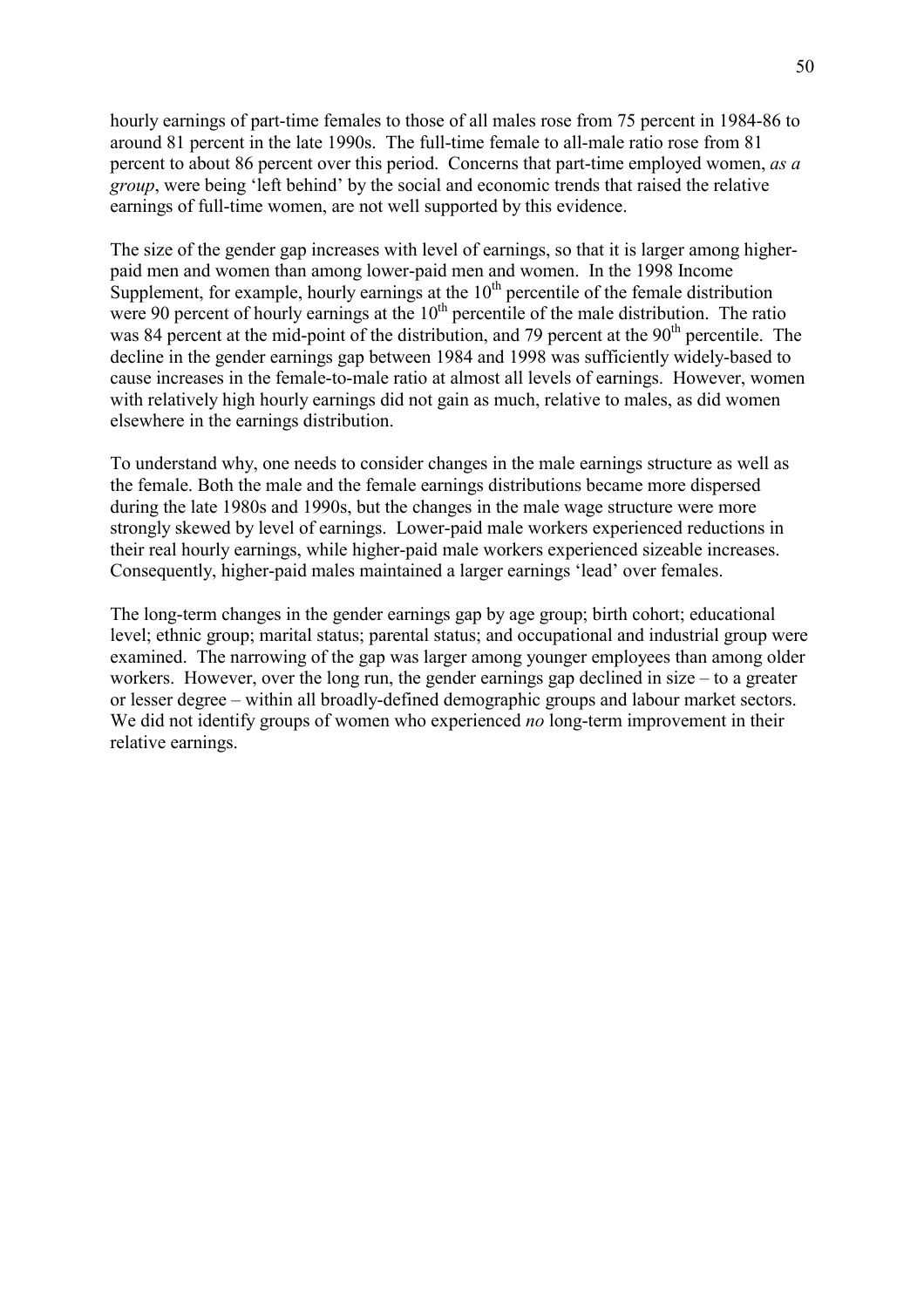# **5. EDUCATION AND EXPERIENCE EFFECTS ON THE GENDER EARNINGS GAP**

## **5.1 Introduction**

This section analyses the effects of male–female differences in skill-related attributes on the gender pay gap. A basic objective is to estimate how much of the female shortfall in average hourly earnings may be due to women's lower levels of skill endowments.

The section begins by describing the key changes that took place in the employment patterns of men and women (Section 5.2.1). Section 5.2.2 outlines the demographic and skill profiles of male and female employees, and their typical job characteristics, comparing the mid 1980s with the late 1990s.

The remainder of Section 5 focuses primarily on the wage effects of education and prior work experience. The methods used to impute measures of prior work experience in this study are outlined in Section 5.2.3. In section 5.3, we use wage regressions and decomposition methods to estimate the contribution made by male-female education and work experience differences to the gender earnings gap. The sensitivity of these results to variations in the measure of women's experience is explored. Section 5.4 uses a decomposition-of-change procedure to estimate the contribution of the changes in relative education and experience levels to the reduction in the gender pay gap between the late 1980s and the late 1990s.

## **5.2 Overview of changes in the characteristics of male and female employees**

## *5.2.1. Employment rate trends*

 $\overline{a}$ 

During the 14 years from 1984 to 1998, there were quite marked shifts in the participation patterns of New Zealand men and women. Male and female rates of employment in full-time and part-time waged and salaried employment are plotted in Figure 5.1.<sup>24</sup> The extended lines give estimates from the HES for the years 1984 through to 1998. The short lines plotted on the right-hand side of the gap show the comparable IS estimates for the June 1997 and June 1998 quarters. All waged-employment rates are calculated for the 20-59 year age group.

The full-time employment rate of men changed most over the study period. It slumped from 72.6 percent in 1984 to a low of 59.4 percent during the recession of 1989-92. Despite a postrecession recovery, the male full-time waged employment rate at the end of the 1990s was at least 8 percent lower than in 1984. Movement into self-employment accounted for some of the reduction, as did movement out of the labour force. Over the same period, the rate of part-time employment among males increased gradually, doubling from around 2 to 4 percent.

The shifts in women's waged and salaried employment rates were less dramatic. Women's participation in full-time employment rose by about 4 percentage points, from 33.4 percent in 1984 to 37.7 percent in 1998. The female part-time employment rate was relatively stable, hovering at around 20 percent.

<sup>&</sup>lt;sup>24</sup> These employment rates are calculated as the ratio of the number of waged or salaried employees to the number of persons in the total population.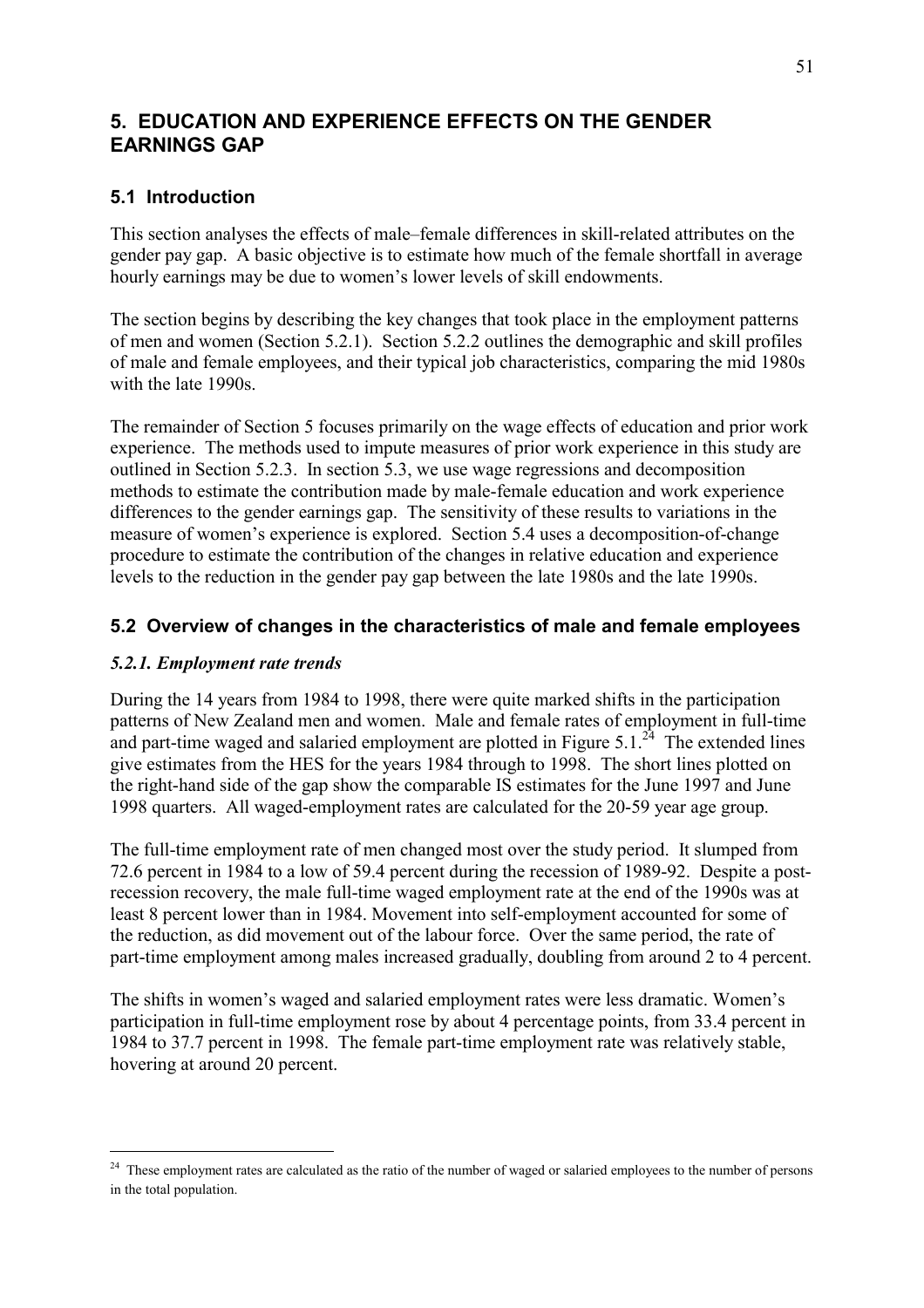

**Figure 5.1: Employment rates (waged or salaried employment only), HES** 

The two survey's estimates of women's employment rates are quite similar. They are rather different for males, however. The IS figures show a higher rate of male part-time employment (2-3 percent higher than the HES estimates for the late 1990s). The IS figures indicate a much lower rate of male full-time employment  $-$  about 7-8 percent below the rate measured by the HES. The reasons why the HES captures a higher level of waged employment among males than the IS are not known. In Section 3, two hypotheses were suggested. Firstly, differences in the way the two surveys identify and define 'waged' employment mean that some jobs are classified as 'wage employment' in the HES but as 'self employment' in the IS. Secondly, the IS achieves a higher household response rate than the HES, and the people who are surveyed in the IS but not the HES may have lower employment rates.

More detailed analysis of the changes in employment rates between the mid-1980s and the late 1990s indicates that the decline in male waged employment was spread fairly evenly across most age groups. The 20-24 and 55-59 year age groups recorded larger than average employment reductions, however. Men without any formal educational qualifications suffered a larger reduction in their employment rate during the recession of 1989-92 than did other educational groups. They also experienced the largest increase following the recession. The *variation* in male wage and salary employment rates by level of education in 1998 was not obviously any greater than in 1984.25

Among women, the 50-54 and 55-59 year age groups recorded larger than average employment rates increases. The only age group for which the employment rate fell was 35- 39 year olds. There were gradual increases in the wage and salary employment rates of women in at all levels of qualifications, with the exception of degree holders.

These shifts in aggregate employment patterns are likely to have led to changes in both the measured and the unmeasured characteristics of wage and salary earners. Shifts in the

<sup>25</sup> But there is evidence from HLFS time series data of a long-term increase in the dispersion of the *total* employment rates of prime-aged males by level of education. It is possible that growth in self-employment among more highly educated males helped to raise the employment rates of well educated men, relative to the less educated.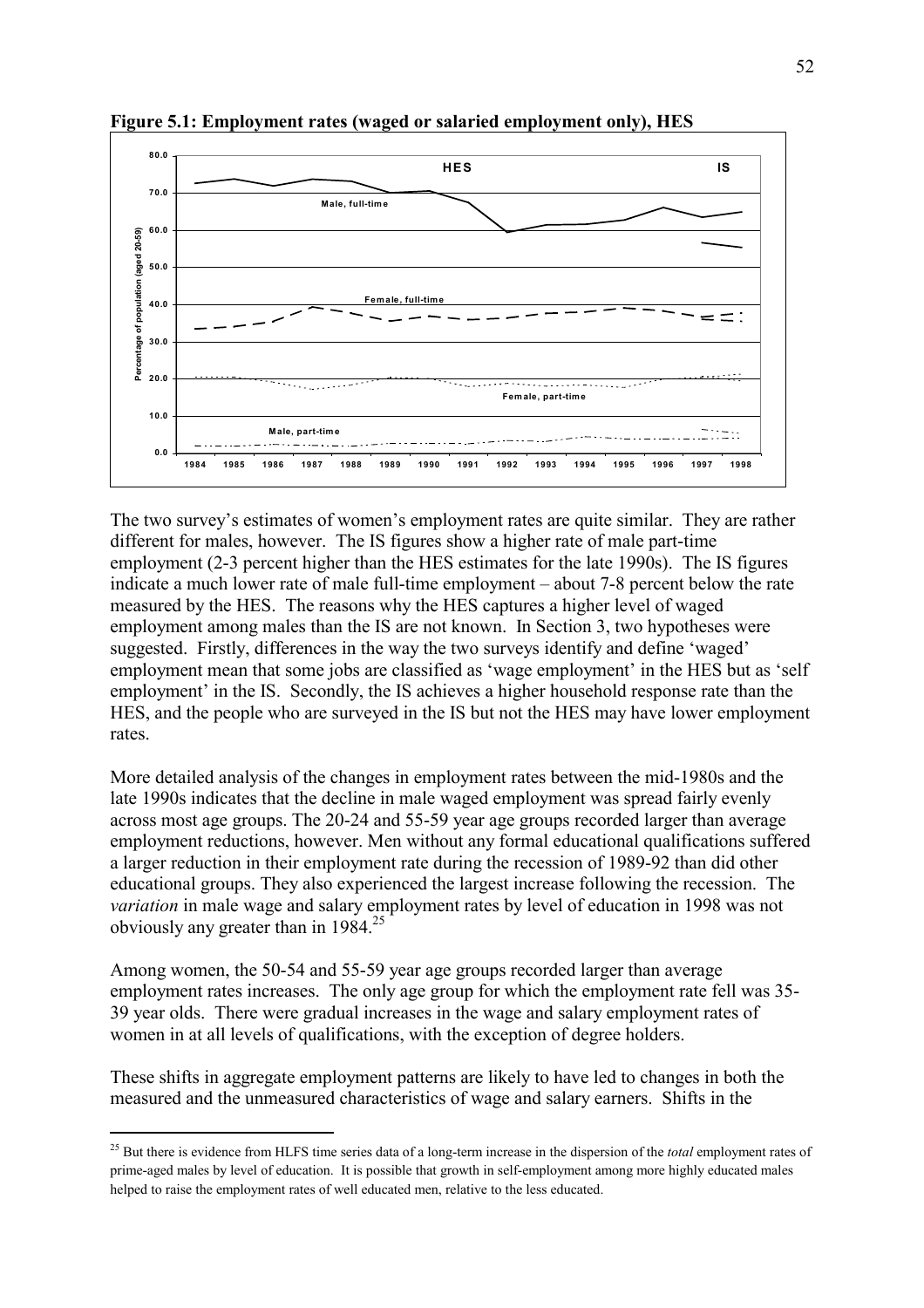distribution of key measured characteristics, such as age and education, are examined below in Section 5.2.2.

Wages can only be observed for those women and men who are in paid employment. If there are systematic unobserved differences between the people who are in waged employment and the others, then confining the analysis of earnings to current employees may lead to biased estimates of the impact of factors that determine individual earnings.

Many studies in the gender earnings gap literature attempt to 'correct' their earnings function estimates for women (although not those for men) using the procedure suggested by Heckman (1979). The first step of this procedure is to estimate a probit model of the probability of being observed in waged employment, using all of the women in the sample. This generates a 'selection-correction variable' for each woman. In the second step, the estimated selection parameter is included as a right-hand-side variable in the wage equation for the wage-earning women. The coefficient on this term could have either a positive or a negative sign, depending on whether the unmeasured characteristics of the wage-earning women, compared with those of the non-participants, lead to higher or lower wages.

This approach has been criticised for its lack of robustness (Blau and Kahn, 1997, p. 9). Estimating the participation selection factor correctly requires the use of information about characteristics that accurately 'predict' participation, but do not simultaneously determine wages (Hamermesh, 1999, p.18). Such variables are often difficult to find.

In this study, the potential role of unobserved sample selection factors in the determination of earnings was explored using the 'Heckman' procedure in STATA. In that procedure, a selection (participation) equation and a wage equation are simultaneously estimated, and a likelihood ratio test of whether the errors of the two equations are independent of each other is carried out. A more detailed account of this analysis is given in Appendix 3. The models that were estimated for women did not give rise to statistically significant selection parameters. Some of the models estimated for men did identify statistically significant selection differences. However the sign and size of the selection parameter estimated was quite unstable across the different specifications that were tested.

Heckman-type selection correction factors are *not* included in the wage regressions that are estimated in the main body of this report. We believe it is not possible to obtain robust estimates of the appropriate selection correction factors, given the information available in the HES and IS samples.

### *5.2.2 Changes in the average characteristics of male and female employees*

Between 1984 and 1998, the demographic, educational, and skill profiles of male and females employees underwent change. There were reductions in male-female differentials along a number of dimensions that might be expected to influence the size of the economy-wide gender earnings differential.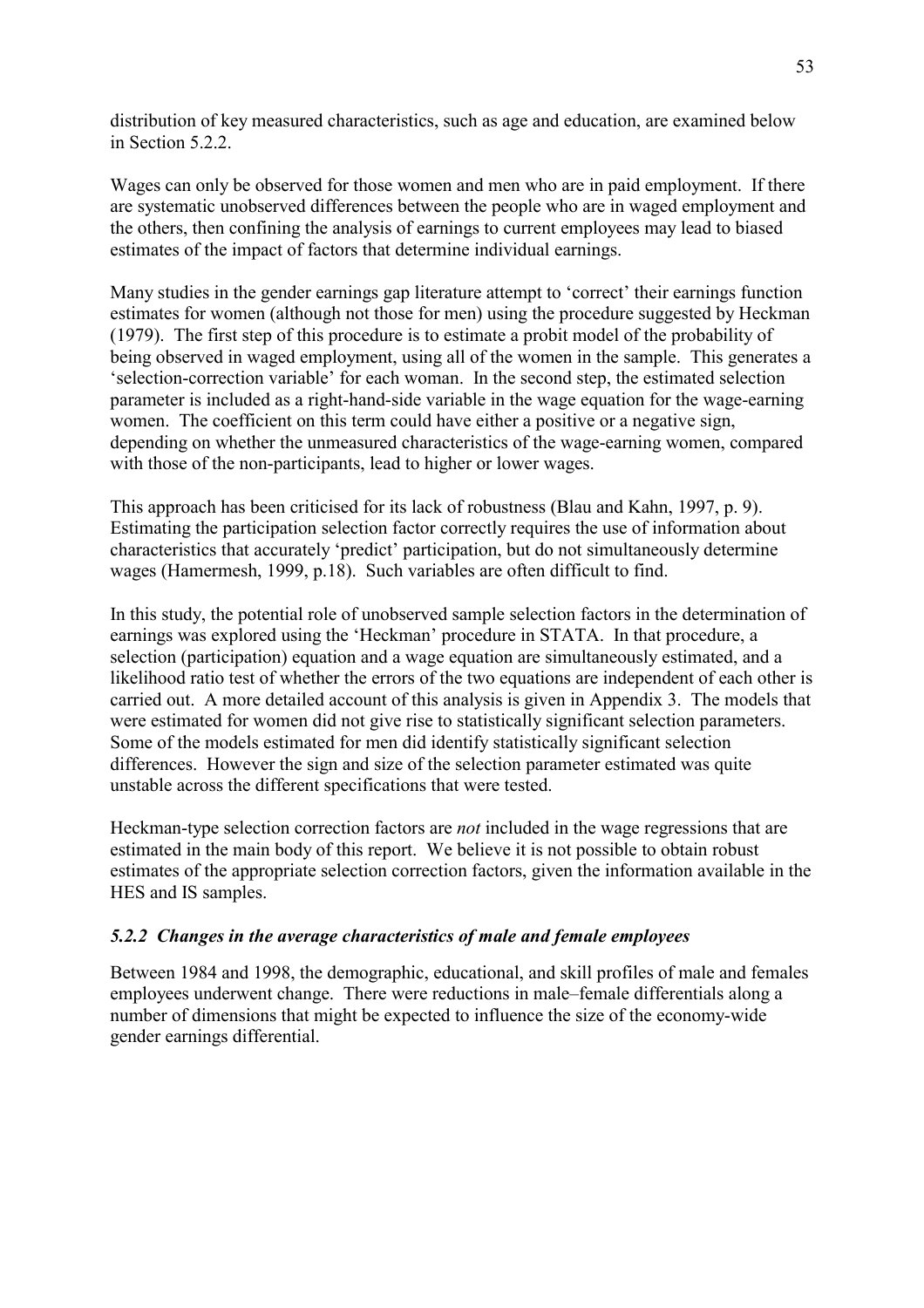|                         |      | <b>Males</b> |      |      | <b>Females</b> |      |         | Male - female |         |
|-------------------------|------|--------------|------|------|----------------|------|---------|---------------|---------|
|                         | 1984 | 1990         | 1998 | 1984 | 1990           | 1998 | 1984    | 1990          | 1998    |
| Mean log earnings       |      |              |      |      |                |      |         |               |         |
| Hourly                  | 2.72 | 2.77         | 2.73 | 2.49 | 2.58           | 2.59 | 0.23    | 0.19          | 0.14    |
| Weekly, full-time       | 6.48 | 6.55         | 6.57 | 6.18 | 6.27           | 6.31 | 0.31    | 0.28          | 0.26    |
| Age                     |      |              |      |      |                |      |         |               |         |
| $20 - 24$               | 18.2 | 13.1         | 11.0 | 20.7 | 14.8           | 11.8 | $-2.5$  | $-1.7$        | $-0.9$  |
| 25-34                   | 32.8 | 34.4         | 29.7 | 29.0 | 31.1           | 26.5 | 3.8     | 3.2           | 3.2     |
| 35-44                   | 24.6 | 27.5         | 30.0 | 26.6 | 31.4           | 29.2 | $-2.0$  | $-3.8$        | 0.8     |
| 45-54                   | 16.8 | 18.6         | 21.7 | 18.8 | 18.3           | 25.7 | $-2.0$  | 0.2           | $-4.0$  |
| $55+$                   | 7.6  | 6.4          | 7.6  | 4.9  | 4.4            | 6.7  | 2.7     | 2.1           | $0.9\,$ |
| Mean age                | 35.9 | 36.6         | 38.1 | 35.5 | 36.3           | 38.6 | 0.4     | 0.3           | $-0.5$  |
| Highest qualification   |      |              |      |      |                |      |         |               |         |
| No qualifications       | 35.6 | 24.4         | 20.4 | 41.7 | 26.1           | 20.8 | $-6.1$  | $-1.8$        | $-0.4$  |
| School                  | 21.3 | 30.1         | 27.0 | 25.7 | 35.6           | 34.1 | $-4.5$  | $-5.5$        | $-7.2$  |
| Vocational              | 30.0 | 31.3         | 31.2 | 24.7 | 28.9           | 27.3 | 5.3     | 2.5           | 3.9     |
| Bachelor                | 10.6 | 9.1          | 14.5 | 6.2  | 6.7            | 12.6 | 4.4     | 2.5           | 1.8     |
| Post-graduate           | 2.6  | 4.5          | 6.1  | 1.5  | 2.0            | 4.8  | 1.1     | 2.5           | 1.3     |
| Ethnic group            |      |              |      |      |                |      |         |               |         |
| Pakeha                  | 87.0 | 83.8         | 82.3 | 90.1 | 87.1           | 85.7 | $-3.1$  | $-3.3$        | $-3.4$  |
| Mäori                   | 7.5  | 8.2          | 9.8  | 6.3  | 7.3            | 8.0  | 1.2     | 1.0           | 1.8     |
| PI                      | 2.7  | 4.9          | 3.4  | 1.8  | 3.3            | 3.2  | 0.9     | 1.6           | 0.2     |
| Other                   | 2.8  | 3.1          | 4.5  | 1.8  | 2.3            | 3.1  | 1.0     | 0.8           | 1.4     |
| Marital status          |      |              |      |      |                |      |         |               |         |
| Married (incl de facto) | 71.0 | 67.1         | 75.1 | 68.9 | 64.8           | 72.8 | 2.0     | 2.3           | 2.3     |
| Sep, widowed, div       | 5.6  | 7.5          | 5.6  | 10.3 | 12.5           | 10.3 | $-4.7$  | $-5.1$        | $-4.6$  |
| Never married           | 23.4 | 25.4         | 19.3 | 20.7 | 22.7           | 17.0 | 2.7     | 2.7           | 2.3     |
| Parental status         |      |              |      |      |                |      |         |               |         |
| Joint parent            | n.a. | 48.1         | 42.7 | n.a. | 42.9           | 34.3 | n.a.    | 5.2           | 8.4     |
| Sole parent             | n.a. | 0.5          | 1.5  | n.a. | 4.8            | 6.7  | n.a.    | $-4.3$        | $-5.2$  |
| No dep chn              | n.a. | 51.4         | 55.8 | n.a. | 52.3           | 59.0 | n.a.    | $-0.9$        | $-3.3$  |
| Avge no. depend chn     | n.a. | 0.95         | 0.91 | n.a. | 0.90           | 0.80 | n.a.    | 0.0           | 0.1     |
| FT /PT status           |      |              |      |      |                |      |         |               |         |
| Full-time               | 97.4 | 96.5         | 94.1 | 62.0 | 64.8           | 63.9 | 35.4    | 31.7          | 30.2    |
| Part-time               | 2.6  | 3.5          | 5.9  | 38.0 | 35.2           | 36.1 | $-35.4$ | $-31.7$       | $-30.2$ |
| Mean hours              |      |              |      |      |                |      |         |               |         |
| All                     | 42.8 | 43.6         | 45.5 | 30.3 | 31.8           | 32.4 | 12.6    | 11.8          | 13.1    |
| Full-time               | 43.6 | 44.5         | 47.4 | 39.3 | 40.0           | 41.5 | 4.3     | 4.5           | 5.9     |
| Part-time               | 14.3 | 16.9         | 14.6 | 15.6 | 16.6           | 16.3 | $-1.3$  | 0.3           | $-1.8$  |
| N                       | 1951 | 1604         | 1382 | 1446 | 1358           | 1307 |         |               |         |

**Table 5.1: Profiles of the employee samples, HES 1984, 1990 and 1998** 

n.a.= not available.

The HES and IS datasets contain direct measures of age, qualifications, ethnic group, marital status, the relationships between the respondent and other household members, and hours of work. Indicators of parental status and information on the number and ages of respondents<sup>7</sup> children can be derived using the information that is collected on other household members and their inter-relationships.

The average characteristics of male and female employees are summarised and compared in Tables 5.1 and 5.2. Table 5.1 contains information for the HES samples in 1984, 1990 and 1998, and Table 5.2 contains information for the 1998 IS sample.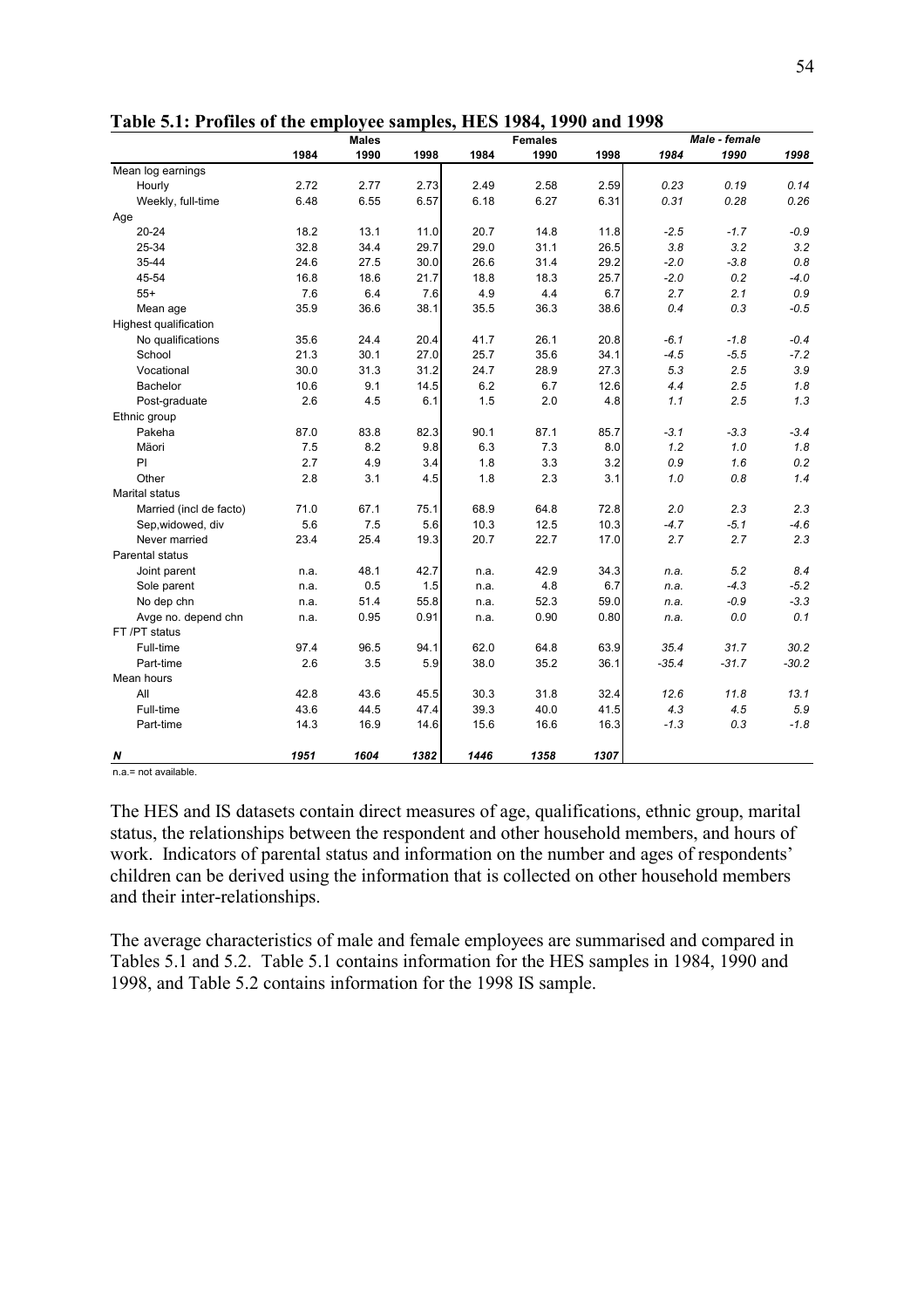|                         | <b>Males</b> | <b>Females</b> | <b>Male-Fem</b> |
|-------------------------|--------------|----------------|-----------------|
| Mean log earnings       |              |                |                 |
| Hourly                  | 2.74         | 2.56           | 0.17            |
| Weekly, full-time       | 6.53         | 6.29           | 0.24            |
| Age                     |              |                |                 |
| 20-24                   | 14.4         | 14.1           | 0.4             |
| 25-34                   | 31.0         | 26.9           | 4.2             |
| 35-44                   | 28.0         | 28.5           | $-0.5$          |
| 45-54                   | 19.7         | 24.3           | $-4.6$          |
| $55+$                   | 6.8          | 6.3            | 0.5             |
| Mean age                | 36.9         | 37.8           | $-0.9$          |
| Highest qualification   |              |                |                 |
| No qualifications       | 18.9         | 18.6           | 0.3             |
| School                  | 20.8         | 26.5           | $-5.7$          |
| Vocational              | 45.2         | 40.7           | 4.5             |
| <b>Bachelor</b>         | 9.8          | 10.4           | $-0.6$          |
| Post-graduate           | 4.8          | 3.5            | 1.3             |
| Ethnic group            |              |                |                 |
| Pakeha                  | 81.5         | 82.2           | $-0.7$          |
| Mäori                   | 9.6          | 8.6            | 1.0             |
| PI                      | 4.1          | 4.6            | $-0.5$          |
| Other                   | 4.8          | 4.6            | 0.2             |
| Marital status          |              |                |                 |
| Married (incl de facto) | 67.4         | 68.6           | $-1.2$          |
| Sep, widowed, div       | 5.4          | 9.9            | $-4.4$          |
| Never married           | 27.2         | 21.5           | 5.7             |
| <b>Parental status</b>  |              |                |                 |
| Joint parent            | 39.2         | 33.2           | 6.1             |
| Sole parent             | 2.1          | 7.1            | $-5.0$          |
| No dep chn              | 58.6         | 59.7           | $-1.1$          |
| Avge no. depend chn     | 0.82         | 0.76           | 0.1             |
| FT/PT status            |              |                |                 |
| Full-time               | 91.3         | 64.7           | 26.6            |
| Part-time               | 8.7          | 35.3           | $-26.6$         |
| Mean hours              |              |                |                 |
| All                     | 42.2         | 32.3           | 10.0            |
| Full-time               | 44.7         | 41.0           | 3.7             |
| Part-time               | 16.5         | 16.3           | 0.2             |
|                         |              |                |                 |
| N                       | 5548         | 5533           |                 |

**Table 5.2: Profiles of the employee samples, IS 1998** 

Expressed in logs, the gender gap in hourly earnings in the HES was 0.23 log points in 1984 and 0.14 in 1998. The gender gap in hourly earnings was 0.17 in the IS sample in 1998. The gender gap in the log weekly earnings of full-time employees was 0.31 in the HES in 1984, 0.26 in the HES in 1998, and 0.24 in the IS in 1998.

In 1984 the average age of male employees was slightly higher than the average age of female employees, but by 1998 this difference had been reversed, so that females were slightly older in both surveys. The faster ageing of the female population was partly due to the fact that employment rates increased more rapidly among women aged in their 50s than among younger women. This was not true of men – older men's employment rates declined.

The gender gap in educational attainment became much less pronounced over the 14-year period. This reflects the fact that the level of qualifications typically attained by younger women increased more rapidly than the attainment level of younger men. In 1984, the proportion of female employees who lacked any formal qualifications was around 6 percent higher than the comparable proportion of male employees. By 1998 this particular gender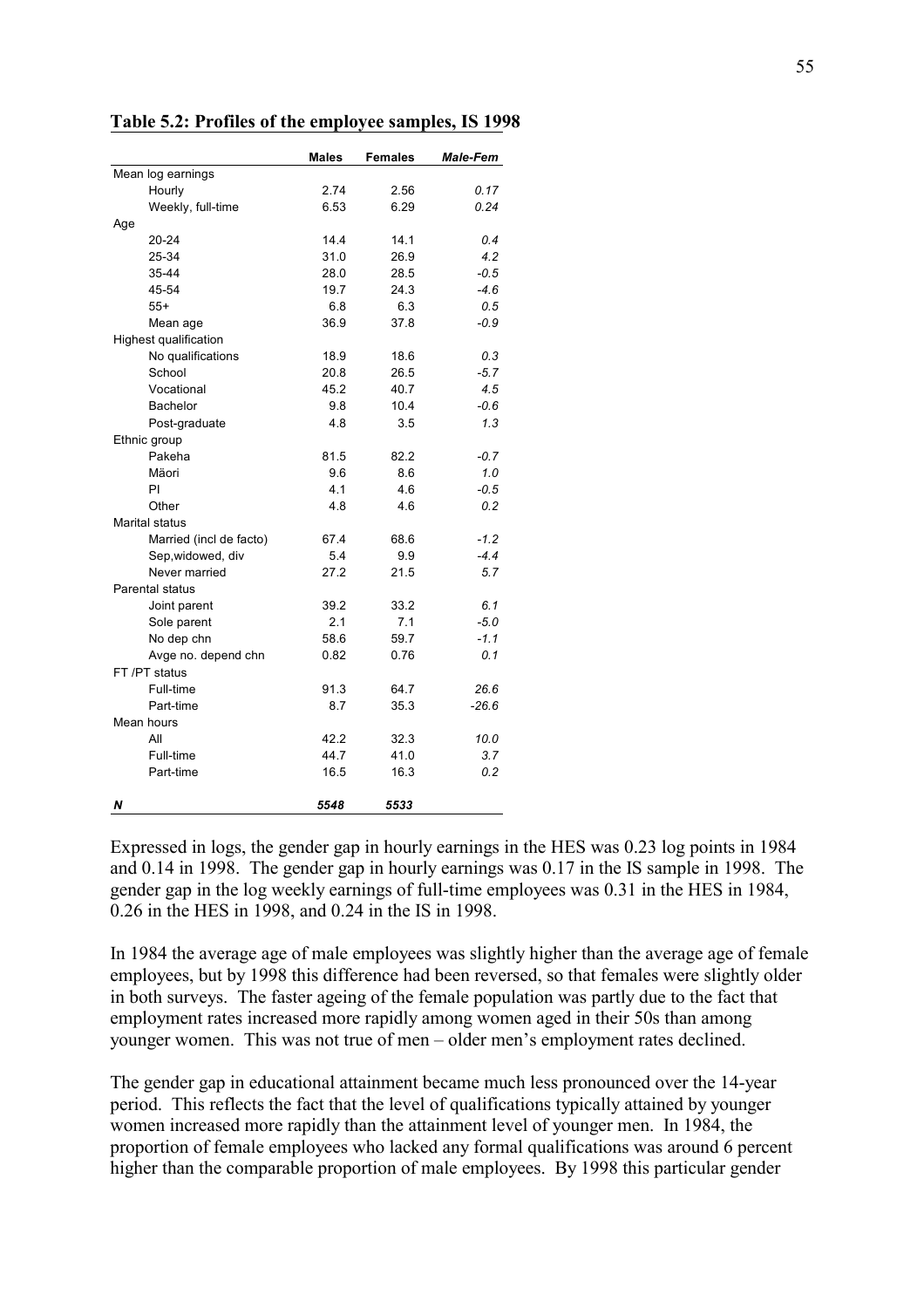differential had essentially disappeared. In 1984, 43 percent of male employees held a postschool qualification, 11 percent higher than the equivalent proportion of females. By 1998, the gender gap in the share of post-school qualifications had declined to 5 percent in the IS and 7 percent in the HES. Despite the convergence in educational levels, school-level qualifications continued to be more prevalent among female employees, and post-school qualifications more prevalent among males, in the late 1990s.

There were some minor gender differences in the ethnic composition of the HES samples (although this was not true of the IS samples). Female employees in the HES were more likely than males to be Päkeha, and less likely to be members of other ethnic groups. As Päheka tend to have higher earnings than non-Päkeha, this difference in ethnic composition would tend to reduce the size of the aggregate gender earnings gap at a given point in time. However, the gender difference in ethnic composition remained fairly stable in the HES between 1984 and 1998.

Female employees were more likely than male employees to be separated, divorced or widowed, and less likely to be in the 'never married' group. However, these gender differences in marital status patterns did not change materially between 1984 and 1998.

Joint parenthood became less prevalent among both male and the female employees, while sole parenthood became more common. In 1990, 43 percent of women in the HES were joint parents of one or more dependent children; this proportion fell to 34 percent in 1998<sup>26</sup> Over the same period, the rate of sole parenthood rose from around 5 to around 7 percent. The rates of joint parenthood and sole parenthood recorded by the IS in 1998 were similar. The average number of dependent children in the care of 20-59 year old women in the HES employee samples declined from 0.90 in 1990 to 0.80 in 1998.

The decline in the incidence of dependent children was partly caused by a small decline in the total fertility rate for all women from 1990 onwards<sup>27</sup>, and partly caused by the increase in the relative employment rates of older women, whose children are less likely to be dependent. The decline suggests that impact of childcare responsibilities on women's employment patterns and earnings is likely to have diminished in importance between the late 1980s and the late 1990s. On the other hand, the increase in the prevalence of sole parenthood could potentially have had effects operating in the opposite direction. It has been suggested that sole mothers find it more difficult than partnered parents to balance the requirements of work and children, and that the arrangements they make to reconcile those commitments lead to lower average hourly earnings.

There was also some convergence in the characteristics of the jobs undertaken by men and women between 1984 and 1998. Most significantly, the gap between men and women in the relative share of part-time employment narrowed, due to an expansion of part-time employment among men. In 1984 less than three percent of male employees aged 20-59 worked part-time; by 1998, this had increased to around six percent (in the HES sample) or nearly nine percent (in the IS sample). The part-time share of female waged employment was much higher (around 35 percent) and appears to have declined a little over this period.

<sup>&</sup>lt;sup>26</sup> Figures for 1984 are not available because family relationships were not recorded in a consistent manner in the HES before 1987.

<sup>&</sup>lt;sup>27</sup> Fertility statistics compiled by Statistics New Zealand for the total usually-resident population indicate that the total fertility rate was increasing between 1984 and 1990, and declining between 1990 and 1998.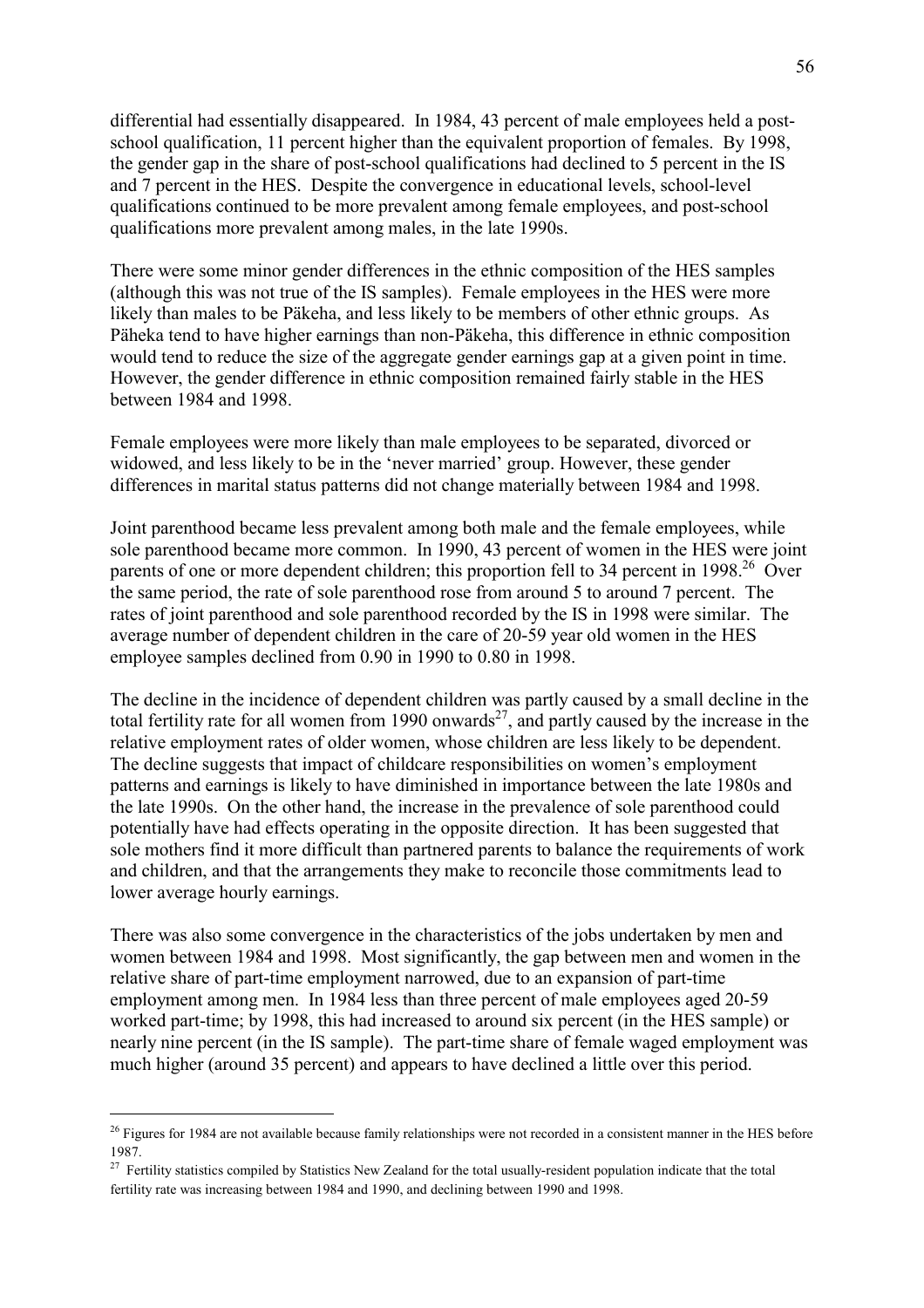While increasing numbers of men were working part-time, the average weekly hours of both men and women who were workers in full-time jobs were growing longer between 1984 and 1998. The HES samples show an increase of nearly 4 hours in the average working week of full-time men between 1984 and 1998. The IS estimate of men's average full-time hours in 1998 is rather lower, however. That estimate suggests that the average weekly hours of fulltime men may have increased by only around one hour. Women's full-time working hours also seem to have lengthened between 1984 and 1998. Although there are discrepancies between the two surveys' estimates of average full-time weekly hours as at the late 1990s, it is clear that a substantial gender gap (of several hours) persisted.

The industrial and occupational employment distributions of men and women also moved closer to each other between 1984 and 1998. The similarity of the distribution of the two groups across the sectors in the economy can be summarised by an index number.<sup>28</sup> Table 5.3 gives index numbers summarising the dissimilarity of men's and women's distribution across two-digit industrial groups, and two-digit occupational groups, in selected years. The higher the index number, the more dissimilar are the employment distributions of the two genders, and the greater the number of people who would need to change jobs in order to make the male and female distributions identical. The index numbers in Table 5.3 are declining over time, indicating that the 'segregation' of the genders into different industries and occupations was becoming less pronounced between 1984 and 1998.

| Table 5.3: Changes in the industrial and occupational dissimilarity of |  |
|------------------------------------------------------------------------|--|
| male and female employment                                             |  |

| Index of dissimilarity*         |                              | Data source and years        |             |
|---------------------------------|------------------------------|------------------------------|-------------|
| Industry - 2 digit NZSIC 1968   | <b>HES, 1984-85</b>          | <b>HES, 1995-96</b>          | IS, 1997-98 |
|                                 | 0.389                        | 0.345                        | 0.333       |
| Occupation - 2-digit NZSCO 1968 | <b>HES, 1984-85</b><br>0.619 | <b>HES, 1990-91</b><br>0.596 |             |
| Occupation - 2-digit NZSCO 1990 | <b>HES, 1992-93</b>          | <b>HES, 1997-98</b>          | IS, 1997-98 |
|                                 | 0.456                        | 0.435                        | 0.433       |

*\* The Duncan and Duncan (1955) Index was calculated*

 $\overline{a}$ 

#### *5.2.3 Trends in experience levels and the imputation of experience values*

No information on prior employment histories is gathered in the HES or the IS. Because of the potential importance of work experience in the determination of earnings, estimates of the experience levels of the employees in the HES and IS samples were imputed in this study.

#### *Profiling New Zealanders' actual experience levels*

The first step was to assemble information on the actual work experience profiles of employees in New Zealand – in order to provide benchmarks for carrying out the imputations and assessing their accuracy. Two sources were used: employment rate data from successive Population Censuses, and data on women's work histories that were collected in the New Zealand Women: Fertility, Employment and Education Survey 1995.<sup>29</sup>

<sup>&</sup>lt;sup>28</sup> The index of dissimilarity used here is the one usually attributed to Duncan and Duncan (1955).

<sup>&</sup>lt;sup>29</sup> More information on New Zealander's actual experience levels is given in the first section of Appendix 4.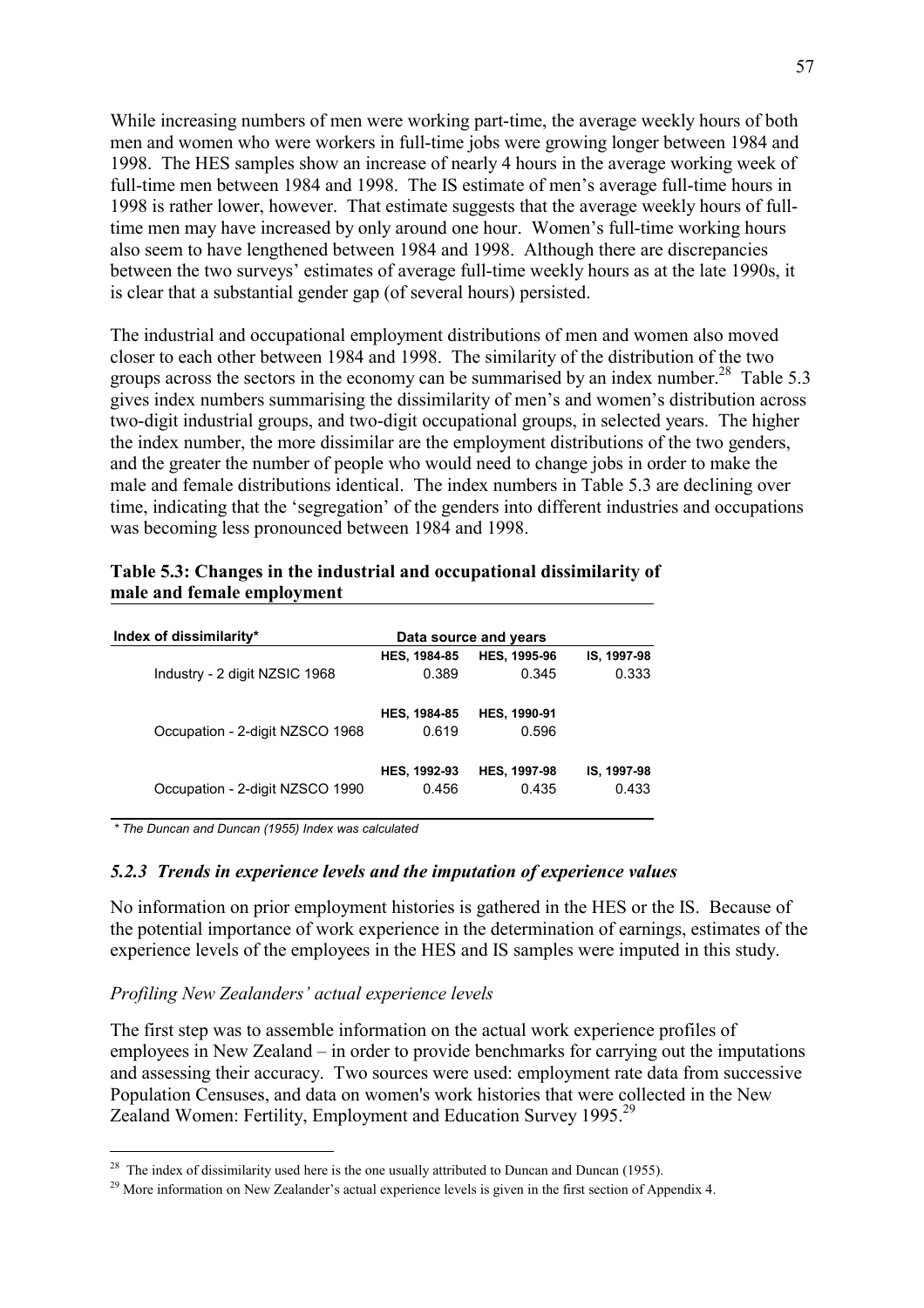The Population Census has measured New Zealanders' employment rates repeatedly over many decades. By tracking the average employment rates of successive birth cohorts from census to census, it is possible to build up 'quasi-cohort' estimates of the average number of years of work experience that men and women are likely to have undertaken earlier in their lives. Until 1981, the census employment measures only counted workers who were employed for 20 or more hours a week only, excluding those working  $1-19$  hours. This means that only *full-time* work experience estimates, where full-time is defined as 20 or more hours per week, can be derived consistently for all cohorts,.

Census-derived estimates of the full-time work experience profiles of men and women in 1986, 1991 and 1996 are shown in Table 5.4. The beginning-year and end-year experience profiles are also graphed in Figure 5.2.

**Table 5.4: Census estimates of male and female average years of full-time work experience** 

| <b>Males</b>     |      |      |      |      | <b>Females</b> |      | Difference (M-F) |      |      |  |
|------------------|------|------|------|------|----------------|------|------------------|------|------|--|
| Age group        | 1986 | 1991 | 1996 | 1986 | 1991           | 1996 | 1986             | 1991 | 1996 |  |
| $20 - 24$        | 4.5  | 3.9  | 2.9  | 3.6  | 3.3            | 2.4  | 0.9              | 0.6  | 0.5  |  |
| 25-29            | 9.2  | 8.4  | 7.4  | 6.5  | 6.4            | 5.9  | 2.6              | 2.1  | 1.4  |  |
| 30-34            | 14.1 | 13.4 | 12.3 | 8.6  | 8.8            | 8.7  | 5.5              | 4.6  | 3.6  |  |
| 35-39            | 19.4 | 18.4 | 17.3 | 10.7 | 11.0           | 11.0 | 8.7              | 7.4  | 6.3  |  |
| 40-44            | 24.7 | 23.9 | 22.5 | 12.9 | 13.6           | 13.7 | 11.9             | 10.3 | 8.7  |  |
| 45-49            | 29.7 | 29.1 | 28.0 | 14.5 | 15.9           | 16.6 | 15.2             | 13.3 | 11.3 |  |
| 50-54            | 34.7 | 34.0 | 33.2 | 15.9 | 17.2           | 18.8 | 18.8             | 16.8 | 14.4 |  |
| 55-59            | 39.3 | 38.7 | 37.7 | 16.4 | 18.0           | 19.5 | 22.9             | 20.7 | 18.2 |  |
| Mean experience, |      |      |      |      |                |      |                  |      |      |  |
| all ages*        | 19.3 | 18.8 | 18.4 | 10.1 | 10.7           | 11.2 | 9.1              | 8.1  | 7.2  |  |
| Mean ages*       | 36.8 | 37.1 | 37.8 | 36.7 | 37.0           | 37.6 | 0.1              | 0.1  | 0.1  |  |

*\* These are weighted means, obtained by using age group population frequencies as weights*

*Source: New Zealand Population Censuses, 1945 to 1996*

*Notes: Figures are estimated from the employment rates of 5-year synthetic birth cohorts*

*Full-time work experience is defined as time spent employed in jobs of 20 or more hours per week*

Very substantial gender differences are apparent. In 1986, a typical 55-59 year old man was likely to have worked full-time for nearly 40 years during his past working life. A typical woman of the same age group was likely to have accumulated only 16.4 years of full-time experience  $-$  a difference of nearly 23 years. Weighted mean experience levels, averaged across all age groups (from 20-24 to 54-59) are shown at the bottom of Table 5.4. In 1986 men had 19.3 years of full-time experience on average, 9.1 years more than the mean of 10.1 among women.

The Census figures for men show a decline in average full-time experience levels of men in all age groups between 1986 and 1996. Individual age-group means typically declined by 1-2 years. The decline in the weighted mean for the total population (from 19.3 to 18.4) was smaller, reflecting the fact that the ageing of the population partially offset the effects of the decline in experience levels at any specific age. The mean age of both the male and the female populations rose by about one year, as shown in the bottom row of Table 5.4.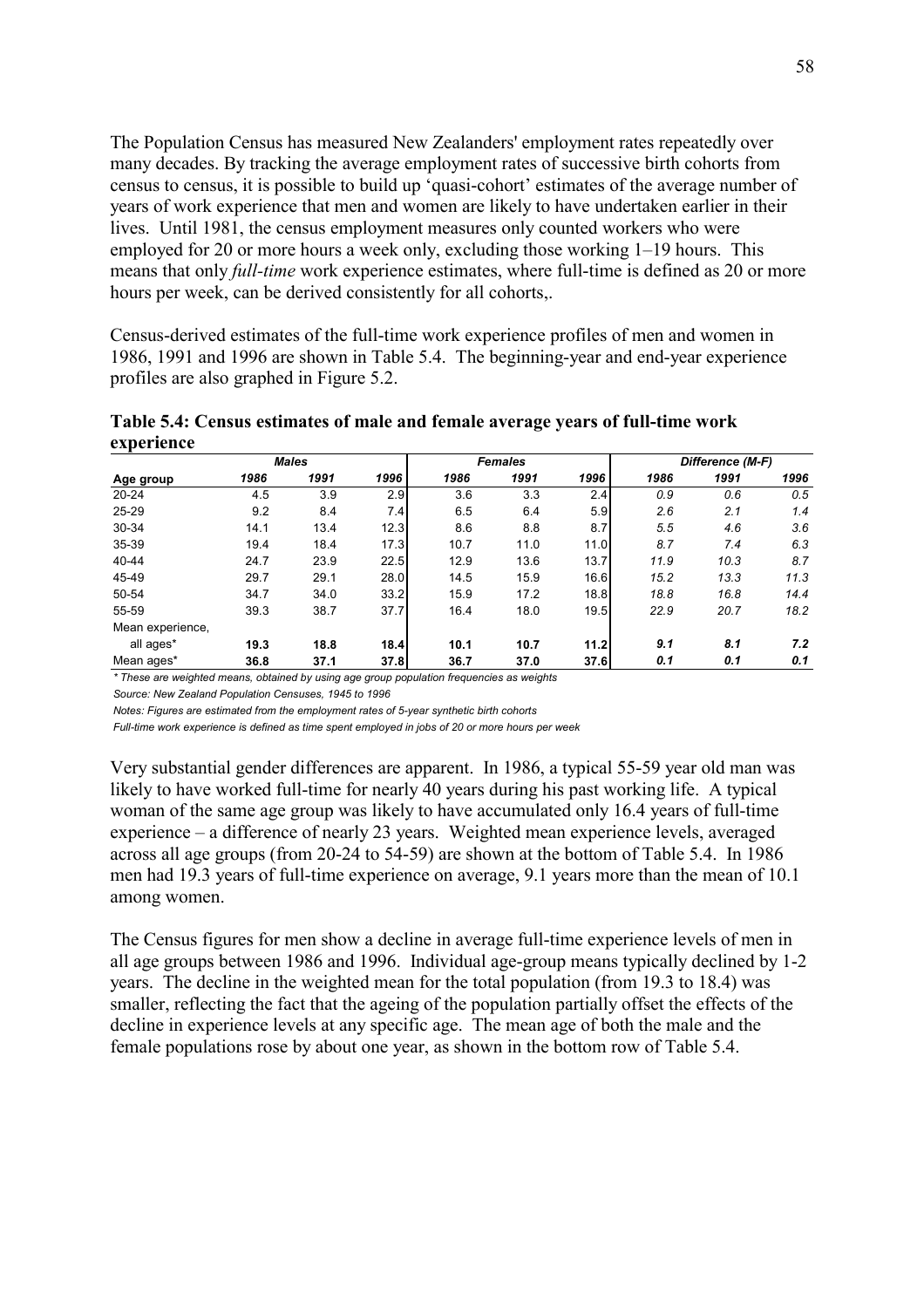

**Figure 5.2: Census estimates of male and female full-time work experience** 

The average experience levels of women who were aged in their twenties declined over the decade, by a year or so. Among older women, however, levels of prior work experience increased substantially over the decade. This was most notably so among women aged between 45 and 59. The 50-54 year age group, for example, gained nearly 3 years of full-time work experience. The average experience level of the total population of women increased by 1.1 years. As for males, this increase was aided by the ageing of the population.<sup>30</sup>

The gender gap in experience levels is shown in the right-hand columns of Table 5.4. The gender differential was reduced across all age groups in the decade to 1996. Despite this convergence, the gender differences for adults aged 30 or above remained large in both relative and absolute terms. In 1996, a 55-59 year-old man was likely to have worked fulltime for twice as many years of his life as an average 55-59 year-old woman. The mean gender differential for the total population was 7.2 years, a reduction of approximately two years from the mean of 9.1 in 1986.

The New Zealand Women: Fertility, Employment and Education Survey 1995, which we will refer to here as the 'Fertility Survey' for brevity, collected detailed employment histories from a nationally-representative sample of about 3,000 women aged 20-59. Estimates of women's cumulative years of employment experience were derived from the employment history data. The mean experience levels of the women in the sample are summarised in Table 5.5.

<sup>&</sup>lt;sup>30</sup> Data from the New Zealand Women: Fertility, Employment and Education Survey 1995 on women's employment histories also provide evidence that younger women's average years of work experience have declined, while experience levels have risen among women aged 40 and over. See Appendix 4.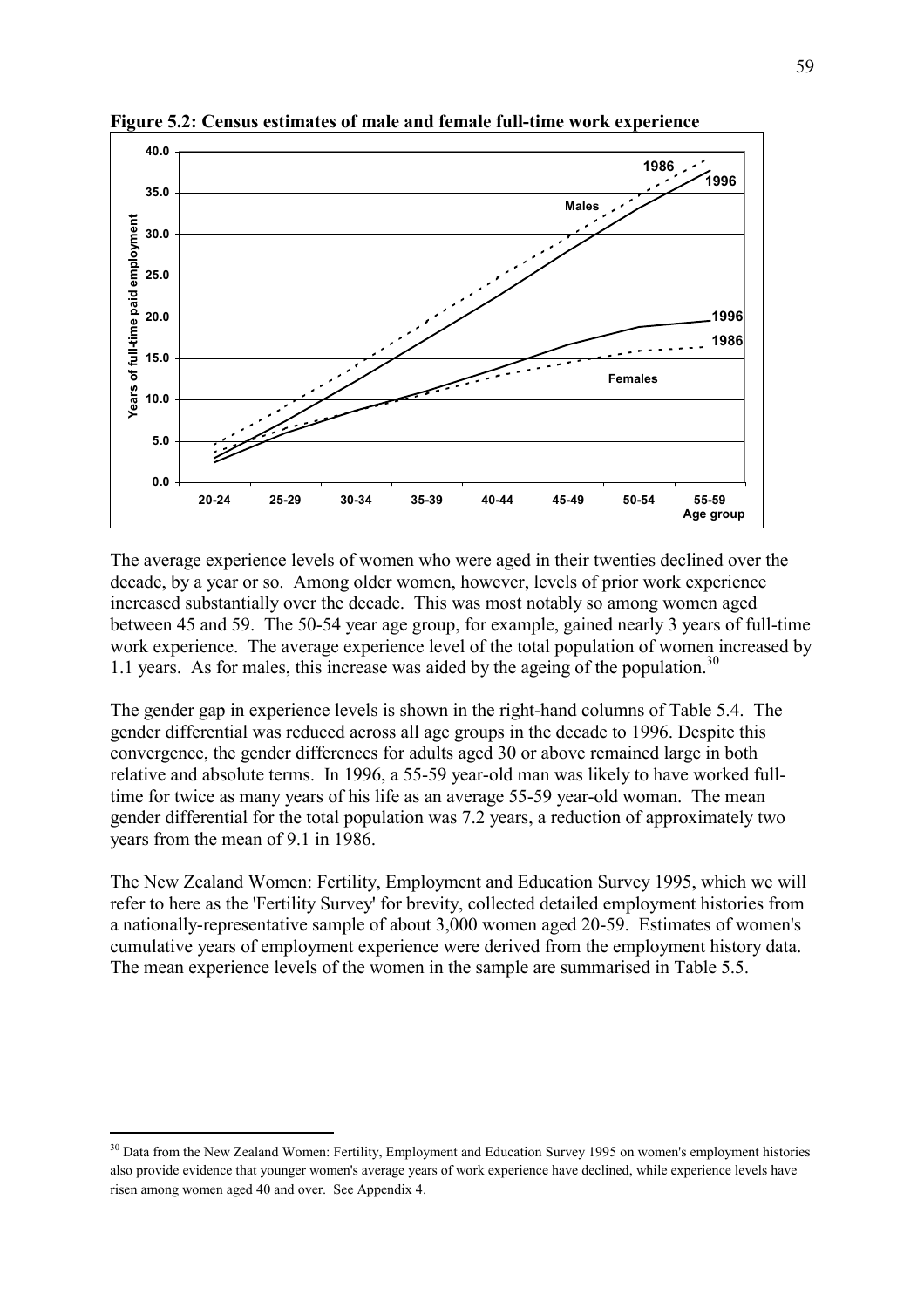|           | All women |          | Women in W&S empt |          |  |  |
|-----------|-----------|----------|-------------------|----------|--|--|
| Age group | All jobs  | FT jobs* | All jobs          | FT jobs* |  |  |
| $20 - 24$ | 2.7       | 2.4      | 3.7               | 3.2      |  |  |
| $25 - 29$ | 6.4       | 6.0      | 7.5               | 7.1      |  |  |
| 30-34     | 9.5       | 8.9      | 11.4              | 10.5     |  |  |
| $35 - 39$ | 12.5      | 11.5     | 14.2              | 12.8     |  |  |
| 40-44     | 15.8      | 14.5     | 17.9              | 16.3     |  |  |
| 45-49     | 19.6      | 17.8     | 21.8              | 20.1     |  |  |
| 50-54     | 22.1      | 20.4     | 25.8              | 23.8     |  |  |
| 55-59     | 23.9      | 21.7     | 30.5              | 27.2     |  |  |
| All ages  | 13.3      | 12.2     | 15.5              | 14.2     |  |  |

Table 5.5: Fertility Survey estimates of women's average years of work experience

*\* Counts experience in jobs of 20 or more hours per week*

*Source: New Zealand Women: Fertility, Employment and Education Survey, University of Waikato, 1995*

The average woman in the Fertility Survey sample had 13.3 cumulative years of work experience, of which 12.2 were full-time (defined here as employment for 20 or more hours a week). Women who were employed in waged or salaried jobs at the time of the survey (54 percent of the total sample) had higher levels of experience on average – around two years more than all women. The age-specific and overall full-time experience levels of *all* women in the Fertility Survey (shown in the second column of Table 5.5) are fairly close in level to the Population Census estimates for all women in 1996 (shown in the sixth column of Table 5.4). This similarity is reassuring, suggesting that both sources are providing reasonable approximations of women's actual work experience levels.

As another 'reality check', the New Zealand figures can be compared with overseas measures of the actual distribution of work experience among men and women. Lathe and Giles (1995) report information on the work experience patterns of Canadians in 1993. Their data were gathered in the Survey of Labour and Income Dynamics, a representative national longitudinal survey. The statistics reported by Lathe and Giles show very large male–female gaps in years of work experience. Among all Canadian adults aged 15 to 69 years, the mean number of years of full-time, full-year work experience was 17.1 years for males and 10.1 years for females (ibid, p. 16), a gap of 7 years. As one would expect, the size of the gender experience differential was strongly correlated with age. Men aged under 45 reported around 1.5 times the experience that women aged under 45 reported. Men aged over 45 reported approximately twice the experience years of women aged over 45. Compared with these Canadian estimates, the experience estimates assembled for New Zealanders do not seem too implausible.

### *Imputation of experience values in the HES and IS samples*

A strategy commonly adopted by researchers when information on actual work experience is not available is to estimate individuals' potential experience, by taking each individual's current age and subtracting their age when they entered the labour force for the first time. Epotential experience' is a relatively poor measure of the actual experience of women, because few women are employed continuously during their working-age years. Potential experience is likely to significantly overstate actual experience for women (Filer, 1993, p.520). Potential experience is a rather better approximation of men's actual experience, however, because men are less likely than women to have extended spells away from paid employment.

Three different methods were used to impute experience variables for the employees in the HES and IS samples: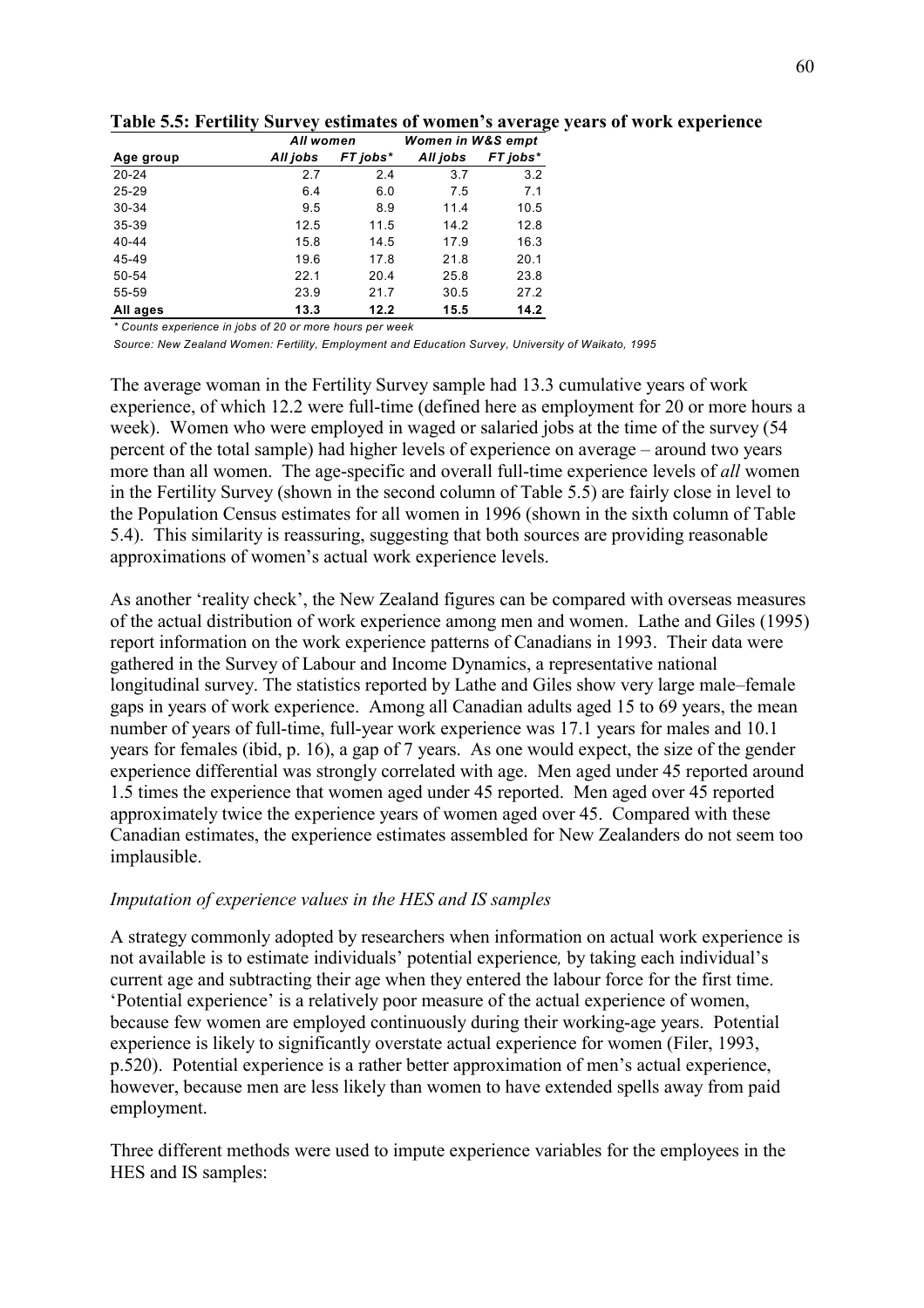- A potential work experience variable was imputed for all men and women. This was calculated in the standard way, as age  $-$  estimated years of schooling  $-5$ .
- Women's full-time actual experience was estimated using a method suggested by Zabalza and Arrufat (1985). In-sample predictions of past work experience were obtained using information on women's cross-sectional participation patterns.
- Women's full-time actual experience was estimated using a method suggested by Filer (1993). Individual values of experience were predicted using the coefficients from an outof-sample experience regression.

The imputation methods are described in more detail in Appendix 4. Briefly, the Zabalza and Arrufat method begins with the estimation of a probit model describing the tendency of the individuals in the sample to be employed. The coefficients obtained from this probit equation are used to predict the probability of employment for each individual backwards through time, back to the year when they finished their full-time education. In making the backward predictions, any variables in the employment specification that change through time in a predictable way (such as age, and number and ages of children) are backdated. A prediction of each individuals' cumulative years of work experience is then obtained by summing their predicted probabilities of being employed across all past years, from the year of their entry into the labour force to the year of the survey.

The basic approach of the Filer method is to: (i) find a supplementary data source that *does* contain a direct measure of work experience; (ii) regress that actual experience measure on an appropriate set of independent variables within the supplementary sample; (iii) use the coefficients thus obtained to predict experience in the context of the primary sample. The Fertility Survey sample was used as the external data source for the implementation of this method.

The imputed experience values obtained using these three methods are summarised in Table 5.6. The figures in Table 5.6 show the mean years of experience of the men and women in the 'analytic' samples of wage earnings.<sup>31</sup> The samples for adjacent years are pooled, reflecting the way the data are analysed in later sections of the report.

|                       |         | <b>Males</b> |         |         | <b>Females</b> |         | Male - female |         |         |  |
|-----------------------|---------|--------------|---------|---------|----------------|---------|---------------|---------|---------|--|
|                       | 1989-91 | 1993-95      | 1996-98 | 1989-91 | 1993-95        | 1996-98 | 1989-91       | 1993-95 | 1996-98 |  |
| <b>HES</b>            |         |              |         |         |                |         |               |         |         |  |
| Potential experience  | 19.0    | 19.3         | 20.1    | 19.5    | 19.5           | 20.5    | $-0.4$        | $-0.3$  | $-0.3$  |  |
| Filer (high)          |         |              |         | 13.3    | 13.5           | 14.2    | 5.8           | 5.8     | 5.9     |  |
| Zabalza-Arrufat (low) |         |              |         | 11.3    | 11.7           | 12.5    | 7.8           | 7.6     | 7.7     |  |
| IS                    |         |              | 1997-98 |         |                | 1997-98 |               |         | 1997-98 |  |
| Potential experience  |         |              | 18.7    |         |                | 19.6    |               |         | $-0.8$  |  |
| Filer (high)          |         |              |         |         |                | 14.1    |               |         | 4.7     |  |
| Zabalza-Arrufat (low) |         |              |         |         |                | 11.3    |               |         | 7.4     |  |

#### **Table 5.6: Summary of the imputed values of work experience**

 $\overline{a}$ 

Based on the imputations, the mean potential experience level of male employees in the HES was 19.0 years in 1989-91, rising to 20.1 years in 1996-98. Males in the 1997-98 IS had a slightly lower average experience level of 18.8 years. The potential experience values for

<sup>&</sup>lt;sup>31</sup> The imputation of experience values was limited to the 1988-98 HES samples and the IS samples. Information on educational qualifications and parental circumstances was used in the implementation of the Zabalza and Arrufat and Filer imputation methods, and those variables are not available in full for the HES years 1984 though to 1987.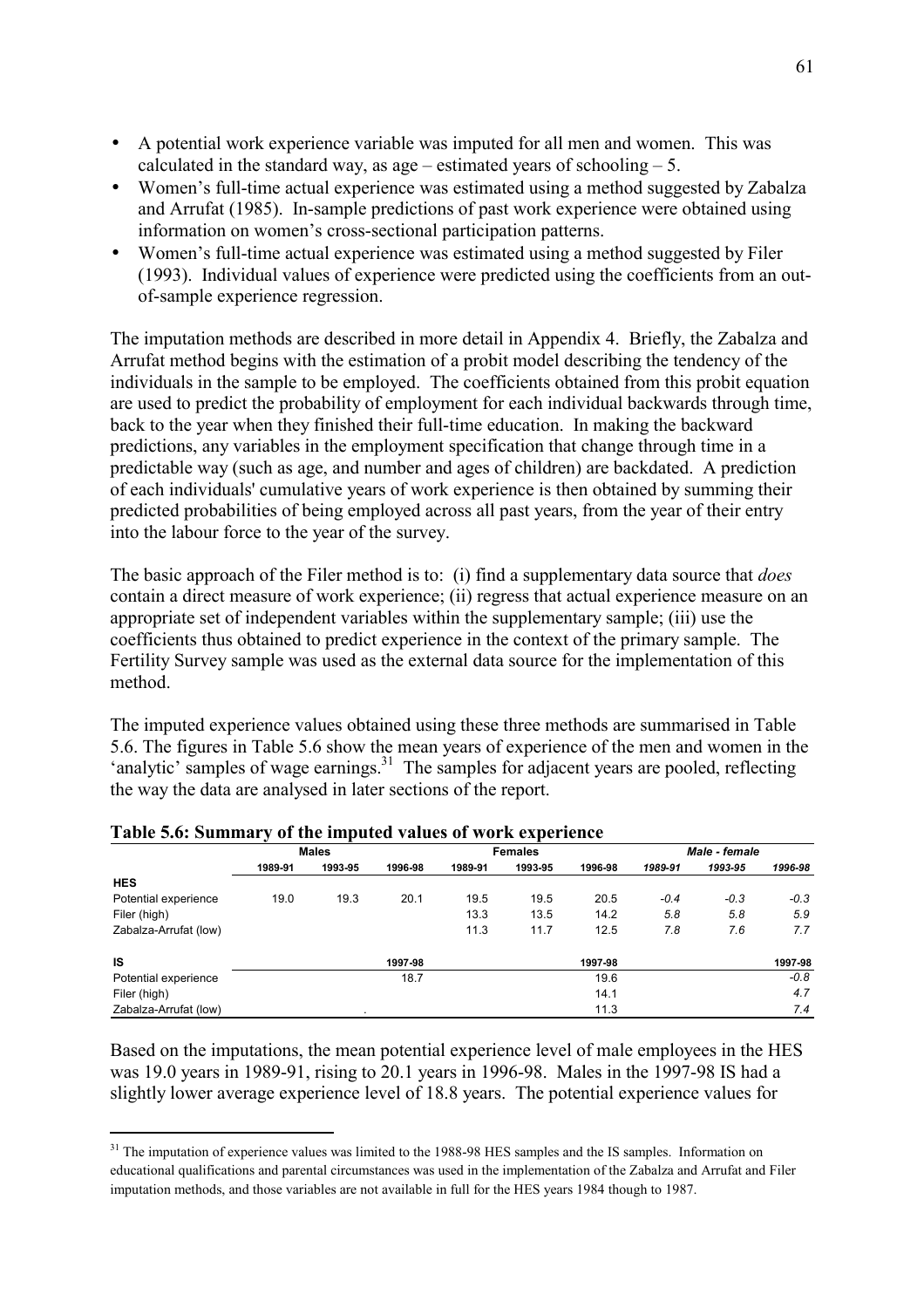women are slightly higher than those for men, reflecting the fact that historically, women tended to undertake fewer years of full-time education before joining the labour force.

The means of the Filer experience values for female employees lie in the range of 13.2 to 14.2. These estimated means are quite similar to the Fertility Survey estimate of the average full-time experience of working women in 1994, which was 14.2 years (see Table 5.5). The means of the Zabalza and Arrufat experience values for women lie in the range of 11.3 to 12.5 years. These results are quite similar to the estimate of women's average work experience in 1996 that was derived from census data, which was 11.2 years (see Table 5.4). Hence, the Zabalza and Arrufat and the Filer imputations provide reasonably plausible 'low' and 'high' estimates of working women's actual experience levels during the mid 1990s.<sup>32</sup>

All three estimates of women's experience levels are used in the analysis that follows. The difference between them is useful in showing the sensitivity of the wage analysis results to differences in assumptions about working women's actual experience (and the relative size of the experience gap between women and men). Note that the male-female gap in mean years of prior work experience is *negative* if one uses the potential experience measure for both genders; 5-6 years if one uses the Filer estimates for women, and about 7.5 years if one uses the Zabalza and Arrufat estimates for women.

The procedures used in this study to impute work experience measures have some significant limitations. One limitation is that neither the Zabalza and Arrufat nor the Filer imputation methods take full account of any long-term changes that may have occurred in the employment propensities of women. In applying the Zabalza and Arrufat method, we used probabilities of participation that reflected women's labour supply behaviour in 1988-89 in the case of the HES, and in 1997-98 in the case of the IS. However, women's labour supply behaviour has changed structurally over time, in ways that are probably not fully captured by the personal and family characteristic variables that are included in the imputation models. Over the post-war period, the participation and employment propensities of women aged 25 and over have undergone long-term increases, while those of women aged under 25 have tended to decline. The use of fixed estimates of employment propensities, estimated as at the late 1980s or the late 1990s, will tend to overestimate the work experience that has been accumulated by the older women in the sample, and to underestimate the experience of younger women. However, estimates of the *mean* experience levels of all women in the sample may not be too badly distorted. In practice, the experience variables that were imputed in this study have mean values that are reasonably close to the means of the Fertility Survey and Census measures of women's actual experience.

A more serious problem with the use of fixed estimates of women's employment propensities in the imputation procedure is that any *changes* that occurred in women's average experience levels over the study period – from the late  $1980s$  to the late  $1990s$  – are likely to be underestimated. Note that the imputed experience measures (summarised in Table 5.6) fail to reflect the rising experience trend for women, and the falling experience trend for men, that are apparent in the Population Census results (Table 5.4).

Ideally, birth-cohort effects on women's employment propensities should be taken into account when women's past employment histories are predicted backwards in time, in order

 $32$  A more detailed comparison of the imputed values with available information on actual experience levels is given in Appendix 4.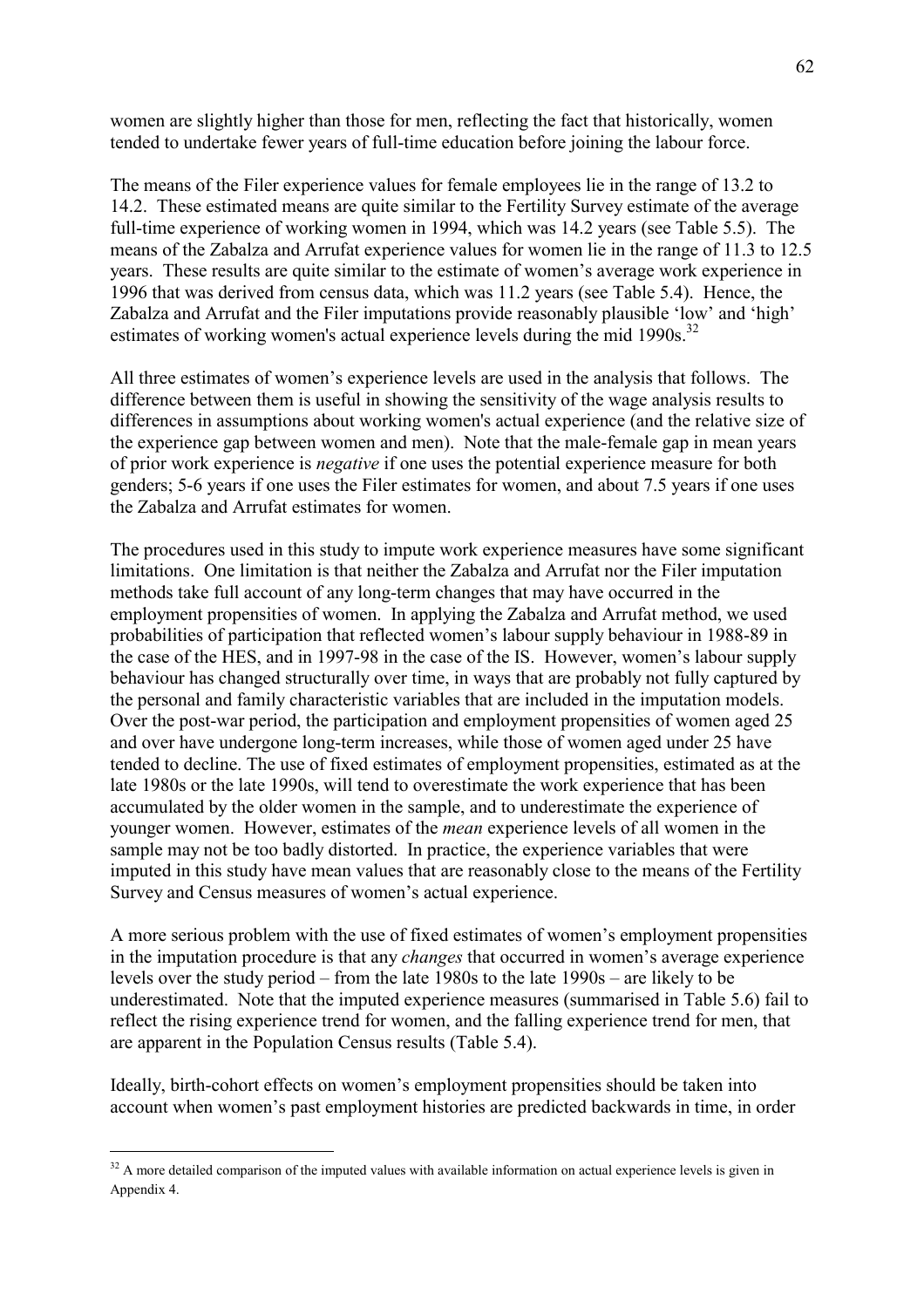to address this problem.<sup>33</sup> The Fertility Survey is currently the best source of New Zealand data on women's working life histories, and it could potentially be used to estimate birthcohort effects on women's changing employment propensities during the post-war decades. Because the author's access to this data source was quite limited and indirect in nature, the option of using Fertility Survey data for this purpose was not pursued in the current study.

A second issue concerning the imputations is that we lack good external time-series information on the experience levels of *employees*, which could be used to 'benchmark' or evaluate the accuracy of the imputations.<sup>34</sup> Experience trends among employees may differ from the trends in the total population. Changes in the employment patterns of men and women during the 1980s and 1990s could potentially have led to compositional effects that either slowed down or speeded up the contraction of the gender experience gap among employees, relative to the trend in the total population.

HES data indicate that the male rate of participation in waged or salaried employment fell from about 73 percent in 1989 to around 69 percent in 1998. If men with relatively low levels of experience were more likely to become unemployed or move out of the labour force, then the fall in the male employment rate could have raised average experience levels among male employees, slowing down the contraction of the gender experience gap. On the other hand, the movement of older men with extensive prior work experience from waged to selfemployment could have operated to reduce the average experience levels of male employees, hastening the contraction of the gender experience gap.

The female rate of participation in waged or salaried employment rose by around 2 percentage points between 1989 and 1998. Because the largest participation increases came from women aged in their fifties, it is hard to judge whether the net impact of this compositional change would have been to raise or lower the average experience level of female employees.

On balance, there is not enough evidence to deduce the actual trend in the male–female experience gap among employees during the late 1980s and 1990s. We simply have to acknowledge at this point that the imputed estimates of experience do not necessarily give correct signals with respect to trends through time. In Section 5.4, we explore the implications of different assumptions about the actual trends in male–female experience levels.

A final issue concerning the imputations is that no adjustment has been made for discrepancies between men's actual employment rates and their potential employment rates. In reality, men's actual full-time experience values are likely to be somewhat below their potential experience values, taking into account unemployment, part-time employment spells, and spells out of the workforce. A comparison of the experience imputations for men (Table 5.6) with the Census-derived estimates of menís actual experience levels (Table 5.4) suggests that the effects of this simplification are unlikely to be too serious, however.

<sup>33</sup> Zabalza and Arrufat (1985), using data for the UK, adjusted their back-cast employment projections using year-by-year estimates of women's participation probabilities – obtained using data from a separate survey of women's working life histories.

<sup>&</sup>lt;sup>34</sup> Census employment data for the years prior to 1981 were not tabulated in a manner than would permit the calculation of age and sex-specific employment rates for *employees*, and therefore we canít derive life-time work experience estimates for employees using Census data.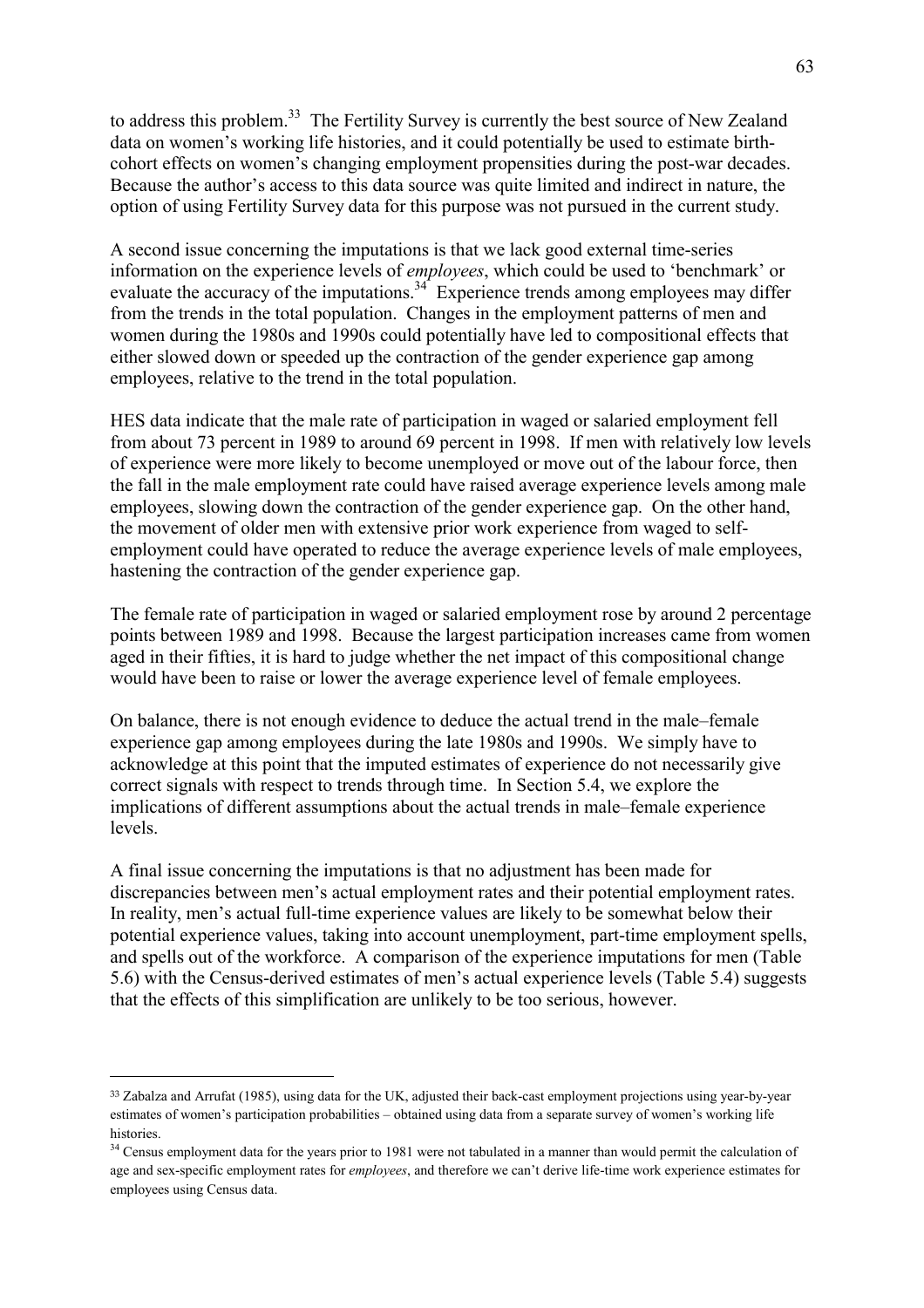## **5.3 Education and experience effects on the gender earnings gap**

## *5.3.1 The earnings equations*

We begin by estimating a series of log hourly earnings equations for all male and female employees, incorporating alternative imputed measures of experience. We then use the Blinder-Oaxaca decomposition method to provide an initial set of estimates of the contribution that male–female differences in education and experience are making to the total gender gap in average hourly earnings.

Separate wage equations for males and females were estimated for the following pooled samples: HES 1989-91; HES 1993-95; HES 1996-98; and IS 1997-98. The wage regressions took the form:

$$
\ln w_i = \alpha + \beta X_i + \delta Q_j + \varepsilon_i \tag{6}
$$

where ln  $w_i$  is an individuals' log real hourly earnings (measured in March 1998 dollars);  $X_i$  is a vector of variables describing the characteristics of the individual; and  $Q_i$  is a vector of indicator variables for each quarter in the case of the HES regressions, and a single dummy variable for the year 1997 in the case of the IS regressions. The explanatory variables  $(X_i)$  are highest qualification; experience; ethnic identity; and in the IS equations, country of birth. The quarter dummy variables  $(Q_i)$  were included in order to control for the effects of any time-related shifts in earnings levels (within each pooled sample) that were not already eliminated through the conversion of nominal values to real.

In this study, level of educational qualifications and years of work experience are treated as the core indicators of productive capacity. No other measures of ability, experience, or training are available in the HES or IS. Age is available, but it is not entered directly into most of the models of earnings that are estimated here because it plays a large role in the estimation of imputed values of experience.

The education variable is a dummy variable indicating the individual's highest qualification, classified into the following groups: no formal qualifications; school qualifications; vocational qualifications (a group that includes all post-school qualifications below degree level); bachelors degrees; and post-graduate degrees. 'No formal qualifications' is the omitted category.

Experience is entered as a quartic function ( $\beta_l$  experience +  $\beta_2$  experience<sup>2</sup> +  $\beta_3$  experience<sup>3</sup> +  $\beta_4$  experience<sup>4</sup>) because this specification allows the relationship between experience and earnings to be modelled in a more flexible manner than does the traditional quadratric specification. In practice, the wage equations estimated using the quartic specification for experience did in fact have slightly higher measures of 'fit' than similar equations in which experience was specified in quadratic form.

A single wage equation was estimated for males, using the potential experience variable. Three separate regressions were estimated for each sample of women, using each of the three alternative measures of women's experience (potential; Filer; Zabalza and Arrufat).

Ethnic identity is entered into the wage regressions via three dummy variables that identify individuals who are Mäori, Pacific Islanders, or a member of any other non-Pakeha ethnic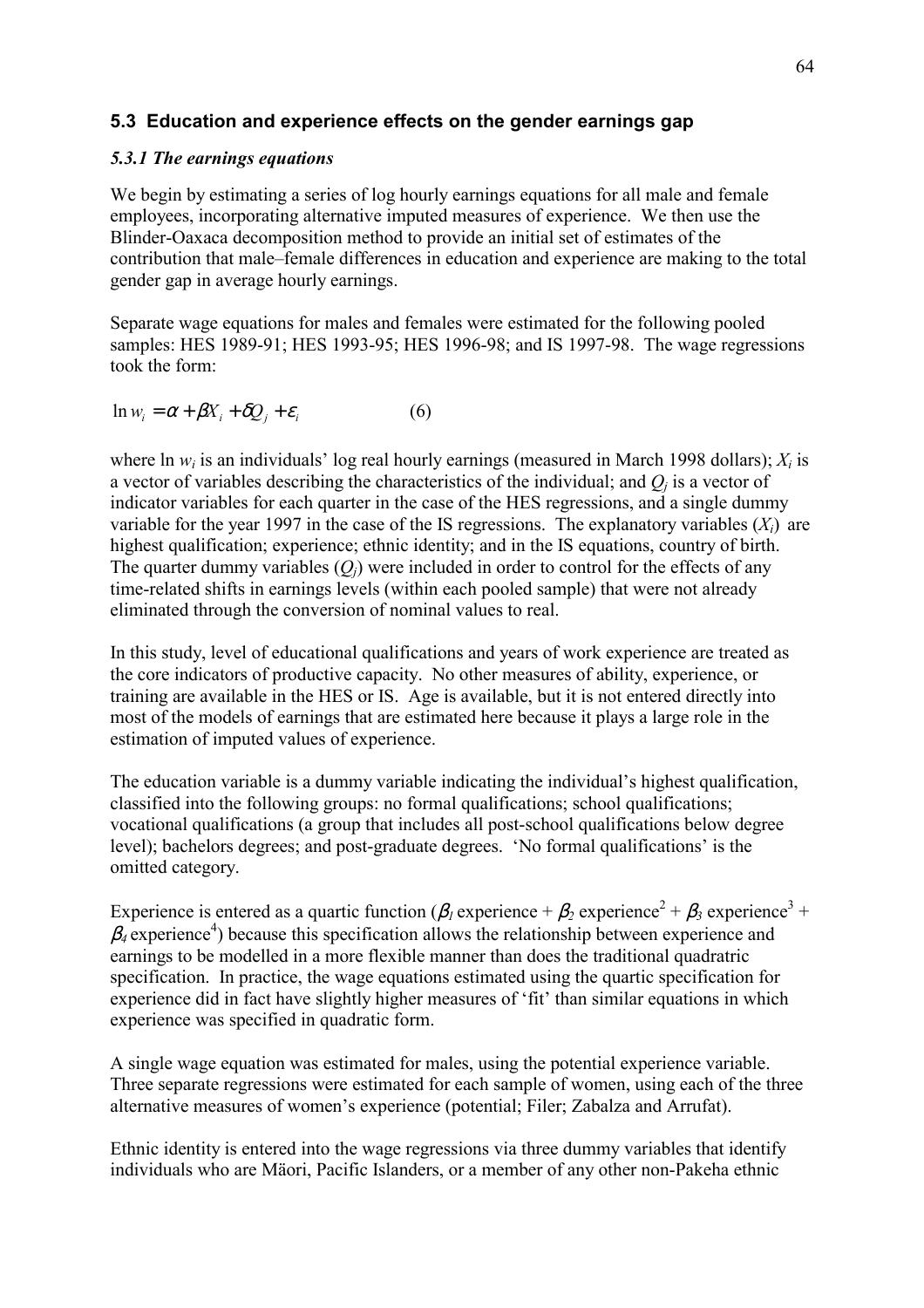group. In the IS equations, dummies for 'born in Asia' and 'born in the Pacific' are also included. These are intended to capture any wage differentials that are associated with attributes such as English-language difficulties or foreign schooling.

Estimates obtained from these regressions are presented in Tables 5.7 to 5.10.<sup>35</sup>

The reduction in the gender earnings gap was smaller over this shorter time period than over the 14-year period from 1984 to 1998, which was the focus of Section 4. The gender gap in log hourly earnings for the HES samples was 0.19 log points in 1989-91, falling to 0.14 log points in 1993-95, and rising slightly to 0.153 in 1996-98. The gender gap in log hourly earnings in the 1997-98 IS sample was 0.17 log points.

#### *5.3.2 Results*

The  $R^2$  scores for each equation (Tables 5.7 to 5.10) indicate that the HES equations explain around 20 percent of the total variation in male hourly earnings, and 15-17 percent of the variation in female hourly earnings. The IS equations explain around 23 percent of the variation in male wages and 16 percent of the female wage variation.

|                                 |              |                |          | <b>Parameter estimates</b> |                             |            |       |             |       |             |       |  |
|---------------------------------|--------------|----------------|----------|----------------------------|-----------------------------|------------|-------|-------------|-------|-------------|-------|--|
|                                 | <b>Means</b> |                |          |                            | <b>Males</b><br>Females (1) |            |       | Females (2) |       | Females (3) |       |  |
|                                 | <b>Males</b> | <b>Females</b> | $M-F$    | Coeffic                    | <b>SE</b>                   | Coeffic    | SE    | Coeffic     | SE    | Coeffic     | SE    |  |
| Potential experience            | 19.044       | 19.457         | $-0.413$ | $0.059*$                   | 0.011                       | $0.079 *$  | 0.011 |             |       |             |       |  |
| Potential $\exp^2/100$          | 4.762        | 4.922          | $-0.160$ | $-0.236$ *                 | 0.109                       | $-0.554$ * | 0.105 |             |       |             |       |  |
| Potential $\exp^3/10000$        | 1.382        | 1.426          | $-0.044$ | 0.400                      | 0.389                       | $1.601*$   | 0.363 |             |       |             |       |  |
| Potential $\exp^4$ / 1000000    | 0.440        | 0.449          | $-0.010$ | $-0.259$                   | 0.454                       | $-1.615*$  | 0.416 |             |       |             |       |  |
| Filer experience                |              | 13.258         | 5.786    |                            |                             |            |       | $0.055*$    | 0.019 |             |       |  |
| Filer $exp^2/100$               |              | 2.248          | 2.514    |                            |                             |            |       | $-0.359$    | 0.255 |             |       |  |
| Filer $exp3/10000$              |              | 0.438          | 0.944    |                            |                             |            |       | 0.986       | 1.292 |             |       |  |
| Filer exp <sup>4</sup> /1000000 |              | 0.093          | 0.346    |                            |                             |            |       | $-0.947$    | 2.170 |             |       |  |
| Z&A experience                  |              | 11.276         | 7.768    |                            |                             |            |       |             |       | $0.078 *$   | 0.017 |  |
| Z&A exp <sup>2</sup> /100       |              | 1.733          | 3.029    |                            |                             |            |       |             |       | $-0.614$ *  | 0.250 |  |
| Z&A exp <sup>3</sup> /10000     |              | 0.318          | 1.064    |                            |                             |            |       |             |       | 1.999       | 1.378 |  |
| Z&A exp <sup>4</sup> /1000000   |              | 0.065          | 0.375    |                            |                             |            |       |             |       | $-2.278$    | 2.490 |  |
| School qualifications           | 0.282        | 0.355          | $-0.073$ | $0.152*$                   | 0.020                       | $0.186*$   | 0.019 | $0.182*$    | 0.018 | $0.182*$    | 0.019 |  |
| Vocational quals                | 0.335        | 0.282          | 0.053    | $0.271$ *                  | 0.020                       | $0.339*$   | 0.020 | $0.318*$    | 0.019 | $0.331$ *   | 0.019 |  |
| Bachelor degree                 | 0.096        | 0.066          | 0.030    | $0.549*$                   | 0.026                       | $0.506*$   | 0.033 | $0.477*$    | 0.032 | $0.490*$    | 0.032 |  |
| Postgraduate degree             | 0.040        | 0.021          | 0.019    | $0.652*$                   | 0.037                       | $0.645*$   | 0.035 | $0.597*$    | 0.035 | $0.624*$    | 0.034 |  |
| Maori                           | 0.071        | 0.065          | 0.006    | $-0.028$                   | 0.023                       | $-0.031$   | 0.023 | $-0.026$    | 0.023 | $-0.020$    | 0.023 |  |
| Pacific Islander                | 0.039        | 0.036          | 0.003    | $-0.082$ *                 | 0.023                       | $-0.084$ * | 0.028 | $-0.093*$   | 0.027 | $-0.085$ *  | 0.027 |  |
| Other ethnicity                 | 0.036        | 0.028          | 0.008    | $-0.108$ *                 | 0.040                       | $-0.029$   | 0.028 | 0.004       | 0.028 | $-0.019$    | 0.027 |  |
| Log wage                        | 2.758        | 2.563          | 0.195    |                            |                             |            |       |             |       |             |       |  |
| Adj $R^2$                       |              |                |          | 0.203                      |                             | 0.168      |       | 0.165       |       | 0.171       |       |  |
| F                               |              |                |          | 47.4                       |                             | 32.0       |       | 32.1        |       | 32.6        |       |  |
| ${\cal N}$                      |              |                |          | 4543                       |                             | 3790       |       | 3790        |       | 3790        |       |  |

## **Table 5.7: HES wage regressions for 1989-91**

\* Denotes significant at the 5 percent error level

 $\overline{a}$ 

Note: An intercept and 11 quarterly dummy variables were also included.

<sup>&</sup>lt;sup>35</sup> The equations were estimated in STATA using the 'svyreg' procedure, which uses survey design information in the estimation of variances. See Section 3.5 for an explanation.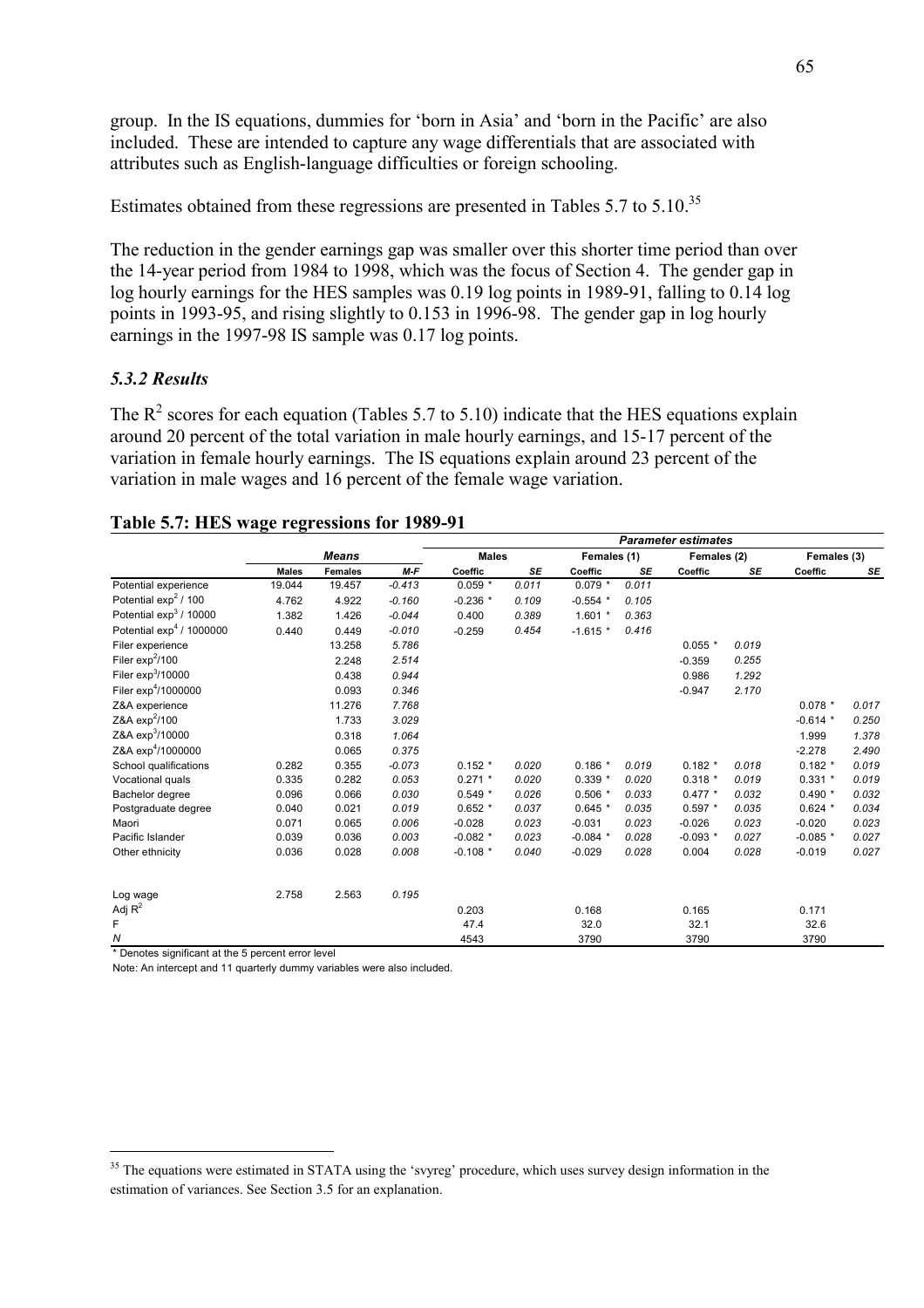|                                    |              |                |          | <b>Parameter estimates</b> |       |             |       |             |           |             |       |  |  |
|------------------------------------|--------------|----------------|----------|----------------------------|-------|-------------|-------|-------------|-----------|-------------|-------|--|--|
|                                    | <b>Means</b> |                |          | <b>Males</b>               |       | Females (1) |       | Females (2) |           | Females (3) |       |  |  |
|                                    | <b>Males</b> | <b>Females</b> | $M-F$    | Coeffic                    | SE    | Coeffic     | SE    | Coeffic     | <b>SE</b> | Coeffic     | SE    |  |  |
| Potential experience               | 19.252       | 19.516         | $-0.264$ | $0.073*$                   | 0.012 | $0.106*$    | 0.011 |             |           |             |       |  |  |
| Potential $\exp^2/100$             | 4.808        | 5.009          | $-0.201$ | $-0.328$ *                 | 0.109 | $-0.745$ *  | 0.102 |             |           |             |       |  |  |
| Potential exp <sup>3</sup> / 10000 | 1.384        | 1.471          | $-0.088$ | 0.682                      | 0.378 | $2.144*$    | 0.355 |             |           |             |       |  |  |
| Potential $\exp^4$ / 1000000       | 0.435        | 0.468          | $-0.033$ | $-0.568$                   | 0.437 | $-2.135$ *  | 0.407 |             |           |             |       |  |  |
| Filer experience                   |              | 13.475         | 5.777    |                            |       |             |       | $0.092*$    | 0.019     |             |       |  |  |
| Filer $exp2/100$                   |              | 2.338          | 2.471    |                            |       |             |       | $-0.694$ *  | 0.254     |             |       |  |  |
| Filer $exp3/10000$                 |              | 0.465          | 0.918    |                            |       |             |       | 2.214       | 1.285     |             |       |  |  |
| Filer exp <sup>4</sup> /1000000    |              | 0.101          | 0.334    |                            |       |             |       | $-2.498$    | 2.166     |             |       |  |  |
| Z&A experience                     |              | 11.677         | 7.576    |                            |       |             |       |             |           | $0.122 *$   | 0.018 |  |  |
| Z&A exp <sup>2</sup> /100          |              | 1.868          | 2.940    |                            |       |             |       |             |           | $-1.144*$   | 0.267 |  |  |
| Z&A exp <sup>3</sup> /10000        |              | 0.353          | 1.030    |                            |       |             |       |             |           | 4.559 *     | 1.466 |  |  |
| Z&A exp <sup>4</sup> /1000000      |              | 0.074          | 0.361    |                            |       |             |       |             |           | $-6.519*$   | 2.646 |  |  |
| School qualifications              | 0.277        | 0.361          | $-0.084$ | $0.175*$                   | 0.021 | $0.169*$    | 0.020 | $0.162*$    | 0.019     | $0.164*$    | 0.019 |  |  |
| Vocational quals                   | 0.344        | 0.261          | 0.083    | $0.248*$                   | 0.020 | $0.280*$    | 0.022 | $0.244*$    | 0.021     | $0.265*$    | 0.022 |  |  |
| Bachelor degree                    | 0.115        | 0.099          | 0.015    | $0.521$ *                  | 0.027 | $0.474*$    | 0.029 | $0.436*$    | 0.028     | $0.458*$    | 0.029 |  |  |
| Postgraduate degree                | 0.042        | 0.036          | 0.006    | $0.695*$                   | 0.037 | $0.582*$    | 0.044 | $0.531 *$   | 0.044     | $0.556*$    | 0.043 |  |  |
| Maori                              | 0.078        | 0.087          | $-0.008$ | $-0.043$ *                 | 0.020 | $-0.061$ *  | 0.023 | $-0.043$    | 0.023     | $-0.034$    | 0.023 |  |  |
| Pacific Islander                   | 0.037        | 0.034          | 0.003    | $-0.184$ *                 | 0.033 | $-0.068$ *  | 0.025 | $-0.077$ *  | 0.024     | $-0.068$ *  | 0.024 |  |  |
| Other ethnicity                    | 0.039        | 0.035          | 0.004    | $-0.152$ *                 | 0.041 | $-0.080$ *  | 0.038 | $-0.049$    | 0.038     | $-0.072$    | 0.038 |  |  |
| Log wage                           | 2.691        | 2.547          | 0.144    |                            |       |             |       |             |           |             |       |  |  |
| Adj $R^2$                          |              |                |          | 0.209                      |       | 0.149       |       | 0.143       |           | 0.153       |       |  |  |
| F                                  |              |                |          | 45.6                       |       | 26.5        |       | 25.0        |           | 26.1        |       |  |  |
| Ν                                  |              |                |          | 4813                       |       | 4430        |       | 4430        |           | 4430        |       |  |  |

# **Table 5.8: HES wage regressions for 1993-95**

\* Denotes significant at the 5 percent error level

Note: An intercept and 11 quarterly dummy variables were also included.

#### **Table 5.9: HES wage regressions for 1996-98**

|                                    |              |                |          | <b>Parameter estimates</b> |           |             |           |             |       |             |       |  |
|------------------------------------|--------------|----------------|----------|----------------------------|-----------|-------------|-----------|-------------|-------|-------------|-------|--|
|                                    | <b>Means</b> |                |          | <b>Males</b>               |           | Females (1) |           | Females (2) |       | Females (3) |       |  |
|                                    | <b>Males</b> | <b>Females</b> | $M-F$    | Coeffic                    | <b>SE</b> | Coeffic     | <b>SE</b> | Coeffic     | SE    | Coeffic     | SE    |  |
| Potential experience               | 20.115       | 20.464         | $-0.349$ | $0.062$ *                  | 0.012     | $0.091$ *   | 0.011     |             |       |             |       |  |
| Potential $\exp^2/100$             | 5.191        | 5.401          | $-0.210$ | $-0.223$                   | 0.112     | $-0.575$ *  | 0.106     |             |       |             |       |  |
| Potential exp <sup>3</sup> / 10000 | 1.529        | 1.613          | $-0.084$ | 0.329                      | 0.398     | $1.512*$    | 0.383     |             |       |             |       |  |
| Potential $\exp^4$ / 1000000       | 0.489        | 0.519          | $-0.030$ | $-0.169$                   | 0.468     | $-1.429$ *  | 0.454     |             |       |             |       |  |
| Filer experience                   |              | 14.203         | 5.912    |                            |           |             |           | $0.090*$    | 0.021 |             |       |  |
| Filer $exp2/100$                   |              | 2.547          | 2.644    |                            |           |             |           | $-0.588*$   | 0.280 |             |       |  |
| Filer $exp^3/10000$                |              | 0.517          | 1.012    |                            |           |             |           | 1.679       | 1.422 |             |       |  |
| Filer exp <sup>4</sup> /1000000    |              | 0.113          | 0.375    |                            |           |             |           | $-1.911$    | 2.400 |             |       |  |
| Z&A experience                     |              | 12.453         | 7.661    |                            |           |             |           |             |       | $0.137 *$   | 0.018 |  |
| Z&A exp <sup>2</sup> /100          |              | 2.090          | 3.101    |                            |           |             |           |             |       | $-1.278$ *  | 0.278 |  |
| Z&A exp <sup>3</sup> /10000        |              | 0.408          | 1.121    |                            |           |             |           |             |       | $5.116*$    | 1.574 |  |
| Z&A exp <sup>4</sup> /1000000      |              | 0.087          | 0.402    |                            |           |             |           |             |       | $-7.544$ *  | 2.917 |  |
| School qualifications              | 0.278        | 0.360          | $-0.081$ | $0.213*$                   | 0.021     | $0.168*$    | 0.022     | $0.169*$    | 0.021 | $0.173*$    | 0.020 |  |
| Vocational quals                   | 0.327        | 0.274          | 0.052    | $0.263*$                   | 0.020     | $0.303*$    | 0.025     | $0.282*$    | 0.023 | $0.305*$    | 0.022 |  |
| Bachelor degree                    | 0.134        | 0.118          | 0.015    | $0.496*$                   | 0.028     | $0.443*$    | 0.030     | $0.417 *$   | 0.028 | $0.441 *$   | 0.028 |  |
| Postgraduate degree                | 0.057        | 0.039          | 0.018    | $0.646*$                   | 0.037     | $0.609*$    | 0.037     | $0.565*$    | 0.036 | $0.601 *$   | 0.036 |  |
| Maori                              | 0.085        | 0.084          | 0.001    | $-0.061$ *                 | 0.022     | $-0.113*$   | 0.027     | $-0.096$ *  | 0.027 | $-0.090$ *  | 0.027 |  |
| Pacific Islander                   | 0.036        | 0.033          | 0.003    | $-0.080$ *                 | 0.026     | $-0.087$ *  | 0.026     | $-0.100*$   | 0.026 | $-0.083$ *  | 0.026 |  |
| Other ethnicity                    | 0.051        | 0.044          | 0.007    | $-0.142$ *                 | 0.031     | $-0.159$ *  | 0.034     | $-0.123$ *  | 0.034 | $-0.155$ *  | 0.034 |  |
| Log wage                           | 2.708        | 2.556          | 0.153    |                            |           |             |           |             |       |             |       |  |
| Adj $R^2$                          |              |                |          | 0.200                      |           | 0.160       |           | 0.159       |       | 0.166       |       |  |
| F                                  |              |                |          | 38.3                       |           | 35.4        |           | 40.0        |       | 40.5        |       |  |
| Ν                                  |              |                |          | 4095                       |           | 3844        |           | 3844        |       | 3844        |       |  |

\* Denotes significant at the 5 percent error level

Note: An intercept and 11 quarterly dummy variables were also included.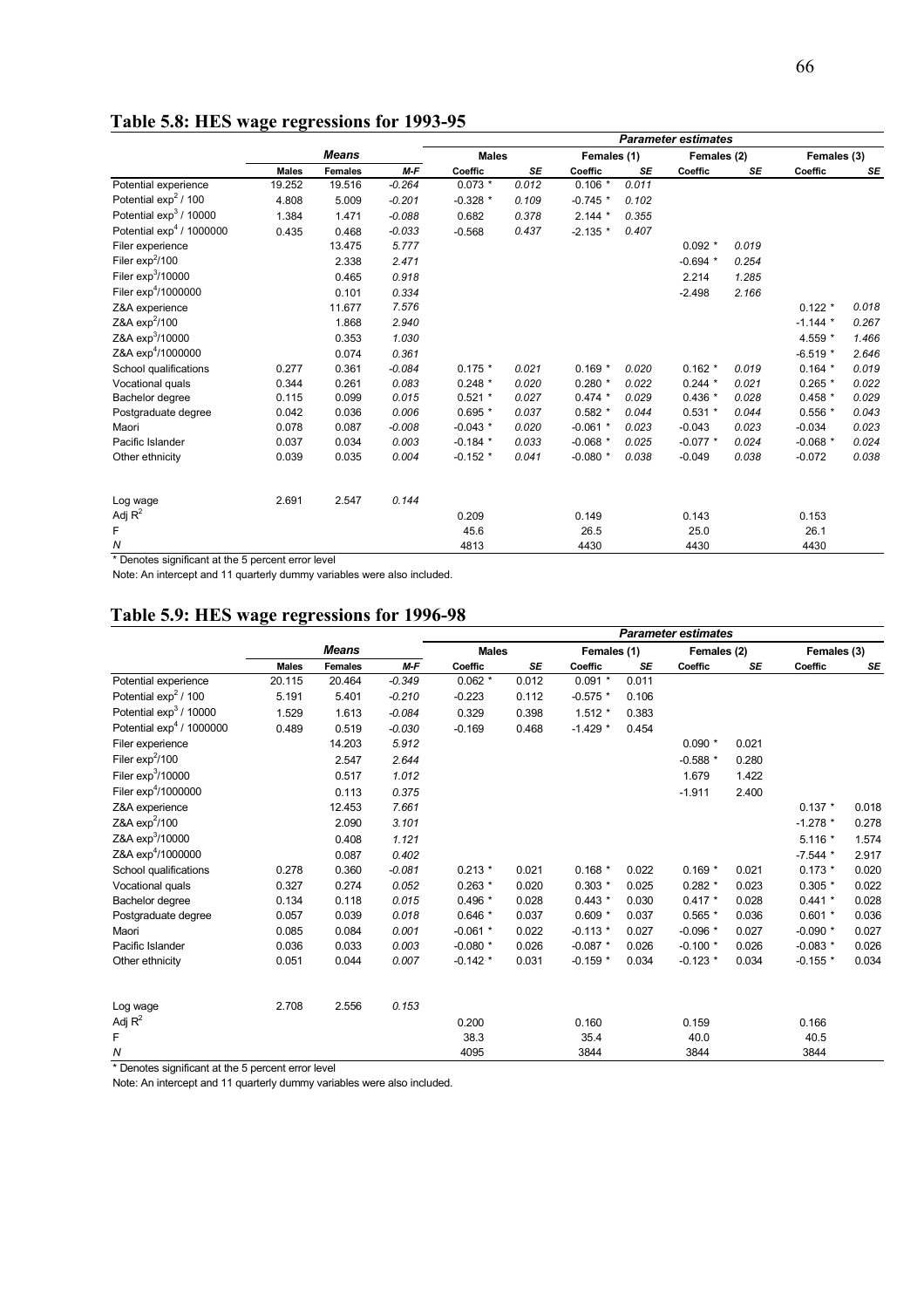|                                 |              |                |          | <b>Parameter estimates</b> |       |             |       |             |       |             |       |  |
|---------------------------------|--------------|----------------|----------|----------------------------|-------|-------------|-------|-------------|-------|-------------|-------|--|
|                                 |              | <b>Means</b>   |          | <b>Males</b>               |       | Females (1) |       | Females (2) |       | Females (3) |       |  |
|                                 | <b>Males</b> | <b>Females</b> | $M-F$    | Coeffic                    | SE    | Coeffic     | SE    | Coeffic     | SE    | Coeffic     | SE    |  |
| Potential experience            | 18.747       | 19.595         | $-0.848$ | $0.062$ *                  | 0.008 | $0.076*$    | 0.008 |             |       |             |       |  |
| Potential $\exp^2/100$          | 4.686        | 5.082          | $-0.396$ | $-0.224$ *                 | 0.077 | $-0.470$ *  | 0.071 |             |       |             |       |  |
| Potential $\exp^3/10000$        | 1.356        | 1.500          | $-0.144$ | 0.337                      | 0.270 | $1.220$ *   | 0.247 |             |       |             |       |  |
| Potential $\exp^4$ / 1000000    | 0.428        | 0.478          | $-0.049$ | $-0.194$                   | 0.316 | $-1.129$ *  | 0.288 |             |       |             |       |  |
| Filer experience                |              | 14.094         | 4.654    |                            |       |             |       | $0.047 *$   | 0.011 |             |       |  |
| Filer $exp2/100$                |              | 2.533          | 2.153    |                            |       |             |       | $-0.046$    | 0.147 |             |       |  |
| Filer $exp3/10000$              |              | 0.518          | 0.838    |                            |       |             |       | $-1.023$    | 0.730 |             |       |  |
| Filer exp <sup>4</sup> /1000000 |              | 0.115          | 0.314    |                            |       |             |       | $2.768*$    | 1.214 |             |       |  |
| Z&A experience                  |              | 11.312         | 7.435    |                            |       |             |       |             |       | $0.086*$    | 0.011 |  |
| Z&A exp <sup>2</sup> /100       |              | 1.831          | 2.855    |                            |       |             |       |             |       | $-0.667$ *  | 0.157 |  |
| Z&A exp <sup>3</sup> /10000     |              | 0.353          | 1.003    |                            |       |             |       |             |       | 1.988 *     | 0.863 |  |
| Z&A exp <sup>4</sup> /1000000   |              | 0.075          | 0.353    |                            |       |             |       |             |       | $-1.914$    | 1.549 |  |
| School qualifications           | 0.209        | 0.269          | $-0.060$ | $0.186*$                   | 0.015 | $0.171$ *   | 0.013 | $0.167 *$   | 0.012 | $0.161*$    | 0.012 |  |
| Vocational quals                | 0.448        | 0.411          | 0.037    | $0.267$ *                  | 0.013 | $0.261$ *   | 0.014 | $0.238*$    | 0.013 | $0.238*$    | 0.014 |  |
| Bachelor degree                 | 0.098        | 0.097          | 0.001    | $0.542*$                   | 0.022 | $0.485*$    | 0.021 | $0.467 *$   | 0.020 | $0.445*$    | 0.020 |  |
| Postgraduate degree             | 0.047        | 0.034          | 0.013    | $0.624$ *                  | 0.029 | $0.616*$    | 0.035 | $0.574$ *   | 0.033 | $0.577*$    | 0.034 |  |
| Maori                           | 0.095        | 0.084          | 0.011    | $-0.074$ *                 | 0.014 | $-0.084$ *  | 0.015 | $-0.068$ *  | 0.015 | $-0.058$ *  | 0.015 |  |
| Pacific Islander                | 0.044        | 0.045          | $-0.002$ | $-0.134$ *                 | 0.025 | $-0.074$    | 0.038 | $-0.096$ *  | 0.038 | $-0.070$    | 0.038 |  |
| Other ethnicity                 | 0.047        | 0.044          | 0.003    | $-0.059$                   | 0.036 | $-0.028$    | 0.033 | 0.006       | 0.032 | 0.014       | 0.034 |  |
| Born in Pacific Islands         | 0.035        | 0.036          | $-0.001$ | $-0.056$                   | 0.029 | $-0.046$    | 0.041 | $-0.038$    | 0.040 | $-0.047$    | 0.041 |  |
| Born in Asia                    | 0.019        | 0.020          | $-0.001$ | $-0.154$ *                 | 0.052 | $-0.151$ *  | 0.050 | $-0.150$ *  | 0.050 | $-0.158$ *  | 0.049 |  |
| Log wage                        | 2.724        | 2.552          | 0.171    |                            |       |             |       |             |       |             |       |  |
| Adj $R^2$                       |              |                |          | 0.231                      |       | 0.160       |       | 0.168       |       | 0.163       |       |  |
| F                               |              |                |          | 165.6                      |       | 91.3        |       | 100.8       |       | 94.7        |       |  |
| Ν                               |              |                |          | 11,362                     |       | 11,235      |       | 11,235      |       | 11,235      |       |  |

### **Table 5.10: IS wage regressions for 1997-98**

\* Denotes significant at the 5 percent error level

Note: An intercept and a dummy variable for June 1997 were also included.

### *Differences in means*

We begin by discussing the male–female gaps in mean characteristics. These are shown in the first three columns of each table. The difference between male and female workers in years of potential experience was around  $-0.5$  years on average. When the Filer estimates of women's experience were used, the male–female experience gap was approximately 5.8 years in each of the HES samples, and 4.7 years in the IS sample. When the Zabalza and Arrufat estimates of women's experience were substituted, the gender gap in experience was about 7.8 years in the HES samples and 7.4 years in the IS samples. As noted previously, the gender experience gap, as measured by these three alternative sets of experience imputations, is stable over time. That is more likely to be a consequence of shortcomings in the imputation methods than a reflection of the true trends in the gender experience gap.

The sample means for education show a higher level of school-level qualifications among women than men, and a lower level of post-school qualifications. Women gained bachelor degrees more rapidly than men over the decade, however, causing the gender differential in the proportion of degree holders to decline.

The gender differences in the proportions of ethnic minorities and people born overseas were relatively small. In most of the samples, women were a little less likely than men to be in the non-Päkeha groups, suggesting that the ethnic distributions may have given women a small advantage in relative earnings.

### *Parameters*

The coefficients that are shown in the right-hand columns of Tables 5.7 to 5.10 can be interpreted as estimates of the average wage premium (or deficit) that is paid for each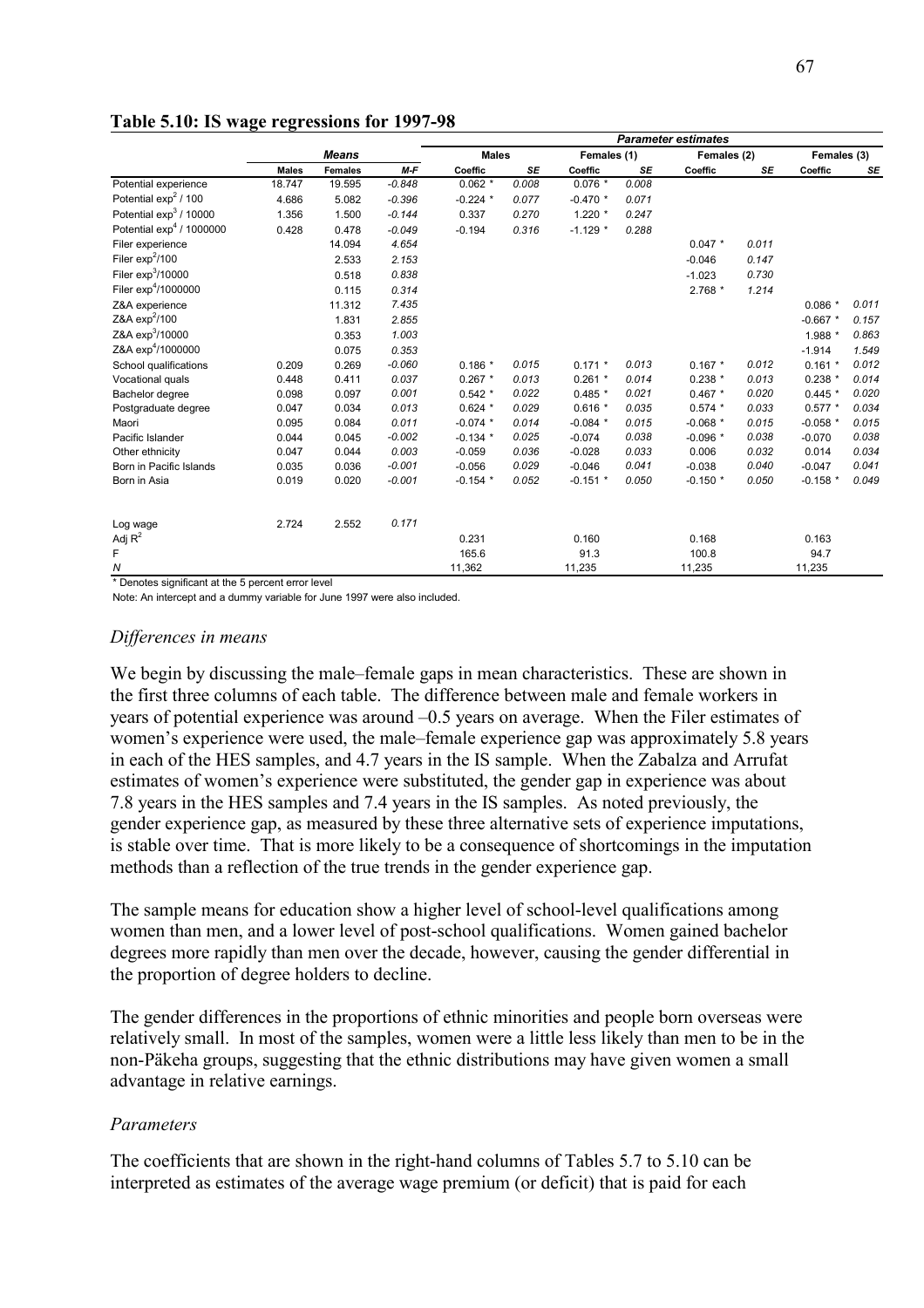attribute. For example, the entry for 'school qualifications' in the  $4<sup>th</sup>$  column of Table 5.7 indicates that in 1989-91, the predicted earnings of male employees with school qualifications were 0.152 log points, or about 16.4 percent, above those of male employees who lacked any educational qualifications (controlling for differences in experience and ethnicity between these two groups).

Estimates of male and female returns to experience differ across the alternative measures of experience. To make the interpretation of these coefficients easier, we present graphs of the experience-earnings profiles that are implied by the regression coefficients. The lines plotted on these graphs represent the predicted log hourly earnings of men and women with different levels of experience.<sup>36</sup> The slope of the line represents the predicted increase in log earnings that is associated with each additional year of experience (controlling for the effects of education, ethnic status, and country of birth).

Figures 5.2 and 5.3 plot experience-earnings profiles estimated using the potential years of experience measure. For males, the predicted earnings function rises gradually with age and flattens out at about 25 years of experience (corresponding to an average age of about 42). The relative earnings of younger men, who have fewer years of potential experience, appear to have shifted downwards a little since 1989-91, as shown by the downward shift of the left end of the plotted lines. For females, the predicted earnings function increases more steeply at the lowest levels of potential experience, but it reaches a flatter and lower peak that that of males. The female earnings function appears to have two peaks in fact  $-$  the first at about 15 years, and the second at about 38 years. The average ages of the women at these experience levels are 32 and 54 years respectively. However, the twin peaks pattern was not so pronounced in 1996-98 as in 1989-91. It may be disappearing over time as women's participation in employment becomes more continuous over their lifetimes.



**Figure 5.2: Experience-earnings profiles for males** 

<sup>&</sup>lt;sup>36</sup> The other components of earnings were evaluated at their mean levels in the construction of these graphs.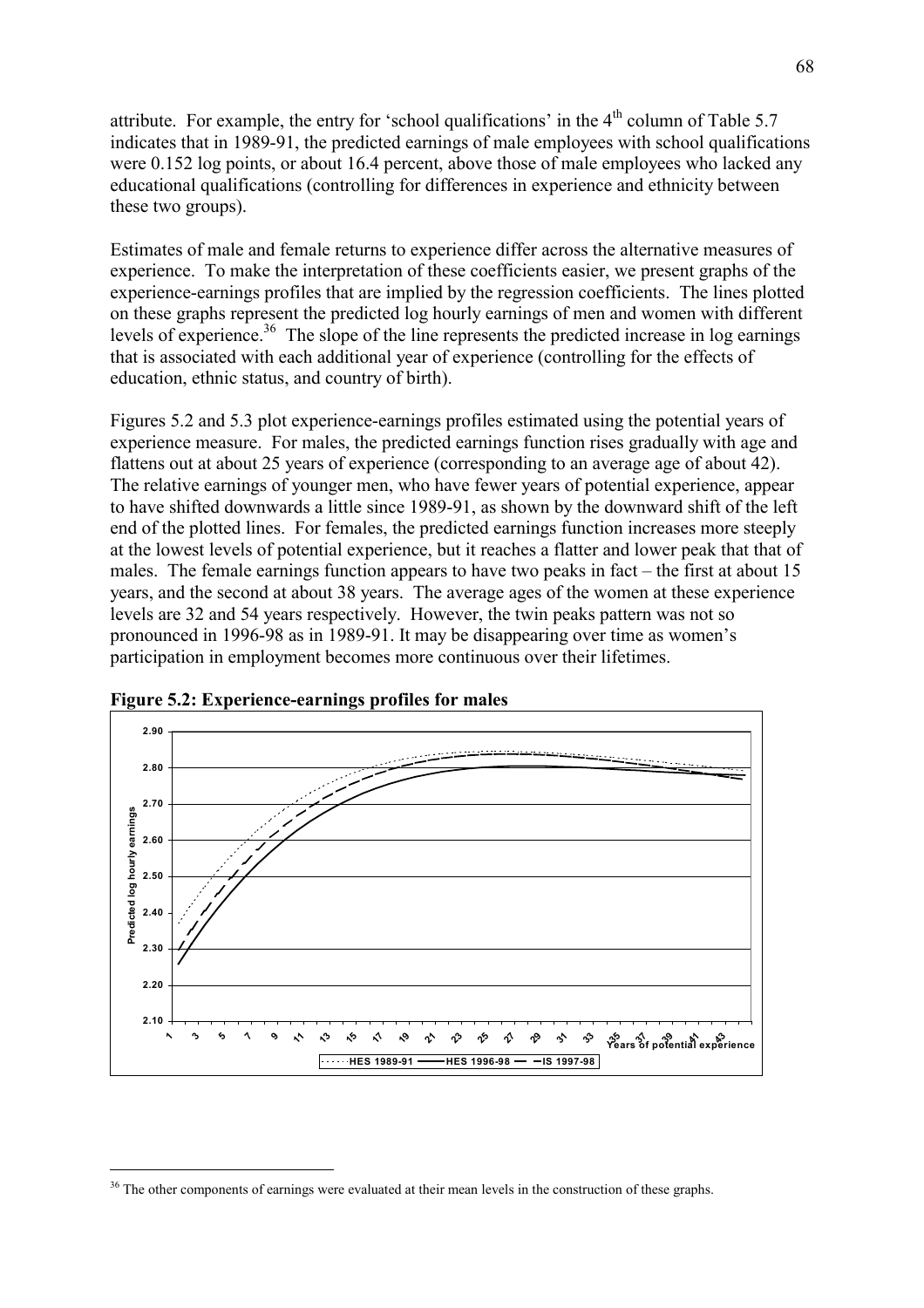

**Figure 5.3: Experience-earnings profiles for females, using potential experience** 



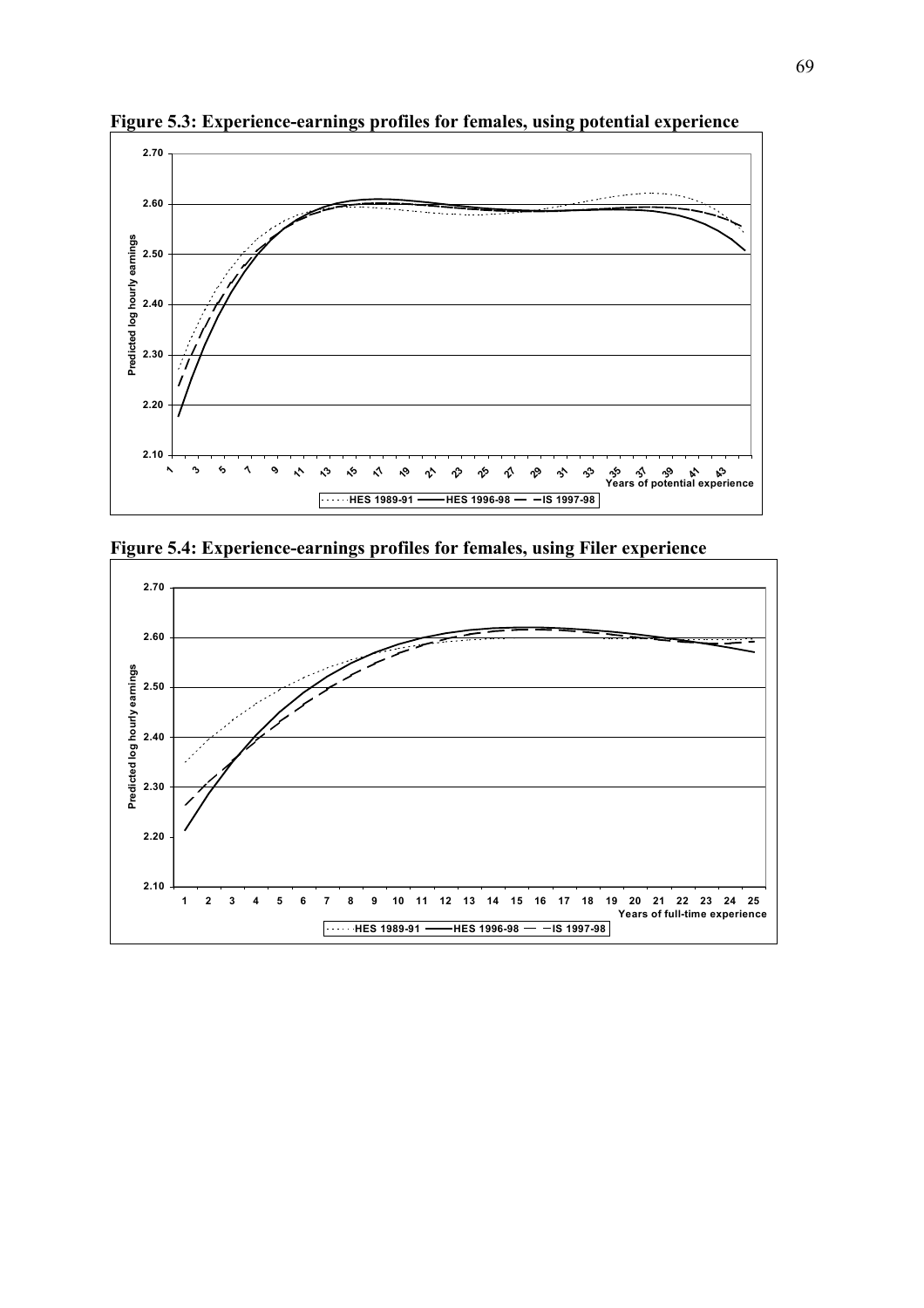

**Figure 5.5: Experience-earnings profiles for females, using Zabalza and Arrufat experience** 

Figures 5.4 and 5.5 plot the predicted earnings of women with various levels of experience using the Filer and the Zabalza and Arrufat experience measures. Here, the shape of the 'returns to experience' function is more similar to that of men, with a more clearly defined single peak. Comparison of the lines plotted for 1989-91 and 1996-98 suggests that the relative earnings of young women (represented by the left-hand end of the lines) have fallen, causing the slope of the experience-earnings function to become steeper.



**Figure 5.6: Predicted experience-earnings profiles, HES 1996-98** 

The alternative measures of experience are plotted together in Figure 5.6, using the estimates for men and women in the 1996-98 HES sample. This graph illustrates the influence that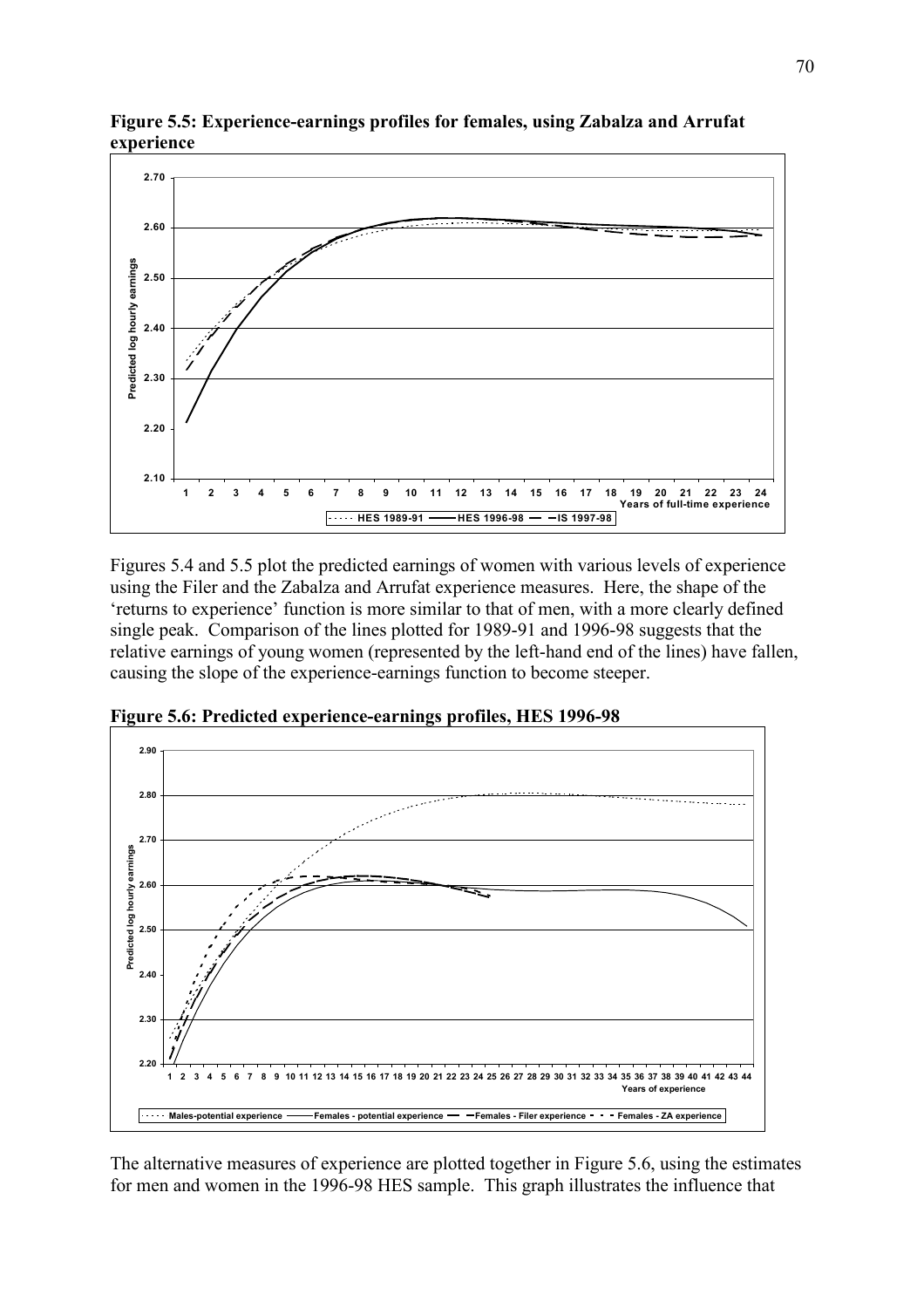alternative measures of experience have on estimates of the wage returns to experience, particularly over the 1-10 years range of experience. The Zabalza and Arrufat imputations credit women in the sample with the lowest number of years of experience, on average. As a consequence, the return estimated per year of experience for women with 1-10 years of experience is higher than that of the alternative two measures. The potential experience measure, in contrast, which assigns the highest values of experience to women over the first decade or two of their working life, yields the lowest estimates of the wage 'return' per year of experience.

Statistical tests carried out for each of the different pooled samples and specifications indicate that the differences between the male and the female coefficients for experience were statistically significant.

Educational qualifications are strongly and significantly related to hourly earnings for both males and females. In 1989-91, for example, the males in the HES sample who held a postgraduate degree had average predicted hourly earnings that were 0.652 log points, or 92 percent, above those of men with no formal qualifications at all. For women in 1989-91, the predicted earnings premium for a post-graduate degree (relative to no qualifications) was about 90 percent in the first model (using the potential experience variable), about 82 percent in the second model (using the Filer experience variable), and about 86 percent in the third model (using the Zabalza and Arrufat experience variable).

Although there are differences in the male and female coefficients for school qualifications, the direction of the differences is not consistent across the different samples and specifications. At the higher end of the educational spectrum, however, the estimated returns to bachelor and post-graduate degrees are consistently higher for males than for females, across all years and samples. In the IS in 1997-98, for example, the earnings premium associated with a bachelors degree was 0.542 log points, or about 72 percent, for males. It ranged from 56 percent to 62 percent across the three different specifications for females.

The effects of vocational qualifications on male and female earnings present a slightly more complicated picture. In the HES regressions, the estimated wage premium for vocational qualifications is consistently higher in the *female* regressions than in the male. In the IS regressions, in contrast, the returns to vocational qualifications do not differ significantly by gender. As noted earlier, the IS records a much larger number of post-school qualifications below degree level than does the HES. Within this larger 'pool' of certificate and diploma qualifications, the average returns estimated for each gender appear to be more equal.

These gender differences in estimated wage returns to vocational and bachelor degree qualifications have more than one possible interpretation. They could be due to differences in the quality or mix of qualifications that are held by men and women, within each broad grouping. Trades qualifications are more prevalent among men, and teaching and nursing diplomas are more prevalent among women, and this difference in type could help to explain the higher return to vocational qualifications that was estimated for women in the HES regressions. Differences in subject type could also help to explain the higher wage premium for bachelor degrees that was estimated for males, given that men are more likely to hold degrees in engineering, law and business, and less likely to hold arts degrees. Alternatively, the male–female coefficient differences could be a consequence of unequal treatment of men and women in the labour market.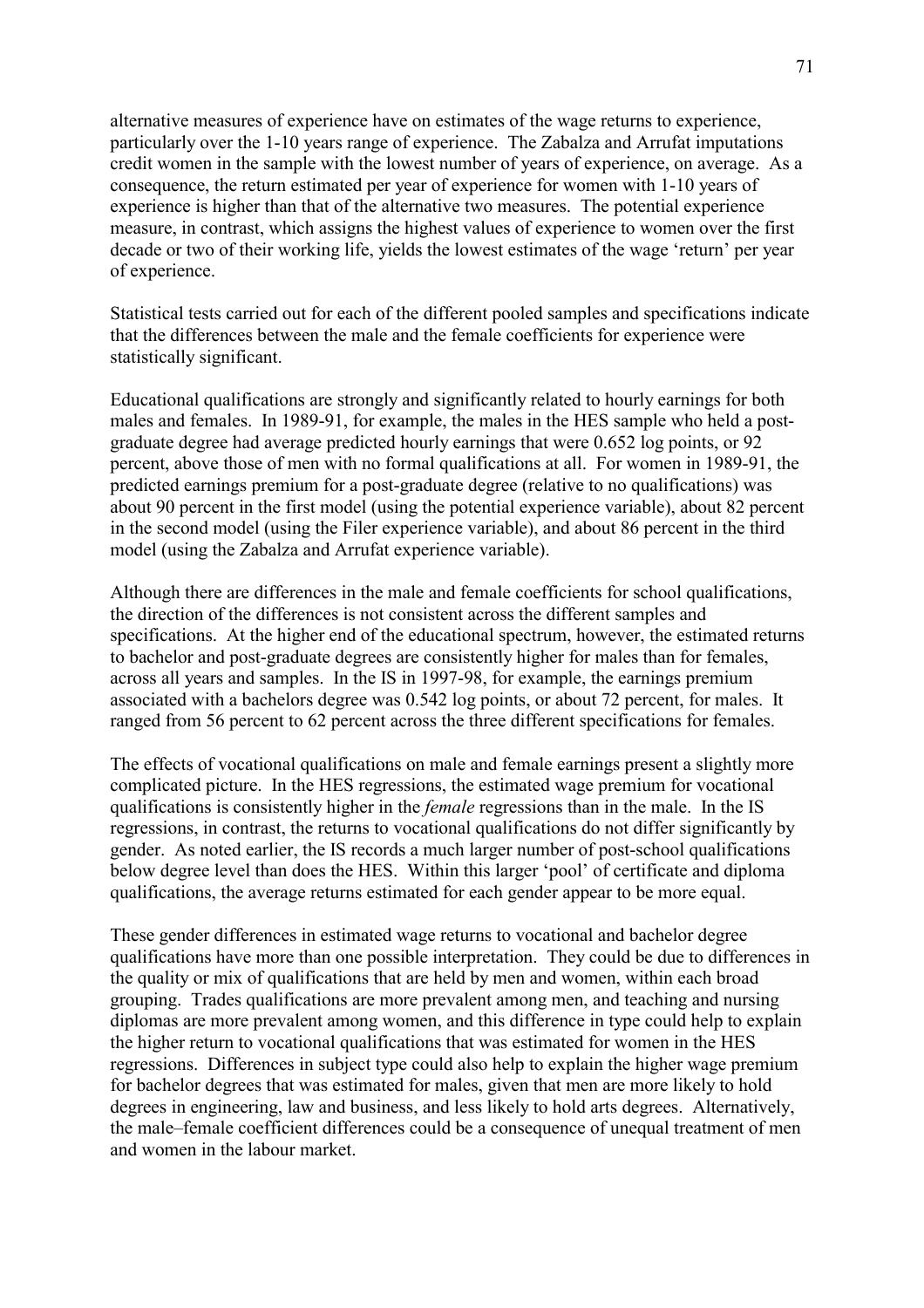Considering all educational qualifications as a group, statistical tests carried out for each of the different samples and specifications indicated that the male and female returns to educational qualifications were significantly different from each other. Not all of the test scores were *substantially* above the significance thresholds, however. Differences in returns to vocational qualifications and bachelor degrees made the largest contributions to the significant F-scores in the HES sample tests, while in the IS sample tests, differences in returns to bachelor degrees were the main factor raising the F-scores.

Drawing together these findings on educational coefficients, some general points can be made. Firstly, there is a suggestion in the results that male workers gain higher wage returns from university qualifications than do females. This is consistent with the notion of unequal treatment of men and women in the labour market, but it could also be due simply to gender differences in type of degree held, with males holding a higher proportion of degrees in subjects that are highly rewarded in the labour market. There is no clear evidence that men and women are differentially rewarded for lower levels of qualifications. Secondly, estimates of the returns to educational qualifications are influenced by the choice of a measure of experience. Comparisons across the female wage equations demonstrate this point. In the second and third models, which incorporate more 'realistic' measures of women's actual work experience, a greater portion of the variation in earnings across women is attributed to experience, and the coefficients on educational qualifications are smaller. A basic message one can take from this is that measuring experience correctly does matter for inferences about educational returns.

The ethnic coefficients in Tables 5.7 to 5.10 provide estimates of the independent effect of ethnicity on earnings, controlling for ethnic differences in experience and education. These coefficients indicate that Mäori, Pacific Island peoples, and people of other ethnic minority groups, tend to earn less than Pakeha in all samples and specifications. The coefficients for Mäori in the HES in 1989-91 were quite small and are not statistically significant. By 1996-98, however, a statistically significant wage penalty for 'Mäori' was identifiable. The coefficients for Pacific Island peoples and people of 'other' ethnic groups are relatively larger than those for Mäori, and they are statistically significant in all HES samples. Statistically significant wage penalties for Mäori and Pacific Island peoples were also estimated in the IS regressions.

In the IS regressions, two additional indicator variables were added to distinguish the effects of overseas birth from the effects of ethnicity. Those variables identify people who were born in the Pacific Islands and those who were born in Asia. The full effects of ethnicity and country of birth for foreign-born Asians and Pacific Islanders are now obtained by summing the ethnicity and overseas-birth coefficients.<sup>37</sup> The coefficients obtained, shown in Table 5.10, reveal relatively larger wage penalties for Pacific Islanders who were born in the Pacific (who represent 3.5 percent of the sample), and Asian-born immigrants (who make up 2 percent of the sample). For example, the mean earnings of Pacific-born males are estimated to be 17 percent lower than the mean earnings of Päkeha (after adjusting for educational and experience differences). The mean earnings of Asian-born men are estimated to be around 19 percent lower than those of Päkeha men, and 9 percent lower than those of Asian men who were not born in Asia. Not all of the ethnic and immigrant wage effects estimated in Table 5.10 are statistically significant, and given the small sample sizes they are likely to be imprecisely estimated.

<sup>&</sup>lt;sup>37</sup> This is not strictly accurate for foreign-born Asians, as the 'other' ethnicity group includes some non-Asian people.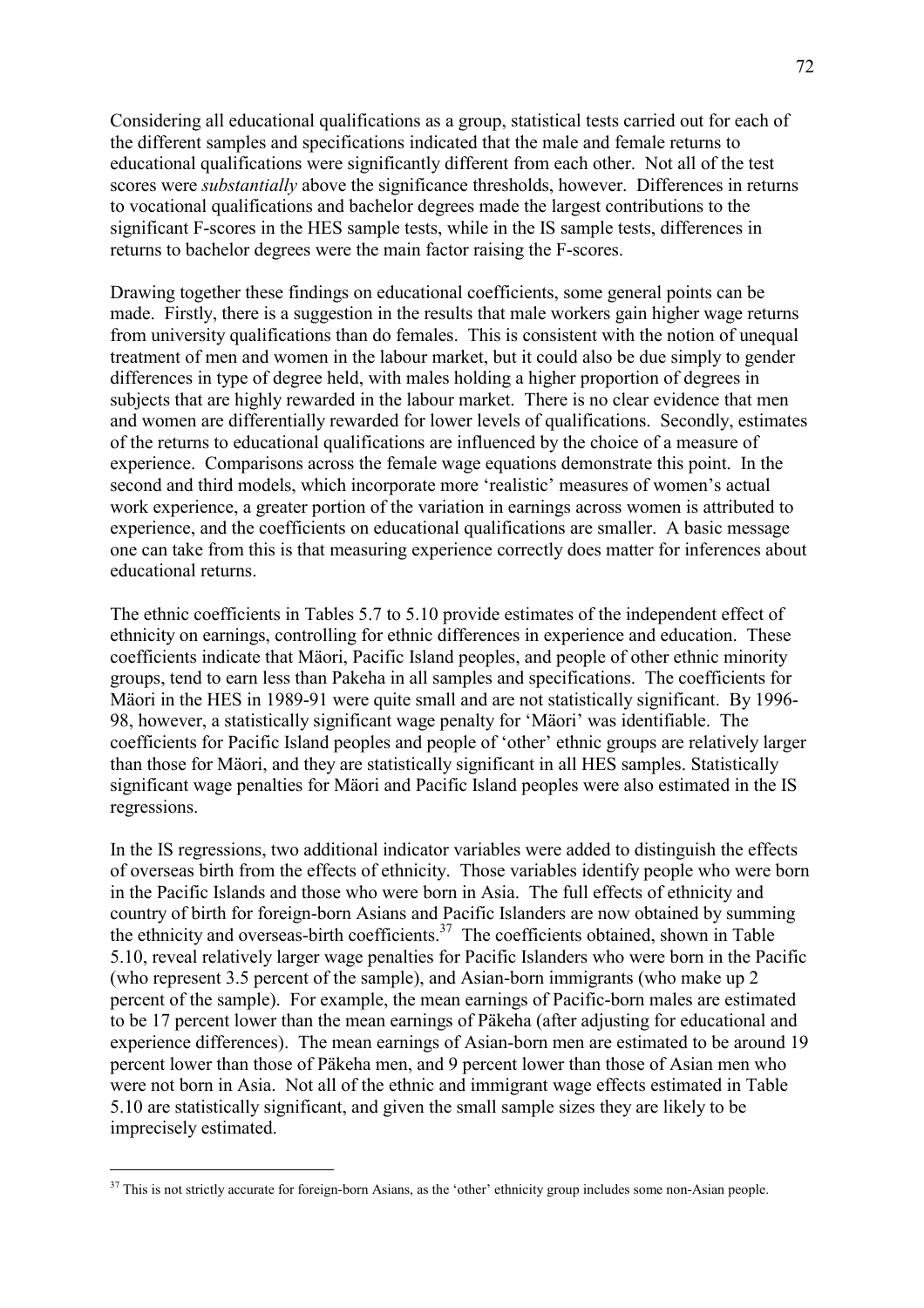These ethnic differences in earnings are of little consequence for explanations of gender earnings inequality, however, because the male–female differences in ethnic returns tend to be very small. Statistical tests comparing the male with the female ethnic and country-of-birth coefficients (as a group) failed to show statistically significant differences in any of the samples or specifications.

### *5.3.3 Decomposition of the sources of the gender earnings gap*

The Oaxaca-Blinder method of decomposing the male-female log earnings gap between the portion due to gender differences in measured attributes, and differences in returns to those attributes, was described in Section 3. In this study decompositions were undertaken using two different weighting schemes. Results of the first set of decompositions, shown in Table 5.11, weight the gap in productive attributes with the coefficients from the male wage regression. The second set of decomposition results, shown in Table 5.12, weight the gap in characteristics with 'average' coefficients. These are obtained from a pooled regression incorporating both males and females.

Both tables provide estimates of the log hourly earnings differential (expressed in log points) that is attributable to gender differences in experience; qualifications; and the ethnic/immigrant mix, in each sample and year. We focus firstly on Table 5.11. It can be seen that the choice of an experience measure has a large impact on the portion of the gender earnings gap that is attributed to male–female differences in these two proxies for skill. When women's experience is measured using the potential experience variable, experience makes a negligible contribution (reflecting the fact that the mean value of potential experience for women is close to the mean value for men). If women's experience is measured using the Filer imputed values (Model 2), the decompositions attribute around 0.03 to 0.05 log points of the total gender earnings gap (or about 15-25 percent) to the gender gap in experience. Using the Zabalza and Arrufat values of experience for women (Model 3), the decompositions show that the experience gap accounts for between 0.07 and 0.09 log points of the gap (or about 35- 45 percent). $38$ 

The log earnings gap that is attributable to gender differences in qualifications was around 0.03 log points in 1989-91, falling to around 0.015 in the 1996-98 HES and just 0.007 log points in the 1997-98 IS. These estimates indicate that gender differences in mean levels of educational qualifications were making a positive contribution to the total gender earnings gap, but the size of that contribution was relatively minor, and declined in importance as the gender gap in educational attainment became smaller. The log earnings gap that is attributable to the ethnic and immigrant mix is very small and has a negative rather than a positive sign  $-\omega$  which is probably due to the fact that slightly fewer female than male employees belonged to these ethnic minority groups.

 $\overline{a}$ 

<sup>&</sup>lt;sup>38</sup> These estimated experience effects are only very marginally influenced by the decision to model earnings as a quartic function of experience, rather than a quadratric function.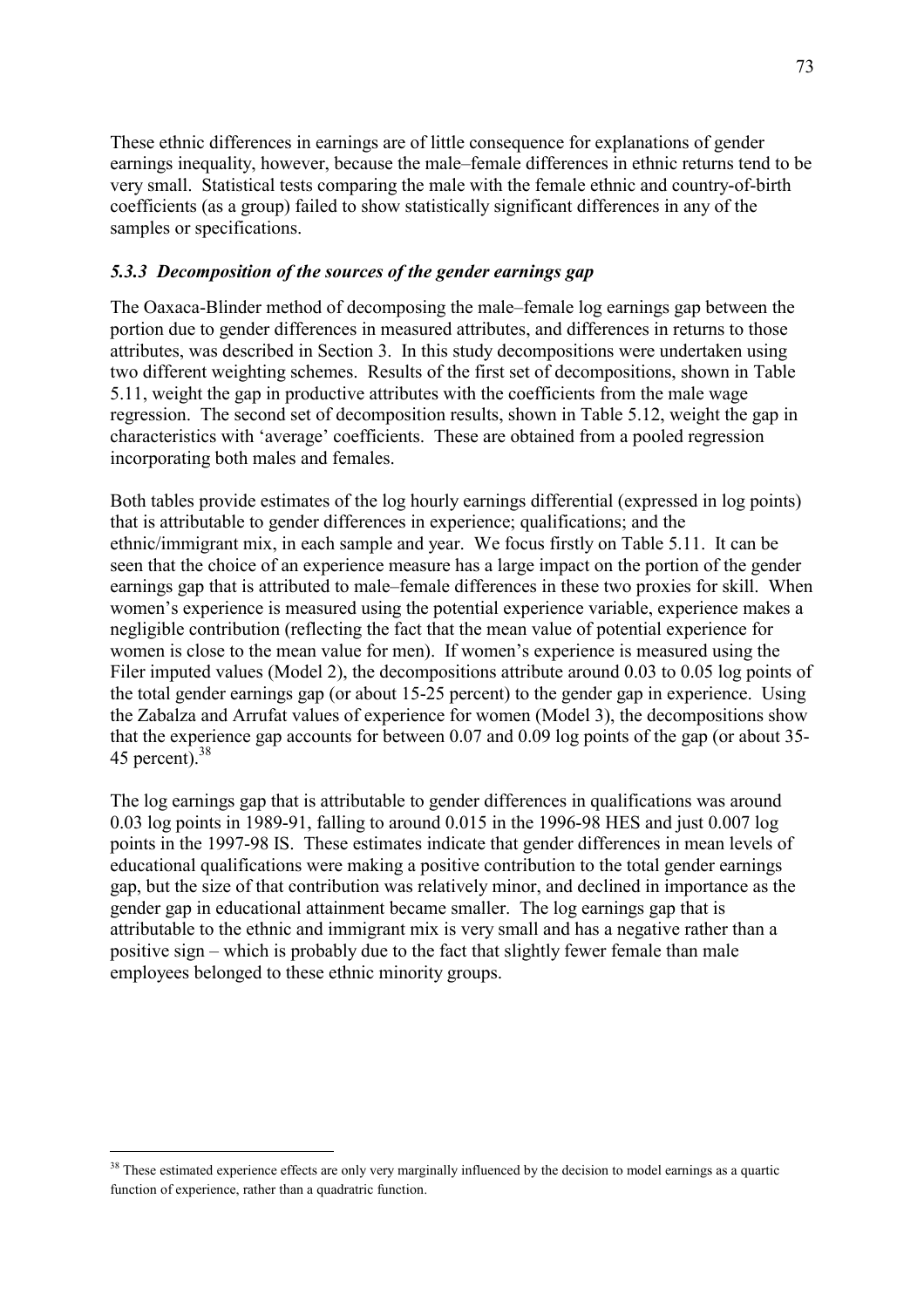| ирте отдат миницит у од ниници сиртан иссопирозношу                                                                                   |                                                     | <b>HES</b> |          | <b>IS</b> |
|---------------------------------------------------------------------------------------------------------------------------------------|-----------------------------------------------------|------------|----------|-----------|
|                                                                                                                                       | 1989-91                                             | 1993-95    | 1996-98  | 1997-98   |
| Total log hourly earnings gap                                                                                                         | 0.195                                               | 0.144      | 0.153    | 0.171     |
|                                                                                                                                       | M-F gap in characteristics weighted by male returns |            |          |           |
| Individual components                                                                                                                 |                                                     |            |          |           |
| Gap due to experience - potential                                                                                                     | $-0.002$                                            | 0.006      | 0.003    | $-0.003$  |
| Gap due to experience - Filer                                                                                                         | 0.037                                               | 0.047      | 0.046    | 0.027     |
| Gap due to experience - Zabalza & Arrufat                                                                                             | 0.074                                               | 0.085      | 0.084    | 0.090     |
| Gap due to qualifications*                                                                                                            | 0.032                                               | 0.018      | 0.015    | 0.007     |
| Gap due to ethnic/immigrant mix*                                                                                                      | $-0.001$                                            | $-0.001$   | $-0.001$ | $-0.001$  |
| Summary of the portion of the earnings gap due to differences in characteristics<br>Model using potential experience for both genders |                                                     |            |          |           |
| Total gap in characteristics (Xm-Xf)*bm                                                                                               | 0.029                                               | 0.023      | 0.017    | 0.004     |
| Parameter gap (bm-bf)*Xf                                                                                                              | 0.166                                               | 0.121      | 0.136    | 0.167     |
| Percent attributed to gap in characteristics                                                                                          | 14.9                                                | 16.0       | 11.1     | 2.3       |
| Model using Filer experience for women                                                                                                |                                                     |            |          |           |
| Total gap in characteristics (Xm-Xf)*bm                                                                                               | 0.068                                               | 0.065      | 0.061    | 0.034     |
| Parameter gap (bm-bf)*Xm                                                                                                              | 0.127                                               | 0.079      | 0.092    | 0.137     |
| Percent attributed to gap in characteristics                                                                                          | 34.9                                                | 44.8       | 39.6     | 19.7      |
| Model using Zabalza and Arrufat experience for women                                                                                  |                                                     |            |          |           |
| Total gap in characteristics (Xm-Xf)*bm                                                                                               | 0.105                                               | 0.102      | 0.098    | 0.097     |
| Parameter gap (bm-bf)*Xm                                                                                                              | 0.090                                               | 0.042      | 0.054    | 0.074     |
| Percent attributed to gap in characteristics                                                                                          | 53.7                                                | 71.1       | 64.4     | 56.5      |

### **Table 5.11: Summary of human capital decompositions – Part A**

\* The effects of the male-female gaps in qualifications and ethnic/immigrant composition are the same across the three experience specifications. This is because the m ale-fem ale differences in educational levels and ethnic/im m igrant com position do not change, and they are weighted by an unchanging set of coefficients,

derived from the m ale wage regression.

# Table 5.12: Summary of human capital decompositions - Part B

|                                                      | <b>HES</b>                                             |          |          | IS       |  |
|------------------------------------------------------|--------------------------------------------------------|----------|----------|----------|--|
|                                                      | 1989-91                                                | 1993-95  | 1996-98  | 1997-98  |  |
| Total log hourly earnings gap                        | 0.195                                                  | 0.144    | 0.153    | 0.171    |  |
|                                                      | M-F gap in characteristics weighted by average returns |          |          |          |  |
| Model using potential experience for both genders    |                                                        |          |          |          |  |
| Gap due to experience                                | 0.000                                                  | 0.006    | 0.005    | 0.000    |  |
| Gap due to qualifications                            | 0.034                                                  | 0.020    | 0.019    | 0.009    |  |
| Gap due to ethnic/immigrant mix                      | $-0.001$                                               | 0.000    | $-0.001$ | $-0.001$ |  |
| Total gap in characteristics $(X_m-X_f)^*b_{m+f}$    | 0.034                                                  | 0.026    | 0.022    | 0.008    |  |
| Parameter gap $(b_m-b_f)^*X_{m+f}$                   | 0.161                                                  | 0.118    | 0.130    | 0.163    |  |
| Percent attributed to gap in characteristics         | 17.4                                                   | 18.0     | 14.6     | 4.9      |  |
| Model using Filer experience for women               |                                                        |          |          |          |  |
| Gap due to experience                                | 0.046                                                  | 0.049    | 0.049    | 0.038    |  |
| Gap due to qualifications                            | 0.033                                                  | 0.018    | 0.017    | 0.008    |  |
| Gap due to ethnic/immigrant mix                      | $-0.001$                                               | $-0.001$ | $-0.001$ | 0.000    |  |
| Total gap in characteristics $(X_m-X_i)^*b_{m+i}$    | 0.078                                                  | 0.066    | 0.065    | 0.045    |  |
| Parameter gap $(b_m-b_f)^*X_{m+f}$                   | 0.117                                                  | 0.078    | 0.088    | 0.126    |  |
| Percent attributed to gap in characteristics         | 40.0                                                   | 46.0     | 42.6     | 26.4     |  |
| Model using Zabalza and Arrufat experience for women |                                                        |          |          |          |  |
| Gap due to experience                                | 0.073                                                  | 0.074    | 0.074    | 0.080    |  |
| Gap due to qualifications                            | 0.033                                                  | 0.019    | 0.018    | 0.008    |  |
| Gap due to ethnic/immigrant mix                      | $-0.001$                                               | $-0.001$ | $-0.001$ | 0.000    |  |
| Total gap in characteristics $(X_m-X_i)^*b_{m+i}$    | 0.105                                                  | 0.092    | 0.091    | 0.087    |  |
| Parameter gap $(b_m-b_f)^*X_{m+f}$                   | 0.090                                                  | 0.052    | 0.062    | 0.084    |  |
| Percent attributed to gap in characteristics         | 54.0                                                   | 64.1     | 59.3     | 50.8     |  |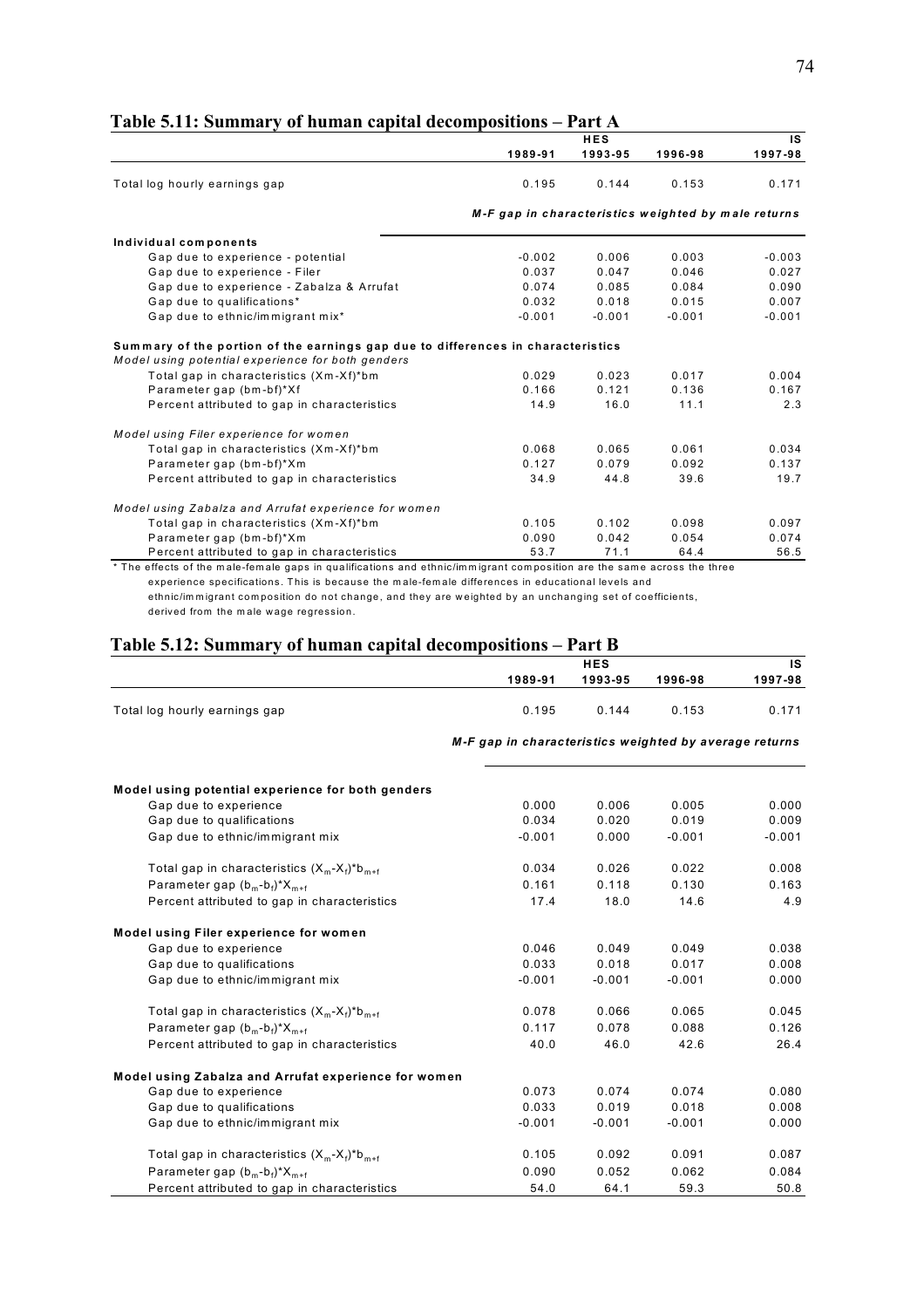The results given in the middle and lower sections of Table 5.11 show how much of the total log wage gap is due to gender differences in experience, education and ethnicity, considered together. Using the potential experience specifications, this ranges from almost zero to 16 percent of the total wage gap. Using the Filer and the Zabalza and Arufat experience specifications, it ranges from a low of 20 percent to a high of 71 percent.

The decomposition results set out in table 5.12 employ the alternative weighting system, using the average returns of male and female employees to weight each characteristic. In these results, the portion of the log earnings gap that is attributed to male–female differences in the proxies for skill is generally higher. If we use the Filer and the Zabalza and Arrufat experience imputations, it ranges from a low of 26 percent to a high of 64 percent. The main points that emerge from the first set of results still hold true.

The decompositions can be given the following overall interpretation. While we do not know the actual experience levels of the employees in these samples, we do know that potential experience is a poor measure of actual experience for women. Based on the evidence provided by the Population Census and the Fertility Survey, the actual mean value of employed women's full-time work experience in the mid 1990s was likely to be in the range of 11-15 years. The wage regressions and decompositions that incorporate the Zabalza and Arrufat and the Filer experience imputations for women allow us to estimate the contribution of gender differences in productive attributes under two different assumptions about the true level of women's experience.

The low (Zabalza and Arrufat) estimate, which yields the largest male-female gap in experience levels, indicates that between half and two-thirds (50–65 percent) of the total male-female gap in hourly earnings is attributable to differences in average levels of measured skills. The high (Filer) estimate suggests that about one-third to two-thirds  $(25-45$  percent) can be attributed to this source.

These estimates have some limitations. Firstly, the 'highest qualification' and 'years of work experience' variables are quite crude proxy measures of skill and do not capture the full range of productivity-related attributes that vary across individuals and influence earnings. If additional information on skills were available, the 'explained' portion of the total gender gap would probably change. Secondly, it is likely that men's actual full-time experience levels are somewhat below those given by the potential experience measure used here. If an adjustment was made for the lower level of actual male experience, the 'explained' portion of the total gender gap would be a little smaller than suggested here, although probably not materially so. Thirdly, the decompositions focus on male and female differences measured at the *means* of each sample. The relative importance of the various components of the gender earnings gap may vary at different positions in the earnings distribution.

In this analysis, the range of estimated effects is quite large  $-30$  to 65 percent. It is worth comparing this with the range of results obtained in overseas studies.

Blau and Kahn (1997) analysed changes in gender pay differentials among *full-time* employees in the United States between 1979 and 1988, using data from the Panel Study of Income Dynamics. They estimated that full-time women's lower levels of education and experience explained roughly one-third of the pay gap that existed in 1988. In their study, the male–female gap in average years of experience was 4.6 years, which is smaller than the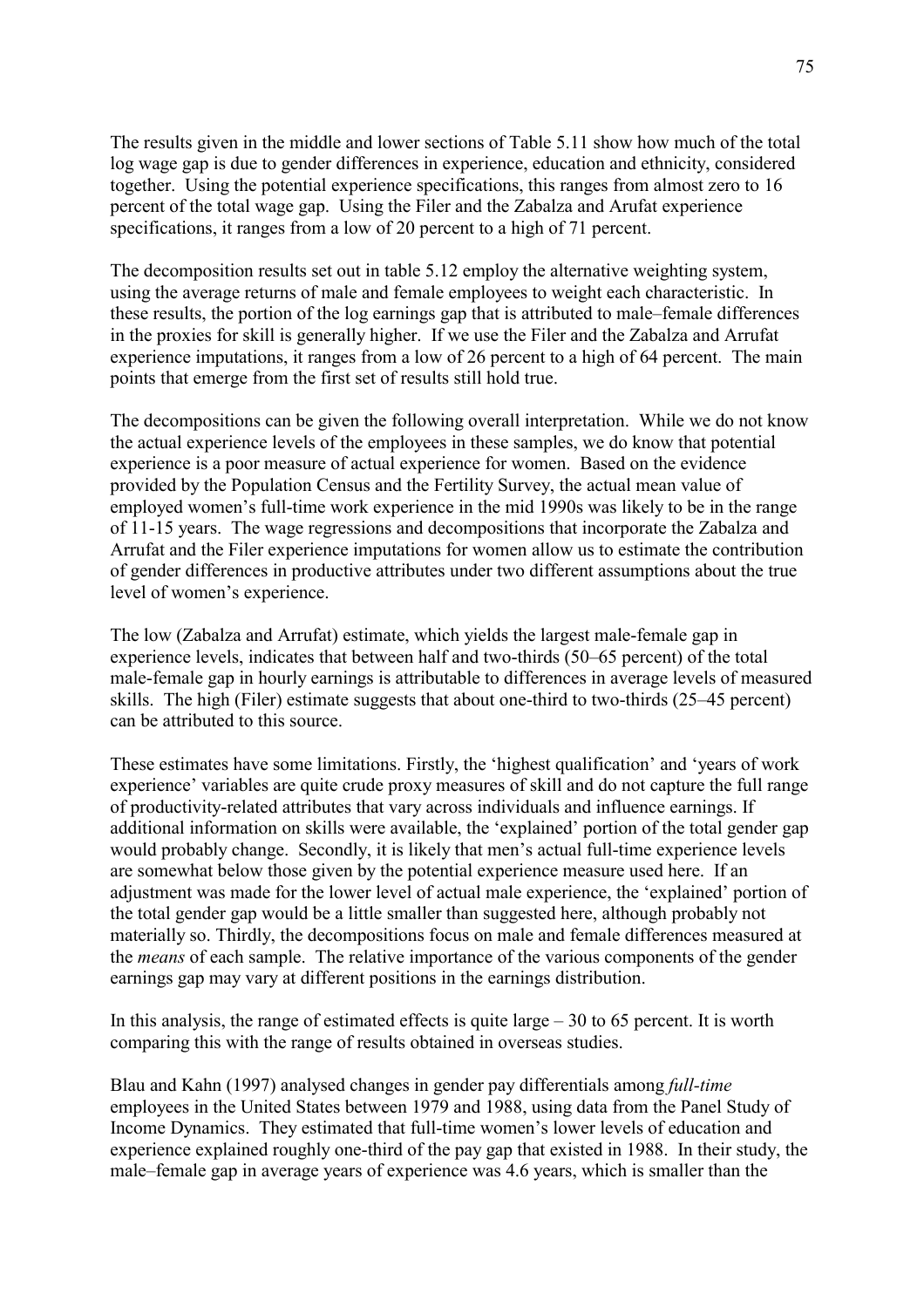average male–female experience gap estimated here for all New Zealand employees (parttime included).

Wellington (1993) incorporated several specific measures of work history, along with measures of education and tenure, in her analysis of the relative earnings of male and female employees in the US in 1976 and 1985. Work history variables alone were found to account about 45 percent of the male–female log wage gap in  $1985$ <sup>39</sup>

Joshi and Paci (1998) also used detailed information on individuals' work histories in their study of the gender pay gap observed in a UK sample of men and women who were aged 33 in 1991. In their results, only around one-quarter of the log wage gap between men and women is attributable to differences in education and experience levels. The age of the sample may help to explain the lesser importance of skills in this study, as educational and experience differentials between young men and women are likely to be smaller than those found in samples of men and women that encompass all age groups.

Few overseas studies have been able to attribute more than half of the pay gap between men and women to differences in measured proxies for skill. This suggests that the 'high' estimates obtained for NZ (up to 65 percent) may be too high. It is hard to draw strong conclusions on this matter, though. The number of overseas studies that have utilised good information on employees' past work histories is relatively small, and differences between countries in wage distributions and labour force participation patterns mean there may be legitimate reasons why the New Zealand results may differ from those reported elsewhere.

# **5.4 The effects of changes in mean levels of education and experience**

In this section we use an alternative, time series decomposition method, to estimate the contribution made by reductions in the size of male–female education and experience differentials to the total reduction of the gender earnings gap during the late 1980s and 1990s.

The task is complicated by the fact that the actual size of the contraction in the work experience gap between male and female employees is not known. The census-based experience estimates for the total population suggest there was a two-year reduction in the gender experience gap between 1986 and 1996. However, the reduction in the experience gap between male and female *employees* between 1989-91 and 1996-98 may not have been so large. For this reason, we develop several estimates based on the following scenarios: (i) no change in the male–female experience gap; (ii) a reduction of one year, due to an increase on women's relative experience; (iii) a reduction of one year, due to a reduction in men's relative experience; (iv) a reduction of two years, due to an increase in women's relative experience; and (v) a reduction of two years, driven by both falling male and rising female relative experience levels. In each scenario, the ageing of the population leads to a one-year absolute increase in both the male and the female experience means. The gender-specific shifts in relative experience levels that are modelled here either enhance or slow down the increases that stem from population ageing.

The period between 1989-91 and 1996-98 was approximately seven years. The log hourly earnings gap decreased by 0.042 log points over this seven-year period.

 $\overline{a}$ 

<sup>39</sup> This result was calculated by the author using the information that Wellington (1993) presents in Tables A and B in the appendix.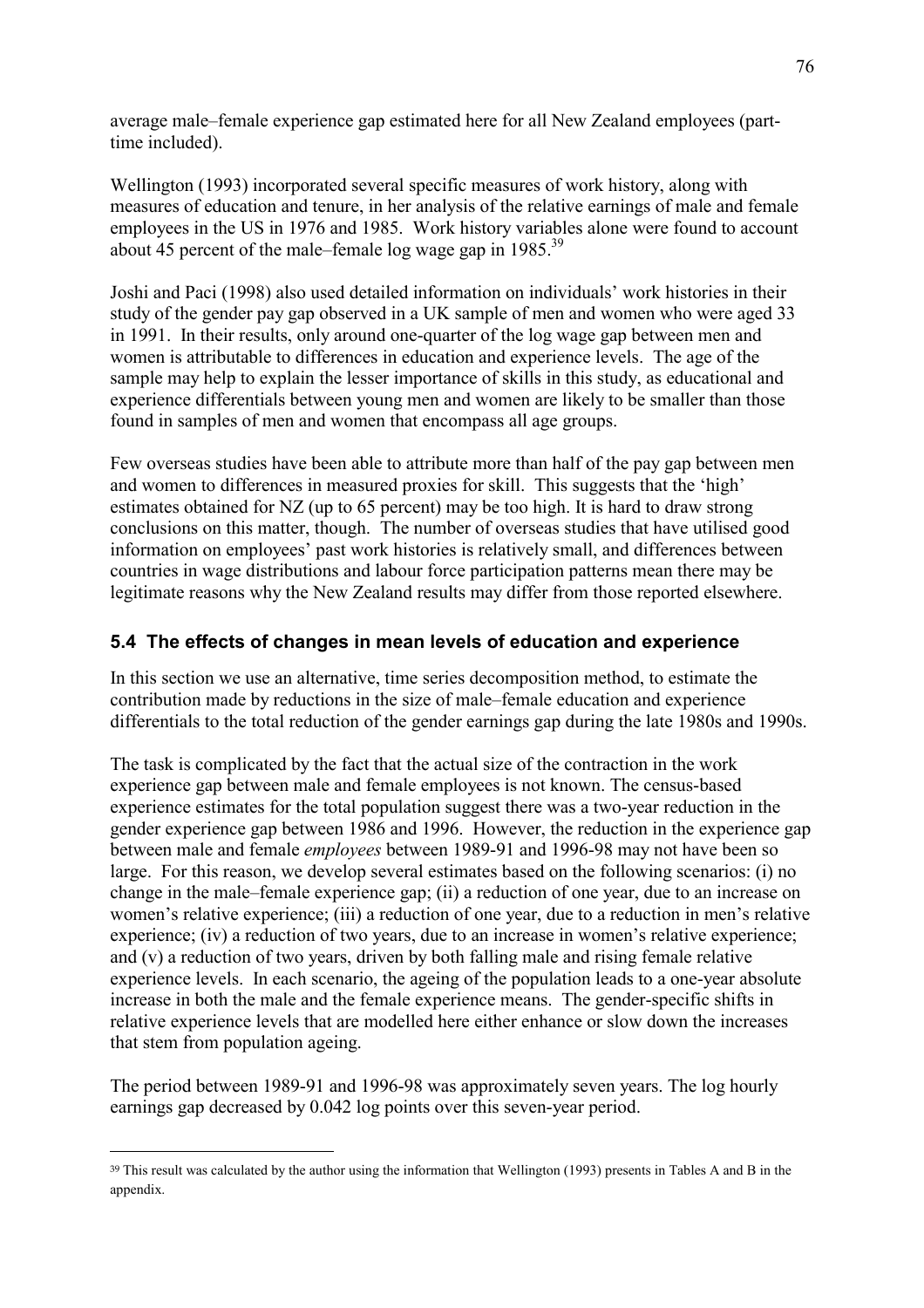The total contribution of changes in men's and women's mean characteristics to the total reduction in the log gender wage gap between 1989-91 and 1996-98 is calculated (drawing on equation (5) in Section 3.2) as:

$$
\beta_{m1}(\overline{\mathbf{X}}_{m2}-\overline{\mathbf{X}}_{m1})-\beta_{f1}(\overline{\mathbf{X}}_{f2}-\overline{\mathbf{X}}_{f1})\qquad(7)
$$

 $\beta_{m1}$  and  $\beta_{f1}$  are vectors of coefficients that are obtained from log wage regressions estimated for males and females separately using the starting period samples, and the following explanatory variables: experience, education, and ethnic identity, and quarter.  $\overline{X}_{m1}$  and  $\overline{X}_{f1}$ are vectors containing the mean characteristics of males and females in the starting period samples; and  $\overline{X}_{m_2}$  and  $\overline{X}_{f_2}$  are vectors containing the mean characteristics of males and females in the end period samples. The effect of a *specific* variable, such as experience, is obtained by simply inserting the means and coefficients of that variable into equation (7).

In the estimates that follow, the coefficients used in each calculation  $(\beta_{m1}$  and  $\beta_{f1})$  were estimated using the actual 1989-91 sample data and a complete set of explanatory variables. The mean values of the education and ethnic variables are also those found in the actual sample data in each period. To explore the implications of different assumptions about the size of the long-term shifts in male and female relative experience levels, we take the imputed experience variables in 1989-91 to get our starting-period mean values, and arbitrarily vary the experience means for 1996-98. The experience values used in the estimates are shown in Table 5.13.

|                                                             | 1989-91 | 1996-98 |
|-------------------------------------------------------------|---------|---------|
| Males - potential experience                                |         |         |
| Observed sample values                                      | 19.0    | 20.0    |
| Assuming 1 year reduction in relative experience            | 19.0    | 19.0    |
| Females - Filer or 'high' experience estimates              |         |         |
| Assuming no contraction in the gender experience gap        | 13.3    | 14.3    |
| Assuming 1 year rise in relative experience                 | 13.3    | 15.3    |
| Assuming 2 year rise in relative experience                 | 13.3    | 16.3    |
| Females - Zabalza and Arrufat or 'low' experience estimates |         |         |
| Assuming no contraction in the gender experience gap        | 11.3    | 12.3    |
| Assuming 1 year rise in relative experience                 | 11.3    | 13.3    |
| Assuming 2 year rise in relative experience                 | 11.3    | 14.3    |

#### **Table 5.13: Assumed mean values of experience**

Results of the analysis are summarised in Table 5.14. Note that because we are analysing changes in the male–female log wage differential, a negative sign in the table indicates that the factor worked to *decrease* the differential and a positive sign indicates that the factor worked to *increase* the differential.

The estimates of the effect coming from education indicate that 14-15 percent of the total reduction in the gap is attributable to the narrowing of the male-female gap in educational levels. Estimates of the experience effect range from zero to about 40 percent of the total log wage gap reduction  $-\theta$  depending on the measure of women's experience used, and the assumptions made about the size of the shifts in men's and women's relative experience levels. If we assume that the experience gap narrowed by one year (scenarios II and III), the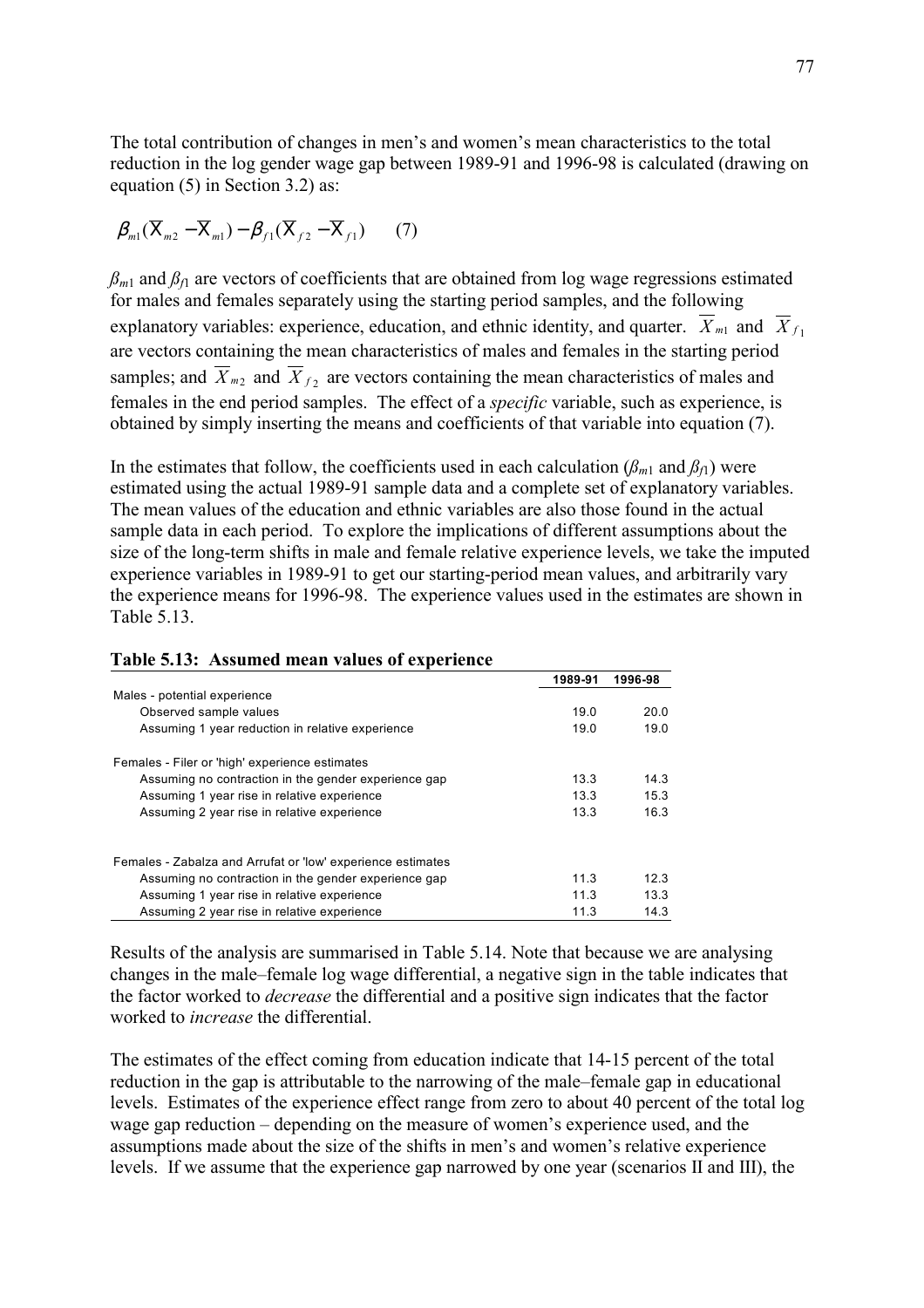contribution of this factor to the total contraction of the gender pay gap is estimated to be 7-21 percent. The contribution of experience is largest (about 40 percent) in the final scenario, which assumes simultaneous movements in the experience levels of both men and women.

| Table 5.14: Estimates of the wage effects of changes in mean education and experience |  |  |
|---------------------------------------------------------------------------------------|--|--|
| endowments, 1989-91 to 1996-98                                                        |  |  |

|                                                                 | Measure of experience for women |              |            |               |
|-----------------------------------------------------------------|---------------------------------|--------------|------------|---------------|
|                                                                 |                                 | Filer (high) |            | $Z & A$ (low) |
|                                                                 | Log points                      | %            | Log points | %             |
| Total change in M-F log hourly earnings differential            | $-0.042$                        |              | $-0.042$   |               |
| Scenario I - no contraction in the M-F experience gap           |                                 |              |            |               |
| Experience                                                      | 0.003                           | 6.2          | 0.001      | 1.3           |
| Education                                                       | $-0.006$                        | $-13.8$      | $-0.007$   | $-15.4$       |
| Total                                                           | $-0.005$                        | $-11.1$      | $-0.007$   | $-17.1$       |
| Scenario II - contraction due to a 1 year relative              |                                 |              |            |               |
| increase in the female experience mean                          |                                 |              |            |               |
| Experience                                                      | $-0.003$                        | $-6.9$       | $-0.007$   | $-15.8$       |
| Education                                                       | $-0.006$                        | $-13.8$      | $-0.007$   | $-15.4$       |
| Total                                                           | $-0.010$                        | $-24.1$      | $-0.014$   | $-34.1$       |
| Scenario III - contraction due to a 1 year                      |                                 |              |            |               |
| relative decline in the male experience mean                    |                                 |              |            |               |
| Experience                                                      | $-0.009$                        | $-21.0$      | $-0.007$   | $-16.1$       |
| Education                                                       | $-0.007$                        | $-15.4$      | $-0.006$   | $-13.8$       |
| Total                                                           | $-0.017$                        | $-39.4$      | $-0.014$   | $-33.3$       |
| Scenario IV - contraction due to a 2 year                       |                                 |              |            |               |
| relative increase in the female experience mean                 |                                 |              |            |               |
| Experience                                                      | $-0.007$                        | $-16.9$      | $-0.012$   | $-28.8$       |
| Education                                                       | $-0.006$                        | $-13.8$      | $-0.007$   | $-15.4$       |
| Total                                                           | $-0.014$                        | $-34.2$      | $-0.020$   | $-47.1$       |
| Scenario V - contraction due to declining male,                 |                                 |              |            |               |
| increasing female experience (movements of 1 year in each case) |                                 |              |            |               |
| Experience                                                      | $-0.017$                        | $-41.2$      | $-0.016$   | $-38.0$       |
| Education                                                       | $-0.006$                        | $-13.8$      | $-0.007$   | $-15.4$       |
| Total                                                           | $-0.025$                        | $-58.5$      | $-0.024$   | $-56.4$       |

The results presented in Table 5.14 should be regarded as illustrative only. They are not based on real numbers, and they do not encompass the full range of results that could be obtained by varying details of the method. For example, variations in the specification of the wage equation, and the use of end-period rather than starting-period coefficients as weights, would lead to somewhat different estimates of the impact of changes in educational and experience levels to some degree. The key message to be taken from Table 5.14 is that plausibly-sized shifts in the male–female experience gap *could* have been the underlying source of a sizeable portion of the total contraction in the gender wage gap. Changes in the distribution of experience have the potential to 'explain' (in a statistical sense) quite large shifts in the relative wages of men and women.

It is interesting to compare these results with those obtained in some of the overseas studies in which women's experience levels is measured directly, rather than imputed. Wellington (1993), using data for the United States and quite detailed measures of prior work experience, found that the increases in women's relative experience levels could account for more than half of the total reduction in the hourly earnings differential between 1976 and 1985. Blau and Kahn (1997) estimated that improvements in the relative education and experience levels of employed women in the United States, taken together, were large enough to account for nearly half of the convergence of the male-female pay gap between 1979 and 1988.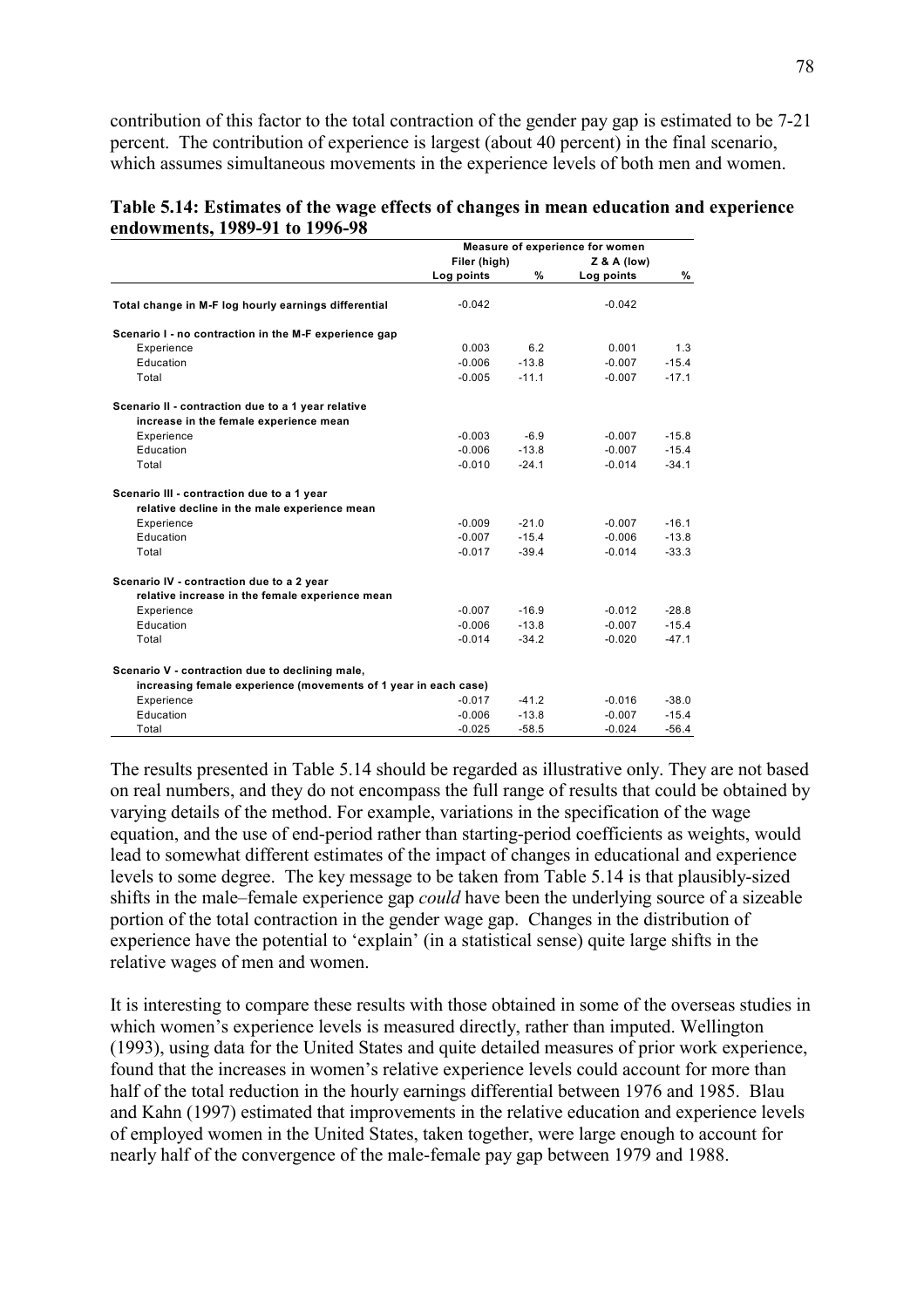Under all the scenarios modelled here, a substantial portion of the total reduction of the gap was *not* due to education or experience. There are several possible explanations for the decline in the residual or unexplained portion of the gender earnings gap. There may have been an upgrading of women's unmeasured labour market skills relative to those of men. Because women improved their relative level of measured characteristics, it is plausible that they also improved their relative level of unmeasured characteristics. Changes in the wage structure may have reduced differences in the returns earned by men and women for their skills. To the extent that wages are influenced by job characteristics as well as by personal skills, changes in the distribution of men and women across jobs may have contributed to the decline in the residual wage gap. There may also have been a decline in pay discrimination against women. As women have increased their commitment to paid work and their other job skills, it is possible that the rationale for discrimination against them has also tended to diminish (Blau and Kahn, 1997, p.31).

# **5.5 Summary**

This section explored the effects of male–female differences in skill-related attributes on the gender pay gap. A basic objective was to estimate how much of the female shortfall in average hourly earnings could be due to women's lower levels of skill endowments.

The chapter began by profiling the main changes that took place in composition of male and female waged and salaried employment from 1984 through to 1998. Over this period there were some quite marked shifts in the employment rates and employment patterns of males, and to a lesser extent females. Along with other demographic and socio-economic changes, the employment rate shifts helped to modify the composition of the male and female employee populations.

Differences between male and female employees in mean levels of educational attainment became much less pronounced during the 1980s and 1990s. In 1984, the proportion of female employees who lacked any formal qualifications was around 6 percent higher than the comparable proportion of male employees. By 1998 this particular gender difference had essentially disappeared. In 1984, 43 percent of male employees held a post-school qualification, 11 percent higher than the equivalent proportion of females. By 1998, the gender gap in the share of post-school qualifications had declined to 5 percent in the IS and 7 percent in the HES. Other significant changes in the composition of male and female employees included a sizeable decline in the proportion who were the joint parents of dependent children; a smaller increase in proportion who were sole parents; and a significant increase in the proportion of male who were working part-time hours.

Overseas studies of the male–female wage differential have drawn attention to the importance of gender differences in continuity of past employment. This is the first New Zealand study to estimate the work experience distributions of men and women, and to incorporate imputed experience measures into an analysis of the sources of the gender pay gap.

Two external sources of information on experience were used in the development of the imputed experience variables: employment rate data from successive Population Censuses, and data on women's work histories recorded in the New Zealand Women: Fertility, Employment and Education Survey 1995. Using the census data, estimates of the distribution of years of past work experience by gender and five-year age group were generated. The results indicate that the male–female gap in average years of paid past work experience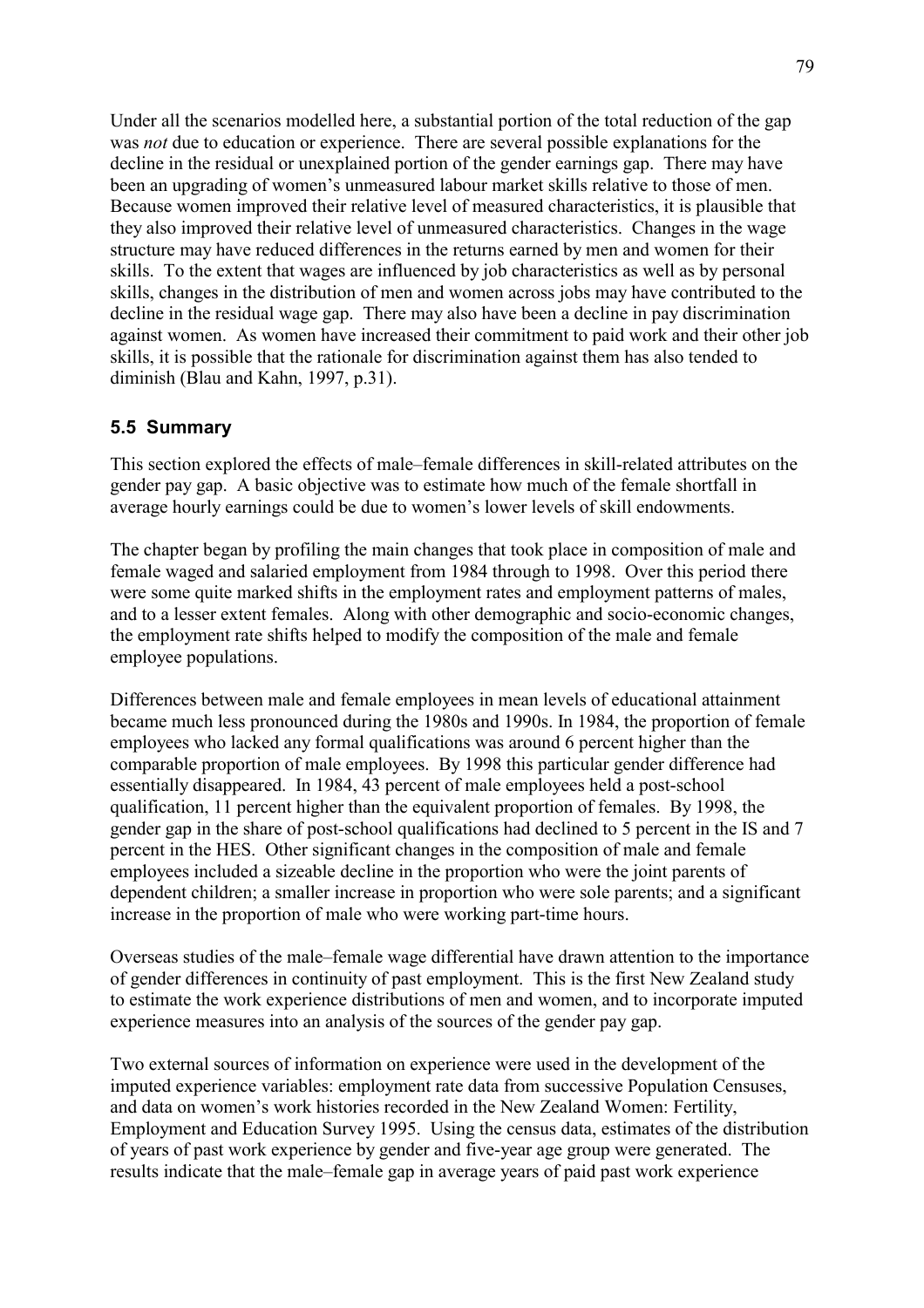continued to be quite large in the 1990s. In 1996, men aged 20-59 had accumulated 18.4 years of prior full-time paid work experience on average. Women aged 20-59 had accumulated 11.2 years on average, a difference of 7.2 years. NZW:FEE Survey data yielded a similar estimate of the average experience level of New Zealand women in 1995, 12.2 years.

Three methods were used to impute measures of individuals' actual experience levels in the HES and IS samples. A potential work experience variable was derived for all men and women, in the standard way. Two further measures of the past work experience of the women in the HES and IS samples were imputed using methods suggested by Zabalza and Arrufat (1985) and Filer (1993). The imputed experience variables have mean values and age-group distributions that approximate  $-\text{ in a rough manner} - \text{ what we believe to be the}$ actual mean and age-group distributions of experience among New Zealand women.

A regression analysis of the determinants of the gender pay differential was undertaken utilising the HES samples of employees in 1989-91, 1993-95, and 1996-98, and the IS samples of employees in 1997-98. Wage equations were estimated for men and women using data from the pooled HES and IS samples. In order to explore the implications of different assumptions about the true size of the experience gap between men and women, a series of wage equations were estimated, incorporating alternative imputed measures of women's experience.

The coefficients estimated for education and experience in those wage regressions can be interpreted as measures of the average wage 'returns' obtained by individual employees for their skills. A comparison of the male and female coefficients for education provided some evidence in support of the notion that male workers gain higher earnings from university qualifications than do female workers. This is consistent with the idea of unequal treatment of men and women in the labour market, but the alternative possibility that it is solely due to differences in the mix or quality of qualifications held by men and women at university level cannot be ruled out.

Decomposition of the components of the pay gap demonstrated that the choice of an experience measure has a major impact on the portion that can be statistically attributed to male–female differences in average skill levels. Comparing across models using different imputed experience variables for women, experience alone was able to account for  $15-50$ percent of the total gender gap in average hourly earnings. Gender differences in educational attainment also contributed to the pay gap, but that contribution was smaller, and declined in importance as male–female educational attainment differences narrowed. Our estimates suggest that the female shortfall in qualifications could explain about 15 percent of the gap in the late 1980s, and 0-10 percent of the gap in the late 1990s.

If we consider the combined impact of experience and education, the estimates suggest that the portion of the total male-female wage differential that was attributable to male–female differences in these two proxies for skill lay between 30 and 60 percent, as at late 1990s. This implies that gender differences in average levels of measured skills (education and work experience) continue to be large enough to account for a large chunk of the contemporary gender gap in hourly earnings – between one-third and three-fifths.

Decomposition of the sources of *change* in the male–female wage gap indicated that about 14-15 percent of the total reduction between 1989-91 and 1996-98 was due to the rising relative educational level of women. Because experience is not measured directly, and we did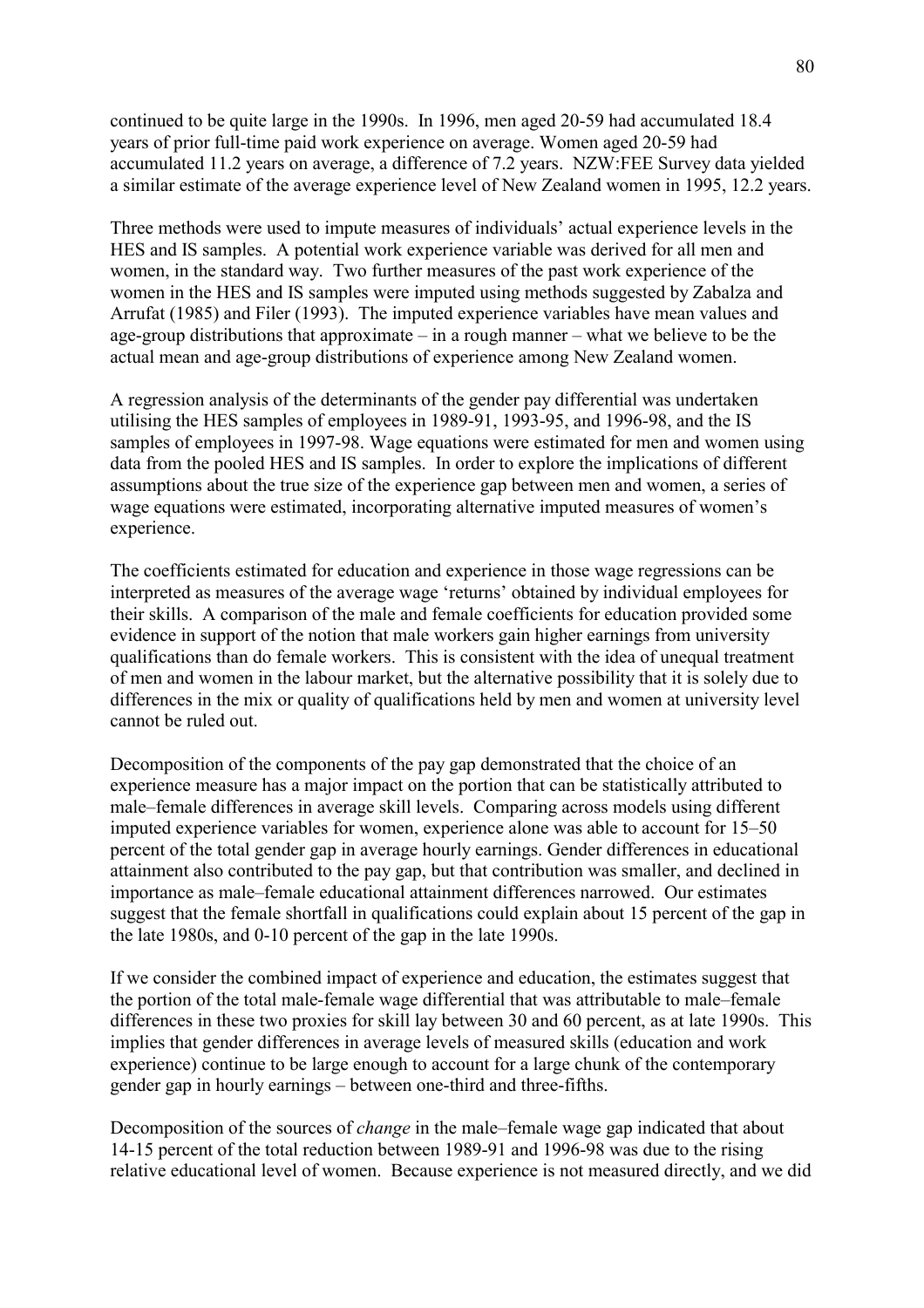not succeed in generating good historical estimates, it is difficult to identify the extent to which the male-female differential in employees' past work experience narrowed during this period. We therefore explored the range of wage effects that were implied by alternative assumptions about the underlying trends in male and female relative experience levels. Those estimates suggested that the experience shifts could have been responsible for zero to 40 percent of the total reduction of the gender pay gap during the 1990s. Assuming a one-year narrowing of the gender experience gap, the wage effects flowing from this would account for around 10-20 percent of the total narrowing of the gender pay differential.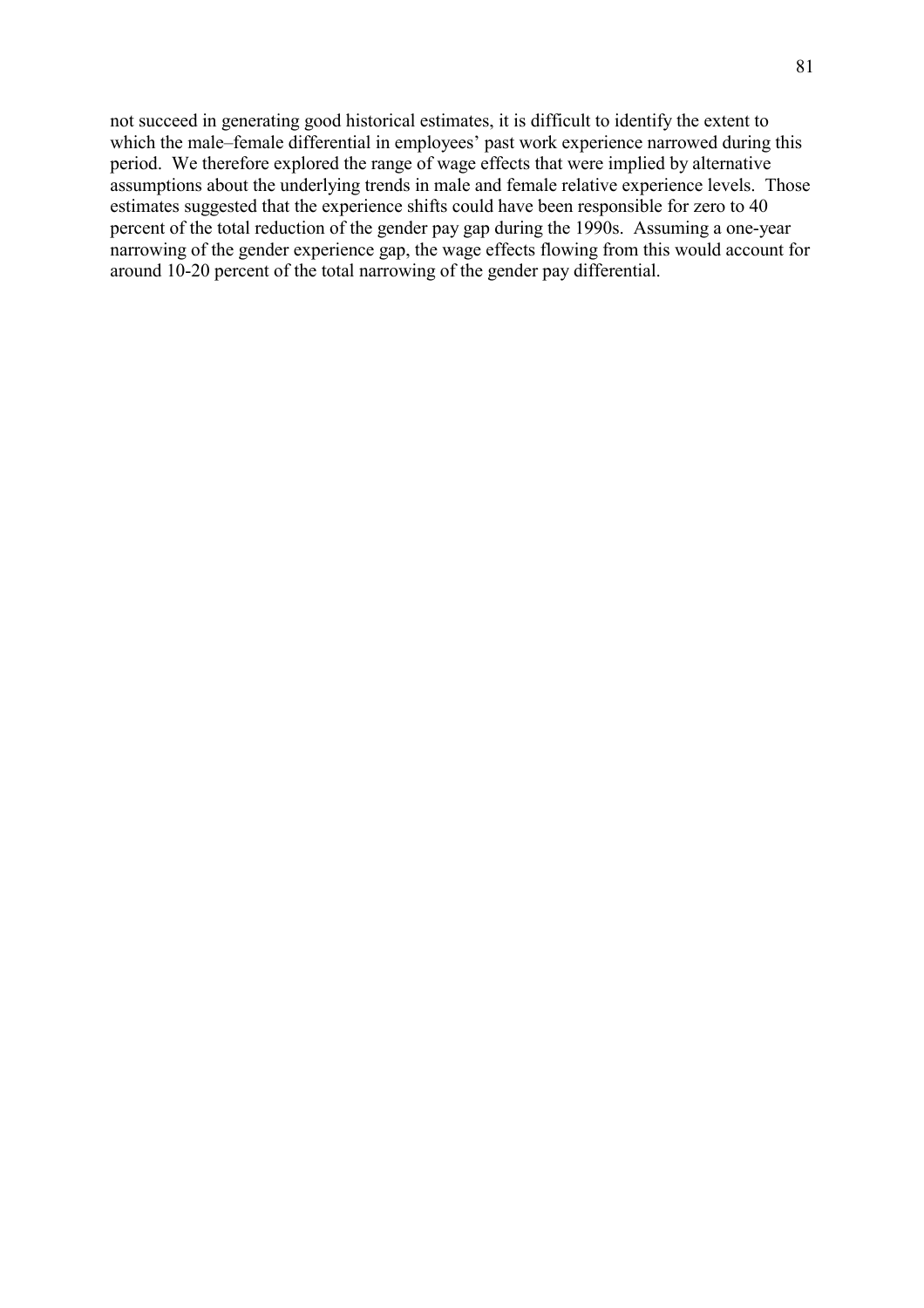# **6. JOB CHARACTERISTICS AND THE GENDER EARNINGS GAP**

# **6.1 Introduction**

Because men and women tend to carry out different types of jobs, wage variations that are associated with job characteristics rather than personal skills have the potential to influence the size of the gender earnings gap. This section of the paper considers the effects of industrial and occupational job characteristics on the gender pay gap.

In New Zealand, as in other industrialised labour markets, male employees are more likely than females to work in agriculture, other primary sector industries, manufacturing, and construction. The distributions of male and female employees across industries and occupations in 1984-86 and 1994-96 are summarised in Tables 6.1 and 6.2. Women who are working in waged or salaried jobs are far more likely than men to be employed in the retail trade and the social and community services industries. Occupationally, women are more highly represented in professional and technical, clerical, and sales and service occupations, while men are far more numerous in management jobs and in trades, production and labouring jobs.

During the 1980s and 1990s, there were some substantial changes in the occupational and industrial profiles of male and female employment. For both men and women, the share of employment located in primary sector industries, in many areas of manufacturing, and in the utilities, declined. A growing share of total employment was located in service industries. Social and community services, business services, financial services, and building services recorded particularly large increases in their relative employment shares. Managerial, professional and technical, and personal service occupations grew relatively rapidly between the mid-1980s and mid-1990s, while clerical occupations and some blue-collar occupations contracted in relative or even in absolute terms.

As demonstrated in Section 5.1, the occupational and the industrial profiles of male and female employment became more similar between the mid-1980s and the late 1990s. Occupational and industrial 'segregation' by gender declined. One might expect the convergence of the male and female employment distributions to help reduce the size of the aggregate gender earnings gap. However, occupational and industry-specific wage differentials were also changing during the 1980s and 1990s, and the net impact of both sets of changes in job-related wage differentials on the gender pay gap is difficult to infer without empirical investigation.

We begin by discussing the theoretical grounds for extending a basic human capital model of earnings to include information on job characteristics (Section 6.2). There are two main parts to the empirical work. Initially, we focus on the gender earnings gap as at 1997-98, and estimate how much of the gender earnings gap that is not explained by differences in measured personal characteristics can be attributed to differences in occupation and industry of employment. Both HES and Income Supplement samples are used in this point-in-time analysis.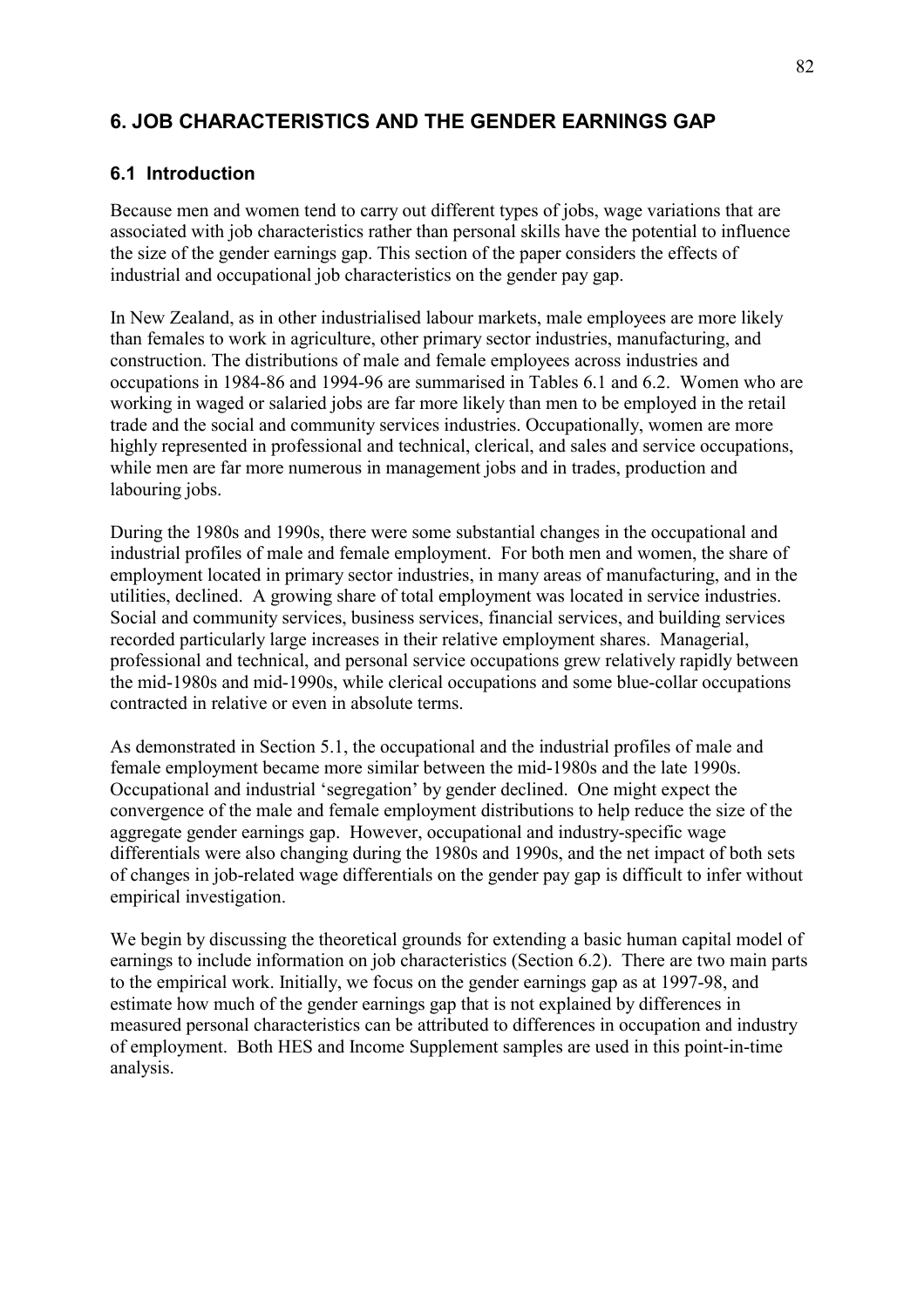|                                      | 1984-86 distribn |                |              | 1994-96 distribtn |        | <b>Changes</b> |
|--------------------------------------|------------------|----------------|--------------|-------------------|--------|----------------|
|                                      | Males            | <b>Females</b> | <b>Males</b> | <b>Females</b>    | Males  | <b>Females</b> |
|                                      | $\%$             | %              | %            | %                 | %      | %              |
| Major industry group                 |                  |                |              |                   |        |                |
| Agriculture, forestry, fishing       | 7.5              | 4.3            | 7.4          | 3.3               | $-0.1$ | $-1.0$         |
| Mining                               | 0.8              | 0.1            | 0.9          | 0.1               | 0.1    | 0.0            |
| Manufacturing                        | 28.2             | 17.2           | 25.1         | 12.4              | $-3.1$ | $-4.8$         |
| <b>Utilities</b>                     | 2.9              | 0.6            | 1.7          | 0.4               | $-1.2$ | $-0.2$         |
| Construction                         | 7.3              | 1.6            | 7.9          | 1.4               | 0.6    | $-0.1$         |
| Trade, restaurants, hotels           | 12.4             | 20.7           | 14.9         | 19.0              | 2.5    | $-1.7$         |
| Transport, communication             | 11.9             | 5.4            | 9.5          | 5.0               | $-2.4$ | $-0.4$         |
| Financial & business services        | 5.9              | 9.2            | 9.7          | 13.2              | 3.8    | 4.1            |
| Community, social, personal services | 22.9             | 40.6           | 21.8         | 44.3              | -1.0   | 3.7            |
| Broad occupational groups*           |                  |                |              |                   |        |                |
| Professional, technical              | 17.9             | 22.7           | 25.5         | 28.7              | 7.6    | 6.1            |
| Managerial                           | 6.0              | 1.0            | 18.2         | 10.8              | 12.2   | 9.7            |
| Clerical                             | 8.2              | 33.5           | 4.9          | 25.1              | $-3.3$ | $-8.4$         |
| Sales, service                       | 16.3             | 26.8           | 8.3          | 21.5              | $-8.0$ | $-5.3$         |
| Agricultural                         | 6.7              | 3.9            | 5.8          | 2.3               | $-0.9$ | $-1.6$         |
| Trades, production, labouring        | 44.9             | 12.0           | 36.9         | 11.5              | $-8.0$ | $-0.5$         |

**Table 6.1: Changes in the industrial and occupational distribution of employees, HES** 

\* Several major occupational groups were combined to faciliate comparison of the 1984-86 and 1994-96 data,

which were coded to different occupational classifications.

|  |  | Table 6.2: Changes in the industrial distribution of employees, HES |  |  |
|--|--|---------------------------------------------------------------------|--|--|
|  |  |                                                                     |  |  |

|                                  | 1984-86 distribn |                      | 1994-96 distribtn |               | <b>Changes</b> |               |
|----------------------------------|------------------|----------------------|-------------------|---------------|----------------|---------------|
|                                  |                  | <b>Males</b> Females |                   | Males Females |                | Males Females |
| Two-digit industry group         | %                | %                    | $\%$              | %             | $\%$           | %             |
| Agriculture                      | 5.4              | 4.0                  | 5.9               | 3.0           | 0.6            | $-1.1$        |
| Hunting, forestry, fishing       | 2.2              | 0.3                  | 1.5               | 0.4           | $-0.6$         | 0.0           |
| Mining                           | 0.8              | 0.1                  | 0.9               | 0.1           | 0.1            | 0.0           |
| Food, beverages and tobacco      | 6.8              | 3.7                  | 5.7               | 3.1           | $-1.1$         | $-0.7$        |
| Textiles, clothing and leather   | 2.1              | 5.1                  | 2.0               | 3.3           | $-0.2$         | $-1.8$        |
| Wood, wood products, furniture   | 2.1              | 0.6                  | 3.5               | 0.6           | 1.4            | 0.0           |
| Paper, printing, publishing      | 3.7              | 2.4                  | 3.1               | 2.2           | $-0.5$         | $-0.2$        |
| Chemicals, plastics              | 2.6              | 1.5                  | 2.0               | 1.2           | $-0.6$         | $-0.3$        |
| Non-metallic mineral prodts      | 1.0              | 0.3                  | 0.7               | 0.2           | $-0.3$         | $-0.2$        |
| <b>Metal industries</b>          | 1.1              | 0.3                  | 1.9               | 0.3           | 0.7            | 0.0           |
| Fabricated metal products        | 8.0              | 2.7                  | 5.4               | 1.1           | $-2.6$         | $-1.6$        |
| Other manufacturing              | 0.8              | 0.7                  | 1.2               | 0.6           | 0.4            | $-0.1$        |
| Electricity, gas, steam, water   | 2.9              | 0.6                  | 1.8               | 0.4           | $-1.2$         | $-0.2$        |
| <b>Building</b>                  | 2.7              | 0.5                  | 2.7               | 0.5           | $-0.1$         | $-0.1$        |
| Other construction               | 1.8              | 0.4                  | 0.8               | 0.1           | $-1.0$         | $-0.2$        |
| <b>Building services</b>         | 2.7              | 0.7                  | 4.5               | 0.8           | 1.8            | 0.2           |
| Wholesale trade                  | 5.2              | 2.7                  | 4.1               | 2.7           | $-1.1$         | 0.0           |
| Retail trade                     | 6.3              | 12.6                 | 8.7               | 11.4          | 2.4            | $-1.3$        |
| Restaurants, hotels              | 0.9              | 5.4                  | 2.2               | 5.0           | 1.3            | $-0.3$        |
| Transport                        | 9.0              | 2.5                  | 6.9               | 3.0           | $-2.1$         | 0.5           |
| Communication                    | 2.9              | 2.9                  | 2.7               | 2.1           | $-0.2$         | $-0.8$        |
| <b>Financial services</b>        | 1.9              | 3.1                  | 2.2               | 4.4           | 0.3            | 1.3           |
| Insurance                        | 1.1              | 1.1                  | 0.9               | 1.1           | $-0.2$         | 0.0           |
| <b>Business services</b>         | 2.9              | 5.0                  | 6.8               | 7.8           | 3.9            | 2.8           |
| Public administration            | 10.0             | 5.9                  | 6.9               | 6.5           | $-3.1$         | 0.6           |
| Sanitory services                | 0.2              | 1.2                  | 0.4               | 0.7           | 0.1            | $-0.5$        |
| Social and community services    | 8.1              | 27.9                 | 9.6               | 31.7          | 1.5            | 3.8           |
| Recreational & cultural services | 1.3              | 2.6                  | 2.2               | 2.0           | 0.9            | $-0.6$        |
| Personal & household services    | 3.3              | 3.2                  | 3.0               | 3.8           | $-0.3$         | 0.6           |

In the second part of the empirical work, HES data are used to estimate the effects of changes in the male–female distribution of employment by industry, and changes in the structure of relative wages across industries, during the period 1984-96 to 1994-96. Because the coding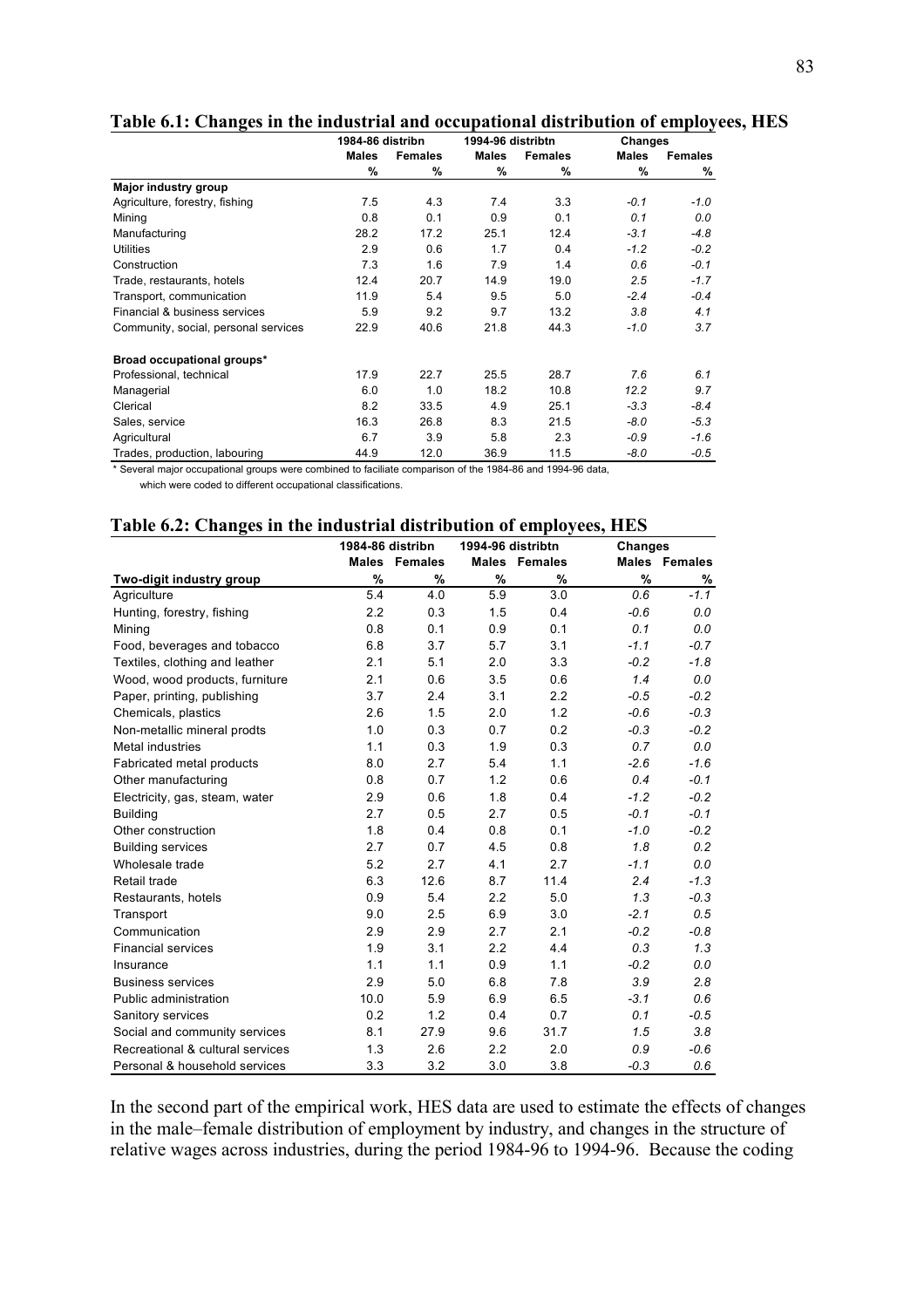of occupation changed during the middle of this period, and the old and new codes cannot be reconciled, occupational data are not used in this analysis.

## **6.2 Why job characteristics matter**

In most industrialised societies, there are large differences in the typical characteristics of the jobs held by men and women. The jobs held by men and women are distributed differently across industries and occupations, and differ in characteristics such as requirements for physical effort, safety and health risks, supervisory responsibilities, hours of work and time schedules. These differences are relevant because numerous studies have documented the existence of variations in earnings by job type that cannot be readily attributed to variations in the skills or productivity of the workers undertaking the jobs (for example, Dickens and Katz, 1987; Kreuger and Summers, 1988). In addition, studies of the gender earnings gap have found that gender differences in job attributes can explain part of the male–female wage differential.

Supply and demand imbalances are one reason why wage differentials that are linked to job characteristics may arise. Changes in the demand for different products or services, changes in technologies of production, and changes in regulatory and trade barriers, lead to changes in the demand for different types of labour. In the short-run, before full adjustments have been made, supply and demand disequilibria can lead to positive or negative wage differentials arising between jobs, firms or industries. Some firms pay higher wages to attract a specific skill that is in short supply, or allow wage rates to fall in real terms because there is an excess supply of labour.

Some job-related wage differentials persist for long periods of time, and are not easily attributable to supply or demand disequilibria. Explanations for persistent variations in wages linked to job characteristics can be categorised into three broad groups: a) compensating wage differential theories; b) efficiency wage theories; and c) union bargaining theories. The theory of compensating differentials suggests that non-monetary differences in job attributes, such the quality of the working conditions or the convenience of the hours, will lead to compensating wage premiums or deficits. If jobs differ in the attractiveness of their nonmonetary characteristics, then differences in wages are likely to arise in order to compensate the workers who undertake the less desirable jobs. There are several variants of efficiency wage theory. All variants give reasons why some firms may benefit from paying higher wages than other firms. For example, the 'turnover' model suggests that high wages are used to reduce turnover. Wages will tend to be high in jobs, firms or industries in which the costs of turnover and training are high (Fields and Wolff, 1995, p.107). The 'selection' model predicts high wages in jobs in which it is difficult for employers to directly evaluate the quality of workers' skills or the quality of their outputs. Union bargaining theories suggest that wage differentials will arise in firms or industries where workers have bargaining power. Union bargaining theories predict a correlation between excess profits at the firm or industry level and higher-than-average wages, because excess profits give employers greater potential to pay higher wages.

Given that men and women differ greatly in their distribution across occupations and industries, the distribution of job-related wage differentials will also vary by gender. A more difficult question to address is whether the male–female differences in employment distributions are mainly a consequence of gender differences in pre-labour market skills or preferences; a consequence of constraints operating outside the labour market that influence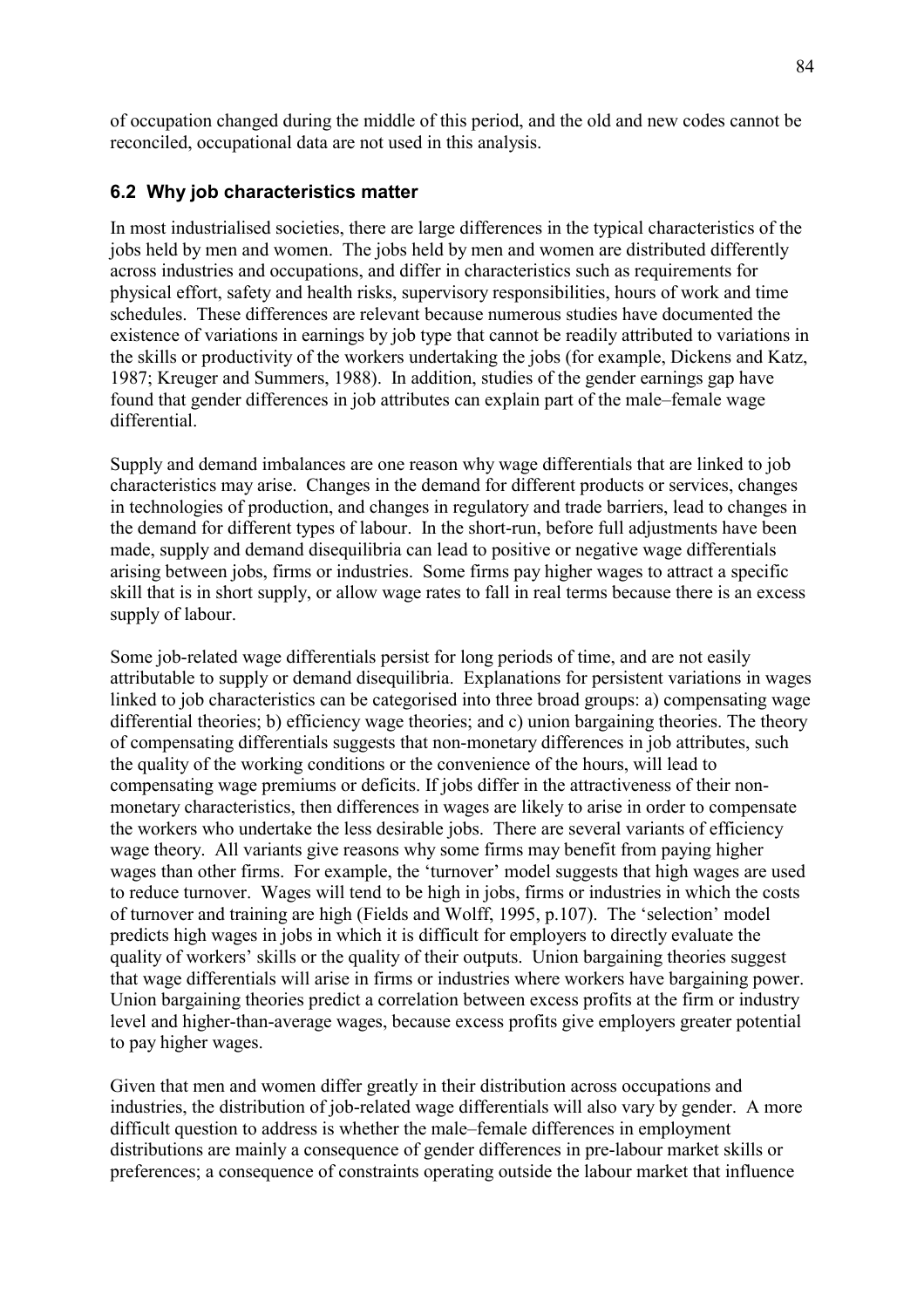women's job choices; or a consequence of constraints that women face within the labour market (Altonji and Blank, 1999, p.3220). There are well-documented differences in the type, level and subject areas of the educational qualifications that are acquired by young men and women. These differences in qualifications probably play some role in causing occupational sorting and sorting across firms in the labour market. It is possible that women have stronger preferences than men for some types of jobs, and those differences in preferences lead to voluntary sorting across jobs. Another possibility is that gender differences in family commitments lead to differences in job choices (Joshi and Paci, 1998, p.25). Due to their greater commitment to the care of children, women may be less mobile than men, prefer shorter travel-to-work distances, or have more restrictive hours-of-work requirements. These mobility and hours-of-work constraints may limit the range of alternative job offers that women can consider relative to men, and lead them to accept jobs that are less well remunerated (ibid, p.25). The under-representation of women in some jobs and occupations may also be partly due to demand-side barriers to the entry of women into male-dominated occupations.

### **6.3 The effects of gender differences in job type in 1997-98**

The effects of male–female differences in job type are explored using IS data for 1997-98 and HES data for 1997-98. The 1996 HES sample was dropped from this part of the analysis because of a change in industry coding in the survey between 1996 and 1997 (coding to the ANZISC classification replaced coding to NZSIC). Apart from the exclusion of the 1996 records, the samples of wage earners are the same as those used in the previous regressions, reported in Section 5.

Log wage equations were estimated separately for each sample and gender. The equations took the following form:

$$
\ln w_i = \alpha + \beta_k X_{ik} + \phi_j Z_{ij} + \gamma_m J_{im} + \delta_n Q_{in} + \varepsilon_i \tag{8}
$$

The dependent variable is log hourly earnings. *Xik* is a vector of the skill-related personal characteristics of each individual, containing information on education, imputed actual experience (which is entered as a quartic function), ethnicity, and, in the case of the IS regressions, overseas birth.  $Z_{ij}$  is a vector of industry dummies that assigns each individual to an industry. *Jim* is a vector of occupational dummies that assigns each person to an occupational group. *Qin* is a vector of quarterly dummies in the case of the HES regressions, and a single dummy for the year 1997 in the case of the IS regressions. These variables are included to control the effects of any time-related variations in earnings not already eliminated by the conversion of nominal wage rates to real values.  $\varepsilon_i$  is a stochastic error term.

The total effect of male–female disparities in industrial employment shares on the total log wage gap is calculated as:

$$
\sum_J (\overline{Z}_{jm} - \overline{Z}_{jJ'}) \alpha_{jm} \quad (9)
$$

$$
\quad \text{or} \quad
$$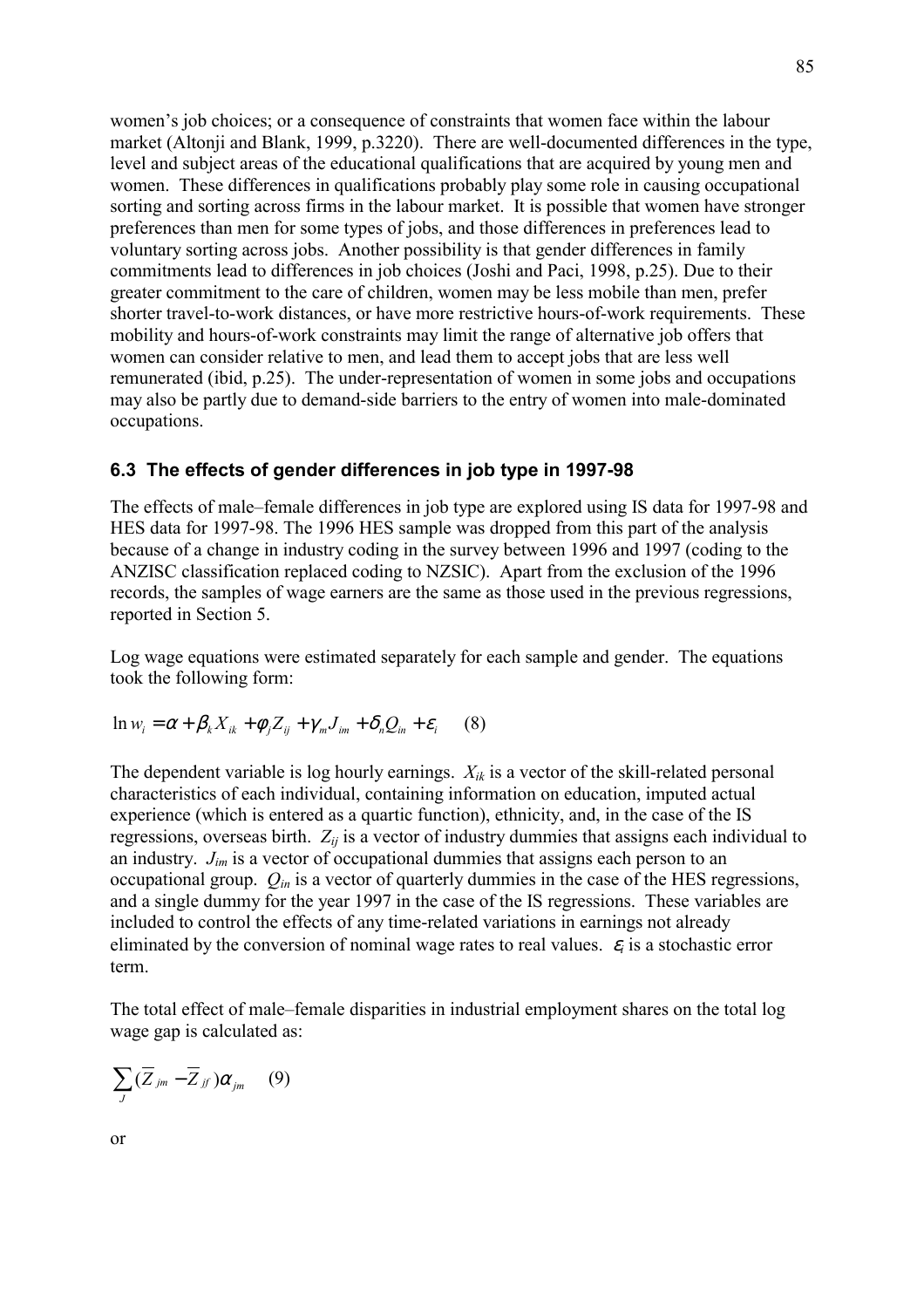$$
\sum_J (\overline{Z}_{jm} - \overline{Z}_{jJ'}) \alpha_{jm+f} \qquad (10)
$$

 $\overline{a}$ 

where  $\overline{Z}_{jm}$  represents the proportion of the male sample that is employed in industry *j*,  $\overline{Z}_{j}$ the proportion of the female sample that is employed in industry *j*,  $\alpha_{im}$  is the coefficient estimated in the male wage equation for the  $j<sup>th</sup>$  industry, and  $\alpha_{jm+f}$  is the 'average' coefficient for the  $j<sup>th</sup>$  industry, estimated in a pooled regression incorporating both sexes. Equation (9) weights the differences between the male and female industry shares with the 'returns' that males receive for working in each industry (as estimated in the male wage equation). Equation (10) weights the gender differences in industry shares with the *average* returns that employees of both sexes obtain from employment in each industry. The total effects of male female differences in occupational employment shares are estimated in the same way, using the occupational means and coefficients.

Workers who did not report an industry were retained in the sample, and a dummy variable for 'industry not specified' was included to capture their mean earnings. Industries and occupations with fewer than 10 male or female members in the sample were merged with an adjoining industry. Following the re-grouping, there were 33 industries and 19 occupations available for use in the HES decomposition. Two sets of decompositions were carried out using the IS samples. The first decomposition, at two-digit level, used information for 27 industries and 21 occupations. A second decomposition at three-digit level used information on 77 industries and 62 occupations. In each regression equation, the dummies for the largest industry and occupation were omitted.<sup>40</sup>

The HES samples sizes were 2711 males and 2579 females, and the adjusted  $R^2$  values for the male and female wage equations were 0.33 and 0.28 respectively. The IS sample sizes were 11,361 males and 11,234 females. In the regressions using 2-digit occupation and industry dummy variables,  $R^2$  values of 0.33 and 0.28 were obtained in the male and female wage regressions. Not surprisingly, the use of the 3-digit occupation and industry variables increased the amount of variation 'explained' by the regressors, raising the  $R^2$  values to 0.35 for males and 0.31 for females.

Results of the decompositions are summarised in Table 6.3. The four columns of the table show the range of results obtained when the measure of women's work experience, and the weighting scheme, were varied. The three sub-sections of the table give the results obtained from the HES; those obtained from the IS when industries and occupations were defined at two-digit level; and those obtained from the IS when industries and occupations were defined at three-digit level.

Using the two-digit variables to capture male and female industrial and occupational shares, 15 to 30 percent of the total gap in hourly earnings between males and females is attributed in the decompositions to differences in distribution across industries. This is a reflection of the fact that female workers tend to be more concentrated in low-paying industries than male workers, all other things being equal. Occupational differences are less important in these two-digit decompositions. Less than 10 percent of the male-female wage gap is attributed to gender differences in occupational distribution, indicating that the allocation of men and

<sup>&</sup>lt;sup>40</sup> The choice of which industry or occupation to omit does not influence the results presented in this section, because only total industry and occupational effects are reported.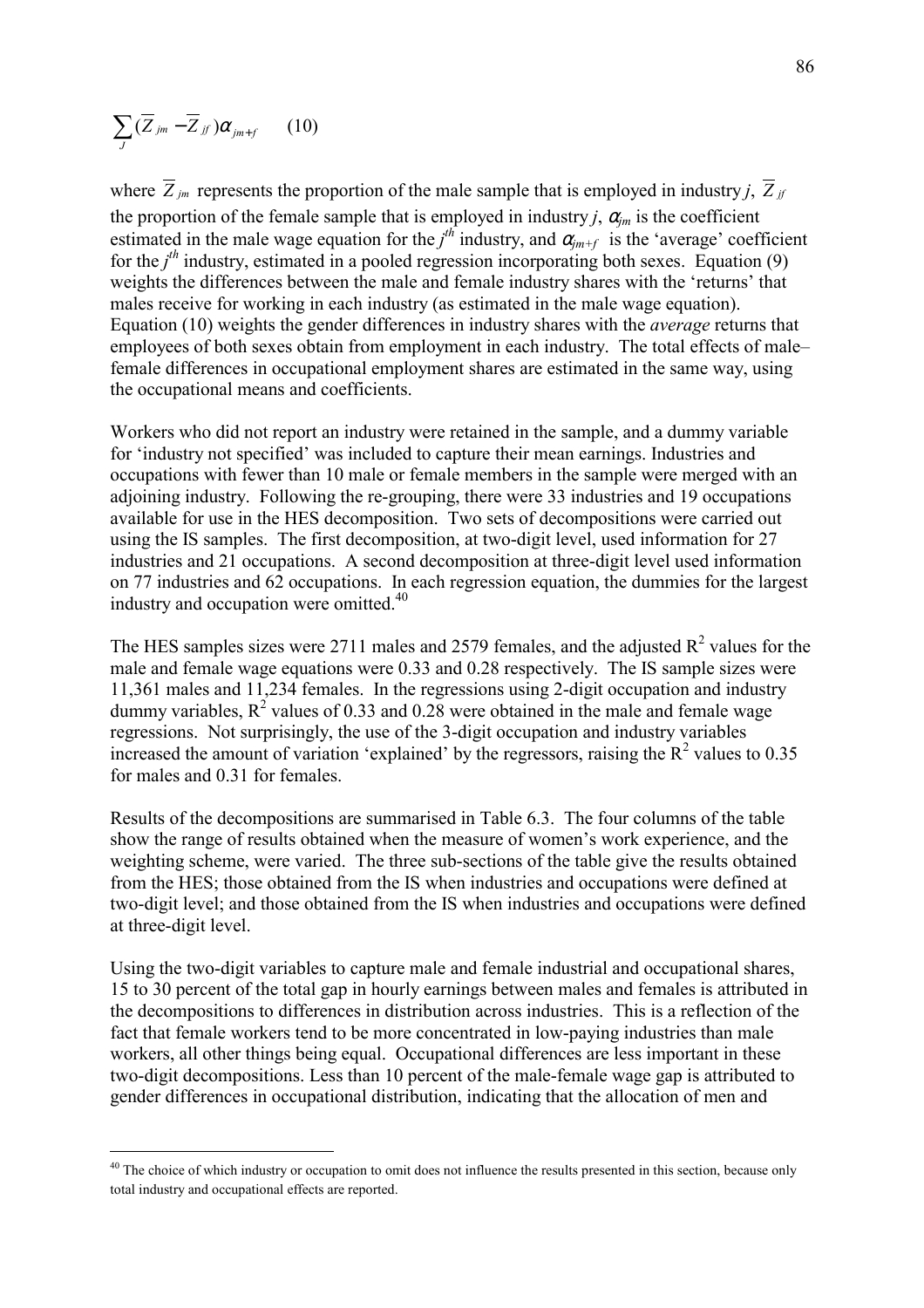women between high-paying and low-paying occupations was on average not so very different at this level of occupational aggregation.

#### **Table 6.3: Contribution of industrial and occupational employment distributions to the gender earnings gap in the late 1990s**

|                                                                  | Male coef. weighting |          | Average coef. weighting |          |
|------------------------------------------------------------------|----------------------|----------|-------------------------|----------|
|                                                                  | Filer exp.           | ZA exp.  | Filer exp.              | ZA exp.  |
|                                                                  |                      |          |                         |          |
| HES 1997-98: Two-digit industry and occupational groups          |                      |          |                         |          |
| Total male-female log wage gap                                   | 0.136                | 0.136    | 0.136                   | 0.136    |
| Estimated wage gaps due to male-female differences in attributes |                      |          |                         |          |
| Due to experience                                                | 0.034                | 0.064    | 0.031                   | 0.052    |
| Due to education                                                 | 0.014                | 0.014    | 0.015                   | 0.015    |
| Due to ethnic composition                                        | $-0.002$             | $-0.002$ | $-0.002$                | $-0.002$ |
| Due to industrial composition                                    | 0.019                | 0.019    | 0.041                   | 0.038    |
| Due to occupational composition                                  | 0.013                | 0.013    | 0.010                   | 0.006    |
| Total                                                            | 0.078                | 0.108    | 0.095                   | 0.109    |
| Percent attributed to industry                                   | 14.1                 | 14.1     | 30.2                    | 28.2     |
| Percent attributed to occupation                                 | 9.7                  | 9.7      | 7.0                     | 4.4      |
| Percent attributed to all characteristics                        | 57.2                 | 79.2     | 69.8                    | 80.2     |
| IS 1997-98: Two-digit industry and occupational groups           |                      |          |                         |          |
| Total male-female log wage gap                                   | 0.171                | 0.171    | 0.171                   | 0.171    |
| Wage gaps due to male-female gap in attributes                   |                      |          |                         |          |
| Due to experience                                                | 0.022                | 0.070    | 0.029                   | 0.063    |
| Due to education                                                 | 0.006                | 0.006    | 0.006                   | 0.006    |
| Due to ethnic composition                                        | 0.000                | 0.000    | 0.000                   | 0.000    |
| Due to industrial composition                                    | 0.034                | 0.034    | 0.042                   | 0.039    |
| Due to occupational composition                                  | $-0.015$             | $-0.015$ | 0.008                   | 0.001    |
| Total                                                            | 0.046                | 0.095    | 0.084                   | 0.108    |
|                                                                  |                      |          |                         |          |
| Percent attributed to industry                                   | 19.8                 | 19.8     | 24.3                    | 22.6     |
| Percent attributed to occupation                                 | $-8.8$               | $-8.8$   | 4.8                     | 0.4      |
| Percent attributed to all characteristics                        | 27.0                 | 55.5     | 49.0                    | 63.3     |
| IS 1997-98: Three-digit industry and occupational groups         |                      |          |                         |          |
| Total male-female log wage gap                                   | 0.171                | 0.171    | 0.171                   | 0.171    |
| Wage gaps due to male-female gap in attributes                   |                      |          |                         |          |
| Due to experience                                                | 0.022                | 0.071    | 0.027                   | 0.061    |
| Due to education                                                 | 0.006                | 0.006    | 0.005                   | 0.005    |
| Due to ethnic composition                                        | 0.000                | 0.000    | 0.000                   | 0.000    |
| Due to industrial composition                                    | 0.020                | 0.020    | 0.031                   | 0.028    |
| Due to occupational composition                                  | 0.011                | 0.011    | 0.039                   | 0.029    |
| Total                                                            | 0.058                | 0.107    | 0.102                   | 0.124    |
| Percent attributed to industry                                   | 11.5                 | 11.5     | 18.2                    | 16.5     |
| Percent attributed to occupation                                 | 6.4                  | 6.4      | 23.0                    | 17.1     |
| Percent attributed to all characteristics                        | 34.0                 | 62.3     | 59.8                    | 72.2     |

When industries and occupations are defined at the more detailed three-digit level, the proportion of the gender wage gap that is attributed to industrial distribution falls, while the portion attributed to occupational distribution rises. Taken together, the industrial and occupational distributions can explain around 20 to 40 percent of the gender gap in hourly earnings in the most detailed decompositions.

The bottom line of each sub-section of Table 6.3 shows the estimated 'total effect' of the male–female differences in measured characteristics in these models, in percentage terms. These figures can be compared with the results of the earlier decompositions reported in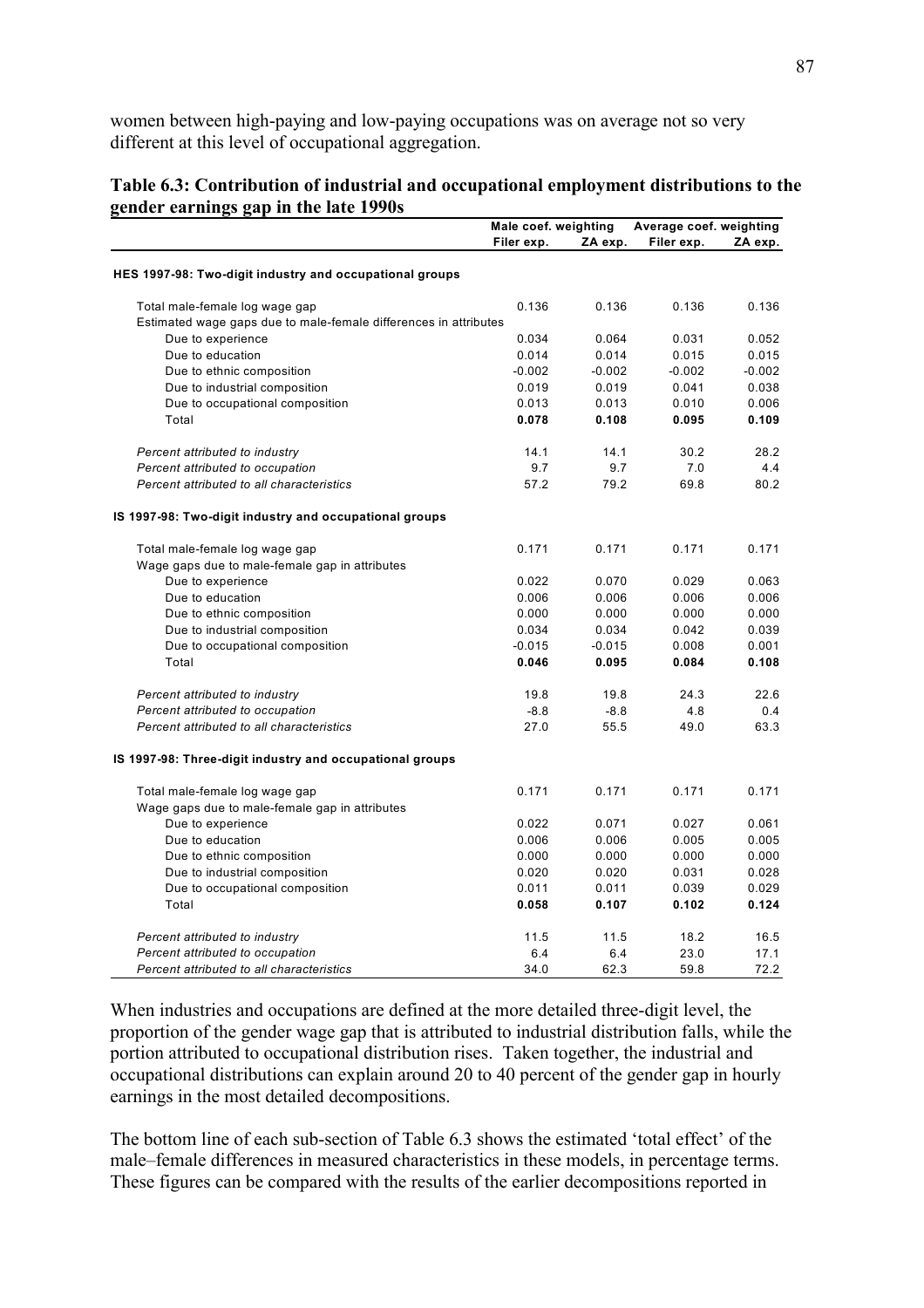Section 5.3, which used information on personal characteristics only. Now, the wage variation explained in terms of gender differences in (personal or job) attributes ranges from about onethird to four-fifths of the total male-female pay gap. Compared with the earlier decompositions, the portion that is attributed to differences in characteristics rises by 15 to 25 percent in the case of HES sample, and by 0 to 30 percent in the case of the IS sample.

These results are reasonably similar to those obtained in overseas studies using similar methods and datasets. For example, in an Australian study, Spilsbury and Kidd (1996) found the portion of the gender earnings gap that could be statistically explained in terms of differing industrial and occupational distributions was about 16 percent in one sample of employees (using 1973 data) and about 25 percent in another sample (using 1990 data). In a US study, Fields and Wolff (1995) report estimates suggesting that  $15-19$  percent of the overall gender earnings gap in 1988 could be explained by differences in the distribution of male and female workers across industries.

Joshi and Paci (1998) draw on a particularly detailed set of information about job characteristics in their analysis of the pay gap within a sample of men and women in the UK who were aged 33 in 1991. They included measures of the size of the worker's employer; whether the employer is located in the private or public sector; whether the employer ever provided training; the flexibility of working hours; travel-to-work time; and the availability of non-wage benefits, as well as information on industry and occupation. Taken together, these detailed measures of job characteristics raised the portion of the gender earnings gap attributable to male-female attribute differences from 28 percent to 60 percent.

In a different but related study, Macpherson and Hirsh (1995) explored the role of job characteristics in accounting for the fact that occupations numerically dominated by women tend to have lower average earnings than occupations numerically dominated by men. Like Joshi and Paci, they utilised information about attributes of jobs not usually measured in household surveys, such as general educational requirements, specific vocational training requirements, the amount of on-the-job training undertaken, the physical demands of the job, and the nature of the environmental conditions. They concluded that the detailed measures of job requirements and job amenities have considerable explanatory power, and account for a substantial portion of the otherwise unexplained pay gap between male-dominated and female-dominated occupations.

These studies suggest that the manner in which job characteristics are measured is important in estimating their contribution to the gender wage gap. Industry and occupational identifiers represent relatively crude indicators of the features of jobs that are associated with pay differentials. It is fairly likely that more of the male–female gap in New Zealand could be explained with reference to differences in job characteristics if better data on job characteristics were available.

Although occupational and industrial wage effects are treated as part of the 'explained' portion of the gender earnings gap in this analysis, this should not be taken to imply that they are necessarily either efficient or equitable. Although the uneven distribution of men and women across jobs is likely to be partly an outcome of gender differences in job preferences and skills, it is also likely to be shaped by a variety of social and institutional constraints. Those constraints include pre-labour market socialisation processes, educational systems that foster gender differences in outcomes, and the differing constraints that home responsibilities place on men's and women's paid work choices.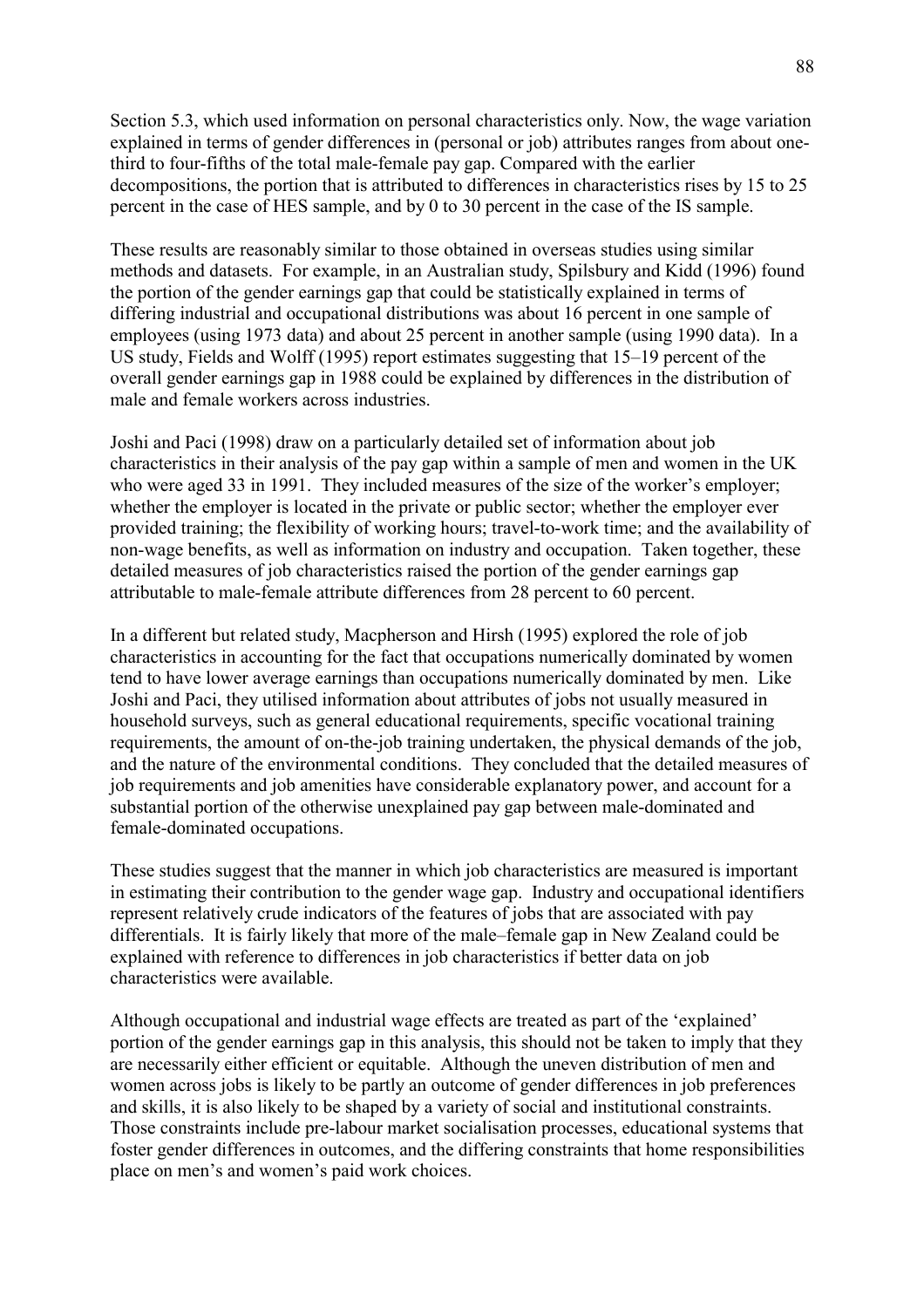# **6.4 Effects of changes in industry distributions and industry wage premia**

The objective of this section is to estimate the effects of changes in industry employment shares, and changes in the structure of relative wages across industries, on the reduction of the gender earnings gap. The analysis uses HES data, and focuses on the period between 1984-86 and 1994-96.

As noted previously, the 1997 and 1998 HES samples cannot be used in time-series analyses of industry wage effects because a change in the method of coding industry was implemented in 1997. In order to lengthen the period of analysis, we use the 1984-86 samples as the starting point, rather than 1989-91. Unfortunately, the imputation of women's actual work experience did not cover the years 1984-86 (because of other data limitations), and therefore we are forced to use *potential* experience measures for both men and women in this part of the analysis. Because the coding of occupation changed during the middle of the period (NZSOC 1990 replaced NZSOC 1968 in 1992), and the old and new codes are not reconcilable, no use is made of occupational data.

Log wage regressions were estimated separately for each gender and each period. These wage equations took the form:

 $\ln w_i = \alpha + \beta_i X_i + \phi_i Z_i + \delta_i Q_i + \varepsilon_i$  (11)

where the notation is the same as for equation (8). Note that the intercept was omitted and every industry dummy was included. The usual procedure of omitting one industry dummy was not followed here, because we wanted the assessment of industry effects to be comprehensive in scope. When the intercept is excluded and a full set of industry dummies is included, the mean wage component normally captured by the intercept is distributed across the industry coefficients.

The effect of changes in the male industry employment shares on average male earnings is calculated as:

$$
\sum_{J} (\overline{Z}_{j2m} - \overline{Z}_{j1m}) (\alpha^*_{j1m}) \qquad (12)
$$

where  $\overline{Z}_{j2m}$  is the proportion of the period 2 (1994-96) male sample that is employed in industry *j*,  $\overline{Z}_{j1m}$  is the proportion of the period 1 (1984-86) male sample that is employed in industry *j*, and  $\alpha^*$ <sub>*ilm*</sub> is the standardised coefficient estimated for period 1 males in industry *j*. Industry coefficients were standardised by subtracting the employment-weighted mean coefficient for *all* industries. The latter was estimated as the intercept in a second, separate regression in which the industry dummies were dropped and an intercept was reintroduced.

The first term in equation (12) represents the change in the relative employment share of each industry. The effect of that change is weighted by the starting-period relative wage differential estimated for that industry.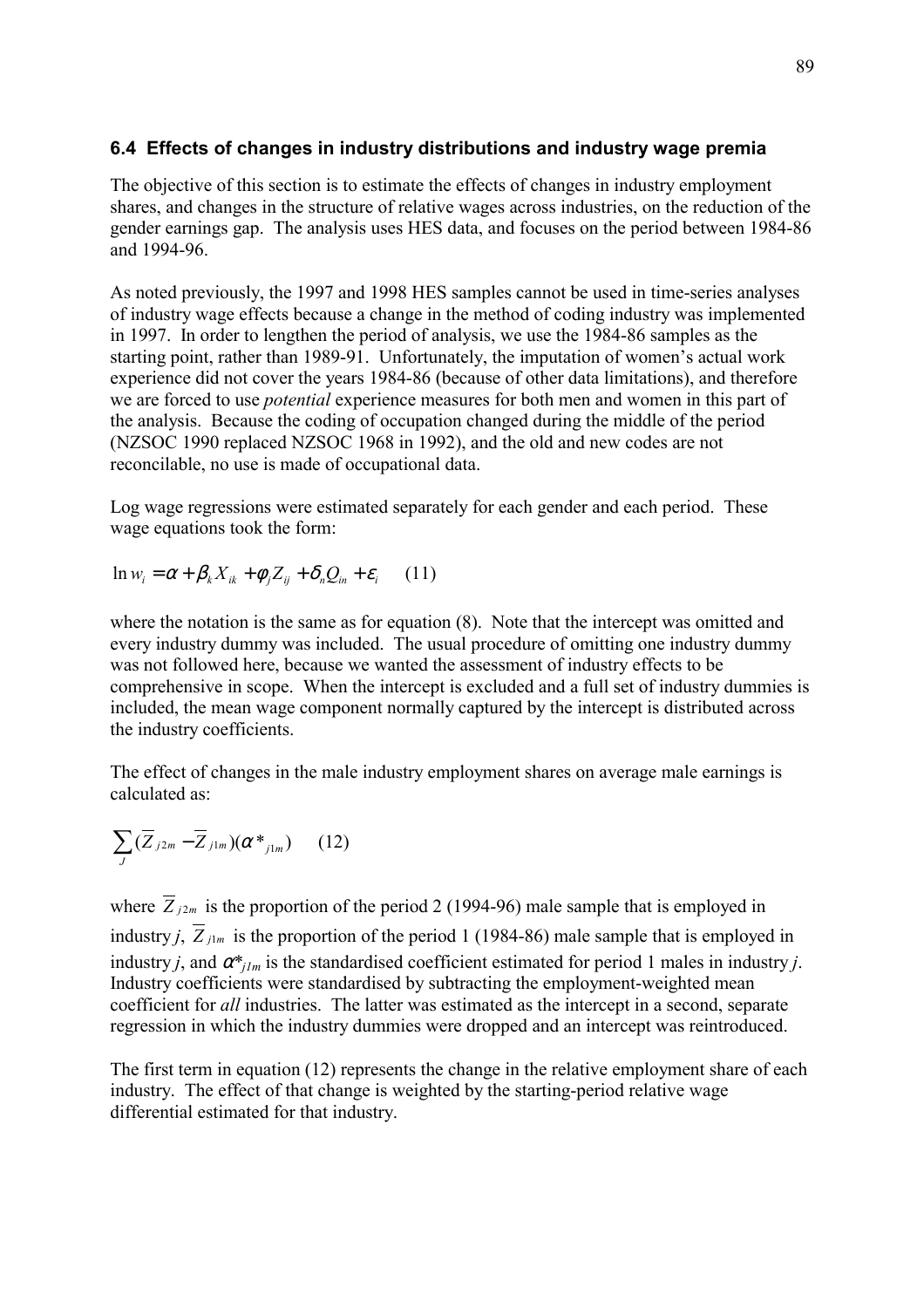The effects of changes in the industry employment shares of females are calculated in the same manner. The *net* effect of the male and female industry employment changes on the gender earnings gap is obtained by simply subtracting the female from the male effect:

$$
\sum_{J} (\overline{Z}_{j2m} - \overline{Z}_{j1m})(\alpha *_{j1m}) - \sum_{J} (\overline{Z}_{j2f} - \overline{Z}_{j1f})(\alpha *_{j1f}) \qquad (13)
$$

The effect of changes in the male industry wage differentials on male average earnings is calculated as:

$$
\sum_{J} (\alpha^*_{j2_m} - \alpha^*_{j1_m}) \qquad (14)
$$

where  $\alpha^*_{i2m}$  is the standardised industry coefficient for males in industry *j* in period 2, and  $\alpha^*$ <sub>*jlm*</sub> is the standardised industry coefficient for males in industry *j* in period 1. The impact of changes in female industry wage differentials on female average earnings is calculated in the same manner, and the net gender wage gap effect is calculated by taking the difference between the two.

The samples used in this part of the analysis included all wage earners with valid information for the personal skill explanatory variables. Individuals who did not report an industry were retained in the sample, and a dummy variable for 'industry not specified' was included to capture their mean earnings. Industries containing fewer than 10 male or female sample members were merged with an adjoining industry. Following this re-grouping, twenty-nine industries were available for use in the analysis. The sample sizes for 1984-86 were 5731 males and 4280 females. For 1994-96, the samples sizes were 4170 males and 3833 females.

Ideally, industry wage differentials would be estimated with a more comprehensive set of controls for productivity-related worker characteristics than used here. For example, Field and Wolff (1995) incorporate controls for education, experience, region, race, marital status, and major occupational group when estimating industry-specific wage differentials. Along with educational variables, occupational dummies are likely to pick up variations in the skill levels of the workforce in each industry. Because occupation could not be included in this analysis, there is a risk that the changes in wages captured by the industry wage differentials are partly driven by shifts in the occupational mix of the workforce in each industry.

#### *Results*

 $\overline{a}$ 

Summary results from the decomposition of the industry changes are given in Table 6.4. The male–female log hourly earnings differential was  $0.24$  in 1984-86 and  $0.15$  in 1994-96, a reduction of 0.09 log points over the decade. The numbers in the first column summarise the estimated effects of changes in the distribution of male and female employment across industries. These are calculated holding the industry wage differentials constant at their initial, 1984-86, levels. The figures in the second column summarise the estimated effects of the changes in the industry wage differentials. These are calculated holding employment in each industry constant at its initial, 1984-86, level.<sup>41</sup> Note that because we are analysing changes in the male-female differential  $(\overline{\ln w_m} - \overline{\ln w_f})$ , a negative sign in the table indicates

<sup>41</sup> Given this weighting scheme, the employment share and industry wage differential effects cannot be summed to get a total industry effect.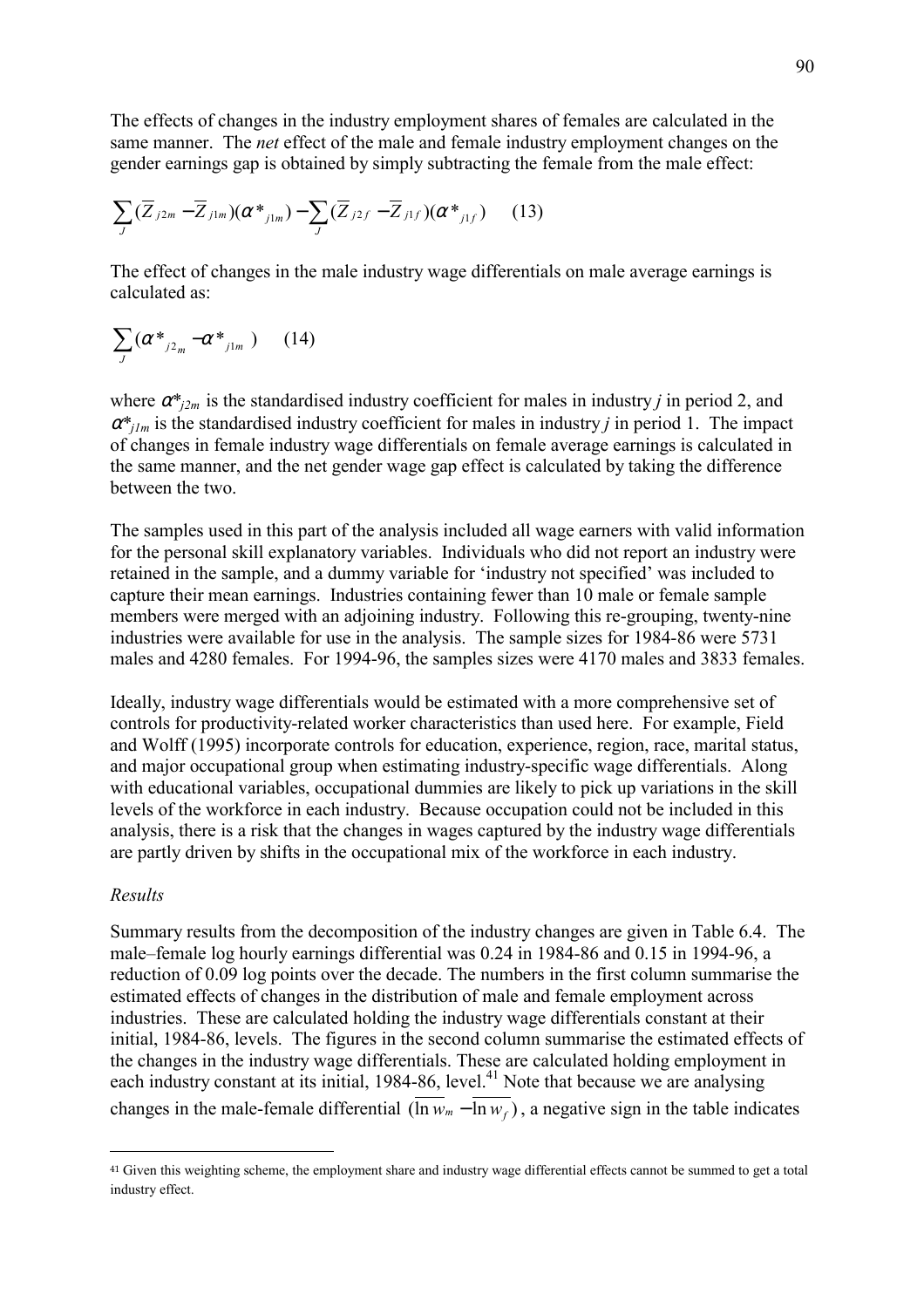that the factor worked to *decrease* the differential and a positive sign indicates that the factor worked to *increase* the differential.

| Table 6.4: Contribution of industrial employment and wage changes to the reduction in |  |
|---------------------------------------------------------------------------------------|--|
| the gender earnings gap, HES 1984-86 to 1994-96                                       |  |

|                                                                 |             | Change in   |
|-----------------------------------------------------------------|-------------|-------------|
|                                                                 | Change in   | industry    |
|                                                                 | empt shares | wage premia |
|                                                                 |             |             |
| Estimated using potential experience for both males and females |             |             |
| Primary sector, utilities                                       | $-0.005$    | 0.002       |
| Manufacturing                                                   | $-0.004$    | $-0.004$    |
| Construction                                                    | $-0.001$    | $-0.005$    |
| Services                                                        | $-0.010$    | $-0.004$    |
| <b>All industries</b>                                           | $-0.021$    | $-0.011$    |
| Total reduction in the gender gap                               | -0.089      |             |

Shifts in the employment distribution of men and women are estimated to have contributed 0.021 log points to the total reduction in the gender gap in hourly earnings, which is about twenty percent of the total reduction. Grouping industries by sector, it appears that employment share shifts in all sectors (primary industries and utilities; manufacturing; construction; and services) contributed to the reduction in the gender gap.

In this decomposition, changes in the structure of relative wage differentials across industries also made a small contribution to the reduction of the gender pay gap, of  $-0.01$  log points, or about 12 percent of the total. Unfortunately, decompositions of the effects of changes in industry wage differentials are highly sensitive to variations in the specification of the wage equations, which influence the allocation of the wage changes between the industry coefficients, the coefficients for personal characteristics, and the intercepts. In this analysis we have removed all of the trend change in average male and female wages, through the standardisation of the industry coefficients. This means that only the effects of changes in *relative* industry wage differentials are counted in the decomposition results.

A more detailed analysis of the specific industries that made the largest contributions to the reduction in the gender earnings gap is summarised in Table 6.5. Although the industries that are high paying for males also tend to be high paying for females, the correlation in male and female industry rankings is far from perfect. Reflecting this, we identify the industries whose employment shifts or relative wage changes had relatively large effects on average male and female earnings separately, was well as the industries whose employment or relative wage changes had large *net* effects. The upper half of Table 6.5 presents information on effects operating through changes in employment shares, and the lower half presents information on effects flowing from relative price changes. The industries with the largest estimated effects, ranked in absolute size, are listed in each sub-section of the table.

Focusing on the first sub-section of the table, the results suggest that employment reductions in public administration, transport, and the food, beverages and tobacco industries, operated to reduce average male earnings. These were relatively highly-paid industries at the start of the period. The rising employment share of agriculture, a low-paying industry, also helped to reduce average male wages. Working in the opposite direction, the growth of employment in the business services industry acted to raise average male earnings.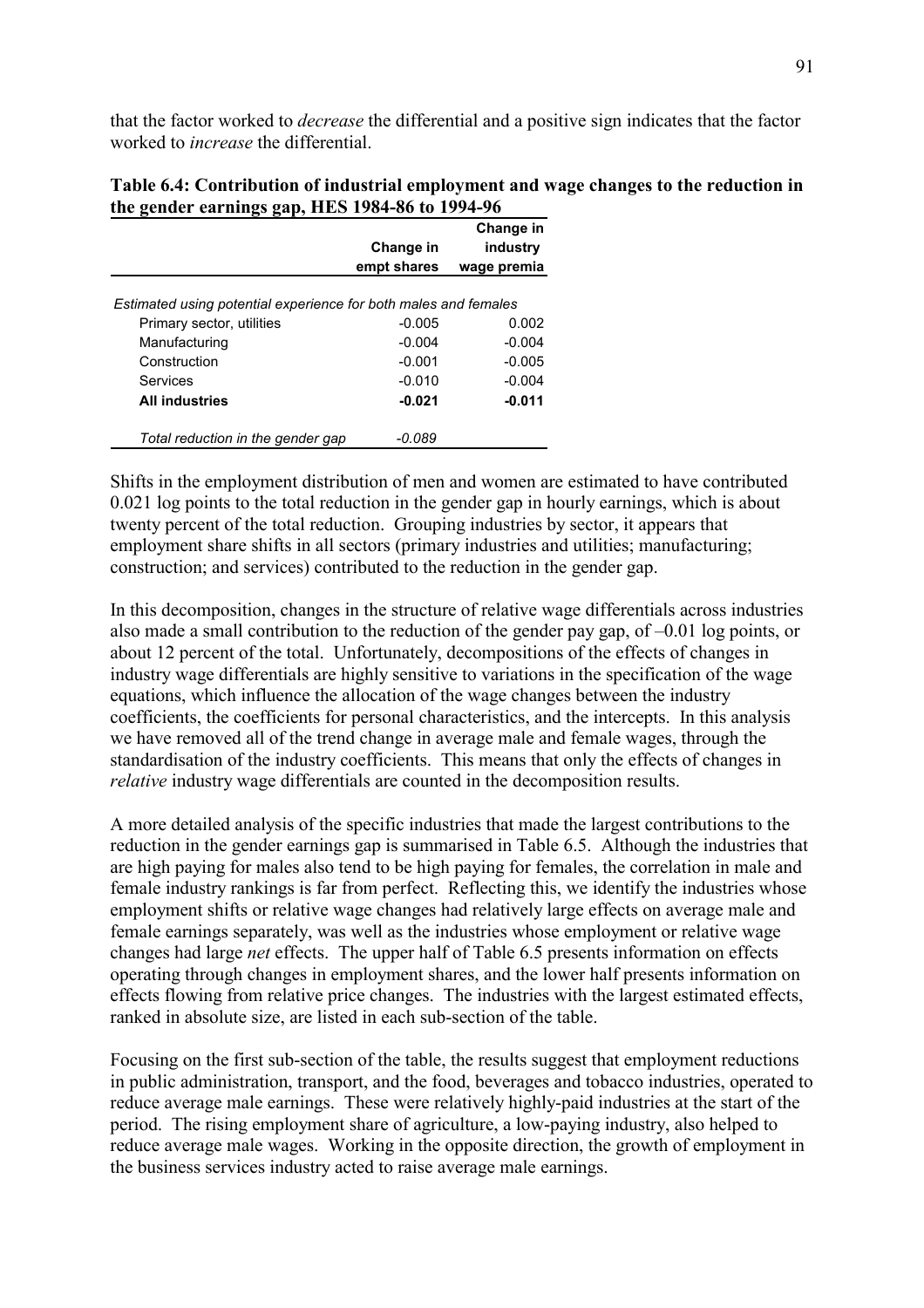|                                                                 | Rel wage      | Direction of                                               | Direction of      |
|-----------------------------------------------------------------|---------------|------------------------------------------------------------|-------------------|
| Industry                                                        | 1984-86       | employment change                                          | wage effect       |
|                                                                 |               |                                                            |                   |
| Effects on male earnings via male employment share changes      |               |                                                            |                   |
| 1 Business services                                             | Above average | Increased share                                            | Increase          |
| 2 Public administration                                         | Above average | Reduced share                                              | Decrease          |
| 3 Transport                                                     | Above average | Reduced share                                              | Decrease          |
| 4 Food, beverages and tobacco                                   | Above average | Reduced share                                              | Decrease          |
| 5 Agriculture                                                   | Below average | Increased share                                            | Decrease          |
| Effects via female earnings via female employment share changes |               |                                                            |                   |
| 1 Business services                                             | Above average | Increased share                                            | Increase          |
| 2 Agriculture                                                   | Below average | Reduced share                                              | Increase          |
| 3 Social and community services                                 | Above average | Increased share                                            | Increase          |
| 4 Financial services                                            | Above average | Increased share                                            | Increase          |
| 5 Textiles, clothing and leather                                | Below average | Reduced share                                              | Increase          |
| Net effects (male-female)                                       |               |                                                            |                   |
| 1 Public administration                                         | Above average | Reduced male, increased female                             | Reduced M/F gap   |
| 2 Agriculture                                                   | Below average | Increased male, decreased female                           | Reduced M/F gap   |
| 3 Transport                                                     | Above average | Reduced male, increased female                             | Reduced M/F gap   |
| 4 Social and community services                                 | Above average | Female empt share growing faster than ma Reduced M/F gap   |                   |
| 5 Business services                                             | Above average | Male empt share growing faster than fema Increased M/F gap |                   |
| 6 Textiles, clothing and leather                                | Below average | Female empt share declining faster than m Reduced M/F gap  |                   |
| 7 Food, beverages and tobacco                                   | Above average | Female empt share declining faster than m Reduced M/F gap  |                   |
| 8 Retail trade                                                  | Below average | Male empt share rising faster than female Reduced M/F gap  |                   |
| 9 Personal & household services                                 | Below average | Reduced male, increased female                             | Increased M/F gap |
| 10 Financial services                                           | Above average | Female empt share growing faster than ma Reduced M/F gap   |                   |

#### **Table 6.5: Industries with relatively large impacts on the gender earnings gap**

|                                            |                                                            | <b>Effect on the gender</b> |
|--------------------------------------------|------------------------------------------------------------|-----------------------------|
|                                            | Direction of change                                        | earnings gap                |
| Effects via male industry premia changes   |                                                            |                             |
| 1 Public administration                    | Increased relative wage                                    | Increase                    |
| 2 Agriculture                              | Increased relative wage                                    | Increase                    |
| 3 Wholesale trade                          | Increased relative wage                                    | Increase                    |
| 4 Communication                            | Increased relative wage                                    | Increase                    |
| 5 Social and community services            | Reduced relative wage                                      | Decrease                    |
| Effects via female industry premia changes |                                                            |                             |
| 1 Agriculture                              | Increased relative wage                                    | Decrease                    |
| 2 Business services                        | Increased relative wage                                    | Decrease                    |
| 3 Public administration                    | Increased relative wage                                    | Decrease                    |
| 4 Personal & household services            | Increased relative wage                                    | Decrease                    |
| 5 Wholesale trade                          | Increased relative wage                                    | Decrease                    |
| Net effects (male-female)                  |                                                            |                             |
| 1 Business services                        | Increase in female industry differential faster than male  | Reduced M/F gap             |
| 2 Retail trade                             | Reduction in male industry differential faster than female | Reduced M/F gap             |
| 3 Utilities                                | Reduction in female industry differential faster than male | Increased M/F gap           |
| 4 Personal & household services            | Increase in female industry differential faster than male  | Reduced M/F gap             |
| 5 Food, beverages and tobacco              | Reduction in male industry differential faster than female | Reduced M/F gap             |
| 6 Restaurants and hotels                   | Reduction in female industry differential faster than male | Increased M/F gap           |
| 7 Building services                        | Male differential declined, female increased               | Reduced M/F gap             |

- 
- 
- 

8 Public administration Increase in male industry differential faster than female Increased M/F gap 9 Agriculture Increase in female industry differential faster than male Reduced M/F gap 10 Social and community services Reduction in male industry differential faster than female Reduced M/F gap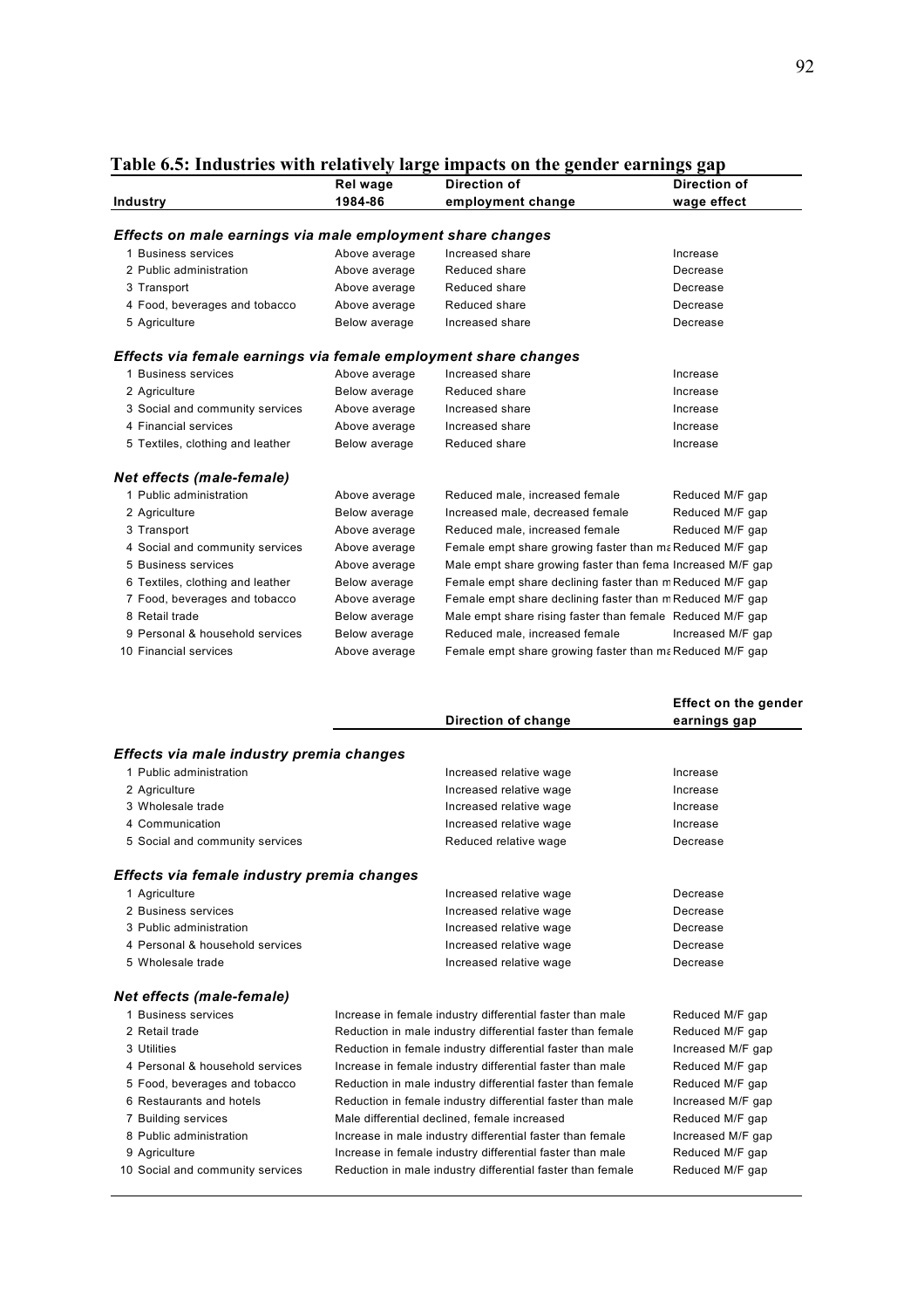The 'top five' industries for women, ranked in terms of the absolute size of their effects on average female earnings, were a mixture of low-paying industries in which female employment was declining (agriculture, textiles, clothing and leather), and high-paying industries in which female employment was growing (business services, social and community services, and financial services). Employment shifts in all of these industries tended to raise average female earnings.

The industries having the largest estimated net effects on the gender wage gap, through employment share changes, included public administration, agriculture, transport, social and community services, and business services. Most of these net effects worked in the direction of a reduced gender earnings gap. Some rapidly growing industries appear in the 'top ten' list, such as business services and social and community services. Several industries that contracted in size between the mid-1980s and the mid-1990s also appear, such as food, beverages and tobacco manufacture and textiles, clothing and leather manufacture.

In the bottom half of Table 6.5, industries whose relative pay changes had a particularly large impact on male or female mean earnings are listed. The changes in inter-industry wage differentials between 1984-86 and 1994-96 are weighted by the initial employment level of each industry. Increases in relative wages in public administration, agriculture, wholesale trade, and communications were particularly influential in raising average male earnings. These increases for male workers operated to slow the reduction of the gender earnings gap. A reduction in the relative earnings of workers in the social and community services industry, in contrast, operated to reduce average male earnings. The largest impacts upon women's earnings flowing from changes in the inter-industry wage structure came from the agriculture, business services, public administration, personal and household services, and wholesale trade industries. There were increases in relative wage differentials in each of these industries, which helped to raise female average earnings.

Considering the industries where wage differential changes had the largest *net* effects, shown in the bottom section of the table, it appears that a variety of types of changes were at work. These included reductions in the relative earnings of men in lower paid industries (retail trade), reductions in the relative earnings of men in higher paid industries (food, beverages and tobacco and electricity, gas and water), and increases in female industry wage differentials that exceeded the increases for males in the same industry (business services, personal and household services).

To summarise, the decomposition results suggest that changes in the distribution of employment among industries, and changes in the structure of inter-industry wage differentials, both operated to help reduce the economy-wide gender gap in average hourly earnings. Our estimates suggest that shifts in relative employment shares reduced the gap by around 20 percent, and changes in the inter-industry wage structure reduced the gap by around 12 percent, in the decade from the mid-1980s to the mid-1990s. At the level of individual industries, the changes were quite complex. They involved a mixture of contracting industries, rapidly growing industries, and industries that whose employment trends were not far away from the average.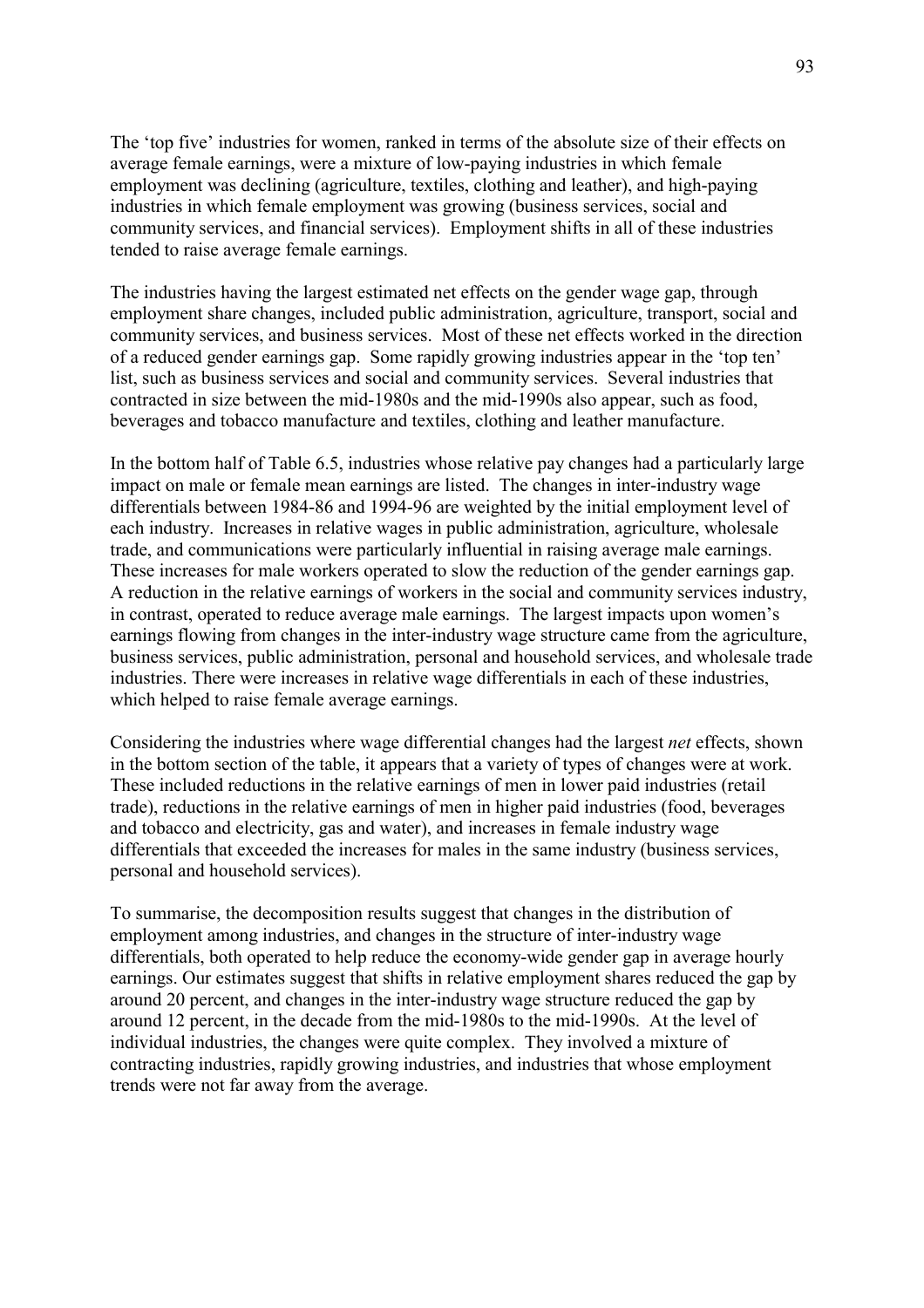#### **6.6 Summary**

The male and female employment distributions became more similar to each other during the 1980s and 1990s, reducing the level of gender 'segregation' in the labour market. Nevertheless, large differences remained in the types of jobs typically undertaken by men and women at the end of the 1990s. Cross-sectional decompositions of the gender hourly earnings gap in 1997-98 suggested that male–female differences in occupational and industrial distribution could account for around 20-30 percent of the total gender wage gap, when industries and occupations were defined at the most detailed, three-digit level.

HES data were used to estimate the effects of changes in the male–female distributions of employment by industry and changes in the structure of relative wages across industries. It appears that changes in the structure of employment during the late 1980s and early 1990s did help to compress the male–female gap in average hourly earnings. The decomposition estimates suggest that shifts in relative industry employment shares were responsible for about 20 percent of the total reduction of the gap, and shifts in the inter-industry wage structure were responsible for about 12 percent of the reduction, during the decade from the mid-1980s to the mid-1990s. Note, though, that we did not fully explore the sensitivity of these results to variations in data and method. Moreover, it is difficult to meaningfully separate out changes in industry wage rates from the wider changes that were transforming the aggregate wage structure. In addition, the decomposition method provides a partial analysis of the sources of change, which abstracts from the interactions that actually occur between changes in the demand for labour in specific industries, changes in supply, and changes in prices.

We have not attempted to identify the underlying causes of the employment share and relative wage changes in this analysis. It is likely that some of the shifts were the outcome of changes in patterns of consumer demand for goods and services (for example, the growth of business services, recreational and cultural services, and social and community services). Other changes were influenced by the removal or reduction of subsidies, import quotas and tariffs (for example, tariff reductions hastened the contraction of employment in the femaledominated and relatively poorly-paid clothing and textiles industry).

The analysis of change at the level of individual industries suggests that the nature of the structural changes was too complex to be characterised by a simple formula such as 'the decline of manufacturing disadvantaged male employees'. There are elements of this story in the data, for example in the employment and relative wage declines recorded in the initially male-dominated and well-paid food processing industry. The contraction of this industry worked to reduce the gender pay gap. However, changes in some of the primary sector and service industries also had quite sizeable effects on average male or female mean earnings. Average earnings in the agricultural industry moved closer to the all-industry average, raising the mean earnings of both men and women in this industry. The 'growth' industries of social and community services, financial services, business services and building services were generally the location of gender-equalising shifts, but there are some exceptions, such as business services (a well-paying industry in which the male employment share expanded more rapidly than the female employment share). The contraction of employment in public administration appears to have had a larger negative impact on male than female earnings. Although the growth of lower-paying jobs in service and sales industries, such as retail trade and restaurants and hotels, operated to lower the average earnings of both sexes, within particular industries the adverse effects on male earnings were sometimes larger than the adverse effects upon female earnings.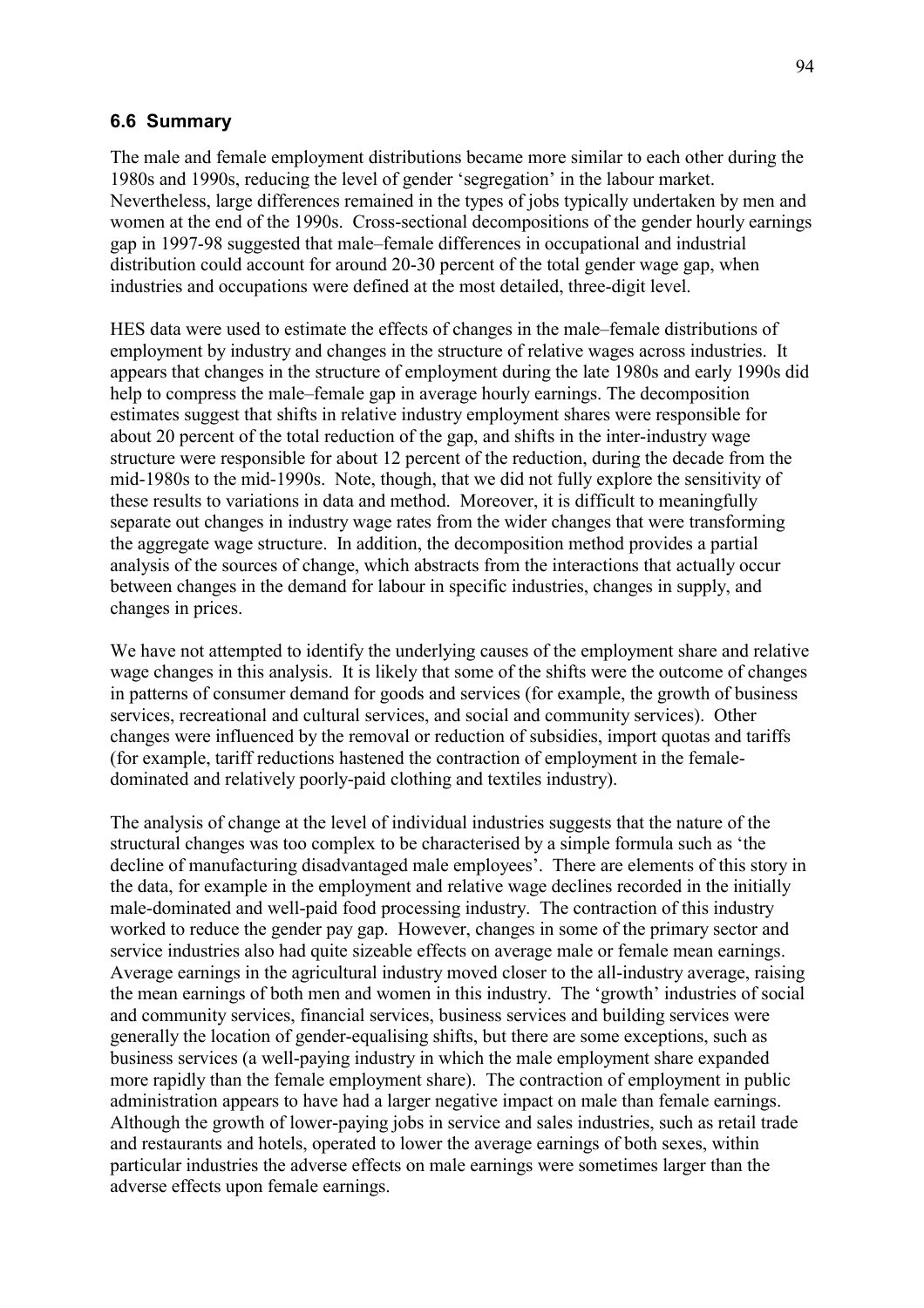# **7. FAMILY RESPONSIBILITIES AND WOMENíS EARNINGS**

# **7.1 Introduction**

Family responsibilities are often regarded as playing a key role in causing inequality between men and women in the labour market. There is a social convention that mothers, not fathers, should take primary responsibility for the care of children. Many women with children do in fact take time away from paid work, reduce their hours, work part-time, or move to more family-friendly occupations. Reduced experience, reduced seniority and lost training opportunities are among the 'consequences' of motherhood that have the potential to lower the hourly as well as the weekly earnings of women with children.

In the 1997-98 IS samples, the average hourly earnings of all partnered mothers with dependent children were \$12.98 (in March 1998 dollars), slightly above the average hourly earnings of women without dependent children (\$12.89). This average earnings ratio does not seem to provide immediate support for the idea that children reduce women's hourly earnings. However, the 'no dependent children' group includes many older women who may have had children at an earlier stage of life. It is possible that the earnings of those older women are lower than they would be if family responsibilities had not affected their decisions about paid work in the past.

A very different picture of the relationship between family status and women's relative earnings emerges if the 1997-98 IS sample is broken down by five-year age group. Figure 7.1 depicts the average earnings of all mothers, partnered mothers, sole mothers, and women without dependent children, tabulated by five-year age group. From Figure 7.1, it appears that mothers in the 25-29 and 30-34-year age groups earn substantially less than women without dependent children. This is consistent with the hypothesis that mothers face a wage penalty in the labour market, and suggests that further investigation of the effects of motherhood on women's earnings is warranted.



**Figure 7.1: Average hourly earnings of young women, by parental status, IS 1997-98**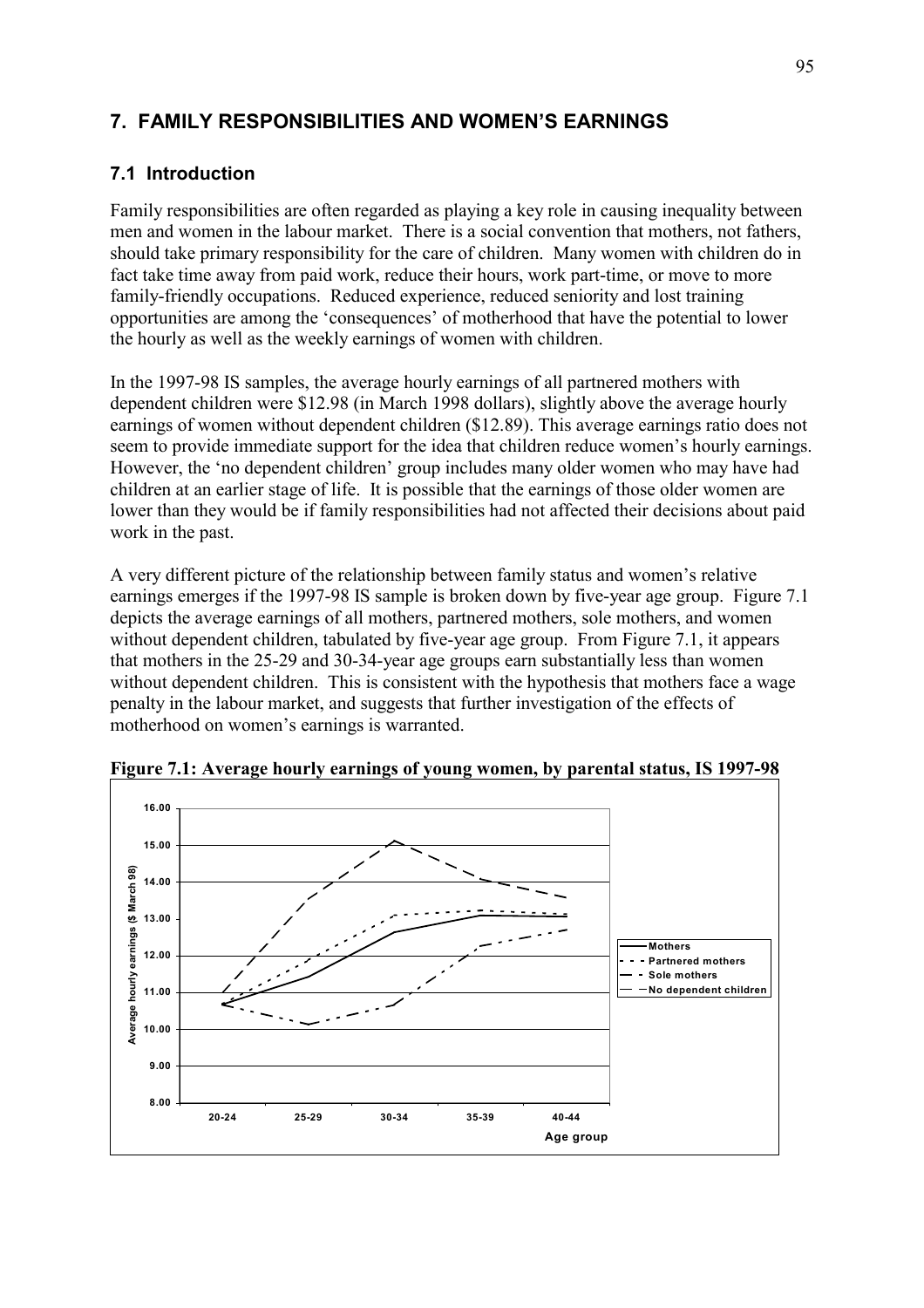The analysis undertaken in this section of the study draws largely on the Income Supplement 1997 and 1998 samples of wage-earning women aged between 20 and 39, and does not make much use of the HES. We favour the IS as a data source because it provides substantially larger samples of important sub-groups of women, such as sole mothers and part-time employees.

Section 7 begins with a brief review of the theoretical explanations that have been put forward to account for a pay gap between mothers and childless women. Section 7.3 outlines the approach taken here to identify the effects of motherhood on women's earnings in New Zealand. It also provides a descriptive summary of the child-rearing and paid employment patterns of the 20-39 year old women who were surveyed in the 1997-98 IS. In Section 7.4, estimates of the 'wage penalty' for motherhood, estimated with and without controls for the work experience gap between mothers and non-mothers, are presented. In Section 7.5, we discuss the interpretation of the New Zealand results, drawing on the findings of related overseas research. In Section 7.6, the pay gap between part-time employed and full-time employed women is explored. Section 7.7 concludes.

### **7.2 Theoretical background: What leads to unequal pay between mothers and non-mothers?**

It is useful to begin by briefly reviewing theories about the possible causes of pay differentials between mothers and childless women. Waldfogel (1995) categories the alternative hypotheses into three groups: human capital; hetereogenity; and work–family conflict explanations.

Human capital explanations for the wage gap between mothers and childless women are based on the idea that mothers have fewer labour-market related skills than women without children. Time out of the workforce restricts mothers' ability to maintain or upgrade the types of skills that are rewarded in the labour market (Waldfogel, 1995, p.586). Following childbirth, gaps develop between the accumulated skills and work experience of women who have had children and those who have not.

The 'heterogeneity' hypothesis points to unobserved differences between mothers and nonmothers a potential cause of the wage gap. The basic idea is that even after controlling for observable differences in education, prior work experience and other relevant attributes, women who have children differ from childless women in other unmeasured ways – such as unmeasured job-related skills, commitment to a career, or motivation to be economically independent. These unmeasured attributes exist prior to childbirth, and they lead to differences across women in *both* earnings levels and family formation decisions.

The third set of explanations are based around the idea that family responsibilities lower the day-to-day productivity of mothers as a result of conflict between the demands of work and family. It is suggested that domestic responsibilities may reduce the amount of effort that mothers are able to put into their paid jobs, lead them to take time off to care for sick children, or interfere with their paid work in other ways. This reduces their productivity and leads to lower earnings or reduced wage growth. A closely-related hypothesis is that employers *believe* there is conflict between work and family responsibilities, and therefore discriminate against women with family responsibilities in hiring and promotion decisions (Waldfogel, 1995, p.586). They may believe, for example, that unreliable childcare arrangements will lead to problems in maintaining the continuity of staffing and lower productivity. Depending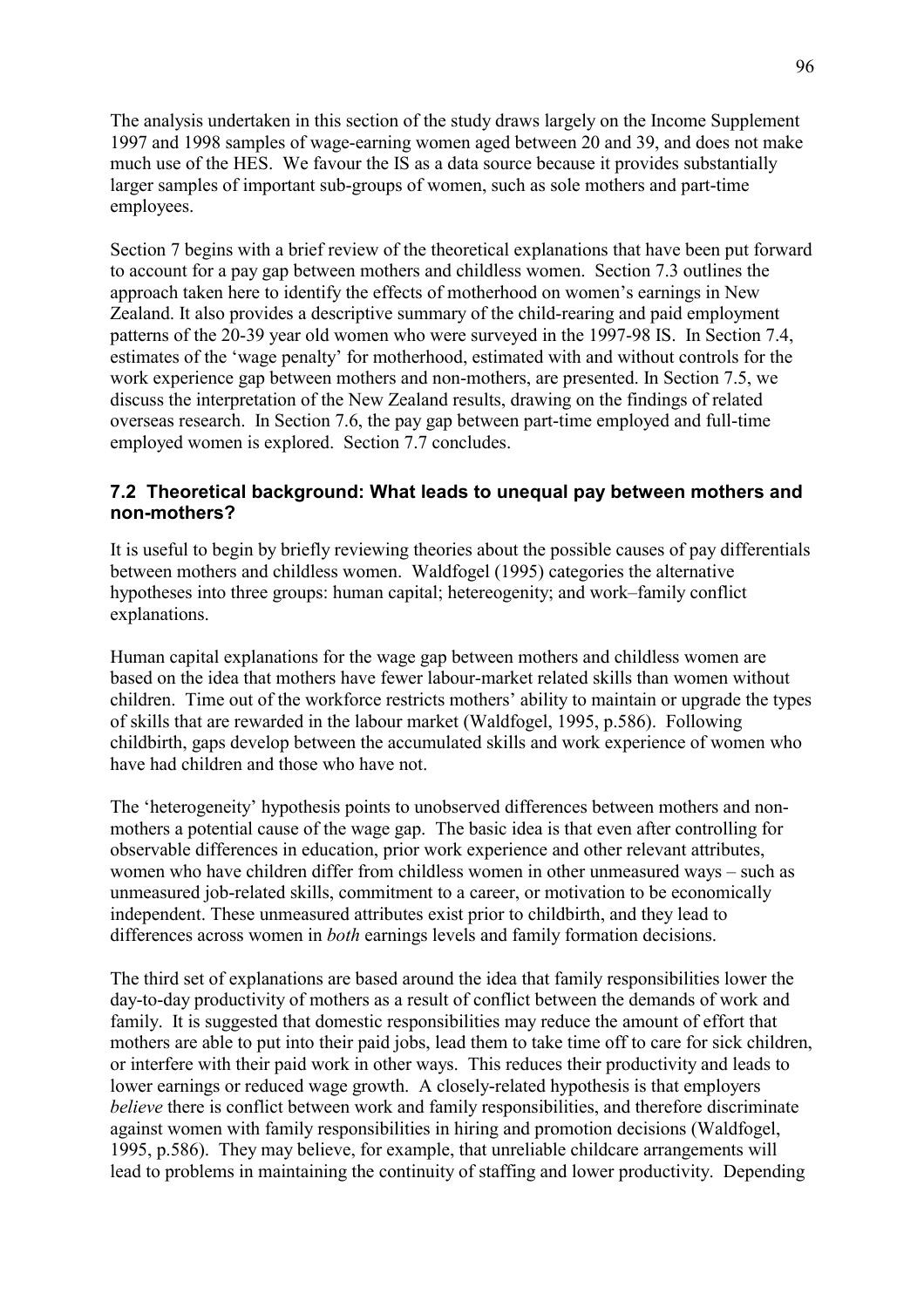on whether productivity differences actually exist between mothers and non-mothers in a particular workplace, this could constitute a form of statistical discrimination (reflecting the fact that employers have imperfect information about job candidates). Alternatively, it could represent unjustified discrimination.

Yet another version of the work–family conflict hypothesis is that institutional barriers indirectly limit the opportunities and wages of women with family responsibilities (Waldfogel, 1995, p. 587). Those institutional barriers might include, for example, workplace rules that restrict part-time employment or do not allow women adequate family leave, rigid working hours, or working hours that are incompatible with the availability of childcare services.

Another possibility, raised by Joshi and Paci (1998), is that the need or desire to balance family responsibilities with paid work may lead to mothers having different job preferences, or different job search behaviour, than non-mothers. Circumstances at home may make jobs offering flexible or reduced working time relatively more attractive for mothers. A preference for flexible or reduced working hours could lead mothers to accept a negative wage differential, compensating for the extra convenience (ibid, p.99). Family responsibilities may also reduce women's mobility and increase the costs of potential search. This could make women with young children more vulnerable to monopolistic employer strategies in local labour markets (ibid, p.99).

Some of these hypotheses regarding the lower pay of mothers are also likely to be useful in explaining the lower average earnings of part-time workers. A full-time/part-time gap in wages might be the consequence of a productivity differential between the two groups. Parttimers might be *perceived* as less productive than full-timers by employers. The wage gap might be attributable to differences in the characteristics of the jobs, if part-time jobs tend to have more flexible hours, fewer responsibilities or other features that lead to compensating (negative) wage differentials. Alternatively, if many part-timers happen to be women with children, then family responsibilities could be the true underlying cause of at least part of the part-time/full-time wage gap.

# **7.3 Investigating the wage effects of family responsibilities in New Zealand**

# *7.3.1 Methods*

Theory suggests that the causes of a wage penalty for motherhood could lie in supply-side differences between mothers and non-mothers, or alternatively in differential treatment within workplaces. In this study, we explore the contribution of differences in measured skills to the pay differentials that exist between mothers and childless women. The basic question addressed is ëhow much of the gap in earnings is due to observable differences in attributes that we can regard as proxies for skill or human capital? We are not able to investigate the 'unobserved hetereogeneity' or 'work-family conflict' hypotheses with the data used in this study.

The HES and IS datasets are not ideally suited to a study of the wage effects of motherhood. Neither survey obtains information on women's complete childbirth histories. Only children who are living at home at the time of the interview are recorded. Many older women are likely to have had children who have since left home. Without any means to distinguish those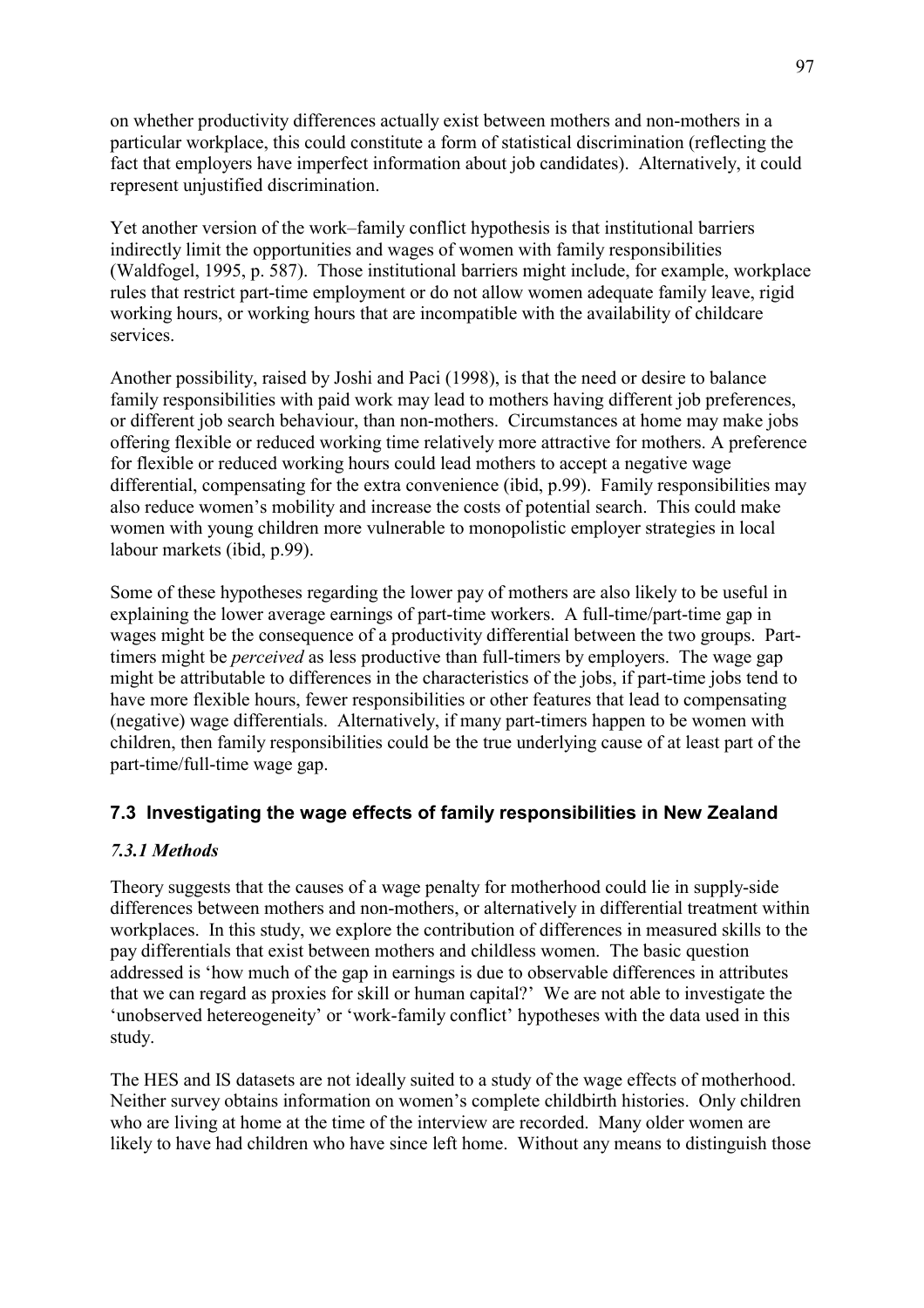who had children earlier on in their lives from those who did not, it is not possible to estimate the wage effects of motherhood for older women using these data.

The strategy adopted here is to limit the investigation to women aged under 40 years, whose children are very likely to be still living in the household. The average number of dependent children per woman peaks at age 38 in the 1997-98 IS samples. Hence, the cut-off age of 40 is just beyond the age at which the incidence of family responsibilities within the sample peaks and begins to decline. The focus of our analysis is therefore on the wage effects of motherhood among *younger* women.

Given that reduced work experience is one of the key routes through which mothers' earnings are likely to be affected by family responsibilities, it is important to measure work experience as accurately as possible. In data sets where women's actual work experience is not directly measured or not measured very well, earnings differences between mothers and non-mothers that are actually due to differences in work experience may be wrongly attributed to the presence of children (Waldfogel, 1995, p.586).

Both the Zabalza and Arrufat and the Filer methods for imputing years of experience, as they were implemented in this study, incorporate information on the effects of motherhood on women's past employment histories. The Zabalza and Arrufat method incorporates information on within-sample differences between mothers and childless women in the probability of being in waged or salaried employment. The Filer method uses information from an external sample  $-$  the Fertility Survey  $-$  on the observed relationship between women's actual years of full-time experience and the number and ages of their children.

Because they do embody some real-world information on family-linked variations in women's past employment histories, these imputed measures of women's work experience allow us to explore the wage effects of motherhood in a more illuminating way than would be possible if we relied on age or potential experience variables alone. It is important to emphasise, however, that the imputed variables are imperfect measures of past work experience. It is possible that they represent biased measures of the work experience differences that actually exist between mothers and childless women, or between full-time and part-time employed women. Because of data access limitations, we were not able to evaluate the quality of the experience imputations for childless women, mothers, or specific groups of mothers against an external source of information on the actual experience levels of these groups. $42$ 

### *7.3.2 Younger women's child-rearing and paid employment patterns – a descriptive summary*

We begin by presenting some descriptive information on the incidence of motherhood and part-time employment among women aged 20-39 years who were working as employees in the 1997 and 1998 IS samples. A profile of this sub-population is given in Tables 7.1 to 7.6.

More than half (57 percent) of all women in the sub-population were mothers at the time of the survey. Rates of participation in paid employment were very strongly influenced by current family circumstances (Table 7.1). Only about 30 percent of the sole mothers in the IS sample were working in waged or salaried jobs. About 46 percent of partnered mothers, and nearly 75 percent of the childless women, were employed in waged jobs. Within the wage-

 $\overline{a}$ 

<sup>42</sup> The Fertility Survey (NZW:FEE) is an obvious data source for external validation.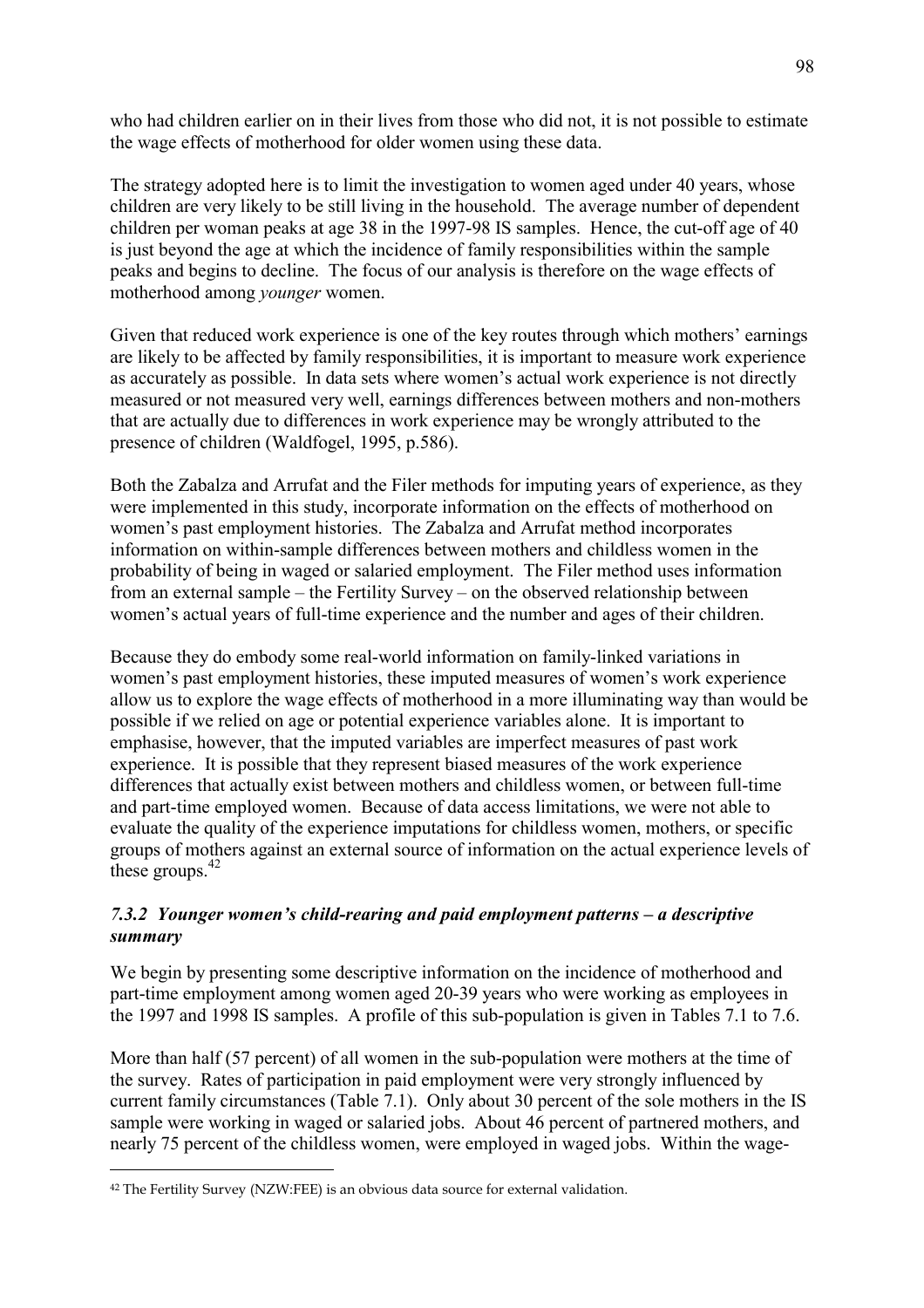earning sample, women without dependent children made up the largest group (57 percent), followed by partnered mothers (35 percent), and sole mothers (8 percent).

|                                                                                         | Participation | Part-time/ | <b>Distribution of:</b> |              |  |  |  |  |  |  |
|-----------------------------------------------------------------------------------------|---------------|------------|-------------------------|--------------|--|--|--|--|--|--|
|                                                                                         | rate in waged | employees  | <b>FTers</b>            | <b>PTers</b> |  |  |  |  |  |  |
| Parental status group                                                                   | empt $(\%)$   | %          | %                       | %            |  |  |  |  |  |  |
| Partnered mothers                                                                       | 45.8          | 54.4       | 24.9                    | 54.6         |  |  |  |  |  |  |
| Sole mothers                                                                            | 29.8          | 58.3       | 4.9                     | 12.5         |  |  |  |  |  |  |
| Childless women                                                                         | 74.6          | 20.3       | 70.3                    | 32.9         |  |  |  |  |  |  |
| All                                                                                     | 55.8          | 35.2       | 100.0                   | 100.0        |  |  |  |  |  |  |
| Note: The data are for women aged 20-39 years. The source is 1997-98 Income Supplement. |               |            |                         |              |  |  |  |  |  |  |

#### **Table 7.1: Participation rates and part-time employment rates by parental status**

aged 20-39 ye

|           |         |        |       | $\mathbf{u}_\mathbf{S}$ $\mathbf{v}_\mathbf{S}$ $\mathbf{v}_\mathbf{U}$ |
|-----------|---------|--------|-------|-------------------------------------------------------------------------|
| Partnered | Sole    | No dep | Full- | Part-                                                                   |
| mothers   | mothers | chn    | time  | tim e                                                                   |
| %         | %       | %      | %     | %                                                                       |
| 6.2       | 3.2     | 90.6   | 69.9  | 30.1                                                                    |
| 21.2      | 6.8     | 72.0   | 75.2  | 24.8                                                                    |
| 46.8      | 9.9     | 43.3   | 61.5  | 38.5                                                                    |
| 66.5      | 10.3    | 23.2   | 52.7  | 47.3                                                                    |
| 35.3      | 7.6     | 57.1   | 64.8  | 35.2                                                                    |
| 2.268     | 607     | 3.320  | 3.939 | 2,256                                                                   |
|           |         |        |       | Table 7.2. I al chial status and chiployment prome, by                  |

#### **Table 7.2: Parental status and employment profile, by age group**

Note: The data are for women aged 20-39 years, 1997-98 Income Supplement.

#### **Table 7.3: Mean hourly earnings by parental and employment status**

|                                 | Full- | Part-           |       | Ratio   |
|---------------------------------|-------|-----------------|-------|---------|
|                                 | time  | time            | All   | PT / FT |
|                                 |       | (\$ March 1998) |       |         |
| Partnered mothers               | 12.88 | 12.83           | 12.85 | 1.00    |
| Sole mothers                    | 11.43 | 10.81           | 11.07 | 0.95    |
| Childless women                 | 13.04 | 11.85           | 12.79 | 0.91    |
| All                             | 12.92 | 12.23           | 12.67 | 0.95    |
| Parental status pay ratios      |       |                 |       |         |
| Partnered mothers/childless     | 0.99  | 1.08            | 1.00  |         |
| Sole mothers/ partnered mothers | 0.89  | 0.84            | 0.86  |         |
| Sole mothers/childless          | 0.88  | 0.91            | 0.86  |         |

Note: The data are for women aged 20-39 years. The source is 1997-98 Income Supplement.

#### **Table 7.4: Mean hourly earnings by parental status and age group**

|           | <b>Partnered</b> | All             | No dep |                    | Pay ratios   |
|-----------|------------------|-----------------|--------|--------------------|--------------|
|           | mothers          | mothers         | chn    | Partnered mothers/ | All mothers/ |
| Age group |                  | (\$ March 1998) |        | childless          | childless    |
| $20 - 24$ | 10.68            | 10.68           | 11.02  | 0.97               | 0.97         |
| $25 - 29$ | 11.88            | 11.43           | 13.53  | 0.88               | 0.84         |
| $30 - 34$ | 13.10            | 12.64           | 15.13  | 0.87               | 0.84         |
| 35-39     | 13.23            | 13.09           | 14.09  | 0.94               | 0.93         |
| All       | 12.85            | 12.52           | 12.79  | 1.00               | 0.98         |

Note: The data are for women aged 20-39 years. The source is 1997-98 Income Supplement.

If employed, women with children were much less likely than women without children to be working on a full-time basis. More than half of all mothers in the sample were part-time employees, compared with just 20 percent of the childless group (see Table 7.1). Not surprisingly, therefore, mothers dominated the part-time group numerically. Approximately two-thirds of the part-time employees were mothers, compared with just 30 percent of the full-time employed women (as shown in the right-most column of Table 7.1).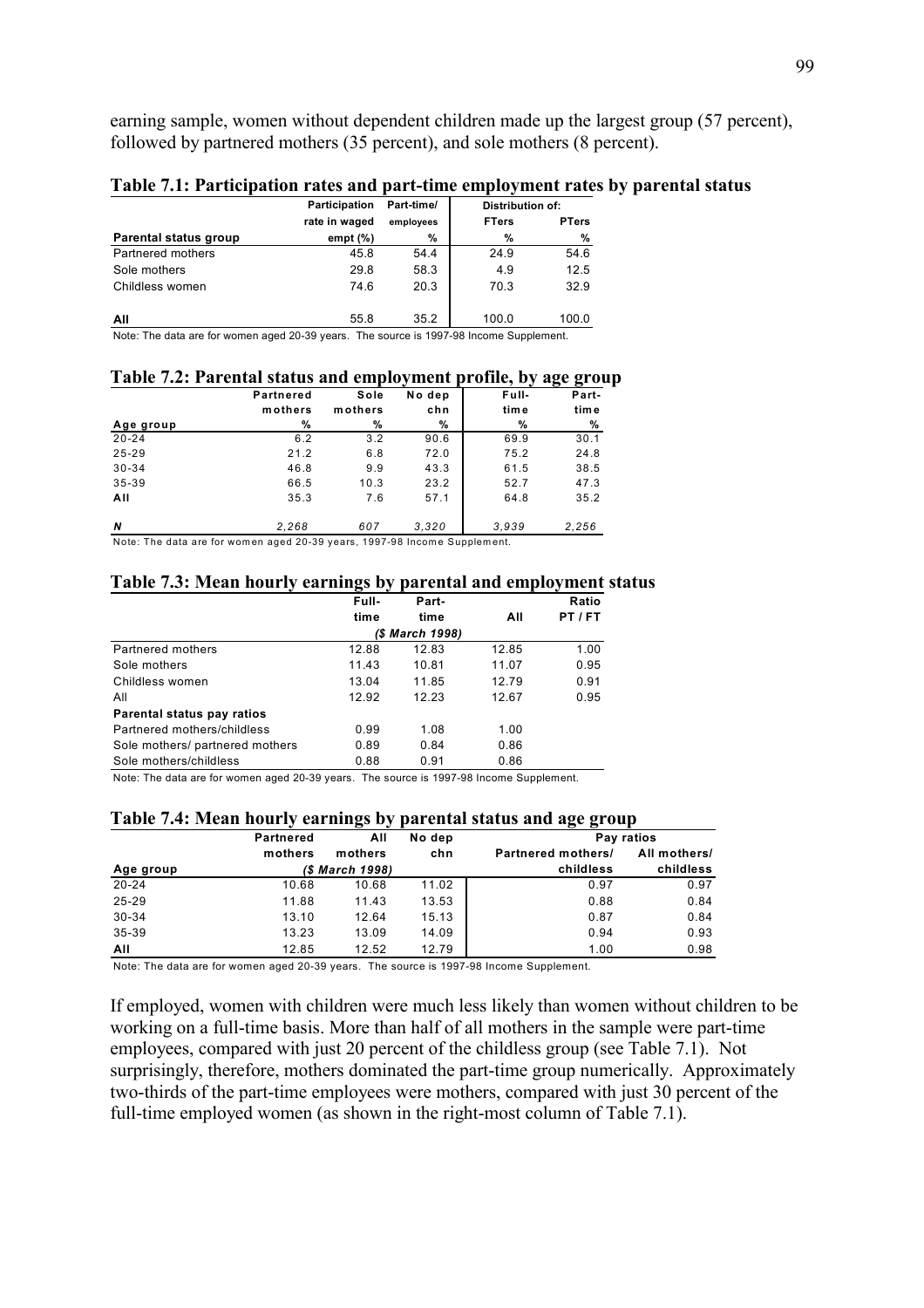There was a strong positive relationship in the sample between age and children, as shown in Table 7.2. Only 10 percent of working women aged 20-24 years had dependent children. In the 35-39 year age group, the proportion was as high as 77 percent.

The geometric mean hourly earnings of the women in this sample are summarised in Table 7.3. There was relatively little difference between partnered mothers and childless women in average hourly earnings, but sole mothers earned substantially less than the other two groups. On average sole mothers earned around 86 percent of the hourly earnings of partnered mothers, and 87 percent of the hourly earnings of childless women. Substantial pay differentials between partnered mothers and childless women emerge if we estimate average wages by five-year age group (as shown in Table 7.4). For the 25-29 and 30-34 year age groups, there were pay differentials of 12 and 13 percent between partnered mothers and childless women.

The ratio of average part-time to average full-time hourly earnings in the total sample of  $20-$ 39 year-old women was approximately 0.95 (Table 7.3). The part-time/full-time hourly earnings ratio was lowest among childless women (about 0.91) and highest among partnered mothers (about 1.00). Age group breakdowns indicated that the part-time/full time earnings ratio did not vary much across age groups.

It is worth noting that the part-time/full-time differentials shown in these tables would be substantially larger if ratios of medians, rather than geometric means, were considered. This is a consequence of the fact that the part-time earnings distribution is more dispersed, and has a more pronounced skew to the right, than does the full-time earnings distribution. Figure 7.2 illustrates this point by plotting the ratio of part-time to full-time hourly earnings, by percentile, using the IS earnings data for women aged 20-39 in 1997-98. The left-hand end of the line plotted on the graph shows the ratio of the hourly earnings of the  $5<sup>th</sup>$  percentile parttime woman, to those of the  $5<sup>th</sup>$  percentile full-time woman. The other points on the graph are similarly defined. It can be seen that the median part-time employee, located at the  $50<sup>th</sup>$ percentile, earned considerably less than the median full-time employee. The part-time/fulltime ratio at the median was just 86 percent. In contrast, the highest ranked 15 percent of part-time employees earned considerably more per hour than the highest ranked 15 percent of full-time employees (the ratio of earnings at the right-hand side of the graph is well over 1.00). These highly paid part-time employees raised the average hourly earnings of all parttime employees, and reduced the size of the part-time/full-time differential reported in Table 7.3.43 As noted previously, geometric means rather than medians are used in this study as the preferred measure of average earnings, because they incorporate information from all parts of the distribution, not just the central point.

 $\overline{a}$ 

<sup>43</sup> Figure 7.2 looks very similar when it is plotted for all female employees, not just those aged 20-39.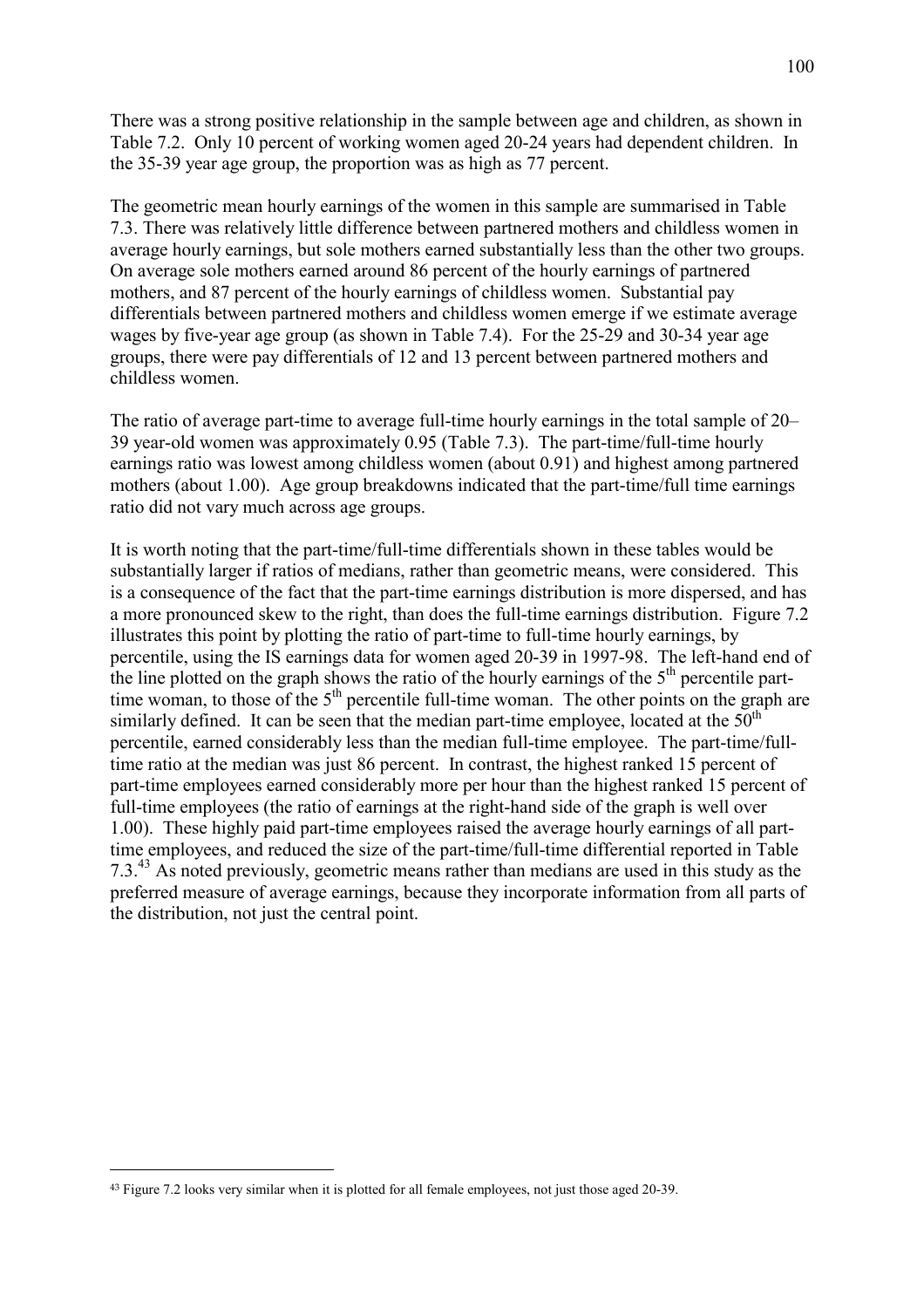

**Figure 7.2: The earnings gap between part-time and full-time employed women, aged 20-39 years, by percentile of earnings** 

**Table 7.5: Educational level, by parental and employment status** 

|                                                                                                                                                                                                                                                                                                             | . .              |         |        | - -   |       |
|-------------------------------------------------------------------------------------------------------------------------------------------------------------------------------------------------------------------------------------------------------------------------------------------------------------|------------------|---------|--------|-------|-------|
|                                                                                                                                                                                                                                                                                                             | <b>Partnered</b> | Sole    | No dep | Full- | Part- |
|                                                                                                                                                                                                                                                                                                             | mothers          | mothers | chn    | time  | time  |
|                                                                                                                                                                                                                                                                                                             | %                | %       | %      | %     | %     |
| No qualifications                                                                                                                                                                                                                                                                                           | 18.2             | 25.2    | 7.6    | 11.6  | 14.7  |
| School qualifications                                                                                                                                                                                                                                                                                       | 30.7             | 26.2    | 31.0   | 28.2  | 34.7  |
| Vocational qualifications                                                                                                                                                                                                                                                                                   | 41.1             | 43.9    | 40.5   | 41.4  | 40.1  |
| Bachelor degree                                                                                                                                                                                                                                                                                             | 7.4              | 2.8     | 16.9   | 14.8  | 8.2   |
| Postgraduate degree                                                                                                                                                                                                                                                                                         | 2.6              | 2.0     | 4.1    | 4.0   | 2.3   |
| Total                                                                                                                                                                                                                                                                                                       | 100.0            | 100.0   | 100.0  | 100.0 | 100.0 |
| $\mathbf{H}$ , $\mathbf{H}$ , $\mathbf{H}$ , $\mathbf{H}$ , $\mathbf{H}$ , $\mathbf{H}$ , $\mathbf{H}$ , $\mathbf{H}$ , $\mathbf{H}$ , $\mathbf{H}$ , $\mathbf{H}$ , $\mathbf{H}$ , $\mathbf{H}$ , $\mathbf{H}$ , $\mathbf{H}$ , $\mathbf{H}$ , $\mathbf{H}$ , $\mathbf{H}$ , $\mathbf{H}$ , $\mathbf{H}$ , |                  |         |        |       |       |

Note: The data are for women aged 20-39 years. The source is 1997-98 Income Supplement.

|  |  | Table 7.6: Mean age and experience levels by parental and employment status |
|--|--|-----------------------------------------------------------------------------|
|  |  |                                                                             |

| <b>Potential</b> |       | Z&A   | Filer |  |
|------------------|-------|-------|-------|--|
| Age              | exper | exper | exper |  |
| 33.1             | 15.4  | 7.1   | 10.4  |  |
| 33.4             | 15.7  | 7.3   | 10.6  |  |
| 31.6             | 14.2  | 6.2   | 9.5   |  |
| 26.9             | 8.3   | 5.2   | 7.6   |  |
| 28.9             | 10.6  | 5.8   | 8.6   |  |
| 30.8             | 12.9  | 6.4   | 9.1   |  |
|                  |       |       |       |  |

Note: The data are for women aged 20-39 years, 1997-98 Income Supplement.

The educational levels of the sample are summarised in Table 7.5. The childless group was the most highly educated, in part because this group was younger, and young women were more likely to acquire post-school qualifications in the decade immediately prior to 1997-98 than was the case in earlier decades. Partnered mothers were less well qualified, while sole mothers had the lowest levels of education. One quarter of the women in the sole parent group did not have any formal qualifications, compared with 18 percent of partnered mothers and just 9 percent of the childless group. Average educational levels were also higher among full-time than part-time employees.

The mothers in this sample of wage-earning women were on average about six years older than the childless women (Table 7.6), and had 7.1 additional years of *potential* experience.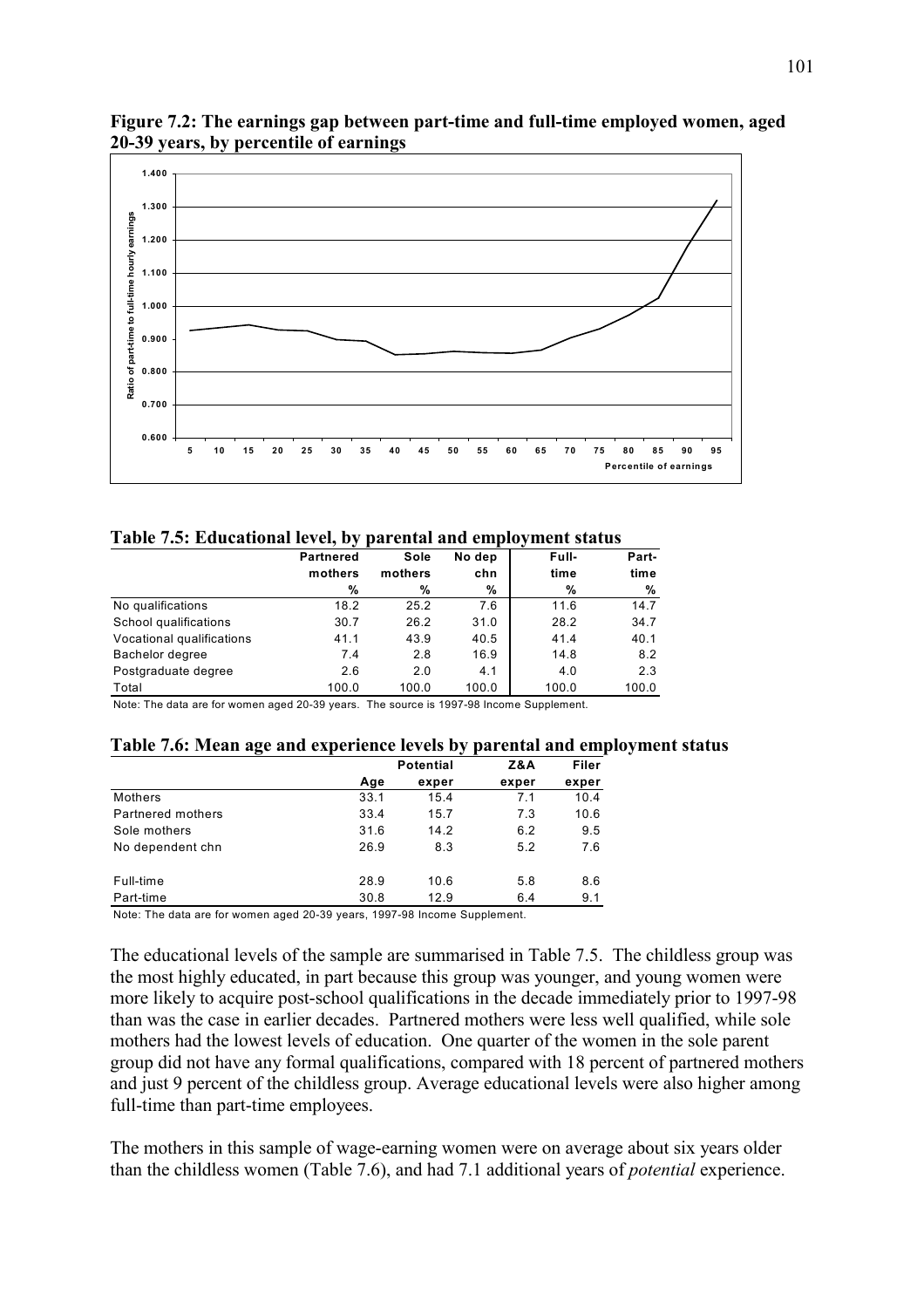The gap between mothers and non-mothers in estimated actual experience was much smaller, however  $-1.9$  years if we consider the Zabalza and Arrufat estimates, and 2.9 years if we consider the Filer estimates of experience.

Due to lack of access to appropriate external data sources, we were unable to assess the accuracy of these experience estimates for mothers and non-mothers. It is reasonable to expect that the additional experience 'margin' of the mothers in the sample would be less than their additional age margin, given evidence from other countries on women's experience distributions. The overseas evidence indicates that *at a given age*, mothers tend to have lower levels of accumulated work experience than do childless women.<sup>44</sup> The 'experience gap' between mothers and non-mothers begins to develop at the ages when women tend to give birth to their first child, and grows larger with increased age and increased family size.

# **7.4 The effects of motherhood on womenís earnings: Regression evidence**

This section considers the question of whether mothers earn less than childless women, after differences in their skill-related attributes are taken into account. Our approach is to estimate a series of wage regressions that include variables indicating the presence and ages of children in the family, in addition to other explanatory variables such as education and experience.

The dependent variable in all of the regressions is log hourly earnings. The skill-related explanatory variables included in the first two models are age or potential experience; educational qualifications; ethnic group; and overseas birth. Experience is entered as a quadratric function ( $\beta_l$  experience +  $\beta_2$  experience<sup>2</sup>) rather than a quartic function. This simpler specification is adequate now that we are restricting the sample to the age range 20-39 years, thus reducing the complexity of the experience/earnings relationship. To bring in family responsibilities, we include dummy variables for marital status (using indicators for 'never married' and 'separated, widowed or divorced'); for one dependent child; and for two or more dependent children.

Results are shown in Table 7.7. The marital status coefficients in both specifications indicate that women who have never been formally married are predicted to earn about 8 percent less than women who live with husbands or partners, after differences in age/potential experience, education, ethnic identity and overseas birth are controlled for. Women who were previously married (5 percent of the sample) earn about 6.5 percent less than women who live with husbands or partners. These estimates provide no support for the traditional notion that marriage, and the domestic responsibilities that are associated with marriage, reduce the earnings of women who are in paid work. Rather, it appears that partnered women who work for wages tend to earn more than single women. It would be unwise to interpret these wage differentials as 'pure' marital status effects, however. They could be partly caused by unobserved characteristics that differ between the marital status groups and are correlated

 $\overline{a}$ 

<sup>44</sup> For example, Joshi and Paci (1998, p.108) report a one-year gap between employed mothers and employed childless women in the variable 'years employed since the age of 23', in a sample of UK women who were aged 33 in 1991. The mothers were one year behind childless women at that point in their lifecycles. Lathe and Giles (1995) report Canadian evidence on the discrepancy in years of full-year, full-time-equivalent work experience between women who had raised children, and women who had not, who were aged 45 and over in 1993. The average accumulated experience of the childless women was 1.7 times (or 11.1 years) higher than the average experience of the mothers (ibid, p.16).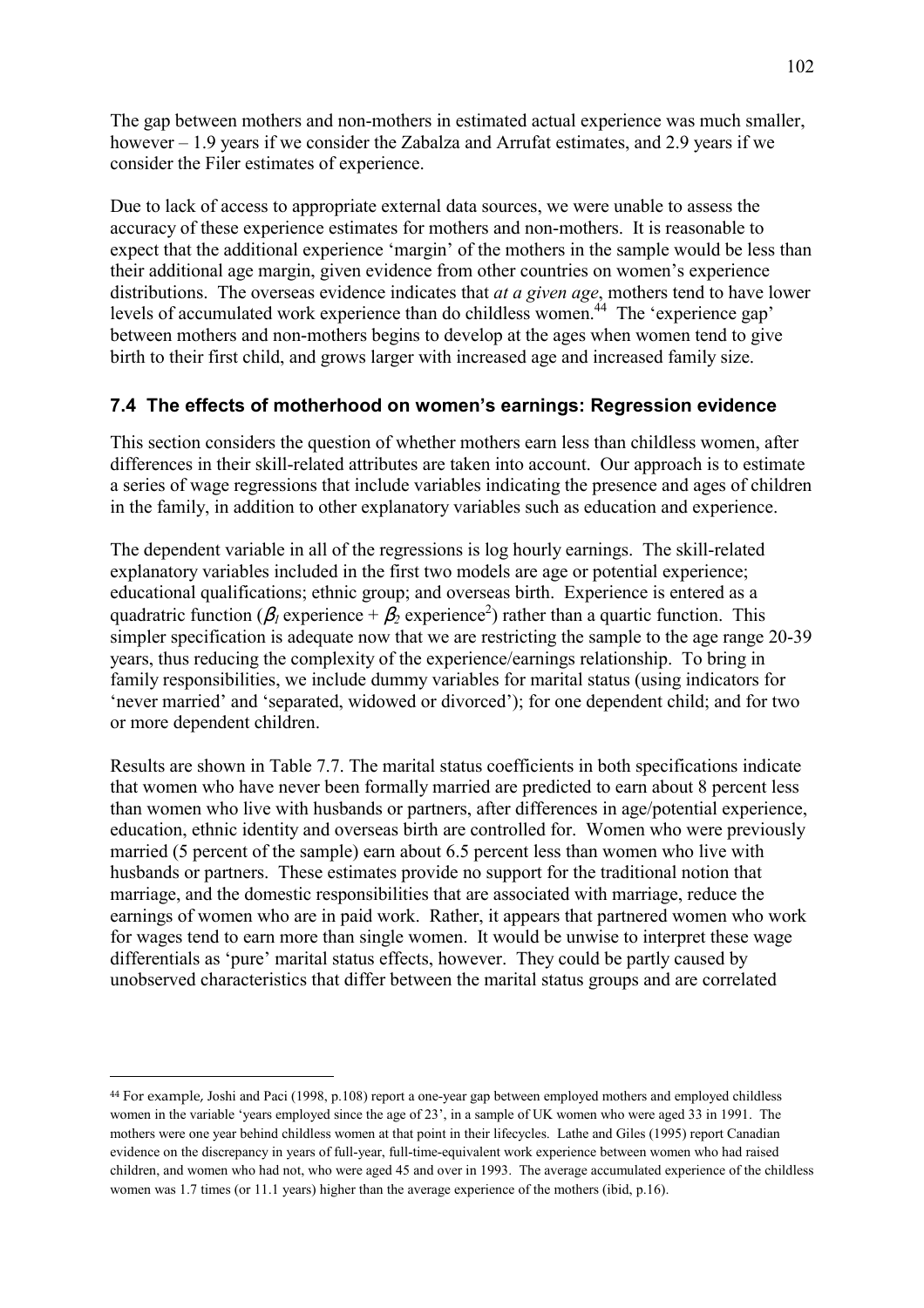with both partnership patterns and employment outcomes, rather than the direct effect of marital status.<sup>45</sup>

|                        | Model 1    |            |            | Model 2            |              |  |
|------------------------|------------|------------|------------|--------------------|--------------|--|
|                        | Coeffs.    | Std errors |            | Coeffs. Std errors | <b>Means</b> |  |
| Age                    | $0.096*$   | 0.012      |            |                    | 29.573       |  |
| Age2 / 100             | $-0.001$ * | 0.000      |            |                    | 9.077        |  |
| Potential experience   |            |            | $0.051$ *  | 0.004              | 11.378       |  |
| Potential $\exp^2/100$ |            |            | $-0.152$ * | 0.016              | 1.685        |  |
| School qualifications  | $0.162*$   | 0.017      | $0.166*$   | 0.018              | 0.305        |  |
| Vocational quals       | $0.235$ *  | 0.017      | $0.271$ *  | 0.019              | 0.410        |  |
| Bachelor degree        | $0.408*$   | 0.024      | $0.494*$   | 0.025              | 0.125        |  |
| Postgraduate degree    | $0.470*$   | 0.039      | $0.584*$   | 0.040              | 0.034        |  |
| Maori                  | $-0.077$ * | 0.017      | $-0.080$ * | 0.017              | 0.103        |  |
| Pacific Islander       | $-0.048$   | 0.042      | $-0.051$   | 0.042              | 0.055        |  |
| Other ethnicity        | $-0.008$   | 0.039      | $-0.014$   | 0.039              | 0.054        |  |
| Born in the Pacific Is | $-0.066$   | 0.046      | $-0.064$   | 0.046              | 0.039        |  |
| Born in Asia           | $-0.141$ * | 0.064      | $-0.142$ * | 0.064              | 0.024        |  |
| Never married          | $-0.085$ * | 0.014      | $-0.081$ * | 0.014              | 0.337        |  |
| Previously married     | $-0.072$ * | 0.026      | $-0.069$ * | 0.026              | 0.051        |  |
| One child              | $-0.067$ * | 0.019      | $-0.072$ * | 0.019              | 0.146        |  |
| Two or more chn        | $-0.115$ * | 0.018      | $-0.114$ * | 0.018              | 0.283        |  |
| Log wage               |            |            |            |                    | 2.540        |  |
| Adj $R^2$              | 0.177      |            | 0.185      |                    |              |  |
| F                      | 64.9       |            | 68.7       |                    |              |  |
| N                      | 6195       |            | 6195       |                    |              |  |

|  |  |  | Table 7.7: Wage regressions for young women, including marital and parental status |  |  |  |  |
|--|--|--|------------------------------------------------------------------------------------|--|--|--|--|
|  |  |  |                                                                                    |  |  |  |  |

Notes: A constant and a dummy for observations in the 1997 sample were also included.

The data are for women aged 20-39 years, 1997-98 Income Supplement.

 $\overline{a}$ 

The coefficients for 'one child' and 'two or more children' are negative and statistically significant in both variants of the model. In model 1, the predicted hourly earnings 'penalty' for having one dependent child is around  $-7$  percent. The predicted reduction in hourly earnings associated with two or more children is  $-10$  percent. In the second specification, incorporating the potential experience measure, the estimated wage effects of children are similar. These estimates suggest that mothers do indeed earn relatively less than childless women, holding constant differences in age, educational qualifications, and marital status. While the mothers in this sample have lower levels of education than the women without children, they are also substantially older. After estimating 'average' returns to education and age for all women in the sample, the model results indicate that mothers earn less than would be expected on the basis of their mean levels of age and education.

Models 1 and 2 do not take account of the effects of motherhood on women's continuity of paid employment. To do so, we incorporate the Filer and the Zabalza and Arrufat imputed experience variables into the earnings equations. The inclusion of these variables can be expected to lead to lower estimates of the direct effects of children on women's earnings, because the wage variation between mothers and non-mothers is likely to be (partially at least) attributed to differences in experience levels.

<sup>45</sup> Health problems and physical or psychological disabilities are examples of unobserved characteristics that could play this role if their incidence is higher among single women.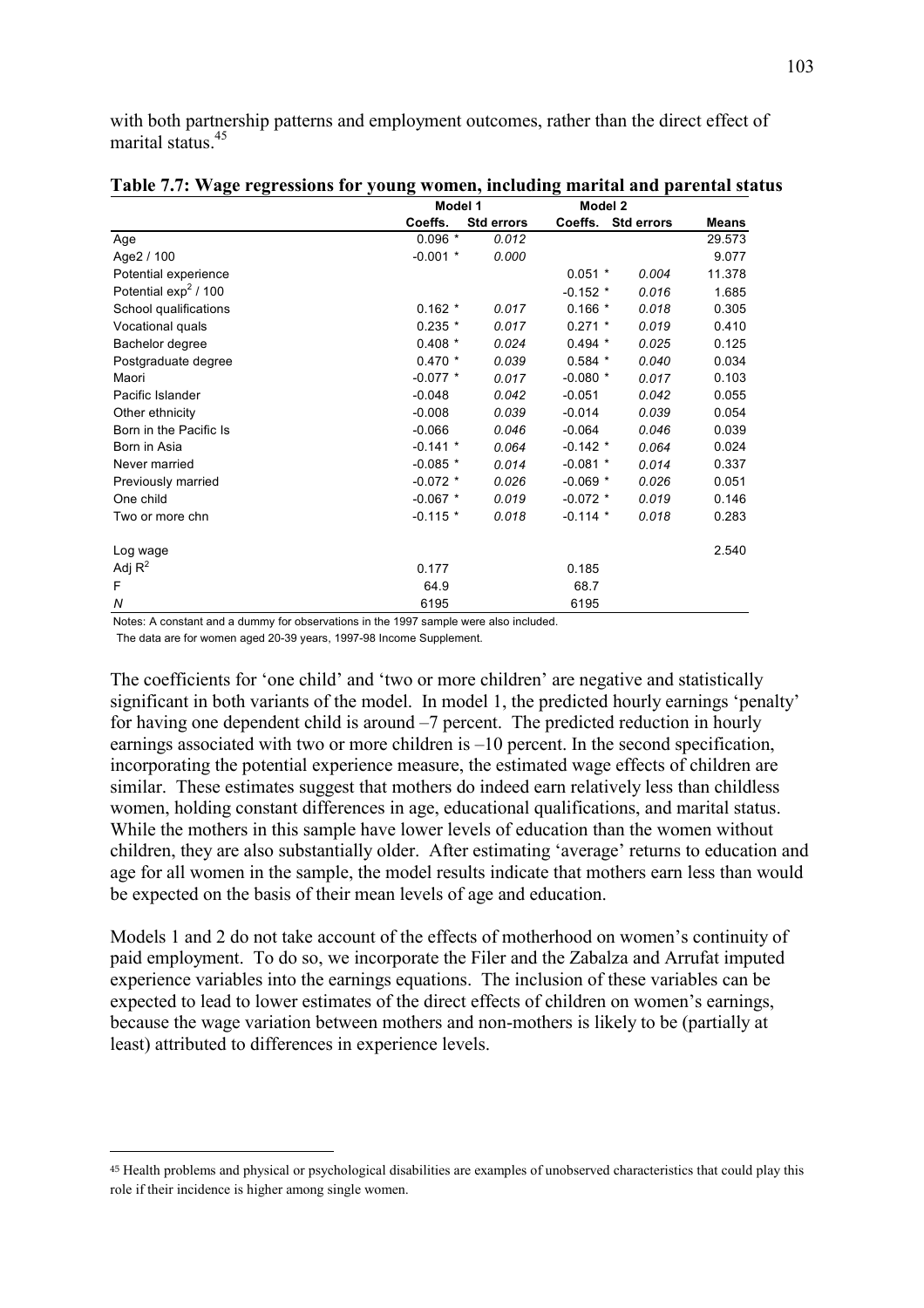|                      |                                       | Z&A imputed exper |           | Filer imputed exper | Proportion |           |
|----------------------|---------------------------------------|-------------------|-----------|---------------------|------------|-----------|
| <b>Specification</b> |                                       | Coeffs.           | Std errs. | Coeffs.             | Std errs.  | of sample |
| 3                    | Experience & experience squared       |                   |           |                     |            |           |
|                      | One child                             | $-0.058$ *        | 0.019     | $-0.061$ *          | 0.019      | 0.146     |
|                      | Two or more children                  | $-0.068$ *        | 0.016     | $-0.089$ *          | 0.017      | 0.283     |
| 4                    | Age and experience, with interactions |                   |           |                     |            |           |
|                      | One child                             | $-0.048$ *        | 0.019     | $-0.037$ *          | 0.019      | 0.146     |
|                      | Two or more children                  | $-0.030$          | 0.020     | $-0.016$            | 0.019      | 0.283     |

#### Table 7.8: Effects of children on women's hourly earnings, incorporating experience **as a control variable**

Notes: Coefficients marked with an asterisk are statistically significant at the 5 percent error level.

All models include an intercept, a dummy for observations in the 1997 sample, and controls for education, ethnicity, overseas birth, and marital status.

The consequences of substituting imputed actual experience for potential experience are summarised in Table 7.8. In model 3, experience and experience squared were substituted for age or potential experience. In model 4, five-year age dummies were also incorporated and interacted with the experience measures (thus allowing the estimates of the return to experience to vary by five-year age group). The motivation for this additional step was to ensure that age as well as experience effects were adequately controlled for.

As expected, the size of the coefficients for 'one child' and 'two or more children' is reduced by the inclusion of the experience variables. This is particularly so in the specifications that interact age with experience, where some of the child coefficients become statistically insignificant. These results are consistent with the view that the effects of children on women's earnings operate largely (though not entirely) through discontinuity of employment and reduced years of experience.<sup>46</sup>

Further equations were estimated in which information about the ages of the children in the family was utilised. The results are summarised in Table 7.9. In model 5, a dummy variable was included if the woman had one or more children in each of the following age groups: 0-4 years, 5-14 years, and 15-17 years. This model was estimated in three ways: with basic demographic controls only (age, education, ethnicity, and marital status), and then with each of the two imputed experience measures included in addition to the basic demographic controls.

In all versions of this model, the coefficients estimated for pre-school children are small and are not significant at the 5 percent error level. The coefficients estimated for older children, particularly the 5-14 year age group, are much larger  $-$  suggesting that school-aged children may have a more significant impact on women's job choices and resulting labour market outcomes than pre-school aged children. However, younger children are more likely to influence women's earnings through the employment or participation decision.<sup>47</sup>

 $\overline{a}$ 

<sup>46</sup> We are assuming here that the work experience differentials between mothers and women without children are largely caused by the time mothers take away from paid employment to care for their children, and are not the result of other differences between mothers and non-mothers that preceded childbirth. There is support for this assumption in overseas research findings, as discussed below in Section 6.5.

<sup>47</sup> In this sample, the employment rates of women with preschool-aged children ranged from 23 percent (for those with a child under 1 year) to 40 percent (for those whose youngest child was 4 years old). In contrast, the employment rates of the women whose youngest child was school-aged ranged from 48 to 61 percent (rising with the age of the youngest child). Only waged employment is counted in these employment rates, not self-employment.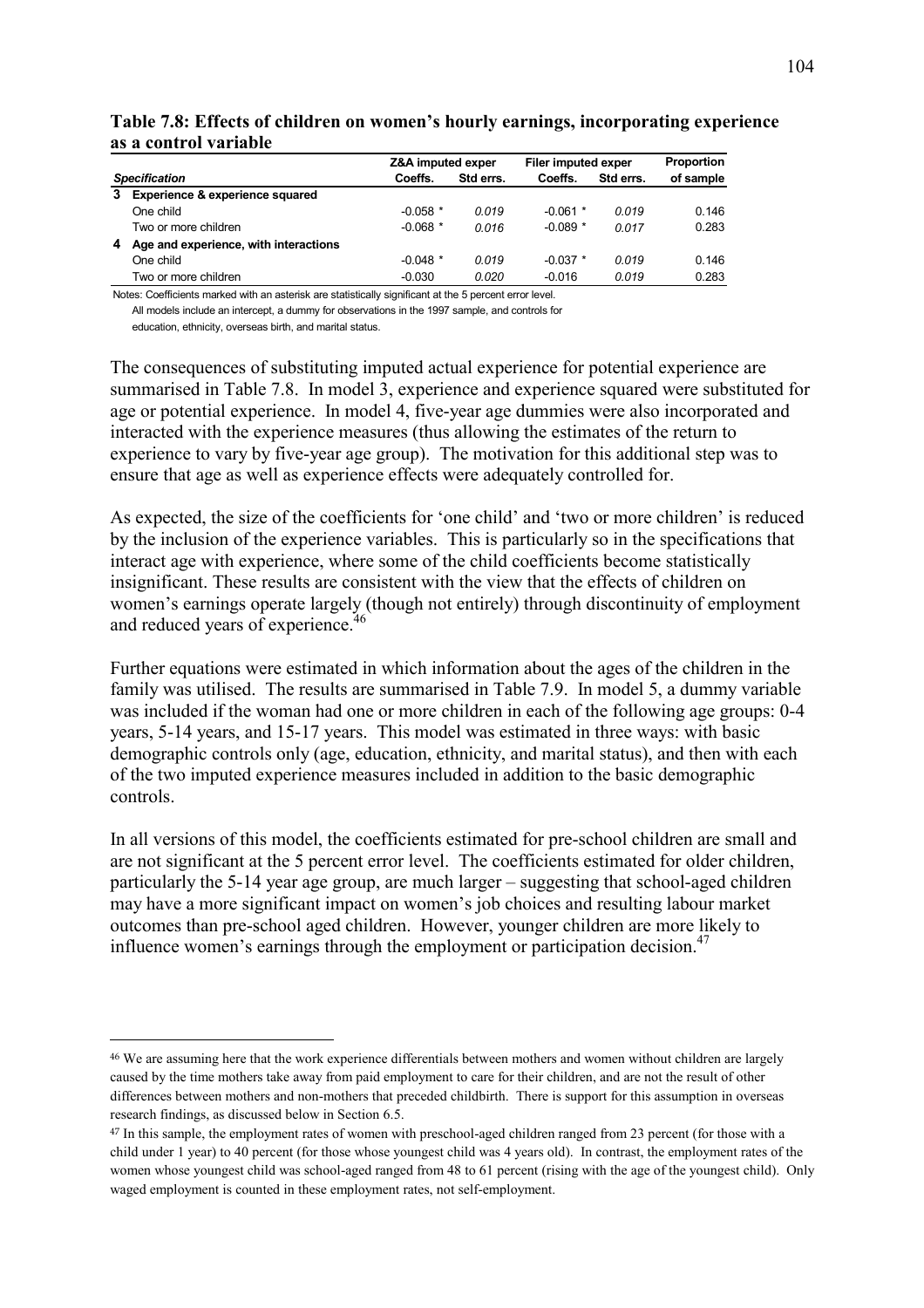|                            |              | -- ⊷<br>Age |           | Age + ZA exper |           | Age + Filer exper |           |
|----------------------------|--------------|-------------|-----------|----------------|-----------|-------------------|-----------|
|                            | <b>Means</b> | Coeffs.     | Std errs. | Coeffs.        | Std errs. | Coeffs.           | Std errs. |
| 5 Children aged 0-4 years  | 0.207        | 0.017       | 0.015     | 0.017          | 0.016     | 0.032             | 0.016     |
| Children aged 5-14 years   | 0.303        | $-0.118$ *  | 0.017     | $-0.051$ *     | 0.019     | $-0.041$ *        | 0.017     |
| Children aged 15-17 years  | 0.056        | $-0.077$ *  | 0.026     | $-0.033$       | 0.026     | $-0.035$          | 0.025     |
| 6 Partnered, 1 child       | 0.108        | $-0.052$ *  | 0.023     | $-0.036$       | 0.022     | $-0.027$          | 0.021     |
| Partnered, 2 or more chn   | 0.245        | $-0.103$ *  | 0.021     | $-0.021$       | 0.021     | $-0.008$          | 0.020     |
| Sole parent, 1 child       | 0.037        | $-0.101$ *  | 0.032     | $-0.077$ *     | 0.032     | $-0.062$ *        | 0.031     |
| Sole parent, 2 or more chn | 0.038        | $-0.165$ *  | 0.033     | $-0.074$ *     | 0.035     | $-0.050$          | 0.034     |

#### **Table 7.9: Variation in child wage effects, by age of child and parental status**

Notes: Coefficients marked with an asterisk are statistically significant at the 5 percent error level.

All models include an intercept, a dummy for observations in the 1997 sample, and controls for education, ethnicity, overseas birth, and marital status.

In specification 6, the indicator variables for 'one child' and 'two-or-more dependent children' were defined and entered separately for partnered and sole mothers. This specification was also estimated in three ways: with basic demographic controls only (age, education, ethnicity, and marital status), and then with each of the two imputed experience measures included in addition to the basic demographic controls.

The estimates shown in the first column suggest that wage-earning sole mothers experience substantially larger wage penalties than do partnered mothers, once age and education are taken into account. The wage differentials for partnered mothers with one child, and with two or more children, are  $-5$  and  $-10$  percent respectively. The comparable wage differentials for sole mothers are  $-10$  and  $-15$  percent.

The inclusion of experience measures (interacted with age) reduces the estimated wage effects of children. The coefficients estimated for partnered mothers now fall within the margin of statistical error. Those estimated for sole mothers are reduced to about 5-7 percent. The coefficients for sole mothers are not estimated with great precision (probably because the sample of sole mothers is relatively small), with the result that they are only marginally statistically significant. In addition, it is possible that they are biased by deficiencies in the estimation of sole mothers' actual work experience. This issue is discussed further below.

Considered as a whole, these results suggest that reduced work experience is an important channel through which young children reduce younger women's hourly earnings. The apparent importance of lower experience in reducing the average hourly earnings of mothers is consistent with a human capital explanation of the 'family gap' in earnings. Time out of the workforce restricts the ability of mothers to maintain or upgrade the types of skills that are rewarded in the labour market. However, there are alternative explanations. For instance, the association between reduced experience and mothers' lower earnings is also consistent with a model of the labour market in which earnings are determined within firms on grounds of seniority and tenure rather than skill.

The results summarised here also suggest that sole mothers experience a more substantial wage penalty than do partnered mothers – although the size of that wage penalty for sole mothers is not very precisely estimated. There are several possible explanations for this pattern of results. One possibility is that there are unmeasured skill differences between sole mothers and partnered mothers. For example, it is quite likely that sole mothers have lower levels of prior work experience, on average, than do partnered mothers. While we do not have good direct measures of the work experience differential between sole and partnered mothers in New Zealand, the labour force participation and employment rates of sole mothers were well below those of partnered mothers through out the 1980s and 1990s (Goodger and Larose,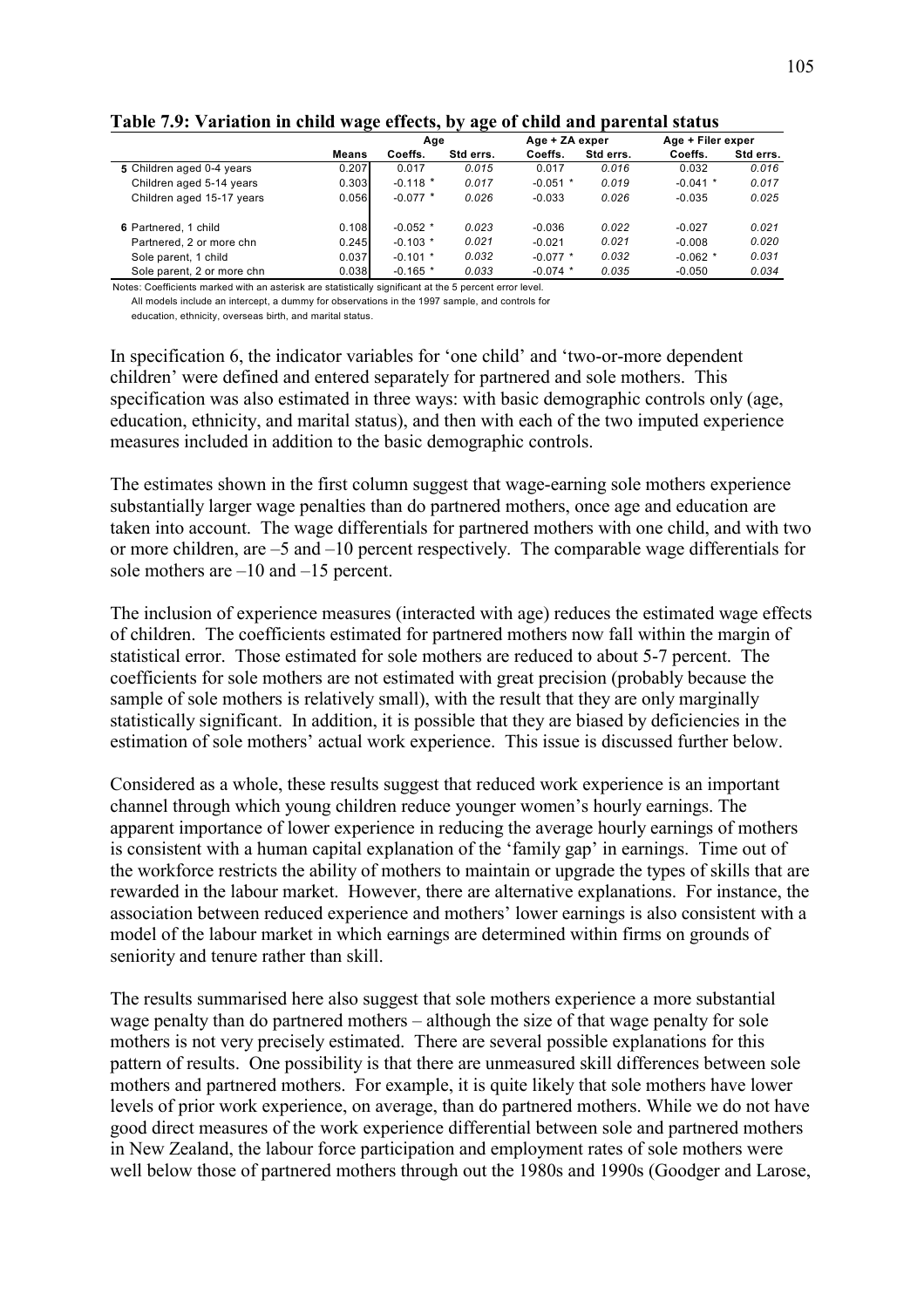1998, p.5). Thus, it is very likely that an experience gap also exists. The procedures used to impute experience variables in this study were not well designed to capture any systematic differences that may exist between sole and partnered mothers in employment rates or accumulated years of experience, and therefore measurement error may be biasing the relative sizes of the coefficients reported in Table 7.9. Sole mothers may also differ from partnered mothers on other unmeasured dimensions of skill. Another possibility is that sole mothers experience greater difficulty in arranging suitable childcare than do partnered mothers, and this restricts their paid work options, or influences their performance at work.

Reviewing the results of this section, two main conclusions can be drawn. First, younger mothers (aged 20-39) do appear to earn less than similarly-aged and similarly-educated women who do not have dependent children. The estimated earnings penalty for children, averaged across all young mothers, is about  $7-10$  percent of the average hourly earnings of childless women. Second, it appears that reduced work experience is an important channel through which children lead to lower earnings.

# **7.5 Discussion and overseas research evidence**

The results of Section 7.4 suggest that children do have a material impact on women's hourly earnings. The size of that impact (if we regard reductions in work experience as part of the impact), is large enough to account for an important portion of the total gender pay gap. Using the coefficients and means from Table 7.7, children reduce mothers' earnings by about  $0.43$  log points. This represents about one-third of the total male-female log wage gap, for employees aged 20-39 years, of 0.121 log points.

However, it would be premature to conclude that those estimates represent the true effect of children on women's earnings, or on the gender pay gap. There are a number of ways in which the current estimates are naïve. An obvious point of criticism is that women's skills, and particularly their work experience, may have been measured inaccurately. Any measurement biases in those variables have the potential to distort estimates of the child wage effects. Unobserved differences between mothers and non-mothers are another potential source of bias in these estimates of the wage effects of motherhood. Suppose, for example, that the set of mothers who participate in wage employment are positively selected, and have higher wage-earning potential than the mothers who do not participate, due to some set of unobserved characteristics. That selection bias would tend to raise the observed wages of mothers, and reduce the likelihood that any evidence of the negative wage effects of children will be detected.

Addressing these criticisms fully would require better data than are currently available in New Zealand. In the meantime, it is useful to put the New Zealand results into perspective by summarising the results of recent studies undertaken in other countries, which have used superior data sources and more advanced methods of analysis to identify the effects of children on women's earnings.

In Table 7.10, the *raw* wage differentials between mothers and childless women in New Zealand are compared with a selection of those reported in other studies. The US data are from Waldfogel (1998a), and the UK figures from Joshi and Paci (1998). The New Zealand estimates are calculated for the closest possible age groups and years. It appears that the unadjusted wage differentials between mothers and women without children are a little smaller in New Zealand than in the United States, and considerably smaller in New Zealand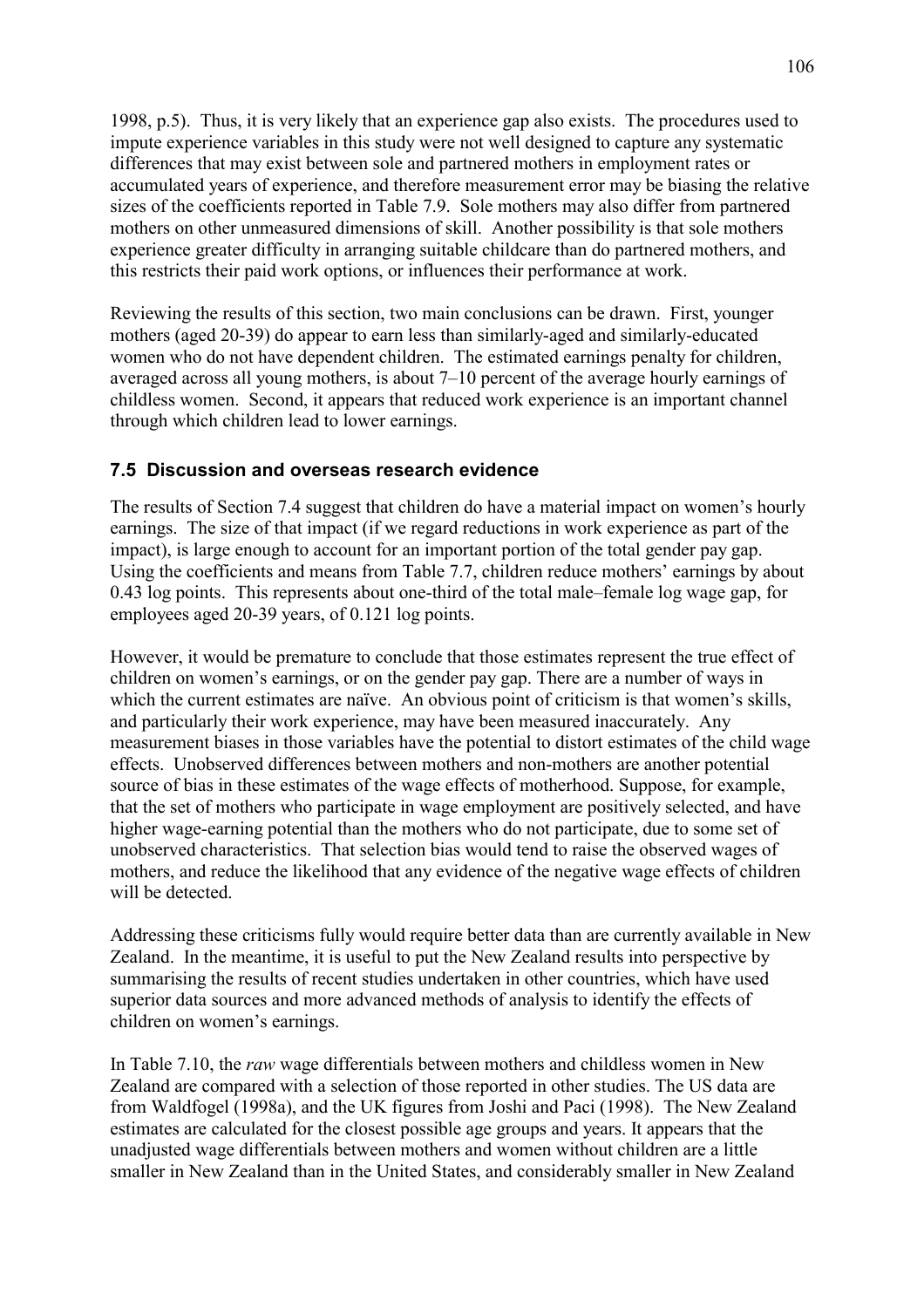than in the UK. This may mean that the wage 'penalties' associated with motherhood (estimated with controls for skill differences) are also smaller in New Zealand.

| Table 7.10: International comparisons of the size of the 'family' pay gap for women |  |  |
|-------------------------------------------------------------------------------------|--|--|
|-------------------------------------------------------------------------------------|--|--|

|                                   | US   | UK                             | NZ.        | <b>NZ</b> |  |
|-----------------------------------|------|--------------------------------|------------|-----------|--|
|                                   |      |                                | <b>HES</b> | IS        |  |
|                                   | %    | %                              | %          | %         |  |
|                                   |      | Ratios of mean hourly earnings |            |           |  |
| All mothers / childless women     |      |                                |            |           |  |
| Aged 25-45 in 1994                | 90.3 |                                |            |           |  |
| Aged 25-45 in 1992-95             |      |                                | 94.1       |           |  |
| Aged 25-45 in 1997-98             |      |                                |            | 92.9      |  |
| Married mothers / childless women |      |                                |            |           |  |
| Aged 25-45 in 1994                | 94.2 |                                |            |           |  |
| Aged 25-45 in 1992-95             |      |                                | $97.8*$    |           |  |
| Aged 25-45 in 1997-98             |      |                                |            | $97.5*$   |  |
| All mothers / childless women     |      |                                |            |           |  |
| Aged 33 in 1991                   |      | 72.0                           |            |           |  |
| Aged 30-34 in 1990-92             |      |                                | 88.1       |           |  |
| Aged 30-34 in 1997-98             |      |                                |            | 93.3      |  |
|                                   |      |                                |            |           |  |

Notes US figures are from Waldfogel, 1998a, p.144. The data source is the Current Population Survey.

UK figures are from Joshi and Paci, 1998, p.116. The data source is the National Child Development Study.

 $\overline{a}$ 

Recent studies by Korenman and Neumark (1992); Neumark and Korenman (1994); Joshi and Paci (1998); and Waldfogel (1995 and 1998) have used longitudinal data sets to estimate the effects of children on the wages of women in the UK and the US. In each of these studies, the effects of motherhood are assessed when women are aged in their early thirties. Using US data drawn from the National Longitudinal Survey of Youth, Waldfogel (1998) estimated wage effects in the range of  $-4$  to  $-7$  percent for one child, and  $-8$  to  $-12$  percent for two or more children. Using UK data drawn from the National Child Development Study, she estimated wage penalties in the range of  $-9$  to  $-11$  percent for one child, and  $-15$  to  $-24$ percent for two or more children.<sup>48</sup>

Reviewing Waldfogel's estimates, and those reported by other researchers, it is clear that the methods used to estimate the effects of children on women's earnings materially influence the results obtained. The largest child wage effects found in these studies are estimated from cross-sectional OLS regressions without controls for differences in women's actual work experience. However, the extent to which the inclusion of controls for women's actual work experience reduces the estimated size of child wage effects varies a good deal across studies.

Waldfogel (1998, p.514 and p.519) finds that controlling for mother /non-mother differences in past work experience reduces the estimated size of the wage differential for motherhood by around one-third. Other studies report much stronger effects. Hill (1979), using a sample of US women from the Panel Study of Income Dynamics, found that incorporating detailed measures of past work history eliminated virtually all of the direct effects of children on women's earnings. Korenman and Neumark (1992) report that including work experience measures in cross-sectional OLS wage equations reduces the size of child coefficients substantially, but does not make them disappear. In another study, Waldfogel (1995, p. 595)

<sup>\*</sup> Married includes defacto relationships.

<sup>48</sup> Although it would be convenient to be able to compare Waldfogel's estimates with those estimated here for New Zealand women, any such comparisons could be misleading, because the New Zealand estimates come from a sample of women that spans a much wider range of ages (20-39 years, rather than 30-33). Child wage effects are likely to vary by the age of the woman.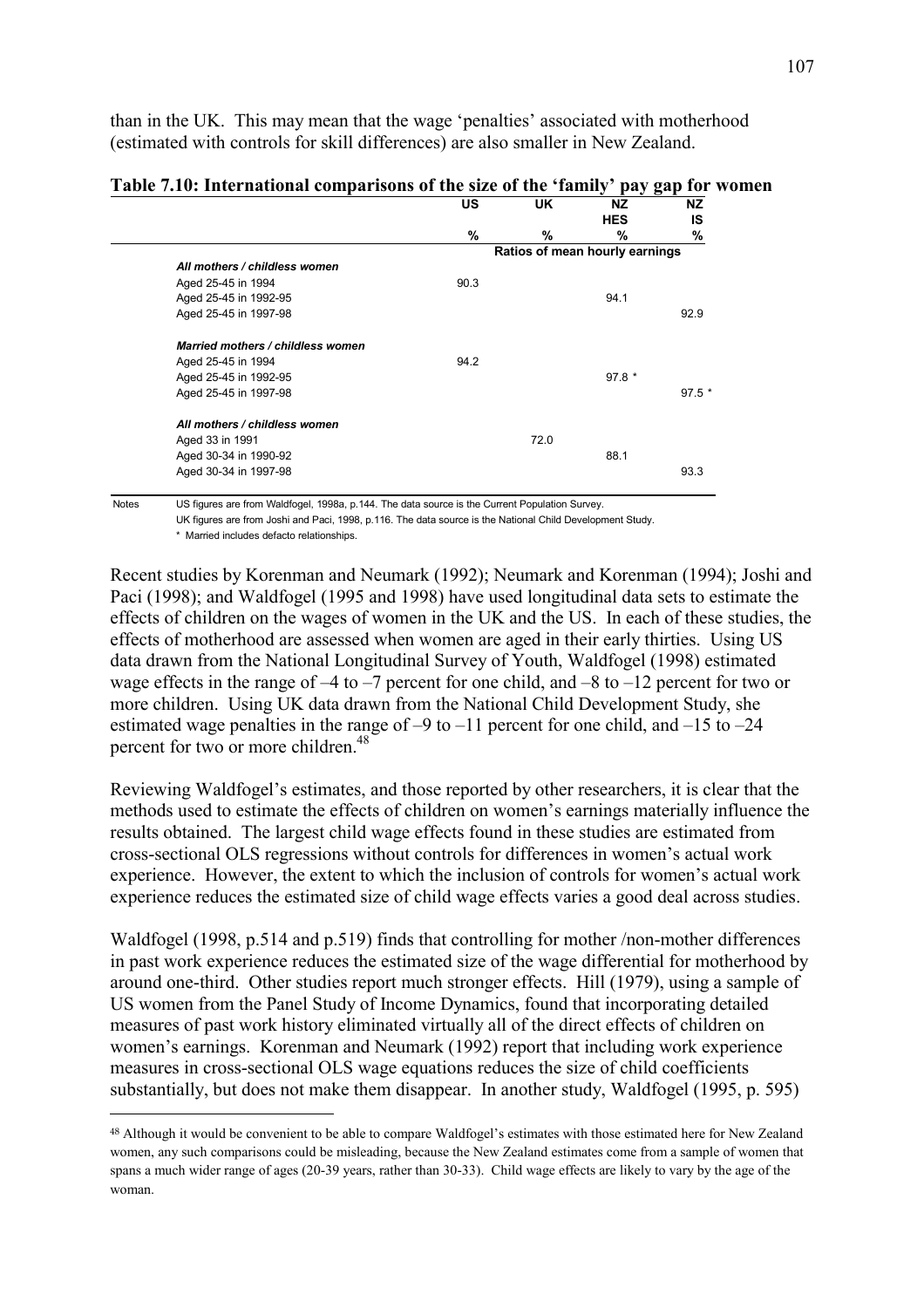reports that essentially all of the sole mother/ partnered mother wage rate differential among women in the UK is accounted for by differences in average experience levels.

The variation in results across studies may be partly due to differences in timing and sample characteristics. It could also be influenced by variations in the richness of the information utilised on past work behaviour. The greater the depth and detail of that information, the greater the potential to account for wage differences that would otherwise be attributed to children. On balance, these overseas studies suggest that reduced work experience *is* an important route through which children lower mothers' earnings, but probably not the only route: most studies continue to find some statistically significant direct wage effects.

Another issue recent studies have sought to address is whether the earnings gap between mothers and non-mothers is the product of differences in unmeasured attributes. Characteristics such as unmeasured job-related skills, commitment to a career, or commitment to be economically independent, have the potential to lead to pay differences between mothers and non-mothers even before they have children. In addition, these characteristics could interact with the presence of children to cause differences in subsequent earnings growth profiles. Researchers such as Korenman and Neumark (1992), Neumark and Korenman (1994), and Waldfogel (1995 and 1998), have explored this problem by estimating firstdifference and fixed effects models using panel (longitudinal) data sets. Their analytical models are designed to net out unobserved individual effects that vary across individuals but not across time, thereby ensuring that estimates of the effects of children on earnings are not biased by this source of variation between women.

The estimates obtained from the panel data studies suggest that the 'true' effects of children on women's earnings are somewhat smaller than those identified in cross-sectional models. Hence, there is support for the notion that unobserved heterogeneity does play some role in generating wage gaps between mothers and childless women. However, this does not overturn the basic finding that motherhood is associated with lower wages (Neumark and Korenman, 1994, and Waldfogel, 1995 and 1998). The direct wage effects that are estimated in the literature could be capturing the impacts of caring responsibilities on women's job choices, their access to jobs, or the wages they are able to negotiate with their employers.

Summarising this section, previously published literature indicates that well-measured experience controls do tend to reduce the size of the negative child wage effects that are estimated in standard wage regressions for women. This suggests that the coefficients estimated in the most simple models of Section 7.4 above, indicating wage penalties of 7 percent for one child and 10 percent for two or more children, are probably overestimates. On the basis of the overseas research, we can also give a relatively low weighting to the possibility that the wage differences detected in the New Zealand data are purely the product of unmeasured differences between mothers and childless women.

### **7.6 The effects of part-time employment on womenís earnings**

Working mothers are far more likely to work on a part-time basis than are women without dependent children. It is also the case that the average hourly earnings of part-time employed women are below those of full-time employees. This raises the question of whether working part-time is a 'cause' of lower wages for mothers – that is, whether the decision to work parttime reduces their hourly earnings relative to what they would have received had they worked full-time.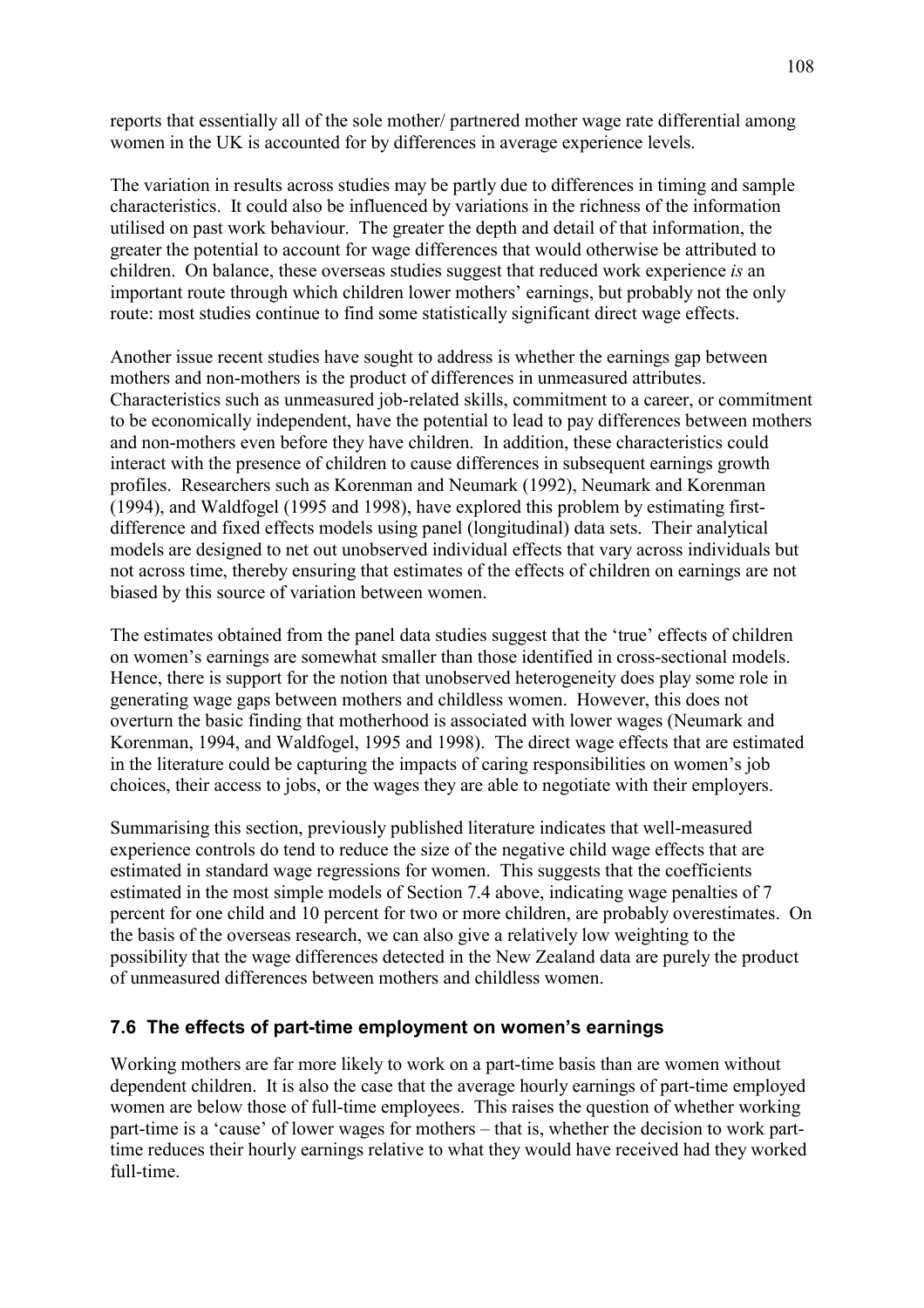In theory, part-time work might lead to lower hourly earnings if part-time workers were systematically discriminated against in the labour market, or if the opportunities to work parttime hours were restricted to specific jobs, which tended to be lower paying on average. Another potential explanation of the observed wage gap between part-time and full-time employed women is that there are systematic differences in the skills or human capital of the two groups. In this section, we seek to evaluate the latter hypothesis.

Approximately 55 percent of 20-39 year old working mothers in the 1997-98 IS samples were employed part-time. Eighty percent of the working women who did not have dependent children were working full-time. The crude wage gap between the full-time and part-time groups was about five percent of the full-timers' average hourly earnings. This average wage gap did not vary much across age groups. However, it did vary by parental status, being smallest among partnered mothers, and largest among childless women (see Table 7.3).

We begin the analysis by incorporating a set of dummy variables for part-time employees into a log hourly earnings regression for all women aged 20-39. These new dummy variables identify part-time employed mothers who have husbands or partners; part-time employed sole mothers; and childless women who are working part-time. The reference group is all fulltime employed women (including both mothers and women without children). The other explanatory variables in the equations are age; experience, educational qualifications; ethnic group; overseas birth; and marital status. Four versions of the model are estimated. The first incorporates all demographic controls except experience. The second substitutes potential experience for age, while the third and fourth incorporate the imputed experience variables, interacted with age.

|                                                           |            | <b>Potential</b>       | Age + Z&A  | Age + Filer |        |
|-----------------------------------------------------------|------------|------------------------|------------|-------------|--------|
|                                                           | Age        | exper                  | exper      | exper       | Sample |
|                                                           | (1)        | (2)                    | (3)        | (4)         | means  |
| Estimated wage differential relative to FT employed women |            | Coefficients           |            |             |        |
| Partnered mother, part-time                               | $-0.064$ * | $-0.065$ *             | $-0.038$ * | $-0.017$    | 0.192  |
| Sole mother, part-time                                    | $-0.122$ * | $-0.127$ *             | $-0.090$ * | $-0.061$    | 0.044  |
| Childless, part-time                                      | $-0.012$   | $-0.010$               | $-0.025$   | 0.001       | 0.116  |
|                                                           |            | <b>Standard Errors</b> |            |             |        |
| Partnered mother, part-time                               | 0.018      | 0.018                  | 0.018      | 0.018       |        |
| Sole mother, part-time                                    | 0.031      | 0.031                  | 0.031      | 0.031       |        |
| Childless, part-time                                      | 0.025      | 0.025                  | 0.025      | 0.025       |        |

#### **Table 7.11: Effects of part-time employment on earnings**

Notes: Coefficients marked with an asterisk are statistically significant at the 5 percent error level.

All models also include an intercept, a dummy for observations in the 1997 sample, and controls for

education, ethnicity, overseas birth, and marital status.

The coefficients estimated for part-time employment are summarised in Table 7.11. The figures in the first row of the table give the estimated wage penalty for part-time employment if one is a partnered mother – relative to the earnings of all full-time employed women. The figures in the second row give the wage penalty for part-time employment that was estimated for sole mothers, while those in the third row the wage penalty faced by part-timers without dependent children.

The results of the first two specifications, which include age or potential experience controls but not imputed experience, suggest that partnered mothers experienced a negative hourly earnings penalty of about –6 percent if they were employed part-time. The part-time wage penalties for sole mothers were about twice as large, at  $-11$  percent. In contrast, working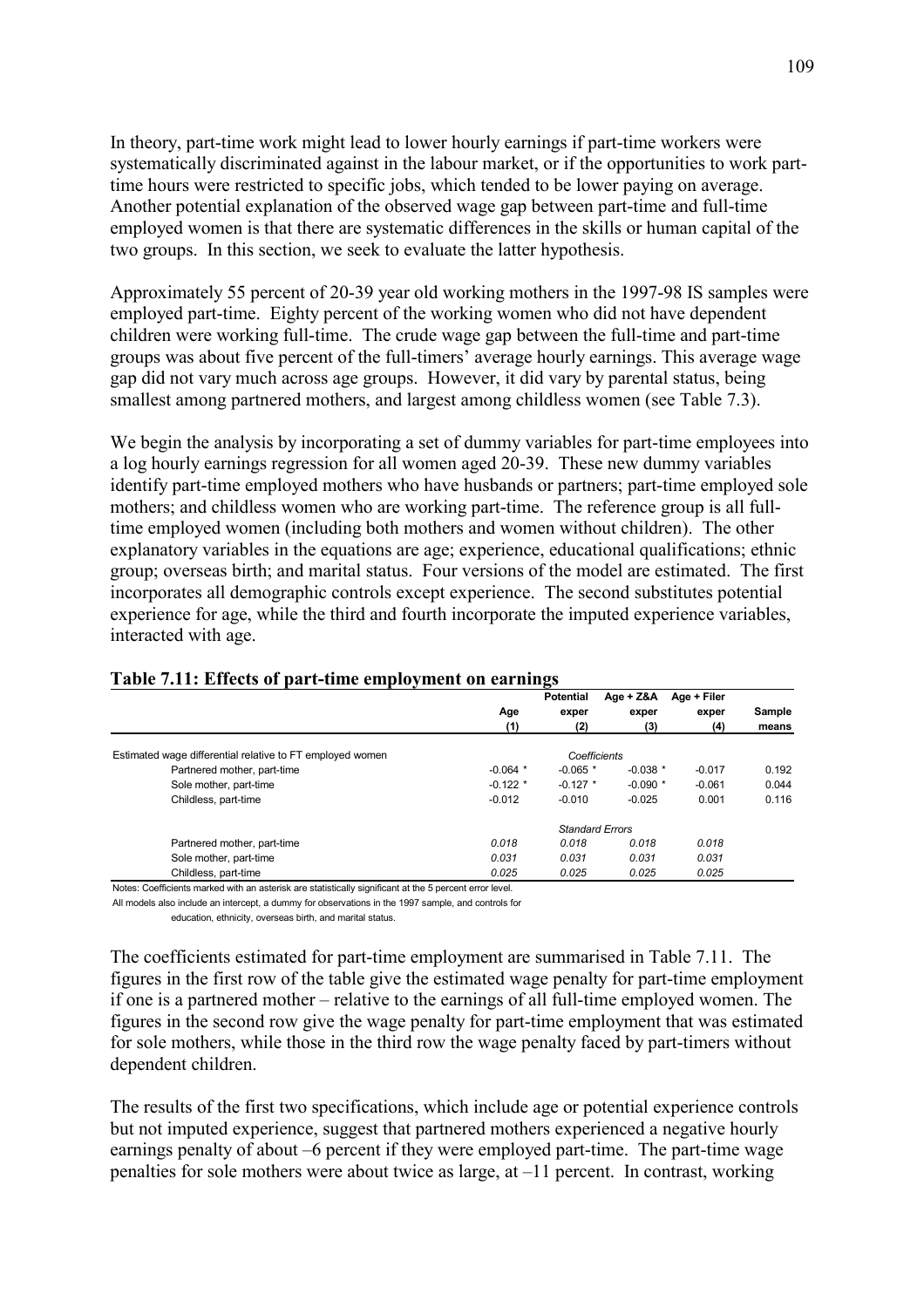part-time appeared to have little direct effect on the predicted hourly earnings of women without dependent children, once other demographic characteristics were controlled for. More detailed inspection of the data indicated that the relatively large part-time/full-time wage gap among childless women, which is evident in the ratio of raw wage means (Table 7.3), was due to a small gap in age and a substantial gap in completed qualifications. Childless women who work part-time are both younger and less well educated than are fulltime employees, and the regression models estimated here control for the effects of those age and educational differences.

The third and fourth specifications in Table 7.11 include the imputed measures of actual experience. The inclusion of the experience variables reduces the size of most of the coefficients estimated for part-time employment, rendering them statistically insignificant in the model incorporating the Filer measure of actual experience, and only marginally significant in the model incorporating the Zabalza and Arrufat measure of experience.

The models displayed in Table 7.11 impose the restriction that the returns to age, experience, education and other explanatory variables are the same across parental status groups. Relaxing this constraint, we estimate wage equations separately for the women belonging to each parental status group, incorporating a dummy variable for 'part-time' to pick up any wage differential that exists. Results are summarised in Table 7.12. None of the coefficients for 'part-time' are statistically significant. This is true of both models that rely on basic demographic controls alone (shown in the first row), and those that also include imputed experience.

| Table 7.12: Part-time employment effects, estimated separately by parental status group |  |  |
|-----------------------------------------------------------------------------------------|--|--|
|-----------------------------------------------------------------------------------------|--|--|

|                                                                        | <b>Partnered</b><br>mothers |           | Sole<br>mothers |           | <b>Childless</b><br>women |           |
|------------------------------------------------------------------------|-----------------------------|-----------|-----------------|-----------|---------------------------|-----------|
|                                                                        | Coeffs.                     | Std errs. | Coeffs.         | Std errs. | Coeffs.                   | Std errs. |
| Estimated wage differential for PT employees, relative to FT employees |                             |           |                 |           |                           |           |
| Without any experience measure                                         | $-0.025$                    | 0.024     | $-0.048$        | 0.036     | $-0.030$                  | 0.027     |
| Using Z & A experience values                                          | $-0.028$                    | 0.022     | $-0.051$        | 0.035     | $-0.032$                  | 0.025     |
| Using Filer experience values                                          | $-0.012$                    | 0.022     | $-0.039$        | 0.034     | $-0.004$                  | 0.025     |

Note: all models include an intercept, a dummy for observations in the 1997 sample, and controls for age, education, ethnicity, overseas birth, and marital status.

To summarise, the wage differentials that were estimated for part-time employment in a sample of 20-39 year old women tended to disappear once differences between part-time and full-time employed women in the distribution of parental status, age and education were taken into account. These results are consistent with the view that part-time employment is not an important *independent* determinant of earnings. Rather, the gap between part-time and fulltime average hourly earnings is mainly due to differences in the demographic characteristics and skills of these two groups.

### **7.7 Summary**

This section has explored the effects of family responsibilities on the average hourly earnings of female employees aged 20-39 years, using data from the 1997 and 1998 Income Supplement samples. The analysis compared mothers with childless women, and full-time with part-time employees. It sought to address the following question, 'what portion of the wage differentials observed between these groups is due to differences in measured attributes, such as age and education, that we can regard as proxies for skills?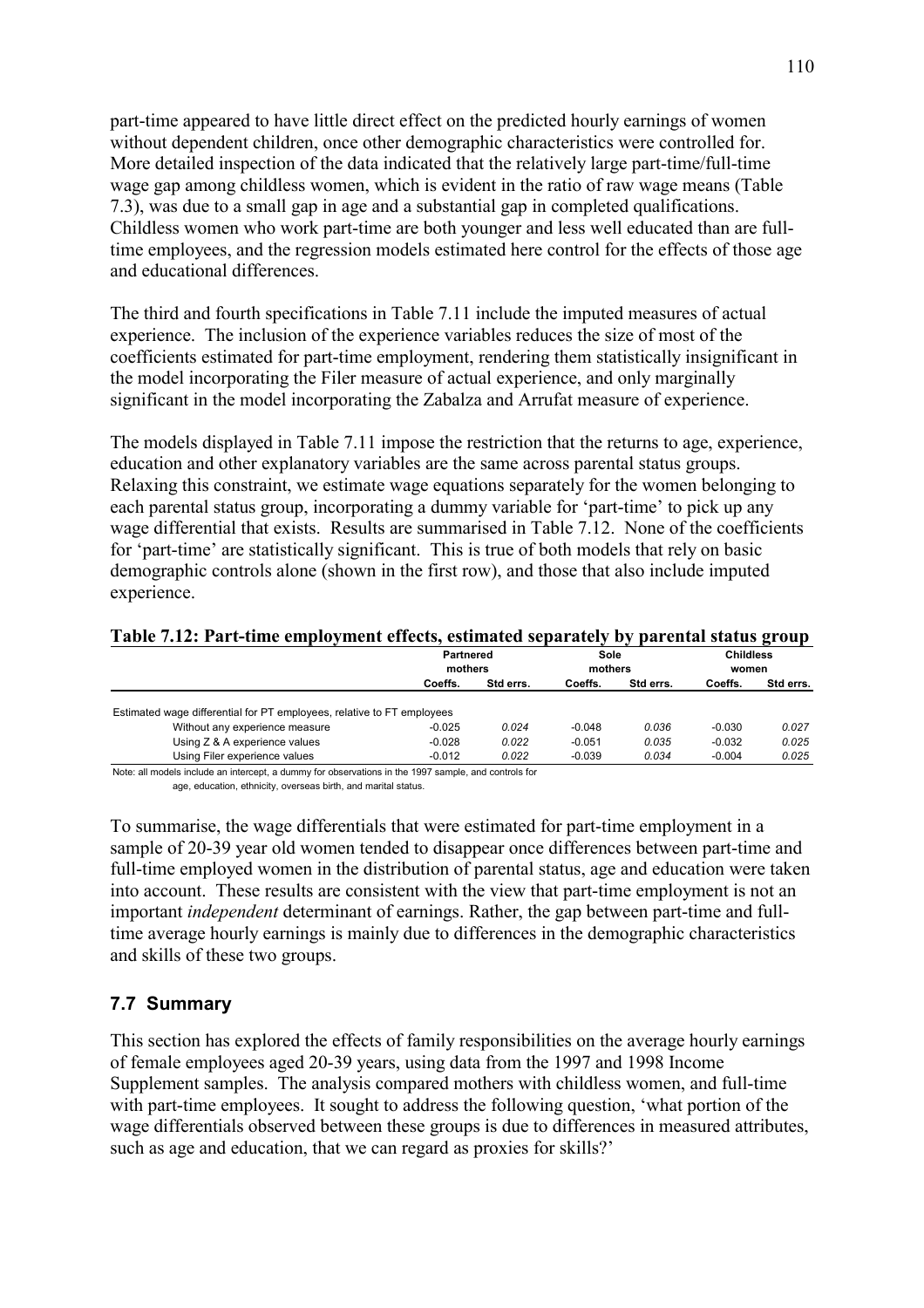The population of study was restricted to women aged 20-39 years because the IS and HES samples do not record women's full childbearing histories, and parental-child relationships can only be identified if the children are still living in the household. Women aged 40 years and over are more likely to have had children who are no longer living at home, hence their exclusion from the study population. Given this age restriction, the findings summarised here are not necessarily representative of all mothers.

To explore the effect of motherhood on earnings, a series of wage regressions incorporating indicators of whether a woman had children aged under 18 years, and controls for other personal and skill-related characteristics, were estimated. The results suggested that mothers do indeed earn relatively less than childless women who are similar in their demographic characteristics and educational level. In the most basic models that control included controls for age, education, ethnicity and marital status, the estimated hourly earnings 'penalty' (or negative wage differential) for having one dependent child is around  $-7$  percent, and the predicted differential for two or more dependent children is around  $-10$  percent. These estimates should be regarded as preliminary estimates of the effects of children on New Zealand women's hourly earnings, because the data and methods on which they are based have some significant limitations.

Estimates of the wage effects of motherhood varied by partnership status. Sole mothers in waged employment were predicted to experience substantially larger wage penalties than were partnered women (about 1.5 times larger), after differences in basic demographic characteristics were controlled for. Without further research aided by better data, we cannot tell whether the wage gaps between sole and partnered mothers were mainly due to unmeasured differences between the two groups, to differences in their treatment in the labour market, or to other causes.

A human capital explanation of the wage gap between mothers and childless women would suggest that time out of the workforce restricts the ability of mothers to maintain or upgrade the types of skills that are rewarded in the labour market. Hence, the lower average hourly earnings of mothers are a reflection of lower average skills. Using the imputed experience variables, we attempted to explore the contribution of differences in prior work experience to the wage gap between mothers and childless women. Incorporating imputed experience into the wage models substantially reduced the size of the coefficients that were estimated for children, and rendered them insignificant in some models. This evidence is consistent with the view that the adverse effects of children on womenís earnings operate partly through discontinuity of employment and reduced years of labour market experience. It lends some support for a human capital explanation of the 'family gap' in earnings, but does not rule out other possible explanations.

Mothers are more likely to work on a part-time basis than are women without dependent children. In Section 7.5 we considered the question of whether working part-time is a 'cause' of lower wages for mothers – that is, whether the decision to work part-time reduces their hourly earnings relative to what they would have received had they worked full-time. A series of wage regressions were estimated to explore the wage effects of working part-time, for younger women, using alternative sets of controls for in-sample variations in age, education, experience, and parental status. The part-time coefficients estimated in these regressions were reduced in size by the inclusion of the demographic control variables, and tended to become statistically insignificant. This evidence suggests that the observed part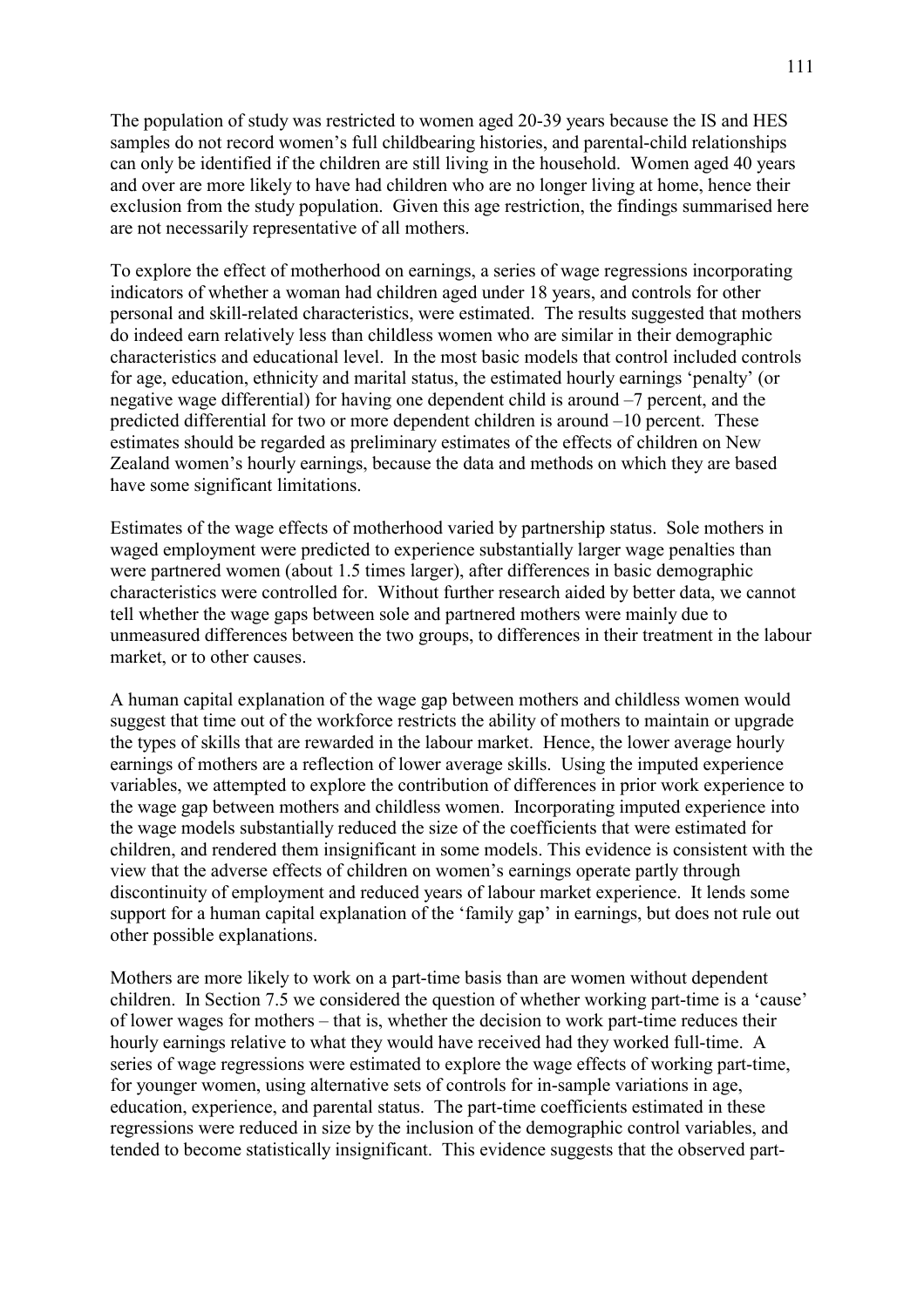time/full-time wage gap among younger women was mainly due to demographic and skill differences between the two groups, not an independent part-time employment effect.

All of the wage models that were estimated in this section included controls for the effects of marital status upon earnings. An incidental finding was that living in a legal or defacto marriage was associated with a wage premium, rather than a wage penalty, in this sample of women aged 20-39. Consistently in all the models estimated, never-married women were estimated to earn 6-8 percent less than women currently living with their husbands or partners. Women who were widowed, separated or divorced were also predicted to earn less than partnered women, although the negative coefficients estimated for 'previously married' were generally smaller than those for 'never married'. These results are inconsistent with the traditional notion that marriage, and domestic responsibilities associated with marriage, reduce the earnings of women who are in paid work. It would be unwise to interpret these estimated wage differentials by marital status as 'pure' marital status effects, however. They may be influenced by unobserved characteristics that differ between the marital status groups, and are correlated with both partnership patterns and employment outcomes.

The findings of this section have some broad implications for our understanding of the gender pay gap in New Zealand. They offer preliminary evidence that the negative effect of caring responsibilities on women's hourly earnings is one of the sources of the gender wage gap. We have not been able to estimate the size of motherhood wage effects in a very rigorous way, and it would require superior data sources, containing richer information on women's child-rearing and employment histories, to do so. The current estimates suggest that the wage effects of motherhood are statistically significant, and materially important, but they account for less than half of the total wage gap between men and women aged 20-39 years.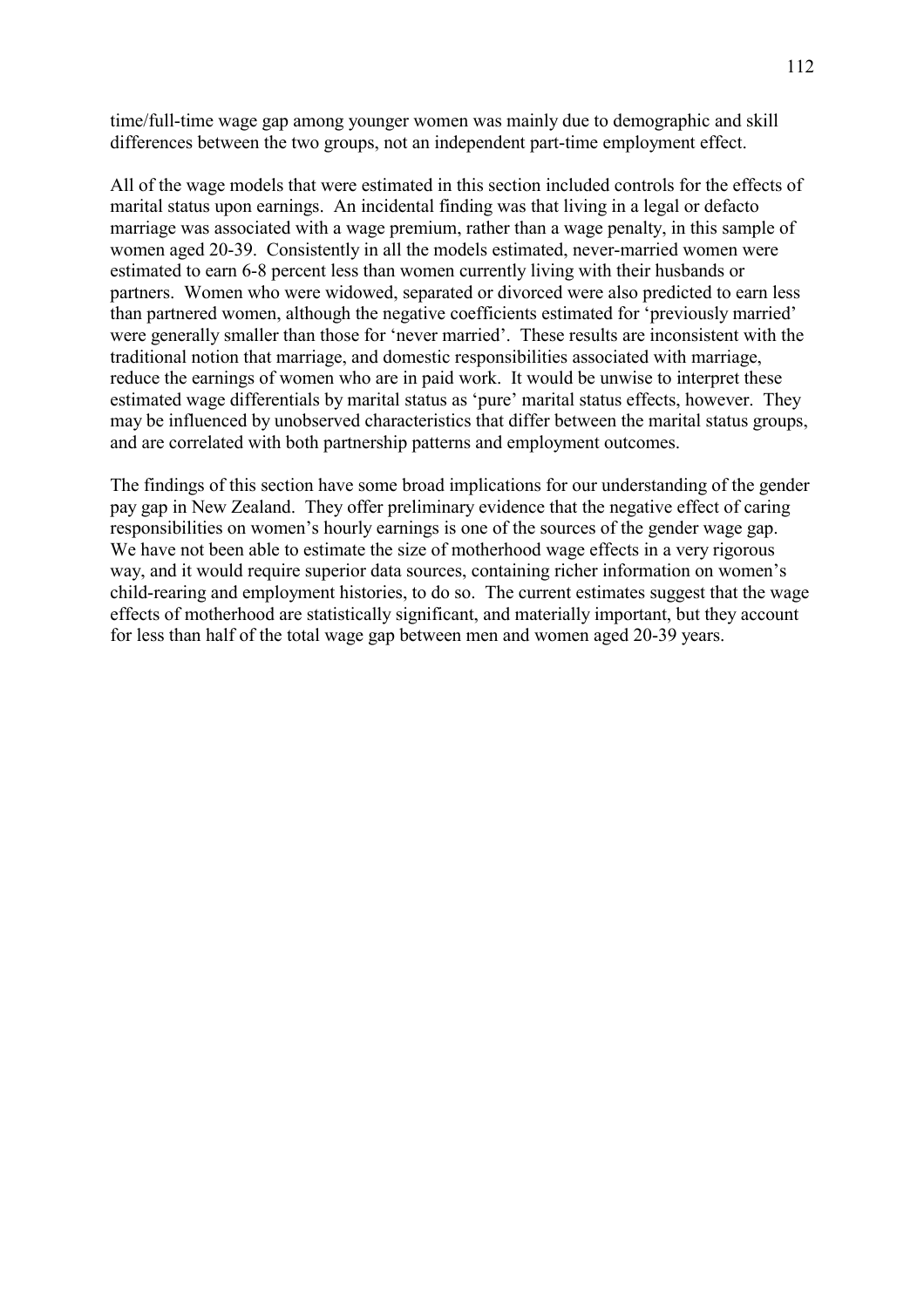## **8. CONCLUSION**

#### **8.1 Summary and discussion of implications**

This study examined changes in the gender earnings gap in New Zealand between 1984 and 1998. It used data from two household surveys, the HES and the HLFS Income Survey, to examine trends in the size and dimensions of male–female pay disparities. It investigated the contribution of shifts in men's and women's relative skills and employment distributions to the size of the gap and its reduction through time. The population of study was all wage and salary earners aged 20-59 years. A final segment of the research explored the effects of family responsibilities on the pay gap between younger men and women (those aged 20-39 years).

Improvements in women's relative earnings can come about through increases in women's real earnings, reductions in men's real earnings, or a combination of the two. Both processes were operating in New Zealand during the period of study. Women at all levels of the female hourly earnings distribution experienced some real earnings growth. In contrast, the hourly earnings of lower-paid men declined in real terms, and those of men in the middle ranges of male earnings did not rise much. Appreciable real earnings growth was recorded only at the upper end of the male pay distribution. Thus the long-term contraction in the gender pay gap was partly a reflection of limited growth in the real hourly earnings of men.

As a result of the growth in the dispersion of male earnings, the gender pay gap faced by lower-paid women narrowed more rapidly than did the gap faced by higher-paid women. By the late 1990s, the male–female wage differential at the  $10<sup>th</sup>$  percentile boundary of the male and female earnings distributions was only about half the size of the differential at the  $90<sup>th</sup>$ percentile boundary. Younger women also experienced greater improvements in their relative earnings than did older women. A probable reason is that women in younger birth cohorts entered the labour force less disadvantaged by lower educational qualifications than did earlier generations of women. Greater similarity in the employment rates and paid work patterns of younger men and women would also have helped. Despite these variations, all age groups and cohorts appear to have experienced *some* reduction in gender pay inequality, suggesting that some common forces  $-\theta$  operating within the labour market as a whole  $-\theta$  were at work.

This study followed the standard approach of dividing the total male–female pay differential between the portion attributable to differences in measured skill-related characteristics, and the rest. Table 8.1 summarises the findings of cross-sectional decompositions of the gender gap in the late 1990s. The top section of the table repeats results obtained in Section 5, focusing on the wage effects of education and experience. Those results suggest that the portion of the total male–female wage differential that was attributable (statistically) to male– female differences in education and experience lay between 30 and 60 percent. Thus, gender differences in average levels of these two proxies for skill continued to be large enough at the end of the 1990s to explain a sizeable chunk of the gender gap in earnings  $-$  between onethird and three-fifths.

There is room for debate about the extent to which the education and experience variables are really good proxy measures of skill and productivity differences. It is possible they also capture the wage effects of attributes that are rewarded in labour markets but are not strictly related to productivity, such as seniority.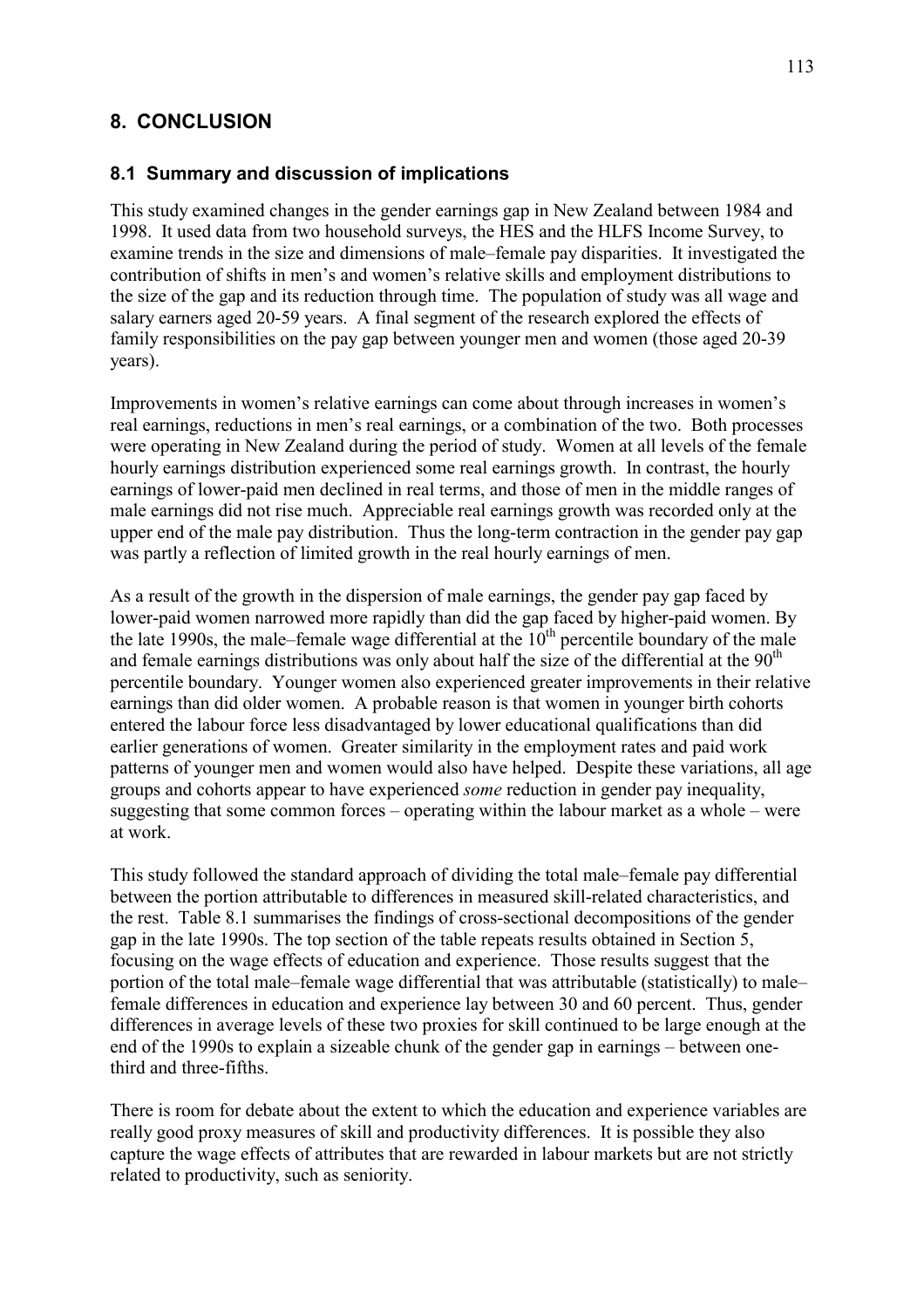The bottom section of Table 8.1 repeats results obtained in Section 6, showing the estimated effects of male–female attribute differences after information on occupation and industry of employment is included in the wage models. The 'explained' component of the gender wage differential rises, and lies in the range of about 40 to 80 percent of the total male–female wage gap.

|                                                           | Measure of experience for women |                |            |                |
|-----------------------------------------------------------|---------------------------------|----------------|------------|----------------|
|                                                           | Filer                           | <b>Z&amp;A</b> | Filer      | <b>Z&amp;A</b> |
|                                                           | 'High'                          | 'Low'          | 'High'     | 'Low'          |
| Personal characteristics/skills only                      | <b>HES 1996-98</b>              |                | IS 1997-98 |                |
| Total log hourly earnings gap                             | 0.153                           | 0.153          | 0.171      | 0.171          |
| Weighting the gap in characteristics with male returns    |                                 |                |            |                |
| Gap in characteristics                                    | 0.061                           | 0.098          | 0.034      | 0.097          |
| Parameter gap                                             | 0.092                           | 0.054          | 0.137      | 0.074          |
| Percentage due to characteristics                         | 39.6                            | 64.4           | 19.7       | 56.5           |
| Weighting the gap in characteristics with average returns |                                 |                |            |                |
| Gap in characteristics                                    | 0.065                           | 0.091          | 0.045      | 0.087          |
| Parameter gap                                             | 0.088                           | 0.062          | 0.126      | 0.084          |
| Percentage due to characteristics                         | 42.6                            | 59.3           | 26.4       | 50.8           |
| Personal plus job characteristics                         | <b>HES 1997-98</b>              |                | IS 1997-98 |                |
| Total log hourly earnings gap                             | 0.136                           | 0.136          | 0.171      | 0.171          |
| Weighting the gap in characteristics with male returns    |                                 |                |            |                |
| Gap in characteristics                                    | 0.078                           | 0.108          | 0.058      | 0.107          |
| Parameter gap                                             | 0.058                           | 0.028          | 0.113      | 0.064          |
| Percentage due to characteristics                         | 57.2                            | 79.2           | 34.0       | 62.3           |
| Weighting the gap in characteristics with average returns |                                 |                |            |                |
| Gap in characteristics                                    | 0.095                           | 0.109          | 0.102      | 0.124          |
| Parameter gap                                             | 0.041                           | 0.027          | 0.069      | 0.047          |
| Percentage due to characteristics                         | 69.8                            | 80.2           | 59.8       | 72.2           |

#### **Table 8.1: Summary of the decompositions**

Education, experience, industry and occupation are all treated as exogenous in these decompositions. In reality, none of these variables are fully independent of recruitment and wage-setting processes within the labour market. In addition, their levels may have been influenced by the unequal treatment of men and women outside the labour market, in educational institutions, within families and elswhere. Consequently, the component of the gender wage gap that is 'explained' in the decompositions should not be interpreted as the portion that is 'fair', efficient, or uninfluenced by gender discrimination. A more useful interpretation is to see it as the portion of the gap that should be amenable to reduction by further shifts in the distribution of the explanatory variables – education, experience, industry and occupation – that bring the male and female means closer together.

Differences between male and female employees in average levels of educational attainment became much less pronounced during the 1980s and 1990s. It seems likely that gender differences in average levels of past work experience declined, though data limitations meant we were unable to reliably estimate the size of that contraction within the population of employees. Indexes of occupational and industrial segregation showed that the industrial and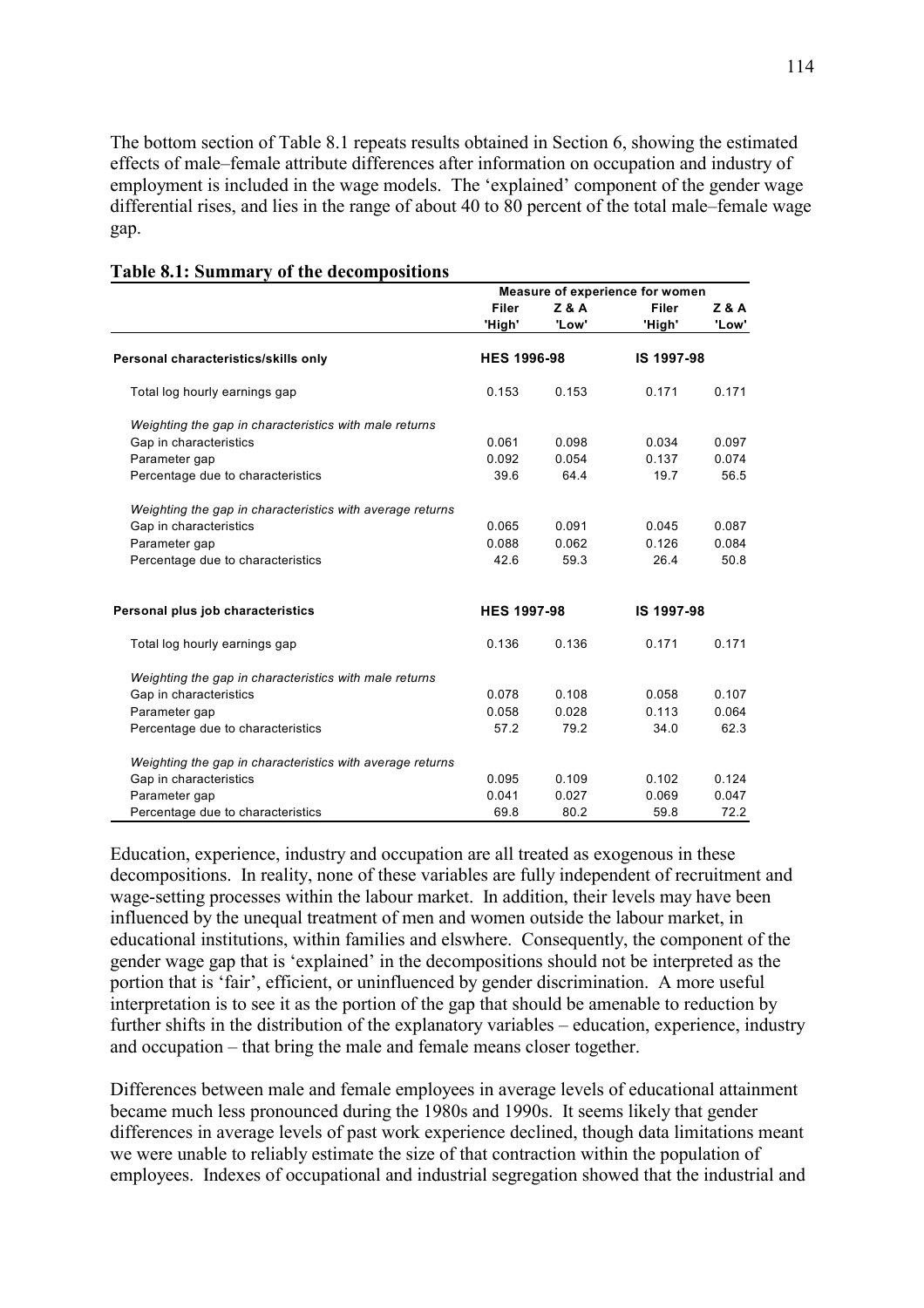occupational profiles of the jobs undertaken by men and women also moved closer to each other during the 1980s and 1990s, albeit slowly. Consequently, the jobs held by men and women are also likely to have become more similar in their typical characteristics.

Estimates from the decompositions of the *change* in the male-female wage gap suggested that increases in the relative educational levels of women were responsible for around 15 percent of the total reduction of the gender gap between 1989-91 and 1996-98. Increases in the relative educational attainment of younger women propelled this trend. The effects of the most recent shifts in educational patterns have yet to penetrate fully though all age groups in the labour force. Our estimates of the effects of the narrowing of male–female experience differentials indicated that this source of change was potentially important, but we were unable to quantify its size. Using data for a somewhat different time period, and using somewhat different wage models, we estimated that changes in the industrial employment shares of men and women, and shifts in the inter-industry wage structure, could explain up to one-third of the total reduction of the gender wage gap. Because of the different time periods and wage models used, these different sets of estimates cannot be added together to get an overall estimate of the total 'explained' component of the gender pay gap reduction.

A substantial part of the long-term contraction of the earnings gap was due to the reduction of 'unexplained' or 'residual' inequality. Researchers have debated the question of how much of the 'residual' component of gender pay inequality is due to measurement error and unmeasured skill differences between men and women, and how much is due to the unequal treatment of men and women in the labour market. This study does not throw any new light on this question. The reduction of residual inequality may have been due to declining gender segregation in the labour market, to reductions in unmeasured skill differences between men and women, or a combination of both.

#### **8.2 Future scenarios**

It seems likely that existing gender differences in measured skills and job characteristics will narrow somewhat further in future, due to the continuing impact of recent increases in the relative educational attainment of women, and the long-run tendency for men's and women's paid work patterns to become very gradually more similar. The reduction of male–female differences in educational level and paid employment patterns should help to bring about some additional narrowing of the aggregate gender earnings gap in future years. There is no *guarantee* that further declines in the aggregate gender pay gap will occur, however, because the wage structure is influenced by shifts in the demand for different skills, as well as by shifts in supply.

Like other OECD countries, New Zealand experienced quite marked growth in earnings inequality during the 1980s. Juhn, Murphy and Pierce (1993) drew attention to the fact that aggregate wage differentials between two groups of workers that differ in their mean earnings, such as men and women, are influenced by the amount of wage dispersion that is present in the labour market as a whole. In an era of rising dispersion, the gap between average male and average female earnings could expand purely because of the fact that the total earnings distribution had spread out. Blau and Kahn (1997) examined the impact of wage structure changes on the evolution of the gender pay gap in the United States during the 1980s. They concluded that rising wage inequality in the US acted to slow down the contraction of the aggregate gender earnings gap. While women were improving their skill levels relative to men, wage differentials along educational and experience lines were growing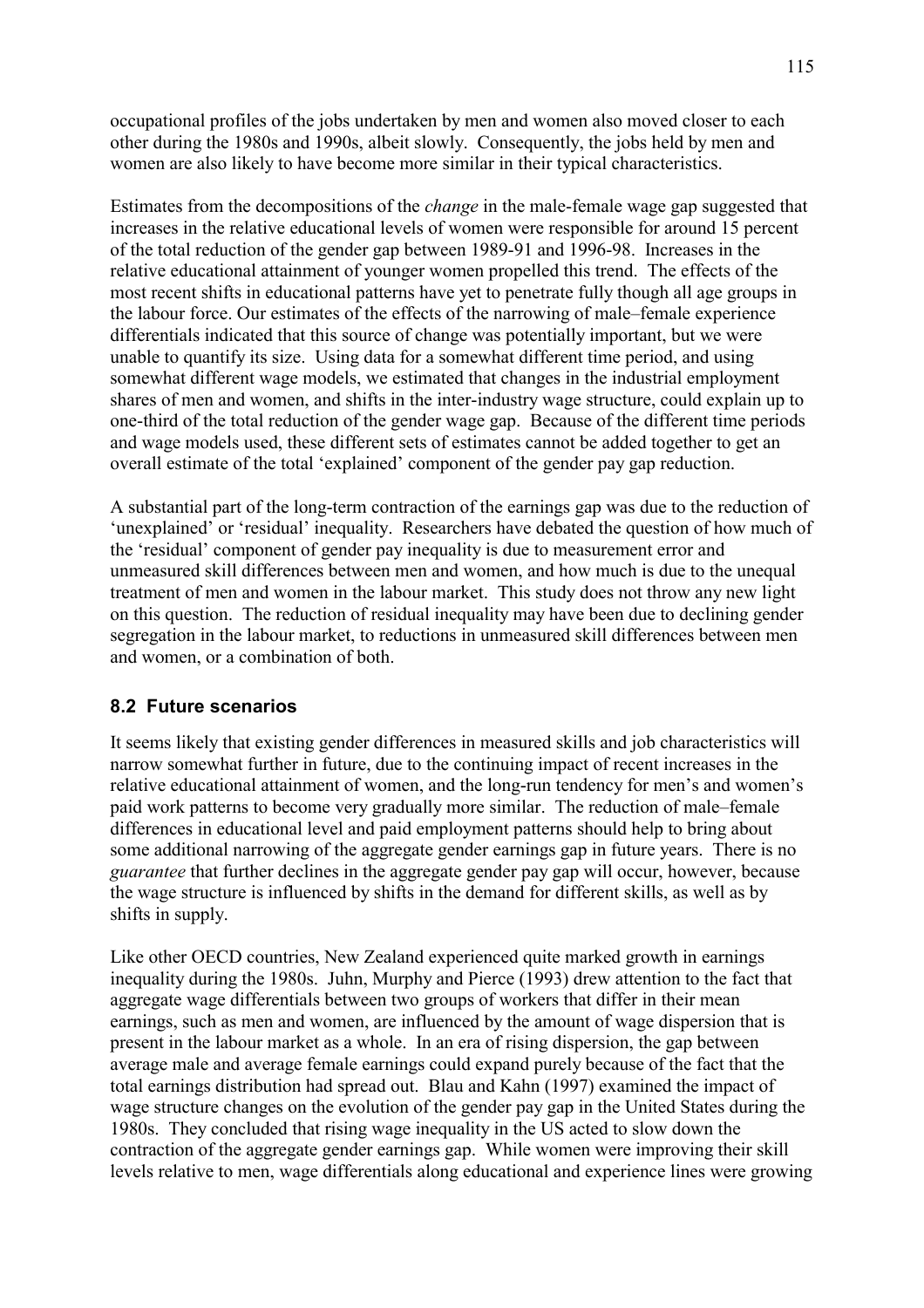larger, due to increases in the relative demand for workers with higher levels of skill. Blau and Kahn argued that the contraction in the gender gap recorded during the 1980s would probably have been larger had earnings inequality not increased at the same time.

The growth of earnings inequality in New Zealand between 1984 and 1997 followed a somewhat different path from that of the US. While there was some growth in educational and age-related wage differentials, particularly during the 1980s, the majority of the growth in total earnings inequality was not directly linked directly to increases in the 'returns' to these measured skills (Dixon, 1998, p.97). The growth of within-group dispersion (increased inequality within groups of workers with similar observed characteristics) appears to have played a more important role in the New Zealand than in the US case.

No attempt was made in this study to estimate what reduction in the gender earnings gap *might* have occurred in New Zealand in the absence of a general trend towards increased wage dispersion. If the New Zealand labour market were to experience very rapid growth over the next decade in the relative demand for experienced workers, workers with university qualifications, or any other 'skills' that men hold in greater amounts than women, this would tend to raise male earnings, and would tend to expand the gender pay gap. Based on current trends, a reversal of the long-run trend towards reduced gender inequality seems unlikely, however.

The study was not designed to evaluate specific gender equity policies, and therefore it does not lead directly to conclusions about the appropriateness or relative merits of policies that might influence the gender earnings gap. At a general level, the results of this study support the view that individuals' past employment patterns influence their current wages, and therefore policies that make the paid work patterns of men and women more similar would be likely to have an impact. Those policies might include, for example, the promotion of parttime working options for both men and women within all occupations and firms, the promotion of parental leave arrangements, or the promotion of parental leave sharing between mothers and fathers; and policies that make childcare services accessible to working parents.

#### **8.3 Further research**

The reasons for the limited growth in the real earnings of men during the 1980s and early 1990s deserve to be better understood. Several possible contributing factors were identified here. They include a decline in male participation and employment rates, which reduced average levels of past work experience among men; an increase in the incidence of part-time working, which may have raised the proportion of male employees who had relatively low levels of past work experience; compositional changes in the population of male employees, caused by movements out of waged employment into self-employment; and the impact of unfavourable demand conditions on employment and wage rates within some 'traditionallymale<sup> $\cdot$ </sup> industries and occupations. Future research work could usefully investigate these and other possible explanations for sluggish male wage growth.

The average *observed* wages of men and women in employment are likely to be influenced by movements in employment and unemployment rates, which affect the 'selection' of individuals into the employee population. During the late 1980s and 1990s New Zealand experienced quite large movements in aggregate employment rates, particularly those of men. In this study we noted the probable importance of selection factors, but did not attempt to estimate their impact on the average earnings of men and women. Future research could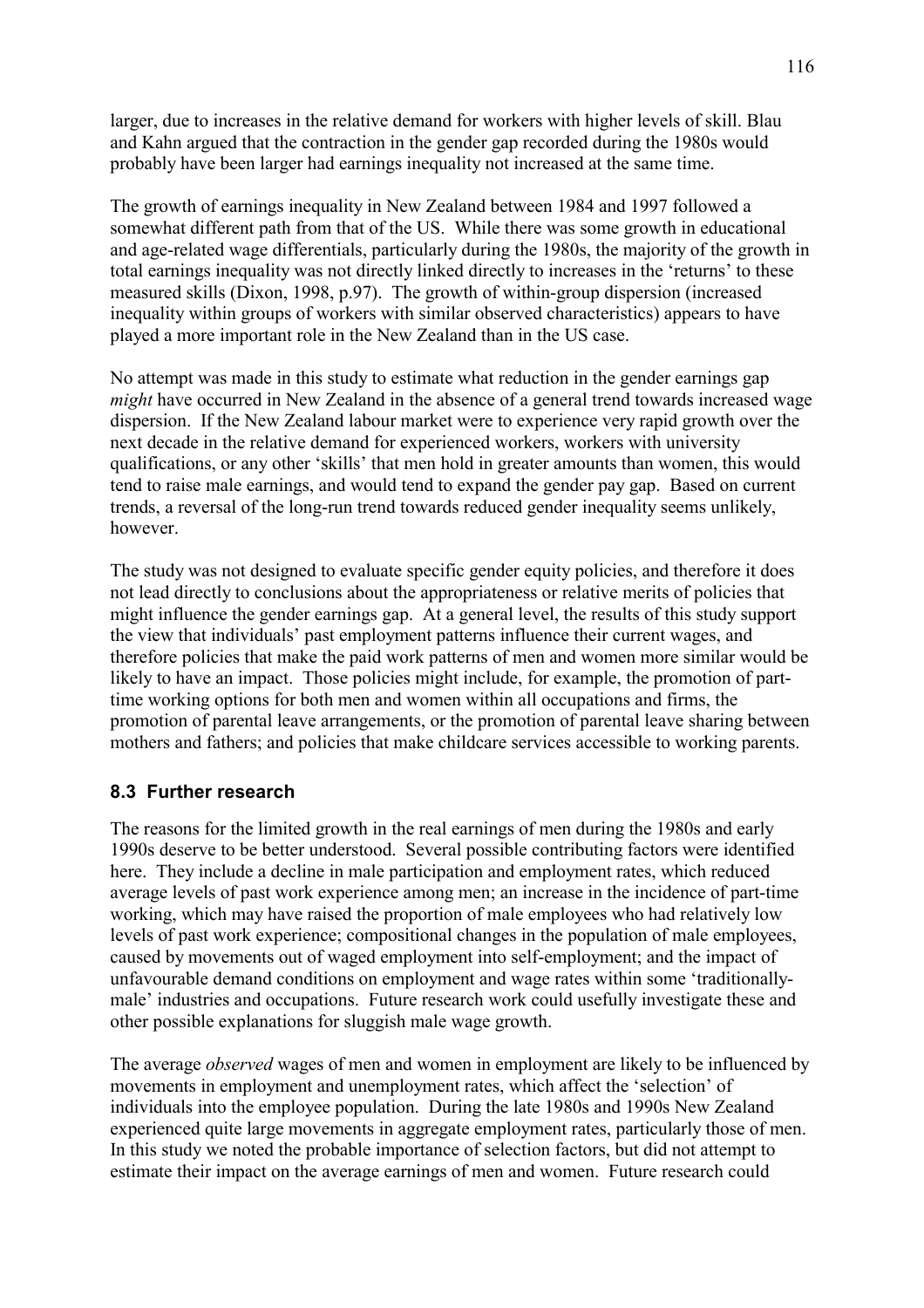explore the nature and size of selection effects on the distribution of male and female earnings.

Further work on the effects of women's family responsibilities on their earnings would also be valuable. Analysis of longitudinal data sets, providing measures of women's earnings before and after the formation of their families, could enhance understanding of the effects of motherhood and interruptions to paid employment on women's earnings.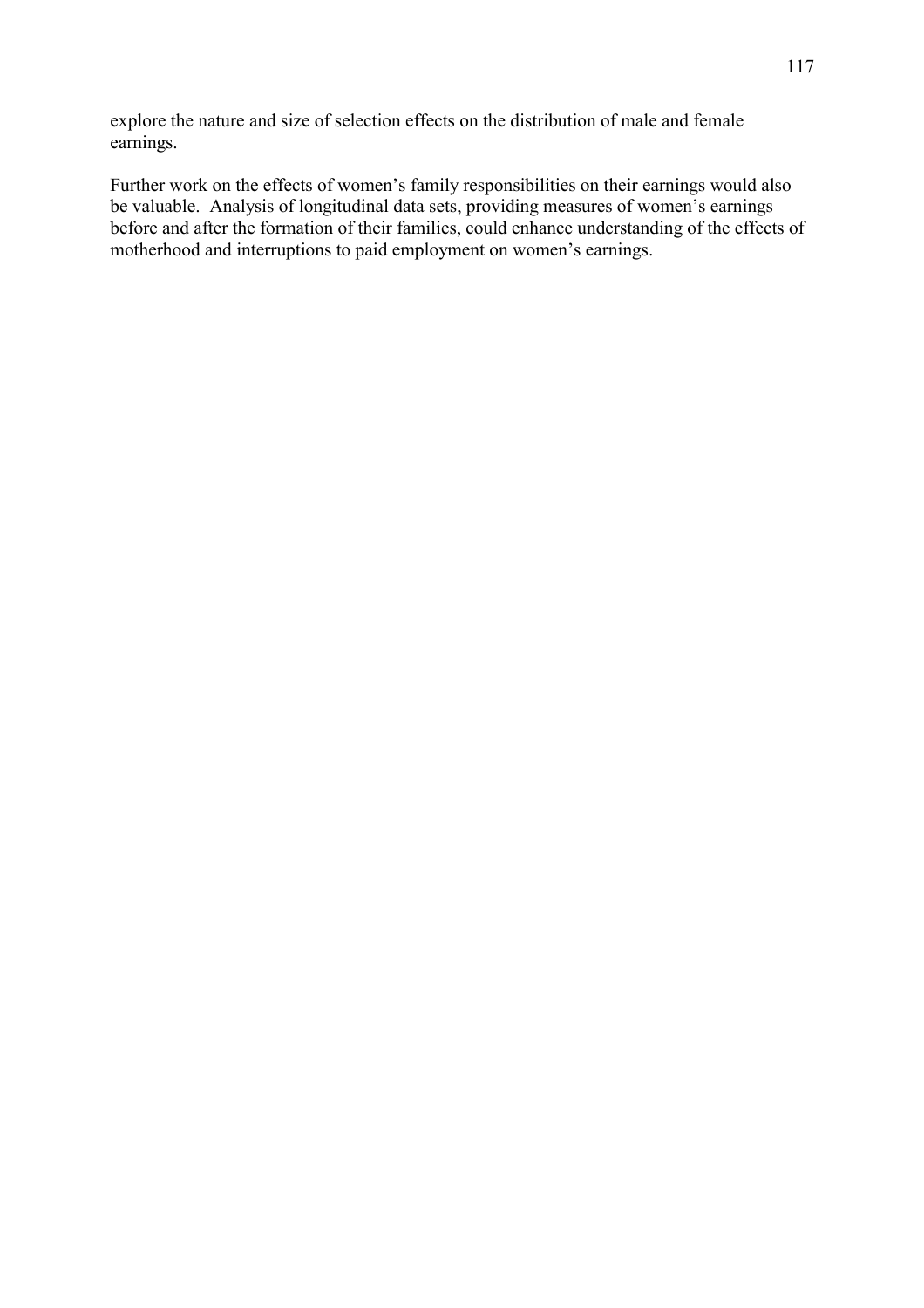#### **REFERENCES**

- Altonji, Joseph and Rebecca Blank (1999) 'Race and gender in the labor market.' In Orley Ashenfelter and David Card, eds., *Handbook of Labor Economics, Volume 3*, pp3144- 3259.
- Barth, Erling and Arne Mastekaasa (1996) Decomposing the male/female wage gap: Within and between establishment differences. *Labour* 10(2): 339-56.
- Barnett, Jane and Phil Briggs (1998) *Occupational Sex Segregation: A New Zealand Investigation.* Report for the Ministry of Women's Affairs, NZ Institute of Economic Research, November 1998.
- Blackaby, D.H., K. Clark, D.G. Leslie and P.D. Murphy (1997) The distribution of male and female earnings 1973-91: Evidence for Britain. *Oxford Economic Papers* 49: 256-72.
- Blau, Francine and Andrea Beller (1988) Trends in earnings differentials by gender. *Industrial and Labor Relations Review* Vol 41(4): 513-29.
- Blau, Francine and Andrea Beller (1992) Black-white earnings over the 1970s and 1980s: Gender differences in trends. *Review of Economics and Statistics* 74: 276-86.
- Blau, Francine and Lawrence Kahn (1992) Race and gender pay differentials. *NBER Working Paper Series* No. 4120.
- Blau, Francine and Lawrence Kahn (1995) The gender earnings gap: Some international evidence. In *Differences and Changes in Wage Structures*, edited by Richard Freeman and Lawrence Katz, Chicago: University of Chicago Press: 105-144.
- Blau, Francine and Lawrence Kahn (1997) Swimming upstream: Trends in the gender wage differential in the 1980s. *Journal of Labor Economics*, 15(1) pt.1: 1-42.
- Blinder, Alan (1973) Wage discrimination: Reduced form and structural estimates. *The Journal of Human Resources* 8: 436-455.
- Borland, Jeff (1999) *The Equal Pay Case Thirty Years On*. Unpublished paper, Department of Economics, University of Melbourne.
- Choudhury, S (1993) Reassessing the male-female wage differential: A fixed effects approach *Southern Economic Journal*, 60(2) 327-40.
- Colgate, Pat (1999) *Gender Pay Gap: Developing a Framework for Analysis*. Unpublished paper, Ministry of Women's Affairs, Wellington.
- Cook, Diana and Phil Briggs (1997) *Gender Wage Gap: Scenarios of the Gender Wage Gap.* Report for the Ministry of Women's Affairs, New Zealand Institute of Economic Research, Wellington.
- Dickens, William and Lawrence Katz (1987) 'Interindustry wage differences and industry characteristics.<sup>'</sup> In Kevin Land and Jonathan Leonard, (Eds.) *Unemployment and the Structure of Labor Markets.* Oxford: Basil Blackwell: 48-89.
- Dixon, Sylvia (1998) Growth in the dispersion of earnings: 1984-97. *Labour Market Bulletin*  1998 1&2: 71-107.
- Duncan, D and B. Duncan (1955) A methodological analysis of segregation indexes. *American Sociological Review*, 20: 210-17.
- Fields, Judith and Edward Wolff (1995) Interindustry wage differentials and the gender wage gap. *Industrial and Labor Relations Review*, 49(1): 105-20.
- Filer, Randall (1993) The usefulness of predicted values for prior work experience in analysing labor market outcomes for women. *Journal of Human Resources*, 29: 519- 37.
- Finnie, Ross, and Ted Wannell (1996) A longitudinal cross-cohort analysis of the gender pay gap among recent university graduates. *Canadian Journal of Economics*, 2990) Special issue part 1 April: S114-20.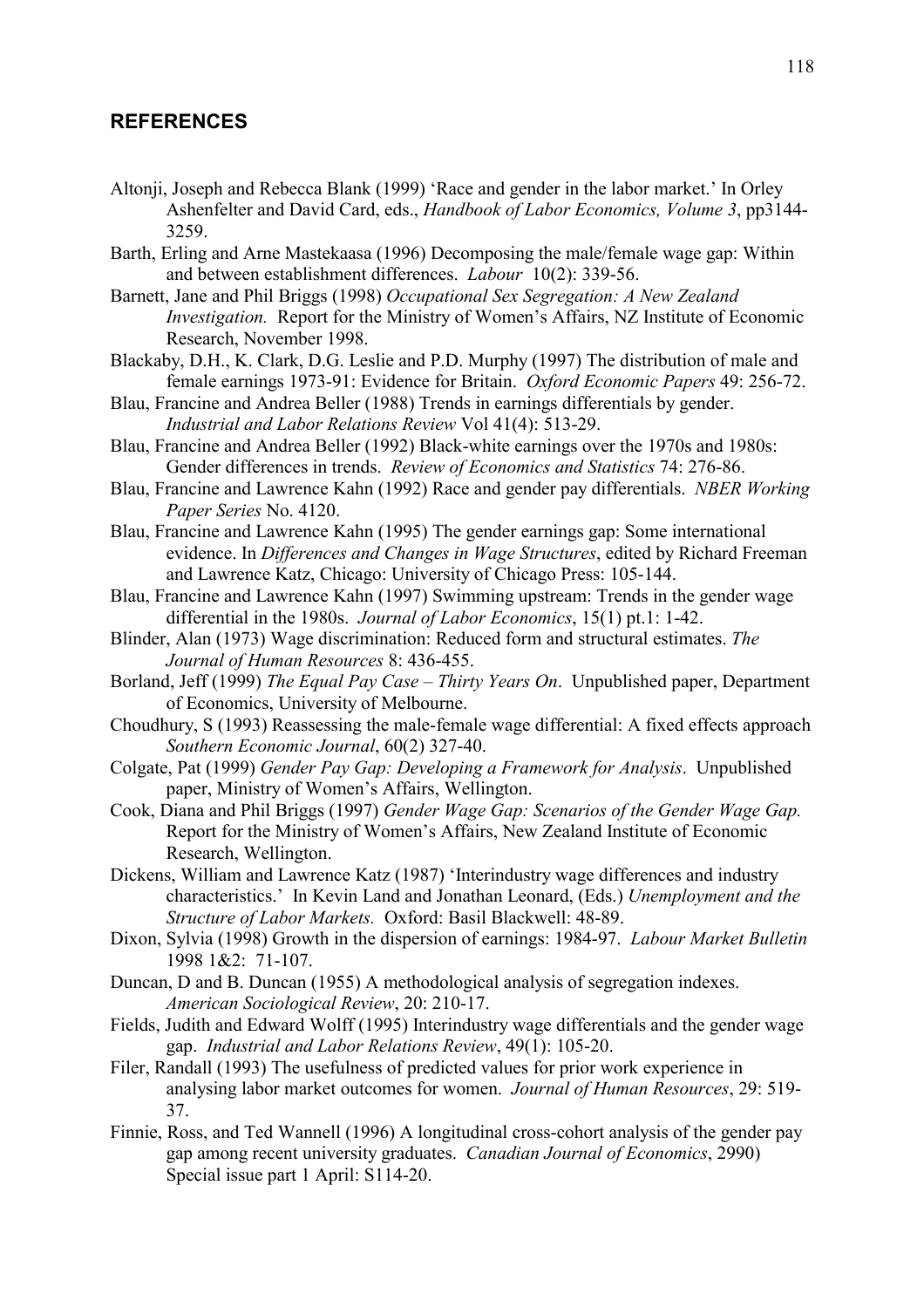- Fortin, Nicole and Thomas Lemieux (1998) Rank regression, wage distributions, and the gender gap. *Journal of Human Resources* 33(3): 610-43.
- Groshen, Erica (1991) The structure of the female/male wage differential: Is it who you are, what you do, or where you work? *Journal of Human Resources* 26(3): 457-72.
- Hamermesh, Daniel (1999) The art of labormetrics. *NBER Working Paper Series No. 6927*.
- Harkness, Susan (1996) The gender earnings gap: Evidence from the UK. *Fiscal Studies*, Vol  $17(2):1-36.$
- Heckman, James (1979) Sample selection bias as specification error. *Econometrica* 47:151- 161.
- Hill, Martha (1979) The wage effects of marital status and children. *Journal of Human Resources*, 14(4): 579-94.
- Hyman, Prue (1994) *Women and Economics: A New Zealand Feminist Perspective*. Wellington: Bridget Williams Press.
- Joshi, Heather and Pierella Paci (1998) *Unequal pay for Women and Men: Evidence from the British Cohort Studies.* London: MIT Press
- Juhn, Chinhui, Murphy, Kevin and Pierce, Brooks (1993) Wage inequality and the rise in returns to skill. *Journal of Political Economy*, 101(3): 410-42.
- Kidd, Michael and Rosalie Viney (1991) Sex discrimination and non-random sampling in the Australian labour market. *Australian Economic Papers* 30(56): 28-49.
- Kidd, Michael and Michael Shannon (1994) An update and extension of Canadian evidence on gender wage differentials. *Canadian Journal of Economics* 27, pp918-38.
- Kidd, Michael and Michael Shannon (1997) Imputation of female labour market experience: Some Australian evidence on the Zabalza and Arrufat method. *The Economic Record* 73(221): 136-145.
- Kim, Moon-Kak and Solomon Polachek (1994) Panel estimates of male-female earnings functions. *Journal of Human Resources* 29(2): 406-28.
- Kirkwood, Heather and Max Wigbout (1998) Exploring the gap: An exploration of the difference in income received from wages and salaries by women and men in full-time employment. Paper presented at the *Eighth Conference on Labour, Employment and Work*, Victoria University of Wellington, 26-27 November.
- Korenman, Sanders and David Neumark (1992) Marriage, motherhood and wages. *The Journal of Human Resources* 27(2): 233-55.
- Kreuger, Alan and Lawrence Summers (1987) Reflections on the inter-industry wage structure. In Kevin Lang and Jonathon Leonard (Eds.) *Unemployment and the structure of labor markets.* Oxford: Basil Blackwell: 17-47.
- Kreuger, Alan and Lawrence Summers (1988) Efficiency wages and the inter-industry wage structure. *Econometrica* 56(2): 259-93.
- Langford, Malcolm (1995) The gender wage gap in the 1990s. *Australian Economic Papers* 34(64): 62-85.
- Lathe, Heather and Philip Giles (1995) Work experience. *Perspectives*, 7(2): 15-19.
- Macpherson, David and Barry Hirsch (1995) Wages and gender composition: Why do womenís jobs pay less? *Journal of Labor Economics*, 13(3): 426-71.
- Marsault, Anyes et al (1997) *Technical and Methodological Report: New Zealand Women: Family, Employment and Education Survey.* Technical Report Series No, 1, Population Studies Centre, University of Waikato, Hamilton.
- Miller, Paul and Sarah Rummery (1991) Male-female wage differentials in Australia: A reassessment. *Australian Economic Papers* 30(56): 50-69.
- Neumark, David (1988) Employers' discriminatory behaviour and the estimation of wage discrimination. *Journal of Human Resources,* 23.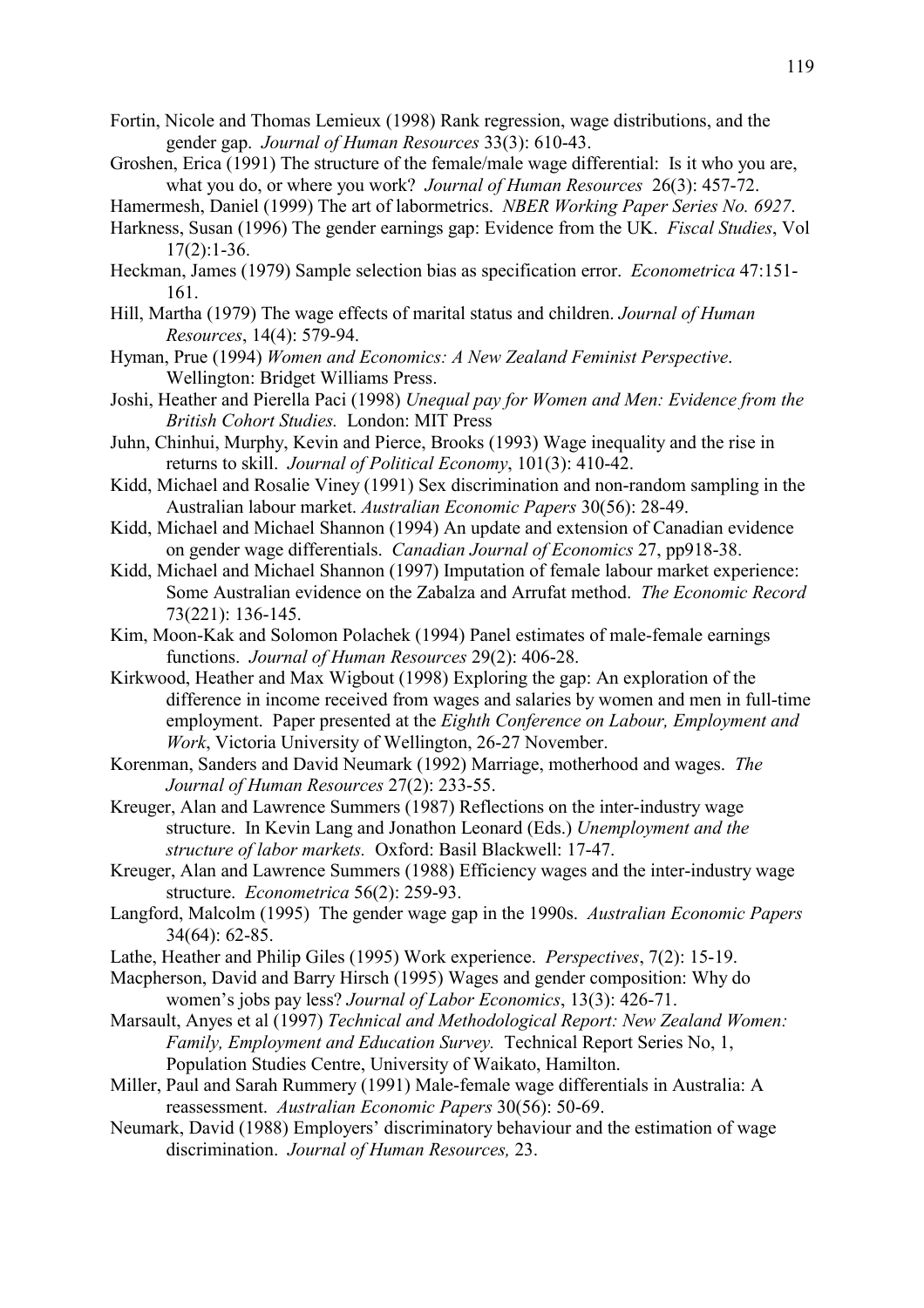- Neumark, David and Korenman, Sanders (1994) Sources of bias in women's wage equations. *The Journal of Human Resources* 29(2): 379-405.
- Oaxaca, R (1973) Male-female wage differentials in urban labor markets. *International Economic Review*, 14: 693-709.
- OíNeill, June and Solomon Polachek (1993) Why the gender gap narrowed in the 1980s. *Journal of Labor Economics*, 11(1) pt.1: 205-225.
- Smith, James and Finis Welch (1989) Black economic progress after Myrdal. *Journal of Economic Literature* 27(2): 519-64.
- Spilsbury, Stephanie and Michael Kidd (1996) *The gender wage gap: What has happened between 1973 and 1990 in Australia?* Conference paper presented at the Australian Labour Market Research Workshop, Australian National University, Canberra, January 1996.
- Spilsbury, Stephanie and Michael Kidd (1997) The gender wage gap: What has happened between 1973 and 1990 in Australia? *Australian Economic Papers* 36(69): 205-223.
- Suen, Wing (1997) Decomposing wage residuals: unmeasured skill or statistical artifact? *Journal of Labour Economics* 15(3), pt.1: 553-566.
- Sutton, Frances (1984) *Female-male pay differentials in the executive/clerical class of the public service*. Unpublished report. Frances Sutton, PO Box 17-246, Wellington.
- Waldfogel, Jane (1995) The price of motherhood: Family status and women's pay in a young British cohort. *Oxford Economic Papers* 47: 584-610.
- Waldfogel, Jane (1998a) Understanding the 'family gap' in pay for women with children. *Journal of Economic Perspectives* 12(1): 137-56.
- Waldfogel, Jane (1998b) The family gap for young women in the US and Britain can maternity leave make a difference? *Journal of Labour Economics* 16(3):505-545.
- Wellington, Alison (1993) Changes in the male-female wage gap, 1976-85. *Journal of Human Resources*, 28(2) pp.383-411.
- Whitehouse, Gillian (1999) *Pay Equity in the 1990s: Trends and strategies in a divided labour market.* Unpublished paper, Department of Government, University of Queensland.
- Zabalza, A. and J.L. Arrufat (1985) The extent of sex discrimination in Great Britain. In *Women and Equal Pay: The effects of legislation on female employment and wages in Britain*, Ed A. Zabalza and Z. Tzannatos. Cambridge University Press, pp.70-94.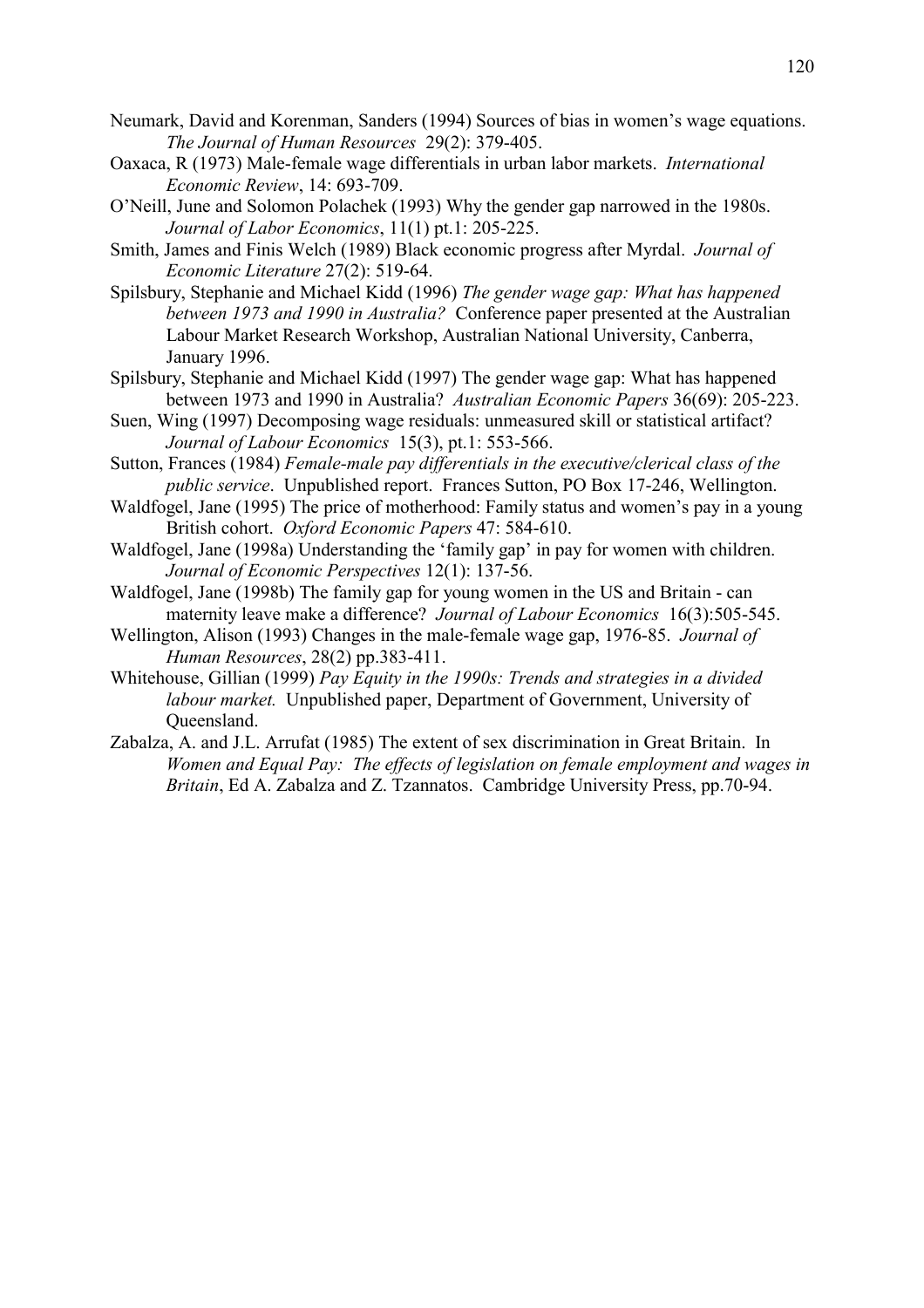## **APPENDIX 1 – VARIABLE DEFINITIONS**

### **A1.1 Measures of earnings**

The dependent variable in this study is *usual* weekly or hourly earnings, including regular overtime payments, but excluding any irregular payments. Earnings are summed across all currently-held wage or salary jobs. This section defines the dependent variable in more detail, and discusses the implications of choosing this particular definition of earnings for measures of the gender earnings gap.

#### *Collection methods*

The method of recording earnings varies somewhat between the HES and the IS. In the Income Supplement, those paid on an hourly basis are asked to report their hourly wage rate directly. Other employees report their earnings in the manner it is paid, generally weekly or fortnightly. For these respondents, hourly earnings are estimated by dividing the most recent usual pay by the number of hours usually worked in the corresponding period.

In the HES, respondents generally report their earnings either in terms of a weekly or fortnightly usual payment, or in terms of an annual salary. In the first situation, hourly earnings are estimated by dividing earnings by usual hours. In the latter situation, information on weeks worked must also be used to estimate weekly and hourly earnings. As the start and finish dates of jobs are recorded in whole months in the HES, the number of weeks worked is estimated with some level of error in cases where the respondent did not work in the job for the entire reference year.<sup>1</sup> It is likely that weekly earnings are underestimated for some individuals in this situation, and overestimated for others. These estimation errors should not cause any systematic upwards or downwards bias in the earnings estimates, however.

#### *Usual rather than actual earnings*

The HLFS Income Supplement collects information on both actual and usual earnings. The HES records usual earnings only.

|                 |               | <b>Males</b> |          |               | <b>Females</b> |          |
|-----------------|---------------|--------------|----------|---------------|----------------|----------|
|                 | Usual         | Actual       | Gap as % | Usual         | Actual         | Gap as % |
|                 | (\$ Mar 1998) |              | of usual | (\$ Mar 1998) |                | of usual |
| Hourly earnings |               |              |          |               |                |          |
| Mean            | 17.11         | 17.24        | $-0.79$  | 14.13         | 14.10          | 0.24     |
| Geomean         | 15.48         | 15.51        | $-0.23$  | 13.00         | 13.01          | -0.03    |
| 90th percentile | 26.35         | 26.52        | $-0.64$  | 20.98         | 20.99          | -0.05    |
| 75th percentile | 19.91         | 19.91        | 0.00     | 16.32         | 16.32          | 0.00     |
| 50th percentile | 14.93         | 14.93        | 0.00     | 12.59         | 12.65          | $-0.47$  |
| 25th percentile | 11.52         | 11.55        | $-0.26$  | 9.95          | 9.95           | 0.00     |
| 10th percentile | 9.55          | 9.55         | 0.00     | 8.56          | 8.57           | $-0.12$  |
| Weekly earnings |               |              |          |               |                |          |
| Mean            | 727.54        | 729.21       | $-0.23$  | 458.19        | 460.31         | -0.46    |
| Geomean         | 618.69        | 619.92       | $-0.20$  | 360.34        | 361.38         | $-0.29$  |

#### **Table A1.1: Comparison of usual and actual earnings in the 1998 IS sample**

In practice, the actual and usual earnings measures captured by the Income Supplement are very close to each other in both level and spread. This is illustrated in Table A1.1, giving data

 $\overline{a}$ 

<sup>&</sup>lt;sup>49</sup> Exact weeks are recorded if the job has lasted for fewer than four months.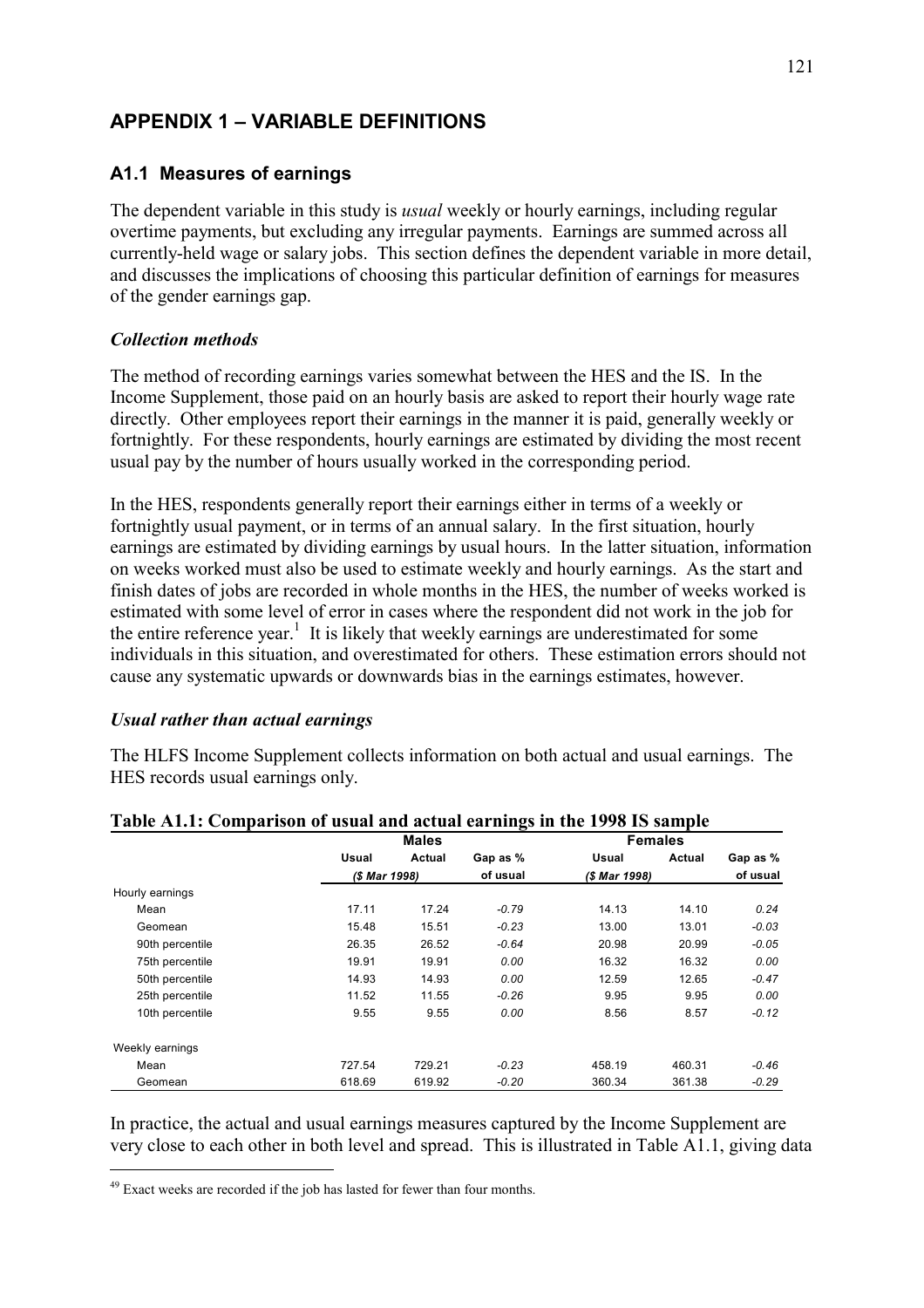for the 1998 IS sample. Regardless of the earnings measure considered, actual earnings were in all cases less than one percent higher or lower than the comparable usual earnings figure. This suggests that an analysis of gender pay differences using the IS data on actual earnings would have been likely to yield similar results to those presented in this report.

#### *Overtime included, but irregular earnings excluded*

The HES records the ordinary time and *regular* overtime elements of earnings in one total amount. Income from irregular earnings, such as bonuses and commissions, are also measured through a series of additional questions. In contrast, ordinary time and overtime earnings are recorded separately in the IS, but no information is gathered on irregular earnings.

The estimates given in Table A1.2 show that at the aggregate level, average hourly *regular* earnings and average hourly *total* earnings have tracked each other fairly closely over the life of the HES. However, the gap between the two has increased in recent years, due to increases in the percentage of workers who report irregular earnings, as well as increases in the average size of the irregular payments received. The percentage of male employees reporting some irregular earnings rose from 14.3 percent in 1984 to 18.1 percent in 1998. The comparable percentage of female employees rose from 8.2 to 14.6 percent. Among males, the gap between regular and total hourly earnings rose from 0.8 percent of regular earnings in 1984 to 2.0 percent in 1998. Among females, the gap increased from 0.3 percent in 1984 to 1.0 percent in 1998. By 1998, these differences were large enough to affect the size of the aggregate gender earnings gap. The ratio of female-to-male average hourly earnings was around one percentage point lower when the total earnings measure was used, rather than the regular earnings measure.

| Table AT.2. Comparison of regular and total hourly earnings in the fills |       |               |       |       |
|--------------------------------------------------------------------------|-------|---------------|-------|-------|
|                                                                          | 1984  | 1990          | 1994  | 1998  |
|                                                                          |       | \$ March 1998 |       |       |
| <b>Males</b>                                                             |       |               |       |       |
| Regular hourly earnings                                                  | 16.42 | 17.64         | 16.14 | 17.37 |
| Total hourly earnings                                                    | 16.55 | 17.87         | 16.37 | 17.72 |
| Gap (% of regular)                                                       | 0.78  | 1.26          | 1.43  | 2.05  |
| <b>Females</b>                                                           |       |               |       |       |
| Regular hourly earnings                                                  | 13.05 | 14.44         | 13.84 | 14.67 |
| Total hourly earnings                                                    | 13.08 | 14.51         | 13.95 | 14.82 |
| Gap (% of regular)                                                       | 0.29  | 0.47          | 0.77  | 1.04  |

|  |  |  |  | Table A1.2: Comparison of regular and total hourly earnings in the HES |  |  |
|--|--|--|--|------------------------------------------------------------------------|--|--|
|  |  |  |  |                                                                        |  |  |

Note: the figures in this table are calcuated as arithmetic means.

Gender pay ratios using *ordinary* time and *total* time definitions of earnings were compared using data from the 1998 IS. The results of this analysis (not shown here) indicate that the ratio of female-to-male average hourly earnings is similar regardless of whether ordinary time or total time measures are considered, for this sample of wage earners at least. The ratio of female-to-male average weekly earnings is slightly (one percentage point) higher when ordinary time earnings are selected.

#### *Earnings from all currently-held jobs*

Both the HES and the IS measure earnings on a job-by-job basis, and hence they provide measures of earnings in respondents' 'main' jobs as well as their secondary jobs. In this study, we use the information on earnings in all current jobs. The weekly earnings figure is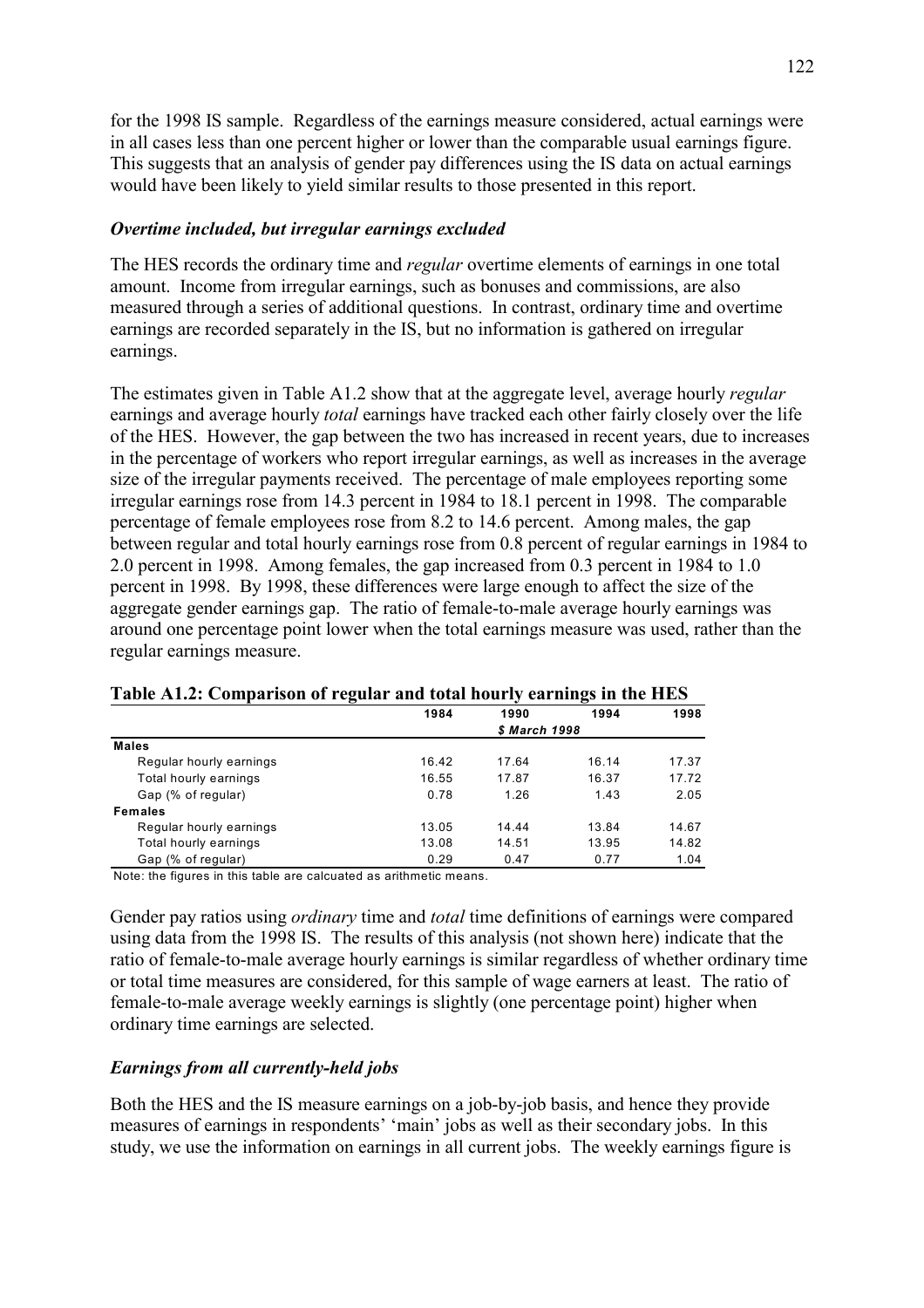the sum of earnings from all current jobs. For multiple job holders, the hourly earnings figure represents a (weighted) average of the wage earned in each job.

Approximately 4 percent of male employees in the HES samples reported earnings from more than one currently job. This percentage remained fairly stable over the years from 1984 to 1998. On average, around 6.0 percent of female employees reported earnings from secondary jobs during the first three years of the study period (1984-86). This proportion had risen to around 7.5 percent by the final three years (1996-98).

The Income Supplement records substantially lower numbers of secondary earners than does the HES. In the June 1998 survey, only 1.5 percent of male employees and 2.6 percent of female employees reported earnings from second or third jobs. These low reporting rates may be partly due to the fact that the IS is a telephone survey. Possibly some respondents fail to mention second jobs in order to shorten their interview time. It is interesting to note that HES estimates of average weekly earnings are higher than IS estimates (see Table 3.8 in Section 3). The Income Supplements' poorer capture of earnings from secondary jobs is probably one of the reasons for the difference.

In this study, the respondents' main job was taken to be the one for which total weekly earnings were highest. Using the HES data, we analysed the differences between the 'main job' and 'total' estimates of earnings. For both males and females, the difference between average hourly earnings calculated from sample members' main jobs, and average hourly earnings calculated using information from all jobs, was less than 0.5 percent throughout the study period. The ratio of female to male hourly earnings was not materially affected by this choice of definition.

Similarly, substituting a measure of hourly earnings from the individual's main job for a measure of hourly earnings from all their jobs, and using the former as the dependent variable in wage regressions, had little impact on the coefficients that were estimated in regressions using the HES data. The reason is simply that so few respondents reported secondary jobs.

### **A1.2 Other variables**

| School qualification     | Any school qualification, from School Certificate through to Higher   |
|--------------------------|-----------------------------------------------------------------------|
|                          | School Certificate and Higher Leaving Certificate                     |
| Vocational qualification | All tertiary qualifications below degree level                        |
| Bachelor degree          | Bachelor's degree                                                     |
| Post-graduate degree     | Post-graduate degree                                                  |
| Maori                    | Respondent identified himself/herself as Mäori, alone or in           |
|                          | combination with other ethnic groups                                  |
| Pacific Islander         | Respondent identified himself/herself as a Pacific Islander, alone or |
|                          | in combination with other ethnic groups (except Mäori)                |
| Other ethnic group       | Respondent reported an ethnic identity other than Pakeha/European,    |
|                          | but was not classified to the Mäori or Pacific Island groups          |
| Asian birth              | Born in an Asian country                                              |
| Pacific Island birth     | Born in a Pacific Island country                                      |
| Joint parent             | Has a legal or defacto marriage partner, and one or more children     |
|                          | aged 0-17 years living at home                                        |
| Sole parent              | Does not currently have a legal or defacto marriage partner, and has  |
|                          | one or more children aged 0-17 years living at home                   |
| Married/partnered        | Is living in a legal marriage or a de facto relationship              |

Explanatory variables used in the research are defined in the following table.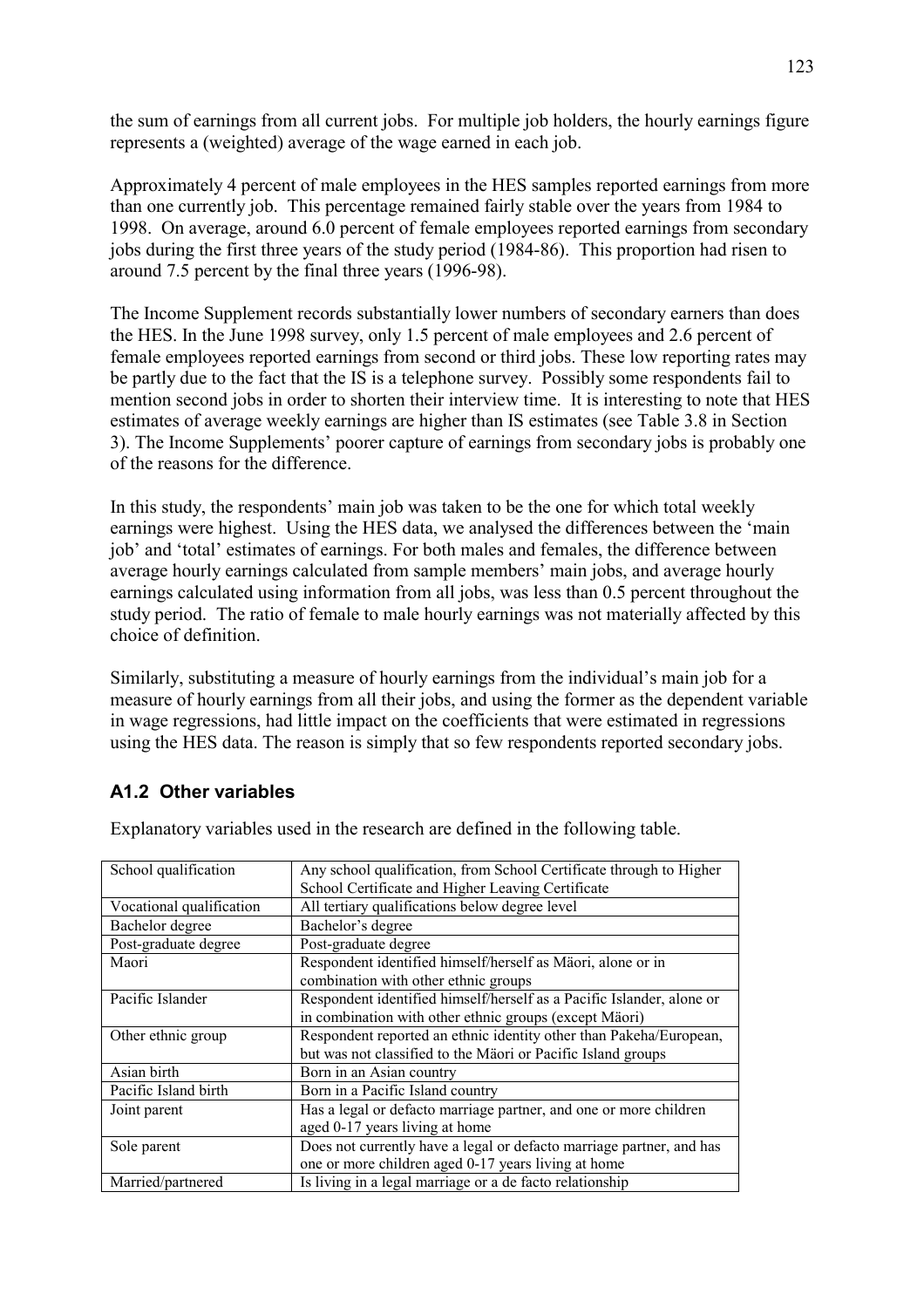| Widowed/separated | Is widowed, divorced or separated                                   |  |  |  |
|-------------------|---------------------------------------------------------------------|--|--|--|
| Never married     | Has never been legally married                                      |  |  |  |
| Part-time         | Usually employed for fewer than 30 hours a week                     |  |  |  |
| Region            | Region is defined in terms of the Regional Council boundaries. This |  |  |  |
|                   | variable is available for the IS only.                              |  |  |  |
| Industry          | In the HES, industry is coded to 2-digit NZSIC 87 codes from 1984   |  |  |  |
|                   | to 1996, and to 2-digit ANZSIC codes in 1997 and 1998. Industry is  |  |  |  |
|                   | coded to 3-digit NZSIC 87 codes in the Income Supplement.           |  |  |  |
| Occupation        | Prior to 1992, occupation was coded to 2-digit NZSCO 68 codes in    |  |  |  |
|                   | the HES. From 1992 to 1998 occupation was coded using the           |  |  |  |
|                   | NZSCO 91. Occupation was coded to 3-digit level using the           |  |  |  |
|                   | NZSCO 91 in the Income Supplement.                                  |  |  |  |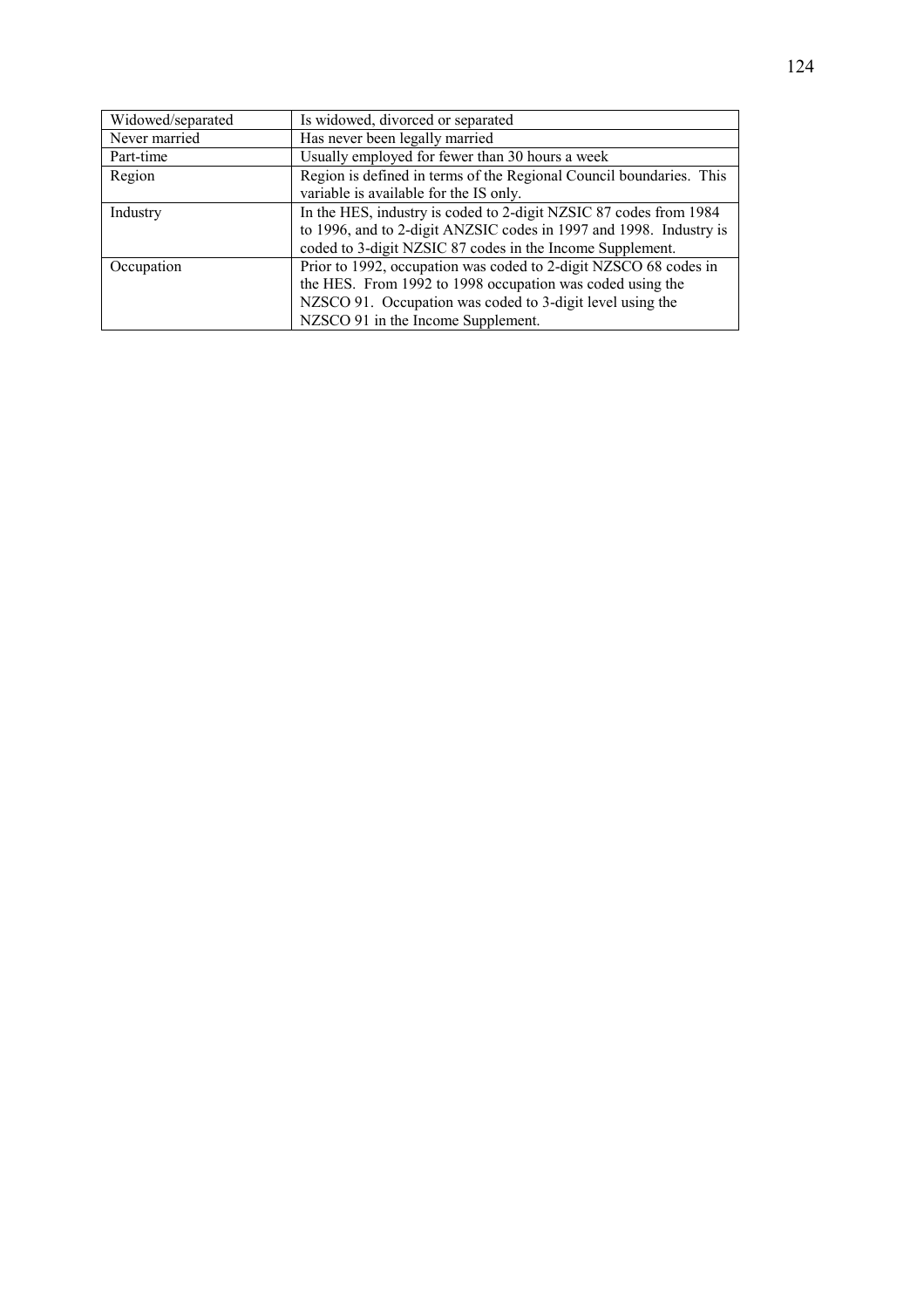## **APPENDIX 2 - DATA CLEANING**

### **A2.1 Editing of usual earnings records in the Income Supplement**

Between 1997 and 1998, a change was made in Statistics New Zealand's editing procedures for the Income Supplement, affecting records that contained a value for 'actual' earnings in the reference week, but no information on 'usual' earnings. In 1998, the relevant information on actual earnings and actual hours worked in the reference week was transferred to each of the blank 'usual' fields, thus expanding the sample of respondents with useable 'usual' data. The data were not edited in this way in 1997. Consequently, in the datasets supplied by Statistics New Zealand to the author, the sample of employees with a complete set of usual hours and earnings data was significantly smaller in 1997 than in 1998.

To increase the comparability of the two annual samples, the 1997 records were modified for this research project. Information on respondents' actual hours and actual hourly earnings, where available, was used to fill empty usual hours and hourly earnings fields. The additional records enlarged the sample of 1997 employees available for the study by 1428 people, representing 12 percent of the total waged sample in 1997.

The resulting employee sample for 1997 is slightly larger in size than the 1998 employee sample. This is consistent with the fact that wage and salaried employment  $-$  measured independently of the Income Supplement – was slightly higher in  $1997$  than in 1998.<sup>50</sup>

The impact of this editing procedure on the demographic profile and mean earnings the 1997 sample was investigated. Results are displayed in Table A2.1 below. The enlargement of the 1997 sample of male employees increased the relative proportions of young males; men with no qualifications; Mäori; Pacific Islanders; and men working in less skilled occupations. It lowered the mean earnings of men in 1997 by approximately 1.2 percent. The demographic and job profiles suggest that the men who reported an 'actual' earnings figure in the Income Supplement but not a 'usual' earnings figure tended to be those working in more casual or temporary employment situations.

The enlargement of the female sample for 1997 had a smaller impact on the demographic profile of the sample and its mean hourly earnings. The relative proportions of Mäori and Pacific Islanders, and employees in sales and service occupations were raised. Mean hourly earnings were not materially affected by the addition of the extra records, however.

Overall, the demographic and occupational profile of the 1997 male sample was more similar to the 1998 male sample after the addition of the extra records. For females, the effect was not so clear cut. The impact of the enlargement of the sample on the aggregate female-tomale hourly earnings ratio was to increase it by around one percentage point.

 $\overline{a}$ 

<sup>50</sup> The Household Labour Force Survey contains a question that records the employment status of employed people in their *main* job. That question provides an independent measure of the level of wage and salaried employment among 20-59 year olds in the June quarters of 1997 and 1998.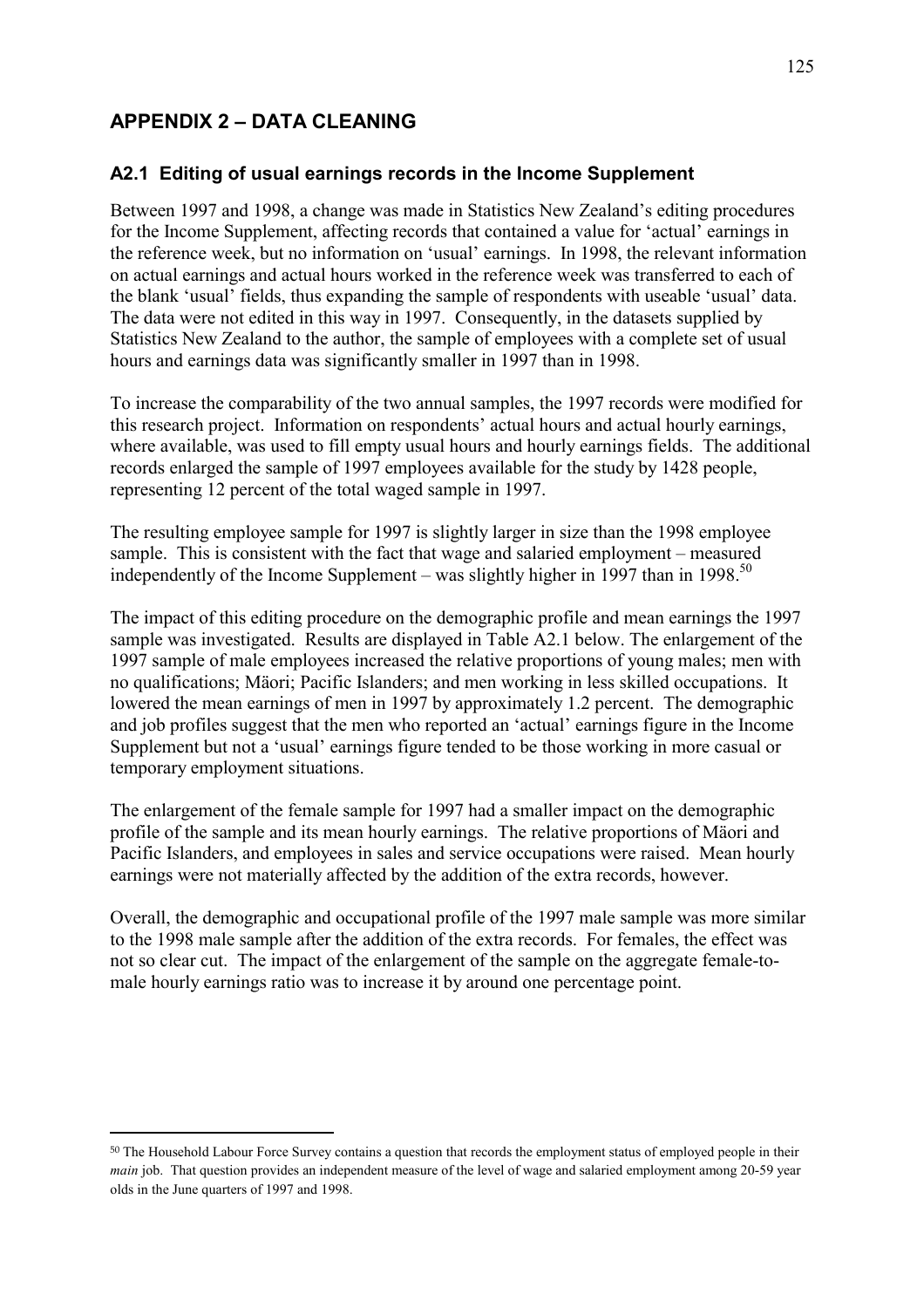|                                                                                                               | <b>Males</b> |            |         | <b>Females</b> |        |                 |         |         |
|---------------------------------------------------------------------------------------------------------------|--------------|------------|---------|----------------|--------|-----------------|---------|---------|
|                                                                                                               |              | 1997       |         |                |        | 1997            |         |         |
|                                                                                                               | Core         | Additional | Total   |                |        | Core Additional | Total   |         |
|                                                                                                               | sample       | records    | sample  | 1998           | sample | records         | sample  | 1998    |
| Age                                                                                                           |              |            |         |                |        |                 |         |         |
| 20-24                                                                                                         | 13.6         | 20.1       | 14.4    | 14.4           | 14.0   | 13.9            | 14.0    | 14.1    |
| 25-29                                                                                                         | 15.8         | 14.7       | 15.7    | 16.1           | 15.1   | 15.6            | 15.1    | 13.4    |
| 30-34                                                                                                         | 15.5         | 15.8       | 15.5    | 14.9           | 13.7   | 15.0            | 13.8    | 13.4    |
| 35-39                                                                                                         | 15.2         | 15.0       | 15.2    | 15.2           | 14.8   | 14.7            | 14.8    | 14.3    |
| 40-44                                                                                                         | 12.6         | 10.6       | 12.3    | 12.8           | 13.6   | 14.3            | 13.7    | 14.3    |
| 45-49                                                                                                         | 11.7         | 11.0       | 11.6    | 10.8           | 13.1   | 12.1            | 13.0    | 13.3    |
| 50-54                                                                                                         | 9.0          | 7.2        | 8.8     | 8.9            | 9.8    | 9.4             | 9.8     | 10.9    |
| 55-59                                                                                                         | 6.6          | 5.6        | 6.5     | 6.8            | 6.0    | 5.0             | 5.8     | 6.3     |
| Qualifications                                                                                                |              |            |         |                |        |                 |         |         |
| No qualifications                                                                                             | 19.6         | 27.4       | 20.5    | 18.9           | 18.7   | 21.7            | 19.0    | 18.6    |
| School                                                                                                        | 21.0         | 20.2       | 20.9    | 20.8           | 28.1   | 21.1            | 27.3    | 26.5    |
| Vocational                                                                                                    | 43.7         | 47.0       | 44.1    | 45.2           | 40.3   | 48.9            | 41.3    | 40.7    |
| Bachelor                                                                                                      | 10.4         | 4.7        | 9.7     | 9.8            | 9.4    | 6.6             | 9.1     | 10.4    |
| Post-graduate                                                                                                 | 5.1          | 0.6        | 4.6     | 4.8            | 3.5    | 1.6             | 3.3     | 3.5     |
| <b>Ethnicity</b>                                                                                              |              |            |         |                |        |                 |         |         |
| Pakeha                                                                                                        | 82.1         | 75.3       | 81.3    | 81.5           | 83.4   | 79.9            | 83.0    | 82.2    |
| Mäori                                                                                                         | 9.0          | 13.4       | 9.5     | 9.6            | 8.2    | 9.4             | 8.3     | 8.6     |
| Pacific Islander                                                                                              | 4.1          | 8.6        | 4.7     | 4.1            | 4.1    | 7.1             | 4.5     | 4.6     |
| Other                                                                                                         | 4.8          | 2.6        | 4.5     | 4.8            | 4.2    | 3.6             | 4.2     | 4.6     |
| Occupation                                                                                                    |              |            |         |                |        |                 |         |         |
| Mangerial                                                                                                     | 15.7         | 4.7        | 14.3    | 13.2           | 7.7    | 4.9             | 7.4     | 8.9     |
| Professional                                                                                                  | 13.3         | 7.2        | 12.5    | 12.8           | 18.2   | 16.9            | 18.1    | 18.8    |
| Technical, ass prof                                                                                           | 13.4         | 8.0        | 12.7    | 12.0           | 13.6   | 12.0            | 13.5    | 14.0    |
| Clerical                                                                                                      | 6.3          | 4.1        | 6.0     | 6.3            | 28.3   | 20.7            | 27.4    | 25.5    |
| Sales and service                                                                                             | 9.4          | 13.5       | 9.9     | 9.5            | 17.8   | 25.7            | 18.7    | 18.5    |
| Agricultural, fisheries                                                                                       | 5.7          | 4.7        | 5.6     | 6.0            | 2.2    | 4.0             | 2.5     | 2.2     |
| <b>Trades</b>                                                                                                 | 14.5         | 19.1       | 15.1    | 16.2           | 1.3    | 2.1             | 1.4     | 0.9     |
| Operators, assemblers                                                                                         | 13.0         | 26.7       | 14.7    | 15.3           | 4.0    | 5.1             | 4.1     | 4.2     |
| Labourers, elementary                                                                                         | 8.3          | 11.9       | 8.8     | 8.5            | 6.6    | 8.0             | 6.7     | 6.7     |
| <b>Mean hourly earnings</b>                                                                                   | 16.96        | 15.35      | 16.76   | 17.03          | 13.85  | 14.36           | 13.91   | 14.05   |
| Sample size                                                                                                   | 5145         | 746        | 5891    | 5548           | 5068   | 682             | 5750    | 5533    |
| Weighted sample size                                                                                          | 548,390      | 76,449     | 624,839 | 606,220        | 76,449 | 67,034          | 582,220 | 568,177 |
| Independent HLFS estimates of<br>total people aged 20-59 who were working<br>as an employee in their main job |              |            | 627,951 | 587,272        |        |                 | 620,196 | 581,903 |

### **Table A2.1: Effects of adding additional wage and salary earners to the 1997 Income Supplement sample**

The practice of including 'actual' wage earners within a sample of 'usual' wage earners may seem questionable. The primary motivation for modifying the 1997 Income Supplement sample in the manner described here was simply to ensure that the 1997 and 1998 samples were as similar as possible. An incidental benefit is that the enlarged IS samples are likely to be more similar to the HES samples than would have been the case if the respondents who reported their actual earnings only were excluded. This is because the structure of the HES questionnaire ensures that an earnings estimate is obtained for *every* respondent who was employed in a wage or salaried job at the time of their interview.

### **A2.2 Exclusion of outliers**

Two slightly different samples of employees were used in this study. The *full waged* samples from the HES and the IS include all wage or salary earners with complete and valid information on usual weekly and hourly earnings, and usual hours worked. These samples are used in Section 4 of the report. The *analytic* samples are slightly smaller, because individuals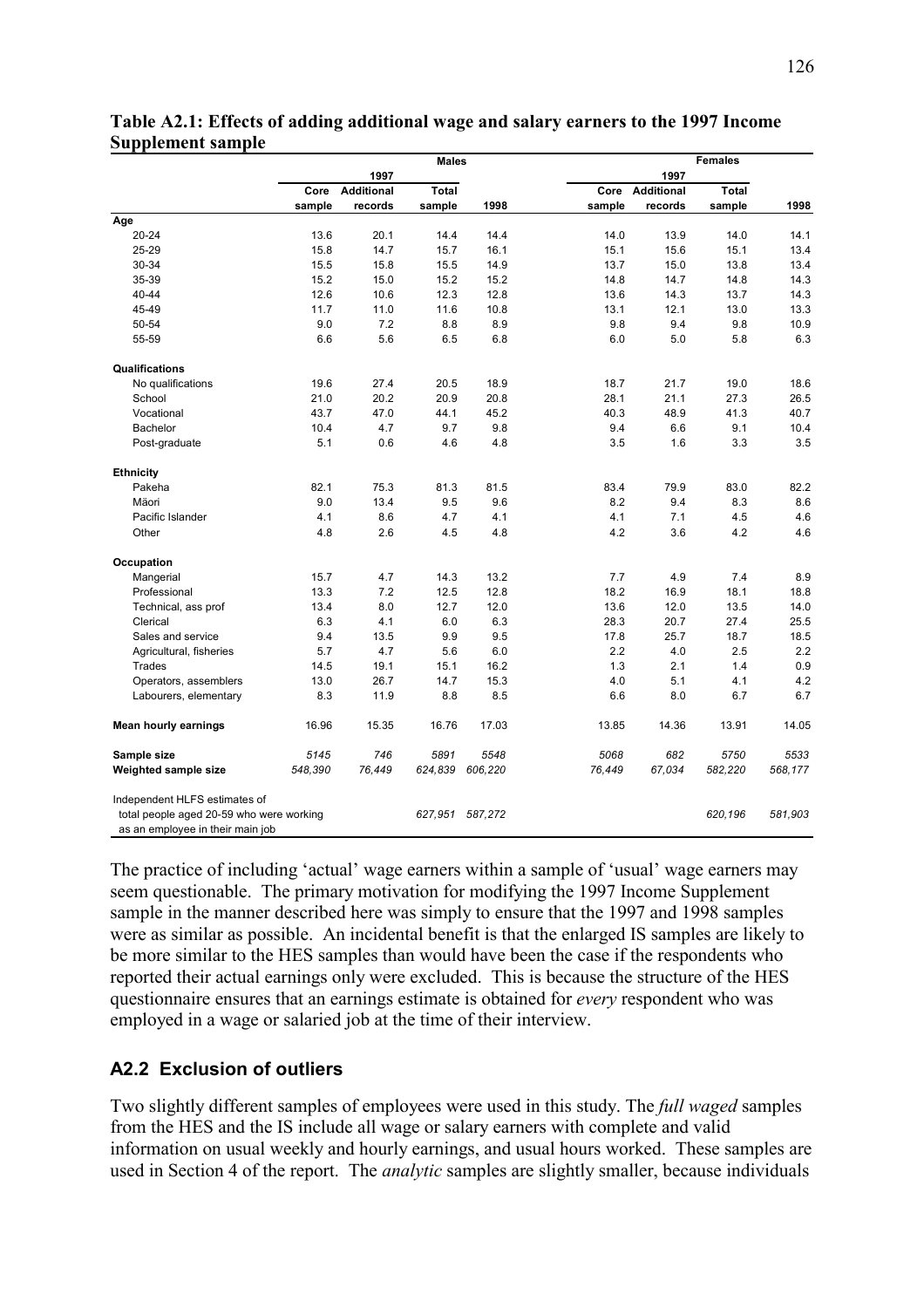without valid information for qualifications, ethnicity, and occupation are also excluded. These samples are used in Sections 5–7 of the report.

### *Full waged samples*

Individuals whose usual regular hourly earnings were between zero and \$1 (in March 1998 values) were transferred out of the waged samples. Twenty-one such records were excluded from the Income Supplement samples and 47 from the HES samples.

A small number of wage earners with very high values of weekly or hourly earnings, located well above the rest of the distribution, were also excluded. The rationale for this was to reduce the sensitivity of summary statistics of the centre of the distribution to outliers. Thresholds for the exclusion of upper-end outliers were set after visual inspection of the data. A total of nine records with weekly earnings of \$5,000 or above, or hourly earnings of \$150 or above, were excluded from the Income Supplement samples. A further 18 records with usual weekly hours of 100 or more were also excluded from the Income Supplement samples. Twelve records with very high values of weekly or hourly earnings were excluded from the HES samples. In this case the weekly earnings threshold was set at \$6,000 and the hourly earnings threshold at \$250.

### *Analytical samples*

A total of 376 observations (205 males and 171 females) were excluded from the HES analytic samples covering the years 1989 to 1998. This represents 1.3 percent of the 'full waged' sample for those years. Most of the observations were excluded because information on educational qualifications had not been supplied. The remainder lacked information on occupation.

A total of 125 observations (77 males and 48 females) were excluded from the analytical samples for the Income Supplement, representing 0.3 percent of records in the full waged samples. As in the case of the HES, the majority of these cases were dropped because of missing information on qualifications.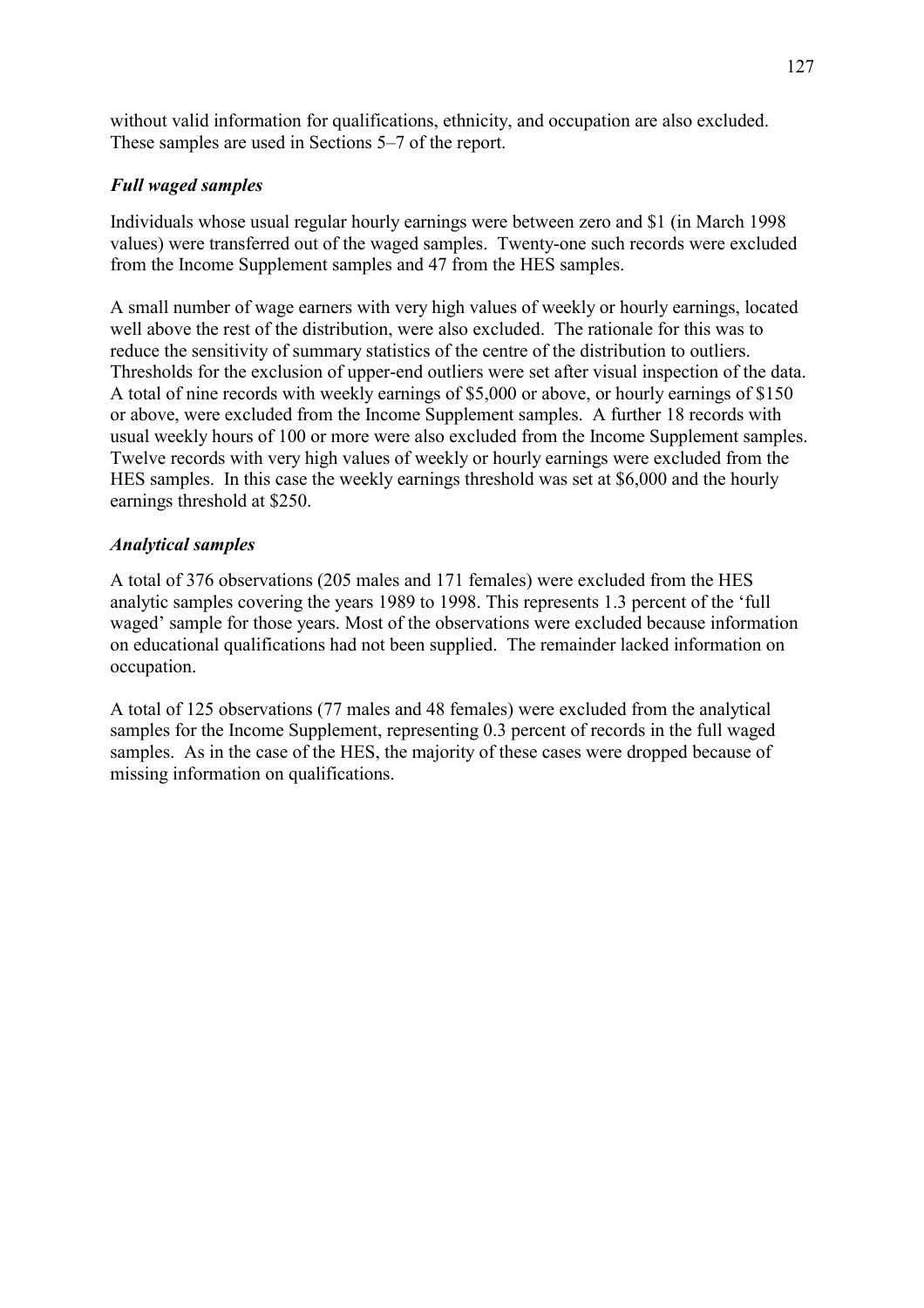### **APPENDIX 3 - SELECTION BIASES ASSOCIATED WITH PARTICIPATION IN WAGED EMPLOYMENT**

Wages can only be observed for those women and men who are in paid employment. If there are systematic unobservable differences between the people who are in employment and the rest, then confining the analysis of earnings to the sample of current employees may lead to biased estimates of the parameters that determine individual earnings.

Many studies in the gender earnings gap literature attempt to 'correct' their earnings function estimates for women (surprisingly, however, not those for men) using the procedure suggested by Heckman (1979). The first step of this procedure is to estimate a probit model of the probability of being observed in waged employment, using all of the women in the sample. This generates a 'selection-correction parameter' for each woman. In the second step, the estimated selection parameter is included as a right-hand-side variable in the wage equation for the wage-earning women. The coefficient on this term could have either a positive or a negative sign, depending on whether the unmeasured characteristics of the wageearning women, compared with those of the non-participants, lead to higher or lower wages.

A difficulty with this procedure is that estimating the participation selection factor correctly requires the use of information on characteristics that 'predict' participation, but do not simultaneously determine wages (Hamermesh, 1999, p.18). Such variables are difficult to find.

In this study, the potential role of unobserved sample selection factors in the determination of earnings was explored using the 'Heckman' procedure in STATA. In that procedure, a selection (participation) equation and a wage equation are simultaneously estimated, and a likelihood ratio test of whether the errors of the two equations are independent of each other is carried out.

Selection models were estimated in which: (i) self-employed people were included in the population of non-waged, along with the unemployed and non-participants; and (ii) the records of self-employed people were excluded entirely.

In the HES samples, the following variables were available for use in predicting the participation of men and women in waged employment separately from their wage: the nonearned annual investment income of the respondent and his/her partner; whether the respondent was a home owner; and the educational level of the respondent's partner (captured by a set of dummies). In the IS samples, the only information available for predicting participation was the educational level of the respondent's spouse.

Information on the number and ages of the respondent's children was not used as identifying information in the participation equations for women, because it is seems likely that children have direct effects on women's wages. The variables included in both the wage and the selection equations were years of experience and experience squared; highest qualification; ethnic identity; geographic place of residence; defacto marital status; parental status and numbers of dependent children.

The 'Heckman' procedure in STATA carries out a likelihood ratio test of whether the errors of the two equations are independent of each other. It also reports the estimates and standard errors of  $\rho$ ,  $\sigma$  and  $\lambda$ . For the all of the models that were estimated for women, and for some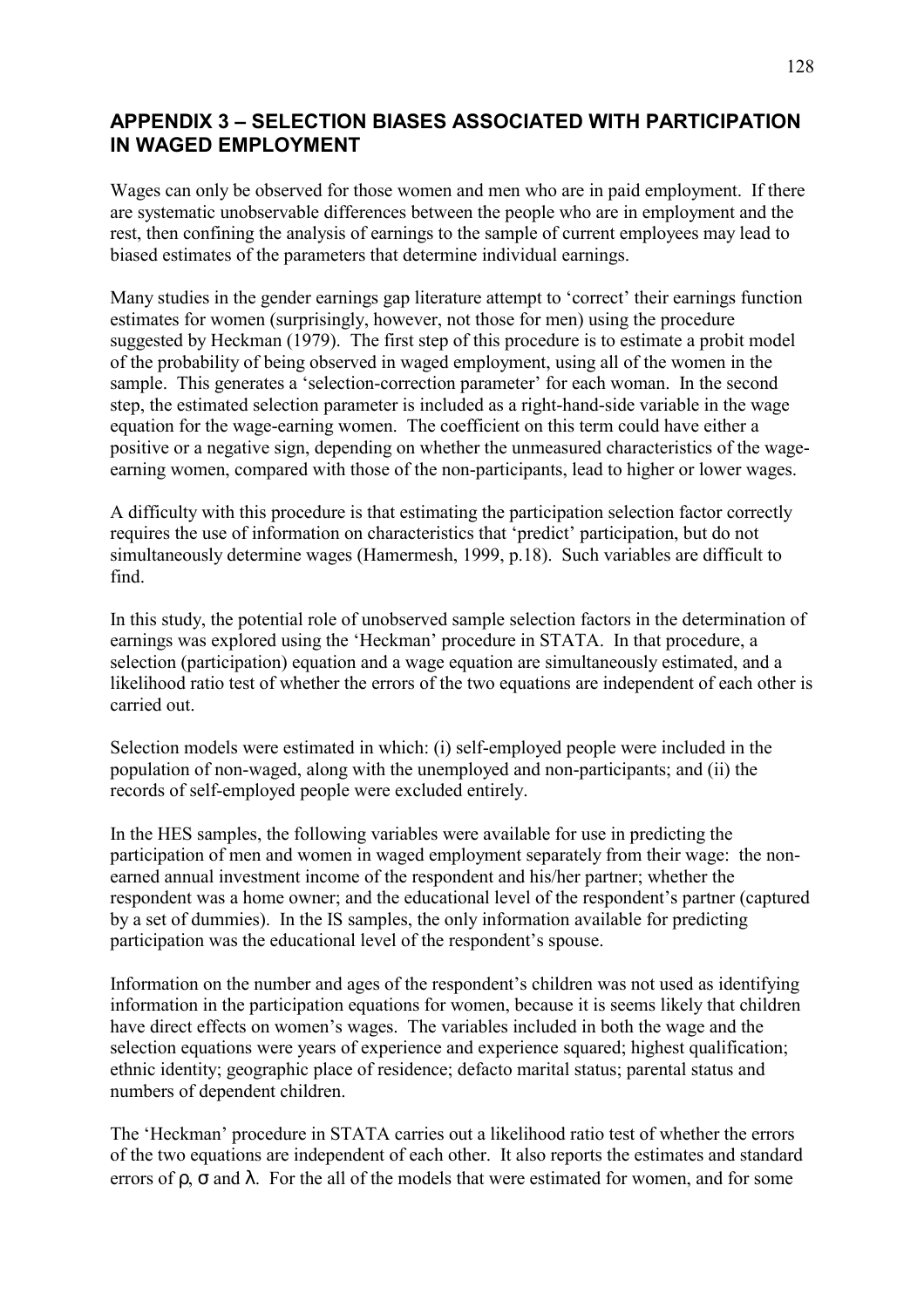(but not all) of those estimated for men, the selection effect estimates were positive in sign but not statistically significant. In some of the models estimated for males, estimates of the sign and size of  $\rho$  and  $\lambda$  were very sensitive to the exclusion or inclusion of alternative 'identifying' variables in the participation equation.

The author's failure to estimate significant and stable selection parameters may be due to the limited range of information that was available in the HES and IS datasets to predict participation separately from wages.

#### *References*

Hamermesh, Daniel (1999) *The Art of Labormetrics*. NBER Working Paper Series No. 6927. Heckman, James (1979) Sample selection bias as specification error. *Econometrica* 47:151- 161.

Blau, Francine and Lawrence Kahn (1997) Swimming upstream: Trends in the gender wage differential in the 1980s. *Journal of Labor Economics*, 15(1) pt.1, pp.1-42.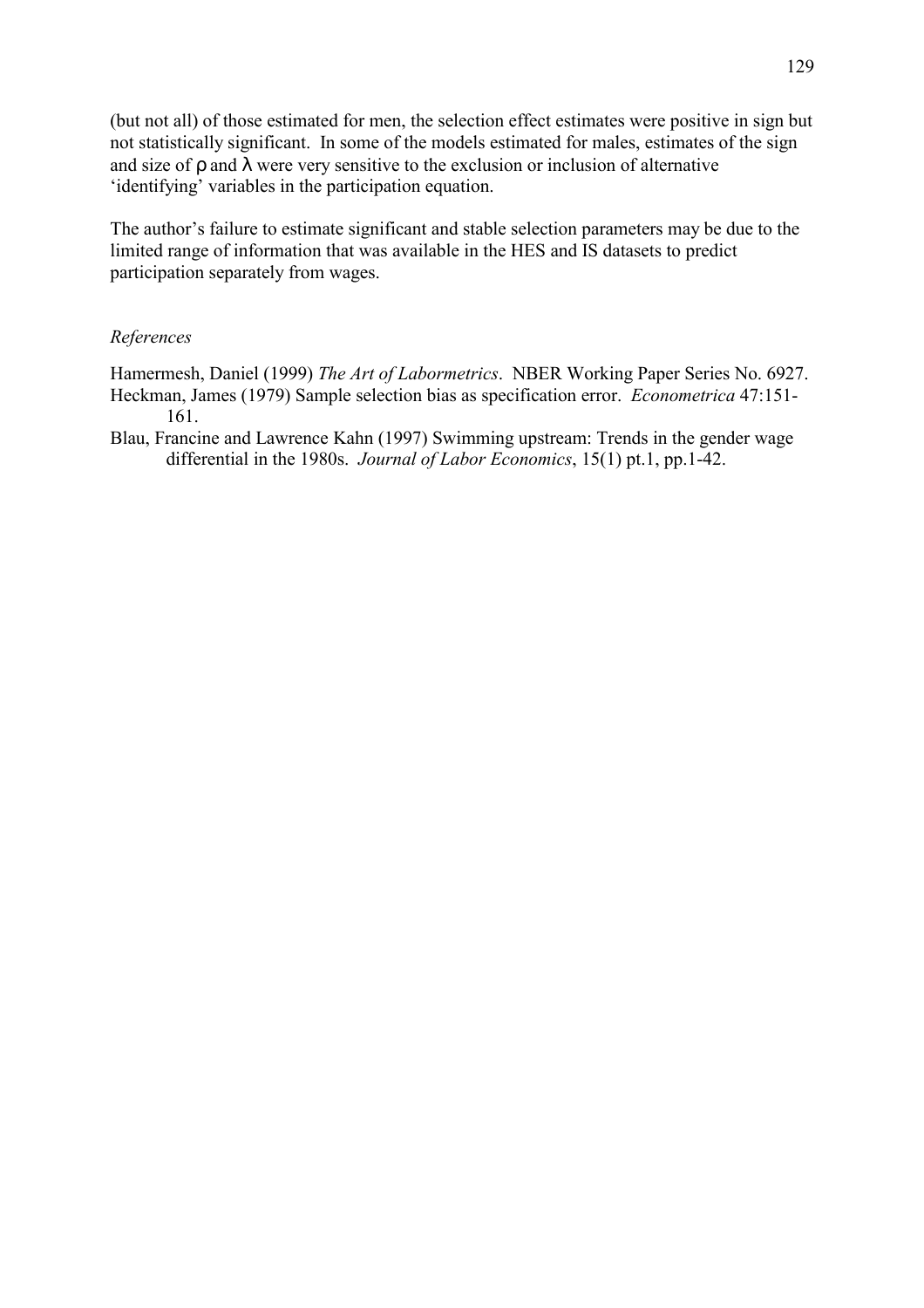## **APPENDIX 4 - THE ESTIMATION OF EXPERIENCE**

Overseas studies have indicated that the gap between men and women in average years of prior work experience is a factor often making a significant contribution to the gender pay gap. Women tend to have less work experience than otherwise similar men, and this is associated with lower earnings. Hence, prior work experience should be measured as accurately as possible in gender pay gap studies.

In New Zealand, the official household and population surveys have not collected measures of work experience. Consequently, estimates of experience must be imputed.

This Appendix begins by presenting new evidence on the actual work experience histories of New Zealanders, drawn from the New Zealand Women: Fertility, Employment and Education Survey 1995 and from the Population Census. In the second section, the methods that were used in this study to estimate prior work experience values for the members of the HES and IS samples are outlined. In the third section, the results of the imputation are summarised and their quality is evaluated. The limitations of the imputation methods are noted.

### **A4.1 Evidence on Work Experience Histories in New Zealand**

### *Evidence from the Fertility Survey*

The New Zealand Women: Fertility, Employment and Education Survey 1995, which we refer to here for brevity as the Fertility Survey, is currently the only statistical source that provides information on the employment histories of a sizeable and representative sample of New Zealanders. The Fertility Survey was designed and administered by the Population Studies Centre of the University of Waikato. It collected information relating to fertility and family formation issues, including detailed employment histories, from a sample of about 3,000 women aged between 20 and 59 in 1995.<sup>51</sup>

The response rate to the Fertility Survey was 54 percent (Marsault, 1997, p.30). The demographic profile of respondents indicates that the sample contains a somewhat higher share of older women (aged 35-54) and more highly educated women than the target population. This indicates a risk that estimates of women's average work experience levels obtained from the survey may be biased. However, incorporating controls for the age and qualifications profile of the Fertility Survey sample in analyses of these data should help to reduce the impact of any biases.

In the collection of the work history information, respondents were asked to recall the start and end dates of each job they had held since leaving school. Wherever possible both the month and the year were recorded for start and finish dates. Respondents were also asked to recall their age when starting and finishing each job, and the usual hours worked in each job. Due to recall difficulties, the information collected from many respondents for these variables was incomplete. The first step in using the Fertility Survey data was to address the missing data problem.

The following approach was adopted. Only a small percentage of the jobs reported in the survey were recorded without information on the starting or finishing *year*. Where it was not

 $\overline{a}$ 

<sup>51</sup> See Marsault et al, 1997, for detailed information on the survey.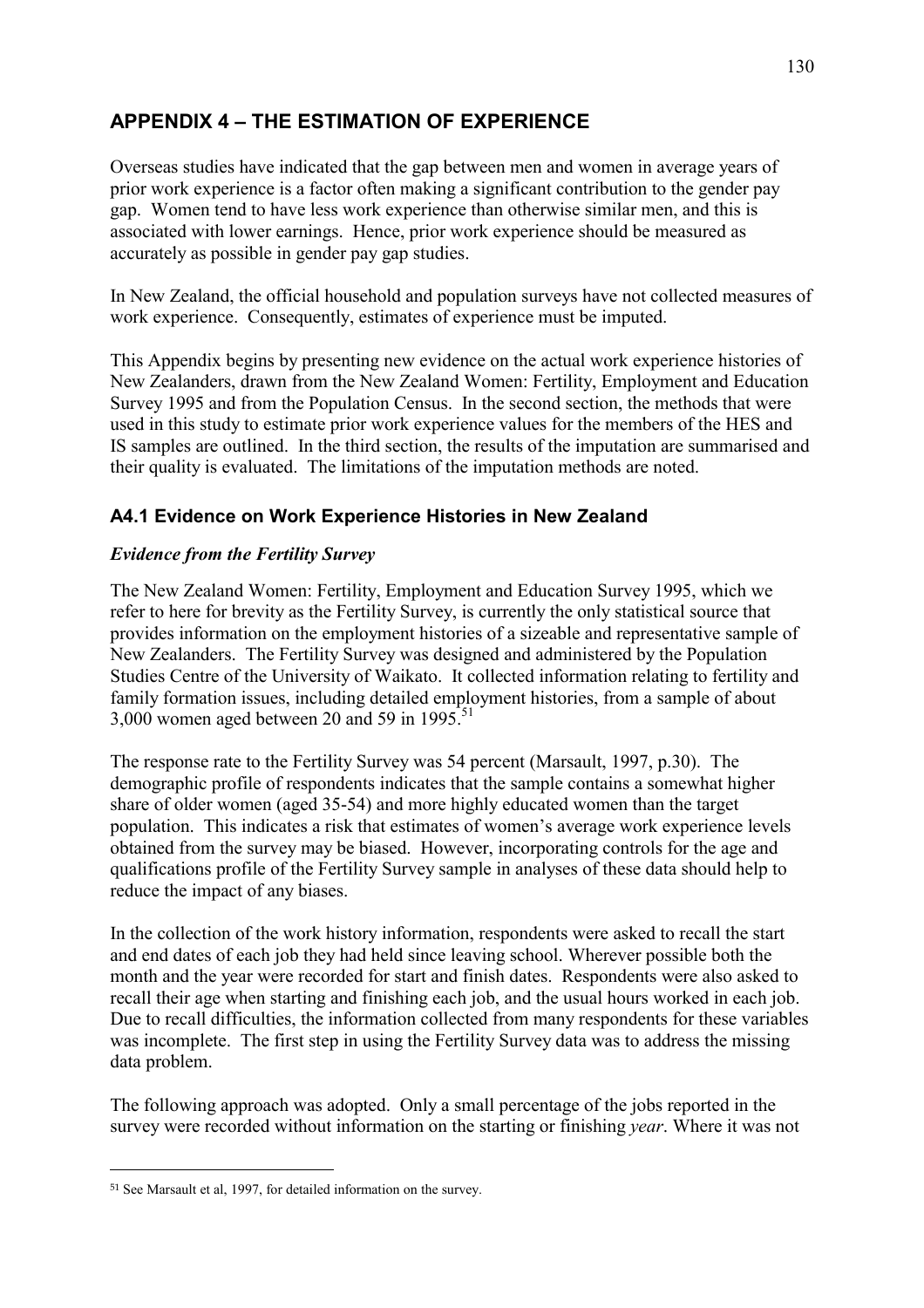possible to impute the start or end year using the information supplied about the respondent's chronological age, jobs with missing values for the start or finish year were dropped from the pool of data used in the estimation of cumulative years of work experience. Only 0.6 percent of jobs were excluded from the job database for this reason. Missing values for the *month* in which a job started or finished were then imputed, essentially by random assignment of a value between 1 and 12.<sup>52</sup> Twenty-six percent of all starting and finishing month fields were imputed in this manner. Other imputation methods were also experimented with, but the impact of variations in imputation method on the mean and distribution of the final variable of interest, cumulative total months of work experience, appeared to be small. Finally, a value for hours of work was imputed when missing, so that all jobs in the database could be classified as either full-time or part-time. Hours were imputed for 1.5 percent of jobs. The assignment of a value was based on the full-time or part-time status of the job held by the respondent immediately before the one with missing hours data.

The distribution of the experience variable thus obtained is shown in Table A4.1. Two measures of women's cumulative years of past paid work experience are shown. The 'total experience' measure counts every month in which any type or level of employment was undertaken, including all spells of part-time employment. Part-time and full-time employment are effectively given equal weighting in this measure. The 'full-time experience' measure counts only jobs involving 20 or more hours of work per week. The 20 hour threshold was chosen to enable comparison of the Fertility Survey experience estimates with alternative estimates that were obtained from the Census (summarised below).

#### Table A4.1: Fertility Survey estimates of women's **average years of past paid work experience**

|           | All women |          | Women in W&S empt |          |  |
|-----------|-----------|----------|-------------------|----------|--|
|           | All jobs  | FT jobs* | All jobs          | FT jobs* |  |
| $20 - 24$ | 2.7       | 2.4      | 3.7               | 3.2      |  |
| 25-29     | 6.4       | 6.0      | 7.5               | 7.1      |  |
| 30-34     | 9.5       | 8.9      | 11.4              | 10.5     |  |
| 35-39     | 12.5      | 11.5     | 14.2              | 12.8     |  |
| $40 - 44$ | 15.8      | 14.5     | 17.9              | 16.3     |  |
| 45-49     | 19.6      | 17.8     | 21.8              | 20.1     |  |
| 50-54     | 22.1      | 20.4     | 25.8              | 23.8     |  |
| 55-59     | 23.9      | 21.7     | 30.5              | 27.2     |  |
| All ages  | 13.3      | 12.2     | 15.5              | 14.2     |  |

\* Counts experience in jobs of 20 or more hours per week Source: New Zealand Women: Fertility, Employment and Education Survey, University of Waikato, 1995

 $\overline{a}$ 

The average woman in the Fertility Survey had 13.3 cumulative years of past paid work experience, of which 12.2 were full-time. The rather small difference between the 'total' and ëfull-timeí experience figures suggests that there may have been some underreporting of parttime jobs in the survey.

Women who were employed in waged or salaried jobs at the time of the survey (54 percent of the total sample) had higher levels of experience on average – around two years more than all women (15.5 years of total experience, and 14.2 years full-time experience).

<sup>52</sup> Information supplied by respondents about their age when starting or finishing a job was also built into the imputation process when it was available. This information was used to restrict the set of possible imputation values to the months in which the respondent's age would have corresponded to their reported age.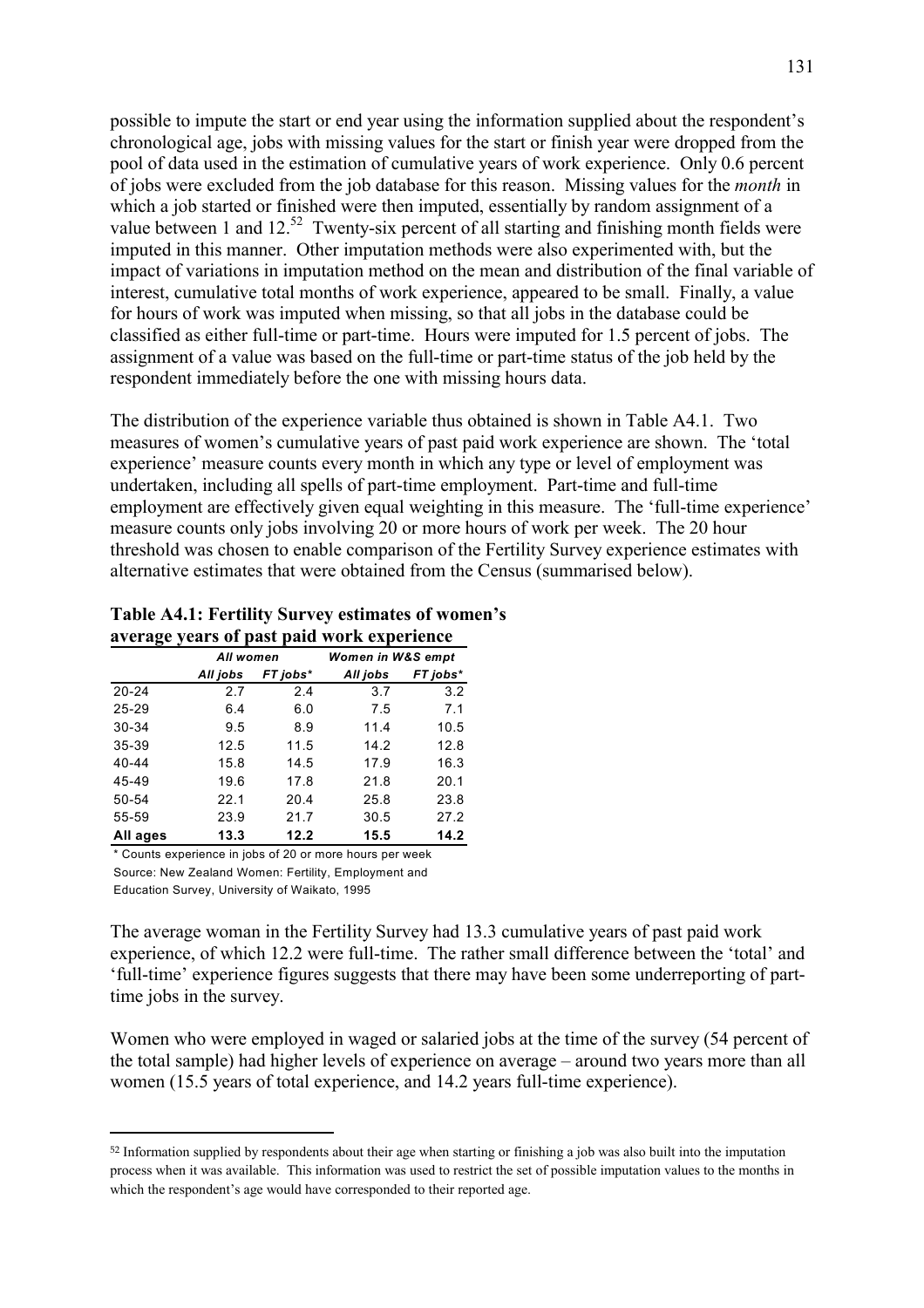The age-group means in Table A4.1 indicate that women gain additional experience most rapidly during their twenties and between the ages of 40 and 54. The typical woman who was in her late 50s in 1995 had accumulated around 22 years of full-time work experience. If working in a waged job at the time of the survey, she was likely to have a total of 27 years of full-time experience.

#### **Table A4.2: Fertility Survey estimates of the work experience of female employees**

|                               | Mean years |
|-------------------------------|------------|
| <b>Highest qualification</b>  |            |
| No qualifications             | 16.1       |
| Secondary qualifications      | 13.3       |
| Other tertiary qualifications | 14.7       |
| Bachelors degree              | 10.0       |
| Post graduate degree          | 14.2       |
| <b>Full-time status</b>       |            |
| Part-time                     | 121        |
| Full-time                     | 15.2       |
| <b>Parental status</b>        |            |
| Sole mother with dep chn      | 11.7       |
| Couple with dep chn           | 12.9       |
| No dep chn                    | 15.6       |
| Occupational group            |            |
| Management                    | 15.9       |
| Professional                  | 15.1       |
| Technical, ass prof           | 14.4       |
| Clerical                      | 15.4       |
| Service and sales             | 12.1       |
| Agricultural                  | 13.4       |
| Trades                        | 11.9       |
| Operators, drivers            | 15.0       |
| Labourers                     | 12.2       |

Source: New Zealand Women: Fertility, Employment

and Education Survey, University of Waikato, 1995

Table A4.2 tabulates the full-time work experience levels of demographic sub-groups of currently-employed women. The means shown in Table A4.2 do not control for differences in age or other compositional factors that could be contributing to the variations in average levels of experience. Women without any educational qualifications had accumulated more experience than those in any other educational group (which is likely to be at least partly due to their higher average age). Women currently working on a full-time basis had significantly higher levels of experience than those working part-time. By occupational group, women employed in management jobs had the highest mean level of experience, and women in traderelated occupations the lowest.

The Fertility Survey data also provide some insight into the changes in women's work behaviour and experience patterns across time. Table A4.3 tabulates the experience levels attained by successive birth cohorts by the time they had reached a given age. The rows in Table A4.3, read from left to right, show the growth of experience as cohort members age. The columns of Table A4.3 can be read downwards to identify trend increases or decreases in the full-time work experience that was attained by women of successive cohorts. For example, women born in the years 1936-40 had attained 5.7 years of full-time experience by the time they were aged 25, on average, while women born in the years 1966-70 had attained only 4.7 years of full-time experience on average by that age.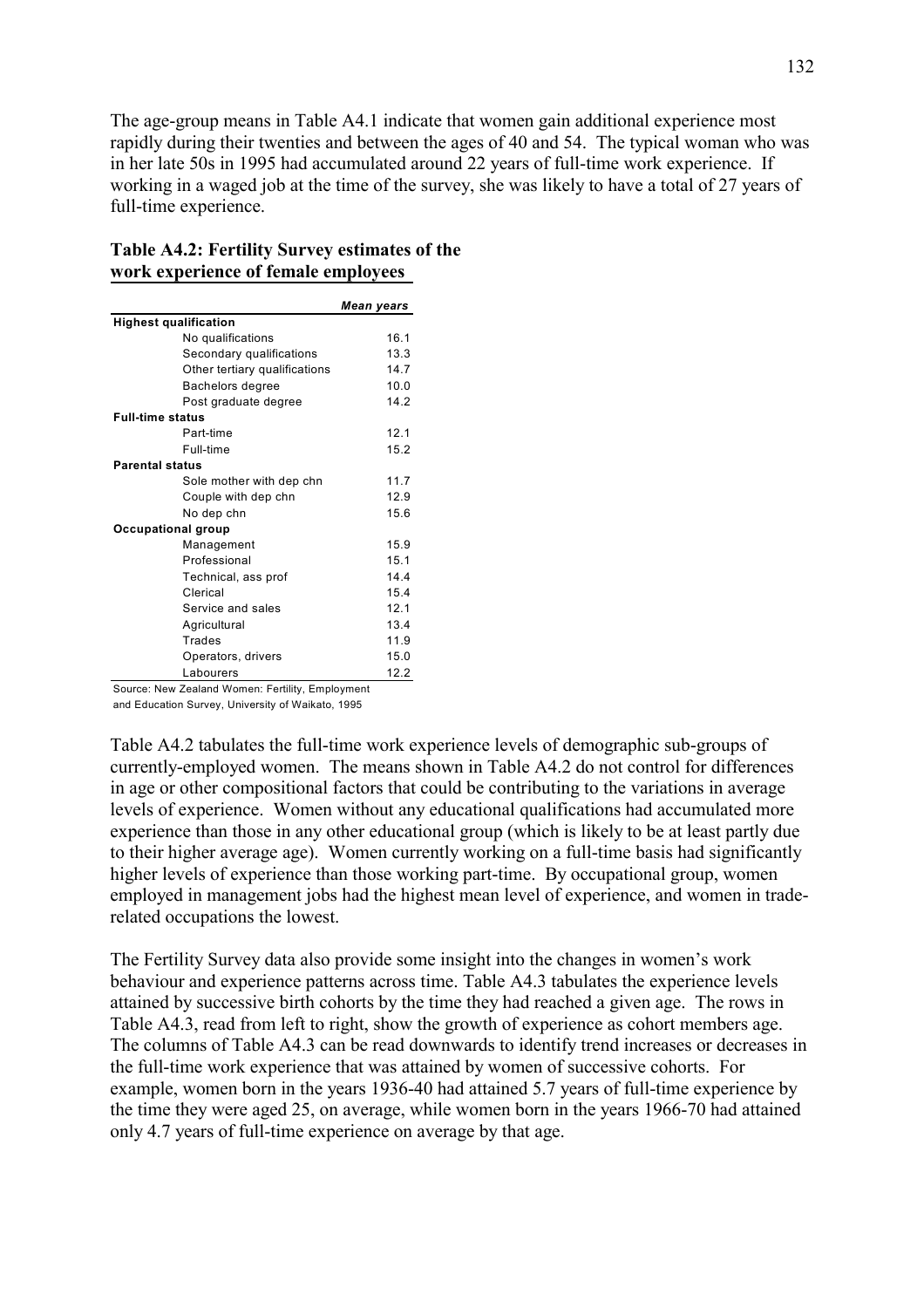| Cumulative full-time experience attained by age |               |                  |        |      |      |      |      |      |
|-------------------------------------------------|---------------|------------------|--------|------|------|------|------|------|
| <b>Birth cohort</b>                             | 20            | 25               | 35     | 40   | 45   | 50   | 55   | 60   |
| 1936-40                                         | 2.8           | 5.7              | 7.5    | 9.5  | 12.0 | 14.8 | 17.8 | 20.6 |
| 1941-45                                         | 2.7           | 5.6              | 7.6    | 9.9  | 12.6 | 15.7 | 18.9 |      |
| 1945-50                                         | 2.6           | 5.6              | 7.9    | 10.2 | 13.1 | 16.3 |      |      |
| 1951-55                                         | $2.2^{\circ}$ | 5.0              | 7.4    | 10.0 | 12.9 |      |      |      |
| 1956-60                                         | 2.0           | 5.1              | 7.8    | 10.2 |      |      |      |      |
| 1961-65                                         | 2.1           | 5.2              | 7.6    |      |      |      |      |      |
| 1966-70                                         | 1.8           | 4.7              |        |      |      |      |      |      |
| 1970-75                                         | 1.2           |                  |        |      |      |      |      |      |
| All birth cohorts                               | 2.1           | 5.2              | 7.7    | 10.0 | 12.7 | 15.8 | 18.4 | 20.7 |
| .                                               |               | $\cdot$ $ \cdot$ | $\sim$ | .    |      |      |      |      |

**Table A4.3: Experience levels attained by successive birth cohorts: all women** 

*Source: New Zealand Women: Fertility, Employment and Education Survey, University of Waikato, 1995*

The columns for ages 20 and 25 show declining levels of experience, while the columns for ages 40, 45, 50 and 55 show rising levels of experience. Presumably the decline in the fulltime experience of younger women is the consequence of the increases that have occurred in school and tertiary education participation rates. In neither case are the changes over time particularly large.

Figure A4.1 gives a visual representation of this information, focusing on the age-specific experience levels that might have been observed over the decade from 1985 through to 1995, had cross-sectional surveys been conducted before 1995. Figure A4.1 reinforces the point that the experience patterns of women are changing, as the experience levels of very young women fall and the experience levels of older women rise. While the cumulative changes are probably quite substantive, the pace of change is not dramatic.



**Figure A4.1: Simulated age-experience profiles for women, using Fertility Survey data** 

### *Evidence from the Population Census*

The Population Census has measured New Zealanders' employment rates repeatedly over many decades. By tracking the average employment rates of successive birth cohorts from census to census, it is possible to build up 'synthetic' estimates of the average number of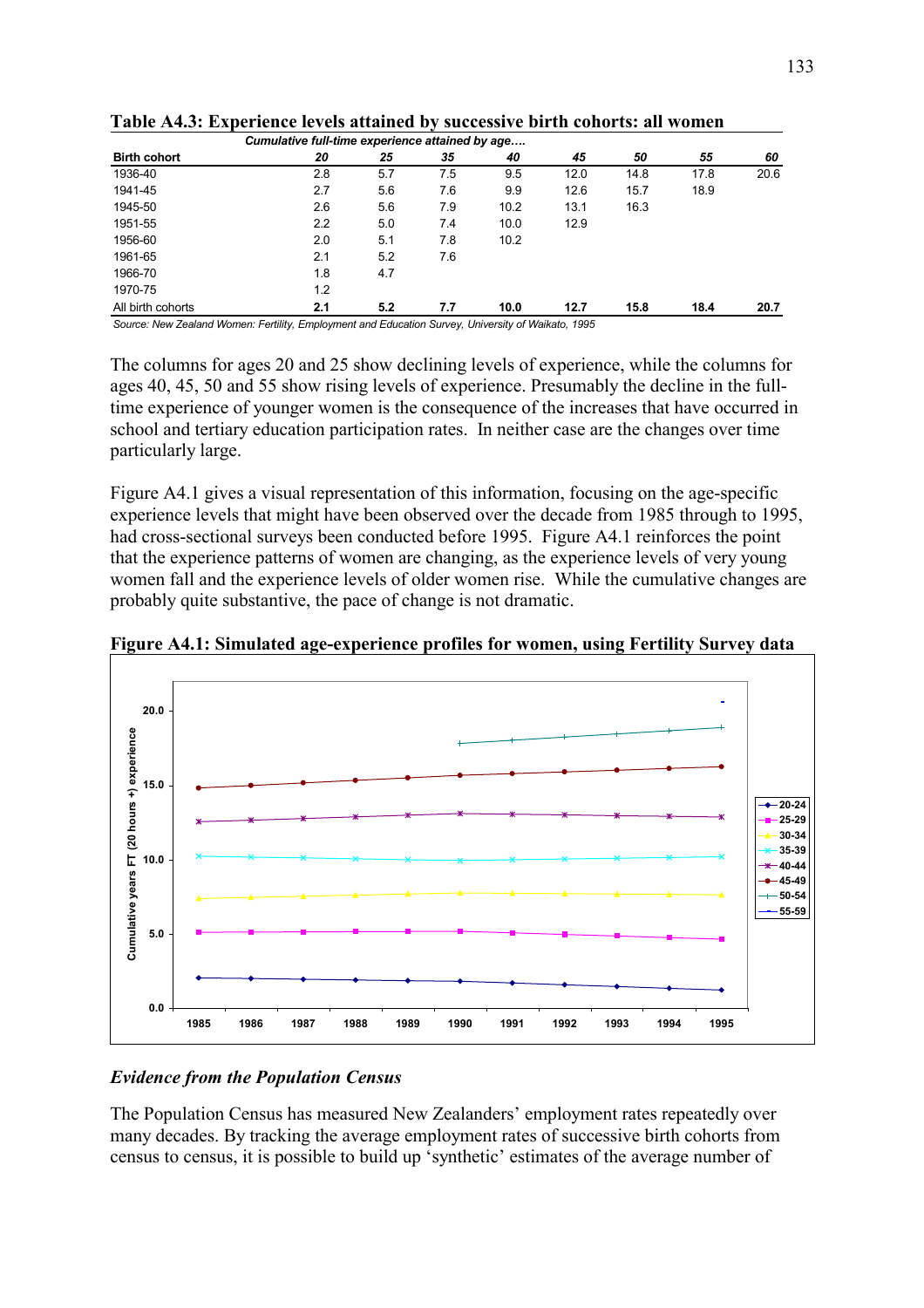years of work experience that men and women are likely to have undertaken during their past working lives.

Until 1981, Census employment measures counted workers who were employed for 20 or more hours a week only. This means that only *full-time* work experience estimates can be derived for the majority of age and birth cohorts, where full-time is defined as 20 or more hours per week.

Census-based estimates of the full-time work experience profiles of men and women in 1986, 1991 and 1996 are shown in Table A4.4. Very substantial gender differences are apparent. In 1986, a typical 55-59 year old male was likely to have worked full-time for nearly 40 years during his past working life. A typical woman of the same age group was likely to have accumulated only 16.4 years of full-time experience  $-$  a difference of nearly 23 years. Weighted mean experience levels, averaged across all age groups are shown at the bottom of the table. In 1986 men had 19.3 years of full-time experience on average, 9.1 years more than the mean of 10.1 among women.

|                  | <b>Males</b> |      |      |      | <b>Females</b> |      | Difference (M-F) |      |      |
|------------------|--------------|------|------|------|----------------|------|------------------|------|------|
|                  | 1986         | 1991 | 1996 | 1986 | 1991           | 1996 | 1986             | 1991 | 1996 |
| $20 - 24$        | 4.5          | 3.9  | 2.9  | 3.6  | 3.3            | 2.4  | 0.9              | 0.6  | 0.5  |
| $25 - 29$        | 9.2          | 8.4  | 7.4  | 6.5  | 6.4            | 5.9  | 2.6              | 2.1  | 1.4  |
| $30 - 34$        | 14.1         | 13.4 | 12.3 | 8.6  | 8.8            | 8.7  | 5.5              | 4.6  | 3.6  |
| 35-39            | 19.4         | 18.4 | 17.3 | 10.7 | 11.0           | 11.0 | 8.7              | 7.4  | 6.3  |
| $40 - 44$        | 24.7         | 23.9 | 22.5 | 12.9 | 13.6           | 13.7 | 11.9             | 10.3 | 8.7  |
| 45-49            | 29.7         | 29.1 | 28.0 | 14.5 | 15.9           | 16.6 | 15.2             | 13.3 | 11.3 |
| 50-54            | 34.7         | 34.0 | 33.2 | 15.9 | 17.2           | 18.8 | 18.8             | 16.8 | 14.4 |
| 55-59            | 39.3         | 38.7 | 37.7 | 16.4 | 18.0           | 19.5 | 22.9             | 20.7 | 18.2 |
| Mean experience, |              |      |      |      |                |      |                  |      |      |
| all ages*        | 19.3         | 18.8 | 18.4 | 10.1 | 10.7           | 11.2 | 9.1              | 8.1  | 7.2  |
| Mean age         | 36.8         | 37.1 | 37.8 | 36.7 | 37.0           | 37.6 | 0.1              | 0.1  | 0.1  |

**Table A4.4: Census estimates of full-time experience levels** 

Source: New Zealand Population Censuses, 1945 to 1996

\* Weighted mean using age group frequencies as weights

Notes: Figures are estimated from the employment rates of 5-year synthetic birth cohorts

Full-time work experience is defined as time spent employed in jobs of 20+ hours per week

The Census figures for men show a decline in average full-time experience levels of in all age groups between 1986 and 1996. Individual age-group means typically declined by 1-2 years. The decline in the weighted mean for all 8 age groups (from 19.3 to 18.4) was smaller, reflecting the fact that the ageing of the population partially offset the effects of the decline in experience levels at any given age. The average age of the male population rose by about 1 year (as did the average age of the female population).

The experience levels of women who were in their twenties also declined over the decade, by a year or so. At higher ages, women's experience levels rose over the decade, most notably among women aged between 45 and 59. The 50-54 year age group, for example, gained nearly 3 years in average years of full-time work experience. The mean experience level of all women averaged, across age groups, increased by 1.1 years. This increase was aided by the ageing of this population.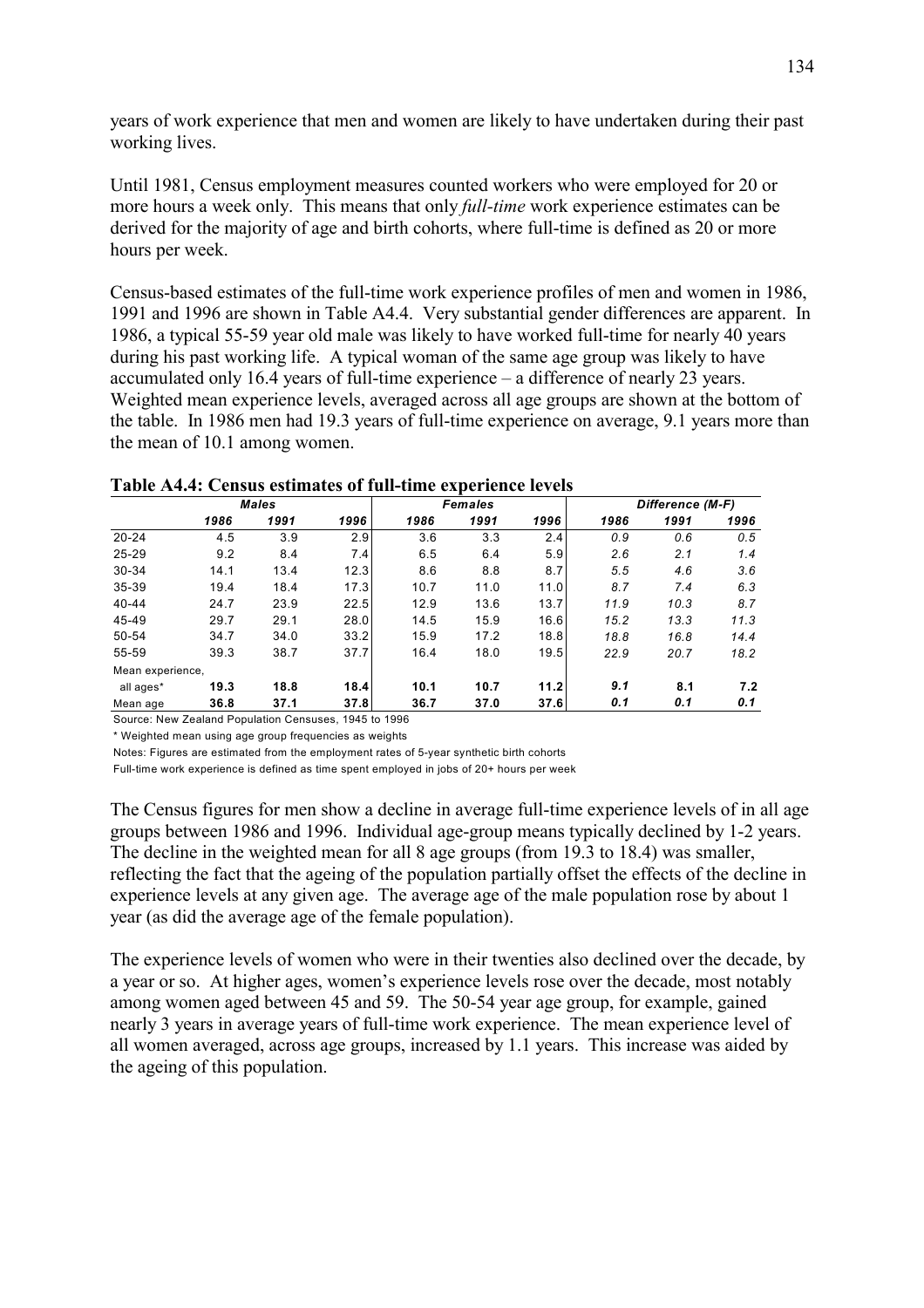

**Figure A4.2: Simulated full-time experience profiles of men, based on employment rates of quasi-birth cohorts, Census** 

**Figure A4.3: Simulated full-time experience profiles of women, based on employment rates of quasi-birth cohorts, Census** 



Figures A4.2 and A4.3, which plot Census-derived experience estimates over the years from 1951 to 1996, show these developments in a longer-term perspective. The lines plotted for 19-year-olds slope downwards very gradually from the 1960s, suggest that rising school retention rates were having an impact well before the 1980s (although the pace of change may have speeded up during the 1980s). The lines plotted for women aged 29 and above suggest that rising employment rates were raising the average experience profiles of older women during the 1970s and possibly earlier.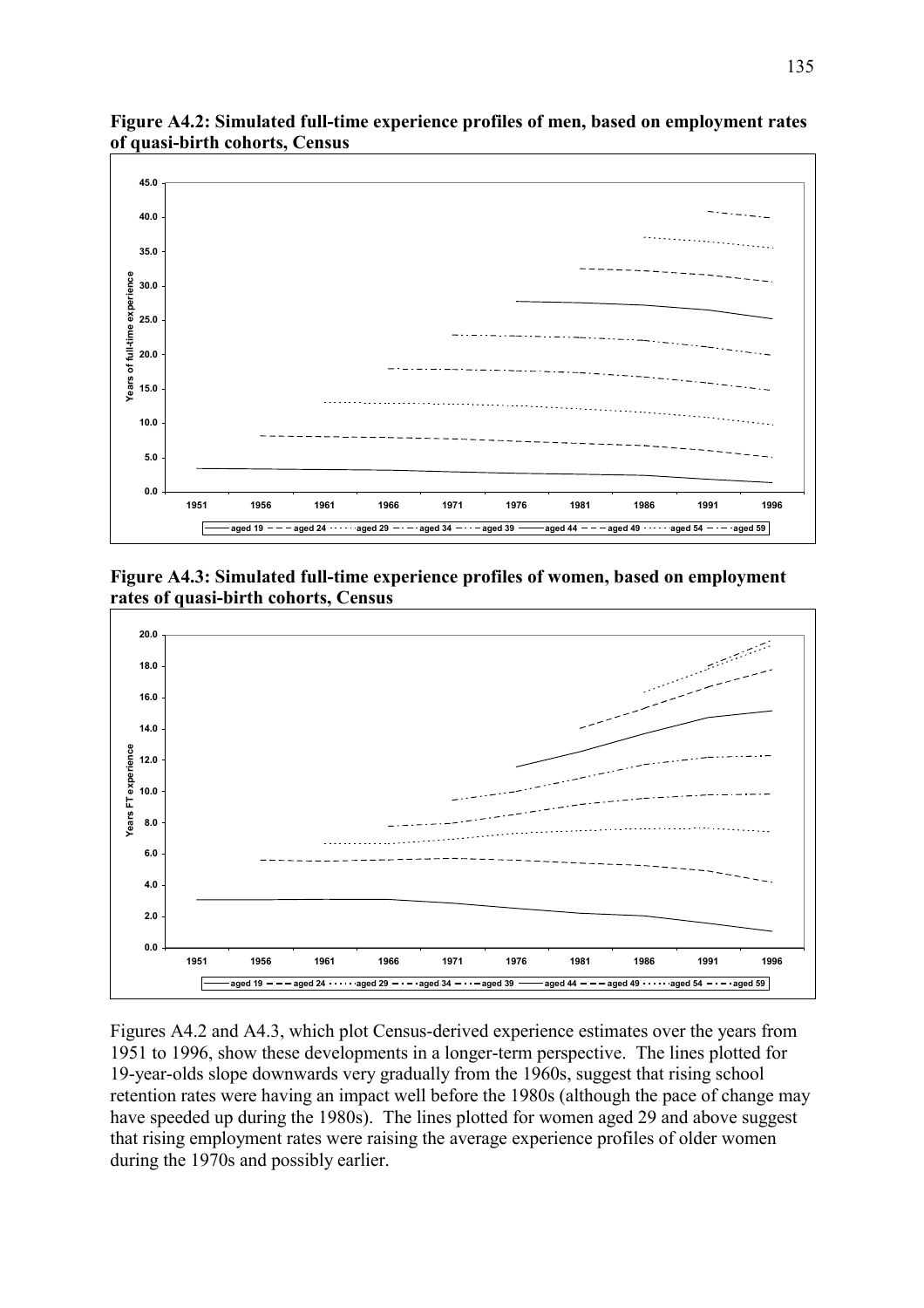As a result of the shifts in employment patterns, the gender gap in experience levels  $-$  shown in the right-hand section of Table  $A4.4$  – was reduced across all age levels. The experience gap between men and woman aged in their twenties was roughly halved between 1986 and 1996. The experience gap between older men and women (those aged 40 or above) was reduced by around one-quarter. Despite this convergence, the gender gap in experience for adults aged 30 or above remained substantial in both relative and absolute terms. In 1996, a 55-59 year old man was still likely to have accumulated nearly twice the full-time experience as a 55-59 year old woman. The gender gap for the total population was 7.2 years.

The Census experience estimates for women in 1996 can be compared with those recorded by the Fertility Survey in 1995 (shown in the  $2<sup>nd</sup>$  column of Table A4.1). The age-group means are reasonably close to each other. Older women in the Fertility Survey sample have somewhat higher experience levels. There is a difference of about 2 years for the 55-59 year age group. However, the similarity of the two sets of estimates is reassuring.

### **A4.2 The imputation of work experience**

Three types of experience variable were used in this study:

- Potential work experience, which was estimated in the conventional manner;
- Imputed actual experience, estimated using in-sample data and the Zabalza and Arrufat (1985) method;
- Imputed actual experience, estimated using the Filer (1993) method and data from the Fertility Survey 1995.

The imputation methods are outlined in this section.

The goal of the imputation work was to estimate the *full-time* work experience of the men and women in the HES and IS samples, where full-time is defined as employment of 20 hours or more. There were two main reasons for focusing on this particular measure of experience. First, it is a compromise between the two extremes of: (a) giving a zero weighting to all parttime employment (any job of less than 30 hours, in the official definition); or (b) assigning part-time and full-time employment equal weights. One would expect spells of part-time employment to increase employees' skills and experience, but not as rapidly as spells of fulltime employment. Second, the Census-derived estimates of experience, which are based on employment in jobs of 20 hours or more, provided a convenient external baseline against which to compare and evaluate both the Fertility Survey data on actual experience and the predictions generated through the imputation work.

The Fertility Survey measures of full-time and total years of work experience are fairly close to each other (see Table A4.1). This means that the alternative approach of predicting *total* experience may not have led to very different predictions.

#### *Potential work experience*

Potential work experience was calculated as age minus estimated years of schooling minus 5. 'Years of schooling' was estimated on the basis of the individual's highest qualification, as follows:

In the Income Supplement: No qualifications  $-10$  years;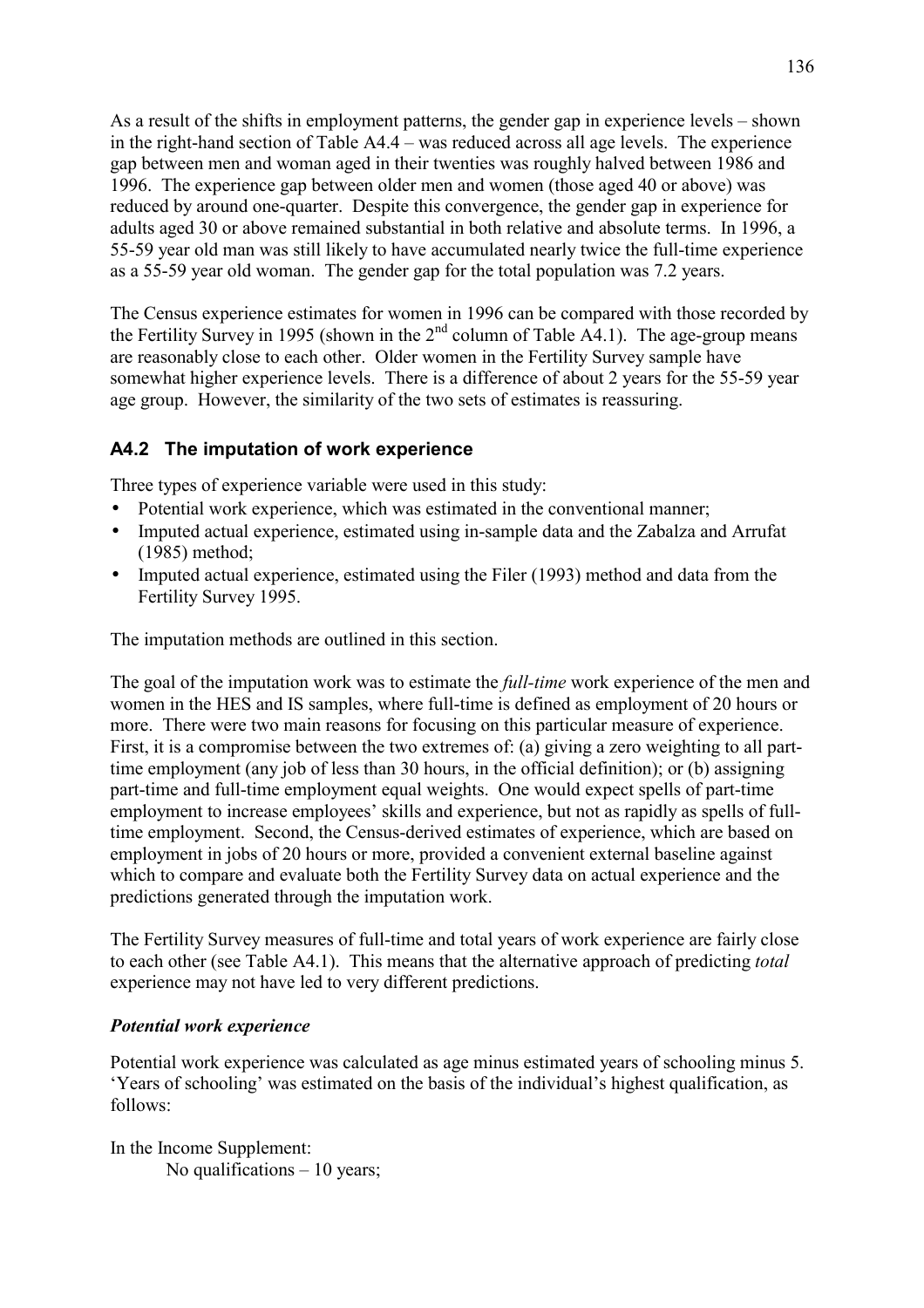School Certificate  $-11$  years; Sixth Form Certificate or  $UE - 12$  years; Bursary, Higher School Certificate or Higher Leaving Certificate – 13 years; Other school qualifications not easily classified  $-12$  years; Non-university diplomas or certificates  $-14$  years; Bachelor degrees  $-16$  years; Post-graduate degrees  $-18$  years.

In the Household Economic Survey, which collected slightly less detail on school qualifications, everyone with a highest school qualification above School Certificate was assumed to have completed 12 years of schooling. Otherwise, the estimation of years of schooling was the same as in the Income Supplement.

#### *The Zabalza and Arrufat imputation method*

The imputation method developed by Zabalza and Arrufat (1985) begins with the estimation of a probit model describing the tendency of the individuals in the sample to be employed. The coefficients obtained from this probit equation are used to predict the probability of employment for each individual backwards through time, back to the year when they finished their full-time education. In making the backward predictions, any variables in the employment equation that change through time in a predictable way (such as age, and number and ages of children) are backdated.

A prediction of each individuals' cumulative years of work experience is then obtained by summing their predicted probabilities of being employed across all past years, from the year of their entry into the labour force to the year of the survey. Essentially, individuals are assumed to have been employed for a portion of each year corresponding to their predicted employment probability in that year. For example, a woman with a predicted full-time employment probability of 0.65 in 1990 is assumed to have worked full-time for 65 percent of 1990.

Previous applications of this method (Zabalza and Arrufat 1985; Kidd and Shannon, 1994) included a real wage variable in the employment probability equation. A wage variable was *not* included in the employment equations for the current study. Predicting the wages of New Zealand workers in the 1950s, 1960s and 1970s would have been a difficult task given the absence of individual-level wage data for those decades. Kidd and Shannon (1994, p.738) report that they obtained better results from the imputation procedure when they did *not* include a wage variable in their employment equations for Canadian and Australian women.

In this study, a logit rather than probit model was used to predict employment probabilities. The use of logit rather than probit estimation should not materially affect the results obtained in this particular application. The logit employment equations were estimated separately on the samples of men and women. The dependent variable was a (1,0) indicator of full-time employment, defined as employment of 20 or more hours a week. Both self-employed and waged employees were included in the 'employed' group. The reference group comprised all part-time employees, and people who were unemployed or out of the labour force.

The explanatory variables were: age; age squared; highest qualification; ethnic group; and number of children in each of four age groups (0-4, 5-9, 10-14, and 15-17). Marital status was not included as it was not possible to reconstruct individuals' past marital status histories.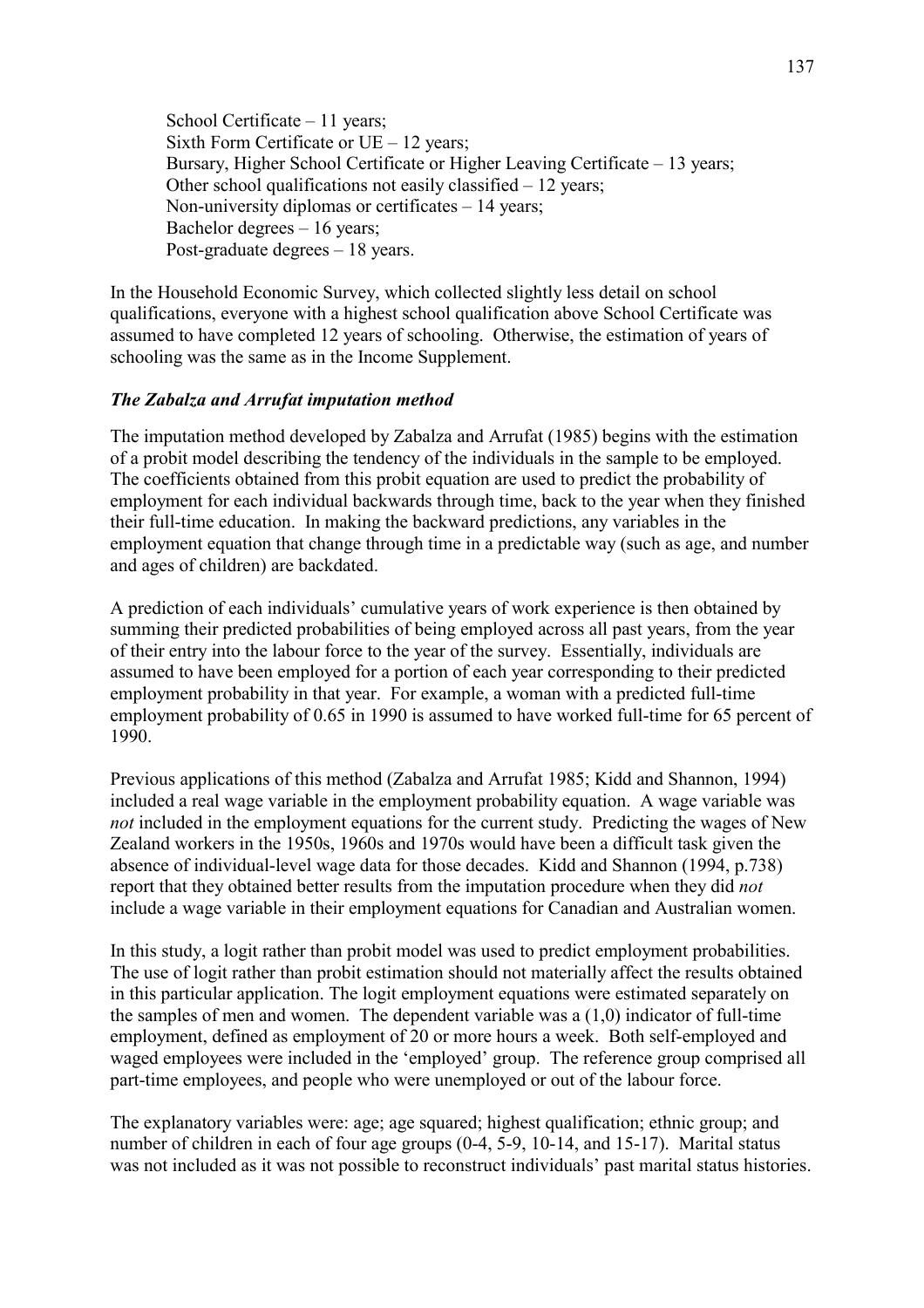The data for adjacent annual samples were pooled, to give more stable estimates. The 1997 and 1998 samples of the Income Supplement were combined. Only the HES samples from 1988 through to 1998 contained the full set of variables required for the imputation procedure. Estimates were therefore obtained using the following HES sub-samples: (i) 1988-90; (ii) 1996-98; and (iii) all 11 samples from 1988 through to 1998, pooled. It was expected that the 1988-90 coefficients would lead to the most accurate predictions of cumulative lifetime work experience, particularly for older men and women, as the employment patterns in 1988-90 are likely to have resembled those of earlier decades (when older workers acquired most of their experience) more closely than those of 1996-98. In practice, the coefficients obtained using the three alternative samples were fairly similar to each other, however. The coefficients that were estimated from the 1988-90 sample were used in the construction of the final experience variable within the HES, as outlined below.

The logit employment equations all had highly significant log likelihood ratios. Typically the equations for men were able to correctly predict around 70 percent of cases, and those for women around 75 percent of cases.

#### *The Filer imputation method*

Filer (1993) proposed an alternative method for estimating women's experience. The basic approach is to find a supplementary data source that contains a direct measure of work experience, regress the experience variable on an appropriate set of independent variables within the context of the supplementary sample, and then use the coefficients obtained to predict experience within the primary sample. Spilsbury and Kidd (1997) used this method to predict experience in two Australian datasets.

In Filer's version of the method, the predicting regression equations, which include age, education, race, marital status and number of children as explanatory variables, were estimated separately for the members of each major occupational group. The rationale for this was that women's experience levels vary significantly by occupation. Filer was able to obtain better predictions using separate equations for each occupation.

In this study, a simpler approach using a single regression equation was adopted because the supplementary dataset  $-$  the Fertility Survey  $-$  was not large enough to justify disaggregation of the sample by occupational group. However, occupational dummies were included in some specifications in order to improve the predictive power of the models.

Women's experience could have been modelled using the records of all women, or the subsample of wage earners. Both approaches were explored. The dependent variable was years of full-time work experience. The explanatory variables used to predict experience were age, highest qualification, ethnic group, marital status, and number of children in each of four age groups (0-4, 5-9, 10-14, and 15-17). Age was entered using dummies for each separate year, in order to increase the scope for variation across individuals and improve the identification of experience in subsequent wage equations containing many of the same variables as would be used in the prediction of experience. Highest qualification was entered using four dummy variables, ethnic group using three dummies, and marital status using dummies for ënever married' and 'divorced, separated or widowed'. One-digit occupational group dummies were included in some of the specifications.

The preferred specifications, which gave the best in-sample predictions for the wage-earning women in the Fertility Survey, were estimated using the wage earner records only (n=1618).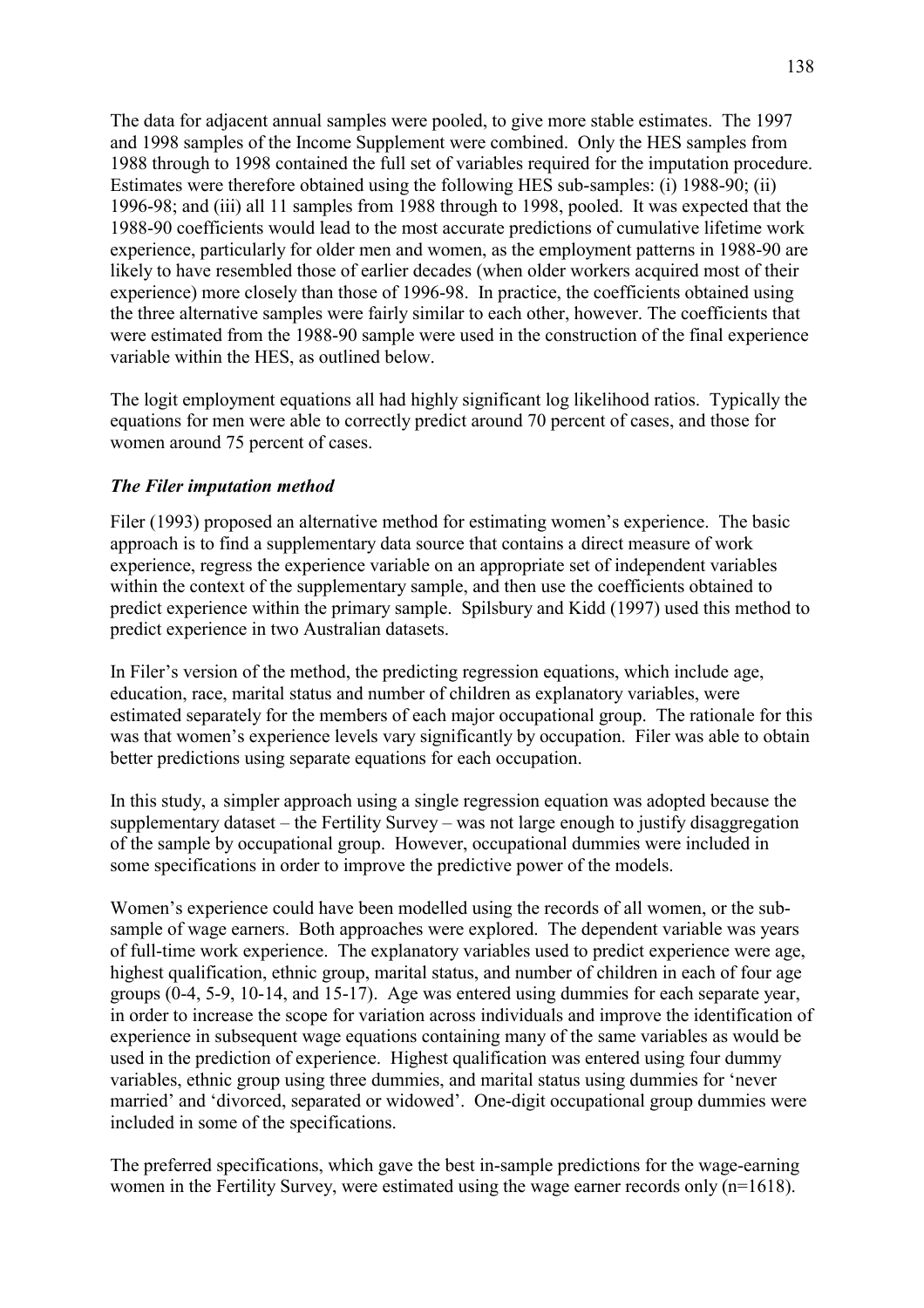The regression equation that was used to predict experience in the context of the Income Supplement included occupational dummies. This equation (1) had an adjusted  $R^2$  of 0.617 and an F score of 43.8. The regression equation used to predict experience in the context of the HES did not include occupation because the coding of occupation within the HES has changed through time. This equation (2) had an adjusted  $R^2$  of 0.607 and an F score of 49.1.

The correlation between actual experience and potential experience for wage-earning women in the Fertility Survey was 0.75. The correlation between actual and predicted experience, using the preferred prediction equations, was 0.79 in both cases. Figure A4.4 compares the frequency distributions of actual, potential and predicted experience (predicted using equation 1) within the Fertility Survey sample of waged women. The predicted experience profile is somewhat more clustered at the centre of the distribution than is actual experience, but the predicted and actual distributions are reasonably close to each other.



**Figure A4.4: Actual and predicted experience, female employees in the Fertility Survey** 

### **A4.3 Results of the imputations**

#### *Income Supplement*

The experience predictions obtained for waged men and women in the Income Supplement samples are shown in Table A4.5 and Figures A4.5 and A4.6. The 1997 and 1998 samples are combined in this table.

Men in the 20-24 year age group were estimated to have an average of 4.3 years of potential experience. The potential experience estimates increase fairly uniformly to reach a mean of 38.9 years for the 55-59 year old age group. The overall mean for all males is 18.7. Women's potential experience estimates are slightly higher than men's for all age groups except the youngest two. This is probably a reflection of the fact that women in the older age groups spent less time on average acquiring post-school qualifications than did their male counterparts.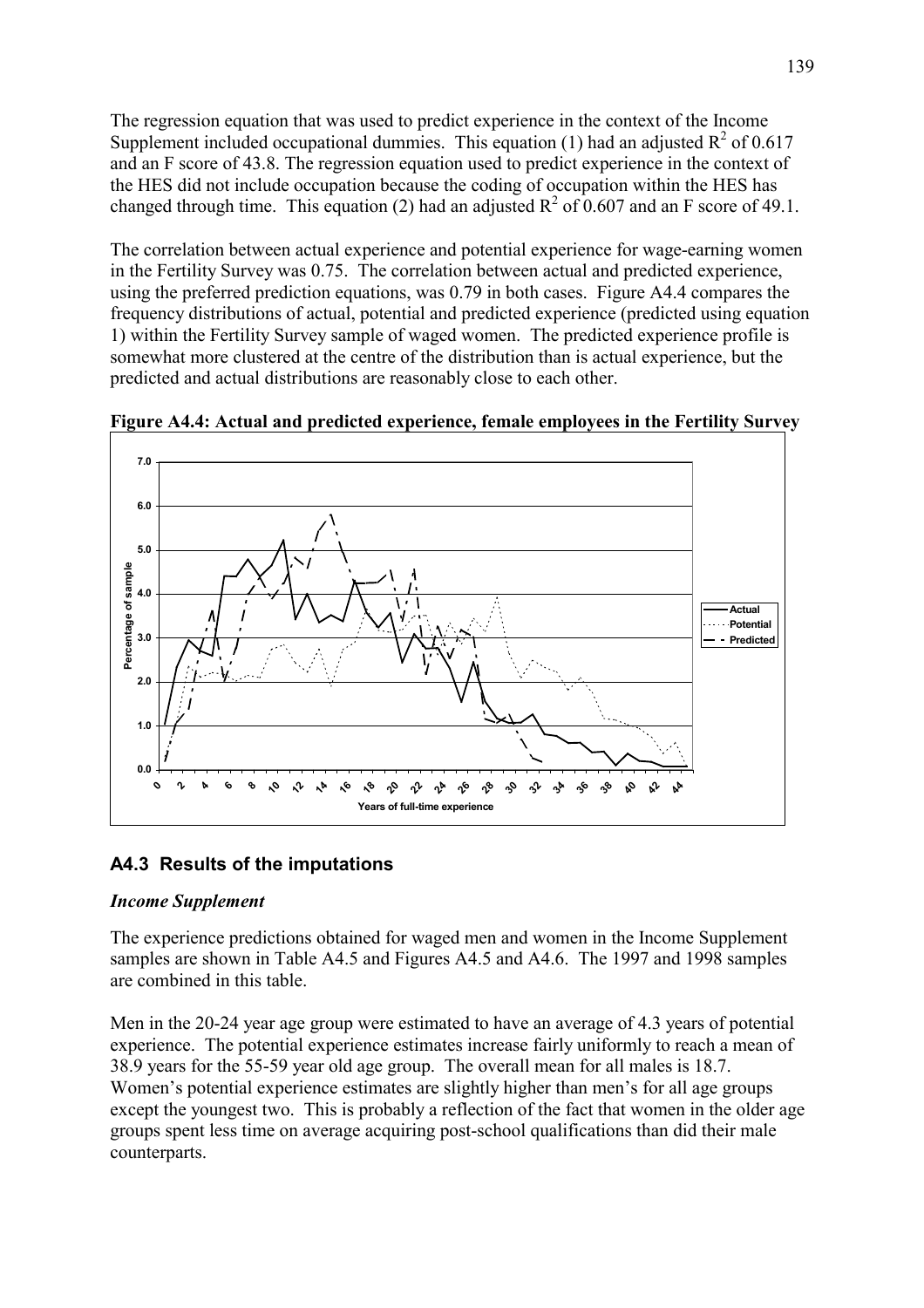|                    | <b>Males</b>     |           |                  | <b>Females</b> | <b>Fert Survey</b> |          |
|--------------------|------------------|-----------|------------------|----------------|--------------------|----------|
| Age group          | <b>Potential</b> | Z-Arrufat | <b>Potential</b> | Z-Arrufat      | Filer              | (actual) |
| $20 - 24$          | 4.3              | 2.3       | 3.8              | 2.0            | 3.7                | 3.2      |
| 25-29              | 8.9              | 5.8       | 8.5              | 4.8            | 7.4                | 7.1      |
| 30-34              | 13.8             | 9.6       | 13.9             | 7.4            | 10.7               | 10.5     |
| 35-39              | 18.7             | 13.9      | 19.1             | 9.9            | 13.3               | 12.8     |
| 40-44              | 23.8             | 18.3      | 24.1             | 13.0           | 16.5               | 16.3     |
| 45-49              | 28.7             | 22.7      | 29.4             | 17.6           | 20.5               | 20.1     |
| 50-54              | 33.8             | 27.1      | 34.3             | 21.8           | 24.2               | 23.8     |
| 55-59              | 38.9             | 31.2      | 39.3             | 24.8           | 26.9               | 27.2     |
| All ages           | 18.7             | 14.2      | 19.6             | 11.3           | 14.1               | 14.2     |
| Mean age of sample |                  | 36.9      | 37.5             |                |                    |          |

**Table A4.5: Experience imputations by age group, IS employees** 





The Zabalza and Arrufat estimates of actual years of full-time experience, for both men and women, are much lower. Male employees are predicted to have only 14.2 years of full-time experience on average  $-$  which is several years below the 1996 Census estimate (for all men, not just current employees) of 18.3 years. Female employees are predicted to have an average of 11.3 years of experience. That average is a little higher than the 1996 Census estimate for all women (11.2) but lower than the Fertility Survey measure for waged women of 14.2 years. The age-profile of women's experience, estimated using the Zabalza and Arrufat method, is also steeper than the Fertility Survey and Census measures suggest it ought to be. The Zabalza and Arrufat method assigns young women too few years of full-time experience, but the predictions rise quickly with age, with the result that the estimates for older women may be a bit of the high side if one regards the Census estimates as the most plausible guide to actual experience levels (although not if one takes the Fertility Survey estimates as the standard).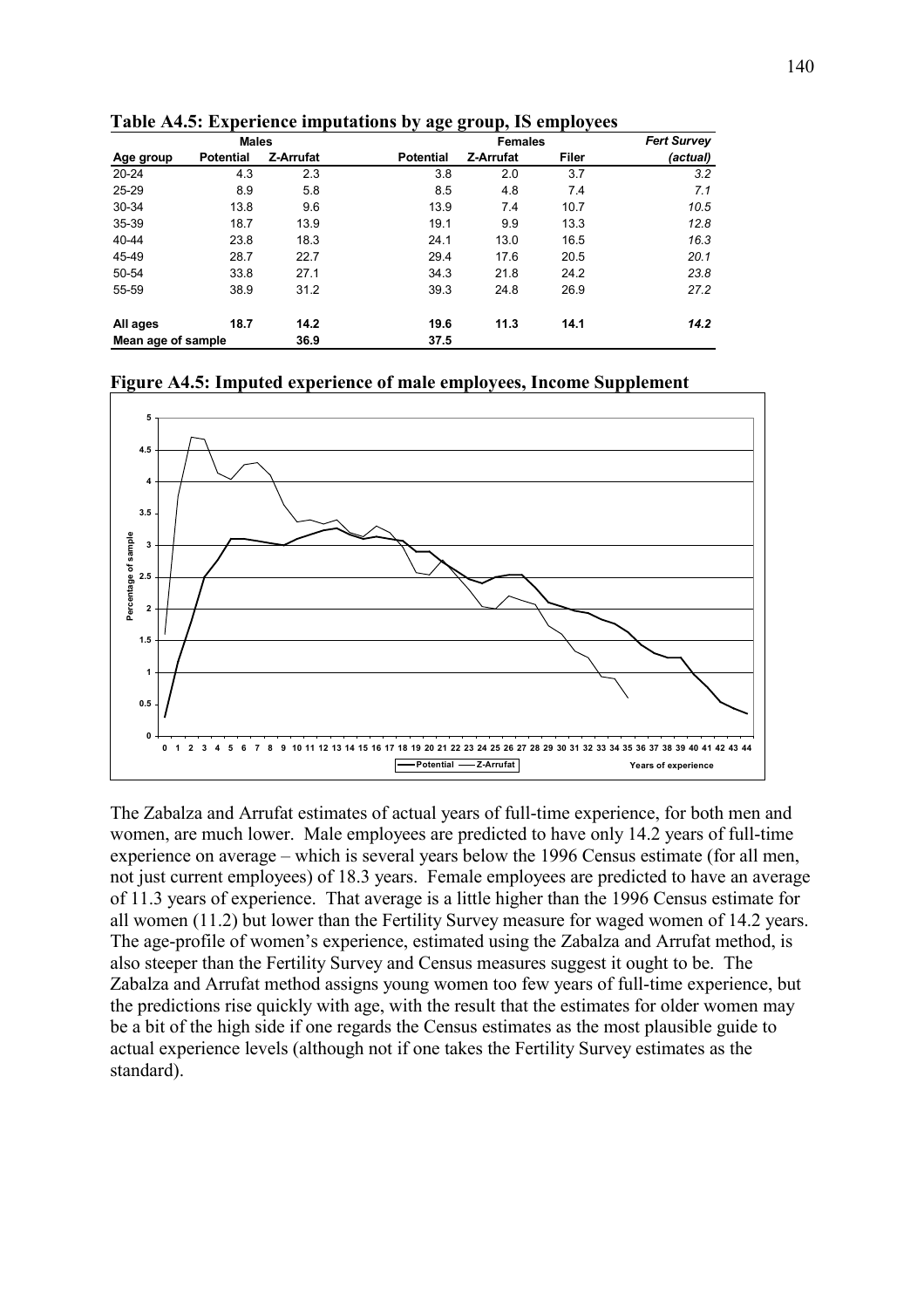

**Figure A4.6: Imputed experience of female employees, Income Supplement** 

The Zabalza and Arrufat method utilises only information on current employment patterns, while in reality IS sample members accumulated most of their work experience in earlier periods when employment patterns were different. The significant underestimation of male work experience levels may be due to the fact that male full-time employment rates in 1997- 98 were well below the long-term averages over the post-war years. Another bias in the method arises from the fact that the data source, in this case the Income Supplement, does not include information on the children that were born to older women but have since left home. Thus, information about those children cannot be taken account of in the prediction of individuals' employment probabilities at various years in the past. As a result, one would expect the predictions for older women to be less accurate than those for younger women.

The column headed 'Filer' in Table A4.5 gives the imputed experience values that were obtained using the Filer method. Those estimates are higher than the Zabalza and Arrufat estimates for all age groups. They give an overall mean experience level of 14.1 years. The Filer predictions are very similar to measures of actual experience obtained from the Fertility Survey itself (shown in the final column of Table A4.5), suggesting that compositional differences between the two survey samples were not large enough to lead to substantively different experience profiles.

In the analysis of the gender earnings gap in this study the following imputed measures of experience for IS sample members were used:

- For males  $-$  potential experience only. The potential experience measure is preferred because the age-group and overall means for potential experience are closest to the estimates of men's actual experience that were derived from the Population Census (which is our only external evidence on men's actual experience levels).
- For females  $-$  both the Zabalza and Arrufat and the Filer imputations were used, serving as 'low' and 'high' estimates of the actual experience levels of the IS sample members.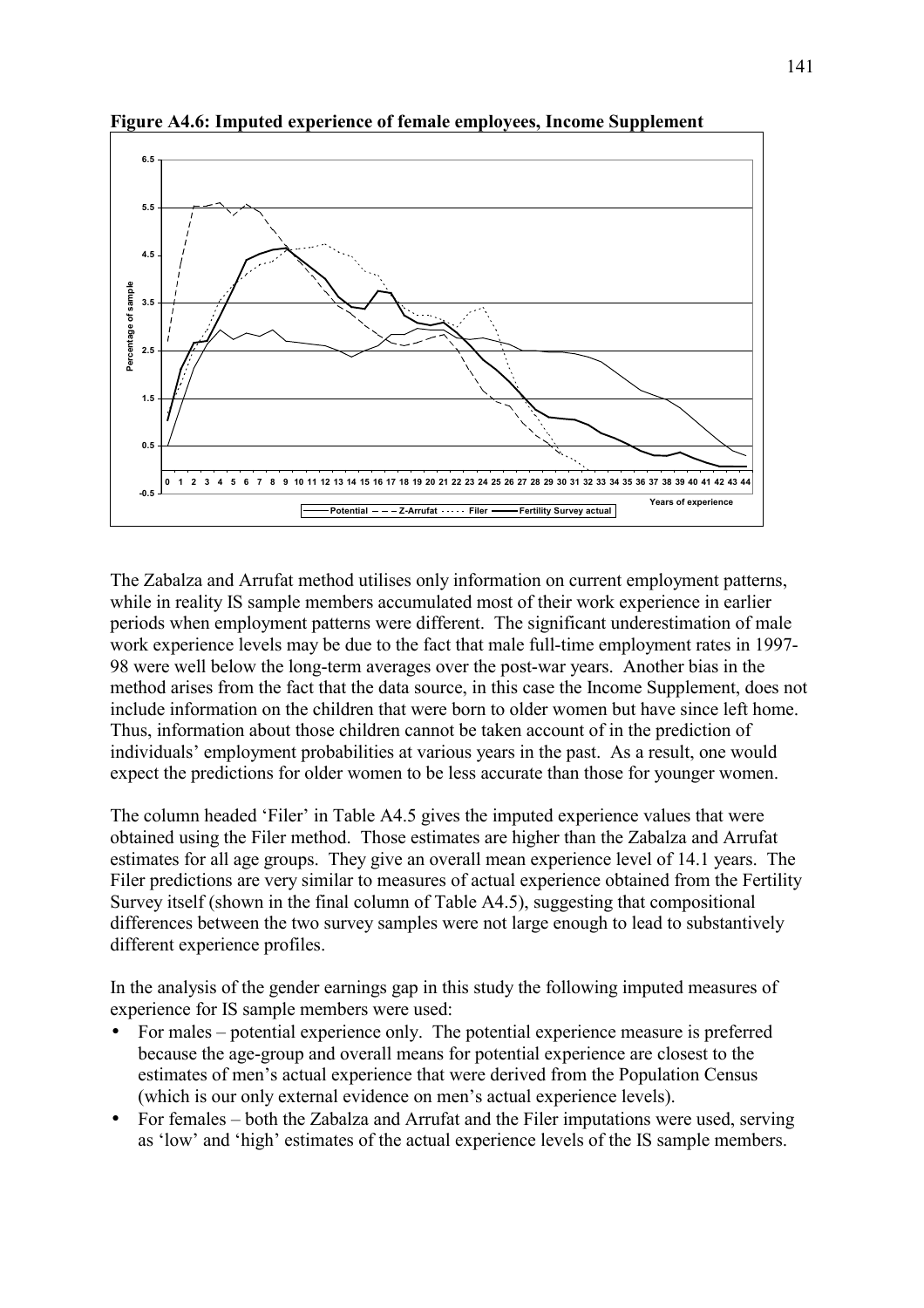These imputed variables are summarised in Table A4.6. The right-hand section of the table gives the male-female differences in estimated experience levels.

|           | <b>Males</b>     |                  | <b>Females</b> |           |       | . .<br>Male-female experience gaps |         |           |         |
|-----------|------------------|------------------|----------------|-----------|-------|------------------------------------|---------|-----------|---------|
|           | <b>Potential</b> | <b>Potential</b> |                | Z-Arrufat | Filer | <b>Potential</b>                   |         | Z-Arrufat | Filer   |
| Age group | (1)              |                  | (2)            | (3)       | (4)   |                                    | $(1-2)$ | $(1-3)$   | $(1-4)$ |
| $20 - 24$ | 4.3              |                  | 3.8            | 2.0       | 3.7   |                                    | 0.5     | 2.3       | 0.6     |
| $25 - 29$ | 8.9              |                  | 8.5            | 4.8       | 7.4   |                                    | 0.4     | 4.1       | 1.5     |
| 30-34     | 13.8             |                  | 13.9           | 7.4       | 10.7  |                                    | $-0.1$  | 6.4       | 3.1     |
| 35-39     | 18.7             |                  | 19.1           | 9.9       | 13.3  |                                    | $-0.5$  | 8.8       | 5.4     |
| 40-44     | 23.8             |                  | 24.1           | 13.0      | 16.5  |                                    | $-0.4$  | 10.7      | 7.3     |
| 45-49     | 28.7             |                  | 29.4           | 17.6      | 20.5  |                                    | $-0.7$  | 11.0      | 8.1     |
| 50-54     | 33.8             |                  | 34.3           | 21.8      | 24.2  |                                    | $-0.5$  | 12.0      | 9.7     |
| 55-59     | 38.9             |                  | 39.3           | 24.8      | 26.9  |                                    | $-0.4$  | 14.1      | 12.0    |
| All ages  | 18.7             |                  | 19.6           | 11.3      | 14.1  |                                    | $-0.8$  | 7.4       | 4.7     |

**Table A4.6: Final experience imputations for Income Supplement employee samples** 

#### *Household Economic Survey*

Estimates of the potential experience levels of waged employees in the HES are shown in Table A4.7. The age-group means are fairly similar to the age-group means calculated for the IS sample members. Female employees in the HES, like the IS, have slightly higher levels of potential experience than do males. For both sexes, mean potential experience levels were rising over the decade from 1989 to 1998, increasing by around 1 year. This trend is almost certainly due to the ageing of the employee population.

|           |         | <b>Males</b> |         |         | <b>Females</b> |         |         | Male-female gap |         |
|-----------|---------|--------------|---------|---------|----------------|---------|---------|-----------------|---------|
| Age group | 1989-91 | 1993-95      | 1996-98 | 1989-91 | 1993-95        | 1996-98 | 1989-91 | 1993-95         | 1996-98 |
| $20 - 24$ | 4.9     | 4.8          | 4.7     | 4.6     | 4.6            | 4.1     | 0.3     | 0.2             | 0.6     |
| $25 - 29$ | 9.4     | 9.3          | 9.1     | 9.6     | 9.2            | 9.1     | $-0.2$  | 0.1             | 0.0     |
| 30-34     | 14.2    | 14.1         | 14.0    | 14.7    | 14.2           | 14.5    | $-0.6$  | $-0.1$          | $-0.4$  |
| 35-39     | 19.2    | 19.0         | 18.8    | 19.8    | 19.6           | 19.4    | $-0.6$  | $-0.6$          | $-0.6$  |
| 40-44     | 24.1    | 23.7         | 23.7    | 24.9    | 24.7           | 24.3    | $-0.8$  | $-1.0$          | $-0.7$  |
| 45-49     | 29.1    | 29.1         | 29.0    | 29.8    | 29.6           | 29.6    | $-0.7$  | $-0.6$          | $-0.5$  |
| 50-54     | 34.1    | 34.4         | 33.9    | 34.9    | 34.9           | 34.9    | $-0.8$  | $-0.5$          | $-1.0$  |
| 55-59     | 39.7    | 39.2         | 38.9    | 40.1    | 39.9           | 39.5    | $-0.4$  | $-0.7$          | $-0.6$  |
| All ages  | 19.0    | 19.3         | 20.1    | 19.5    | 19.5           | 20.5    | $-0.4$  | $-0.3$          | $-0.3$  |
| Mean age  |         |              |         |         |                |         |         |                 |         |
| of sample | 36.7    | 37.0         | 38.0    | 36.7    | 36.9           | 38.1    | 0.0     | 0.1             | $-0.1$  |

**Table A4.7: Potential experience by age group, HES employees** 

Estimates obtained using the Zabalza and Arrufat imputation method are shown in Table A4.8. The upper half of the table gives the predictions obtained using employment logit coefficients calculated from the 1988-90 samples, while the lower half gives the predictions obtained using coefficients calculated from the 1996-98 samples. The latter are shown for illustrative purposes only. Those in the upper section of the table are preferred, and were used in the analysis of the gender pay gap in this study.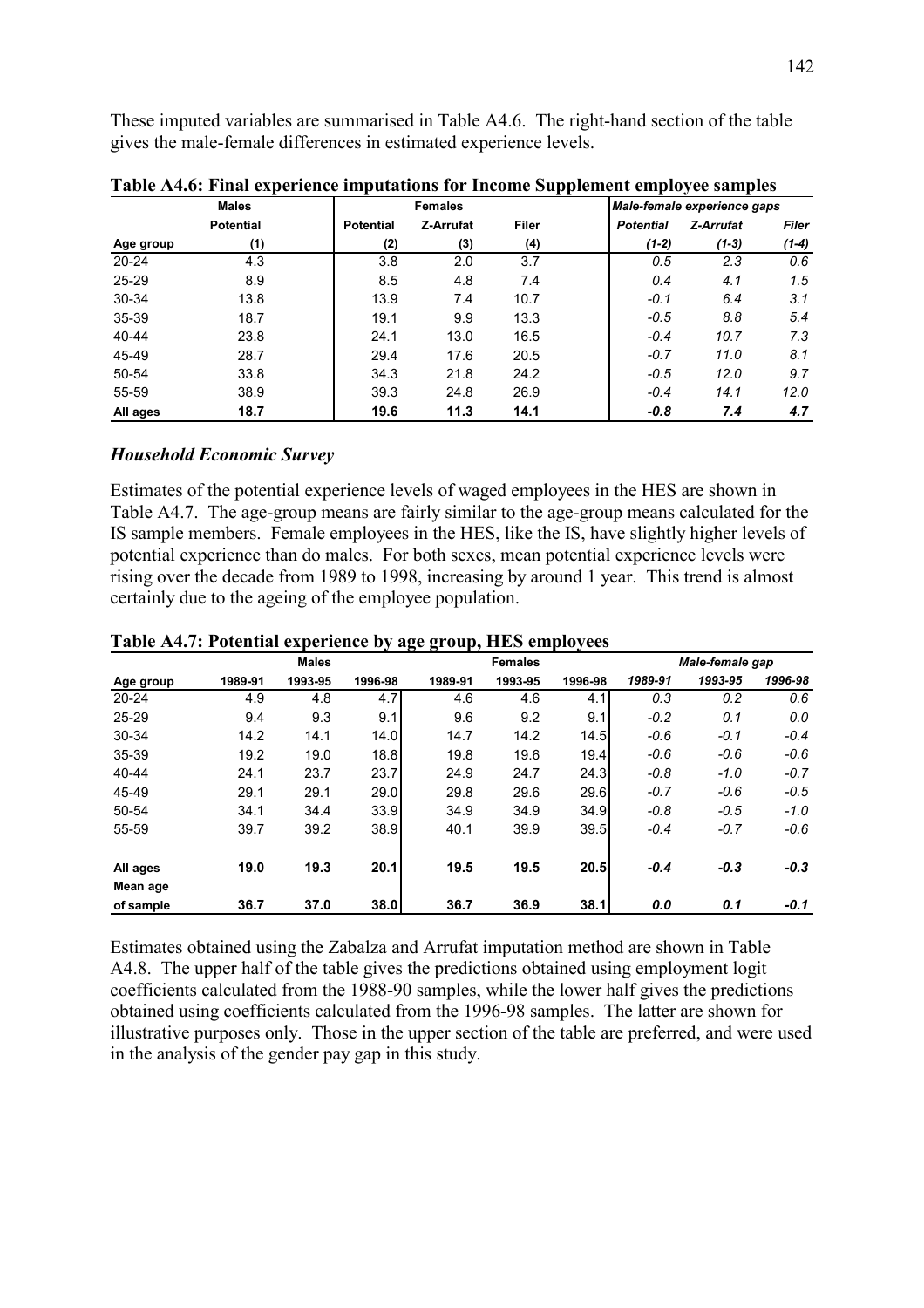| 8.a: Using 1988-90 samples to estimate underlying employment equations |         |              |         |         |                |         |         |                 |         |  |
|------------------------------------------------------------------------|---------|--------------|---------|---------|----------------|---------|---------|-----------------|---------|--|
|                                                                        |         | <b>Males</b> |         |         | <b>Females</b> |         |         | Male-female gap |         |  |
| Age group                                                              | 1989-91 | 1993-95      | 1996-98 | 1989-91 | 1993-95        | 1996-98 | 1989-91 | 1993-95         | 1996-98 |  |
| $20 - 24$                                                              | 3.6     | 3.5          | 3.5     | 2.9     | 2.9            | 2.7     | 0.7     | 0.7             | 0.8     |  |
| $25 - 29$                                                              | 7.4     | 7.3          | 7.1     | 5.9     | 5.8            | 5.7     | 1.5     | 1.6             | 1.5     |  |
| 30-34                                                                  | 11.6    | 11.6         | 11.6    | 7.9     | 8.3            | 8.4     | 3.7     | 3.4             | 3.2     |  |
| 35-39                                                                  | 16.2    | 16.1         | 15.9    | 10.4    | 10.5           | 10.6    | 5.8     | 5.5             | 5.3     |  |
| 40-44                                                                  | 20.7    | 20.5         | 20.3    | 13.8    | 13.9           | 14.2    | 6.9     | 6.6             | 6.1     |  |
| 45-49                                                                  | 25.3    | 25.2         | 25.4    | 18.0    | 18.3           | 18.4    | 7.3     | 6.8             | 7.0     |  |
| 50-54                                                                  | 29.6    | 29.9         | 29.6    | 21.7    | 22.3           | 22.6    | 7.9     | 7.6             | 7.0     |  |
| 55-59                                                                  | 34.1    | 33.9         | 33.7    | 24.8    | 25.2           | 25.3    | 9.3     | 8.7             | 8.4     |  |
| All ages                                                               | 16.1    | 16.3         | 17.1    | 11.3    | 11.7           | 12.5    | 4.8     | 4.7             | 4.7     |  |

|  |  | Table A4.8: Experience predictions by age group, HES employees |  |  |
|--|--|----------------------------------------------------------------|--|--|
|  |  |                                                                |  |  |

 **8.b Using 1996-98 samples to estimate underlying employment equations**

| <b>Males</b> |         |         |                   | <b>Females</b> |         |         | Male-female gap |         |         |
|--------------|---------|---------|-------------------|----------------|---------|---------|-----------------|---------|---------|
| Age group    | 1989-91 | 1993-95 | 1996-98           | 1989-91        | 1993-95 | 1996-98 | 1989-91         | 1993-95 | 1996-98 |
| $20 - 24$    | 2.7     | 2.7     | 2.7               | 2.3            | 2.3     | 2.1     | 0.4             | 0.5     | 0.6     |
| $25 - 29$    | 6.1     | 6.1     | 5.8               | 5.0            | 4.9     | 4.8     | 1.1             | 1.2     | 1.1     |
| 30-34        | 10.0    | 10.0    | 10.0 <sub>l</sub> | 6.9            | 7.3     | 7.4     | 3.1             | 2.7     | 2.6     |
| 35-39        | 14.4    | 14.3    | 14.1              | 9.4            | 9.5     | 9.6     | 5.0             | 4.8     | 4.5     |
| 40-44        | 18.8    | 18.5    | 18.3              | 12.6           | 12.7    | 13.1    | 6.2             | 5.8     | 5.2     |
| 45-49        | 23.2    | 22.9    | 23.2              | 16.7           | 17.1    | 17.3    | 6.4             | 5.9     | 6.0     |
| 50-54        | 27.4    | 27.6    | 27.3              | 20.4           | 21.1    | 21.3    | 7.0             | 6.5     | 5.9     |
| 55-59        | 31.6    | 31.6    | 31.4              | 23.7           | 24.1    | 24.5    | 7.9             | 7.4     | 6.9     |
| All ages     | 14.4    | 14.6    | 15.4              | 10.2           | 10.7    | 11.5    | 4.1             | 4.0     | 3.9     |

The Zabalza and Arrufat predictions, like those obtained for the IS samples, are quite low. For men they are well below the levels suggested by the Population Census. When using the employment data for 1988-90 to make the estimates, male employees were predicted to have 16.1 mean years of experience in 1989-91, 16.3 years in 1993-95 and 17.1 years in 1996-98. Female employees were predicted to have an average of 11.3 years of full-time experience in 1989-91, 11.7 years in 1993-95 and 12.5 years in 1996-98.

The predictions obtained using employment data for 1996-98 (shown in the lower half of Table A4.8) are a little lower, particularly for males. Predictions obtained when the employment data for all 11 years from 1988 through to 1998 was pooled (not shown here) lie between the other two sets of estimates.

Experience estimates obtained for female employees using the Filer method are given in Table A4.9. Once again, the Filer method leads to a higher experience profile than does the Zabalza and Arrufat method. Taking the Filer estimates, the mean full-time experience of women in waged employment was 13.3 years in 1989-91, rising to 14.2 years in 1996-98. The predictions for 1996-98 are fairly close to those obtained for the Income Supplement sample using this method.

The Census-derived experience estimates (Table A4.4) show the gender experience gap (for all men and women) declining in size over the decade from 1986 to 1996. In contrast, neither the Zabalza and Arrufat nor the Filer estimates capture a trend towards convergence. The male–female gap in predicted experience in both Table A4.8 and Table A4.9 is fairly static over time.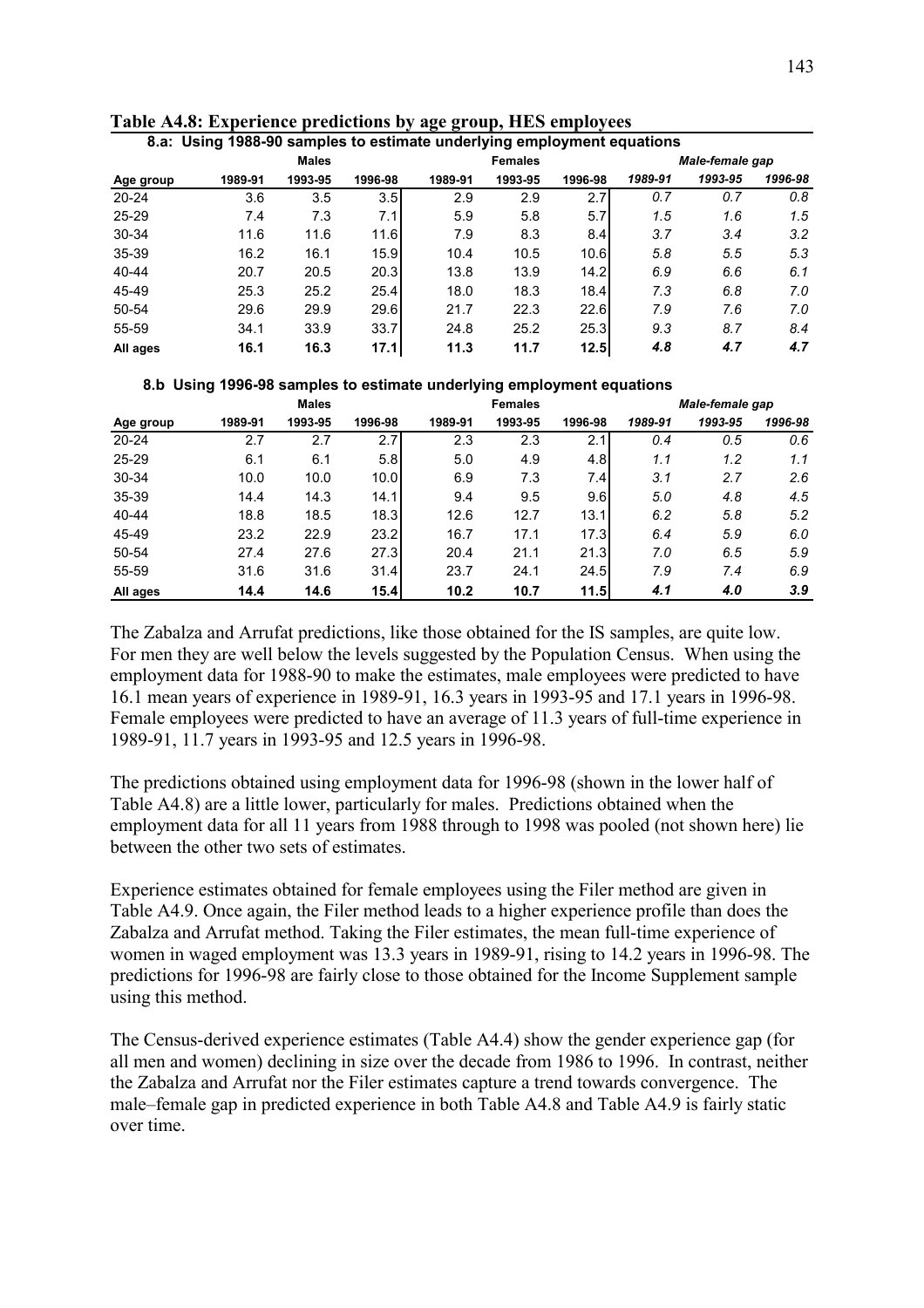| Age group | 1989-91 | 1993-95 | 1996-98 |
|-----------|---------|---------|---------|
| $20 - 24$ | 3.5     | 3.5     | 3.4     |
| 25-29     | 7.4     | 7.2     | 7.1     |
| 30-34     | 10.3    | 10.4    | 10.7    |
| 35-39     | 13.0    | 12.9    | 12.9    |
| 40-44     | 16.3    | 16.4    | 16.5    |
| 45-49     | 20.3    | 20.2    | 20.3    |
| 50-54     | 23.6    | 23.8    | 23.7    |
| 55-59     | 27.0    | 27.1    | 27.0    |
| All ages  | 13.3    | 13.5    | 14.2    |
|           |         |         |         |

# **Table A4.9: Filer experience imputations, HES employees**

Neither the Zabalza and Arrufat nor the Filer imputation methods take full account of any long-term changes that may have occurred in the employment propensities of women. Women's labour supply behaviour has changed structurally over time, in ways that are probably not fully captured by the personal and family characteristics variables that are included in the imputation models. Over the post-war period, the participation and employment propensities of women aged 25 and over have undergone long-term increases, while those of women aged under 25 have tended to decline. The use of fixed estimates of employment propensities, estimated as at the late 1980s or the late 1990s, will tend to overestimate the work experience that has been accumulated by the older women in the sample, and to underestimate the experience of younger women.



**Figure A4.7: Imputed experience of male employees, 1996-98 HES** 

In addition, the use of fixed estimates of women's employment propensities in the imputation procedure means that any *changes* that occurred in women's average experience levels over the study period – from the late 1980s to the late  $1990s$  – are likely to be underestimated. Ideally, birth-cohort effects on women's employment propensities should be taken into account when women's past employment histories are predicted backwards in time, in order to address this problem. Zabalza and Arrufat (1985), using data for the UK, adjusted their back-cast employment projections using year-by-year estimates of women's participation probabilities – obtained using data from a separate survey of women's working life histories. The Fertility Survey is currently the best source of New Zealand data on women's working life histories, and it could potentially be used to estimate birth-cohort effects on women's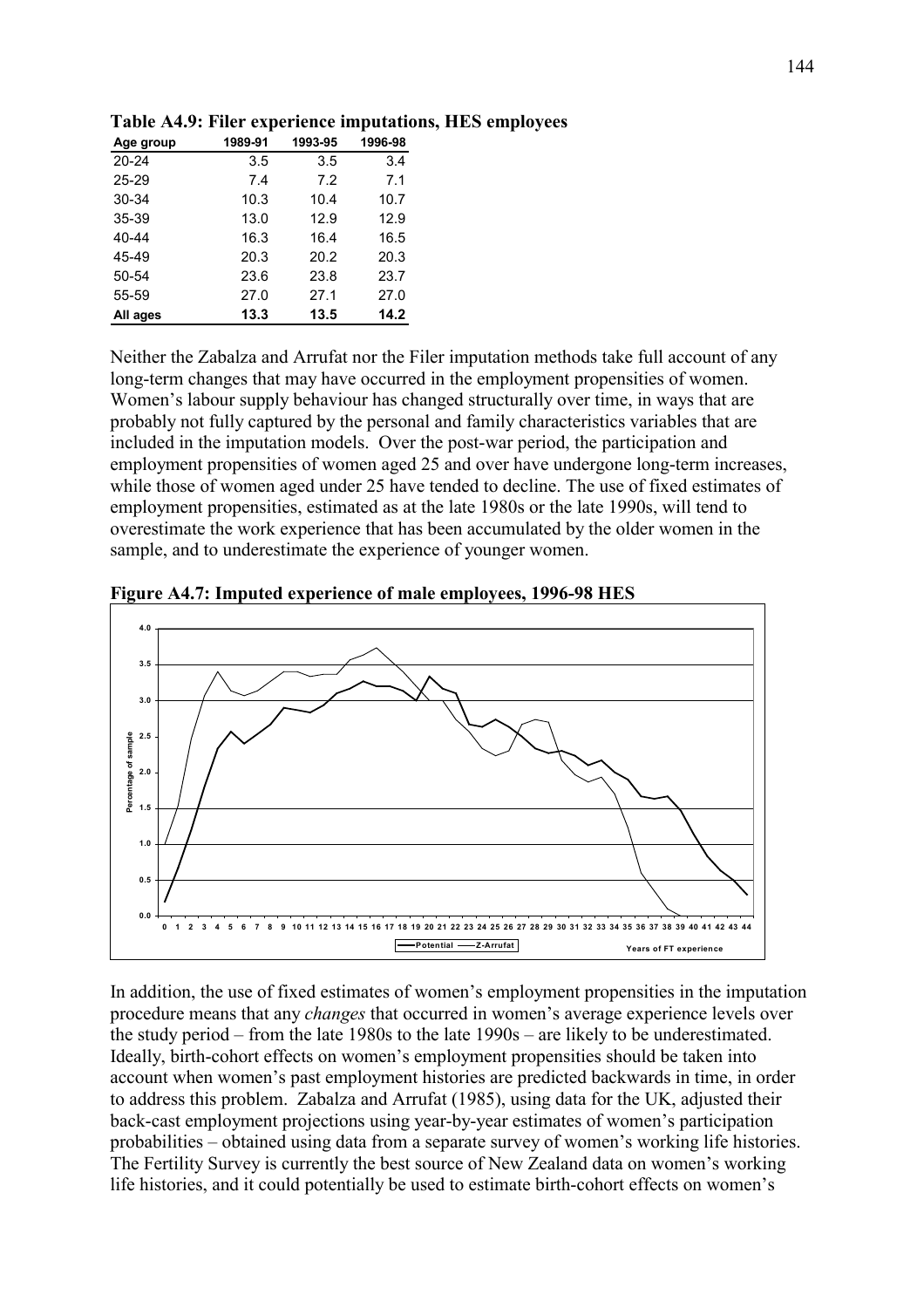changing employment propensities over the post-war decades. Because the author's access to this data source was quite limited and indirect in nature, the option of using Fertility Survey data for this purpose was not pursued in the current study.



**Figure A4.8: Imputed experience of female employees, 1996-98 HES** 

Figures A4.7 and A4.8 show the distributions of the HES imputed experience variables within the male and female 1996-98 samples. For males, the distributions have a roughly similar shape. The Zabalza and Arrufat distribution lies to the left of the potential experience distribution, as one would expect. For females, the distribution of the potential experience measure diverges significantly from that of the other measures, being too far skewed to the right. The Zabalza and Arrufat and the Filer distributions resemble the distribution of actual experience, as measured in the Fertility Survey, much more closely, suggesting they are likely to be more accurate measures of women's actual experience.

In the analysis of the gender earnings gap in this study the following imputed measures of experience were used for HES sample members:

- For males  $-$  potential experience only.
- For females both the Zabalza and Arrufat and the Filer imputations were used, serving as 'low' and 'high' estimates of the actual experience levels of sample members.

## *References*

- Filer, Randall (1993) The usefulness of predicted values for prior work experience in analysing labor market outcomes for women. *Journal of Human Resources*, 29, 519- 37.
- Kidd, Michael and M Shannon (1994) An update and extension of Canadian evidence on gender wage differentials. *Canadian Journal of Economics* 27, pp918-38.